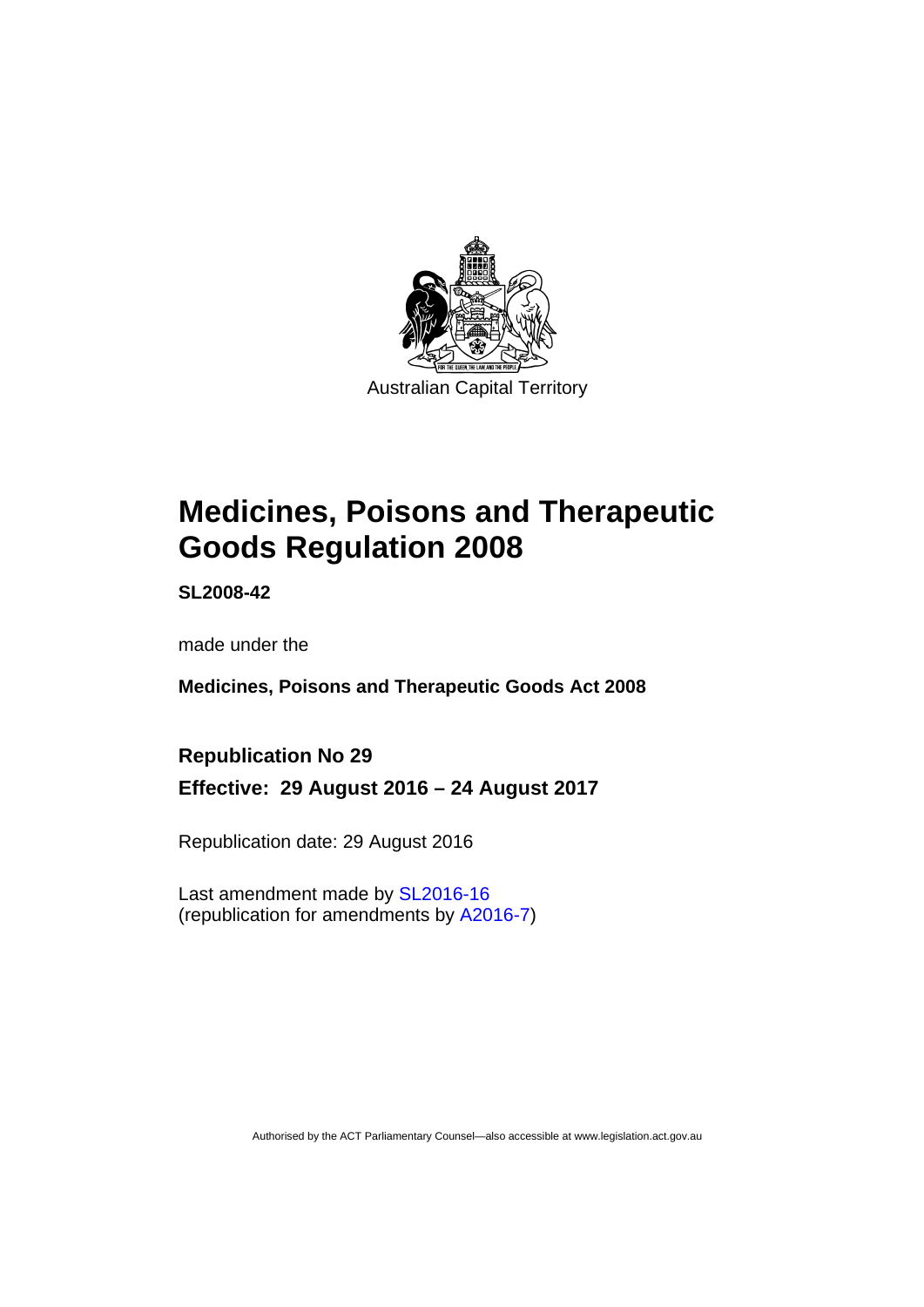#### **About this republication**

#### **The republished law**

This is a republication of the *Medicines, Poisons and Therapeutic Goods Regulation 2008*, made under the *Medicines, Poisons and Therapeutic Goods Act 2008* (including any amendment made under the *[Legislation Act 2001](http://www.legislation.act.gov.au/a/2001-14)*, part 11.3 (Editorial changes)) as in force on 29 August 2016*.* It also includes any commencement, amendment, repeal or expiry affecting this republished law to 29 August 2016.

The legislation history and amendment history of the republished law are set out in endnotes 3 and 4.

#### **Kinds of republications**

The Parliamentary Counsel's Office prepares 2 kinds of republications of ACT laws (see the ACT legislation register at [www.legislation.act.gov.au](http://www.legislation.act.gov.au/)):

- authorised republications to which the *[Legislation Act 2001](http://www.legislation.act.gov.au/a/2001-14)* applies
- unauthorised republications.

The status of this republication appears on the bottom of each page.

#### **Editorial changes**

The *[Legislation Act 2001](http://www.legislation.act.gov.au/a/2001-14)*, part 11.3 authorises the Parliamentary Counsel to make editorial amendments and other changes of a formal nature when preparing a law for republication. Editorial changes do not change the effect of the law, but have effect as if they had been made by an Act commencing on the republication date (see *[Legislation Act 2001](http://www.legislation.act.gov.au/a/2001-14)*, s 115 and s 117). The changes are made if the Parliamentary Counsel considers they are desirable to bring the law into line, or more closely into line, with current legislative drafting practice.

This republication does not include amendments made under part 11.3 (see endnote 1).

#### **Uncommenced provisions and amendments**

If a provision of the republished law has not commenced, the symbol  $\mathbf{U}$  appears immediately before the provision heading. Any uncommenced amendments that affect this republished law are accessible on the ACT legislation register [\(www.legislation.act.gov.au\)](http://www.legislation.act.gov.au/). For more information, see the home page for this law on the register.

#### **Modifications**

If a provision of the republished law is affected by a current modification, the symbol  $\mathbf{M}$ appears immediately before the provision heading. The text of the modifying provision appears in the endnotes. For the legal status of modifications, see the *[Legislation Act 2001](http://www.legislation.act.gov.au/a/2001-14)*, section 95.

#### **Penalties**

At the republication date, the value of a penalty unit for an offence against this law is \$150 for an individual and \$750 for a corporation (see *[Legislation Act 2001](http://www.legislation.act.gov.au/a/2001-14)*, s 133).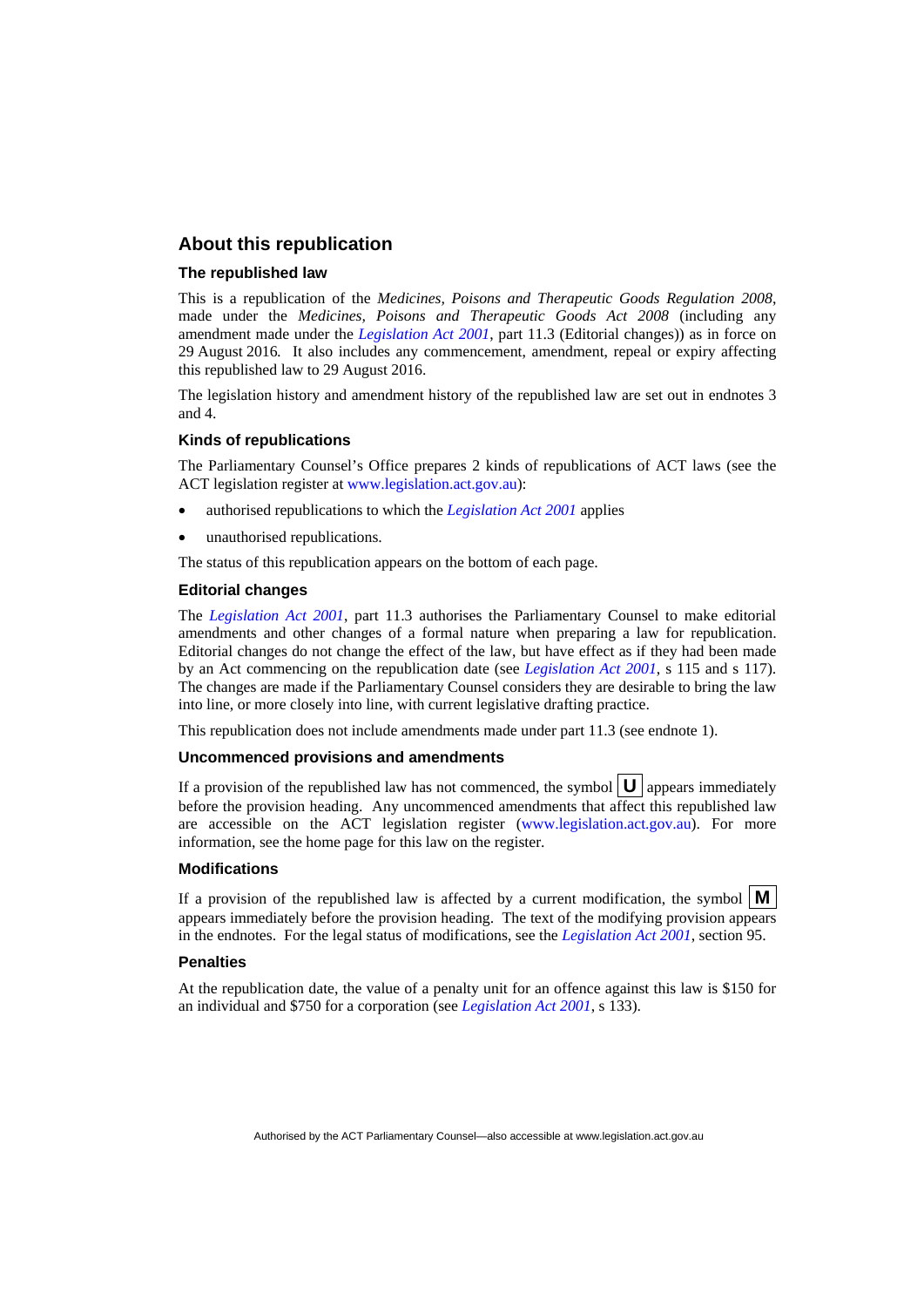

## **Medicines, Poisons and Therapeutic Goods Regulation 2008**

made under the

**Medicines, Poisons and Therapeutic Goods Act 2008** 

## **Contents**

Page

#### **Chapter 1 [Preliminary](#page-25-0)**

|   | Name of regulation                                                           |   |
|---|------------------------------------------------------------------------------|---|
| 3 | Dictionary                                                                   |   |
| 4 | <b>Notes</b>                                                                 | 2 |
| 5 | Offences against regulation-application of Criminal Code etc                 |   |
| 6 | Overview of things to which medicines and poisons standard does not<br>apply |   |

R29 29/08/16 Medicines, Poisons and Therapeutic Goods Regulation 2008 Effective: 29/08/16-24/08/17 contents 1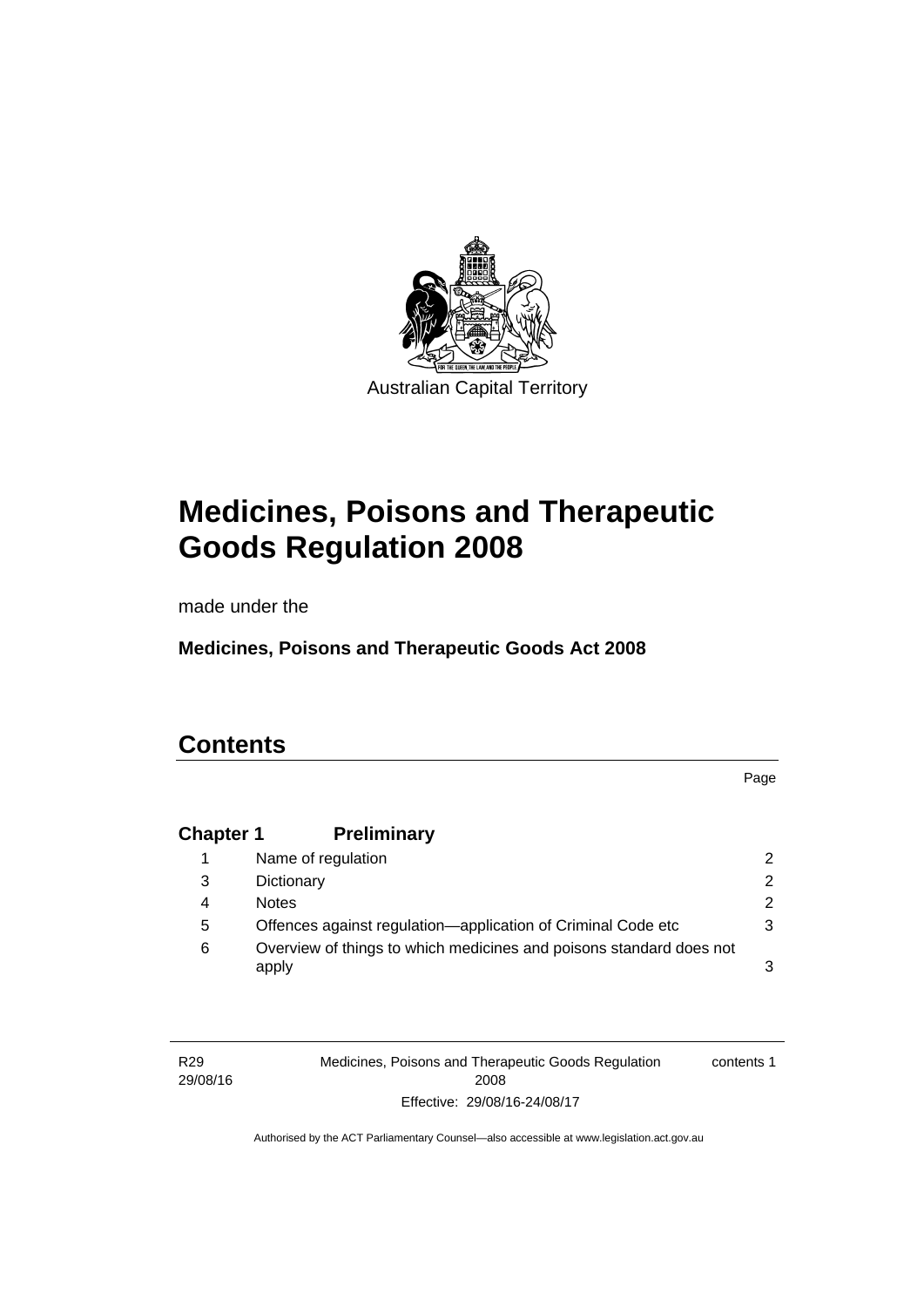#### **Contents**

| <b>Chapter 2</b> | <b>Medicines-authorisations generally</b>                                                             | Page                        |
|------------------|-------------------------------------------------------------------------------------------------------|-----------------------------|
| <b>Part 2.1</b>  | <b>Overview of medicines authorisations</b>                                                           |                             |
| 10               | General overview of authorisations for medicines                                                      | 5                           |
| 11               | Overview of medicines authorisations under this regulation                                            | 6                           |
| 12               | General overview of authorisation conditions for medicines                                            | 9                           |
| <b>Part 2.2</b>  | <b>Relationship with registration laws</b>                                                            |                             |
| 20               | Medicines authorisations subject to Health Practitioner Regulation<br>National Law (ACT) restrictions | 10                          |
| 21               | Medicines authorisations subject to Veterinary Surgeons Act 2015<br>restrictions                      | 10                          |
| <b>Chapter 3</b> | <b>Medicines—supply authorities</b>                                                                   |                             |
| <b>Part 3.1</b>  | <b>Prescribing medicines</b>                                                                          |                             |
| Division 3.1.1   | Authorisation to prescribe medicines                                                                  |                             |
| 30               | Authorisation under sch 1 to prescribe medicines—Act, s 40 (1) (b), (2)<br>(b) and $(3)$ (b)          | 11                          |
| 31               | Authorisation conditions for prescribing medicines—Act, s 44 (1) (b)<br>and $(2)$ $(b)$               | 12                          |
| 32               | Additional requirements for prescribing controlled medicines for human<br>use                         | 14                          |
| 33               | Additional requirements for designated appendix D medicines<br>prescriptions for human use            | 15                          |
| Division 3.1.2   | <b>Prescriptions</b>                                                                                  |                             |
| 40               | General requirements for written prescriptions                                                        | 16                          |
| 41               | Particulars for prescriptions                                                                         | 16                          |
| <b>Part 3.2</b>  | <b>Requisitioning medicines</b>                                                                       |                             |
| Division 3.2.1   | Authorisation to issue requisitions                                                                   |                             |
| 50               | Authorisation under sch 1 to issue requisitions for medicines-Act, s<br>41 <sub>(b)</sub>             | 20                          |
| 51               | Authorisation conditions for issuing requisitions for medicines-Act,<br>s 44 (1) (b) and (2) (b)      | 20                          |
| contents 2       | Medicines, Poisons and Therapeutic Goods Regulation<br>2008                                           | R <sub>29</sub><br>29/08/16 |

Effective: 29/08/16-24/08/17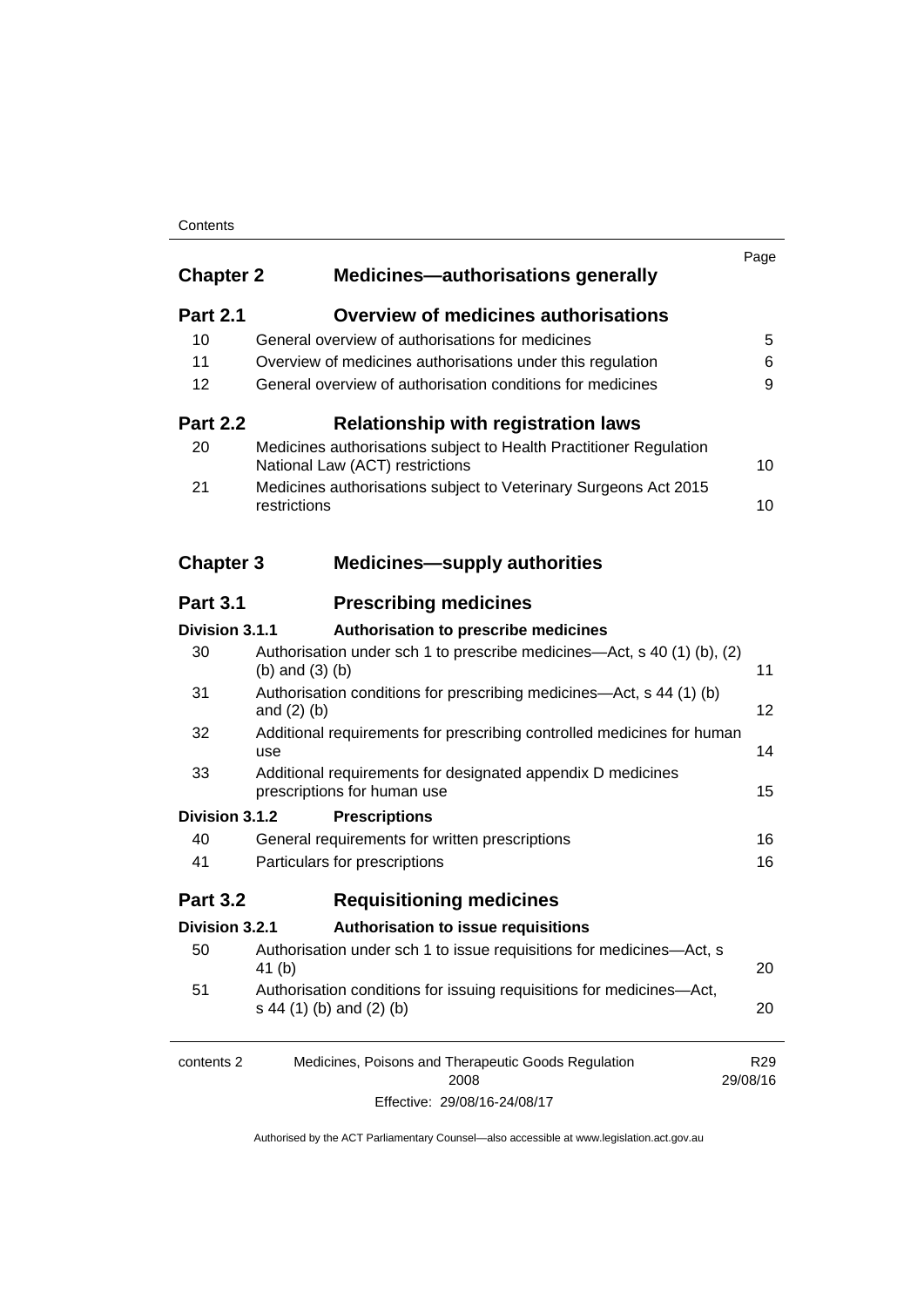|                             |                                                                                                                                      | Contents   |
|-----------------------------|--------------------------------------------------------------------------------------------------------------------------------------|------------|
|                             |                                                                                                                                      | Page       |
| Division 3.2.2<br>55        | <b>Requisitions</b><br>General requirements for written requisitions                                                                 | 21         |
| 56                          | Particulars for requisitions                                                                                                         | 21         |
|                             |                                                                                                                                      |            |
| <b>Part 3.3</b>             | <b>Medicines purchase orders</b>                                                                                                     |            |
| Division 3.3.1              | Authorisation to issue purchase orders                                                                                               |            |
| 60                          | Authorisation under sch 1 to issue purchase orders for medicines-<br>Act, s $38(1)$ (b) and (2) (a)                                  | 22         |
| 61                          | Authorisation conditions for issuing purchase orders for medicines-<br>Act, $s$ 44 (1) (b) and (2) (b)                               | 22         |
| Division 3.3.2              | <b>Purchase orders</b>                                                                                                               |            |
| 62                          | General requirements for medicines purchase orders-Act, s 38 (2) (c)                                                                 | 23         |
| <b>Part 3.4</b>             | <b>Standing orders for medicines</b>                                                                                                 |            |
| Division 3.4.1              | <b>CHO standing orders</b>                                                                                                           |            |
| 70                          | Authorisation of CHO to issue standing orders for supply of medicines<br>in public health emergencies—Act, s 42 (b)                  | 24         |
| 71                          | Authorisation of CHO to issue standing orders for administration of<br>medicines for public health matters-Act, s 42 (b)             | 24         |
| 72                          | Particulars for CHO standing orders for administration of medicines for<br>public health matters                                     | 24         |
| Division 3.4.2              | <b>Standing orders for institutions</b>                                                                                              |            |
| 75                          | Authorisation of doctors to issue standing orders for administration of<br>medicines at institutions-Act, s 42 (b)                   | 25         |
| 76                          | Particulars for standing orders for administration of medicines at<br>institutions                                                   | 26         |
| Division 3.4.3              | Standing orders for walk-in centre                                                                                                   |            |
| 77                          | Authorisation of CHO to issue standing orders for supply and<br>administration of medicines at walk-in centre-Act, s 42 (b)          | 27         |
| 78                          | Particulars for CHO standing orders for supply and administration of<br>medicines at walk-in centre                                  | 27         |
| <b>Part 3.5</b>             | <b>Medicines supply authorities generally</b>                                                                                        |            |
| 80                          | Cancellation of invalid supply authorities—Act, s 30 (2) (d)                                                                         | 29         |
| 81                          | Information for CHO about controlled medicines supplied on supply<br>authorities—Act, s 31 (1) (b) and (4), def required information | 29         |
| R <sub>29</sub><br>29/08/16 | Medicines, Poisons and Therapeutic Goods Regulation<br>2008                                                                          | contents 3 |
|                             | Effective: 29/08/16-24/08/17                                                                                                         |            |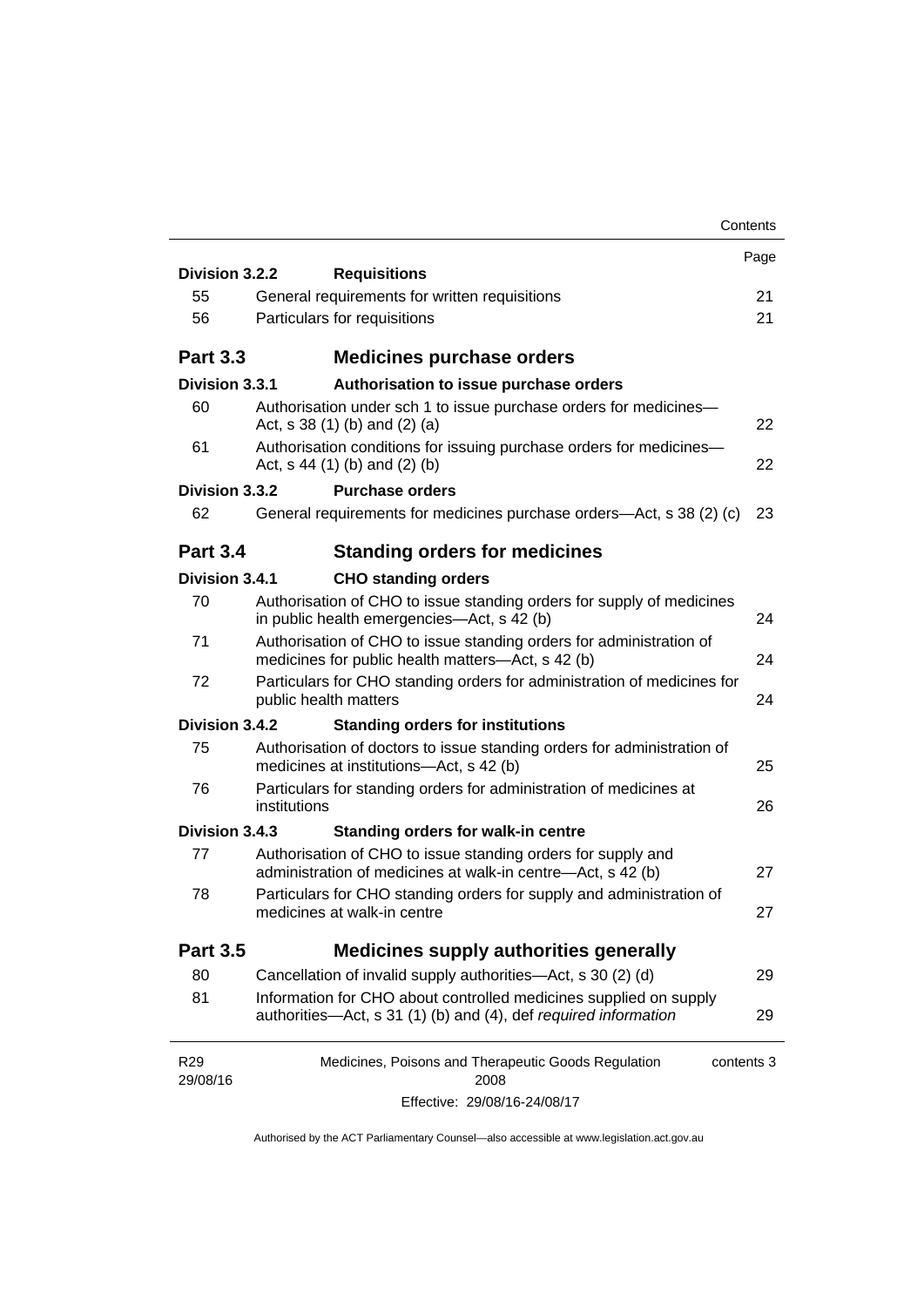#### **Contents**

| <b>Chapter 4</b> | <b>Supplying medicines</b>                                                                              | Page                        |
|------------------|---------------------------------------------------------------------------------------------------------|-----------------------------|
| <b>Part 4.1</b>  | <b>Preliminary</b>                                                                                      |                             |
| 100              | Overview of supply authorisations for medicines                                                         | 31                          |
| <b>Part 4.2</b>  | <b>Medicines—supply authorisations under</b><br>sch 1                                                   |                             |
| Division 4.2.1   | Sch 1 medicines supply authorisations                                                                   |                             |
| 110              | Authorisation under sch 1 to supply medicines-<br>Act, $s$ 26 (1) (b) and (2) (b)                       | 32                          |
| Division 4.2.2   | <b>Dispensing medicines</b>                                                                             |                             |
| 120              | Authorisation conditions for dispensing medicines—Act, s 44 (1) (b)<br>and $(2)$ $(b)$                  | 33                          |
| 121              | How medicines are dispensed                                                                             | 34                          |
| 122              | Noting changes to prescriptions on oral direction of prescriber-Act, s<br>$27(2)$ (b) (ii)              | 36                          |
| 123              | Labelling dispensed medicines—Act, s 60 (1) (c) (i) and (2) (c) (i)                                     | 37                          |
| 124              | Marking dispensed prescriptions                                                                         | 38                          |
| 125              | Recording dispensing of medicines                                                                       | 40                          |
| Division 4.2.3   | <b>Supplying medicines on requisitions</b>                                                              |                             |
| 130              | Authorisation conditions for supplying medicines on requisitions-<br>Act, $s$ 44 (1) (b) and (2) (b)    | 41                          |
| 131              | Supplying medicines on requisitions                                                                     | 41                          |
| 132              | Labelling medicines supplied on requisition—Act, s 60 (1) (c) (i) and<br>$(2)$ (c) (i)                  | 42                          |
| 133              | Marking filled requisitions                                                                             | 43                          |
| 134              | Recording supply of medicines on requisitions                                                           | 44                          |
| Division 4.2.4   | Supplying medicines on purchase orders                                                                  |                             |
| 140              | Authorisation conditions for supplying medicines on purchase orders-<br>Act, $s$ 44 (1) (b) and (2) (b) | 44                          |
| 141              | Supplying medicines on purchase orders                                                                  | 45                          |
| 142              | Recording supply of medicines on purchase orders                                                        | 46                          |
| Division 4.2.5   | Supplying medicines on standing orders                                                                  |                             |
| 150              | Authorisation conditions for supplying medicines on standing orders-<br>Act, s 44 (1) (b) and (2) (b)   | 47                          |
| contents 4       | Medicines, Poisons and Therapeutic Goods Regulation<br>2008                                             | R <sub>29</sub><br>29/08/16 |
|                  | Effective: 29/08/16-24/08/17                                                                            |                             |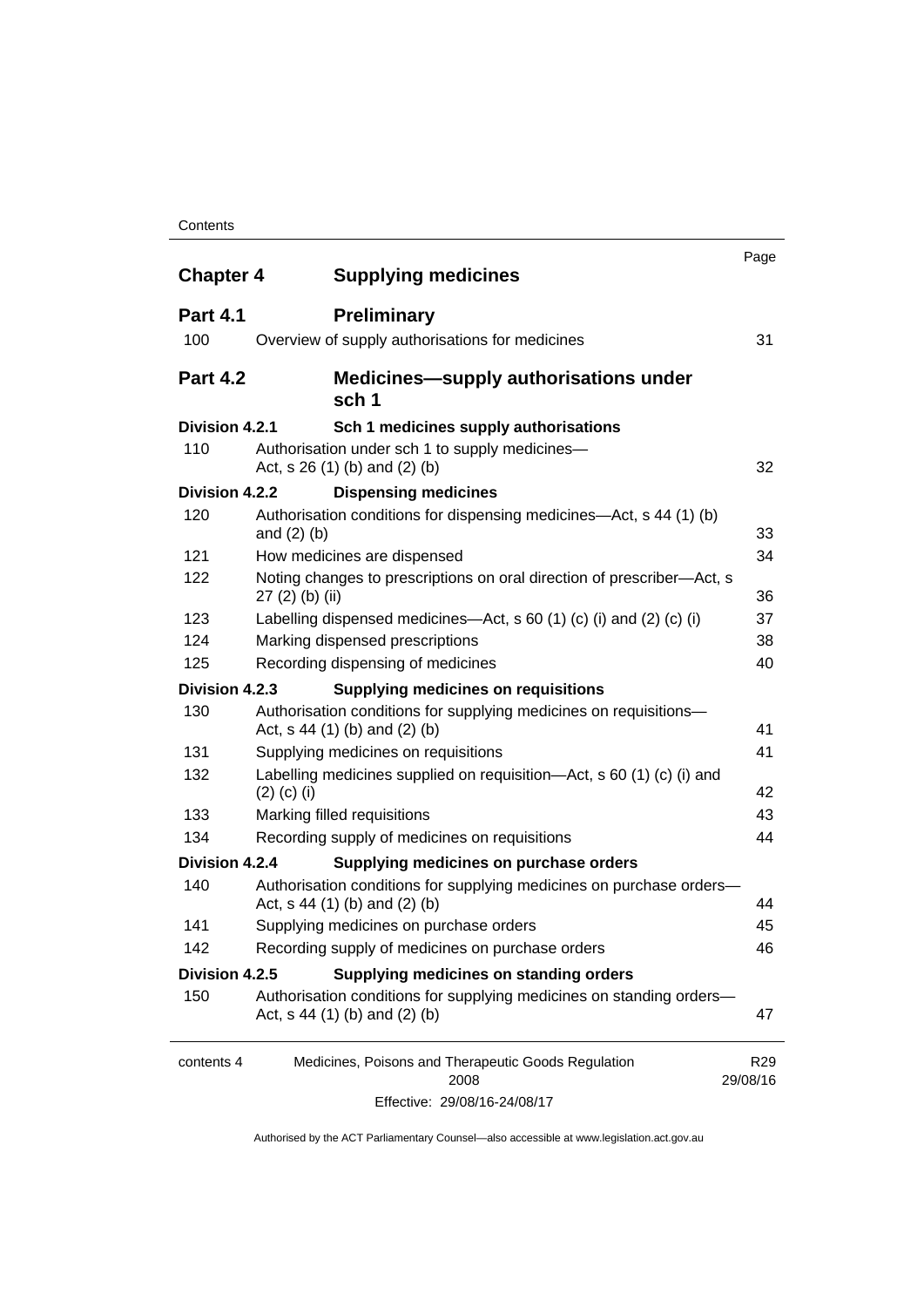| Contents |
|----------|
|----------|

| 151             | Supplying medicines on standing orders                                                                                              | Page<br>48 |
|-----------------|-------------------------------------------------------------------------------------------------------------------------------------|------------|
| 152             | Labelling medicines supplied on standing order-Act, s 60 (1) (c) (i)<br>and $(2)$ $(c)$ $(i)$                                       | 48         |
| 153             | Recording supply of medicines on standing orders                                                                                    | 49         |
|                 |                                                                                                                                     |            |
| Division 4.2.6  | <b>Supplying medicines during consultations</b>                                                                                     |            |
| 160             | Authorisation conditions for supplying medicines during<br>consultations-Act, s 44 (1) (b) and (2) (b)                              | 50         |
| 161             | Labelling medicines supplied during consultations                                                                                   | 51         |
| 162             | Recording medicines supplied during consultations                                                                                   | 53         |
| 163             | Additional requirements for supplying controlled medicines for human<br>use during consultations                                    | 53         |
| 164             | Information for CHO about controlled medicines supplied during<br>consultations-Act, s 31 (2) (b) and (4), def required information | 54         |
| Division 4.2.7  | Selling pseudoephedrine by retail                                                                                                   |            |
| 170             | Meaning of retail sale-div 4.2.7                                                                                                    | 55         |
| 171             | Authorisation conditions for retail sale of pseudoephedrine-Act, s 44<br>$(1)$ (b) and $(2)$ (b)                                    | 55         |
| 172             | Requirement to tell buyer about pseudoephedrine sales record                                                                        | 56         |
| 173             | Required information for pseudoephedrine sales records                                                                              | 57         |
| 174             | Failure to amend pseudoephedrine sales record                                                                                       | 59         |
| 175             | Pseudoephedrine sales record-decision by CHO                                                                                        | 60         |
| Division 4.2.8  | <b>Supplying pharmacist only medicines</b>                                                                                          |            |
| 180             | Authorisation conditions for supply of pharmacist only medicines-Act,<br>s 44 (1) (b) and (2) (b)                                   | 60         |
|                 |                                                                                                                                     |            |
| <b>Part 4.3</b> | Authorisation to supply without prescription                                                                                        |            |
|                 | in emergencies                                                                                                                      |            |
| 250             | Meaning of designated prescription only medicine-pt 4.3                                                                             | 62         |
| 251             | Authorisation to supply certain medicines without prescription in<br>emergencies-Act, s 26 (1) (b)                                  |            |
| 252             | Authorisation conditions for supplying of certain medicines without<br>prescription in emergencies—Act, s 44 (1) (b) and (2) (b)    | 62<br>63   |
| 253             | Labelling medicines supplied without prescription in emergencies-<br>Act, s 60 (1) (c) (i) and (2) (c) (i)                          | 64         |

| R <sub>29</sub> | Medicines, Poisons and Therapeutic Goods Regulation | contents 5 |
|-----------------|-----------------------------------------------------|------------|
| 29/08/16        | 2008                                                |            |
|                 | Effective: 29/08/16-24/08/17                        |            |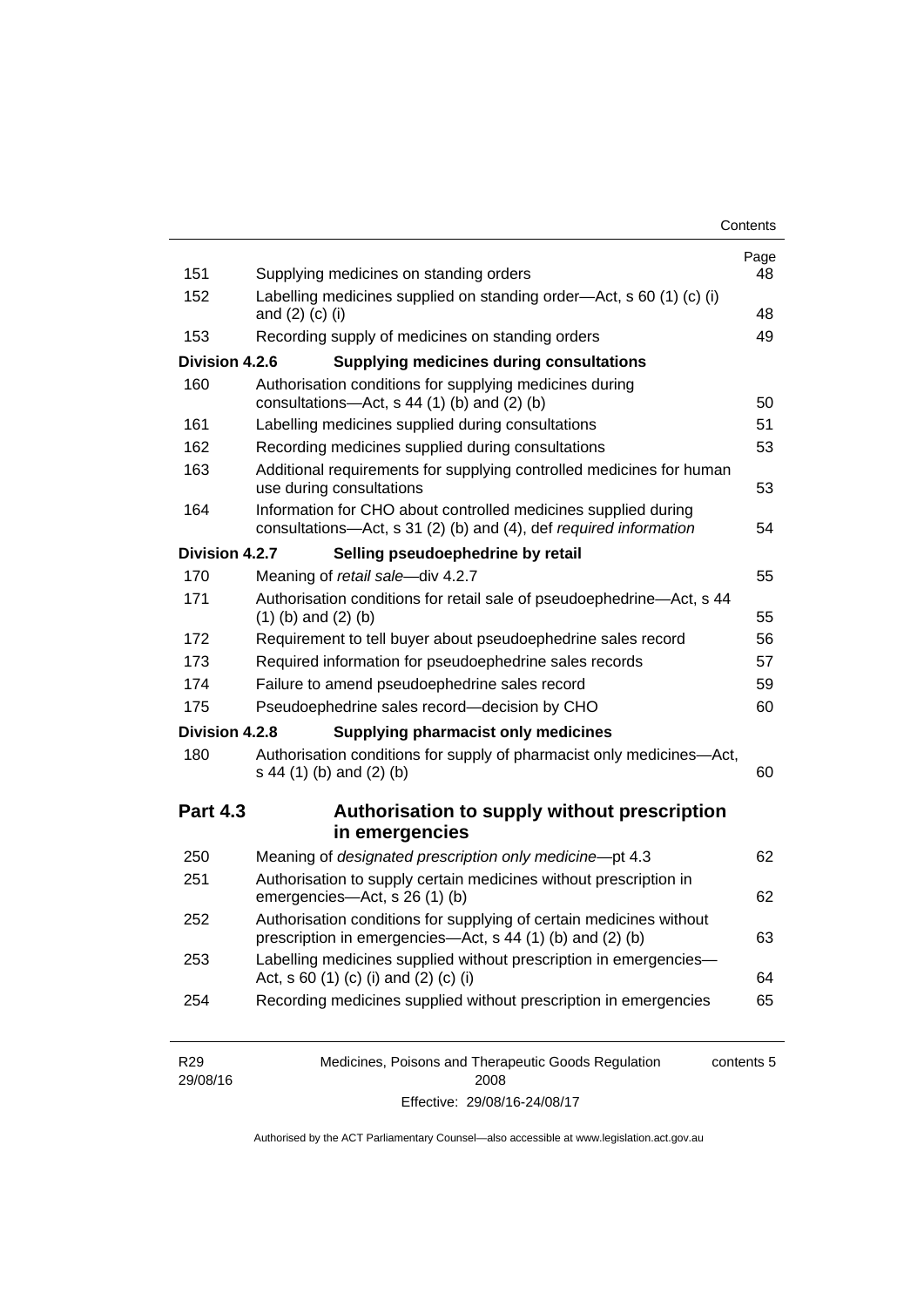|                  |                                                                                                                                                   | Page |
|------------------|---------------------------------------------------------------------------------------------------------------------------------------------------|------|
| <b>Part 4.3A</b> | Authorisation to supply certain medicines<br>without prescription-continued dispensing                                                            |      |
| 255              | Authorisation to supply certain medicines without prescription by<br>approved pharmacist-Act, s 185 (1) (g)                                       | 66   |
| 256              | Labelling certain medicines supplied without prescription by approved<br>pharmacist-Act, s 185 (1) (j)                                            | 66   |
| <b>Part 4.4</b>  | Authorisation to supply medicines for<br>disposal                                                                                                 |      |
| 260              | Authorisation to supply medicines to pharmacists for disposal-Act, s<br>26(1)(b)                                                                  | 68   |
| 261              | Authorisation to supply medicines to commercial disposal operators for<br>disposal- $-\text{Act}$ , s 26 (1) (b)                                  | 68   |
| <b>Part 4.5</b>  | Wholesale supply of medicines under<br>corresponding laws                                                                                         |      |
| 270              | Conditions for wholesalers supplying medicines under corresponding<br>laws-Act, s 20 (4) (c)                                                      | 69   |
| <b>Chapter 5</b> | <b>Administering medicines</b>                                                                                                                    |      |
| <b>Part 5.1</b>  | <b>Authorisations for health-related occupations</b>                                                                                              |      |
| 350              | Authorisation under sch 1 for people in health-related occupations to<br>administer medicines—Act, s 37 (1) (b) and (3) (b)                       | 70   |
| 351              | Authorisation conditions for administration of medicines at institutions<br>by people in health-related occupations-Act, s 44 (1) (b) and (2) (b) | 70   |
| 352              | Authorisation for pharmacist and intern pharmacist to administer<br>vaccine without prescription-Act, s 37 (1) (b)                                | 72   |
| <b>Part 5.2</b>  | Other administration authorisations                                                                                                               |      |
| 360              | Authorisation for self-administration etc of medicines-Act, s 37 (2) (b)<br>and $(3)$ $(b)$                                                       | 73   |
| 361              | Authorisation for administration of medicines by assistants-Act,<br>$s 37(1)$ (b)                                                                 | 74   |
|                  |                                                                                                                                                   |      |
|                  |                                                                                                                                                   |      |

| contents 6 | Medicines, Poisons and Therapeutic Goods Regulation | R29.     |
|------------|-----------------------------------------------------|----------|
|            | 2008                                                | 29/08/16 |
|            | Effective: 29/08/16-24/08/17                        |          |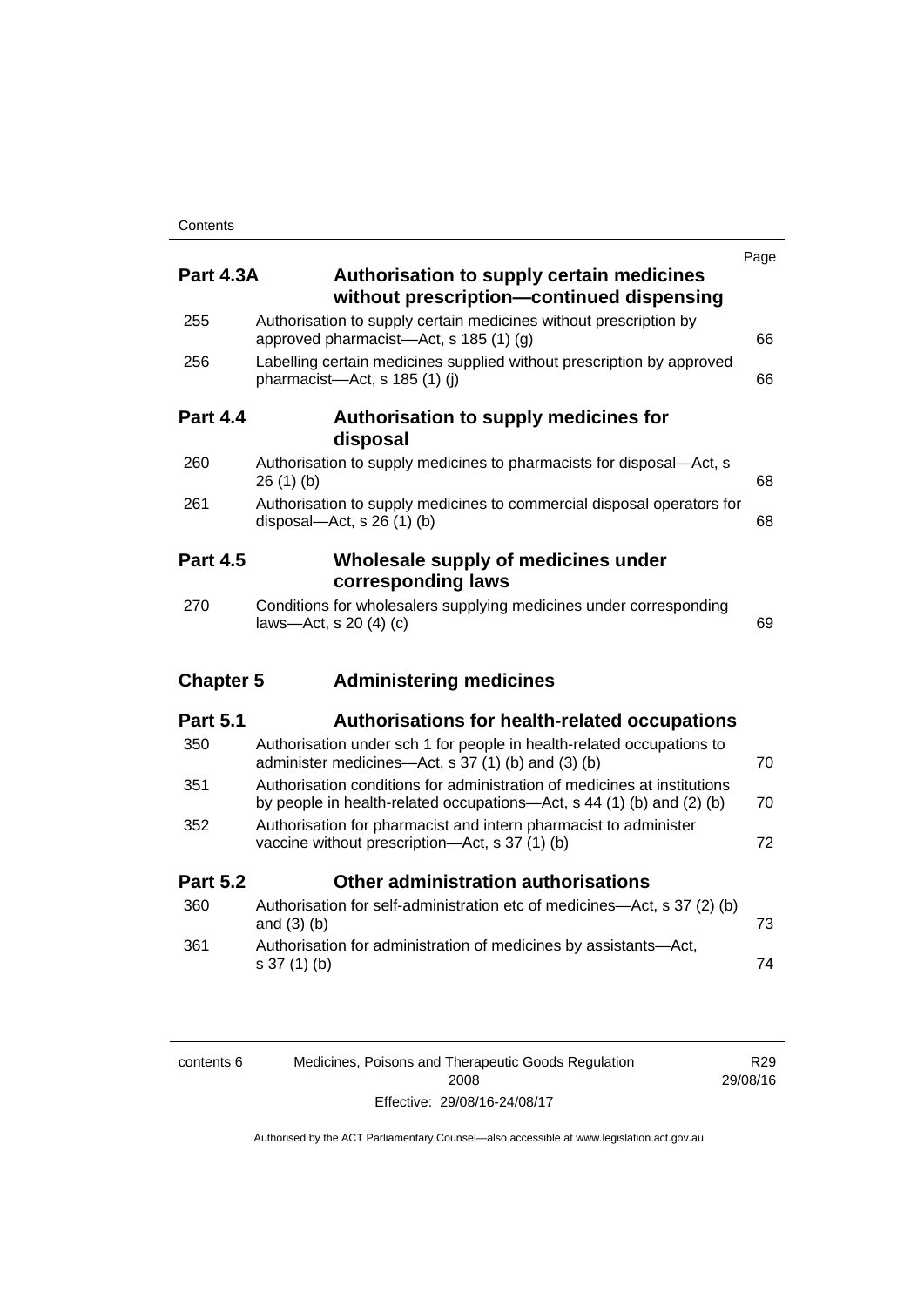|                  |                                                                                                                                       | Contents |
|------------------|---------------------------------------------------------------------------------------------------------------------------------------|----------|
|                  |                                                                                                                                       | Page     |
| <b>Chapter 6</b> | <b>Obtaining and possessing medicines</b>                                                                                             |          |
| 370              | Authorisation under sch 1 to obtain and possess medicines—Act, s 35<br>$(1)$ (b), (2) (b) and s 36 (b)                                | 75       |
| 371              | Authorisation to obtain and possess medicines for certain personal<br>use-related dealings—Act, s $35(1)(b)$ , $(2)(b)$ and s $36(b)$ | 75       |
| <b>Chapter 7</b> | <b>Manufacturing medicines</b>                                                                                                        |          |
| 380              | Authorisation under sch 1 to manufacture medicines—Act, s 33 (b)                                                                      | 76       |
| <b>Chapter 8</b> | <b>Discarding medicines</b>                                                                                                           |          |
| 390              | Discarding controlled medicines—Act, s 34 (1) (a)                                                                                     | 77       |
| <b>Chapter 9</b> | <b>Other medicines authorisations</b>                                                                                                 |          |
| <b>Part 9.1</b>  | Authorisations for delivery people and<br>commercial disposal operators                                                               |          |
| 400              | Authorisations to deliver medicines under supply authorities-Act,<br>s 26 (1) (b), (2) (b), s 35 (1) (b), (2) (b) and s 36 (b)        | 78       |
| 401              | Authorisations for commercial disposal operators-Act, s 26 (1) (b)<br>and (2) (b), s 35 (1) (b) and (2) (b) and s 36 (b)              | 79       |
| <b>Part 9.2</b>  | <b>Emergency supply and administration of</b><br>adrenaline and salbutamol                                                            |          |
| 410              | Authorisations to supply and administer adrenaline and salbutamol-<br>Act, s 26 (1) (b) and s 37 (1) (b)                              | 80       |
| <b>Part 9.3</b>  | <b>Medicines authorisations for corrections</b><br>functions                                                                          |          |
| 420              | Authorisations for CYP authorised people-Act, s 26 (1) (b),<br>s 35 (1) (b), (2) (b), s 36 (b) and s 37 (1) (b)                       | 81       |
| 421              | Authorisations for corrections officers—Act, s 26 (1) (b), s 35 (1) (b),<br>$(2)$ (b), s 36 (b) and s 37 (1) (b)                      | 82       |
| 422              | Authorisations for court and police cell custodians-Act, s 26 (1) (b),<br>s 35 (1) (b), (2) (b), s 36 (b) and s 37 (1) (b)            | 82       |

| R <sub>29</sub> | Medicines, Poisons and Therapeutic Goods Regulation | contents 7 |
|-----------------|-----------------------------------------------------|------------|
| 29/08/16        | 2008                                                |            |
|                 | Effective: 29/08/16-24/08/17                        |            |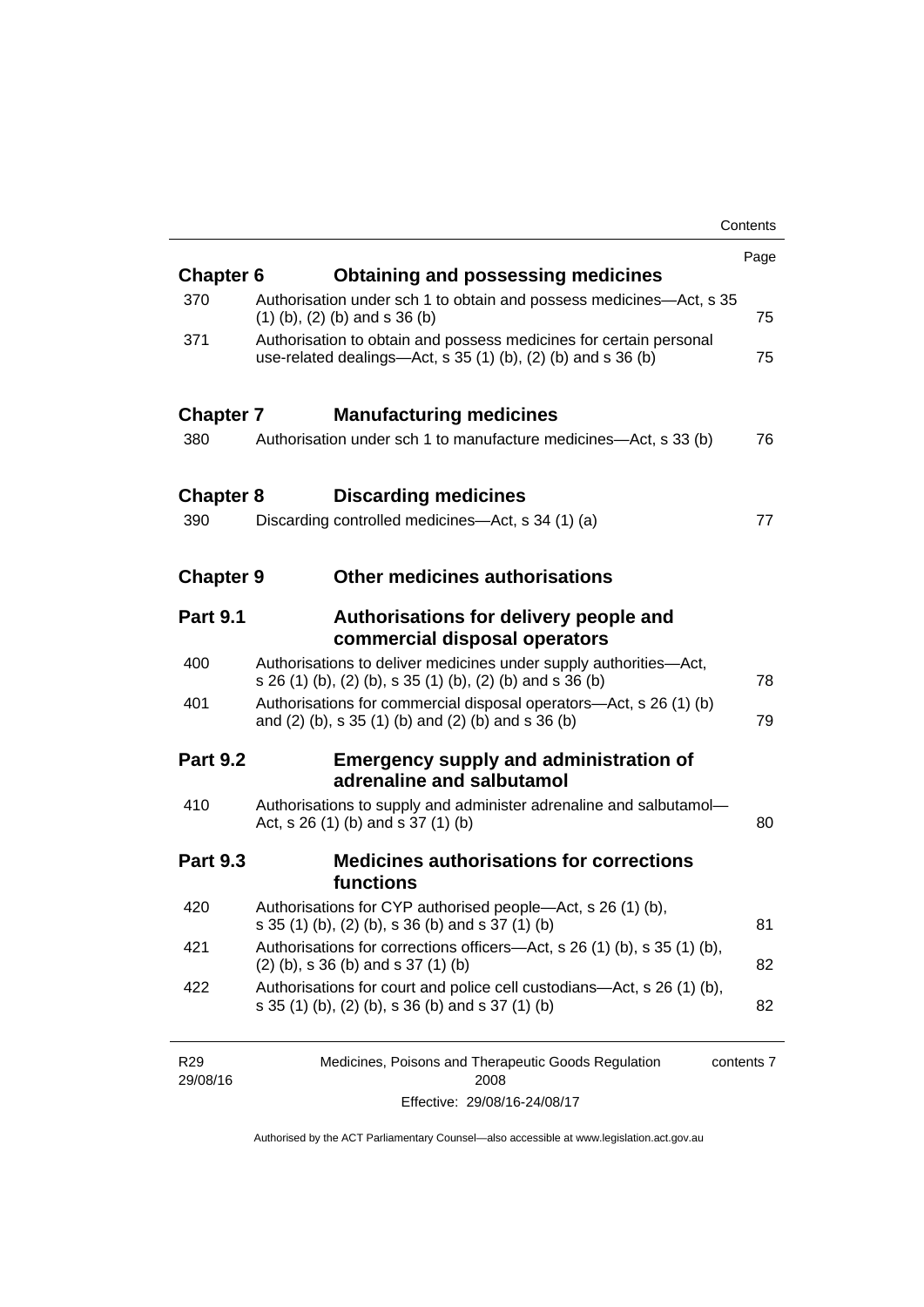| <b>Part 9.4</b> | Authorisations for medicines research and                                                                                 | Page |
|-----------------|---------------------------------------------------------------------------------------------------------------------------|------|
|                 | education program purposes other than<br>controlled medicines                                                             |      |
| 430             | Authorisations for non-controlled medicines research and education-<br>Act, $s$ 26 (1) and (2) (b)                        | 84   |
| 431             | Authorisation conditions for non-controlled medicines research and<br>education-Act, s 44 (1) (b) and (2) (b)             | 85   |
| <b>Part 9.5</b> | Authorisations under medicines licences                                                                                   |      |
| Division 9.5.1  | Controlled medicines research and education program<br>licence authorisations                                             |      |
| 440             | Authorisations under controlled medicines research and education<br>program licences—Act, s 20 (1) (a)                    | 87   |
| 441             | Authorisation condition for controlled medicines research and<br>education program licences—Act, s 44 (1) (b) and (2) (b) | 88   |
| Division 9.5.2  | <b>First-aid kit licence authorisations</b>                                                                               |      |
| 450             | Authorisations under first-aid kit licences—Act, s 20 (1) (a)                                                             | 89   |
| 451             | Authorisation condition for first-aid kit licences—Act, s 44 (1) (b) and<br>$(2)$ $(b)$                                   | 90   |
| Division 9.5.3  | Wholesalers licence authorisations                                                                                        |      |
| 460             | Authorisations under medicines wholesalers licences—Act, s 20 (1) (a)                                                     | 90   |
| 461             | Authorisation conditions for medicines wholesalers licences-Act,<br>s 44 (1) (b) and (2) (b)                              | 91   |
| Division 9.5.4  | Opioid dependency treatment licence authorisations                                                                        |      |
| 470             | Authorisations under opioid dependency treatment licences—Act,<br>s 20(1)(a)                                              | 92   |
| 471             | Authorisation condition for opioid dependency treatment licences-<br>Act, s 44 (1) (b) and (2) (b)                        | 93   |
| Division 9.5.5  | <b>Pharmacy medicines rural communities licences</b>                                                                      |      |
| 480             | Authorisations under pharmacy medicines rural communities<br>licences- $-\text{Act}$ , s 20 (1) (a)                       | 94   |
| 481             | Authorisation conditions for pharmacy medicines rural communities<br>licences—Act, $s$ 44 (1) (b) and (2) (b)             | 95   |

| contents 8 |  |
|------------|--|
|            |  |

Medicines, Poisons and Therapeutic Goods Regulation 2008 Effective: 29/08/16-24/08/17

R29 29/08/16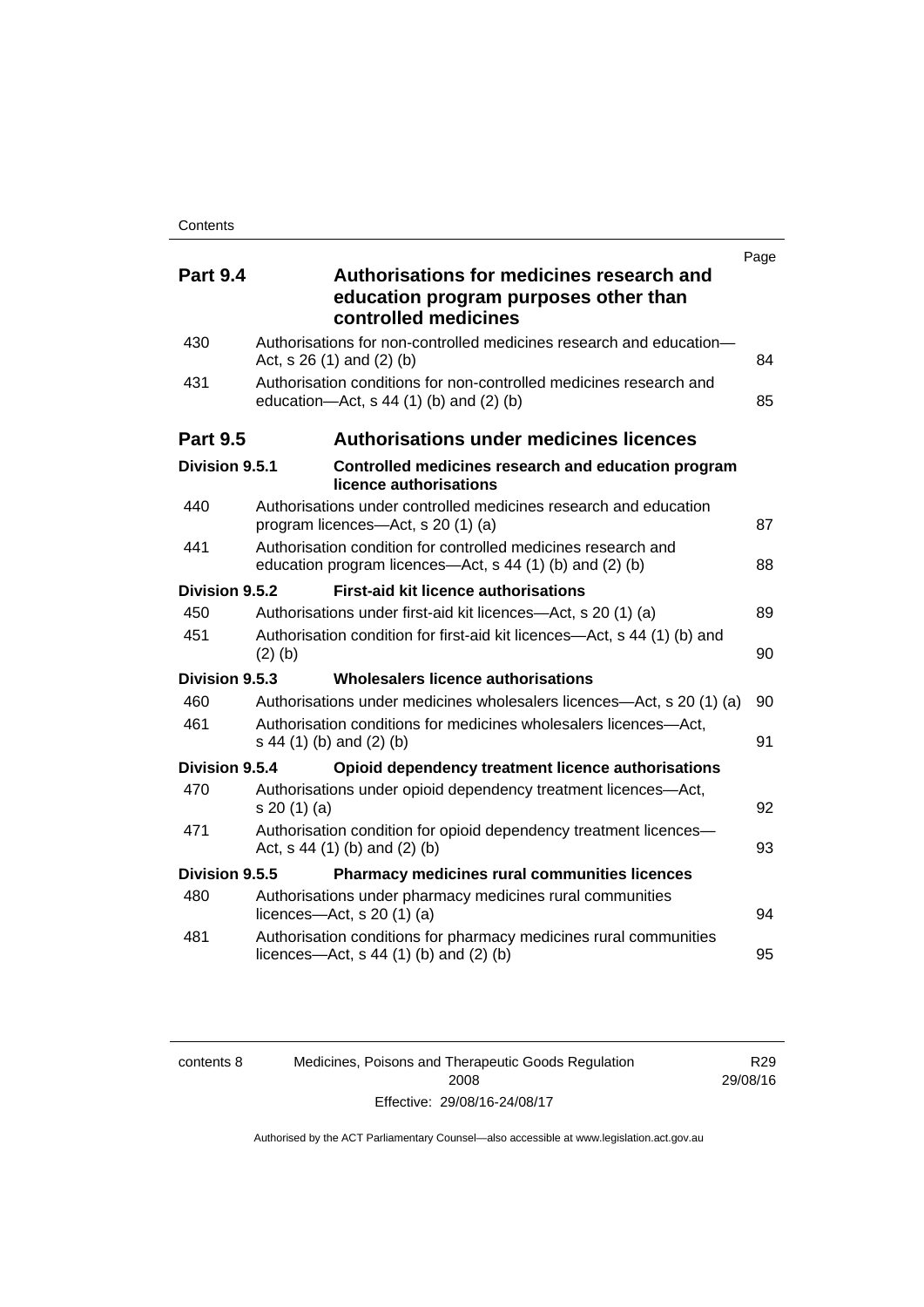|                   |                                                                                                                                       | Contents   |
|-------------------|---------------------------------------------------------------------------------------------------------------------------------------|------------|
| <b>Part 9.6</b>   | <b>Authorisations for endorsed health</b><br>practitioners                                                                            | Page       |
| 490               | Authorisations for endorsed health practitioners—Act, s 20 (1) (d)                                                                    | 97         |
| <b>Chapter 10</b> | Packaging and labelling of medicines<br>generally                                                                                     |            |
| 500               | When pharmacy medicines and pharmacist only medicines to be<br>supplied in manufacturer's packs—Act, s 59 (1) (c) (i) and (2) (c) (i) | 98         |
| 501               | Packaging of supplied manufacturer's packs of medicines-Act, s 59<br>$(1)$ (c) (i) and (2) (c) (i)                                    | 98         |
| 502               | Labelling of supplied manufacturer's packs of medicines-Act,<br>s 60 (1) (c) (i) and (2) (c) (i)                                      | 99         |
| <b>Chapter 11</b> | <b>Storage of medicines</b>                                                                                                           |            |
| <b>Part 11.1</b>  | <b>Preliminary</b>                                                                                                                    |            |
| 510               | Meaning of prescribed person-ch 11                                                                                                    | 100        |
| 511               | Meaning of key-ch 11                                                                                                                  | 101        |
| <b>Part 11.2</b>  | Storage requirements for medicines generally                                                                                          |            |
| 515               | Storage of medicines generally-Act, s 61 (b) and (c)                                                                                  | 102        |
| <b>Part 11.3</b>  | Additional storage requirements for<br>medicines other than controlled medicines                                                      |            |
| 520               | Storage of medicines other than controlled medicines in community<br>pharmacies—Act, s 61 (b) and (c)                                 | 103        |
| 521               | Storage of medicines other than controlled medicines by other<br>people—Act, s 61 (b) and (c)                                         | 104        |
| 522               | Storage of pharmacy medicines by pharmacy medicines rural<br>communities licence-holders—Act, s 61 (b) and (c)                        | 104        |
| <b>Part 11.4</b>  | <b>Additional storage requirements for</b><br>controlled medicines                                                                    |            |
| 530               | Meaning of personal custody-pt 11.4                                                                                                   | 105        |
| R <sub>29</sub>   | Medicines, Poisons and Therapeutic Goods Regulation                                                                                   | contents 9 |

| R29      | Medicines, Poisons and Therapeutic Goods Regulation | contents 9 |
|----------|-----------------------------------------------------|------------|
| 29/08/16 | 2008                                                |            |
|          | Effective: 29/08/16-24/08/17                        |            |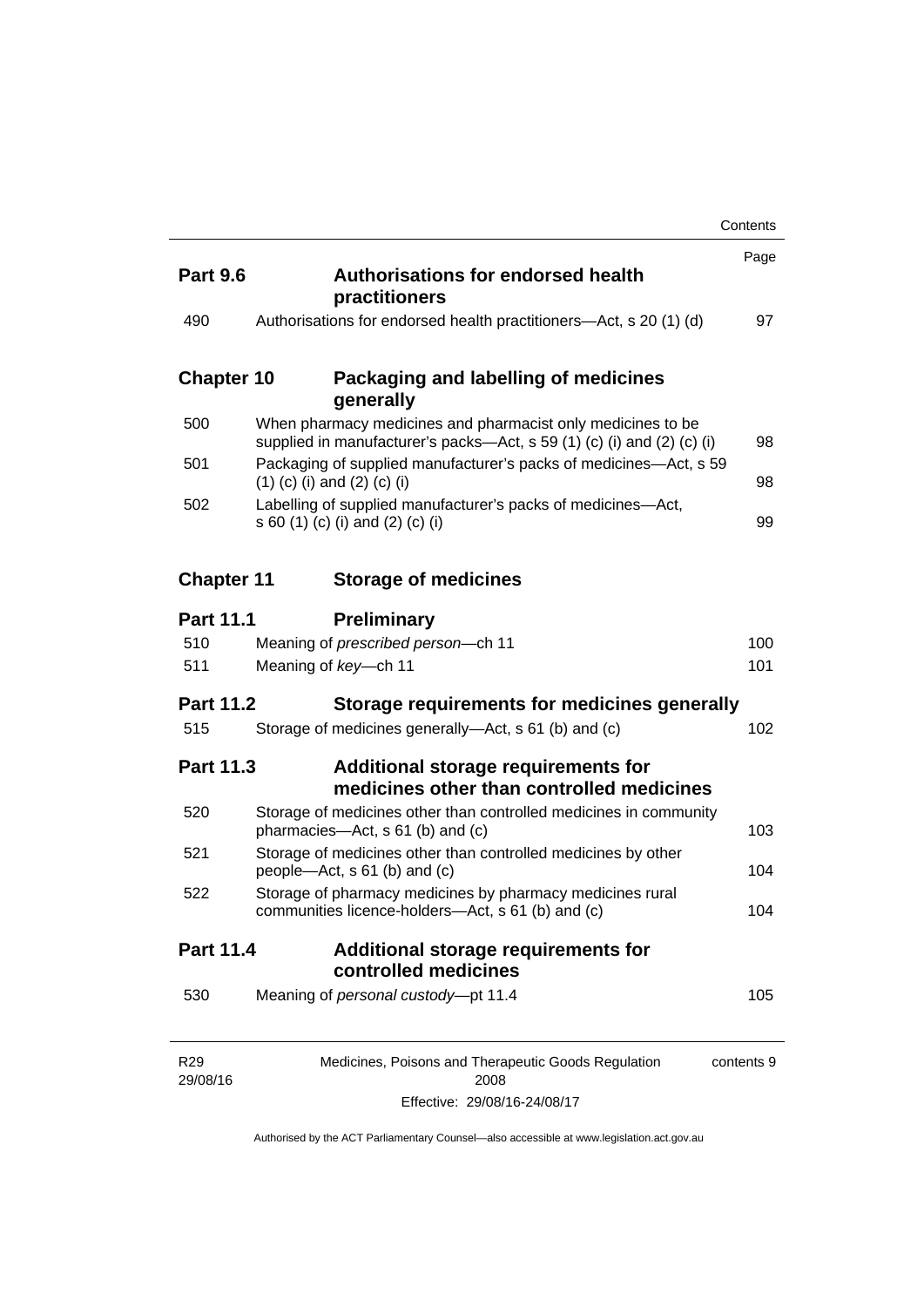|     |                                                                                                   | Page |
|-----|---------------------------------------------------------------------------------------------------|------|
| 531 | Storage of controlled medicines by wholesalers licence-holders-<br>Act, $s \, 61$ (b) and (c)     | 105  |
| 532 | Storage of controlled medicines for certain health-related<br>occupations—Act, s 61 (b) and (c)   | 106  |
| 533 | Storage of controlled medicines by certain other prescribed people-<br>Act, $s \, 61$ (b) and (c) | 107  |

### **Chapter 12 [Controlled medicines registers](#page-133-0)**

| 540 | Keeping of controlled medicines registers by certain people—Act, s 48<br>(a) and $s$ 50 (1) (b) and (2) (b)      | 110 |
|-----|------------------------------------------------------------------------------------------------------------------|-----|
| 541 | Keeping of controlled medicines registers by first-aid kit holders-Act,<br>s 48 (a) and s 50 (1) (b) and (2) (b) | 112 |
| 542 | Form of controlled medicines registers—Act, s 49 (1) (b) and (2) (b)                                             | 113 |
| 543 | Making entries in controlled medicines registers-Act, s 51 (1) (b)                                               | 113 |
| 544 | Prescribed witnesses for administration of controlled medicines—Act,<br>$s 53$ (a) and (b)                       | 115 |
| 545 | Prescribed witnesses for discarding of controlled medicines—Act, s 54<br>$(a)$ and $(b)$                         | 115 |
| 546 | Changes etc to entries in controlled medicines registers—Act, s 55 (2)<br>(b)                                    | 116 |

#### **Chapter 13 [Controlled medicines and appendix D](#page-141-0)  [medicines approvals for human use](#page-141-0)**

### **Part 13.1 [Controlled medicines approvals](#page-141-1)**

| Division 13.1.1 | Preliminary                                                                                                |                 |
|-----------------|------------------------------------------------------------------------------------------------------------|-----------------|
| 550             | Meaning of controlled medicines approval                                                                   | 118             |
| 551             | Meaning of designated prescriber-pt 13.1                                                                   | 118             |
| Division 13.1.2 | Standing controlled medicines approvals                                                                    |                 |
| 555             | Standing approval to prescribe controlled medicines for hospital in-<br>patients                           | 119             |
| 556             | Standing approval to prescribe controlled medicines for short-term<br>treatment                            | 119             |
| 557             | Standing interim approval to prescribe buprenorphine and methadone<br>for patients of certain institutions | 120             |
| contents 10     | Medicines, Poisons and Therapeutic Goods Regulation<br>2008                                                | R29<br>29/08/16 |
|                 | Effective: 29/08/16-24/08/17                                                                               |                 |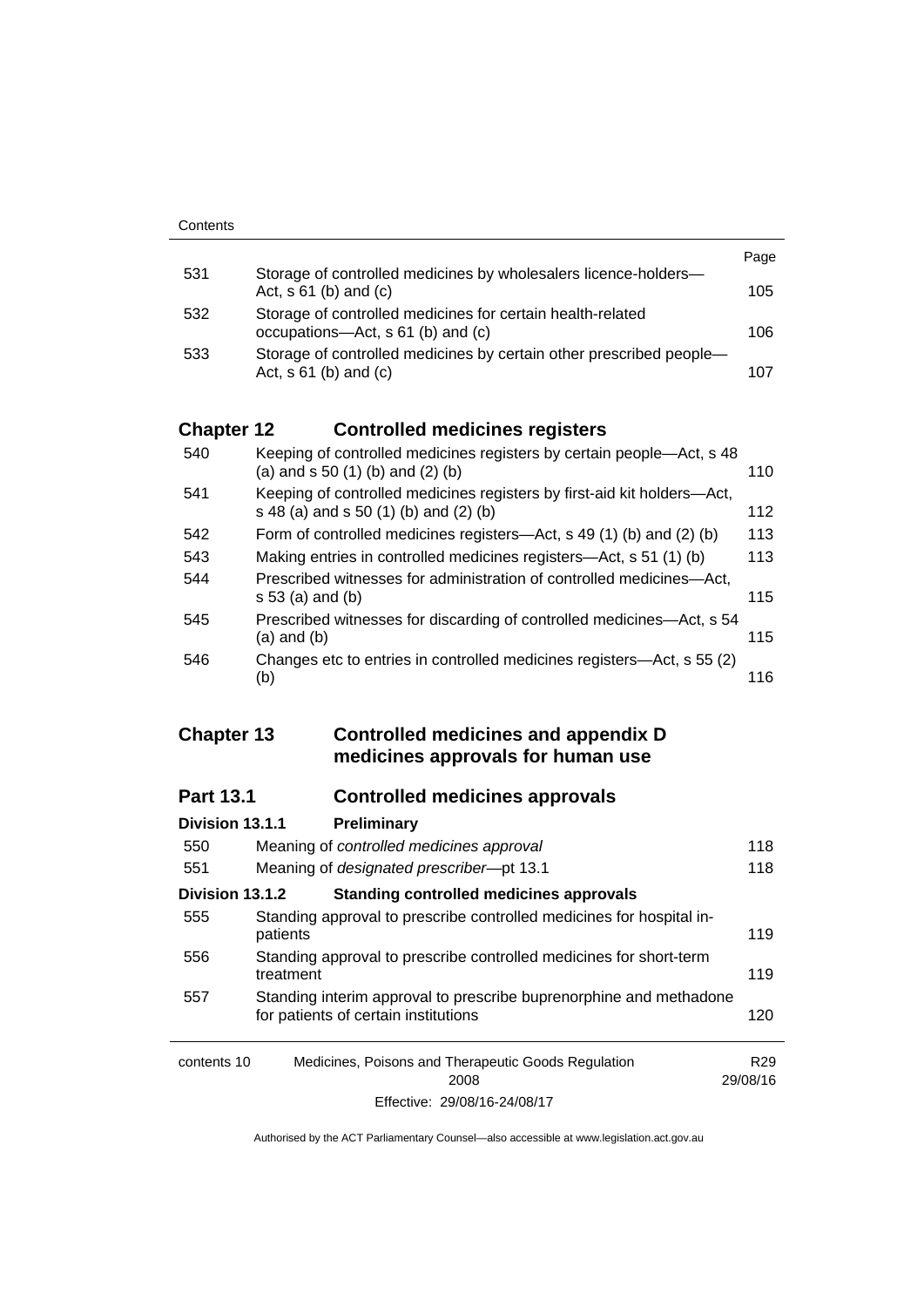| Contents |  |
|----------|--|
|----------|--|

|                             |                                                                                                | Page        |
|-----------------------------|------------------------------------------------------------------------------------------------|-------------|
| Division 13.1.3             | Chief health officer controlled medicines approvals                                            |             |
| 560                         | Applications for CHO controlled medicines approvals                                            | 121         |
| 561                         | Requirements for CHO controlled medicines approval applications                                | 122         |
| 562                         | CHO decision on applications to prescribe controlled medicines                                 | 123         |
| 563                         | Restrictions on CHO power to approve applications for approvals                                | 124         |
| 564                         | Term of CHO controlled medicines approvals                                                     | 125         |
| 565                         | Applications for review of unfavourable CHO decisions for approvals                            | 125         |
| 566                         | Medicines advisory committee-referred applications and review of<br>unfavourable CHO decisions | 126         |
| 567                         | Amendment and revocation of controlled medicines approvals                                     | 127         |
| 568                         | Application for review of amendment and revocation on CHO initiative                           | 128         |
| 569                         | Medicines advisory committee-review of amendment or revocation<br>on CHO initiative            | 129         |
| 570                         | Conditional controlled medicines approvals                                                     | 129         |
| 571                         | Form of CHO controlled medicines approvals                                                     | 130         |
| 572                         | When controlled medicines approvals etc take effect                                            | 131         |
| 573                         | Medicines advisory committee-recommendations to CHO                                            | 131         |
| 574                         | Guidelines for CHO decisions on applications                                                   | 132         |
| 575                         | Category approval determination                                                                | 132         |
| Division 13.1.4             | <b>Endorsements to treat drug-dependency</b>                                                   |             |
| 580                         | Meaning of endorsement-div 13.1.4                                                              | 133         |
| 581                         | Applications for CHO endorsement to treat drug-dependency                                      | 133         |
| 582                         | CHO decisions on applications for endorsement to treat<br>drug-dependency                      | 133         |
| 583                         | Form of CHO endorsements to treat drug-dependency                                              | 134         |
| 584                         | Medicines advisory committee-review of CHO decisions to refuse                                 |             |
|                             | endorsements to treat drug-dependency                                                          | 134         |
| <b>Part 13.2</b>            | Appendix D medicines approvals                                                                 |             |
| 590                         | Meaning of appendix D medicines approval                                                       | 136         |
| 591                         | Standing approval to prescribe designated appendix D medicines                                 | 136         |
| 592                         | Applications for CHO approval to prescribe designated appendix D<br>medicines                  | 137         |
| 593                         | CHO decisions on applications to prescribe designated appendix D<br>medicines                  | 137         |
| R <sub>29</sub><br>29/08/16 | Medicines, Poisons and Therapeutic Goods Regulation<br>2008                                    | contents 11 |

Effective: 29/08/16-24/08/17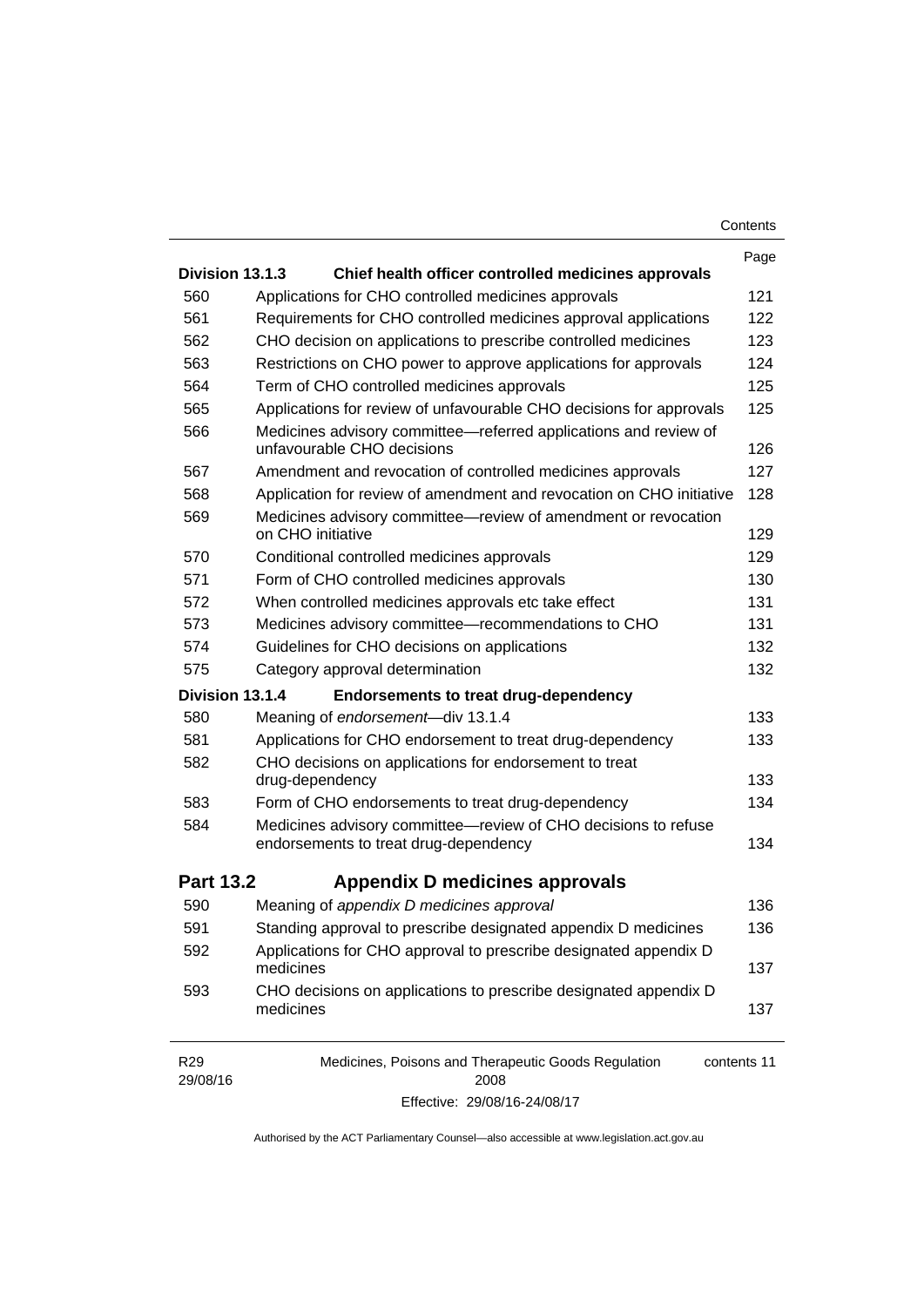| 594               | Form of CHO appendix D medicines approvals                                                                   | Page<br>138 |
|-------------------|--------------------------------------------------------------------------------------------------------------|-------------|
| <b>Chapter 14</b> | <b>Medicines licences</b>                                                                                    |             |
| <b>Part 14.1</b>  | <b>Medicines licences generally</b>                                                                          |             |
| 600               | Medicines licences that may be issued-Act, s 78 (2)                                                          | 139         |
| <b>Part 14.2</b>  | <b>Controlled medicines research and education</b><br>program licences                                       |             |
| 605               | Applications for controlled medicines research and education program<br>licences                             | 140         |
| 606               | Restrictions on issuing of controlled medicines research and education<br>program licences-Act, s 85 (1) (a) | 141         |
| 607               | Additional information for controlled medicines research and education<br>program licences-Act, s 88 (1) (k) | 141         |
| <b>Part 14.3</b>  | <b>First-aid kit licences</b>                                                                                |             |
| 610               | Applications for first-aid kit licences                                                                      | 143         |
| 611               | Restrictions on issuing of first-aid kit licences—Act, s 85 (1) (a)                                          | 144         |
| 612               | Additional information for first-aid kit licences-Act, s 88 (1) (k)                                          | 145         |
| <b>Part 14.4</b>  | <b>Medicines wholesalers licences</b>                                                                        |             |
| 615               | Applications for medicines wholesalers licences                                                              | 146         |
| 616               | Restrictions on issuing of medicines wholesalers licences-Act, s 85<br>$(1)$ (a)                             | 147         |
| 617               | Additional information for medicines wholesalers licences-Act, s 88<br>$(1)$ (k)                             | 147         |
| <b>Part 14.5</b>  | <b>Opioid dependency treatment licences</b>                                                                  |             |
| 620               | Applications for opioid dependency treatment licences                                                        | 148         |
| 621               | Restriction on issuing of opioid dependency treatment licences-Act, s<br>85(1)(a)                            | 148         |
| 622               | Witnessing not required for administration under opioid dependency<br>treatment licence-Act, s 190 (1) (a)   | 148         |
|                   |                                                                                                              |             |

| contents 12 | Medicines, Poisons and Therapeutic Goods Regulation | R <sub>29</sub> |
|-------------|-----------------------------------------------------|-----------------|
|             | 2008                                                | 29/08/16        |
|             | Effective: 29/08/16-24/08/17                        |                 |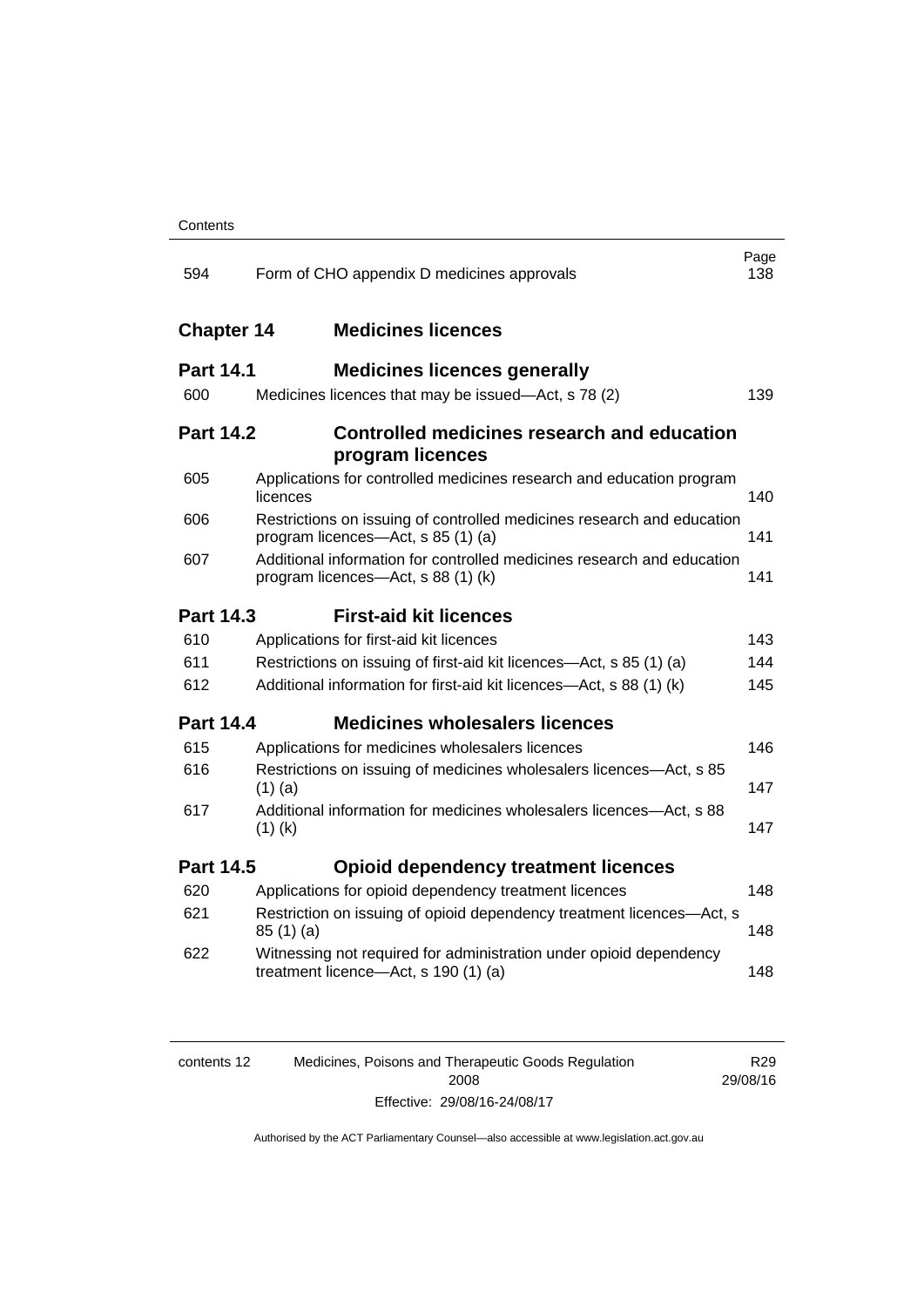|                   |                                                                     | Contents |
|-------------------|---------------------------------------------------------------------|----------|
|                   |                                                                     | Page     |
| <b>Part 14.6</b>  | <b>Pharmacy medicines rural communities</b><br>licences             |          |
| 625               | Applications for pharmacy medicines rural communities licences      | 149      |
| 626               | Restrictions on issuing of pharmacy medicines rural communities     |          |
|                   | licences- $-\text{Act}$ , s 85 (1) (a)                              | 149      |
| <b>Chapter 15</b> | <b>Medicines-other provisions</b>                                   |          |
| <b>Part 15.1</b>  | Opioid dependency treatment guidelines                              |          |
| 630               | Guidelines for treatment of opioid dependency                       | 150      |
| <b>Part 15.2</b>  | <b>Medicines advisory committee</b>                                 |          |
| 635               | Medicines advisory committee-membership                             | 151      |
| 636               | Medicines advisory committee-term of appointments                   | 152      |
| 637               | Medicines advisory committee-conditions of appointments             | 152      |
| 638               | Medicines advisory committee—time and place of meetings             | 153      |
| 639               | Medicines advisory committee-presiding member                       | 153      |
| 640               | Medicines advisory committee-quorum                                 | 153      |
| 641               | Medicines advisory committee-voting                                 | 153      |
| 642               | Medicines advisory committee-conduct of meetings                    | 154      |
| 643               | Medicines advisory committee-disclosure of interests by members     | 154      |
| 644               | Medicines advisory committee—ending appointments                    | 157      |
| <b>Part 15.3</b>  | <b>Other medicines provisions</b>                                   |          |
| 650               | Advertising controlled medicines-Act, s 66 (3) (b)                  | 159      |
| 651               | Advertising other medicines                                         | 159      |
| 652               | Prescribed institutions-Act, dict, def <i>institution</i> , par (b) | 160      |
| <b>Chapter 16</b> | Low and moderate harm poisons                                       |          |
| <b>Part 16.1</b>  | <b>Preliminary</b>                                                  |          |
| 660               | Meaning of relevant law-ch 16                                       | 161      |
|                   |                                                                     |          |

Medicines, Poisons and Therapeutic Goods Regulation 2008 Effective: 29/08/16-24/08/17

contents 13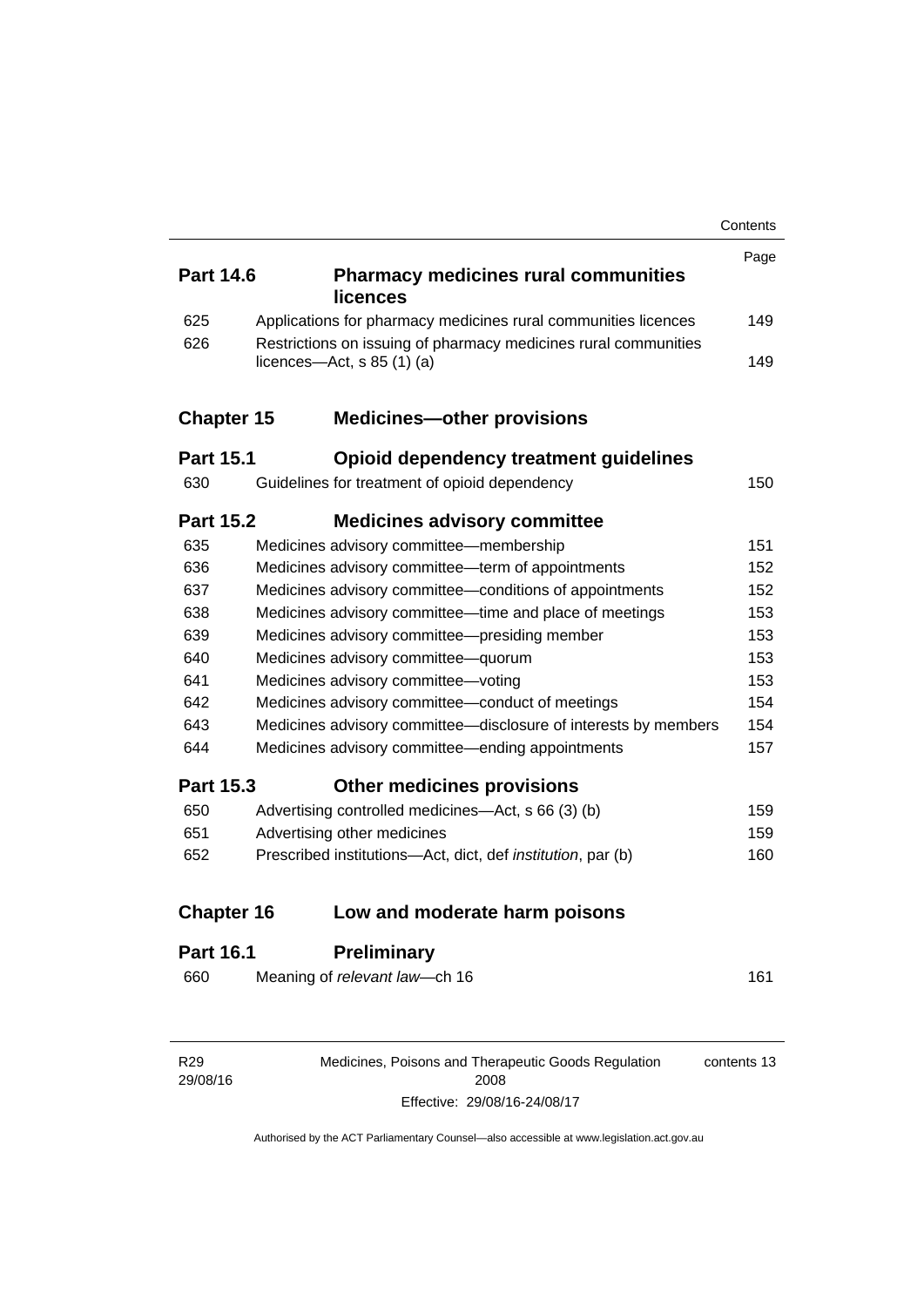| <b>Part 16.2</b>  | Authorisation to supply low and moderate<br>harm poisons                                                             | Page            |
|-------------------|----------------------------------------------------------------------------------------------------------------------|-----------------|
| 661               | Authorisation to supply low and moderate harm poisons-Act, s 26 (1)<br>(b) and $(2)$ (b)                             | 162             |
| 662               | Authorisation condition for supplying low and moderate harm<br>poisons-Act, $s$ 44 (1) (b) and (2) (b)               | 162             |
| <b>Part 16.3</b>  | Authorisation to manufacture low and<br>moderate harm poisons                                                        |                 |
| 663               | Authorisation to manufacture low and moderate harm poisons-Act, s<br>33 <sub>(b)</sub>                               | 163             |
| 664               | Authorisation condition for manufacturing low and moderate harm<br>poisons—Act, s $44$ (1) (b) and (2) (b)           | 163             |
| <b>Part 16.4</b>  | Packaging and labelling of low and moderate<br>harm poisons                                                          |                 |
| 665               | Packaging of supplied manufacturer's packs of low and moderate<br>harm poisons-Act, s 59 (1) (c) (i) and (2) (c) (i) | 164             |
| 666               | Labelling of supplied manufacturer's packs of low and moderate harm<br>poisons—Act, s 60 (1) (c) (i) and (2) (c) (i) | 165             |
| <b>Chapter 17</b> | Dangerous poisons authorisations                                                                                     |                 |
| <b>Part 17.1</b>  | <b>Overview of dangerous poisons</b><br>authorisations                                                               |                 |
| 670               | General overview of authorisations for dangerous poisons                                                             | 166             |
| 671               | Overview of dangerous poisons authorisations under this regulation                                                   | 167             |
| 672               | General overview of authorisation conditions for dangerous poisons                                                   | 168             |
| <b>Part 17.2</b>  | Authorisations under dangerous poisons<br><b>licences</b>                                                            |                 |
| Division 17.2.1   | Dangerous poisons manufacturers licence<br>authorisations                                                            |                 |
| 675               | Authorisations under dangerous poisons manufacturers licences-Act,<br>s 20 (1) (a)                                   | 169             |
| contents 14       | Medicines, Poisons and Therapeutic Goods Regulation                                                                  | R <sub>29</sub> |

| contents 14 | Medicines, Poisons and Therapeutic Goods Regulation | R29.     |
|-------------|-----------------------------------------------------|----------|
|             | 2008                                                | 29/08/16 |
|             | Effective: 29/08/16-24/08/17                        |          |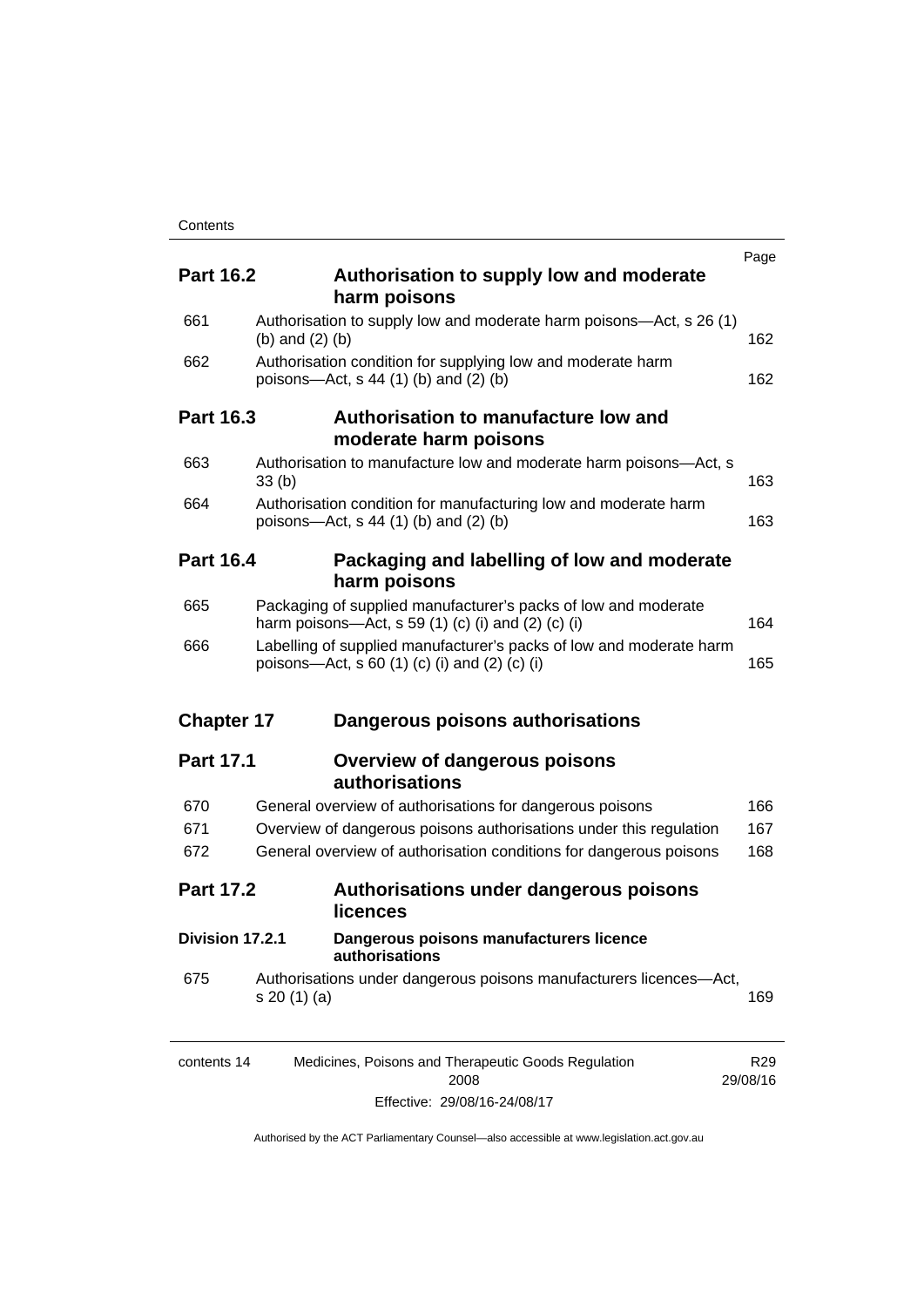|                  |                    |                                                                                                                                         | Contents |
|------------------|--------------------|-----------------------------------------------------------------------------------------------------------------------------------------|----------|
|                  |                    |                                                                                                                                         | Page     |
| 676              |                    | Authorisation conditions for dangerous poisons manufacturers<br>licences- $-\text{Act}$ , s 44 (1) (b) and (2) (b)                      | 170      |
| Division 17.2.2  |                    | Dangerous poisons-research and education program<br>licence authorisations                                                              |          |
| 680              |                    | Authorisations under dangerous poisons research and education<br>program licences-Act, s 20 (1) (a)                                     | 172      |
| 681              |                    | Authorisation condition for dangerous poisons research and education<br>program licences—Act, s 44 (1) (b) and (2) (b)                  | 173      |
| Division 17.2.3  |                    | Dangerous poisons suppliers licence authorisations                                                                                      |          |
| 685              | s 20(1)(b)         | Authorisations under dangerous poisons suppliers licences—Act,                                                                          | 174      |
| 686              |                    | Authorisation conditions for dangerous poisons suppliers licences-<br>Act, $s$ 44 (1) (b) and (2) (b)                                   | 175      |
| <b>Part 17.3</b> |                    | Other dangerous poisons authorisations                                                                                                  |          |
| Division 17.3.1  |                    | Authorisations for manufacturing etc purposes                                                                                           |          |
| 690              | (a)                | Manufacturing etc authorisations for dangerous poisons-Act, s 20 (2)                                                                    | 177      |
| Division 17.3.2  |                    | Authorisations for delivery people and commercial<br>disposal operators                                                                 |          |
| 692              |                    | Authorisations to deliver dangerous poisons under purchase orders-<br>Act, s 26 (1) (b) and (2) (b), s 35 (1) (b), (2) (b) and s 36 (b) | 178      |
| 693              |                    | Authorisation to supply dangerous poisons to commercial disposal<br>operator for disposal—Act, s 26 (1) (b)                             | 179      |
| 694              |                    | Authorisations for commercial disposal operators—Act, s 26 (1) (b)<br>and (2) (b), s 35 (1) (b) and (2) (b) and s 36 (b)                | 179      |
| Division 17.3.3  |                    | Authorisations for dangerous poisons research and<br>education programs by scientifically qualified people                              |          |
| 695              | 26 (1) and (2) (b) | Authorisations for dangerous poisons research and education-Act, s                                                                      | 180      |
| 696              |                    | Authorisation conditions for dangerous poisons research and<br>education- $Act$ , s 44 (1) (b) and (2) (b)                              | 181      |
|                  |                    |                                                                                                                                         |          |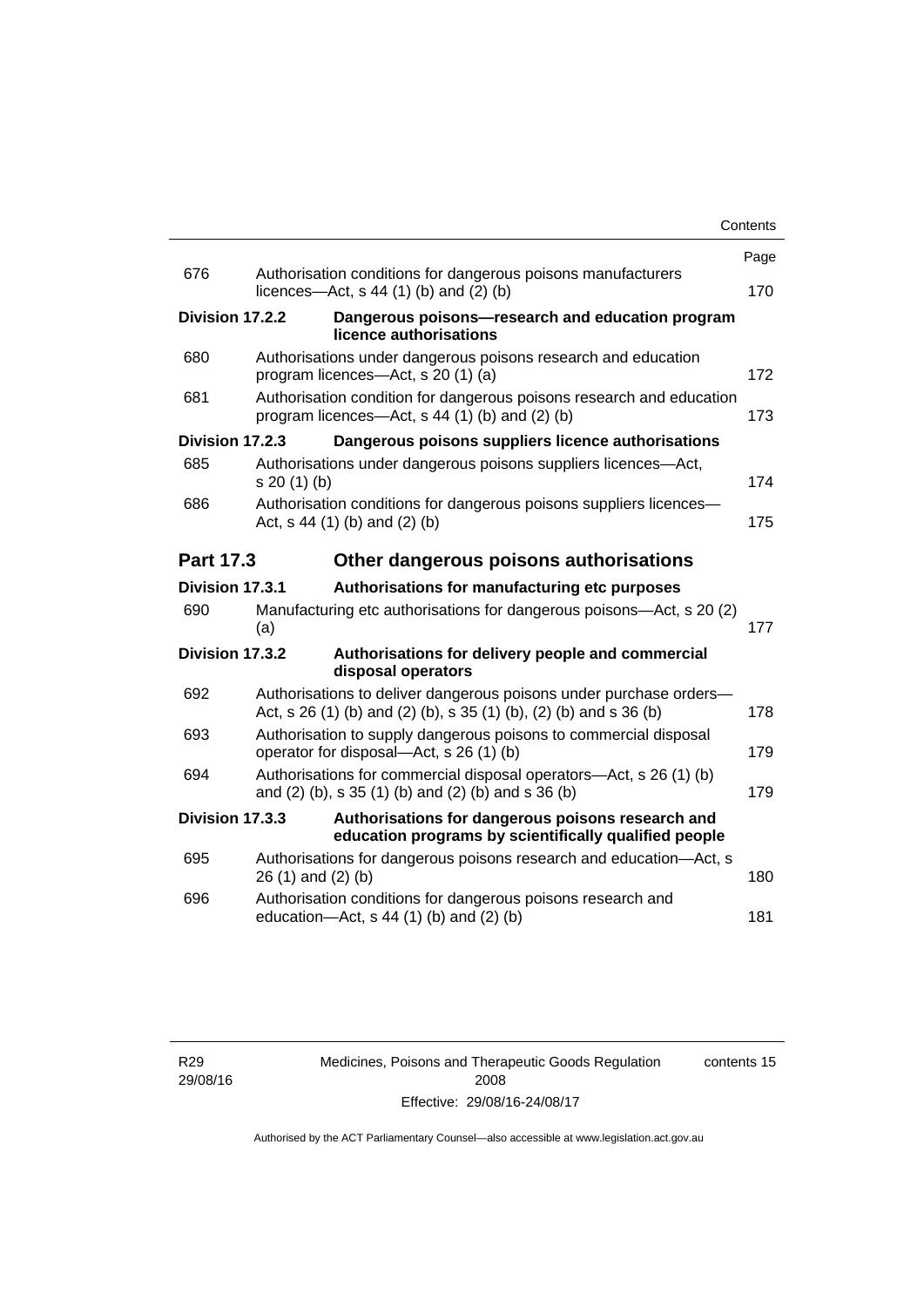#### **Contents**

| <b>Chapter 18</b> |                                                                                    | <b>Dangerous poisons licences</b>                                                                             | Page |
|-------------------|------------------------------------------------------------------------------------|---------------------------------------------------------------------------------------------------------------|------|
| <b>Part 18.1</b>  |                                                                                    | Dangerous poisons licences generally                                                                          |      |
| 700               |                                                                                    | Dangerous poisons licences that may be issued—Act, s 78 (2)                                                   | 182  |
| <b>Part 18.2</b>  |                                                                                    | Dangerous poisons manufacturers licences                                                                      |      |
| 705               |                                                                                    | Applications for dangerous poisons manufacturers licences                                                     | 183  |
| 706               |                                                                                    | Restrictions on issuing of dangerous poisons manufacturers<br>licences- $-\text{Act}$ , s 85 (1) (a)          | 184  |
| 707               |                                                                                    | Additional information for dangerous poisons manufacturers<br>licences- $-\text{Act}, s 88 (1) (k)$           | 184  |
| <b>Part 18.3</b>  |                                                                                    | Dangerous poisons research and education<br>program licences                                                  |      |
| 710               | licences                                                                           | Applications for dangerous poisons research and education program                                             | 185  |
| 711               |                                                                                    | Restrictions on issuing of dangerous poisons research and education<br>program licences-Act, s 85 (1) (a)     | 186  |
| 712               |                                                                                    | Additional information for dangerous poisons research and education<br>licences- $-\text{Act}$ , s 88 (1) (k) | 187  |
| <b>Part 18.4</b>  |                                                                                    | Dangerous poisons suppliers licences                                                                          |      |
| 715               |                                                                                    | Applications for dangerous poisons suppliers licences                                                         | 188  |
| 716               | Restrictions on issuing of dangerous poisons suppliers licences-Act,<br>s 85(1)(a) |                                                                                                               | 188  |
| 717               | s 88 (1) (k)                                                                       | Additional information for dangerous poisons suppliers licences-Act,                                          | 189  |
| <b>Chapter 19</b> |                                                                                    | Dangerous poisons-other provisions                                                                            |      |
| <b>Part 19.1</b>  |                                                                                    | Dangerous poisons purchase orders                                                                             |      |
| 720               |                                                                                    | Supplying dangerous poisons on purchase orders                                                                | 190  |
| 721               | 38(2)(c)                                                                           | General requirements for dangerous poisons purchase orders-Act, s                                             | 191  |
| 722               |                                                                                    | Recording supply of dangerous poisons                                                                         | 191  |

| contents 16 | Medicines, Poisons and Therapeutic Goods Regulation | R29      |
|-------------|-----------------------------------------------------|----------|
|             | 2008                                                | 29/08/16 |
|             | Effective: 29/08/16-24/08/17                        |          |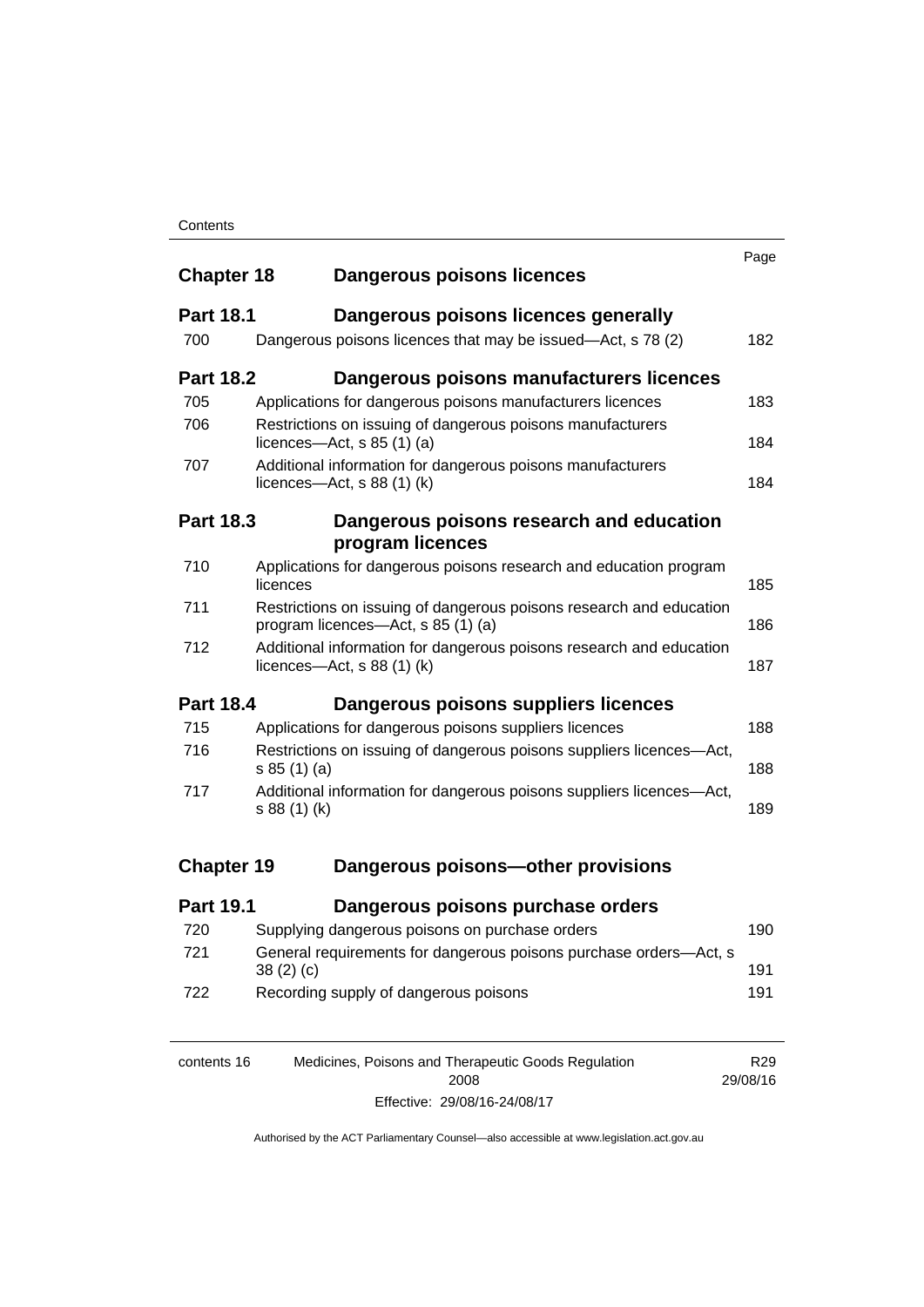|                   |                                                                                                           | Contents |
|-------------------|-----------------------------------------------------------------------------------------------------------|----------|
|                   |                                                                                                           | Page     |
| <b>Part 19.2</b>  | Wholesale supply of dangerous poisons<br>under corresponding laws                                         |          |
| 725               | Conditions for wholesalers supplying dangerous poisons under<br>corresponding laws-Act, s 20 (4) (c)      | 192      |
| <b>Part 19.3</b>  | Packaging and labelling of dangerous<br>poisons                                                           |          |
| 730               | Meaning of relevant law-pt 19.3                                                                           | 193      |
| 731               | Packaging of supplied manufacturer's packs of dangerous poisons-<br>Act, s 59 (1) (c) (i) and (2) (c) (i) | 193      |
| 732               | Labelling of supplied manufacturer's packs of dangerous poisons-<br>Act, s 60 (1) (c) (i) and (2) (c) (i) | 194      |
| <b>Part 19.4</b>  | Storage of dangerous poisons                                                                              |          |
| 735               | Storage of dangerous poisons-Act, s 61 (b) and (c)                                                        | 195      |
| <b>Part 19.5</b>  | Dangerous poisons registers                                                                               |          |
| 740               | Keeping of dangerous poisons registers by certain people—Act, s 48<br>and $s 50 (1) (b)$ and $(2) (b)$    | 196      |
| 741               | Form of dangerous poisons registers-Act, s 49 (1) (b)                                                     | 197      |
| 742               | Making entries in dangerous poisons registers—Act, s 51 (1) (b)                                           | 197      |
| 743               | Prescribed witnesses for discarding of dangerous poisons-Act, s 54<br>$(a)$ and $(b)$                     | 197      |
| 744               | Changes to entries in dangerous poisons registers—Act, s 55 (2) (b)                                       | 198      |
| <b>Chapter 20</b> | <b>Paints</b>                                                                                             |          |
| 750               | Manufacture, supply and use of paints containing white lead-Act, s<br>70 (1) (b), (2) (b) and (3) (b)     | 199      |
| 751               | Manufacture, supply and use of paints for certain purposes—Act, s 71<br>$(1)$ and $(3)$                   | 199      |
| 752               | Manufacture, supply and use of paints for toys-Act, s 72 (b)                                              | 200      |
| 753               | Manufacture, supply and use of paints containing pesticides-Act, s<br>73(b)                               | 200      |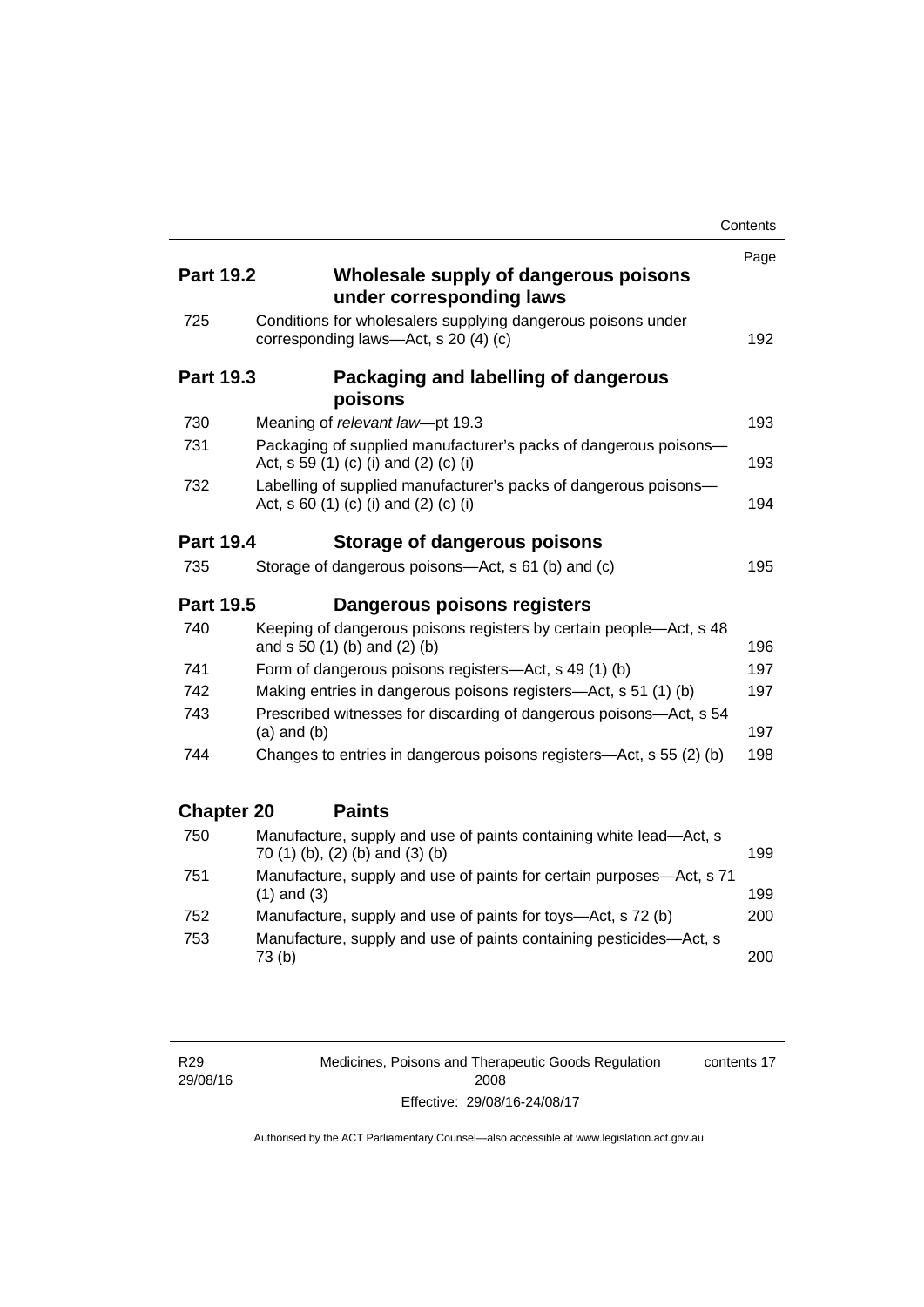#### **Contents**

| <b>Chapter 21</b> |                           | <b>Prohibited and schedule 10 substances</b>                                                                                                 | Page |
|-------------------|---------------------------|----------------------------------------------------------------------------------------------------------------------------------------------|------|
| <b>Part 21.1</b>  |                           | <b>Preliminary</b>                                                                                                                           |      |
| 760               |                           | Meaning of prohibited substance - ch 21                                                                                                      | 201  |
| 761               |                           | Prohibited substances licences—Act, s 78 (2)                                                                                                 | 201  |
| <b>Part 21.2</b>  |                           | Prohibited substances research and<br>education program licences                                                                             |      |
| Division 21.2.1   |                           | Issue of prohibited substances research and education<br>program licences                                                                    |      |
| 765               | program licences          | Applications for prohibited substances research and education                                                                                | 202  |
| 766               |                           | Restrictions on issuing of prohibited substances research and<br>education program licences-Act, s 85 (1) (a)                                | 203  |
| 767               |                           | Additional information for prohibited substances research program and<br>education licences-Act, s 88 (1) (k)                                | 204  |
| Division 21.2.2   |                           | Prohibited substances research and education<br>program authorisations                                                                       |      |
| 768               |                           | Authorisations under prohibited substances research and education<br>program licences—Act, s 20 (1) (a)                                      | 204  |
| 769               |                           | Authorisation condition for prohibited substances research and<br>education program licences—Act, s 44 (1) (b) and (2) (b)                   | 205  |
| Division 21.2.3   |                           | Other provisions-prohibited substances research and<br>education program licences                                                            |      |
| 770               |                           | Approvals of dealings for prohibited substances research and<br>education program licences—Act, s 20 (1) (c)                                 | 206  |
| 771               | (b)                       | Authorisation condition for approval-holders—Act, s 44 (1) (b) and (2)                                                                       | 207  |
| 772               | Act, s 38 (2) (c)         | General requirements for prohibited substances purchase orders-                                                                              | 207  |
| 773               |                           | Recording supply of prohibited substances on purchase orders                                                                                 | 208  |
| 774               | (ii), $(2)$ (b) and $(4)$ | Information for CHO about supplied prohibited substances research<br>and education program licences—Act, s 31 (1) (a) (ii), (1) (b), (2) (a) | 208  |

| contents 18 | Medicines, Poisons and Therapeutic Goods Regulation |  |
|-------------|-----------------------------------------------------|--|
|             | 2008                                                |  |
|             | Effective: 29/08/16-24/08/17                        |  |

Authorised by the ACT Parliamentary Counsel—also accessible at www.legislation.act.gov.au

R29 29/08/16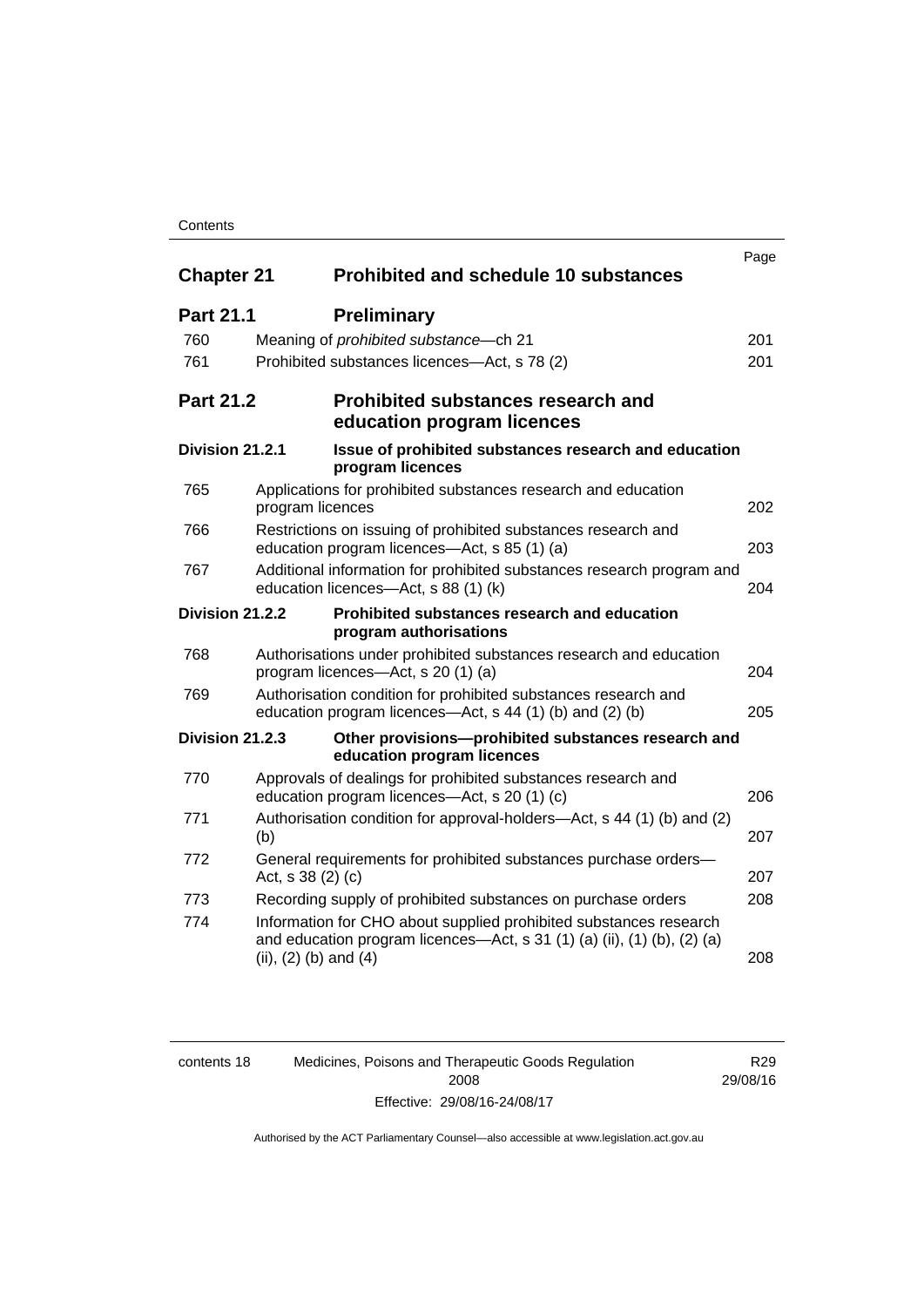|                   |                                                                                                                | Page |
|-------------------|----------------------------------------------------------------------------------------------------------------|------|
| <b>Part 21.3</b>  | <b>Prohibited substances registers</b>                                                                         |      |
| 775               | Keeping of prohibited substances registers by certain people-Act,                                              |      |
|                   | s 48 and s 50 (1) (b) and (2) (b)                                                                              | 210  |
| 776               | Form of prohibited substances registers—Act, s 49 (1) (b)                                                      | 210  |
| 777               | Making entries in prohibited substances registers—Act, s 51 (1) (b)                                            | 211  |
| 778               | Prescribed witnesses for discarding of prohibited substances-Act, s<br>54 (a) and (b)                          | 211  |
| 779               | Changes to entries in prohibited substances registers—Act, s 55 (2)<br>(b)                                     | 212  |
| <b>Chapter 22</b> | <b>Therapeutic goods</b>                                                                                       |      |
| 800               | Definitions-ch 22                                                                                              | 213  |
| 801               | Prescribed regulated therapeutic goods-Act, s 14, def regulated<br>therapeutic good, par (b)                   | 213  |
| 802               | Authorisation to supply optical devices—Act, s 74 (1) (b) and (2) (b)                                          | 213  |
| 803               | Authorisation conditions for supplying optical devices—Act, s 75 (1) (b) 214                                   |      |
| <b>Chapter 23</b> | <b>Notification and review of decisions</b>                                                                    |      |
| 850               | Meaning of reviewable decision--- ch 23                                                                        | 215  |
| 851               | Reviewable decision notices                                                                                    | 216  |
| 852               | Applications for review                                                                                        | 217  |
|                   |                                                                                                                |      |
| <b>Chapter 24</b> | <b>Miscellaneous</b>                                                                                           |      |
| 860               | Authorisations for public employees-Act, s 26 (1) (b), (2) (b), s 35 (1)<br>$(b)$ , $(2)$ $(b)$ and s 36 $(b)$ | 218  |
| 861               | Other authorisations for public employees—Act, s 20 (1) (a), (2) (a)<br>and s 74 (1) (b)                       | 219  |
| 862               | Certain containers not to be used for human-use substances-Act, s<br>63(1)(b)                                  | 220  |
| 863               | Disapplication of Legislation Act, s 47 (6)                                                                    | 220  |
| 864               | Exemption of piper methysticum (kava)—Act, s 190 (1) (a)                                                       | 220  |

| R <sub>29</sub> |
|-----------------|
| 29/08/16        |

Medicines, Poisons and Therapeutic Goods Regulation 2008 Effective: 29/08/16-24/08/17 contents 19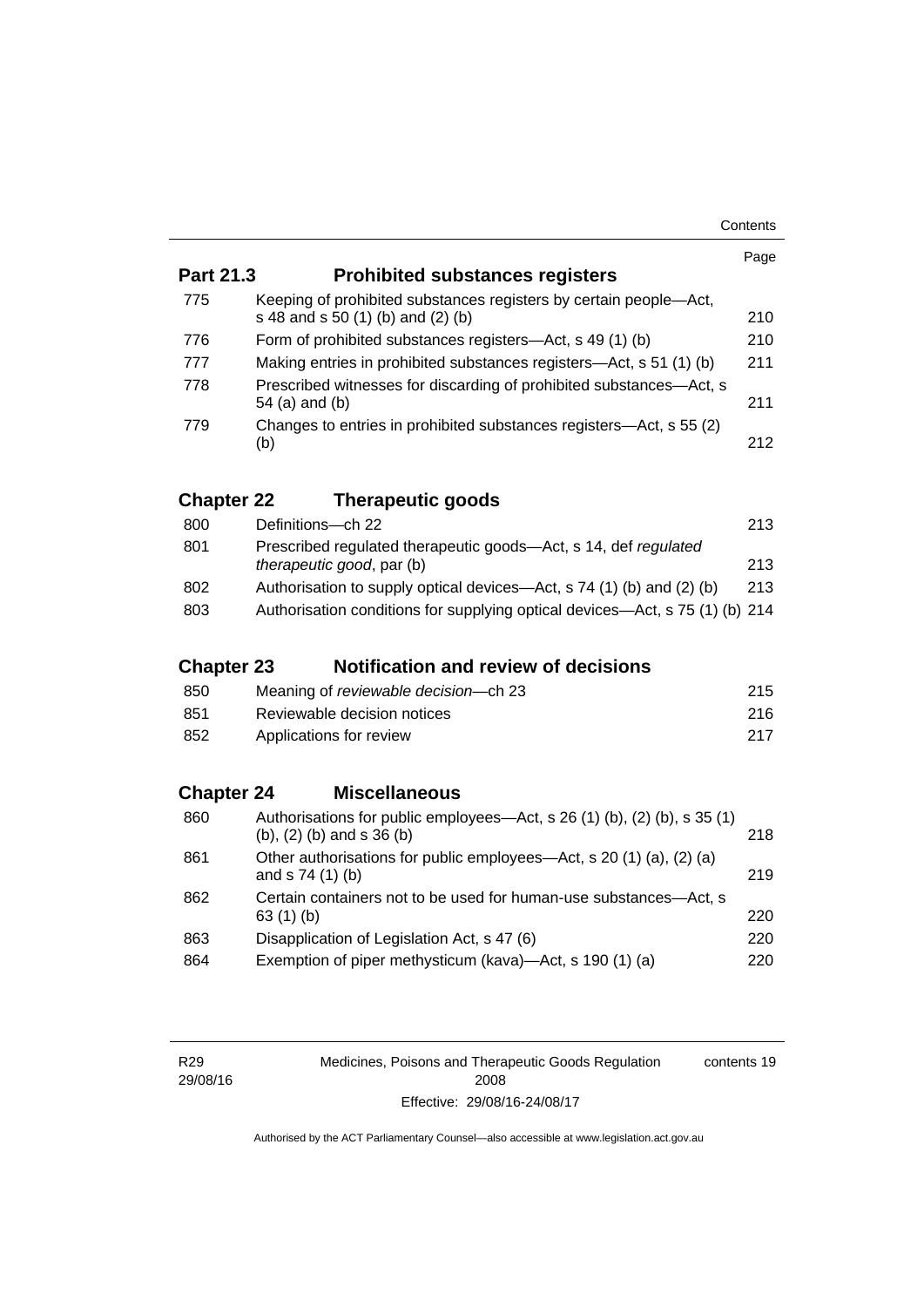|                          |                                                                              | Page |
|--------------------------|------------------------------------------------------------------------------|------|
| <b>Schedule 1</b>        | <b>Medicines—health-related occupations</b><br>authorisations                | 223  |
| <b>Part 1.1</b>          | <b>Ambulance services and officers</b>                                       | 223  |
| <b>Part 1.2</b>          | Dentists, dental hygienists, dental therapists and oral<br>health therapists | 224  |
| <b>Part 1.3</b>          | <b>Doctors</b>                                                               | 227  |
| <b>Part 1.4</b>          | <b>Health practitioners at institutions</b>                                  | 229  |
| <b>Part 1.5</b>          | <b>Midwives</b>                                                              | 230  |
| <b>Part 1.6</b>          | <b>Nurses</b>                                                                | 232  |
| <b>Part 1.7</b>          | Opioid dependency treatment centres operated by<br><b>Territory</b>          | 235  |
| <b>Part 1.8</b>          | <b>Optometrists</b>                                                          | 236  |
| <b>Part 1.9</b>          | <b>Pharmacists and employees</b>                                             | 237  |
| Part 1.10                | <b>Podiatrists</b>                                                           | 240  |
| Part 1.11                | <b>Residential care facilities</b>                                           | 241  |
| Part 1.12                | Sales representatives for medicines manufacturers<br>and wholesalers         | 243  |
| Part 1.13                | Veterinary surgeons and employees                                            | 244  |
| <b>Schedule 3</b>        | Designated appendix D medicines—standing<br>approvals                        | 247  |
| <b>Part 3.1</b>          | <b>Approval conditions</b>                                                   | 247  |
| Definitions-sch 3<br>3.1 |                                                                              | 247  |
| <b>Part 3.2</b>          | Standing approvals for designated appendix D<br>medicines                    | 248  |

| contents 20 | Medicines, Poisons and Therapeutic Goods Regulation |
|-------------|-----------------------------------------------------|
|             | 2008                                                |
|             | Effective: 29/08/16-24/08/17                        |

R29 29/08/16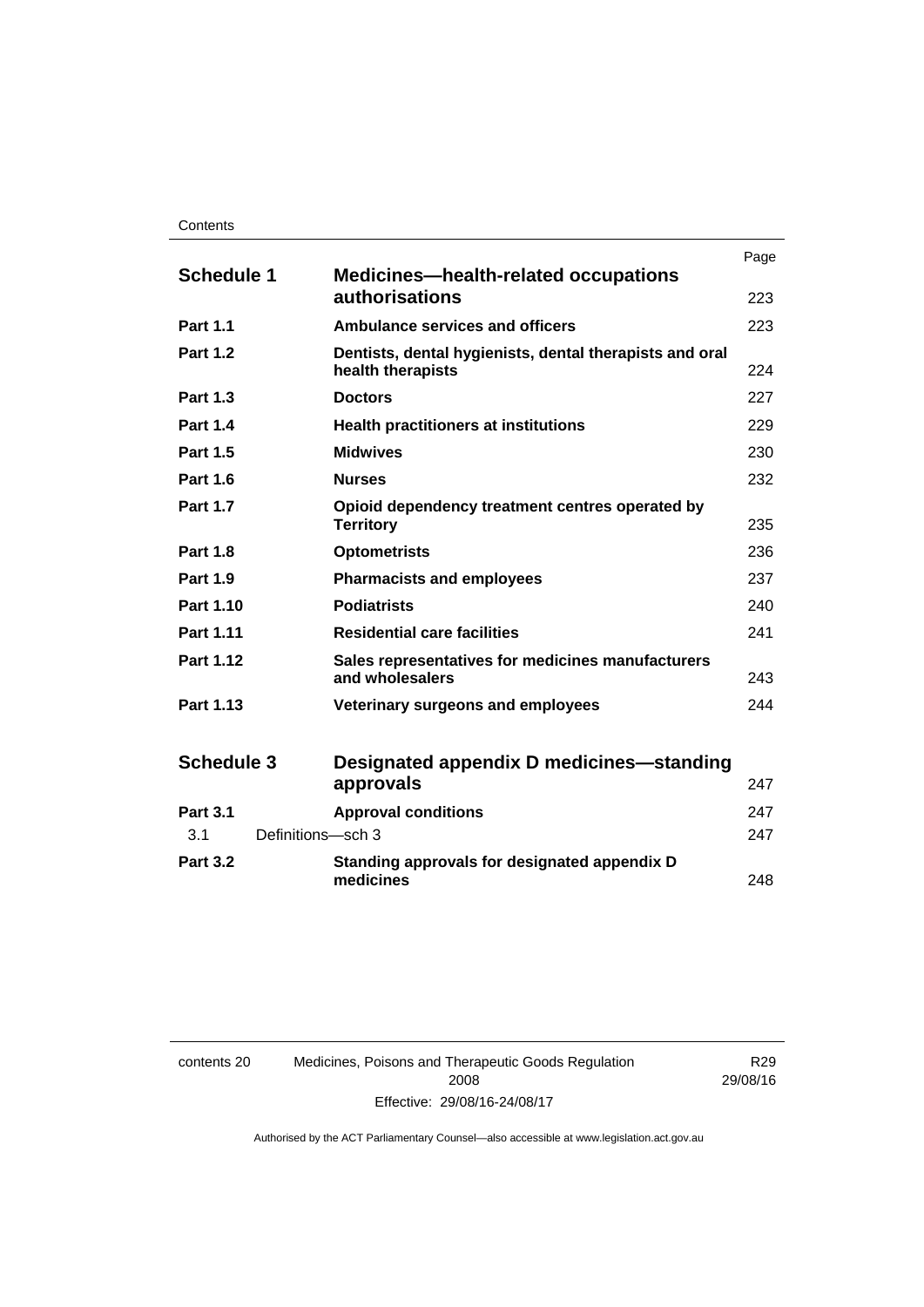|                                                | Contents                                                                                                                                                                                                         |
|------------------------------------------------|------------------------------------------------------------------------------------------------------------------------------------------------------------------------------------------------------------------|
|                                                | Page                                                                                                                                                                                                             |
| authorisations                                 | 250                                                                                                                                                                                                              |
| Requirements for storage receptacles           | 253                                                                                                                                                                                                              |
| <b>Medicines cabinets</b>                      | 253                                                                                                                                                                                                              |
| 5.1<br>Medicines cabinets-general requirements |                                                                                                                                                                                                                  |
| Medicines cabinets-body requirements           | 253                                                                                                                                                                                                              |
| Medicines cabinets-door requirements           | 254                                                                                                                                                                                                              |
| Medicines cabinets-lock requirements           |                                                                                                                                                                                                                  |
| Medicines cabinets-mounting requirements       | 255                                                                                                                                                                                                              |
| Safes, strong rooms and vaults                 | 256                                                                                                                                                                                                              |
| Requirements for safes                         |                                                                                                                                                                                                                  |
| 5.7<br>Requirements for strong rooms           |                                                                                                                                                                                                                  |
| Requirements for vaults                        | 256                                                                                                                                                                                                              |
|                                                |                                                                                                                                                                                                                  |
| <b>Dictionary</b>                              |                                                                                                                                                                                                                  |
|                                                |                                                                                                                                                                                                                  |
|                                                | 269                                                                                                                                                                                                              |
|                                                | 269                                                                                                                                                                                                              |
|                                                | 270                                                                                                                                                                                                              |
|                                                | 275                                                                                                                                                                                                              |
|                                                | 284                                                                                                                                                                                                              |
|                                                | <b>Schedule 4</b><br>Dangerous poisons-manufacturing etc<br><b>Schedule 5</b><br><b>Endnotes</b><br>About the endnotes<br>Abbreviation key<br>Legislation history<br>Amendment history<br>Earlier republications |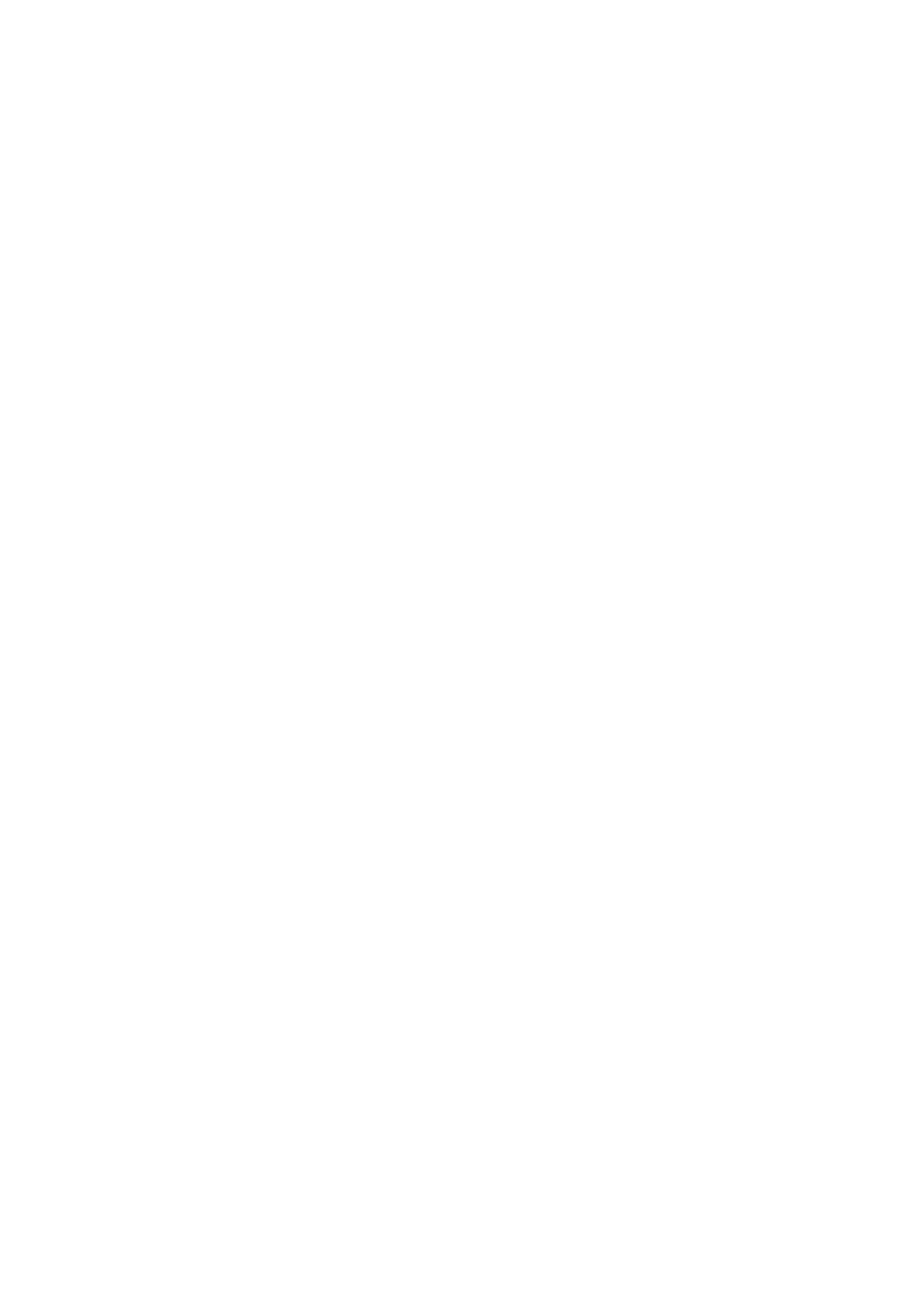

## **Medicines, Poisons and Therapeutic Goods Regulation 2008**

made under the

**[Medicines, Poisons and Therapeutic Goods Act 2008](http://www.legislation.act.gov.au/a/2008-26)**

R29 29/08/16

l

Medicines, Poisons and Therapeutic Goods Regulation 2008 Effective: 29/08/16-24/08/17

page 1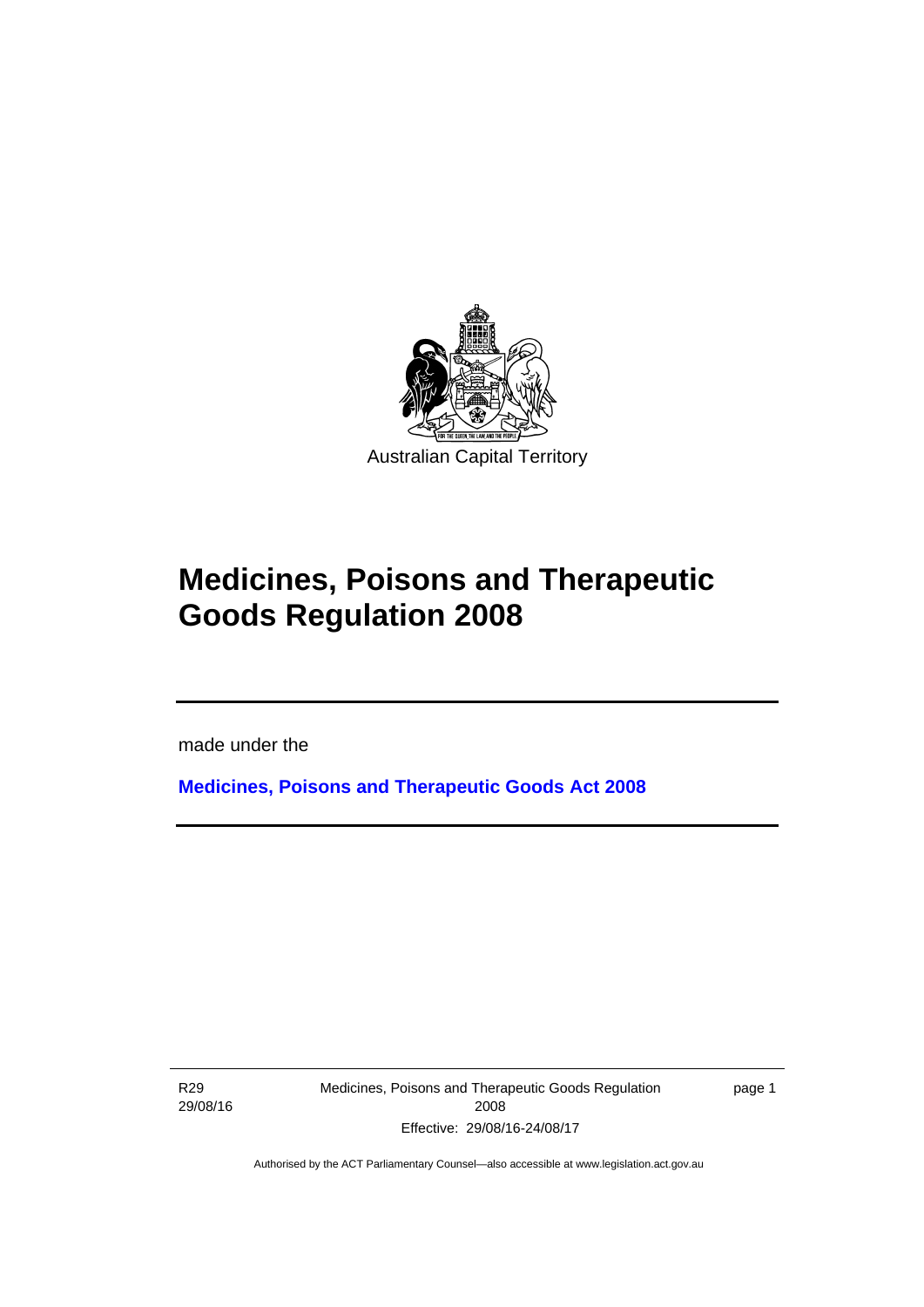Section 1

## <span id="page-25-0"></span>**Chapter 1 Preliminary**

#### <span id="page-25-1"></span>**1 Name of regulation**

This regulation is the *Medicines, Poisons and Therapeutic Goods Regulation 2008*.

#### <span id="page-25-2"></span>**3 Dictionary**

The dictionary at the end of this regulation is part of this regulation.

*Note 1* The dictionary at the end of this regulation defines certain terms used in this regulation, and includes references (*signpost definitions*) to other terms defined elsewhere. For example, the signpost definition '*young detainee*—see the *[Children](http://www.legislation.act.gov.au/a/2008-19)* 

*[and Young People Act 2008](http://www.legislation.act.gov.au/a/2008-19)*, section 95.' means that the term 'young detainee' is defined in that section and the definition applies to this regulation.

*Note 2* A definition in the dictionary (including a signpost definition) applies to the entire regulation unless the definition, or another provision of the regulation, provides otherwise or the contrary intention otherwise appears (see [Legislation Act,](http://www.legislation.act.gov.au/a/2001-14) s 155 and s 156 (1)).

#### <span id="page-25-3"></span>**4 Notes**

A note included in this regulation is explanatory and is not part of this regulation.

*Note* See the [Legislation Act,](http://www.legislation.act.gov.au/a/2001-14) s 127 (1), (4) and (5) for the legal status of notes.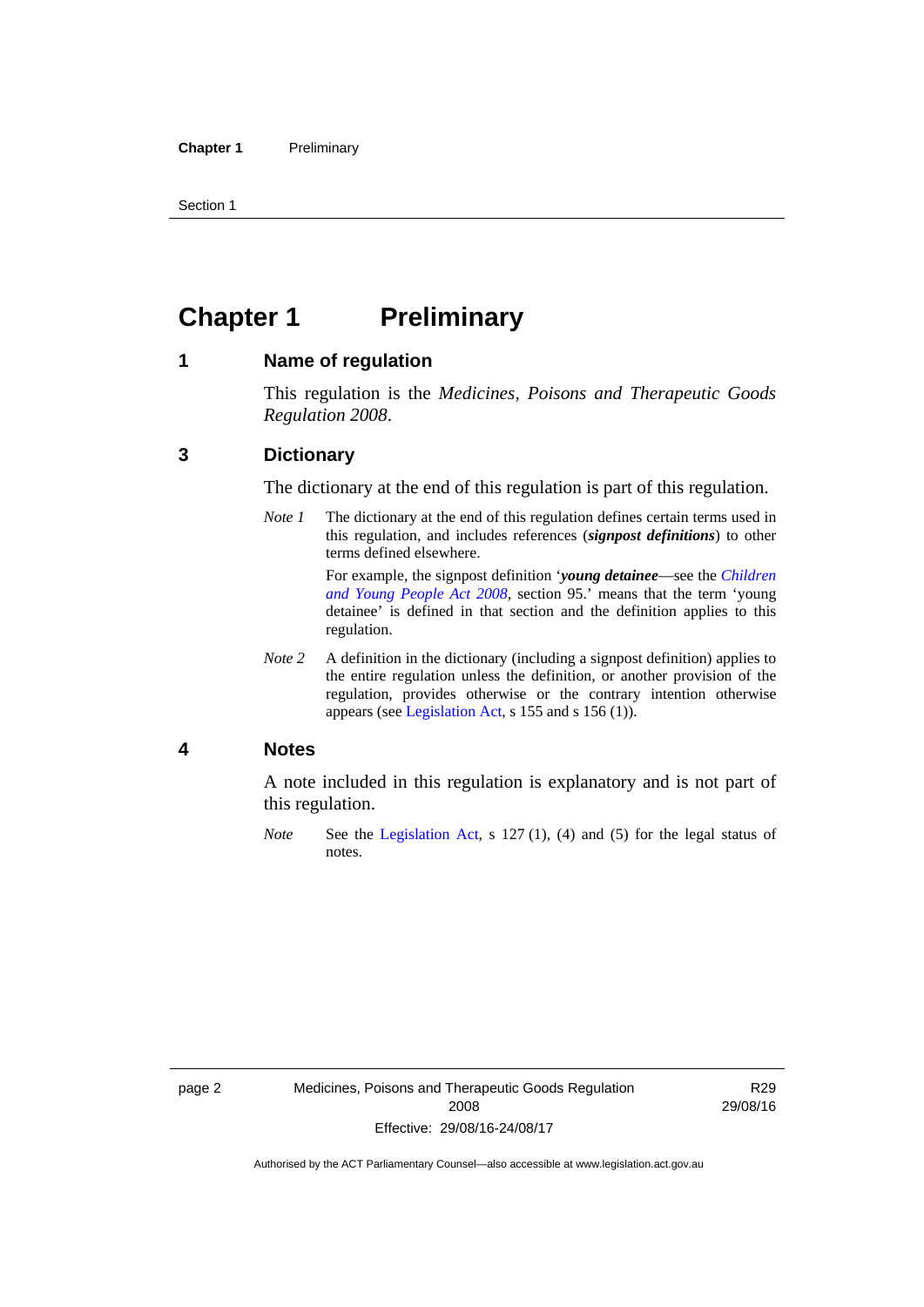#### <span id="page-26-0"></span>**5 Offences against regulation—application of Criminal Code etc**

Other legislation applies in relation to offences against this regulation.

*Note 1 Criminal Code* The [Criminal Code](http://www.legislation.act.gov.au/a/2002-51), ch 2 applies to all offences against this regulation (see Code, pt 2.1).

> The chapter sets out the general principles of criminal responsibility (including burdens of proof and general defences), and defines terms used for offences to which the Code applies (eg *conduct*, *intention*, *recklessness* and *strict liability*).

*Note 2 Penalty units* 

The [Legislation Act](http://www.legislation.act.gov.au/a/2001-14), s 133 deals with the meaning of offence penalties that are expressed in penalty units.

<span id="page-26-1"></span>

#### **6 Overview of things to which medicines and poisons standard does not apply**

- (1) The medicines and poisons standard applies to regulated substances (see the  $Act$ , pt 3.1 and s 17).
- (2) However, the medicines and poisons standard sets out the following things to which it does not apply (unless there is a contrary intention in the standard):
	- (a) a substance in a preparation or product included in the standard, appendix A (General Exemptions) (see the standard, par 1 (2) (h));
	- (b) a substance and the reason for its entry in the standard, appendix B (Substances considered not to require control by scheduling) (see the standard, par 1 (2) (h));
	- (c) a substance to which the standard, appendix G (Dilute Preparations) applies (see the standard, par 1 (2) (i));

R29 29/08/16 page 3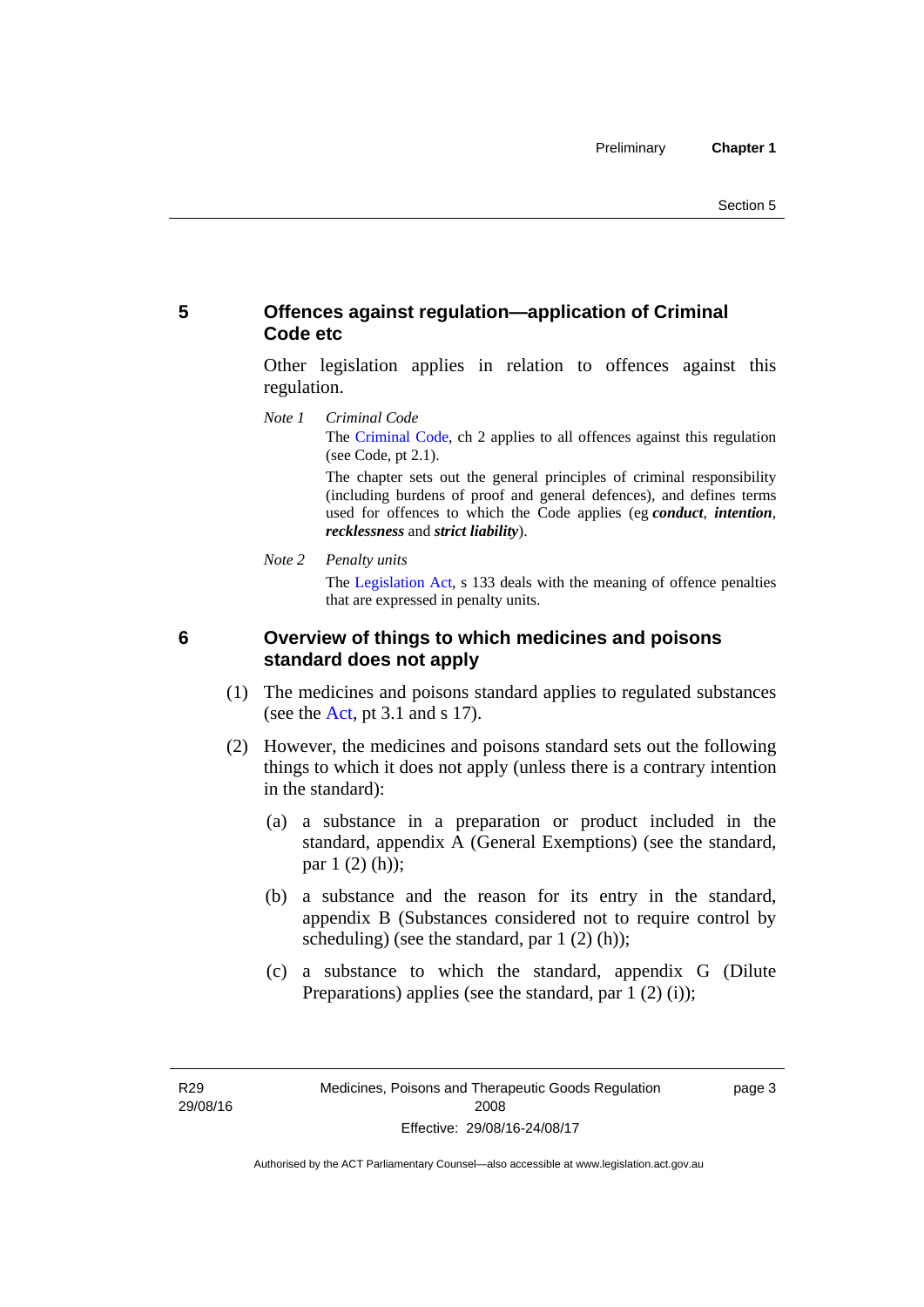#### **Chapter 1** Preliminary

Section 6

- (d) certain low concentrations of substances included in the standard, schedules 1 to 6 if the substance is not also included in schedule 7 or 8 (see the standard, par 1 (2) (j));
- (e) certain impurities in pesticides (see the standard, par 1 (2) (k)).

page 4 Medicines, Poisons and Therapeutic Goods Regulation 2008 Effective: 29/08/16-24/08/17

R29 29/08/16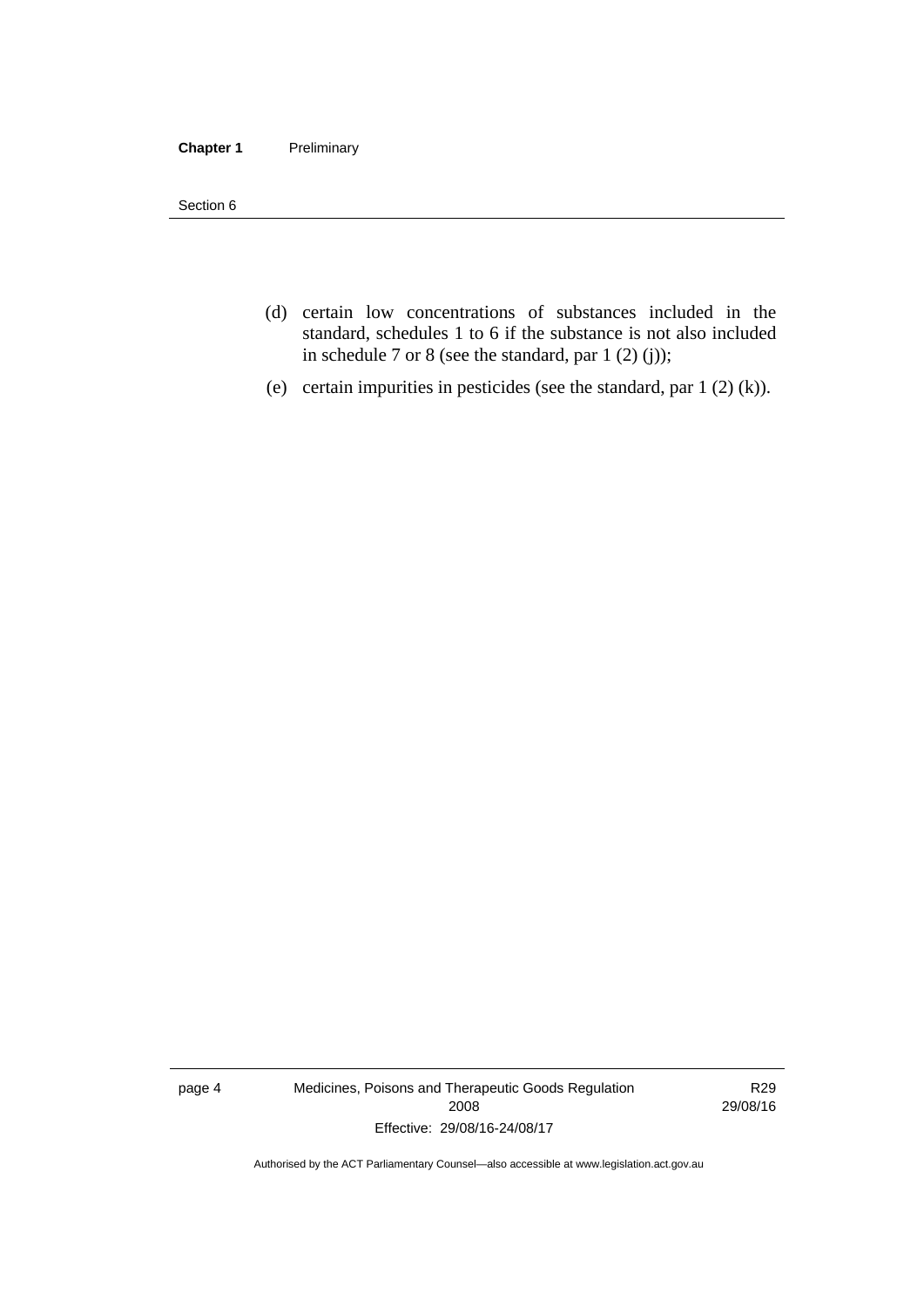## <span id="page-28-0"></span>**Chapter 2 Medicines—authorisations generally**

## <span id="page-28-1"></span>**Part 2.1 Overview of medicines authorisations**

#### <span id="page-28-2"></span>**10 General overview of authorisations for medicines**

 (1) The Act requires that a person must not deal with a medicine in a particular way unless the person is authorised to deal with the medicine.

#### **Example**

the [Act](http://www.legislation.act.gov.au/a/2008-26/default.asp), s 35 is about obtaining certain substances (which include medicines)

- *Note 1* The [Act,](http://www.legislation.act.gov.au/a/2008-26/default.asp) s 19 sets out when a person *deals* with a medicine.
- *Note 2* An example is part of the regulation, is not exhaustive and may extend, but does not limit, the meaning of the provision in which it appears (see [Legislation Act,](http://www.legislation.act.gov.au/a/2001-14) s 126 and s 132).
- (2) The [Act](http://www.legislation.act.gov.au/a/2008-26/default.asp), section 20 sets out when a person is authorised to deal with a medicine.
- (3) This regulation authorises certain dealings with medicines.

*Note* An authorisation is not required to deal with the following:

- a substance excluded from the medicines and poisons standard by the standard, par  $1(2)$  (see s 6);
- a substance mentioned in the medicines and poisons standard, sch 2, 3, 4 or 8 if none of the schedules apply to the substance because of an exception in the standard (eg Aspirin in packets available from supermarkets).

R29 29/08/16 page 5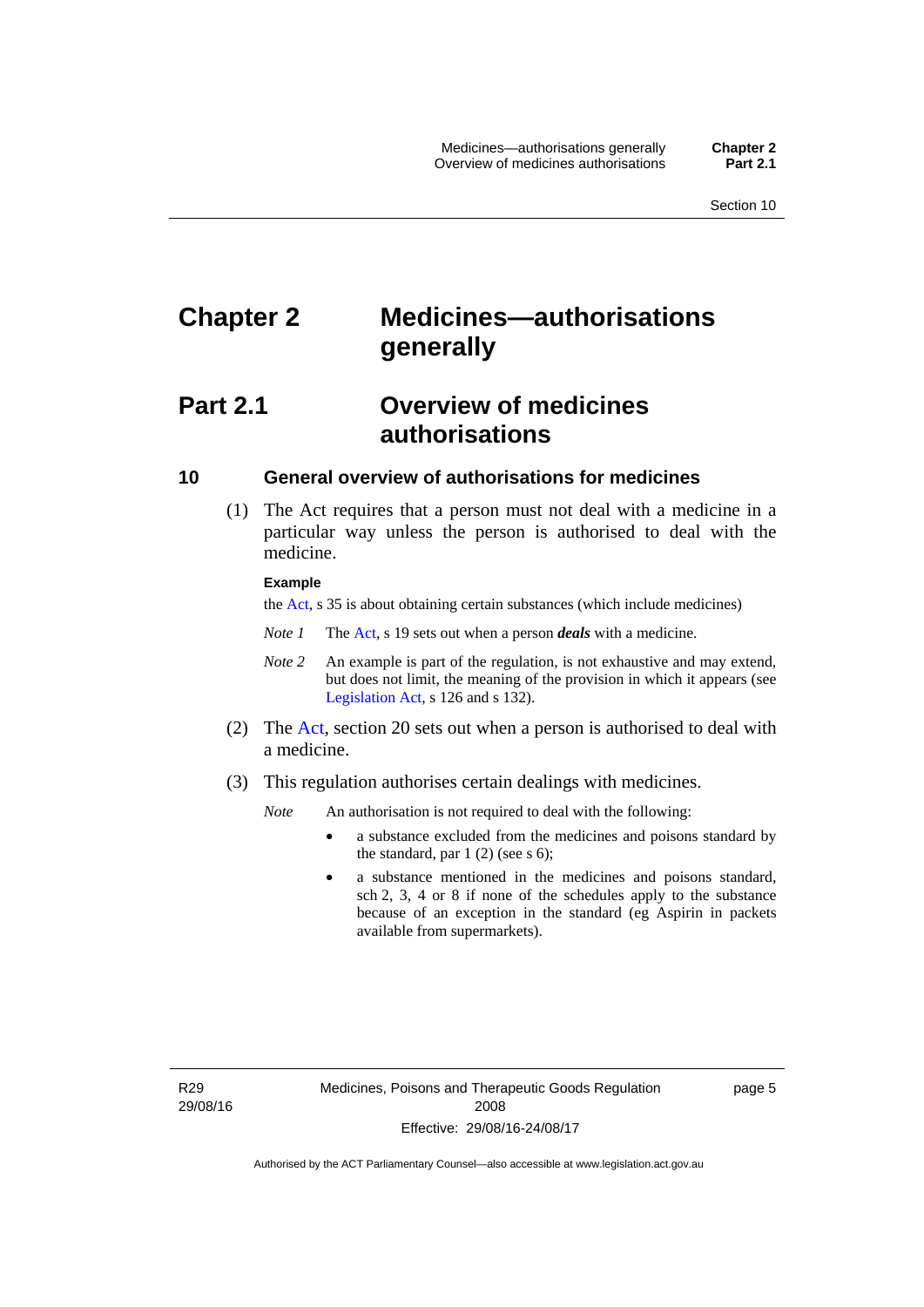Section 11

(4) An authorisation under this regulation may be subject to limitations.

#### **Examples—s (4)**

- 1 a health practitioner's authorisation is subject to any condition or restriction to which the health practitioner is subject to under the *[Health Practitioner](http://www.legislation.act.gov.au/a/db_39269/default.asp)  [Regulation National Law \(ACT\)](http://www.legislation.act.gov.au/a/db_39269/default.asp)* (see s 20)
- 2 the authorisation of a person to prescribe a medicine is subject to any restriction included in sch 1 in relation to the person (see s 30 (1) (b))

*Note* For the power to impose other restrictions, see the [Act](http://www.legislation.act.gov.au/a/2008-26/default.asp), ch 8.

#### <span id="page-29-0"></span>**11 Overview of medicines authorisations under this regulation**

- (1) Medicines authorisations under this regulation that are specific to health-related occupations are given by the following provisions (and are set out in schedule 1):
	- (a) section 30 (which is about authorisations under schedule 1 to prescribe medicines);
	- (b) section 50 (which is about authorisations under schedule 1 to issue requisitions for medicines);
	- (c) section 60 (which is about authorisations under schedule 1 to issue purchase orders for medicines);
	- (d) section 110 (which is about authorisations under schedule 1 to supply medicines);

*Note Supply* includes dispense on prescription (see [Act,](http://www.legislation.act.gov.au/a/2008-26/default.asp) s 24).

- (e) section 255 (which is about authorisation of approved pharmacists to supply certain medicines without prescription);
- (f) section 350 (which is about authorisations under schedule 1 for people in health-related occupations to administer medicines);
- (g) section 352 (which is about authorisation of pharmacists and intern pharmacists to administer vaccines without prescription);

R29 29/08/16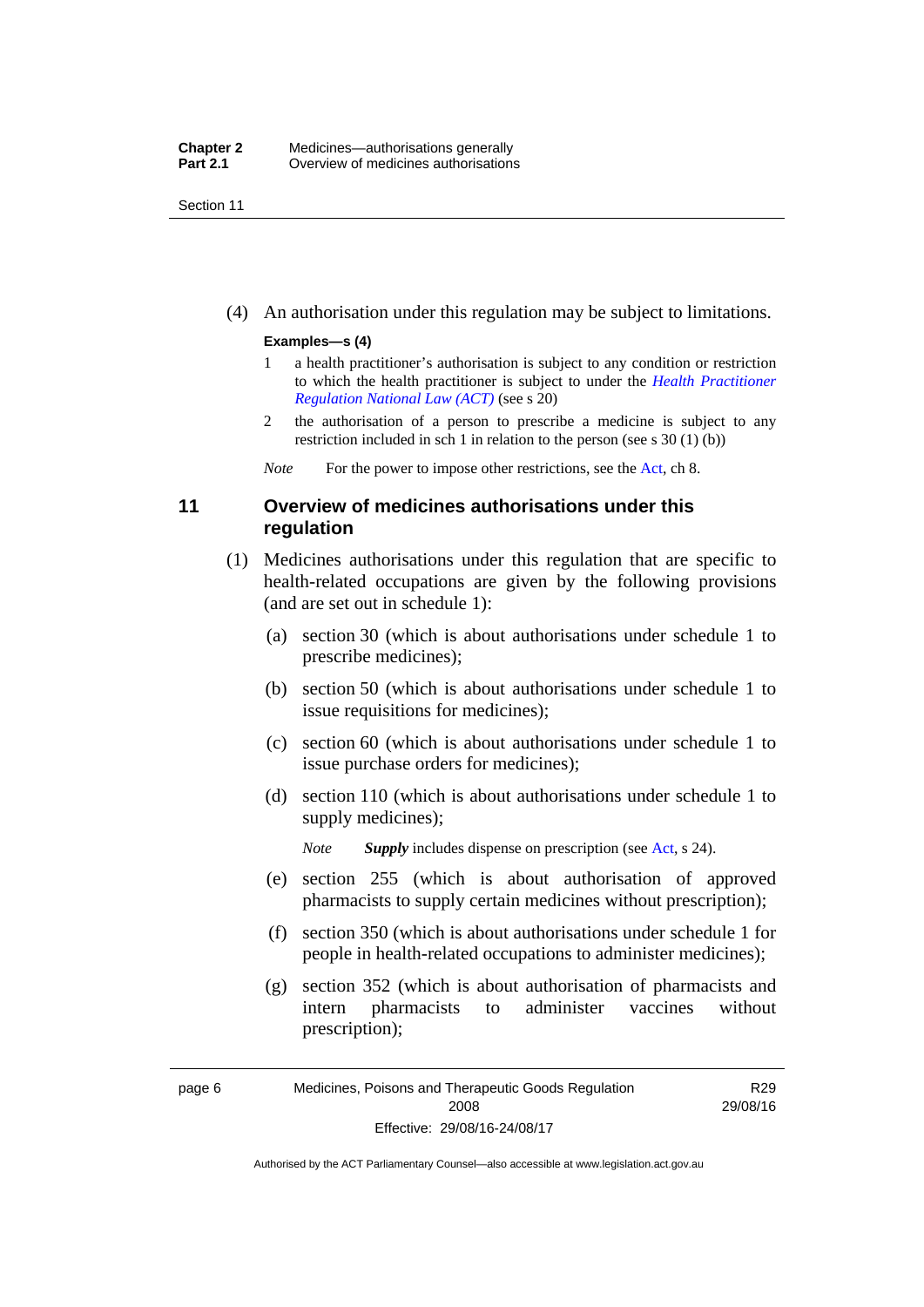- (h) section 370 (which is about authorisations under schedule 1 to obtain and possess medicines);
- (i) section 380 (which is about authorisations under schedule 1 to manufacture medicines).
- (2) For other authorisations, see the following provisions:
	- (a) section 70 (which is about authorisation of CHO to issue standing orders for supply of medicines in public health emergencies);
	- (b) section 71 (which is about authorisation of CHO to issue standing orders for administration of medicines for public health matters);
	- (c) section 75 (which is about authorisation of doctors to issue standing orders for administration of medicines at institutions);
	- (d) section 77 (which is about authorisation of CHO to issue standing orders for supply and administration of medicines at walk-in centres);
	- (e) section 251 (which is about authorisation to supply certain medicines without prescription in emergencies);
	- (f) section 260 (which is about authorisation to supply medicines to pharmacists for disposal);
	- (g) section 261 (which is about authorisation to supply medicines to commercial disposal operators for disposal);
	- (h) section 360 (which is about authorisation for self-administration of medicines);
	- (i) section 361 (which is about authorisation for the administration of medicines by assistants);
	- (j) section 371 (which is about authorisation to obtain and possess medicines for certain personal use-related dealings);

R29 29/08/16 page 7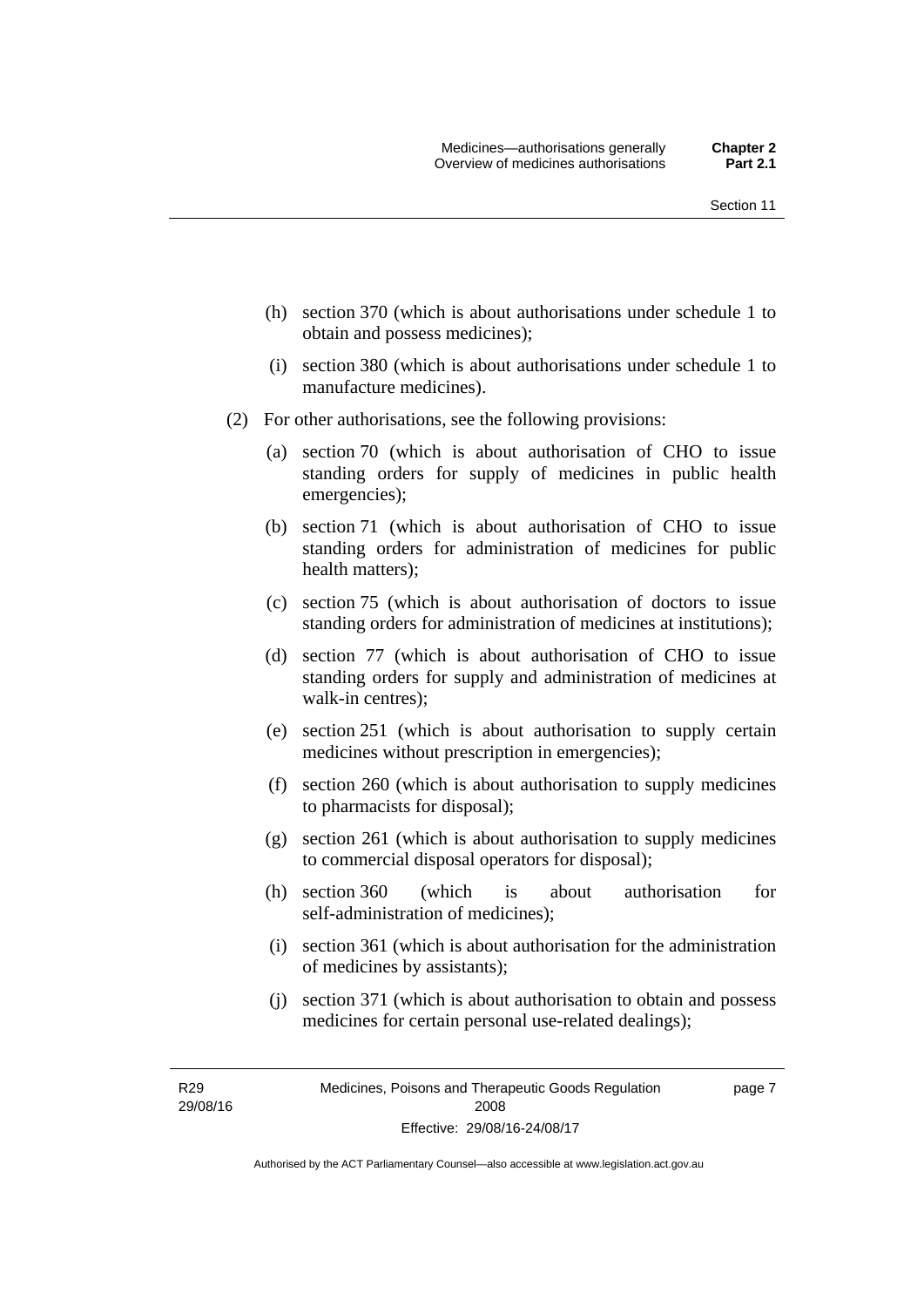Section 11

- (k) section 400 (which is about authorisation to deliver medicines under supply authorities);
- (l) section 401 (which is about authorisation for commercial disposal operators for disposal of medicines);
- (m) section 410 (which is about authorisation to supply and administer adrenaline and salbutamol);
- (n) section 420 (which is about authorisations for CYP authorised people);
- (o) section 421 (which is about authorisations for corrections officers);
- (p) section 430 (which is about authorisations for non-controlled medicines research and education);
- (q) section 440 (which is about authorisations under controlled medicines research and education program licences);
- (r) section 450 (which is about authorisations under first-aid kit licences);
- (s) section 460 (which is about authorisations under medicines wholesalers licences);
- (t) section 470 (which is about authorisations under opioid dependency treatment licences);
- (u) section 480 (which is about authorisations under pharmacy medicines rural communities licences);
- (v) section 490 (which is about authorisations for endorsed health practitioners).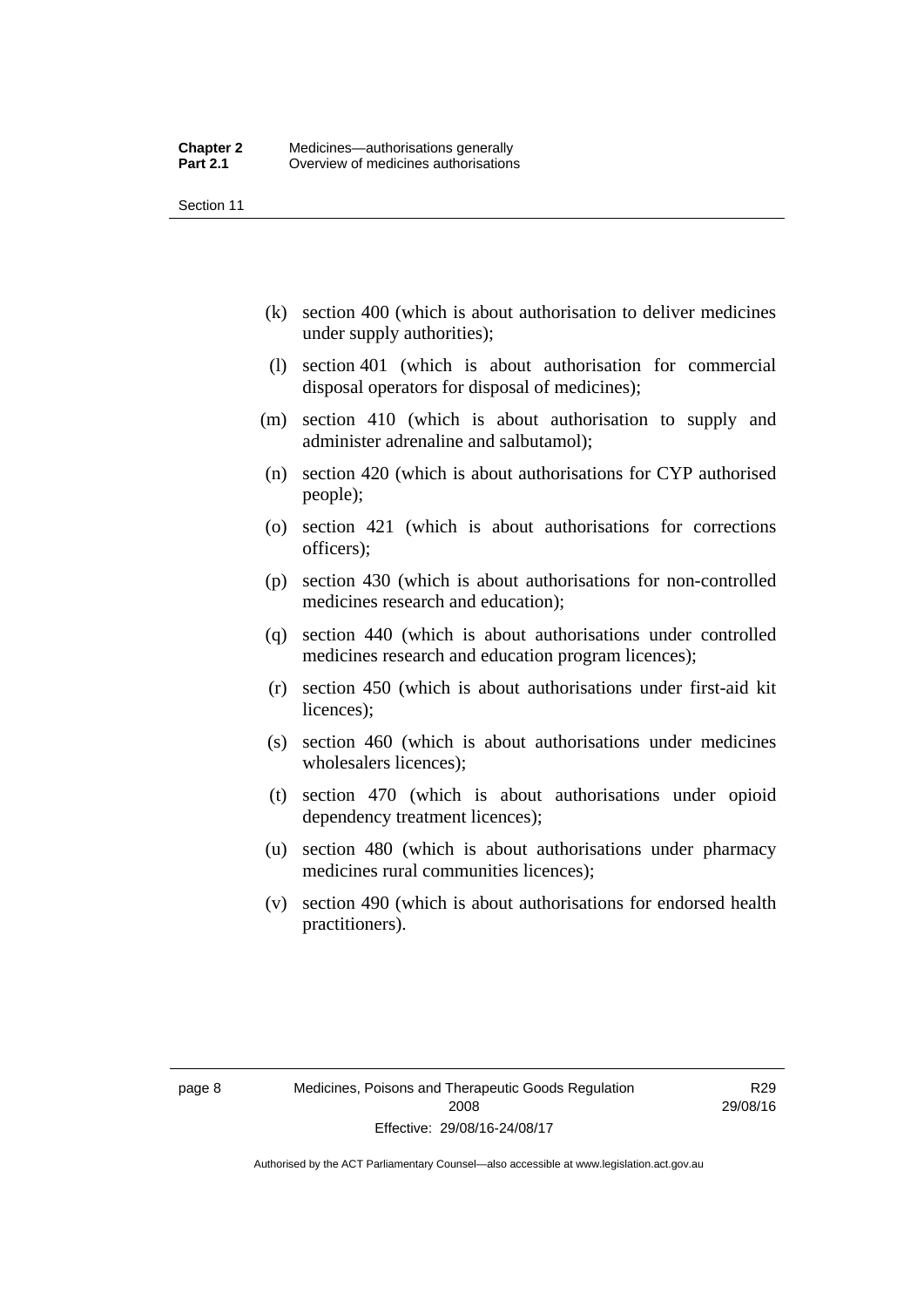#### <span id="page-32-0"></span>**12 General overview of authorisation conditions for medicines**

 (1) The [Act](http://www.legislation.act.gov.au/a/2008-26/default.asp), section 44 requires a person who is authorised to deal with a medicine to comply with any condition to which the authorisation is subject.

#### **Example**

Section 31 sets out the authorisation conditions for an authorised person to prescribe a medicine.

- *Note* An example is part of the regulation, is not exhaustive and may extend, but does not limit, the meaning of the provision in which it appears (see [Legislation Act,](http://www.legislation.act.gov.au/a/2001-14) s 126 and s 132).
- (2) The conditions are additional to other restrictions on an authorised person's authority to deal with a medicine.

#### **Example—s (2)**

Sch 1 limits the prescription by eligible midwives of medicines that are listed on the pharmaceutical benefits scheme (see sch 1, part 1.5) to eligible midwives who hold a particular authority.

*Note* Conditions may also be imposed under other provisions of the [Act](http://www.legislation.act.gov.au/a/2008-26/default.asp) including, for example, s 89 which sets out conditions on licences.

R29 29/08/16 Medicines, Poisons and Therapeutic Goods Regulation 2008 Effective: 29/08/16-24/08/17

page 9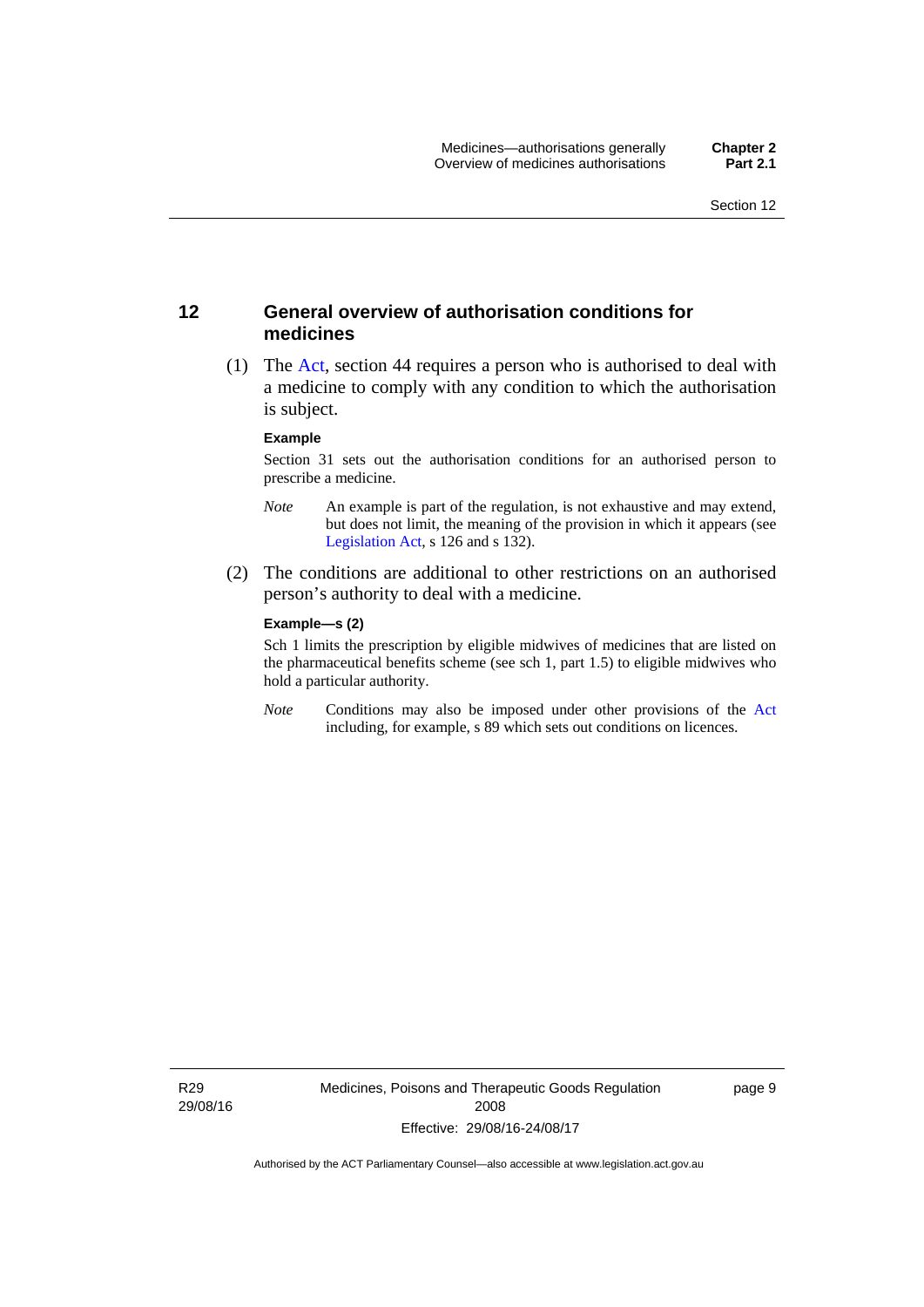Section 20

## <span id="page-33-0"></span>**Part 2.2 Relationship with registration laws**

#### <span id="page-33-1"></span>**20 Medicines authorisations subject to Health Practitioner Regulation National Law (ACT) restrictions**

A health practitioner's authorisation under the Act to deal with a medicine is subject to any condition or other restriction to which the health practitioner is subject under the *[Health Practitioner](http://www.legislation.act.gov.au/a/db_39269/default.asp)  [Regulation National Law \(ACT\)](http://www.legislation.act.gov.au/a/db_39269/default.asp)*.

#### **Example**

Section 31 places conditions on the prescribing of medicines by a health practitioner authorised to prescribe the medicines. If a particular health practitioner's registration under the *[Health Practitioner Regulation National Law](http://www.legislation.act.gov.au/a/db_39269/default.asp)  [\(ACT\)](http://www.legislation.act.gov.au/a/db_39269/default.asp)* is subject to the condition or restriction that the person may not prescribe certain medicines, the health practitioner's authorisation under the *[Medicines,](http://www.legislation.act.gov.au/a/2008-26)  [Poisons and Therapeutic Goods Act 2008](http://www.legislation.act.gov.au/a/2008-26)* to prescribe medicines is also subject to that condition or restriction.

- *Note 1* A reference to an Act includes a reference to the statutory instruments made or in force under the Act, including any regulation (see [Legislation Act,](http://www.legislation.act.gov.au/a/2001-14) s 104).
- *Note 2* An example is part of the regulation, is not exhaustive and may extend, but does not limit, the meaning of the provision in which it appears (see [Legislation Act,](http://www.legislation.act.gov.au/a/2001-14) s 126 and s 132).

#### <span id="page-33-2"></span>**21 Medicines authorisations subject to Veterinary Surgeons Act 2015 restrictions**

A veterinary surgeon's authorisation under the Act to deal with a medicine is subject to any condition or other restriction to which the veterinary surgeon is subject under the *[Veterinary](http://www.legislation.act.gov.au/a/2015-29/default.asp)  [Surgeons Act 2015](http://www.legislation.act.gov.au/a/2015-29/default.asp)*.

R29 29/08/16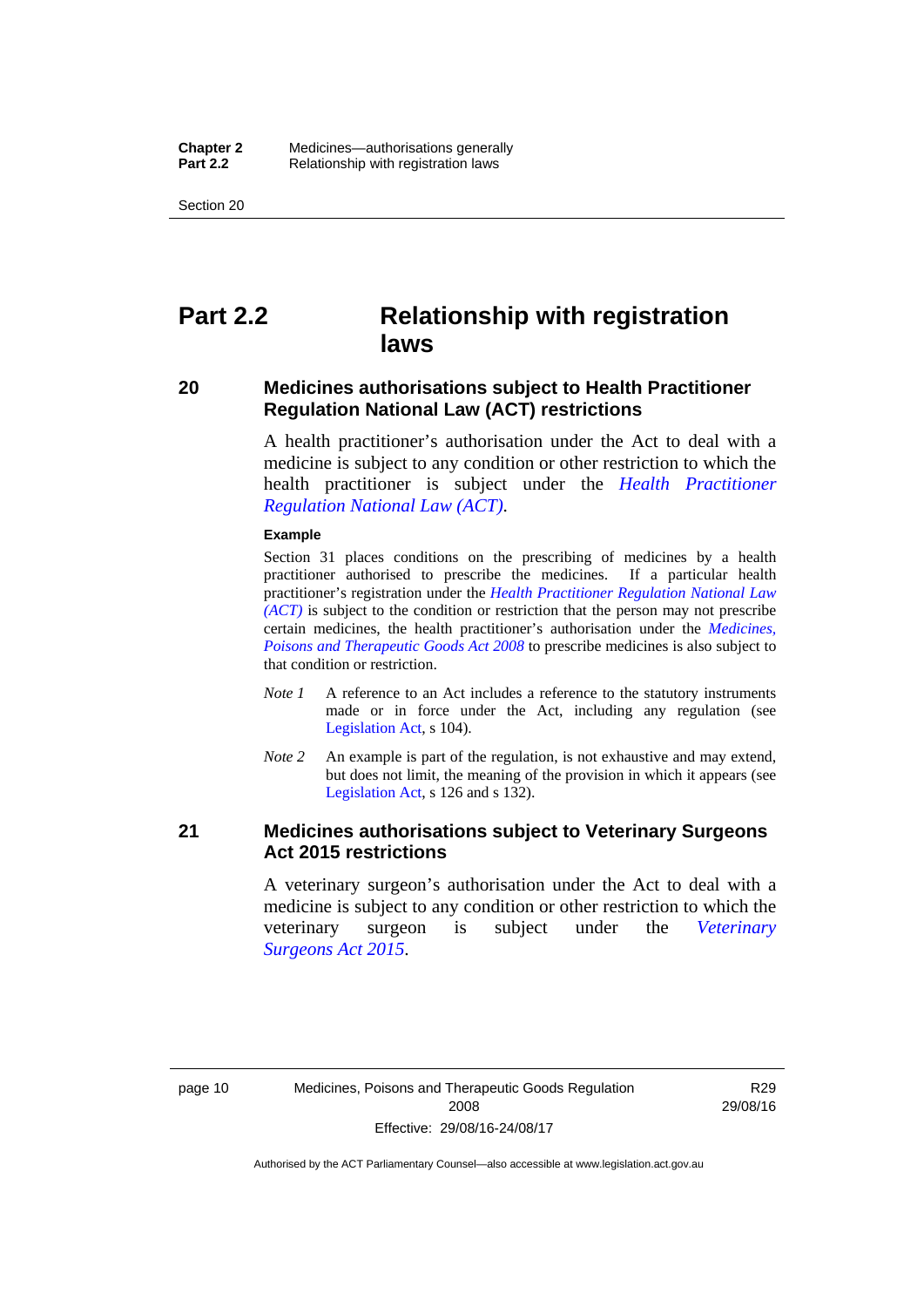# <span id="page-34-0"></span>**Chapter 3 Medicines—supply authorities**

## <span id="page-34-1"></span>**Part 3.1 Prescribing medicines**

#### <span id="page-34-2"></span>**Division 3.1.1 Authorisation to prescribe medicines**

#### <span id="page-34-3"></span>**30 Authorisation under sch 1 to prescribe medicines— Act, s 40 (1) (b), (2) (b) and (3) (b)**

- (1) A person mentioned in schedule 1, column 2 is authorised to prescribe a medicine if—
	- (a) prescribing the medicine is included in the schedule, column 3 in relation to the person; and
	- (b) the prescribing is consistent with any restriction for the prescribing mentioned in the schedule, column 3; and
	- (c) if the prescription is a self-prescription of the medicine—
		- (i) the person is not a trainee dentist, trainee nurse practitioner, intern doctor or person training to be an eligible midwife; or
		- (ii) the medicine is not a restricted medicine.
- (2) In this section:

#### *restricted medicine* means—

- (a) an anabolic steroid; or
- (b) a designated appendix D medicine; or
- (c) a benzodiazepine; or
- (d) a controlled medicine.

page 11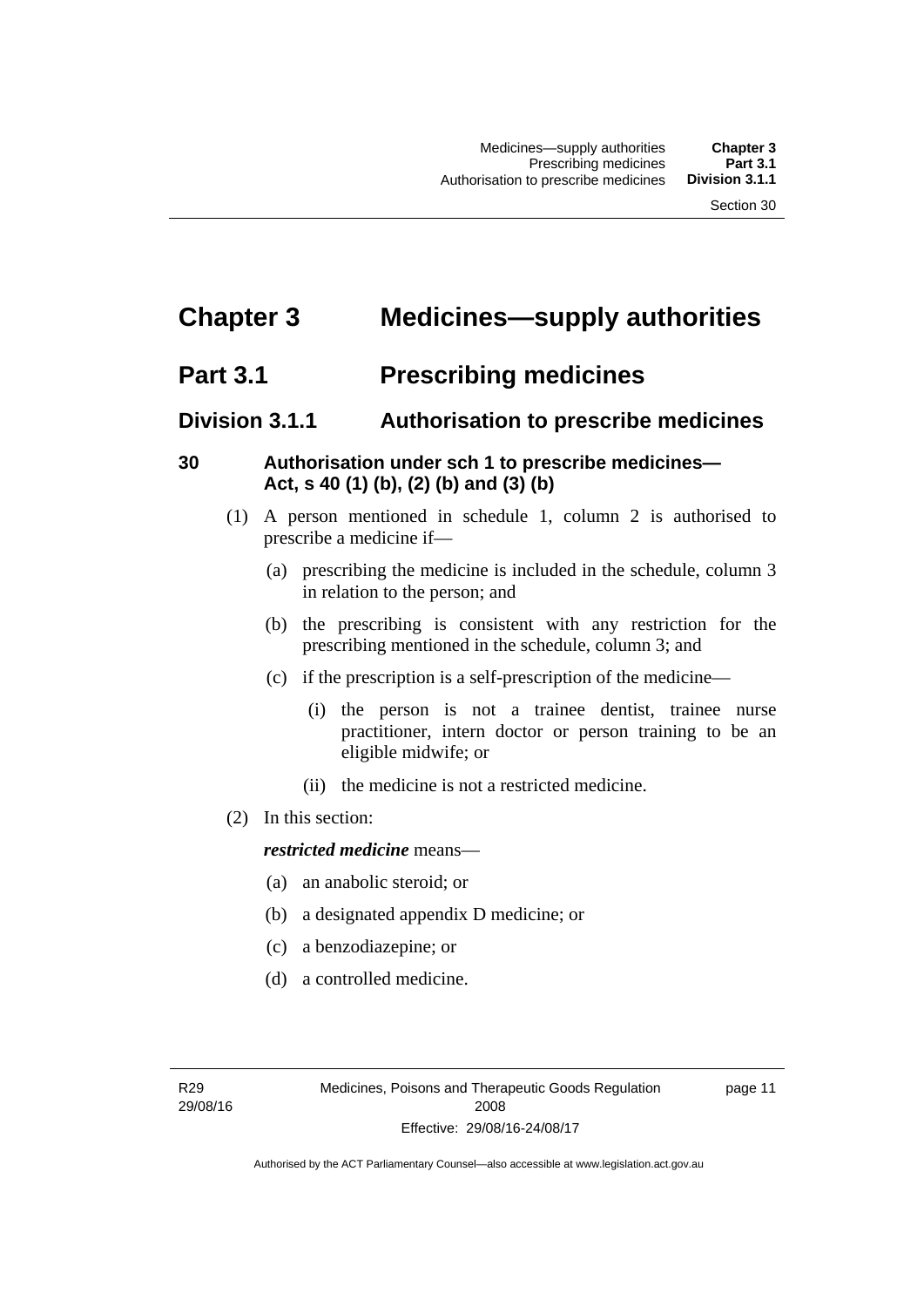<span id="page-35-0"></span>**31 Authorisation conditions for prescribing medicines—Act, s 44 (1) (b) and (2) (b)** 

- (1) A prescriber's authorisation under section 30 to prescribe a medicine is subject to the following conditions:
	- (a) the medicine is prescribed in accordance with the [Act](http://www.legislation.act.gov.au/a/2008-26/default.asp), section 7 (Appropriate prescription and supply of medicines);
	- (b) if the prescription is a written prescription—
		- (i) the prescription complies with section 40 (General requirements for written prescriptions); and
		- (ii) the prescription (other than a national residential medication chart prescription) includes the particulars mentioned in section 41 on the front of the prescription; and
		- (iii) if the prescription is a national residential medication chart prescription in a national residential medication chart––the chart includes the particulars mentioned in section 41; and
		- (iv) if the prescription is faxed by a prescriber to a pharmacist—the prescriber sends the original prescription to the pharmacist not later than 24 hours after the prescriber faxes the prescription to the pharmacist;
			- *Note 1* For the endorsement of faxed prescriptions, see s 41 (1) (m).
			- *Note 2 Pharmacist* does not include an intern pharmacist (see dict).
	- (c) if the prescription is an oral prescription—
		- (i) the prescriber believes on reasonable grounds that giving an oral prescription for the medicine is reasonably necessary for the patient's treatment; and

page 12 Medicines, Poisons and Therapeutic Goods Regulation

2008 Effective: 29/08/16-24/08/17

R29 29/08/16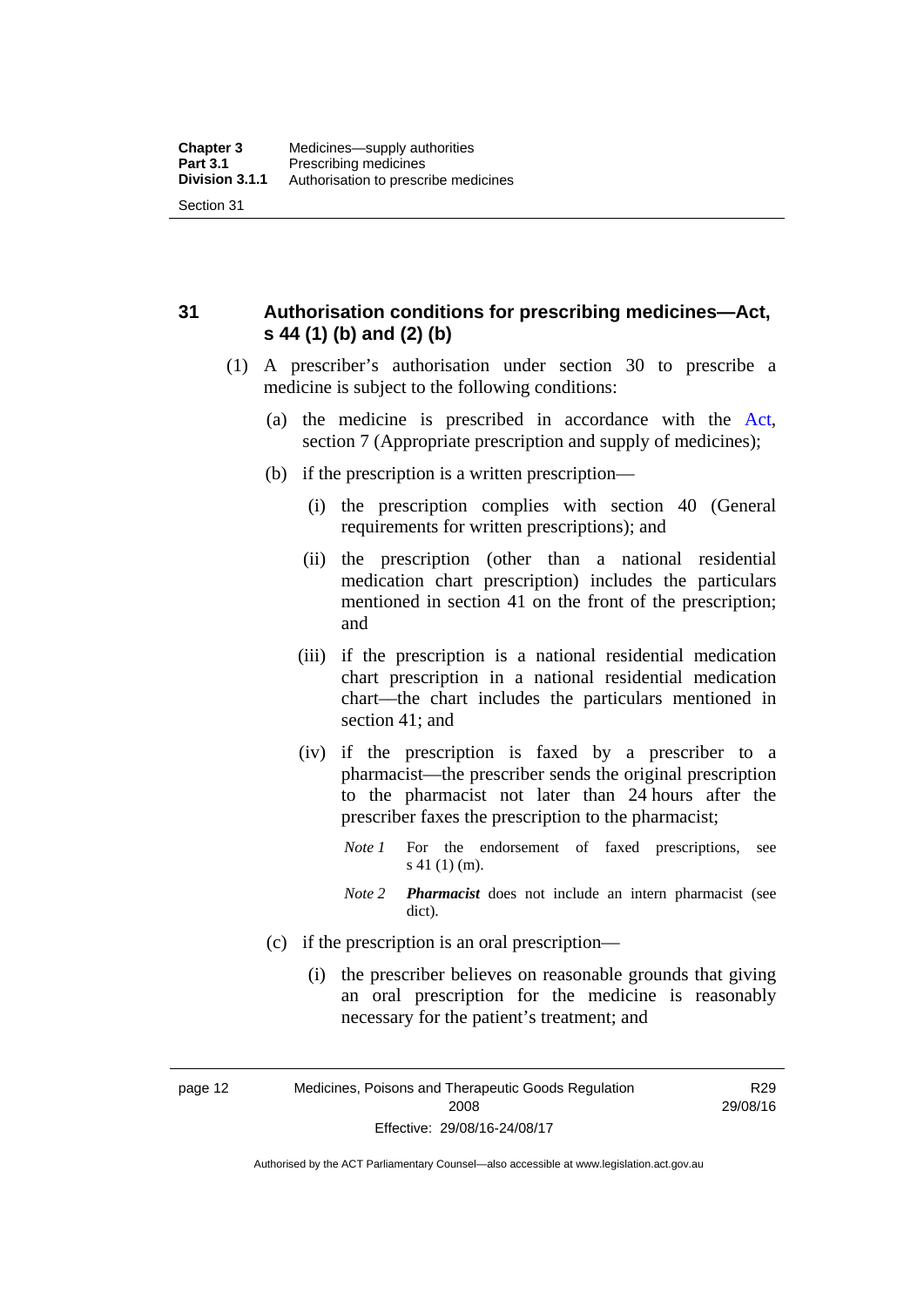- (ii) if the prescription is for an unusual or dangerous dose of a medicine—the prescription includes a statement telling the person who is to dispense or administer the medicine that the prescription is for an unusual or dangerous dose; and
- (iii) the prescription includes the particulars mentioned in section 41; and
- (iv) the prescriber sends a written prescription for the medicine to the pharmacist not later than 24 hours after the prescriber gives the oral prescription to the pharmacist;

- (d) if the medicine is a controlled medicine for human use—
	- (i) the prescriber complies with the additional requirements under section 32 for prescribing a controlled medicine; and
	- (ii) if the controlled medicines approval is an oral approval the prescriber sends the chief health officer a written application for the approval in accordance with section 561 (Requirements for CHO controlled medicines approval applications) not later than 7 days after the day the oral approval is given;
- (e) if the medicine is a designated appendix D medicine prescribed for a purpose mentioned in schedule 3 (Designated appendix D medicines—standing approvals), part 3.2, column 3 in relation to the medicine—the prescriber complies with the additional requirements under section 33 in relation to the prescription.
- (2) In this section:

R29 29/08/16 page 13

*Note* For the endorsement of written prescriptions confirming oral prescriptions, see s 41 (1) (n).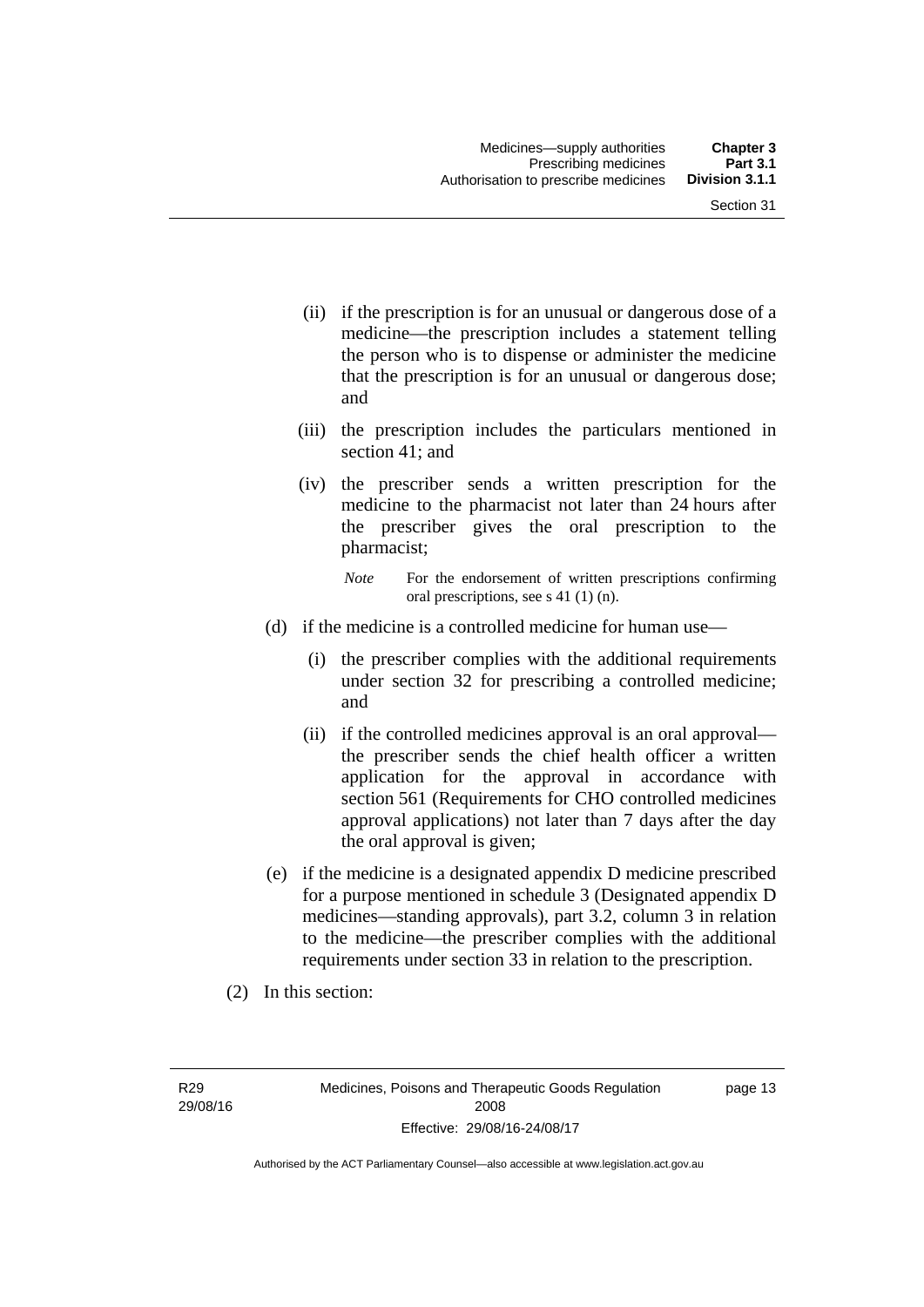*national residential medication chart* means a residential medication chart within the meaning of the *[National](http://www.comlaw.gov.au/Series/F1996B02844)  [Health \(Pharmaceutical Benefits\) Regulations 1960](http://www.comlaw.gov.au/Series/F1996B02844)* (Cwlth), section 19AA (6) (Item in residential medication chart is prescription), as in force from time to time.

### **32 Additional requirements for prescribing controlled medicines for human use**

The following are the additional requirements for prescribing a controlled medicine for human use:

 (a) the prescriber has a controlled medicines approval to prescribe the medicine;

*Note* For controlled medicines approvals, see pt 13.1.

 (b) if the approval is for a particular form of the medicine—the prescription is for the form of the medicine approved or a bioequivalent form;

*Note Bioequivalent*—see the dictionary.

- (c) if the approval is for a particular strength of the medicine—the prescription is for the strength approved or a weaker strength;
- (d) if the approval is for a particular quantity of the medicine—the prescription is for not more than the quantity approved;
- (e) the prescriber complies with each condition (if any) of the approval;

*Note* The *[National Health \(Pharmaceutical Benefits\) Regulations 1960](http://www.comlaw.gov.au/Series/F1996B02844)* (Cwlth) does not need to be notified under the [Legislation Act](http://www.legislation.act.gov.au/a/2001-14) because s 47 (6) does not apply (see s 863).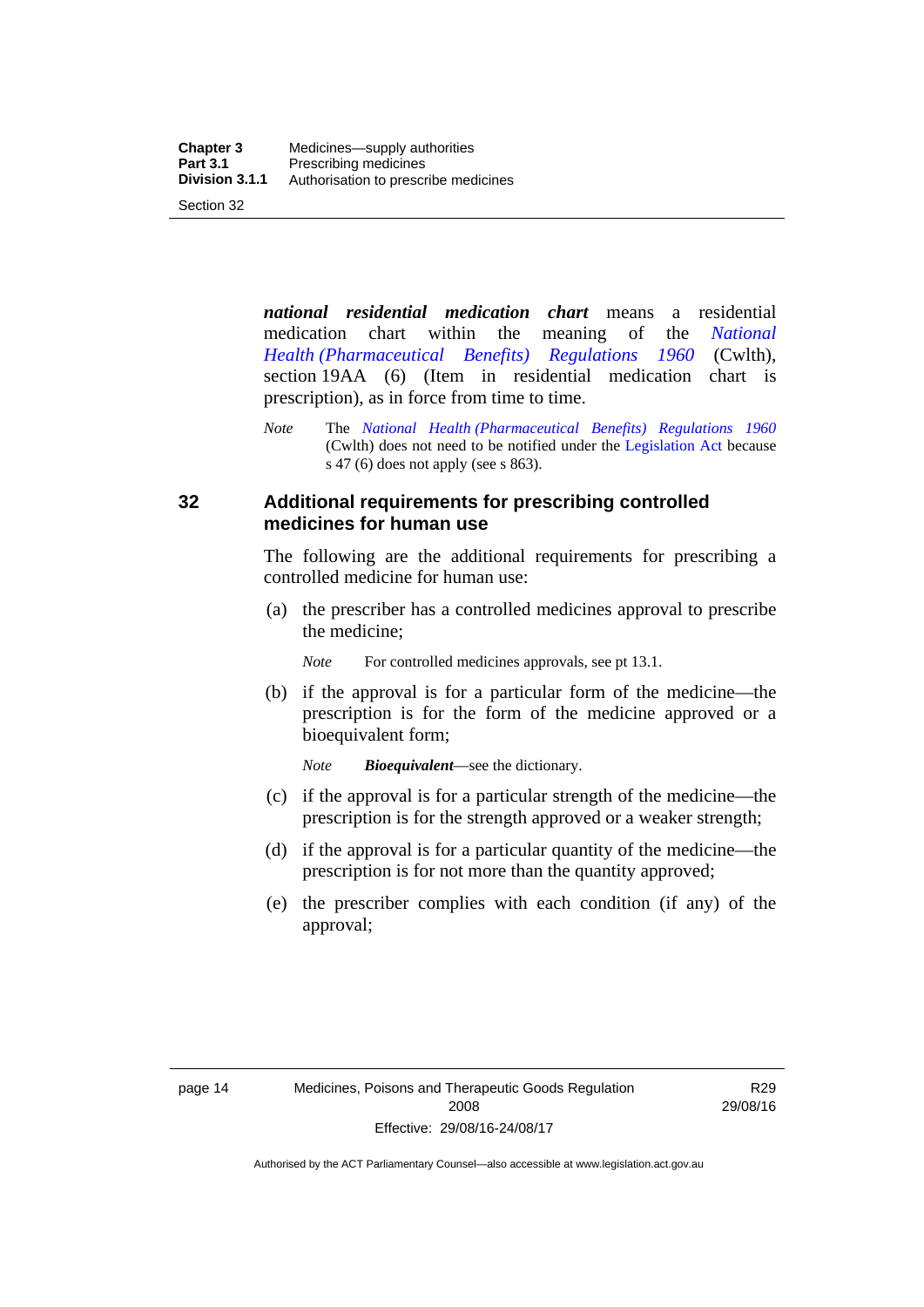- (f) if the controlled medicine is dronabinol for human use—
	- (i) the prescriber also has an authorisation under the *[Therapeutic Goods Act 1989](http://www.comlaw.gov.au/Series/C2004A03952)* (Cwlth), section 19 to supply the medicine; and
	- (ii) the prescriber complies with each condition (if any) of the authorisation.

#### **Example—par (b)**

If a slow release form of a medicine is approved, the prescriber is not authorised to prescribe an immediate release form of the medicine.

#### **Example—par (c) and par (d)**

If a doctor is given an approval to prescribe 25 morphine 20mg capsules, the doctor may prescribe 5 20mg capsules and 10 15mg capsules. Later, if the approval is still in force, the doctor may prescribe not more than 10 morphine capsules of any strength up to and including 20mg.

*Note* An example is part of the regulation, is not exhaustive and may extend, but does not limit, the meaning of the provision in which it appears (see [Legislation Act,](http://www.legislation.act.gov.au/a/2001-14) s 126 and s 132).

#### **33 Additional requirements for designated appendix D medicines prescriptions for human use**

The following are the additional requirements for prescribing a designated appendix D medicine for a purpose mentioned in schedule 3 (Designated appendix D medicines—standing approvals), part 3.2, column 3 in relation to the medicine:

- (a) the prescriber has an appendix D medicines approval to prescribe the medicine;
- (b) the prescriber complies with each condition (if any) of the approval (including any condition in schedule 3, part 3.2, column 4 in relation to the medicine).

page 15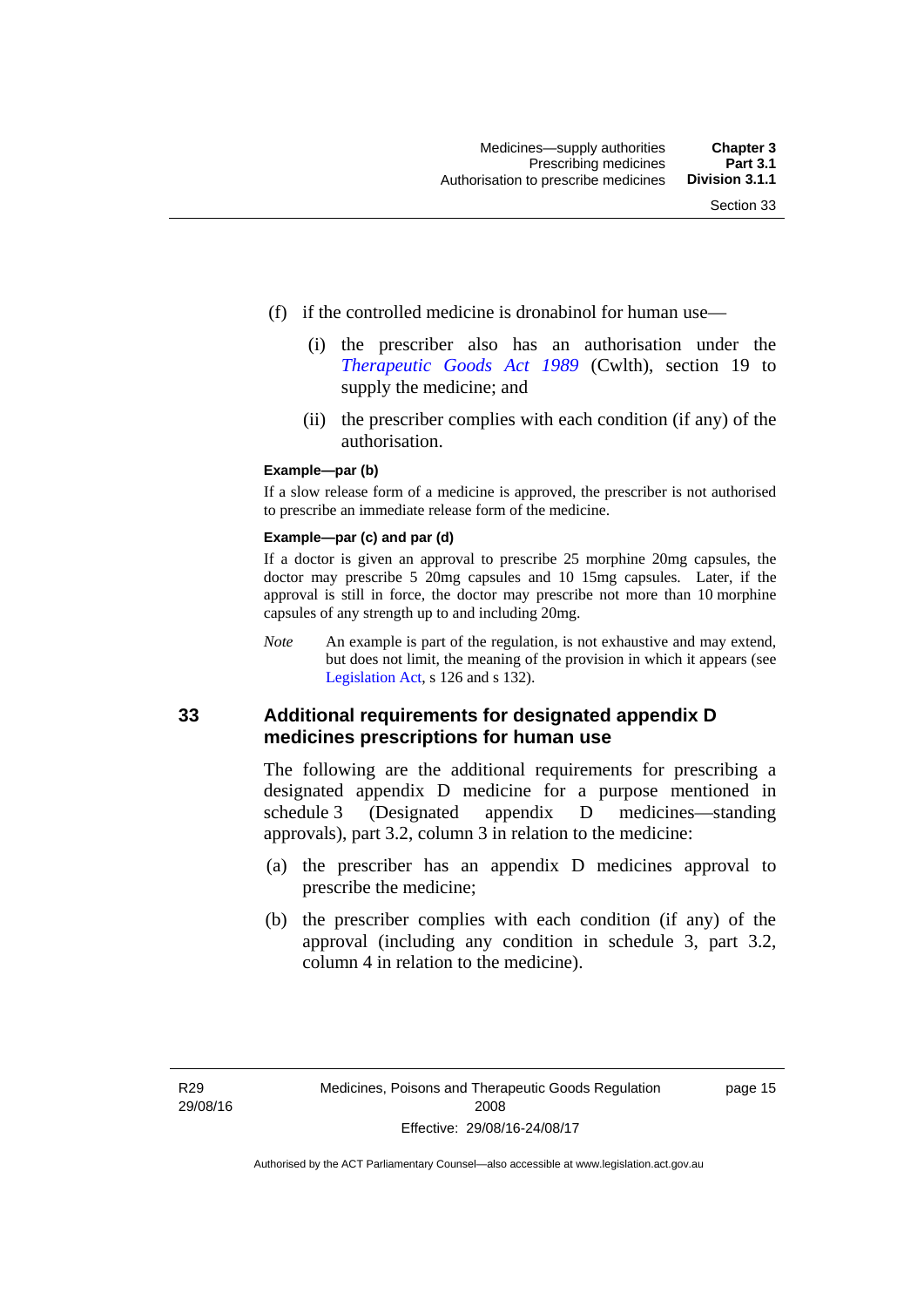**Chapter 3** Medicines—supply authorities<br>**Part 3.1** Prescribing medicines **Part 3.1** Prescribing medicines<br>**Division 3.1.2** Prescriptions **Division 3.1.2** Prescriptions Section 40

# **Division 3.1.2 Prescriptions**

*Note* A prescription may provide for a medicine to be dispensed or administered (see [Act](http://www.legislation.act.gov.au/a/2008-26/default.asp), dict, def *prescription*).

#### **40 General requirements for written prescriptions**

A written prescription for a medicine must—

- (a) be signed by the prescriber; and
	- *Note* The prescription must be signed with the prescriber's usual signature (see [Act](http://www.legislation.act.gov.au/a/2008-26/default.asp), dict, def *signs*).
- (b) if the prescriber amends the prescription—be initialled and dated beside the amendment by the prescriber; and
- (c) be written in terms and symbols used in ordinary professional practice; and
- (d) if the prescription is for an unusual or dangerous dose include the prescriber's initials beside an underlined reference to the dose.
- *Note Written* includes in electronic form (see [Act,](http://www.legislation.act.gov.au/a/2008-26/default.asp) dict).

#### **41 Particulars for prescriptions**

- (1) A prescription must include the following particulars:
	- (a) the prescriber's name, professional qualifications and business address and telephone number;
	- (b) the date the prescription is given;
	- (c) the medicine, and the form, strength and quantity of the medicine, to be dispensed or administered under the prescription;
	- (d) the name and address of the person for whom the medicine is prescribed;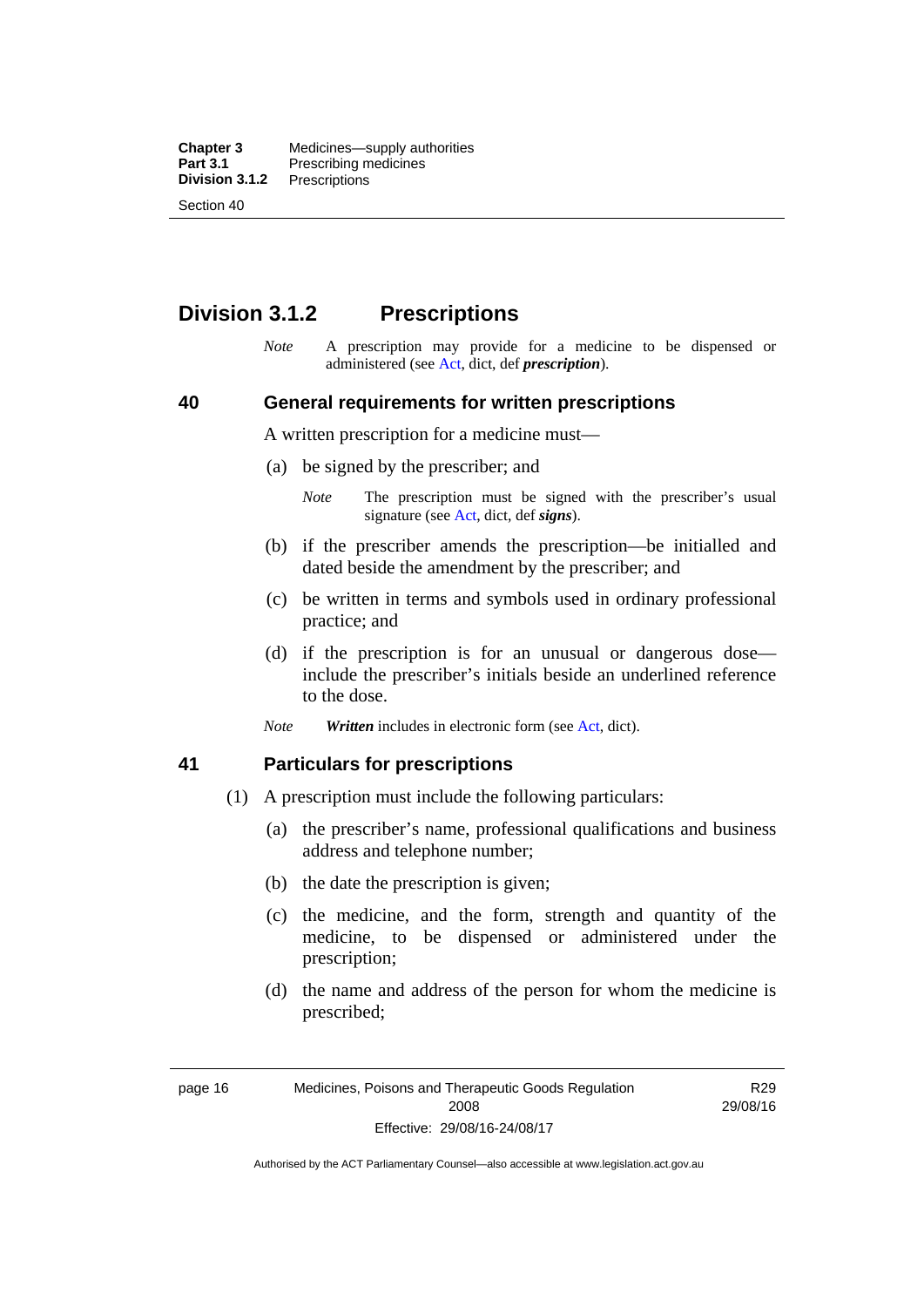- (e) directions about the use of the medicine, including the dose and regimen of the medicine, that are adequate to allow the medicine to be taken or administered safely;
- (f) the number of times the medicine may be dispensed or administered under the prescription;
- (g) if the prescription is for a controlled medicine for human use—
	- (i) if the medicine is dronabinol—the relevant TGA authorisation particulars; and
	- (ii) if the prescription is a repeat prescription—the period that must elapse between each dispensing or administration of the medicine;
- (h) if the prescription is for a designated appendix D medicine for a purpose mentioned in schedule 3 (Designated appendix D medicines—standing approvals), part 3.2, column 3 in relation to the medicine—the relevant approval particulars;
- (i) if the prescriber is a dentist—the words 'for dental treatment only';
- (j) if the prescriber is an eligible midwife—the words 'for midwifery use only';
- (k) if the prescriber is an optometrist—the words 'for optometry use only';
- (l) if the prescriber is a veterinary surgeon—
	- (i) the words 'for animal treatment only'; and
	- (ii) the species of the animal for which the medicine is to be dispensed; and
	- (iii) if possible, a way of identifying the animal;

R29 29/08/16 page 17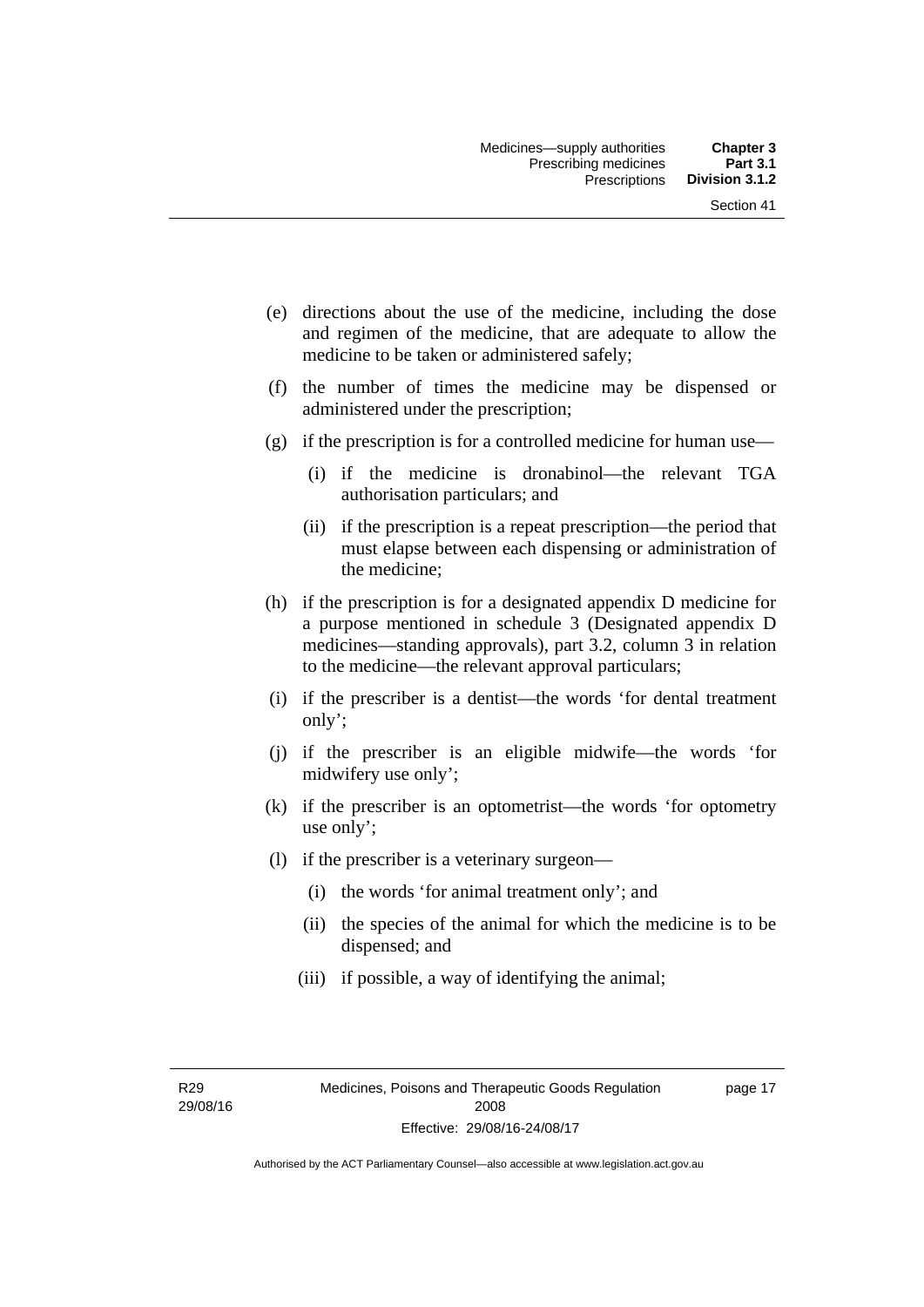- (m) if the prescription is an original of a prescription that was faxed by a prescriber to a pharmacist—the prescription is endorsed with words to the effect that the prescription was faxed to a named pharmacy on a stated date;
- (n) if the prescription is a written prescription under section 31 (1) (c) (iv) (which is about oral prescriptions)—the prescription is endorsed with words to the effect that the prescription is a confirmation copy of an oral prescription issued to a named pharmacist on a stated date.
- (2) However, if the prescription is written for an in-patient at a hospital in the patient's medical records, the prescription need not include any of the following:
	- (a) the prescriber's professional qualifications and business address and telephone number;
	- (b) if the medicine prescribed is a designated appendix D medicine—the relevant approval particulars.
	- *Note 1 Hospital* means a public hospital, private hospital or day hospital and includes a body prescribed by regulation as a hospital (see [Act,](http://www.legislation.act.gov.au/a/2008-26/default.asp) dict).
	- *Note 2* A *hospice* is a hospital (see *The Macquarie Dictionary*, 4th ed).
- (3) Also, if the prescription is a national residential medication chart prescription, the prescription need not include either of the following:
	- (a) the prescriber's professional qualifications;
	- (b) the quantity of the medicine to be dispensed or administered under the prescription.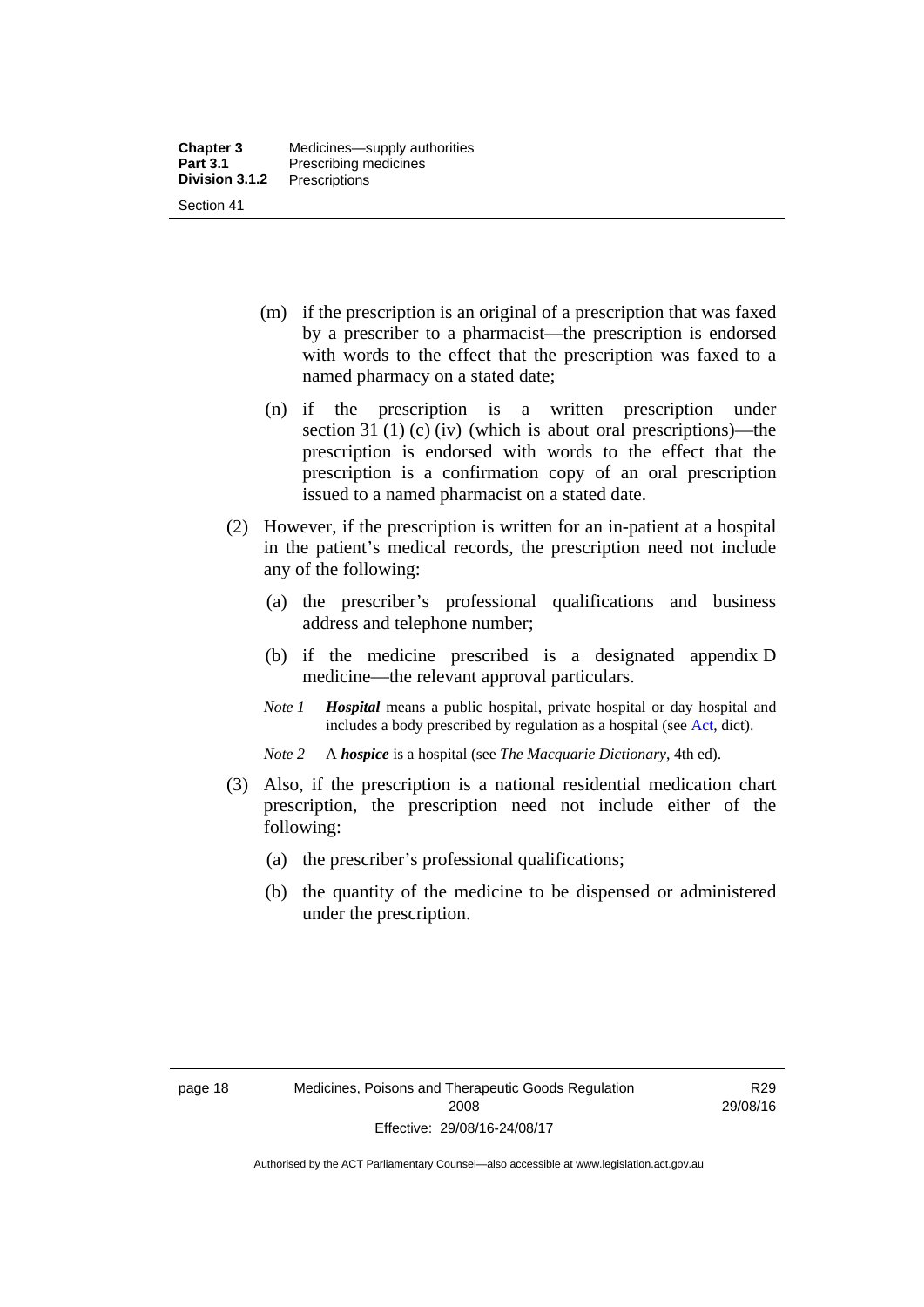(4) In this section:

#### *relevant approval particulars* means—

- (a) for an approval under section 591 (Standing approval to prescribe designated appendix D medicines)—the words 'standing approval' and the specialist area, or the area, in which the prescriber practices; or
- (b) for an approval under section 593 (CHO decisions on applications to prescribe designated appendix D medicines) the words 'CHO approval number' followed by the identifying number for the approval.

*relevant TGA authorisation particulars* means the words 'TGA authorisation' followed by—

- (a) the identifying number for the authorisation; or
- (b) if no identifying number is given for the authorisation—the date of the approval.

R29 29/08/16 page 19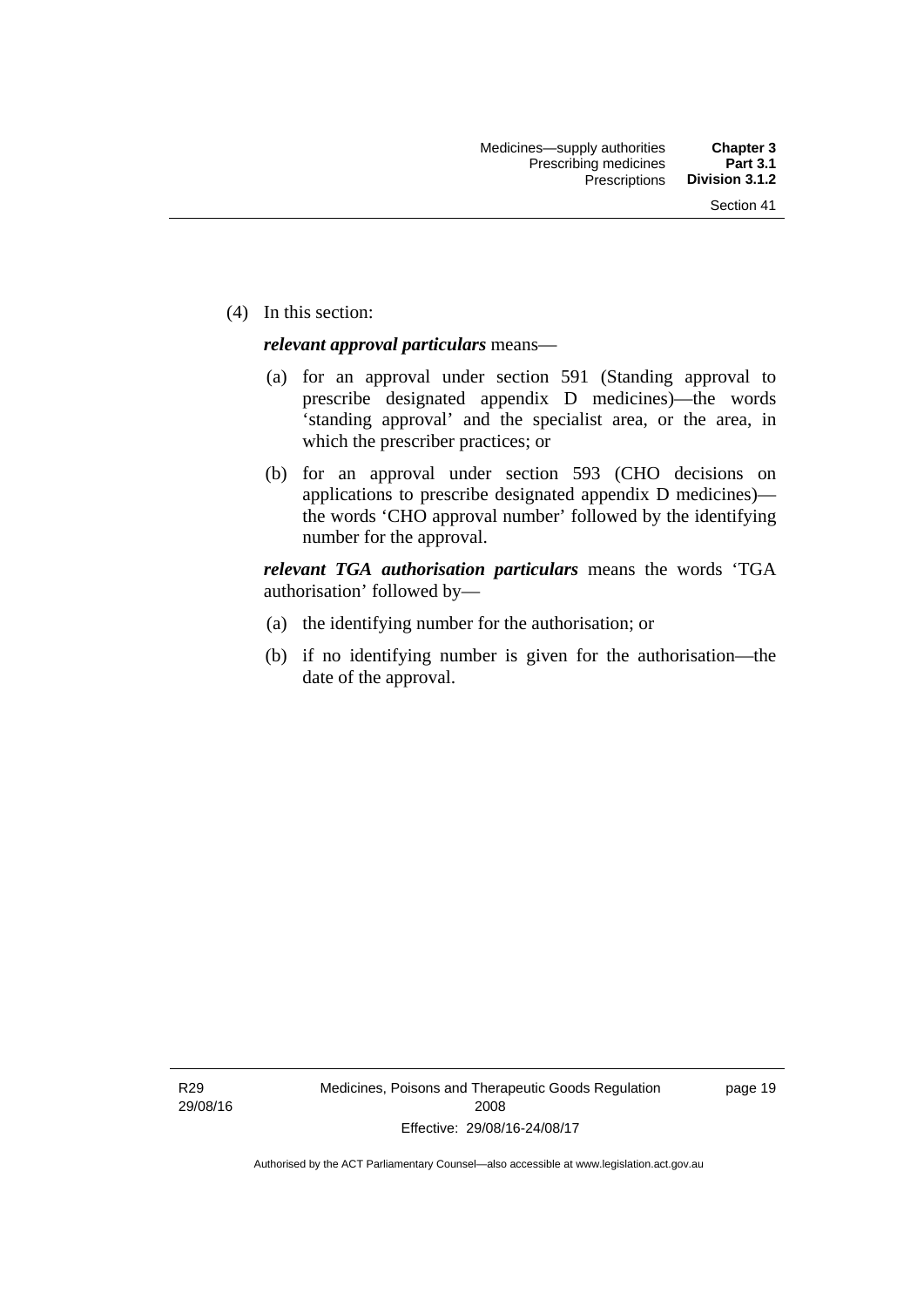# **Part 3.2 Requisitioning medicines**

# **Division 3.2.1 Authorisation to issue requisitions**

## **50 Authorisation under sch 1 to issue requisitions for medicines—Act, s 41 (b)**

A person mentioned in schedule 1, column 2 is authorised to issue a requisition for a medicine if—

- (a) issuing the requisition is included in the schedule, column 3 in relation to the person; and
- (b) the issue of the requisition is consistent with any restriction for the issue of the requisition mentioned in the schedule, column 3.

### **51 Authorisation conditions for issuing requisitions for medicines—Act, s 44 (1) (b) and (2) (b)**

A person's authorisation under section 50 to issue a requisition for a medicine is subject to the following conditions:

- (a) if the requisition is a written requisition—the requisition complies with section 55 (General requirements for written requisitions) and section 56 (Particulars for requisitions);
- (b) if the requisition is an oral requisition—
	- (i) the person believes on reasonable grounds that issuing the requisition is reasonably necessary for the treatment of a person; and
	- (ii) the quantity of the medicine requisitioned is not more than the amount reasonably necessary for the person's treatment; and
	- (iii) the requisition complies with section 56.

page 20 Medicines, Poisons and Therapeutic Goods Regulation 2008 Effective: 29/08/16-24/08/17

R29 29/08/16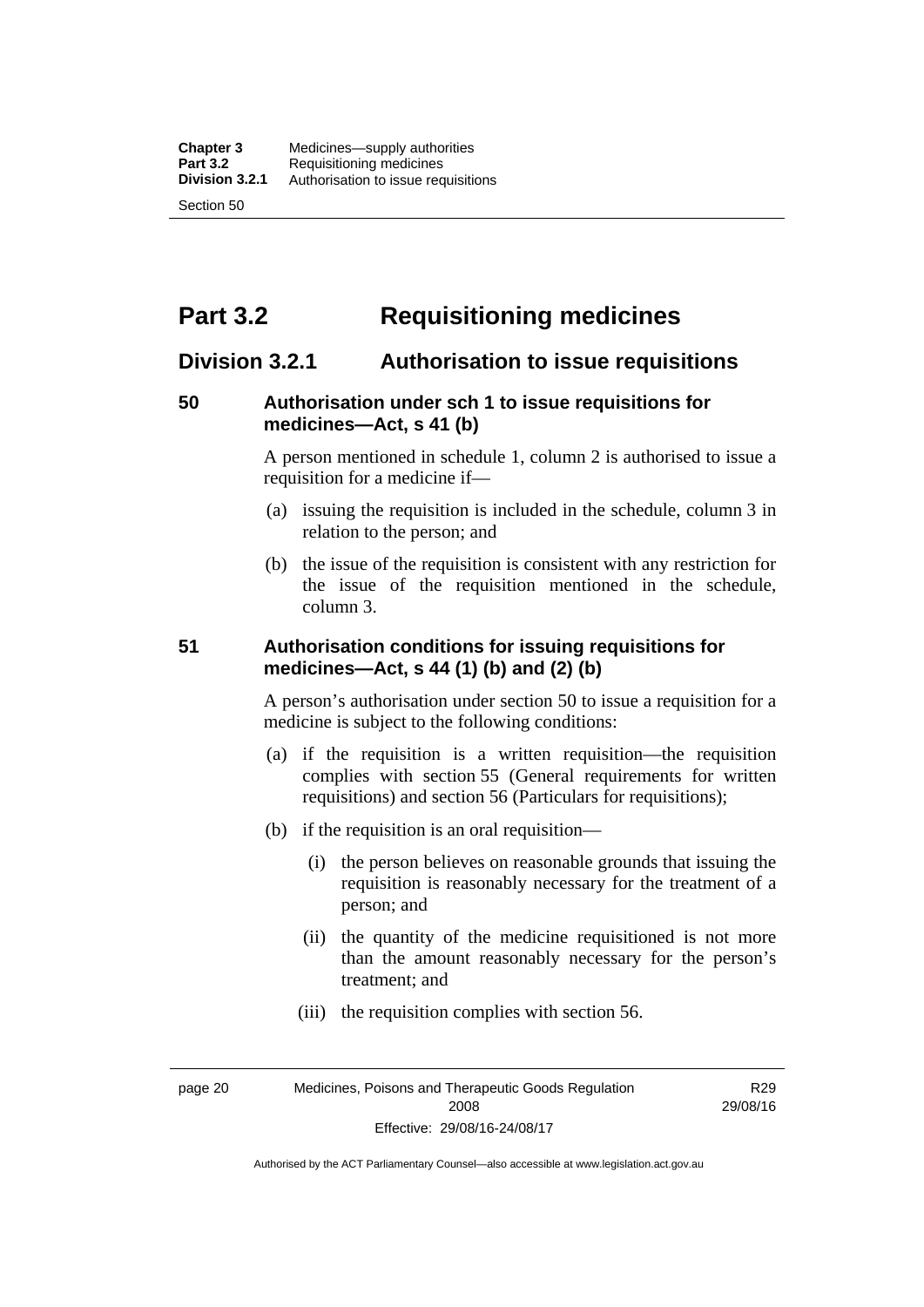# **Division 3.2.2 Requisitions**

#### **55 General requirements for written requisitions**

A written requisition for a medicine must be—

(a) signed by the person (the *issuer*) issuing the requisition; and

 (b) if the issuer amends the requisition—initialled and dated by the issuer beside the amendment.

*Note Written* includes in electronic form (see [Act,](http://www.legislation.act.gov.au/a/2008-26/default.asp) dict).

#### **56 Particulars for requisitions**

A requisition must include the following particulars:

- (a) the name of the person issuing the requisition;
- (b) the capacity in which the person is issuing the requisition;
- (c) the date the requisition is issued;
- (d) the medicine, and the form, strength and quantity of the medicine, to be supplied on the requisition;
- (e) the pharmacy or ward to which the medicine is to be supplied.

*Note Ward*—see the [Act](http://www.legislation.act.gov.au/a/2008-26/default.asp), dictionary.

R29 29/08/16 page 21

*Note* The requisition must be signed with the issuer's usual signature (see [Act](http://www.legislation.act.gov.au/a/2008-26/default.asp), dict, def *signs*).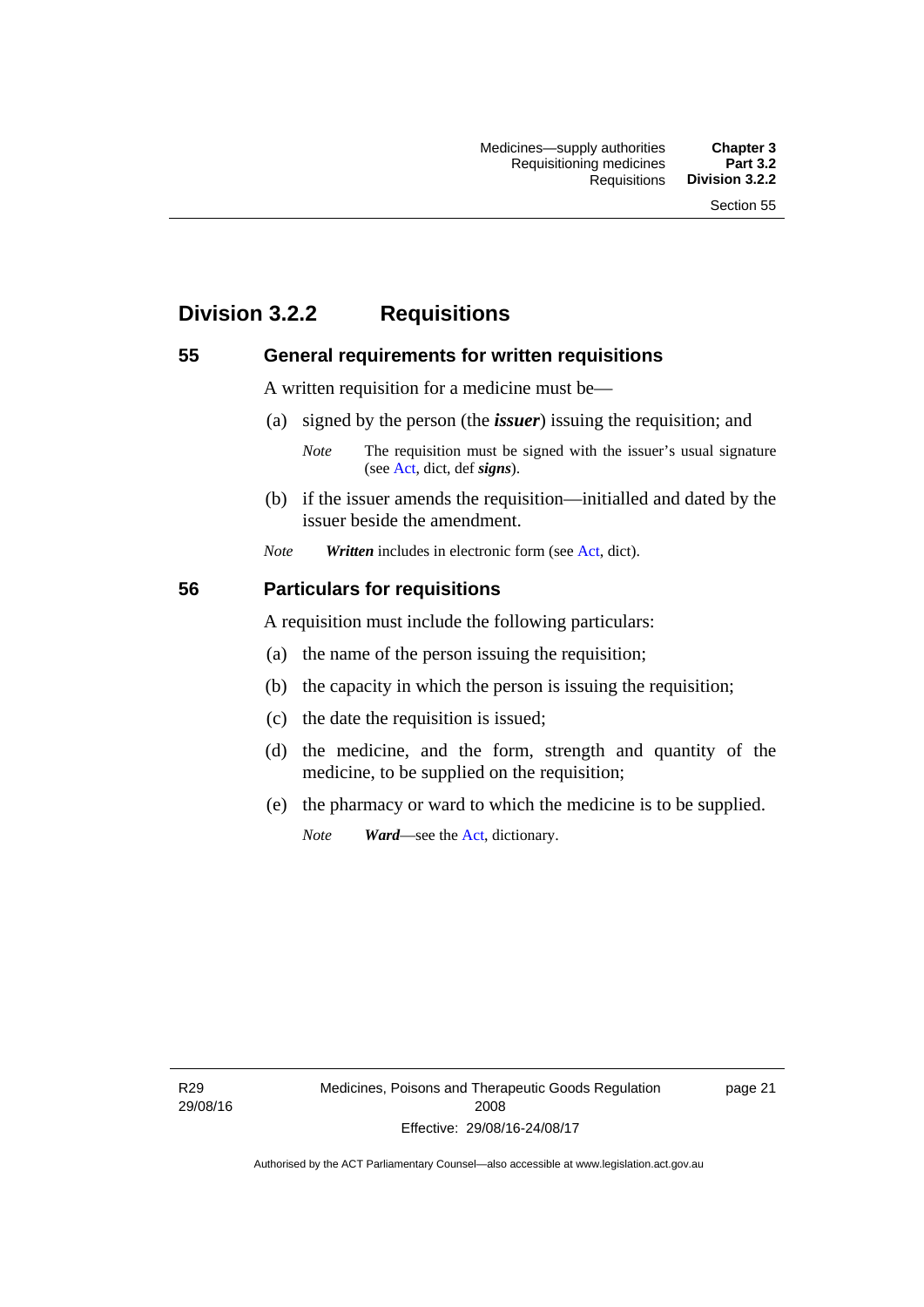# **Part 3.3 Medicines purchase orders**

# **Division 3.3.1 Authorisation to issue purchase orders**

## **60 Authorisation under sch 1 to issue purchase orders for medicines—Act, s 38 (1) (b) and (2) (a)**

A person mentioned in schedule 1, column 2 is authorised to issue a purchase order for a medicine if—

- (a) issuing the purchase order is included in the schedule, column 3 in relation to the person; and
- (b) the issue of the purchase order is consistent with any restriction for the issue of the purchase order mentioned in the schedule, column 3.

### **61 Authorisation conditions for issuing purchase orders for medicines—Act, s 44 (1) (b) and (2) (b)**

A person's authorisation under section 60 to issue a purchase order for a medicine is subject to the following conditions:

- (a) the purchase order complies with section 62 (General requirements for medicines purchase orders[—Act](http://www.legislation.act.gov.au/a/2008-26/default.asp), s 38 (2) (c));
	- *Note* A purchase order must be in writing (see [Act,](http://www.legislation.act.gov.au/a/2008-26/default.asp) dict, def *purchase order*).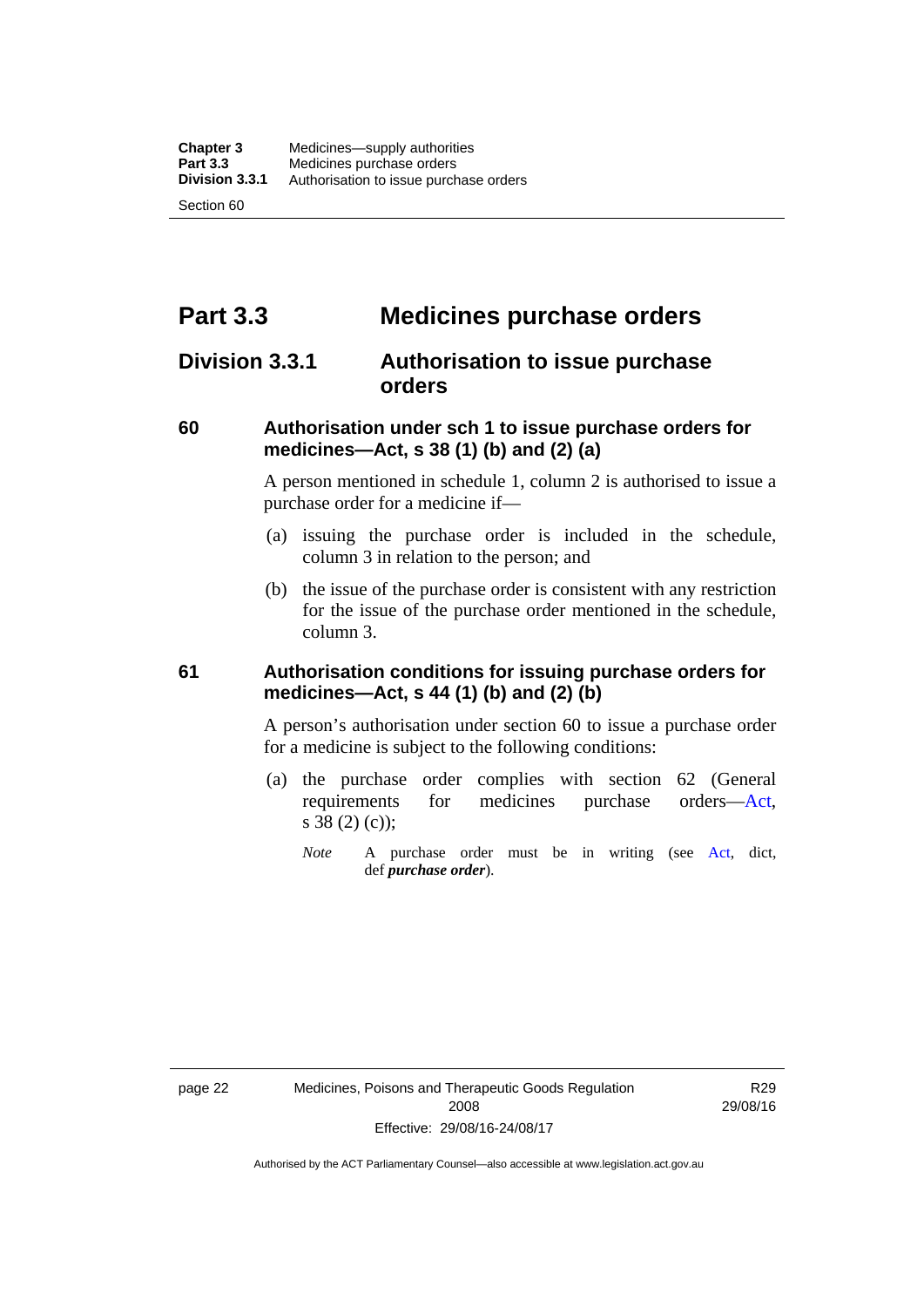(b) the person must, not later than 24 hours after the person receives the medicine, send the supplier a document signed by the person acknowledging receipt of the medicine.

#### **Example—document**

a copy of the supplier's delivery docket signed by the buyer

*Note* An example is part of the regulation, is not exhaustive and may extend, but does not limit, the meaning of the provision in which it appears (see [Legislation Act,](http://www.legislation.act.gov.au/a/2001-14) s 126 and s 132).

# **Division 3.3.2 Purchase orders**

## **62 General requirements for medicines purchase orders— Act, s 38 (2) (c)**

- (1) A purchase order for a medicine must be—
	- (a) signed by the person (the *issuer*) issuing the order; and
		- *Note* The purchase order must be signed with the issuer's usual signature (see [Act](http://www.legislation.act.gov.au/a/2008-26/default.asp), dict, def *signs*).
	- (b) if the issuer amends the order—initialled and dated by the issuer beside the amendment.
- (2) A purchase order for a medicine must include the following:
	- (a) the issuer's name and business address and telephone number;
	- (b) the issuer's authority to issue the order;
	- (c) the medicine, and the form, strength and quantity of the medicine, to be supplied on the order.

page 23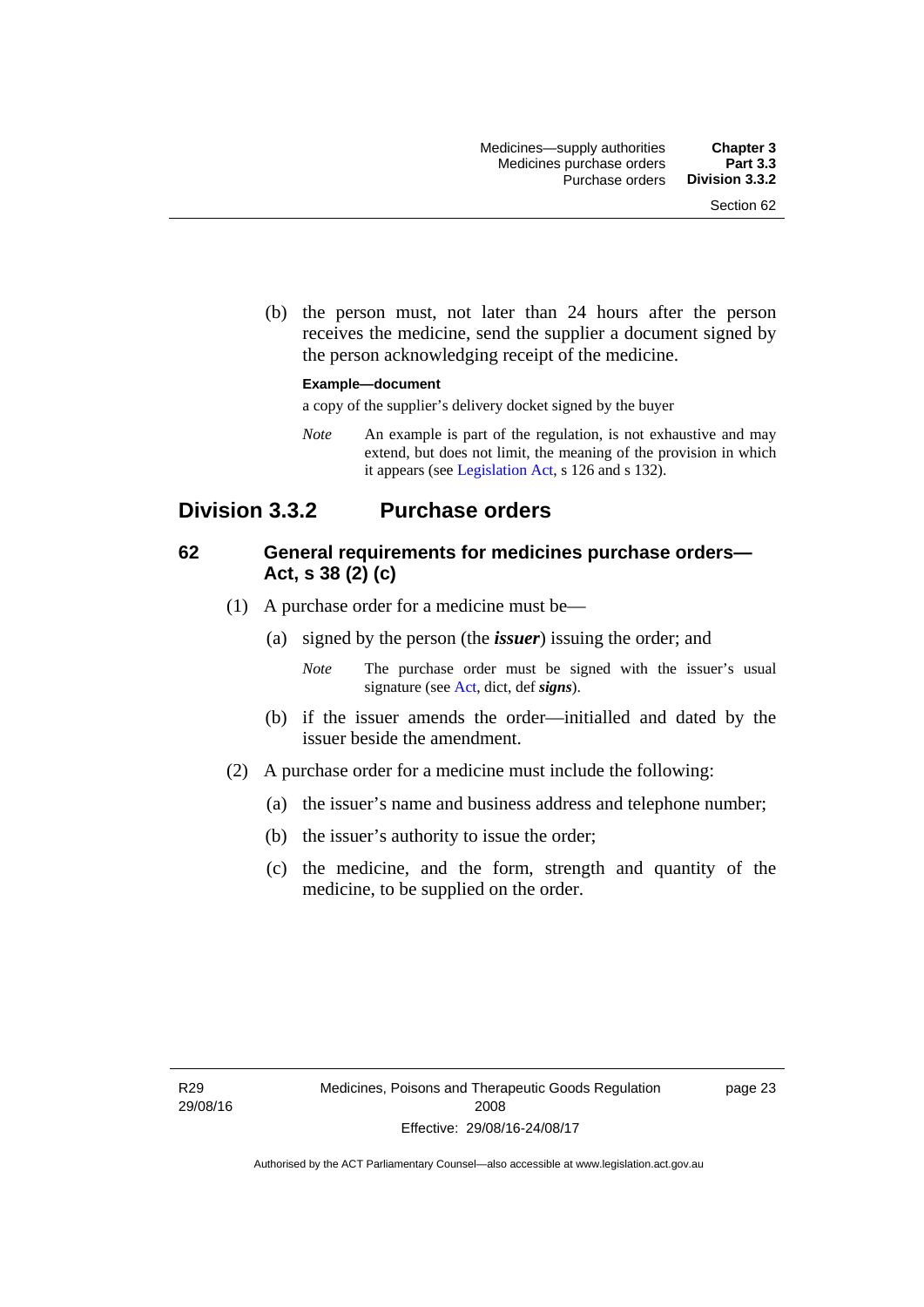**Chapter 3** Medicines—supply authorities<br>**Part 3.4** Standing orders for medicines **Part 3.4 Standing orders for medicines<br>
<b>Division 3.4.1** CHO standing orders **Division 3.4.1** CHO standing orders Section 70

# **Part 3.4 Standing orders for medicines**

## **Division 3.4.1 CHO standing orders**

#### **70 Authorisation of CHO to issue standing orders for supply of medicines in public health emergencies—Act, s 42 (b)**

 (1) The chief health officer is authorised to issue a standing order for the supply of a medicine in an emergency relating to public health.

*Note 1 Supply* does not include administer (see [Act,](http://www.legislation.act.gov.au/a/2008-26/default.asp) s 24).

*Note 2* A standing order must be in writing (see [Act](http://www.legislation.act.gov.au/a/2008-26/default.asp), dict, def *standing order*).

 (2) To remove any doubt, a standing order may be issued under subsection (1) even if no emergency declaration under the *[Public](http://www.legislation.act.gov.au/a/1997-69)  [Health Act 1997](http://www.legislation.act.gov.au/a/1997-69)* is in force.

## **71 Authorisation of CHO to issue standing orders for administration of medicines for public health matters— Act, s 42 (b)**

The chief health officer is authorised to issue a standing order for the administration of a medicine in relation to a public health matter.

*Note* A standing order must be in writing (see [Act](http://www.legislation.act.gov.au/a/2008-26/default.asp), dict, def *standing order*).

#### **72 Particulars for CHO standing orders for administration of medicines for public health matters**

A standing order under section 71 must include the following particulars:

- (a) a description of the public health matter to which the order relates;
- (b) the date of effect of the order and the date (not longer than 2 years after the date of effect) when the order ends;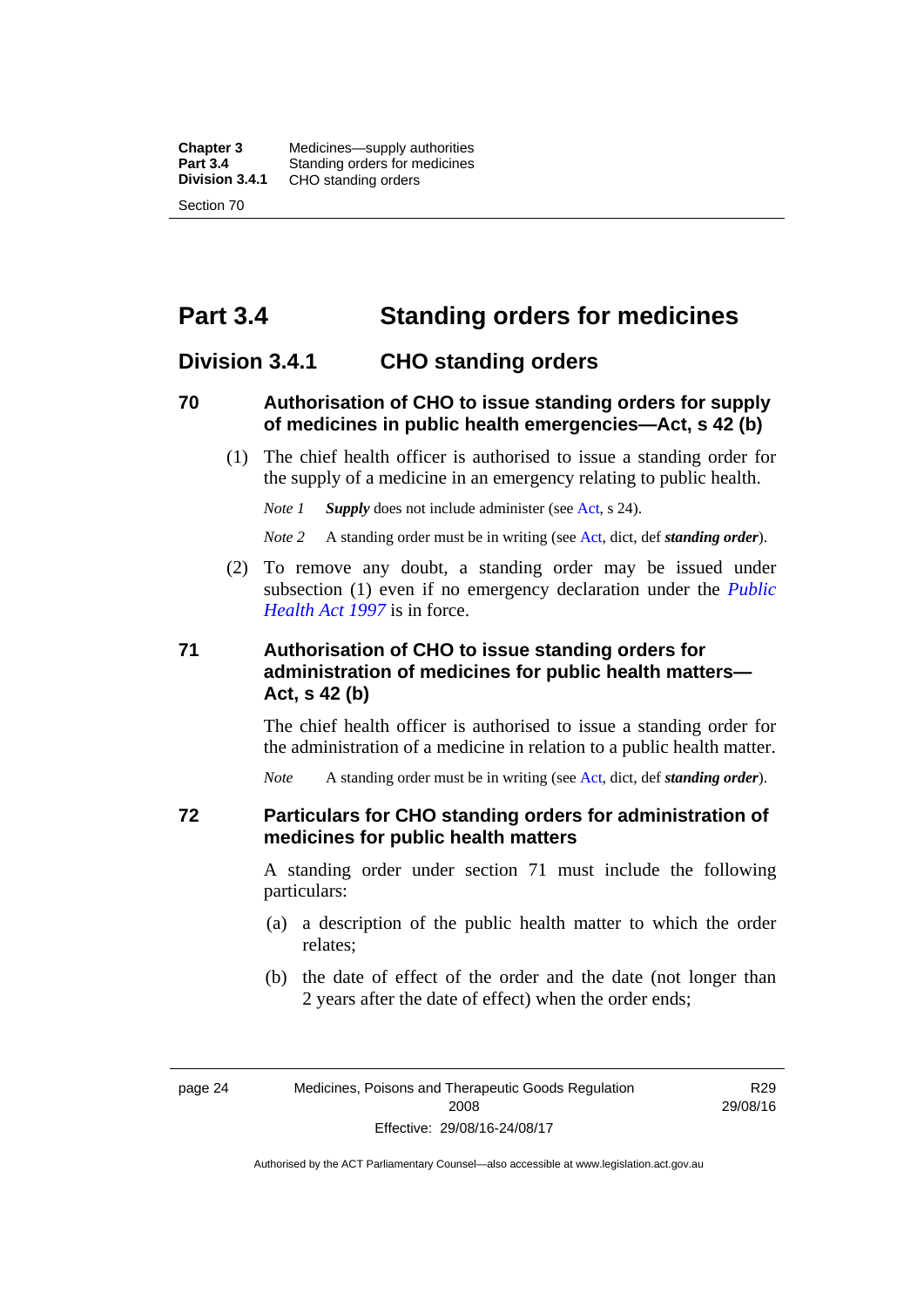- (c) the clinical circumstances in which the medicine may be administered;
- (d) a description of the people to whom the medicine may be administered;
- (e) the medicine's approved name and, if applicable, brand name;

- (f) if applicable, the form and strength of the medicine;
- (g) the dose and route of administration;
- (h) if applicable, the frequency of administration.

#### **Example—par (e) and par (f)**

Adrenaline (EpiPen) 300 micrograms in 0.3mL pre-filled syringe

*Note* An example is part of the regulation, is not exhaustive and may extend, but does not limit, the meaning of the provision in which it appears (see [Legislation Act,](http://www.legislation.act.gov.au/a/2001-14) s 126 and s 132).

# **Division 3.4.2 Standing orders for institutions**

*Note Institution* includes a correctional centre and a CYP detention place (see s 652).

#### **75 Authorisation of doctors to issue standing orders for administration of medicines at institutions—Act, s 42 (b)**

- (1) A doctor is authorised to issue a standing order for the administration of a medicine to patients at an institution if—
	- (a) a medicines and therapeutics committee for the institution has approved the order; and
	- (b) the order is signed by the chair of the committee.
	- *Note Doctor* does not include an intern doctor (see dict).

R29 29/08/16 page 25

*Note Approved name*—see the medicines and poisons standard, par 1 (1).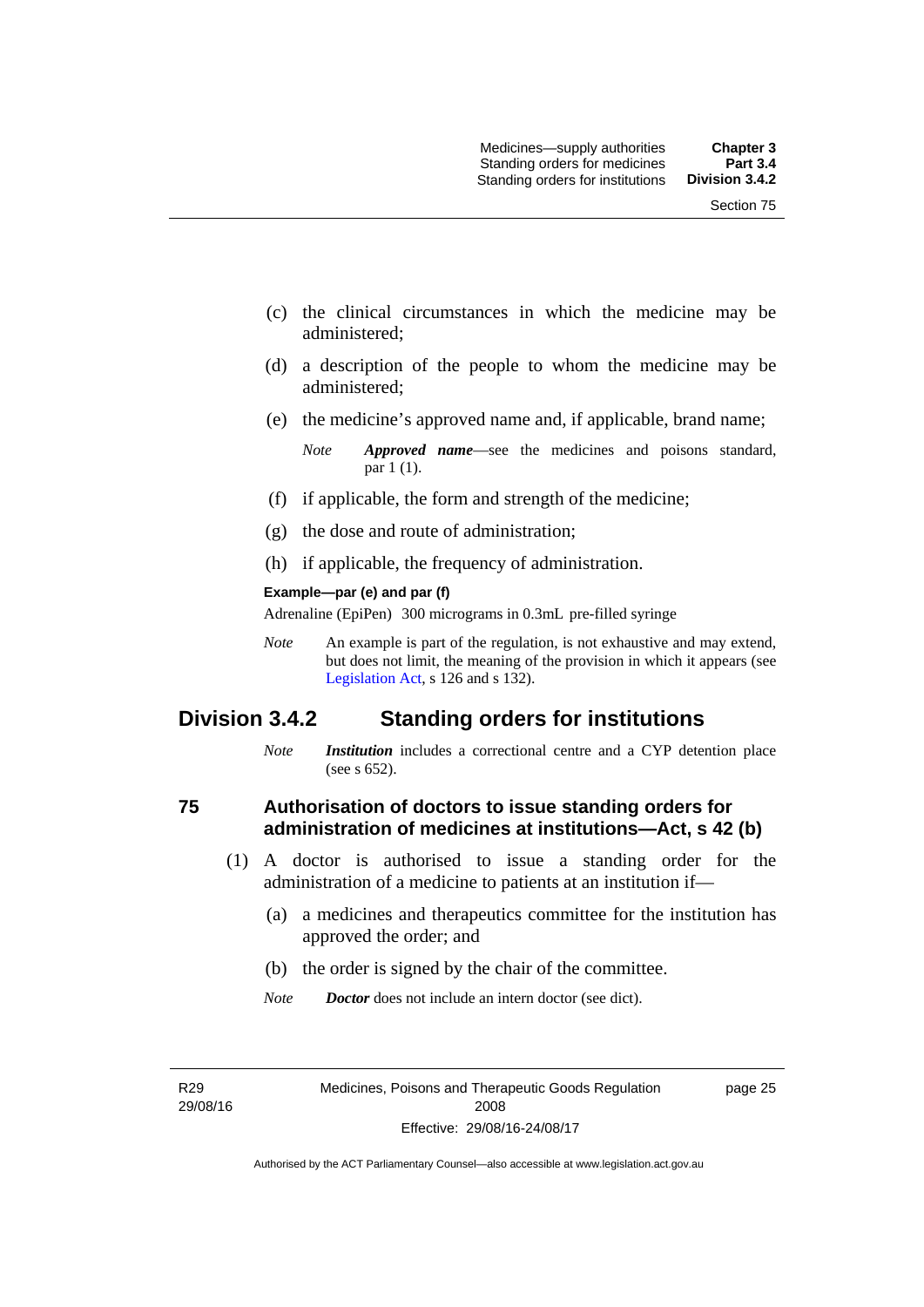(2) In this section:

*medicines and therapeutics committee*, for an institution, means a body—

- (a) established by the institution to approve standing orders for the administration of medicines to patients at the institution; and
- (b) that includes (but is not limited to) a doctor, nurse and pharmacist.
	- *Note 1 Doctor* and *pharmacist* do not include an intern (see dict).
	- *Note 2 Nurse* does not include an enrolled nurse (see [Legislation Act,](http://www.legislation.act.gov.au/a/2001-14) dict, pt 1).

#### **76 Particulars for standing orders for administration of medicines at institutions**

A standing order under section 75 must include the following particulars:

- (a) an approval number for the order that is different from the number given to each other standing order approved for the institution;
- (b) the date of effect of the order and the date (not longer than 2 years after the date of effect) when the order ends;
- (c) each ward to which the order applies;
- (d) the clinical circumstances in which the medicine may be administered;
- (e) a description of the people to whom the medicine may be administered;
- (f) the medicine's approved name and, if applicable, brand name;
	- *Note Approved name*—see the medicines and poisons standard, par 1 (1).

page 26 Medicines, Poisons and Therapeutic Goods Regulation 2008 Effective: 29/08/16-24/08/17

R29 29/08/16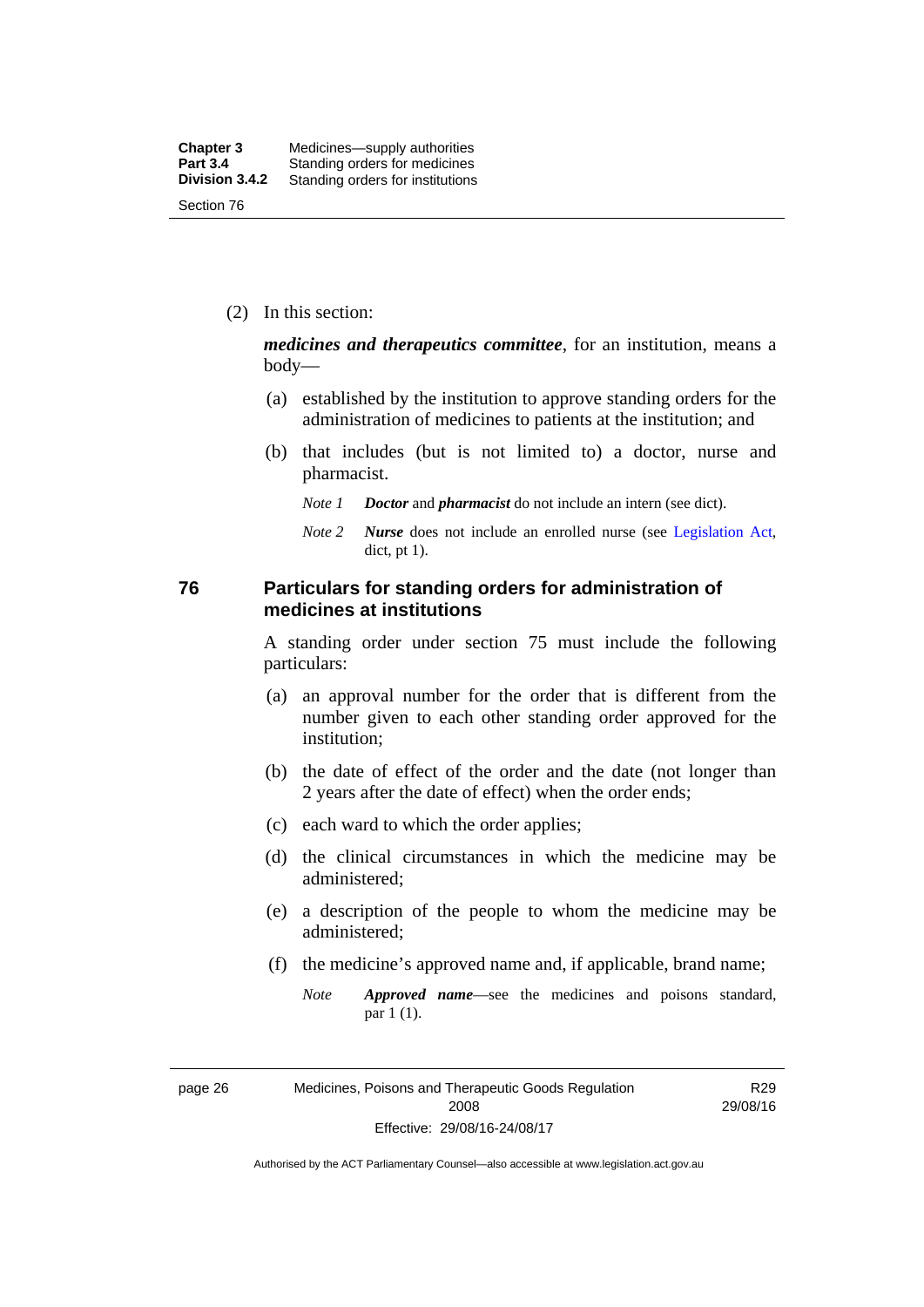- (g) if applicable, the form and strength of the medicine;
- (h) the dose and route of administration;
- (i) if applicable, the frequency of administration.

#### **Example—par (f) and par (g)**

Adrenaline (EpiPen) 300 micrograms in 0.3mL pre-filled syringe

*Note* An example is part of the regulation, is not exhaustive and may extend, but does not limit, the meaning of the provision in which it appears (see [Legislation Act,](http://www.legislation.act.gov.au/a/2001-14) s 126 and s 132).

# **Division 3.4.3 Standing orders for walk-in centre**

## **77 Authorisation of CHO to issue standing orders for supply and administration of medicines at walk-in centre—Act, s 42 (b)**

The chief health officer is authorised to issue a standing order for—

- (a) the supply of a medicine at a walk-in centre; and
- (b) the administration of a medicine at a walk-in centre.

*Note 1 Supply* does not include administer (see [Act,](http://www.legislation.act.gov.au/a/2008-26/default.asp) s 24).

*Note 2* A standing order must be in writing (see [Act](http://www.legislation.act.gov.au/a/2008-26/default.asp), dict, def *standing order*).

#### **78 Particulars for CHO standing orders for supply and administration of medicines at walk-in centre**

A standing order under section 77 must include the following particulars:

- (a) an approval number for the order that is different from the number given to each other standing order approved for the walk-in centre;
- (b) the date of effect of the order and the date (not longer than 2 years after the date of effect) when the order ends;

page 27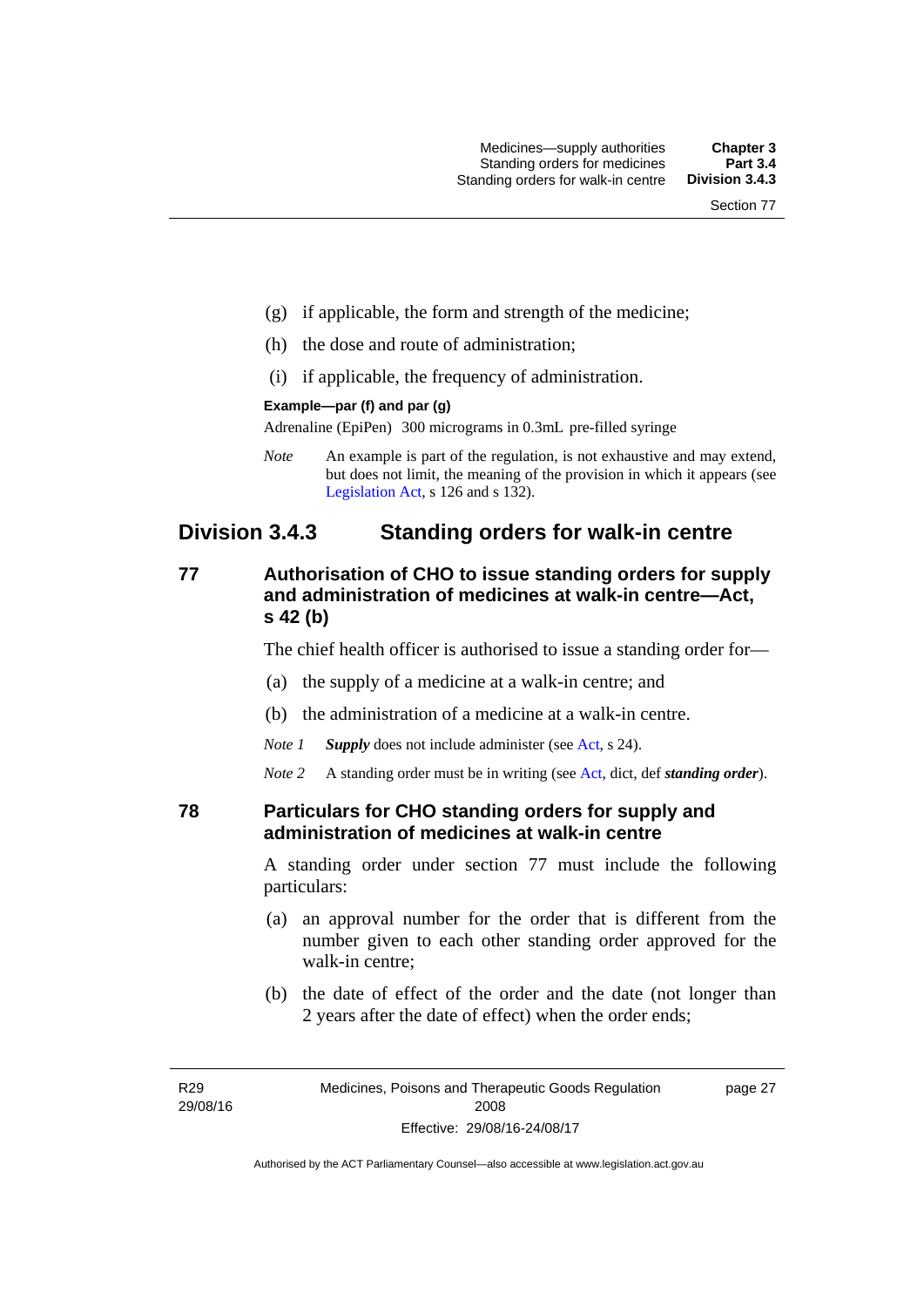- (c) each walk-in centre to which the order applies;
- (d) the clinical circumstances in which the medicine may be supplied or administered;
- (e) a description of the people to whom the medicine may be supplied or administered;
- (f) the medicine's approved name and, if applicable, brand name;

*Note Approved name*—see the medicines and poisons standard, par 1 (1).

- (g) if applicable, the form and strength of the medicine;
- (h) the dose and route of administration of the medicine;
- (i) if applicable, the frequency of administration of the medicine;
- (j) if applicable, the maximum duration of supply or administration of the medicine;
- (k) if applicable, the maximum quantity of the medicine for supply or administration.

page 28 Medicines, Poisons and Therapeutic Goods Regulation 2008 Effective: 29/08/16-24/08/17

R29 29/08/16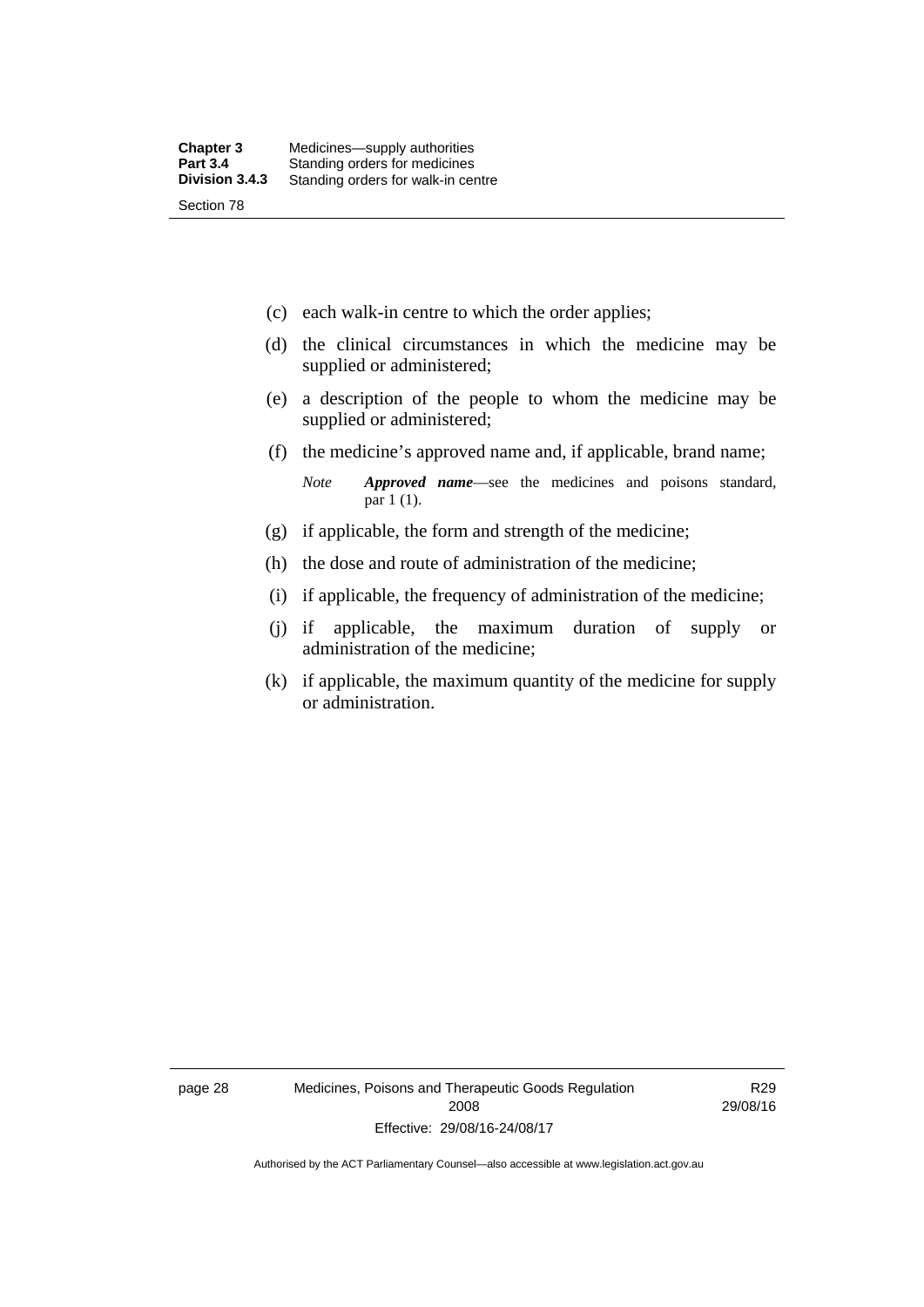# **Part 3.5 Medicines supply authorities generally**

## **80 Cancellation of invalid supply authorities— Act, s 30 (2) (d)**

- (1) A paper-based supply authority is cancelled by a person if the person—
	- (a) marks the word 'cancelled', and the person's name and business address, on the front of the supply authority; and
	- (b) signs and dates the cancellation of the supply authority.
- (2) An electronic supply authority is cancelled by a person if the person—
	- (a) marks the word 'cancelled' on the supply authority; and
	- (b) links an electronic document to the supply authority that includes the person's name and business address and signature.

## **81 Information for CHO about controlled medicines supplied on supply authorities—Act, s 31 (1) (b) and (4), def**  *required information*

- (1) A person (the *supplier*) who supplies a controlled medicine on a supply authority must, not later than 7 days after the day when the medicine is supplied, give the chief health officer the following information in writing:
	- (a) the supplier's name, business address and telephone number;
	- (b) the name of the person who issued the supply authority;
	- (c) the date of the supply authority;
	- (d) the name and address of the person to whom the medicine is supplied;

R29 29/08/16 page 29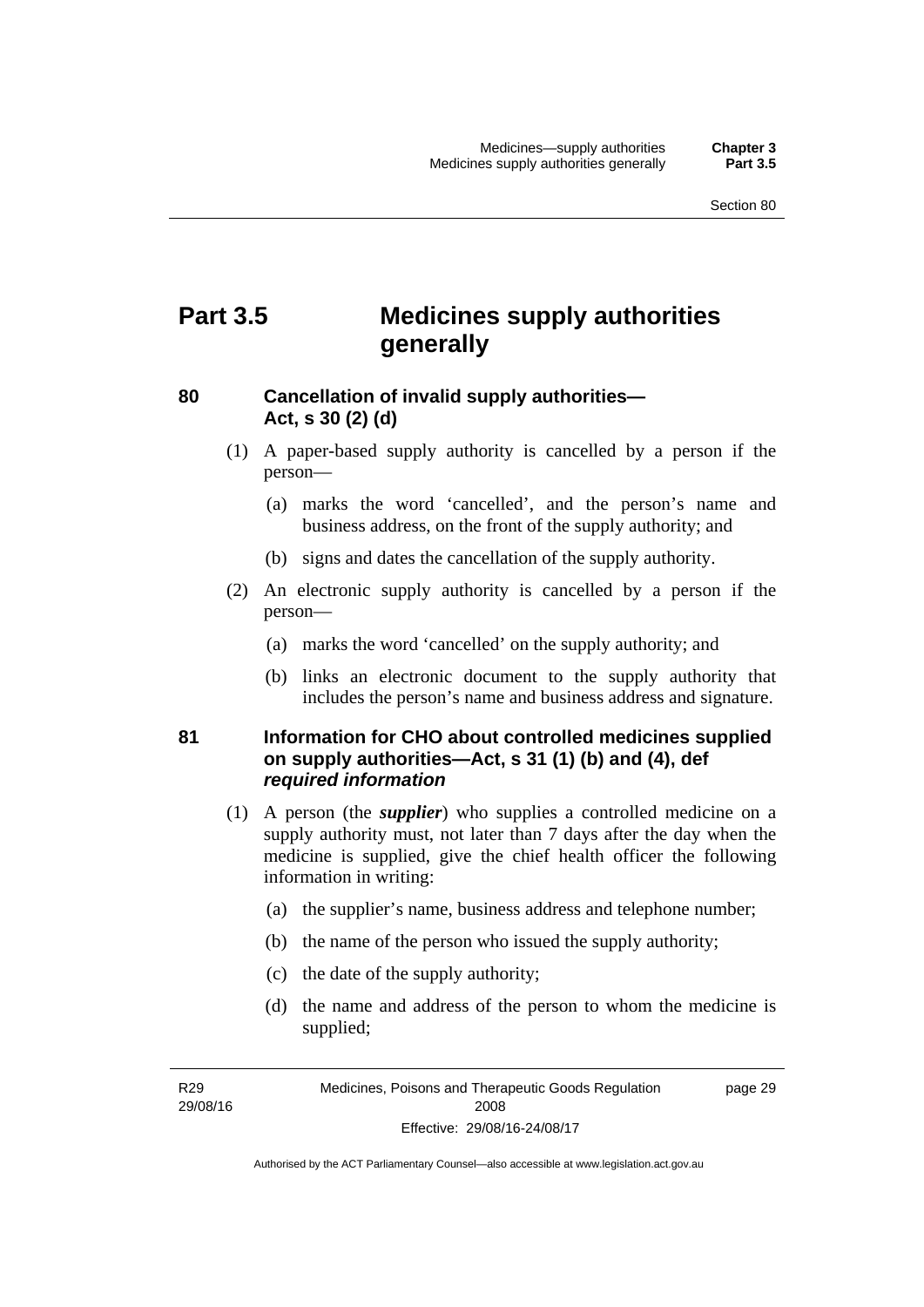Section 81

- (e) the date of supply;
- (f) the controlled medicine, and the form, strength and quantity of the medicine, supplied.
- (2) However, this section does not apply to any of the following who report the supply of a controlled medicine on a supply authority to the Therapeutic Goods Administration:
	- (a) a medicines wholesalers licence-holder;
	- (b) a person who is authorised (however described) under a Commonwealth or State law to manufacture controlled medicines or supply controlled medicines by wholesale.

page 30 Medicines, Poisons and Therapeutic Goods Regulation 2008 Effective: 29/08/16-24/08/17

R29 29/08/16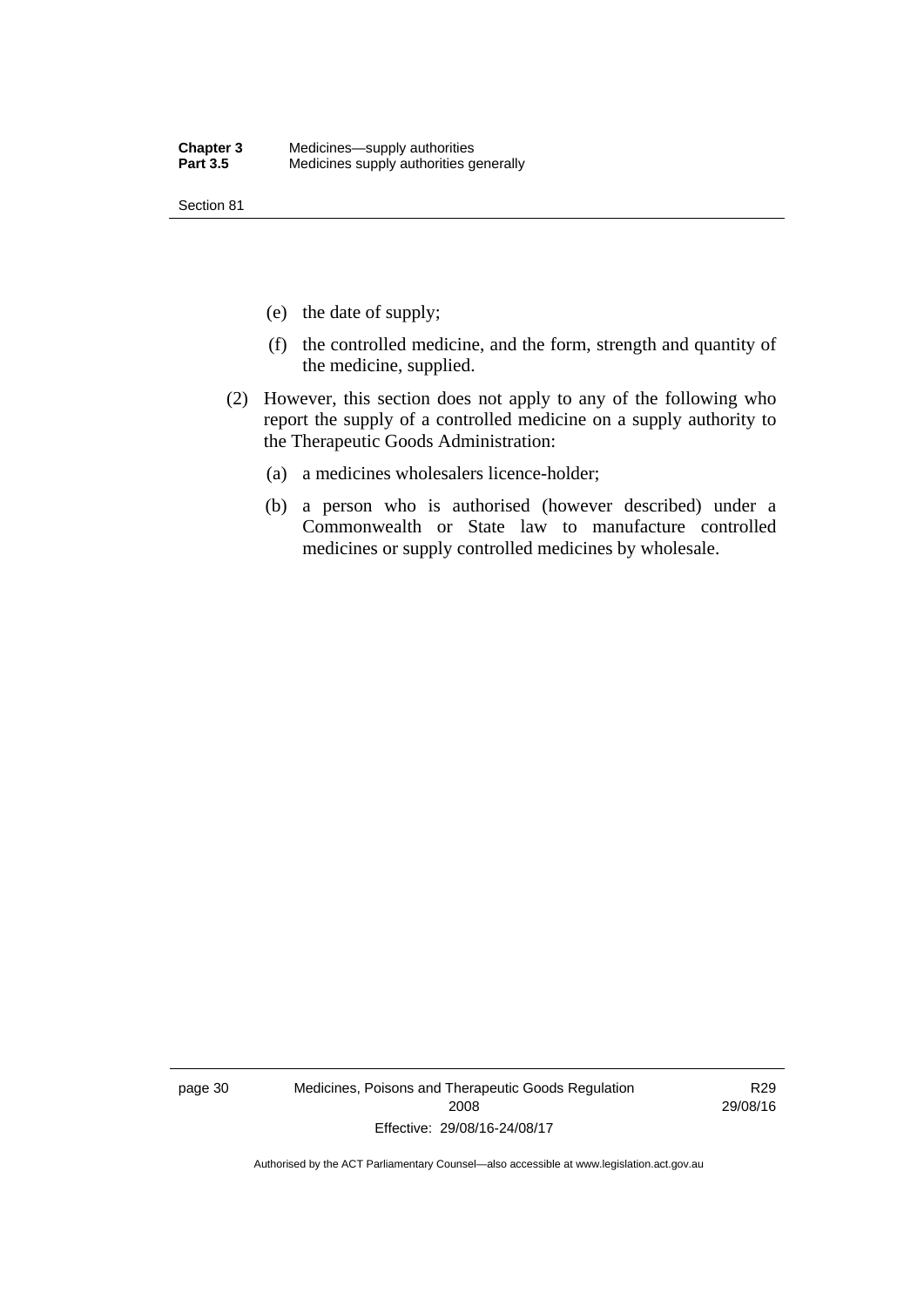# **Chapter 4 Supplying medicines**

# **Part 4.1** Preliminary

#### **100 Overview of supply authorisations for medicines**

The following provisions of this chapter authorise a person to supply a medicine:

- (a) section 110 (which is about supply authorisations set out in schedule 1, including dispensing on prescription, supply on requisition, purchase order and standing order and supply during consultations);
- (b) section 251 (which is about authorisation of pharmacists to supply certain prescription only medicines without a prescription in emergencies);
- (c) section 255 (which is about authorisation of approved pharmacists to supply certain medicines without prescription);
- (d) section 260 (which is about authorisation to supply medicines to pharmacists for disposal).
- *Note* A person may also be authorised to supply a medicine in a way mentioned in s 11 (2) (Overview of medicines authorisations under this regulation) (including under a licence, see pt 9.5).

R29 29/08/16 Medicines, Poisons and Therapeutic Goods Regulation 2008 Effective: 29/08/16-24/08/17

page 31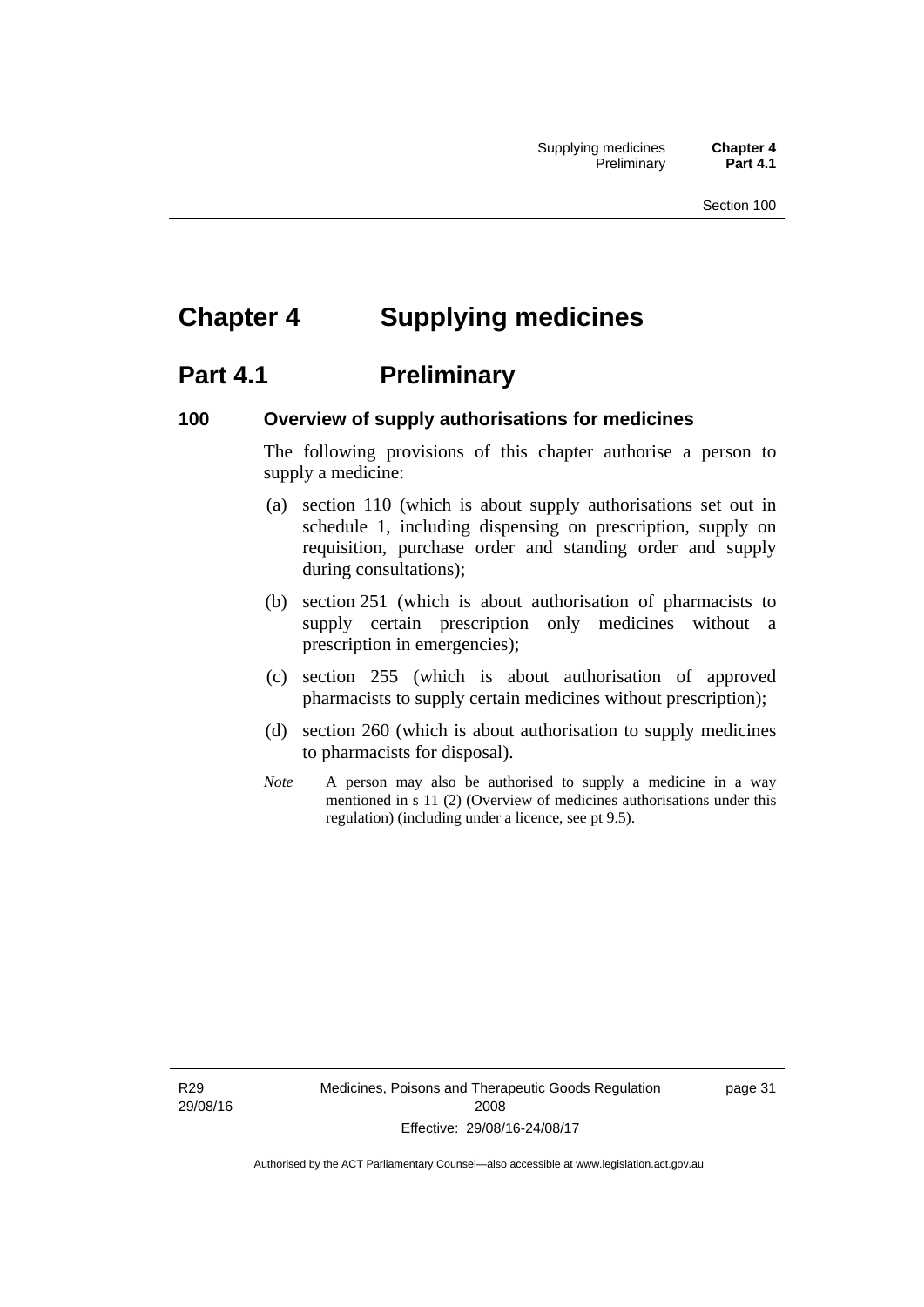# **Part 4.2 Medicines—supply authorisations under sch 1**

# **Division 4.2.1 Sch 1 medicines supply authorisations**

### **110 Authorisation under sch 1 to supply medicines— Act, s 26 (1) (b) and (2) (b)**

- (1) A person mentioned in schedule 1, column 2 is authorised to supply a medicine if—
	- (a) supplying the medicine is included in the schedule, column 3 in relation to the person; and
	- (b) the supply is consistent with any restriction for the supply mentioned in the schedule, column 3.
- (2) However, a pharmacist is not authorised under schedule 1 to supply a medicine if—
	- (a) the pharmacist is working for, or providing services to, a corporation when supplying the medicine; and
	- (b) the corporation is not—
		- (i) a pharmacist; or
		- (ii) a complying pharmacy corporation under the *[Public](http://www.legislation.act.gov.au/a/1997-69)  [Health Act 1997](http://www.legislation.act.gov.au/a/1997-69)*, part 3B (Pharmacies).
	- *Note Supply* includes dispense (see [Act,](http://www.legislation.act.gov.au/a/2008-26/default.asp) s 24).

R29 29/08/16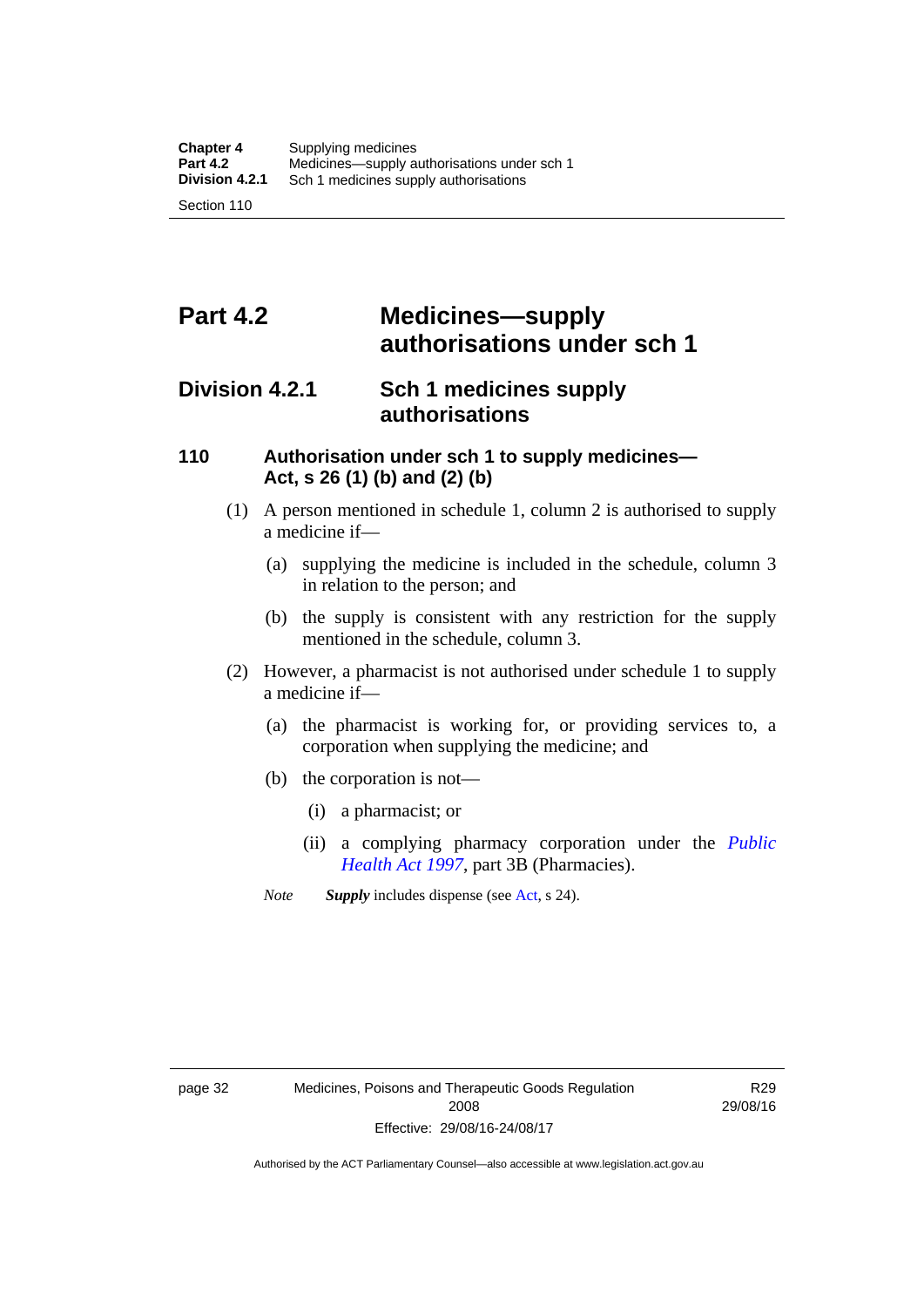# **Division 4.2.2 Dispensing medicines**

## **120 Authorisation conditions for dispensing medicines— Act, s 44 (1) (b) and (2) (b)**

- (1) A person's authorisation under section 110 to dispense a medicine is subject to the following conditions:
	- (a) the medicine is dispensed in accordance with the requirements of section 121;

*Note* Only a pharmacist may dispense a medicine (see sch 1).

- (b) if the prescription is dispensed under section 121 (2), the pharmacist notes on the prescription the reasons that the pharmacist was satisfied that it was not practicable for a complying prescription to be issued for the medicine;
- (c) if the prescription is changed by a pharmacist at the oral direction of the prescriber—the note of the change complies with section 122;
- (d) the medicine is labelled in accordance with section 123;
- (e) the dispensed prescription is marked in accordance with section 124;
- (f) the dispensing of the prescription is recorded in accordance with section 125:
- (g) if the prescription is an oral prescription for the dispensing of the medicine, or is faxed by a prescriber to a pharmacist, and the pharmacist does not receive an original of the prescription within 7 days after the day the prescription is given—the pharmacist must, within 24 hours after the end of the 7-day period, tell the chief health officer, in writing, of the failure to receive the original prescription;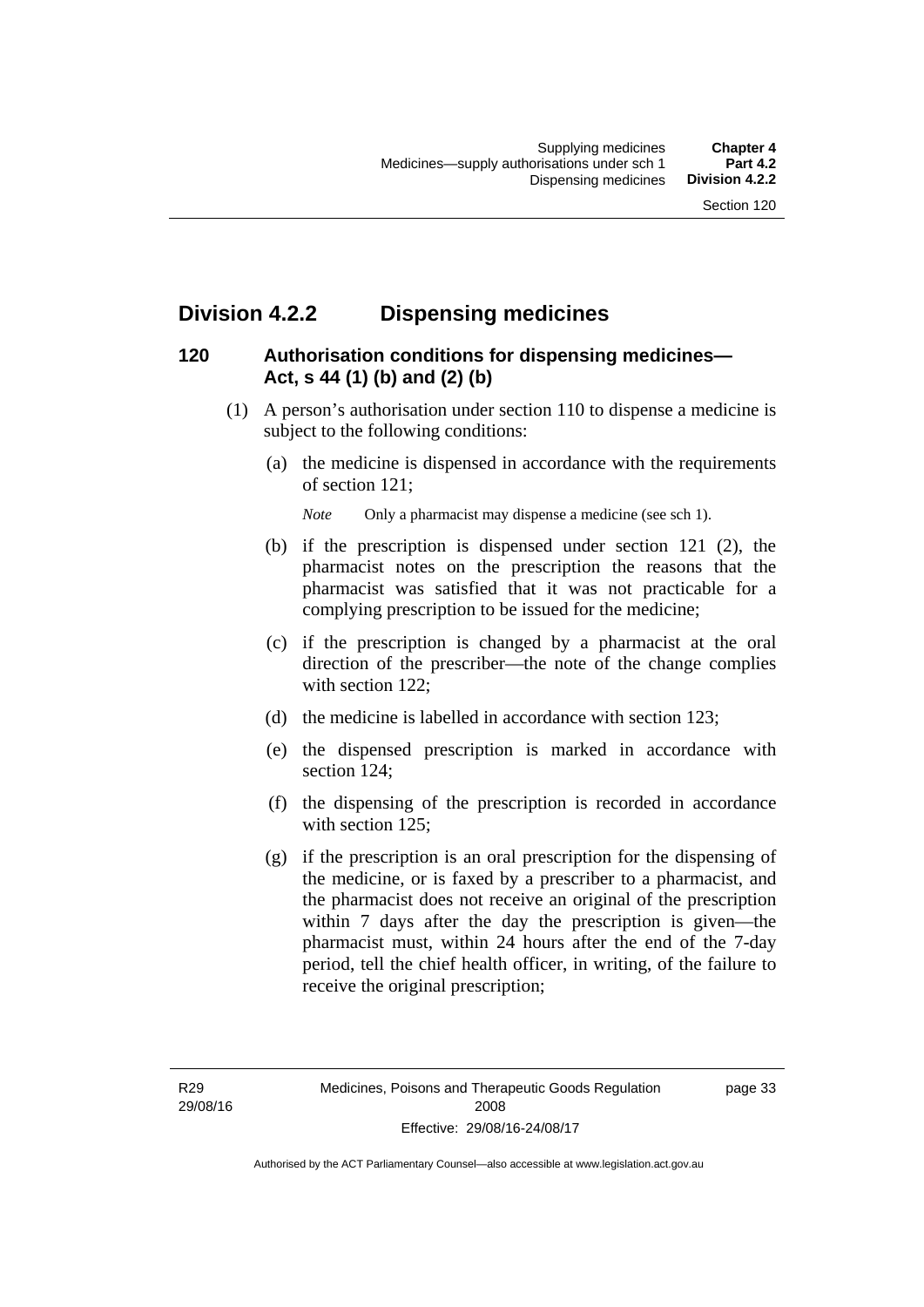- (h) the prescription, if completed, and the record for paragraph (f), are kept at the pharmacy or, if the chief health officer approves in writing another place, the place approved by the chief health officer, for at least 2 years after the day the prescription becomes a completed prescription.
- (2) However, subsection (1) (d), (e), (f) and (h) do not apply if the prescription is written for an in-patient at a hospital in the patient's medical records.
- (3) In this section:

*completed*—a prescription is *completed* when—

- (a) for a single prescription—the prescription is dispensed; or
- (b) for a repeat prescription—the last repeat of the prescription is dispensed; or
- (c) for a national residential medication chart prescription––the prescription is dispensed for the last time.

#### **121 How medicines are dispensed**

- (1) The following are the requirements for dispensing a medicine:
	- (a) the prescription is issued by an authorised prescriber;
		- *Note Authorised prescriber*—see s (3).
	- (b) the prescription complies with the applicable provisions of division 3.1.2 (Prescriptions);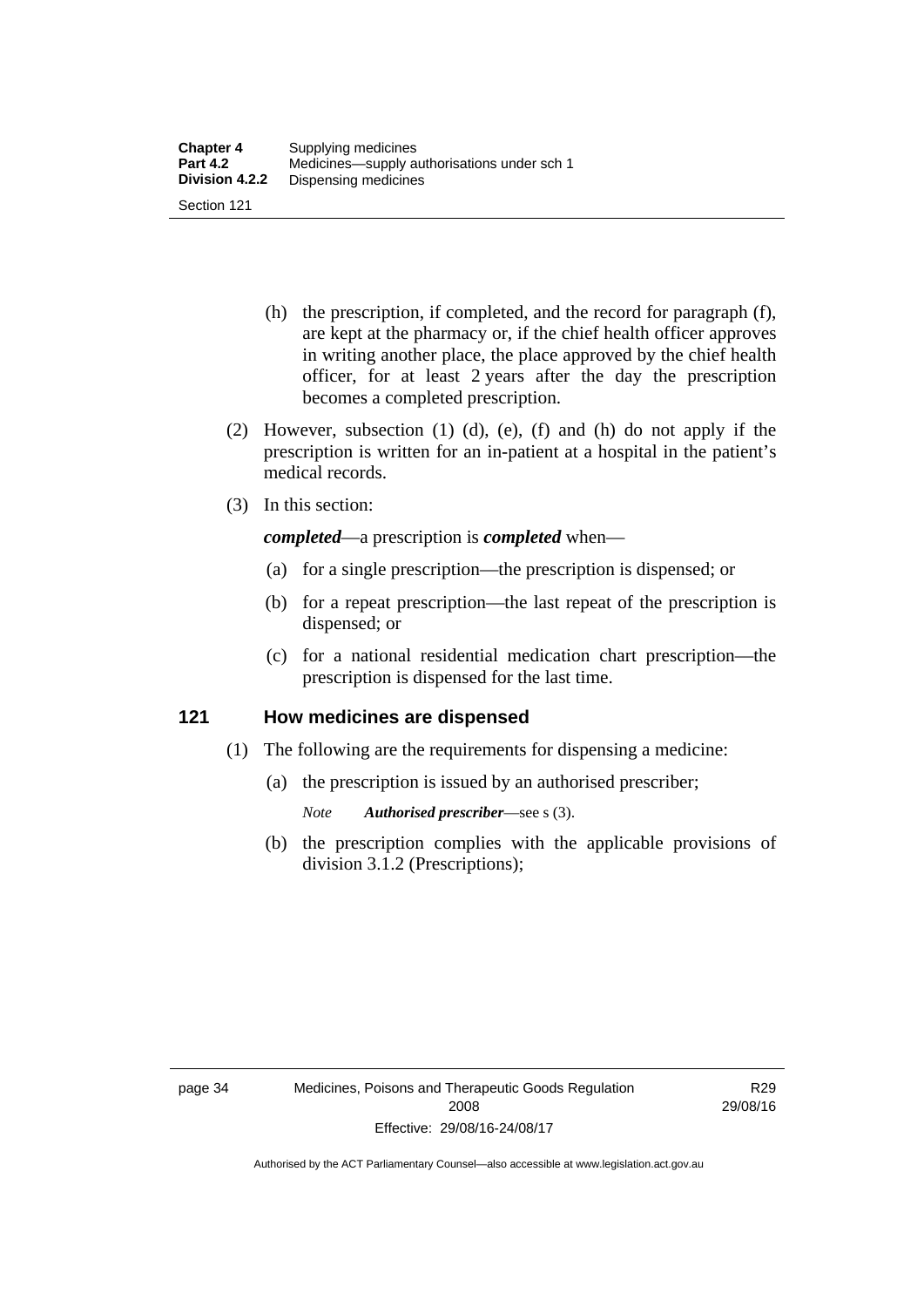- (c) the medicine is dispensed in accordance with the prescription (including the prescription as changed by a pharmacist at the oral direction of the prescriber).
	- *Note 1 Dispensed in accordance with the prescription*—see s (3).
	- *Note* 2 For changes to a prescription by the dispenser, see the [Act,](http://www.legislation.act.gov.au/a/2008-26/default.asp) s 29 (3).
	- *Note 3 Pharmacist* does not include an intern pharmacist (see dict).
- (2) However, a pharmacist may dispense a prescription that does not include all of the applicable provisions for subsection (1) (b) if—
	- (a) the prescription is issued by an authorised prescriber; and
	- (b) the medicine is—
		- (i) dispensed in accordance with the prescription; and
		- (ii) if the prescription is changed by a pharmacist at the oral direction of the prescriber—the prescription complies with section 122; and
			- *Note Pharmacist* does not include an intern pharmacist (see dict).
	- (c) the medicine is supplied in a package that is labelled in accordance with section 123; and
	- (d) the pharmacist is satisfied that, because of a circumstance affecting the prescriber or the person for whom the medicine is to be dispensed, it is not practicable for a complying prescription to be issued for the medicine.
- (3) In this section:

*authorised prescriber*, in relation to a prescription, means—

 (a) for a medicine other than a controlled medicine—a person who is authorised to issue the prescription under the Act or another territory law; and

R29 29/08/16 page 35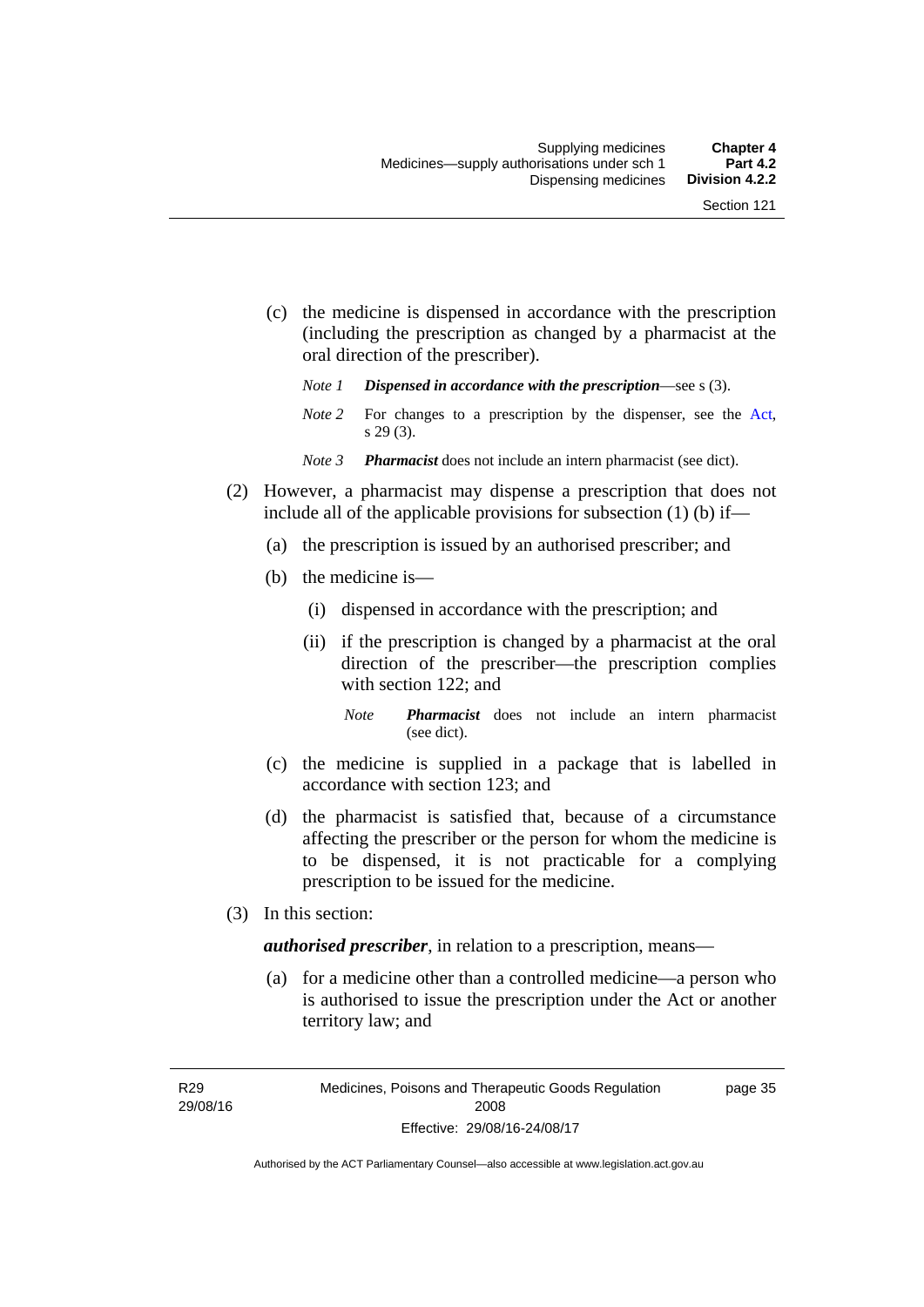(b) for a controlled medicine—a person who is authorised to issue the prescription under part 13.1 (Controlled medicines approvals).

#### **Examples—authorised prescribers**

- 1 A NSW registered doctor practising in Queanbeyan is authorised under a NSW law to prescribe medicines. The doctor gives a patient a prescription for a controlled medicine and another prescription for a prescription only medicine. The prescription only medicine can be dispensed in the ACT because the prescription is issued by a person who is authorised under a State law to prescribe the medicine. The prescription for the controlled medicine cannot be dispensed in the ACT because the doctor is not registered in the ACT.
- 2 If the doctor in example 1 is registered in both the ACT and NSW, the prescription for the controlled medicine can be dispensed in the ACT.
- 3 A special event exemption under the *[Health Professionals \(Special Events](http://www.legislation.act.gov.au/a/2000-25)  [Exemptions\) Act 2000](http://www.legislation.act.gov.au/a/2000-25)* authorises a visiting health professional to prescribe a medicine, including a controlled medicine. A doctor who is a visiting health professional within the meaning of that Act prescribes a controlled medicine. The prescription can be dispensed in the ACT.
- *Note* An example is part of the regulation, is not exhaustive and may extend, but does not limit, the meaning of the provision in which it appears (see [Legislation Act,](http://www.legislation.act.gov.au/a/2001-14) s 126 and s 132).

*dispensed in accordance with the prescription*, for a prescribed medicine, includes dispensing another brand of the medicine that is a bioequivalent form of the prescribed medicine.

*Note Bioequivalent*—see the dictionary.

#### **122 Noting changes to prescriptions on oral direction of prescriber—Act, s 27 (2) (b) (ii)**

The following must be noted, in writing, on the prescription:

- (a) the name of the prescriber giving the oral direction to change the prescription;
- (b) the change to the prescription;

R29 29/08/16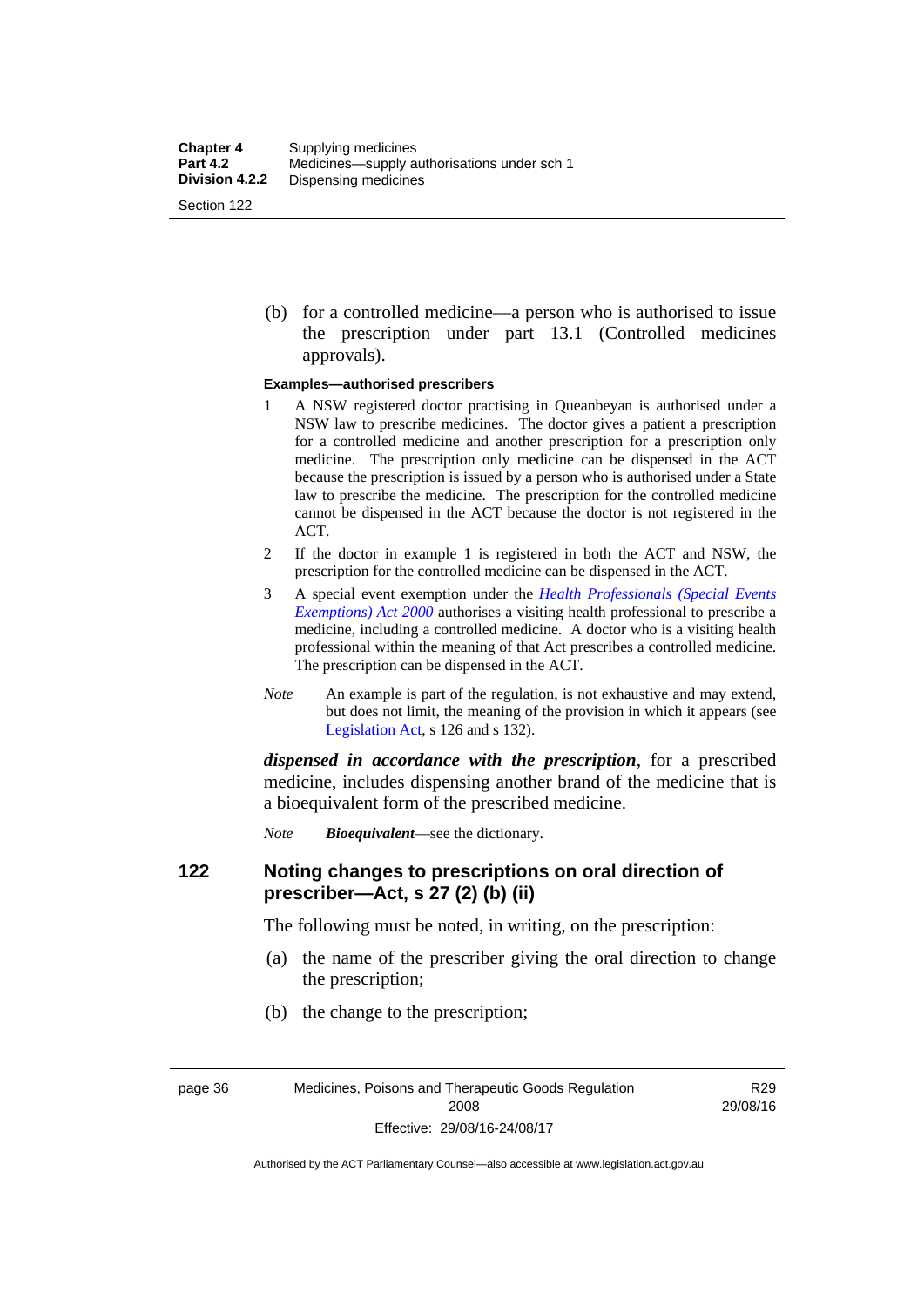- (c) the date the oral direction is given;
- (d) the pharmacist's signature.
- *Note* The notation must be made as soon as possible (see [Legislation Act,](http://www.legislation.act.gov.au/a/2001-14) s 151B).

## **123 Labelling dispensed medicines—Act, s 60 (1) (c) (i) and (2) (c) (i)**

The dispensed medicine must have a label that includes the following:

- (a) the name of the person for whom the medicine is dispensed;
- (b) if the prescriber is a dentist—the words 'for dental treatment only';
- (c) if the prescriber is an eligible midwife—the words 'for midwifery use only';
- (d) if the prescriber is an optometrist—the words 'for optometry use only';
- (e) if the prescriber is a veterinary surgeon—
	- (i) words to the effect of 'for animal treatment only'; and
	- (ii) the species of the animal for which the medicine is dispensed; and
	- (iii) if a way of identifying the animal is stated on the prescription—the way of identifying the animal;
- (f) the medicine's approved name and brand name;
	- *Note Approved name*—see the medicines and poisons standard, par 1 (1).

page 37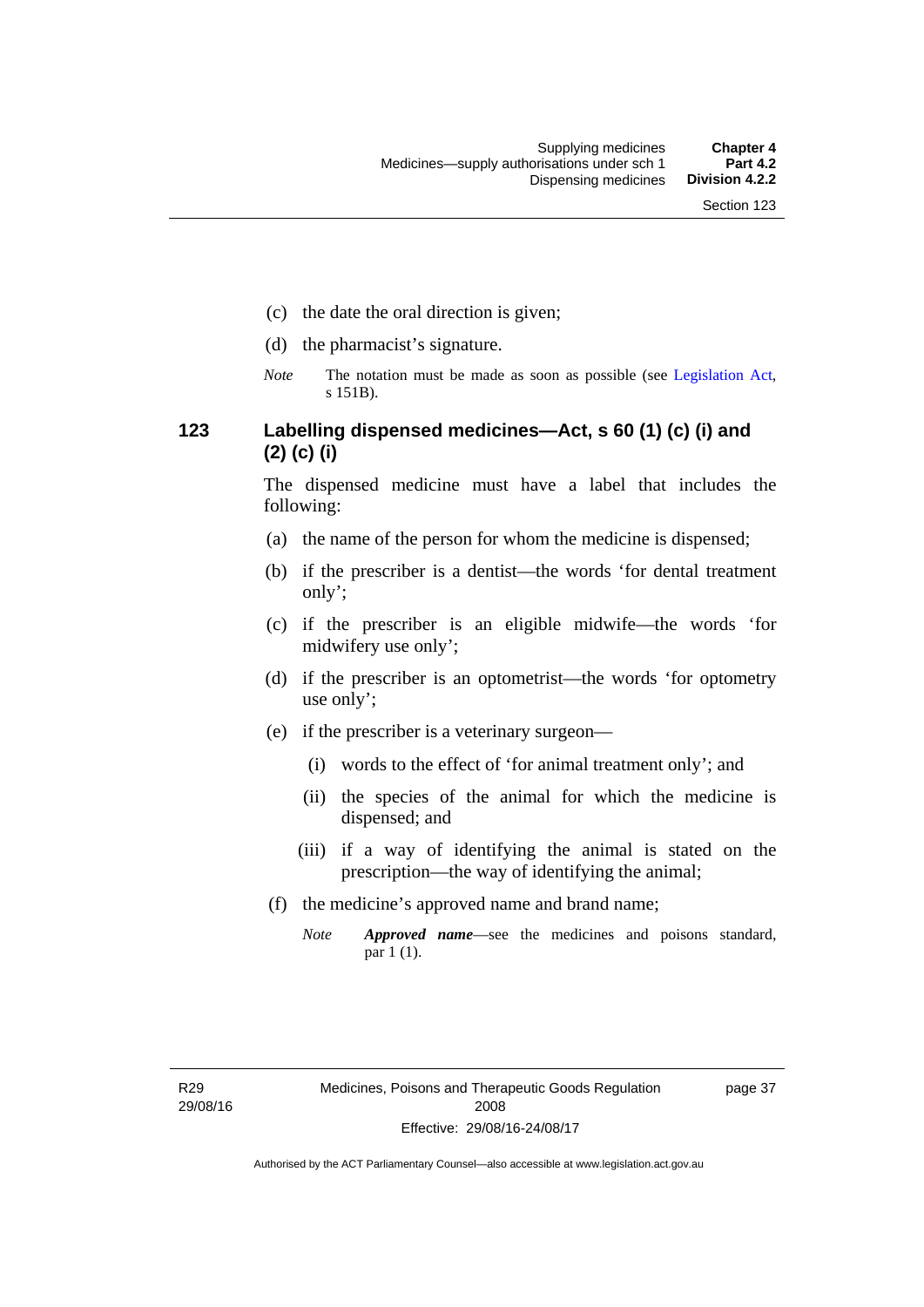- (g) the form, strength and quantity of the medicine dispensed;
- (h) if the package of the dispensed medicine is not a manufacturer's pack—the relevant expiry date for the medicine;
- (i) the date the medicine is dispensed;
- (j) the name and the business address and telephone number of the pharmacy from which the medicine is dispensed;
- (k) the initials or other identification of the dispensing pharmacist;
- (l) a number that is different from the number given to each other prescription dispensed at the pharmacy;
- (m) directions about the use of the medicine that are adequate to allow the medicine to be taken or administered safely, including any warning statement in the medicines and poisons standard, appendix K (Drugs required to be labelled with a sedation warning) applying to the medicine;
- (n) words to the effect of 'keep out of reach of children'.

#### **Example—par (f) and par (g)**

Warfarin tablets (Coumadin) 5mg 50

*Note* An example is part of the regulation, is not exhaustive and may extend, but does not limit, the meaning of the provision in which it appears (see [Legislation Act,](http://www.legislation.act.gov.au/a/2001-14) s 126 and s 132).

#### **124 Marking dispensed prescriptions**

 (1) This section does not apply to a prescription for an in-patient at a hospital written in the patient's medical records.

R29 29/08/16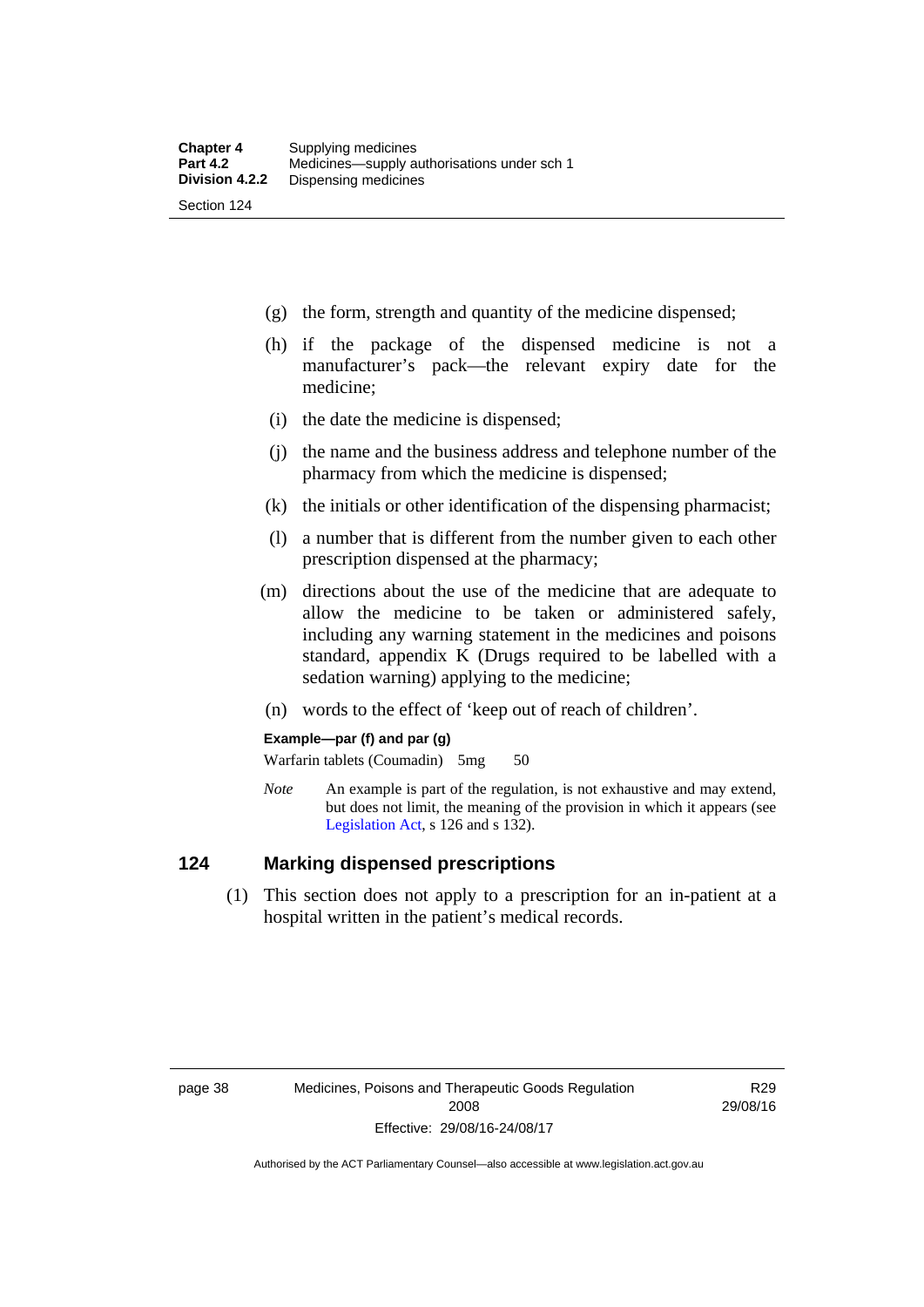- (2) A dispensed paper-based prescription for a medicine must be marked with—
	- (a) if the prescription is a single prescription, the last repeat of a repeat prescription, or a national residential medication chart prescription dispensed for the last time––the word 'cancelled' on the front of the prescription; and
	- (b) the prescribed particulars.
- (3) A dispensed electronic prescription for a medicine must be marked with—
	- (a) if the prescription is a single prescription, the last repeat of a repeat prescription, or a national residential medication chart prescription dispensed for the last time––the word 'cancelled'; and
	- (b) a link to an electronic document containing the prescribed particulars.
- (4) In this section:

*paper-based prescription* includes a faxed copy of a prescription.

*prescribed particulars*, for a dispensed prescription for a medicine, means—

- (a) the date the medicine is dispensed; and
- (b) the name and business address of the dispensing pharmacy; and
- (c) if another brand of the medicine is dispensed for the prescribed medicine—the brand name of the medicine dispensed; and
- (d) for a repeat prescription—the number of the repeat dispensed; and
- (e) the prescription's number under section 123 (l); and
- (f) the pharmacist's initials or signature.

R29 29/08/16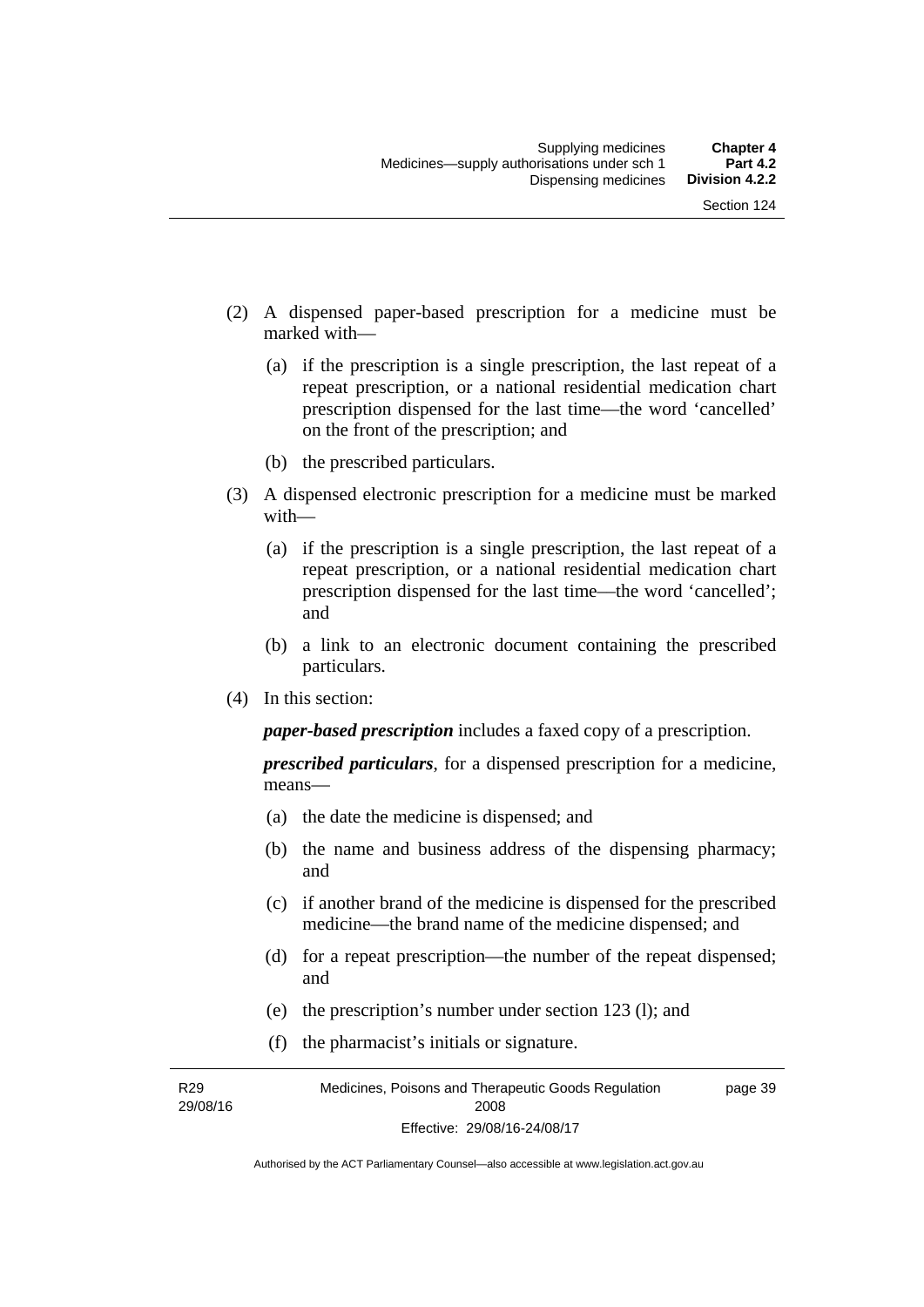*single prescription* means a prescription that is not a repeat prescription.

#### **125 Recording dispensing of medicines**

The dispensing pharmacist must ensure that a written record is made of the following information in relation to the dispensing of the medicine:

- (a) the pharmacist's name;
- (b) the date of the prescription;
- (c) the prescriber's name;
- (d) the date the prescription is dispensed;
- (e) for a repeat prescription—the number of the repeat dispensed;
- (f) the prescription's number under section 123 (l);
- (g) the name and address of the person for whom the medicine is dispensed;
- (h) the medicine's approved name and brand name;
	- *Note Approved name*—see the medicines and poisons standard, par 1 (1).
- (i) the form, strength and quantity of the medicine dispensed.
- *Note Written* includes in electronic form (see [Act,](http://www.legislation.act.gov.au/a/2008-26/default.asp) dict).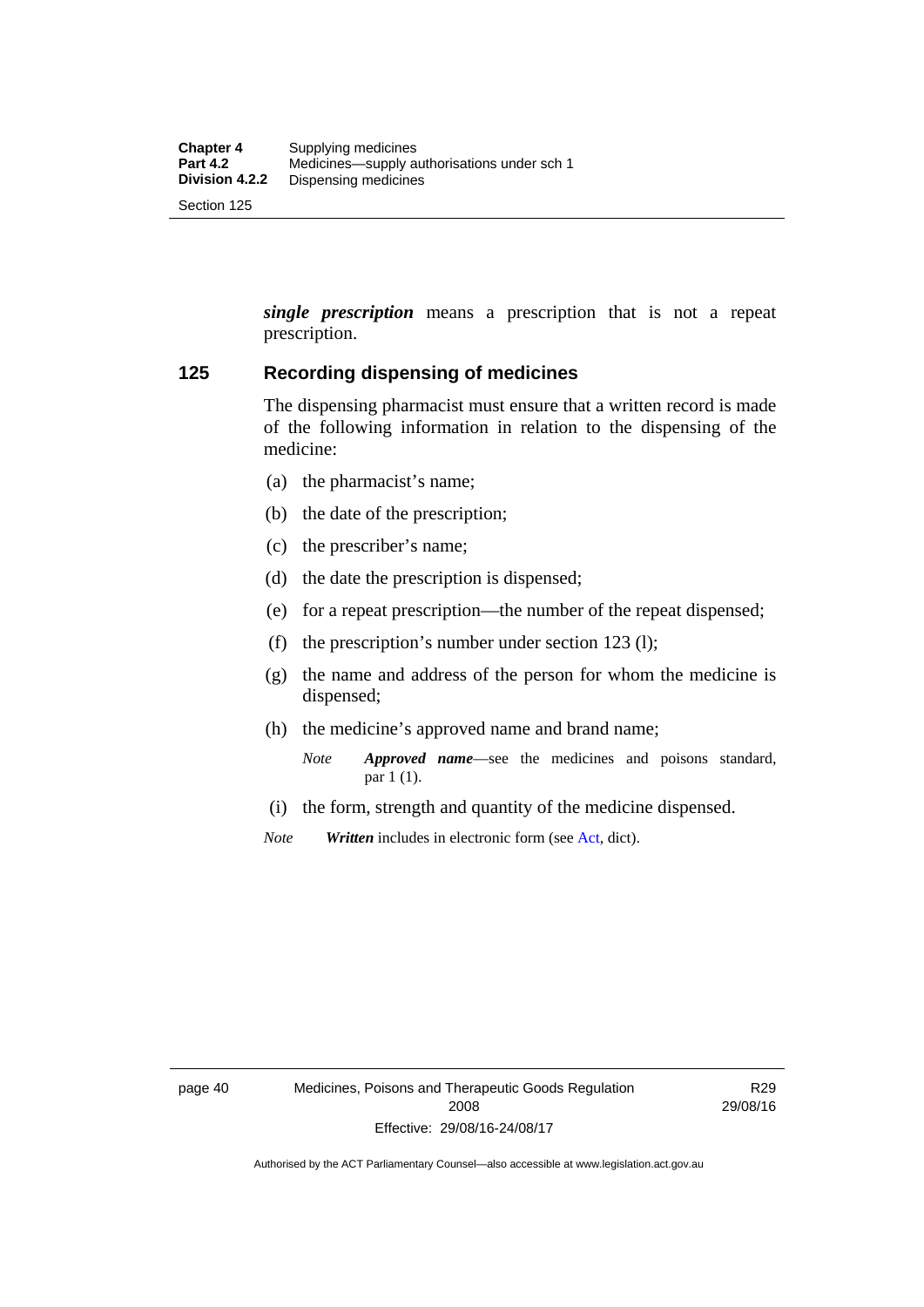# **Division 4.2.3 Supplying medicines on requisitions**

*Note* For authorisation to issue a requisition, see s 50.

### **130 Authorisation conditions for supplying medicines on requisitions—Act, s 44 (1) (b) and (2) (b)**

A person's authorisation under section 110 to supply a medicine on a requisition is subject to the following conditions:

- (a) the medicine is supplied in accordance with the requirements under section 131;
- (b) the medicine is supplied in a package that is labelled in accordance with section 132;
- (c) the filled requisition is marked in accordance with section 133;
- (d) the supply is recorded in accordance with section 134;
- (e) the filled requisition and record under section 134 are kept at the institution where the medicine is supplied or, if the chief health officer approves in writing another place, the place approved by the chief health officer, for at least 2 years after the day the medicine is supplied.

## **131 Supplying medicines on requisitions**

- (1) The following are the requirements for the supply of a medicine on a requisition:
	- (a) the medicine is supplied in accordance with the requisition (including the requisition as changed by the person supplying the medicine at the oral direction of the person issuing the requisition);

R29 29/08/16 page 41

*Note* For changes to a requisition by the person supplying a medicine on a requisition (see [Act,](http://www.legislation.act.gov.au/a/2008-26/default.asp) s 29 (3)).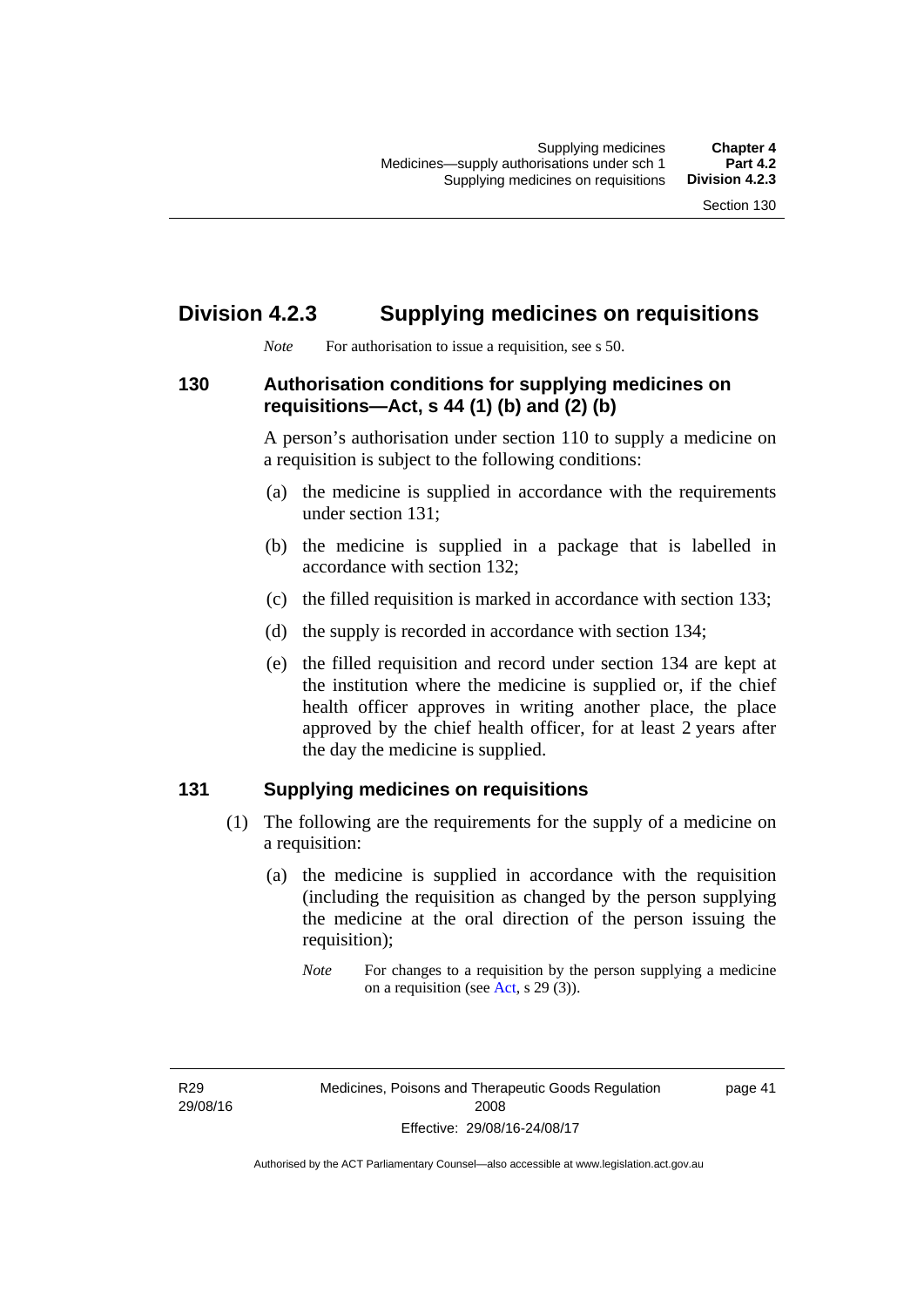- (b) if the requisition is a written requisition—the requisition complies with section 55 (General requirements for written requisitions) and section 56 (Particulars for requisitions);
- (c) if the requisition is an oral requisition—the requisition complies with section 56.
- (2) However, if the requisition does not comply with section 55 or section 56 (as appropriate), a pharmacist may supply the medicine on the requisition if satisfied that it is not practicable for a complying requisition to be issued for the medicine.

*Note Pharmacist* does not include an intern pharmacist (see dict).

(3) In this section:

*supplied in accordance with the requisition*, for a requisitioned medicine, includes supplying another brand of the medicine that is a bioequivalent form of the requisitioned medicine.

*Note Bioequivalent*—see the dictionary.

### **132 Labelling medicines supplied on requisition—Act, s 60 (1) (c) (i) and (2) (c) (i)**

The package of a medicine supplied on requisition to a ward for the supply to a patient must have a label that includes the following:

(a) the medicine's approved name or brand name;

*Note Approved name*—see the medicines and poisons standard, par 1 (1).

- (b) the form, strength and quantity of the medicine;
- (c) if the package of the medicine is not a manufacturer's pack—
	- (i) the batch number or numbers of the medicine; and
	- (ii) the relevant expiry date for the medicine;

page 42 Medicines, Poisons and Therapeutic Goods Regulation 2008 Effective: 29/08/16-24/08/17

R29 29/08/16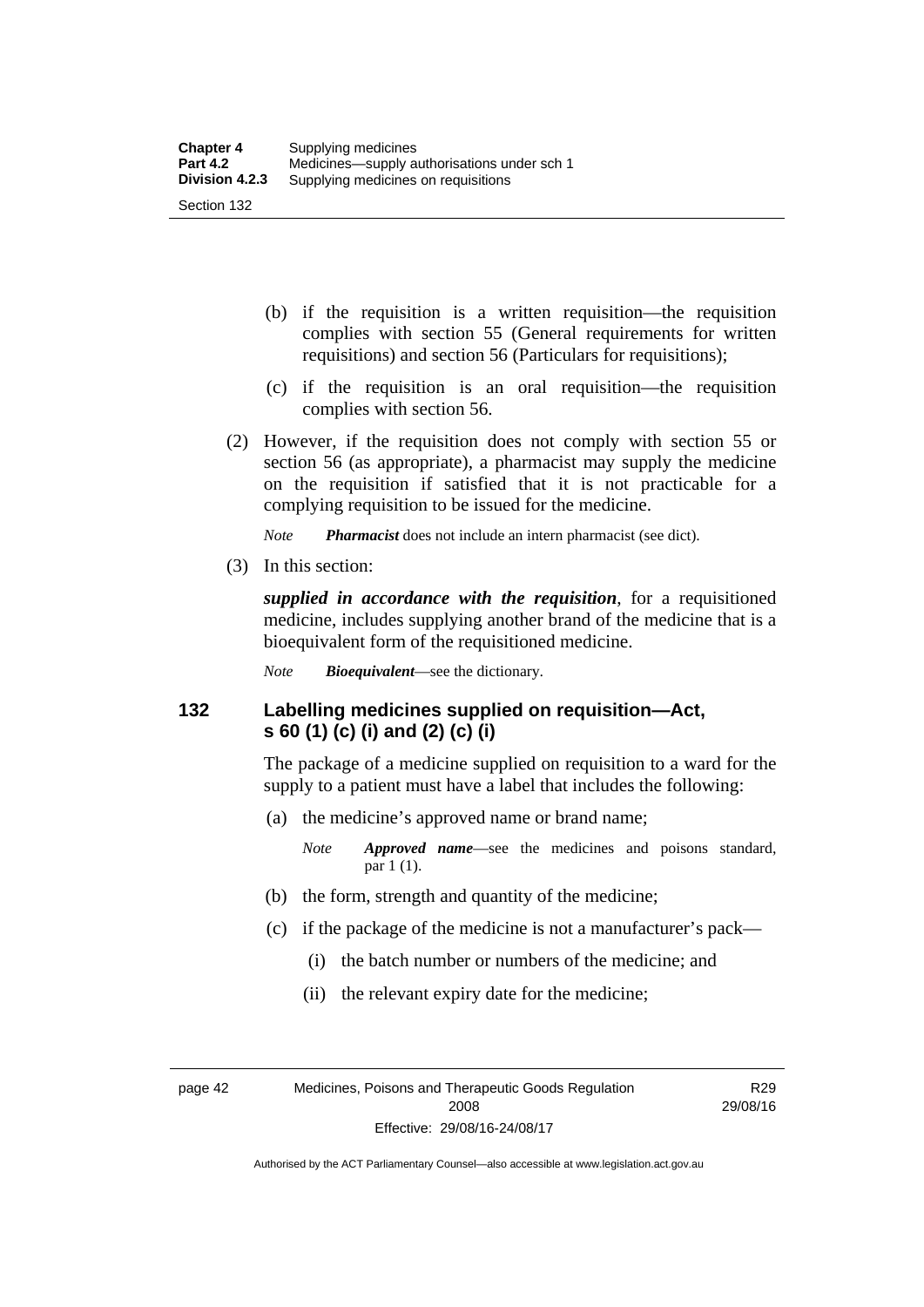- (d) the name or other identifier of the pharmacy or ward from which the medicine is supplied;
- (e) if the medicine is a controlled medicine—a number that is different from the number given to each other requisition supplied from the pharmacy or ward.

#### **Examples—par (a) and par (b)**

- 1 Warfarin tablets 5mg 50
- 2 Coumadin tablets 5mg 50
- *Note* An example is part of the regulation, is not exhaustive and may extend, but does not limit, the meaning of the provision in which it appears (see [Legislation Act,](http://www.legislation.act.gov.au/a/2001-14) s 126 and s 132).

#### **133 Marking filled requisitions**

- (1) A filled paper-based requisition for a medicine must be marked with—
	- (a) the name or other identifier of the pharmacy or ward from which the medicine is supplied; and
	- (b) if the medicine is a controlled medicine—the requisition's number under section 132 (e); and
	- (c) the supplier's initials or signature.
- (2) A filled electronic requisition for a medicine must be marked with a link to an electronic document containing—
	- (a) the name or other identifier of the pharmacy or ward from which the medicine is supplied; and
	- (b) if the medicine is a controlled medicine—the requisition's number under section 132 (e); and
	- (c) the supplier's initials or signature.
- (3) However, subsection (1) (a) and (2) (a) do not apply to a requisition filled at a pharmacy at an institution.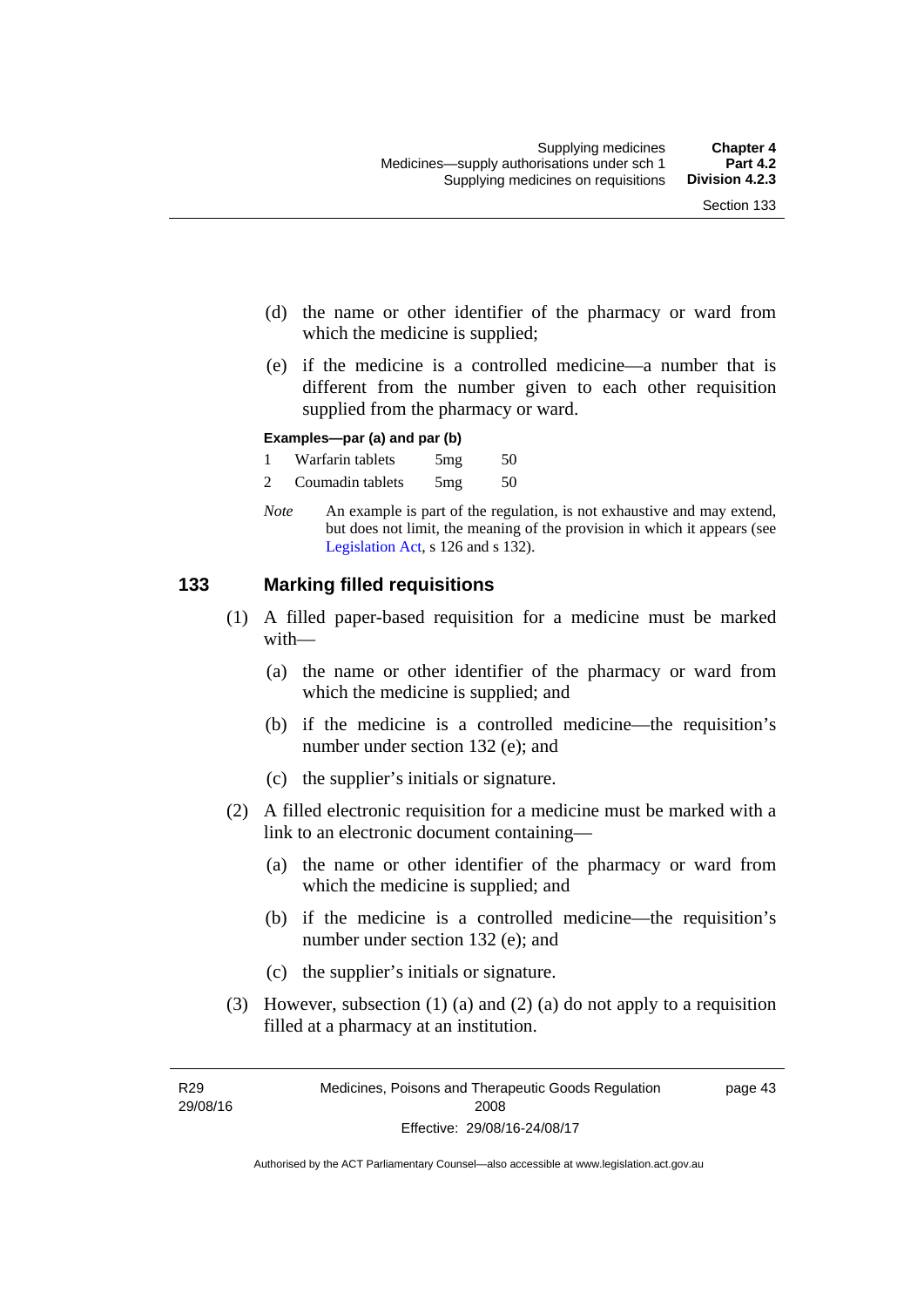(4) In this section:

*paper-based requisition* includes a faxed copy of a requisition.

#### **134 Recording supply of medicines on requisitions**

A person who supplies a medicine to someone else on requisition must make a written record of the following information:

- (a) the date of the requisition;
- (b) the name of the person who issued the requisition;
- (c) the date the requisition is filled;
- (d) the medicine, and the form, strength and quantity of the medicine, supplied;
- (e) the name or initials of the person supplying the medicine.
- *Note Written* includes in electronic form (see [Act,](http://www.legislation.act.gov.au/a/2008-26/default.asp) dict).

# **Division 4.2.4 Supplying medicines on purchase orders**

*Note* For authorisation to issue a purchase order, see s 60.

#### **140 Authorisation conditions for supplying medicines on purchase orders—Act, s 44 (1) (b) and (2) (b)**

A person's authorisation under section 110 to supply a medicine on a purchase order is subject to the following conditions:

- (a) the purchase order is a complying purchase order;
- (b) the medicine is supplied in accordance with the requirements of section 141;
- (c) the supply is recorded in accordance with section 142;

R29 29/08/16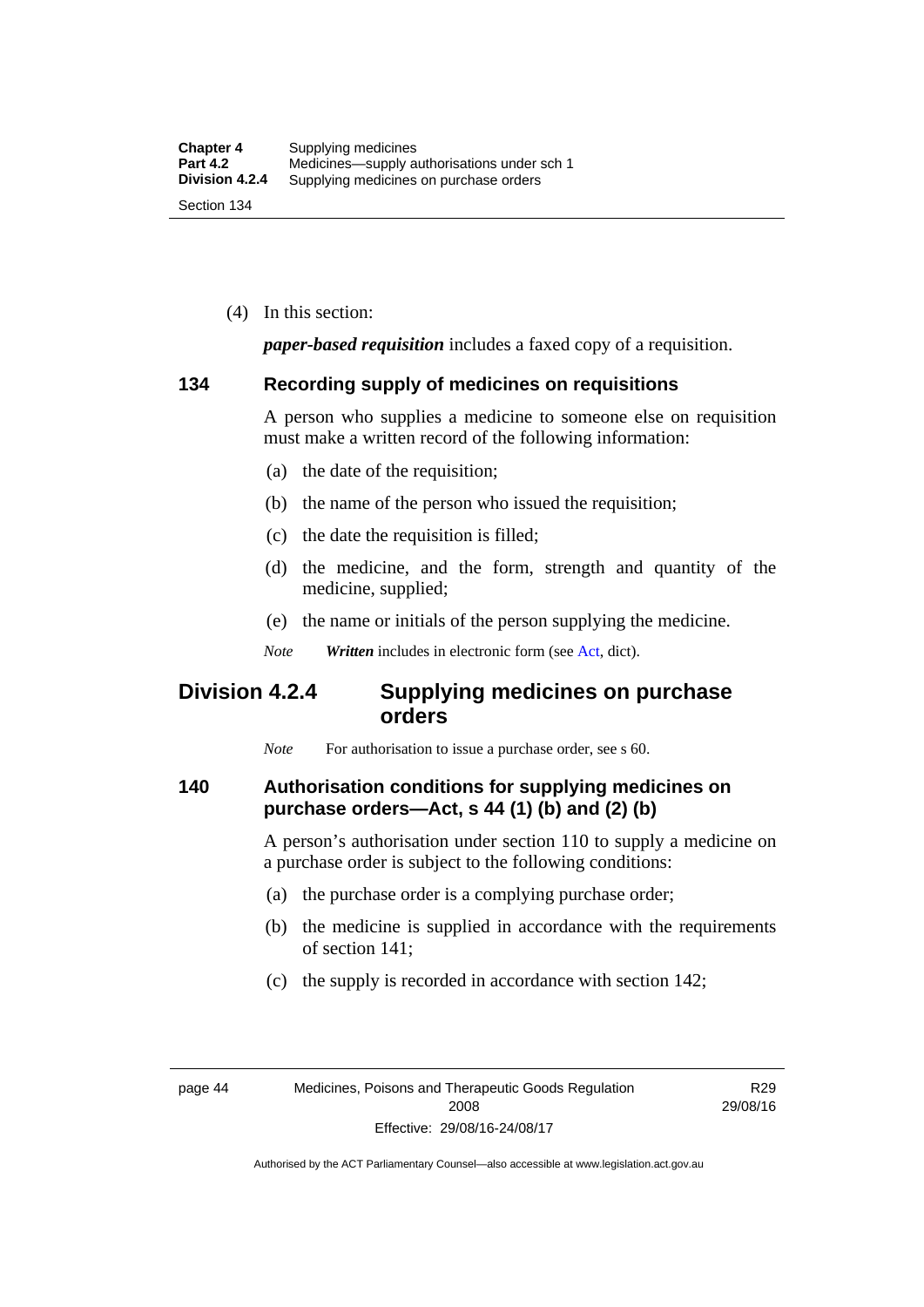- (d) if the supplier does not receive a document signed by the buyer acknowledging receipt of the medicine within 7 days after the day the medicine is delivered—the supplier must, within 24 hours after the end of the 7-day period, tell the chief health officer, in writing, of the failure to receive the document;
- (e) the following are kept at the supplier's business premises or, if the chief health officer approves in writing another place, the place approved by the chief health officer, for at least 2 years after the day the medicine is supplied:
	- (i) the filled purchase order;
	- (ii) the delivery acknowledgement under paragraph (d) or section 141 $(1)$  $(d)$  $(ii)$ ;
	- (iii) the record for section 142.

#### **141 Supplying medicines on purchase orders**

- (1) The following are the requirements for the supply of a medicine on a purchase order:
	- (a) the medicine is supplied in manufacturer's packs that comply with—
		- (i) section 501 (Packaging of supplied manufacturer's packs of medicines—[Act](http://www.legislation.act.gov.au/a/2008-26/default.asp), s 59 (1) (c) (i) and (2) (c) (i)); or
		- (ii) an approval under the [Act](http://www.legislation.act.gov.au/a/2008-26/default.asp), section 193 (Approval of non-standard packaging and labelling);
	- (b) the manufacturer's packs are labelled in accordance with—
		- (i) section 502 (Labelling of supplied manufacturer's packs of medicines—[Act](http://www.legislation.act.gov.au/a/2008-26/default.asp), s  $60(1)$  (c) (i) and (2) (c) (i)); or
		- (ii) an approval under the [Act,](http://www.legislation.act.gov.au/a/2008-26/default.asp) section 193;
	- (c) the manufacturer's packs are securely wrapped and packed;

R29 29/08/16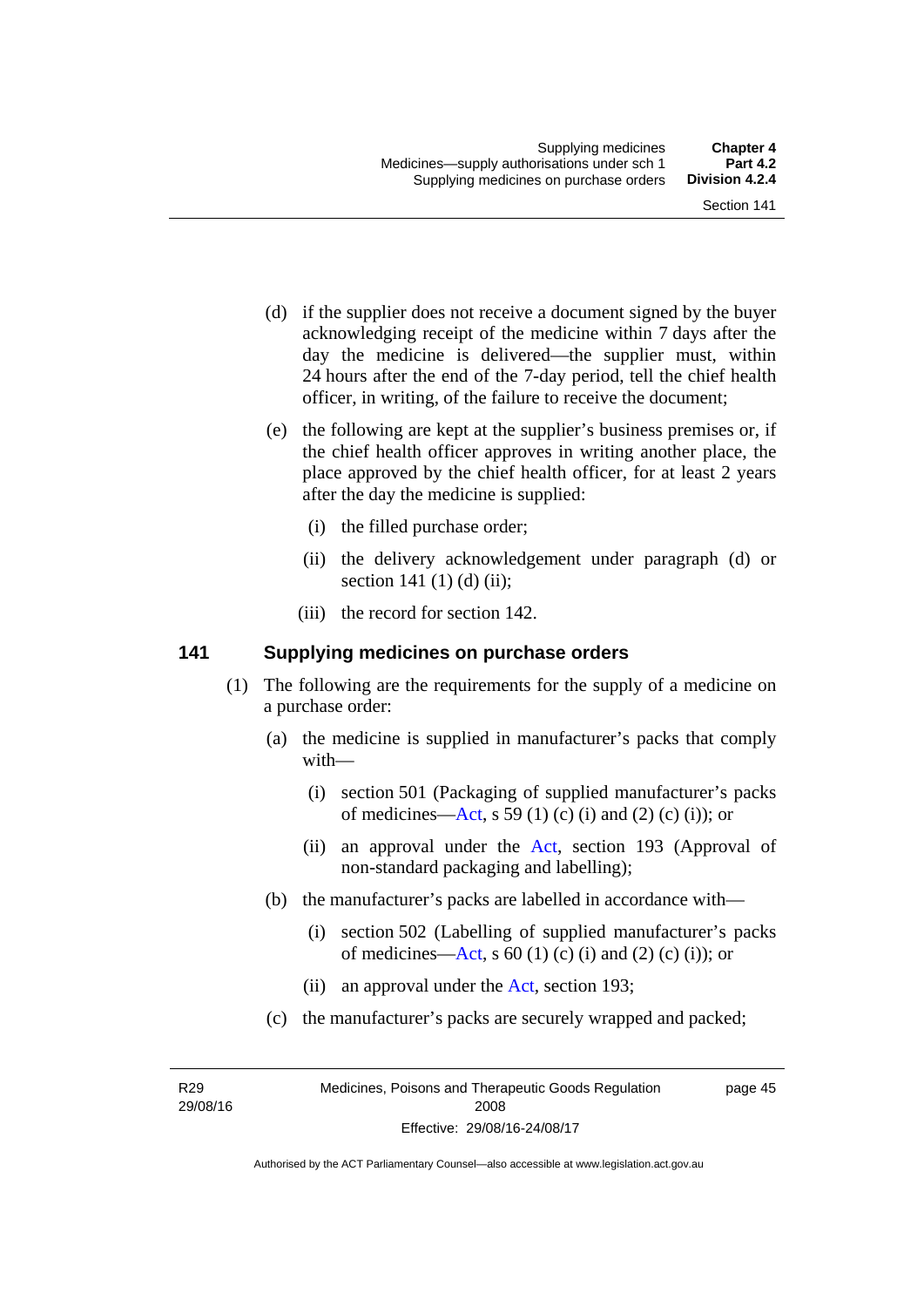(d) if the medicine is delivered in person by the supplier to the buyer—

- (i) the medicine is delivered to an adult; and
- (ii) the delivery is acknowledged by the adult signing and dating a copy of the purchase order;
- (e) if the medicine is not delivered in person by the supplier to the buyer—the medicine is delivered to the buyer by a person whose procedures require the delivery of the medicine to be signed for by the buyer or an adult employee of the buyer.
- (2) However, subsection (1) (a), (b) and (c) do not apply in relation to a medicine supplied by a pharmacist to a prescriber who is authorised to supply the medicine during a consultation if the medicine is supplied in a package that is labelled with the following particulars:
	- (a) the approved name and brand name of the medicine;
		- *Note Approved name*—see the medicines and poisons standard, par 1 (1).
	- (b) the form, strength and quantity of the medicine, supplied;
	- (c) if the package of the medicine is not a manufacturer's pack the relevant expiry date for the medicine.

#### **142 Recording supply of medicines on purchase orders**

A person who supplies a medicine to someone else on a purchase order must make a written record of the following information:

- (a) the date of the order;
- (b) the issuer's authority to issue the order;
- (c) the name, and the business address and telephone number, of the person to whom the medicine is supplied;

R29 29/08/16

(d) the date the order is supplied;

page 46 Medicines, Poisons and Therapeutic Goods Regulation 2008 Effective: 29/08/16-24/08/17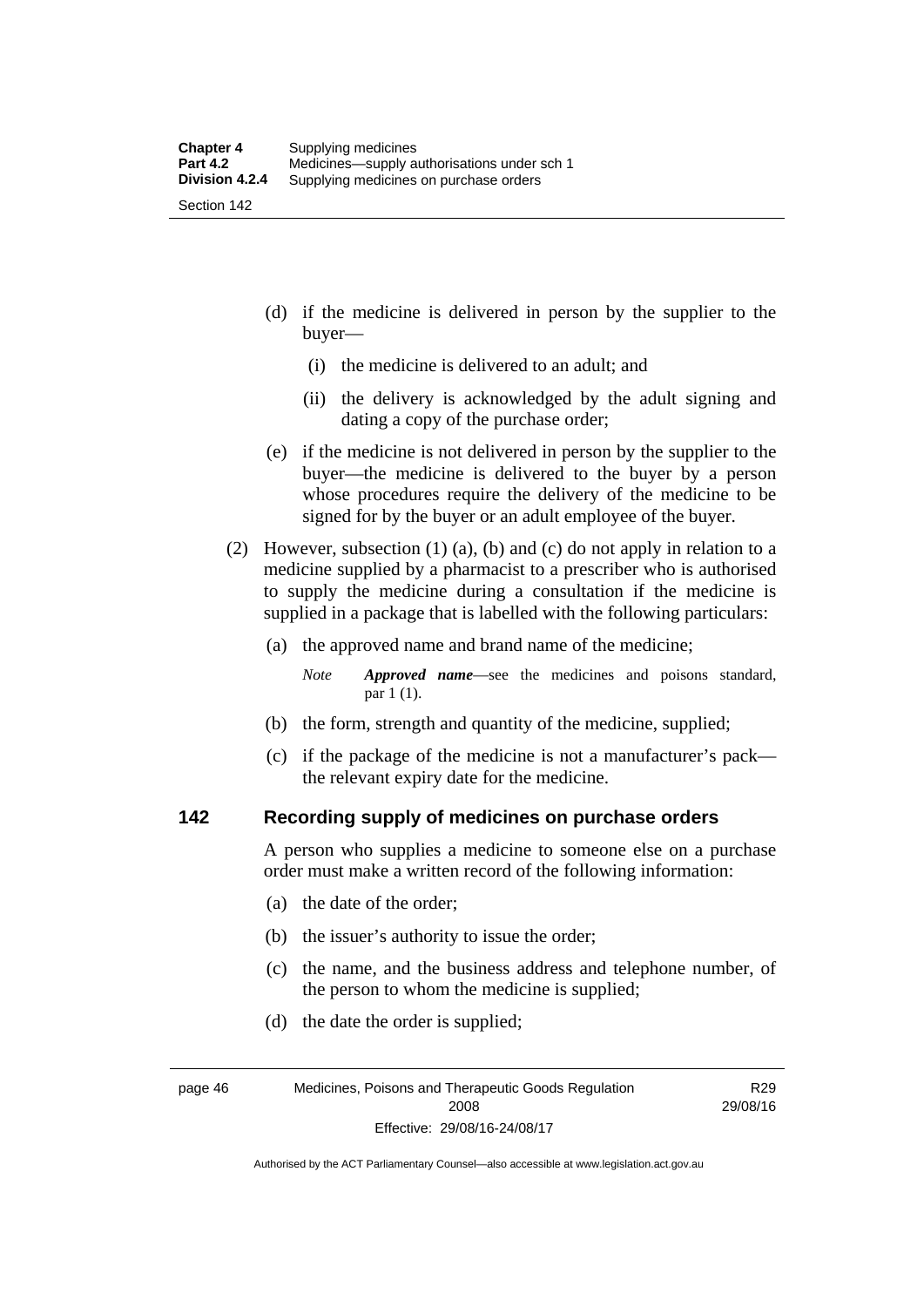- (e) the medicine, and the form, strength and quantity of the medicine, supplied.
- *Note Written* includes in electronic form (see [Act,](http://www.legislation.act.gov.au/a/2008-26/default.asp) dict).

# **Division 4.2.5 Supplying medicines on standing orders**

*Note 1* For the issue of a standing order, see pt 3.4.

*Note 2 Supply* does not include administer (see [Act,](http://www.legislation.act.gov.au/a/2008-26/default.asp) s 24).

#### **150 Authorisation conditions for supplying medicines on standing orders—Act, s 44 (1) (b) and (2) (b)**

- (1) A person's authorisation under section 110 to supply a medicine on a standing order is subject to the following conditions:
	- (a) the medicine is supplied in accordance with the requirements of section 151;
	- (b) the supply is recorded in accordance with section 153;
	- (c) the record for section 153 is kept at the person's business premises or, if the chief health officer approves in writing another place, the place approved by the chief health officer, for at least 2 years after the day the medicine is supplied;
	- (d) if the supplier is not the person who would ordinarily have prescribed the medicine for the recipient, the required information is given in writing to—
		- (i) the prescriber (the *usual prescriber*) who would ordinarily have prescribed the medicine for the recipient not later than 24 hours after supplying the medicine; or
		- (ii) if the recipient does not have a usual prescriber—the recipient.

R29 29/08/16 page 47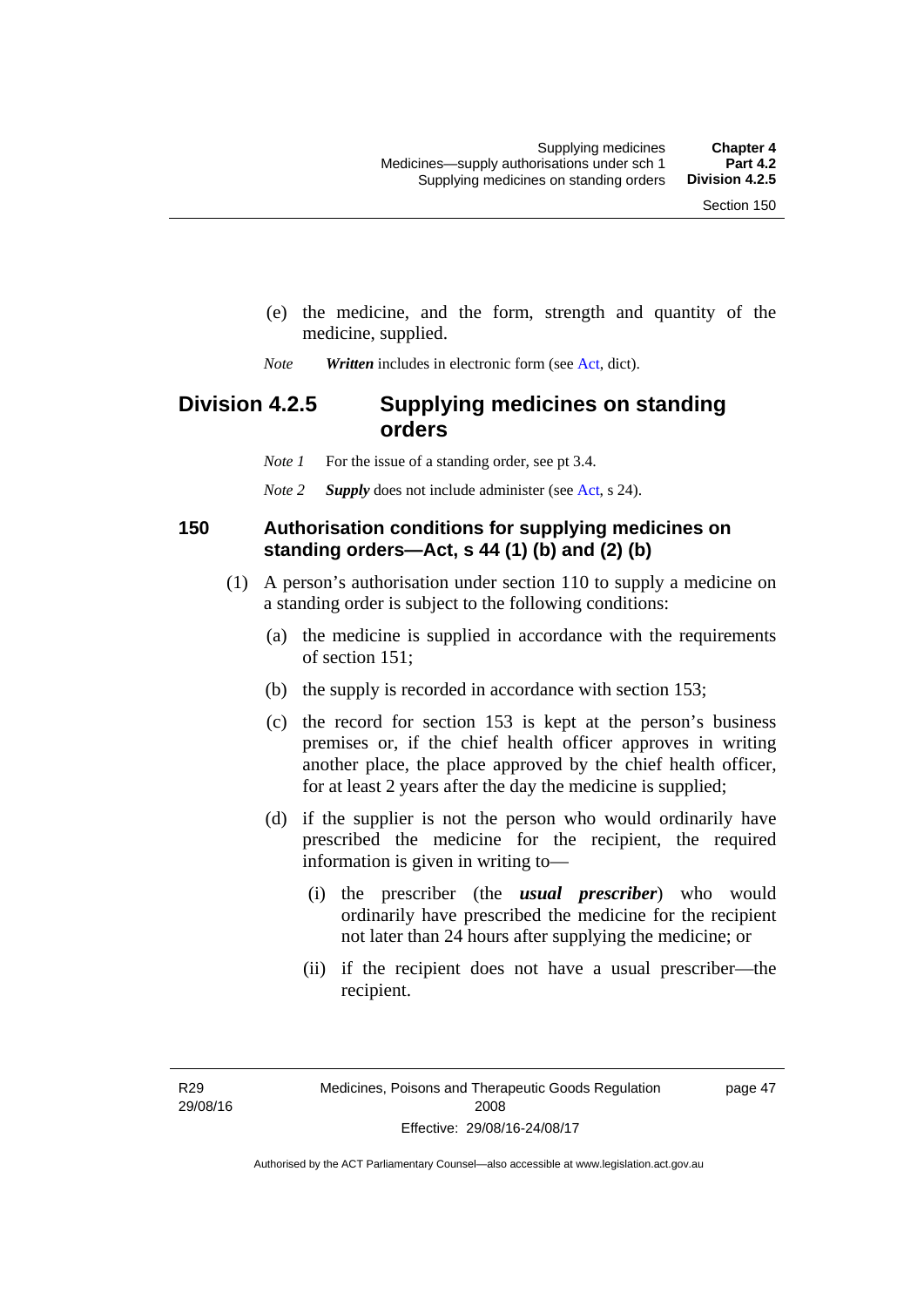Section 151

- (2) However, subsection (1) (c) and (d) do not apply if the record is made in a patient's medical records.
- (3) In this section:

*required information*, for the supply of a medicine on a standing order, means—

- (a) the supplier's name; and
- (b) the date the medicine is supplied; and
- (c) the name and address of the person to whom the medicine is supplied; and
- (d) the medicine's approved name and brand name; and
- (e) the form, strength and quantity of the medicine supplied.

#### **151 Supplying medicines on standing orders**

The following are the requirements for the supply of a medicine on a standing order:

- (a) the medicine is supplied in accordance with the standing order;
- (b) the medicine is supplied in a package that is labelled in accordance with section 152.

### **152 Labelling medicines supplied on standing order— Act, s 60 (1) (c) (i) and (2) (c) (i)**

The package of a medicine supplied on a standing order must have a label that includes the following:

- (a) the name of the person to whom the medicine is to be supplied;
- (b) the date the medicine is supplied;
- (c) the medicine, and the form, strength and quantity of the medicine, supplied;

R29 29/08/16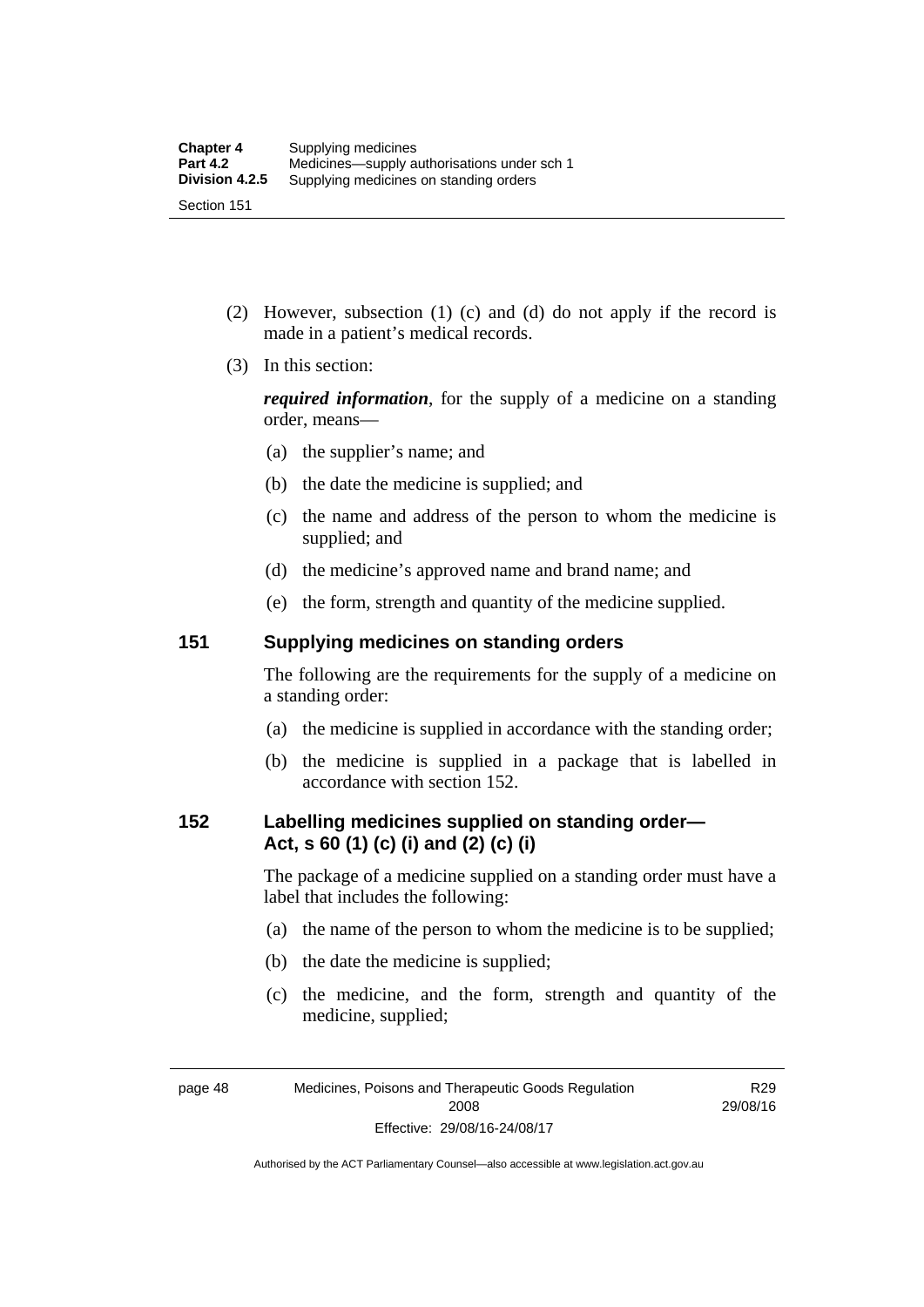- (d) if the package of the dispensed medicine is not a manufacturer's pack—
	- (i) the batch number or numbers of the medicine; and
	- (ii) the relevant expiry date for the medicine;
- (e) the supplier's name, business address and telephone number;
- (f) directions about the use of the medicine that are adequate to allow the medicine to be taken or administered safely, including any warning statement in the medicines and poisons standard, appendix K (Drugs required to be labelled with a sedation warning) applying to the medicine;
- (g) words to the effect of 'keep out of reach of children'.

### **153 Recording supply of medicines on standing orders**

- (1) A person (the *supplier*) who supplies a medicine to a person (the *patient*) on a standing order must make a written record of the following information:
	- (a) the supplier's name;
	- (b) the patient's name and address;
	- (c) the date the medicine is supplied;
	- (d) the medicine's approved name and brand name;
	- (e) the form, strength and quantity of the medicine;
	- (f) the date of the standing order.
	- *Note Written* includes in electronic form (see [Act,](http://www.legislation.act.gov.au/a/2008-26/default.asp) dict).
- (2) However, subsection (1) (b) does not apply if the record is made in the patient's medical records.

page 49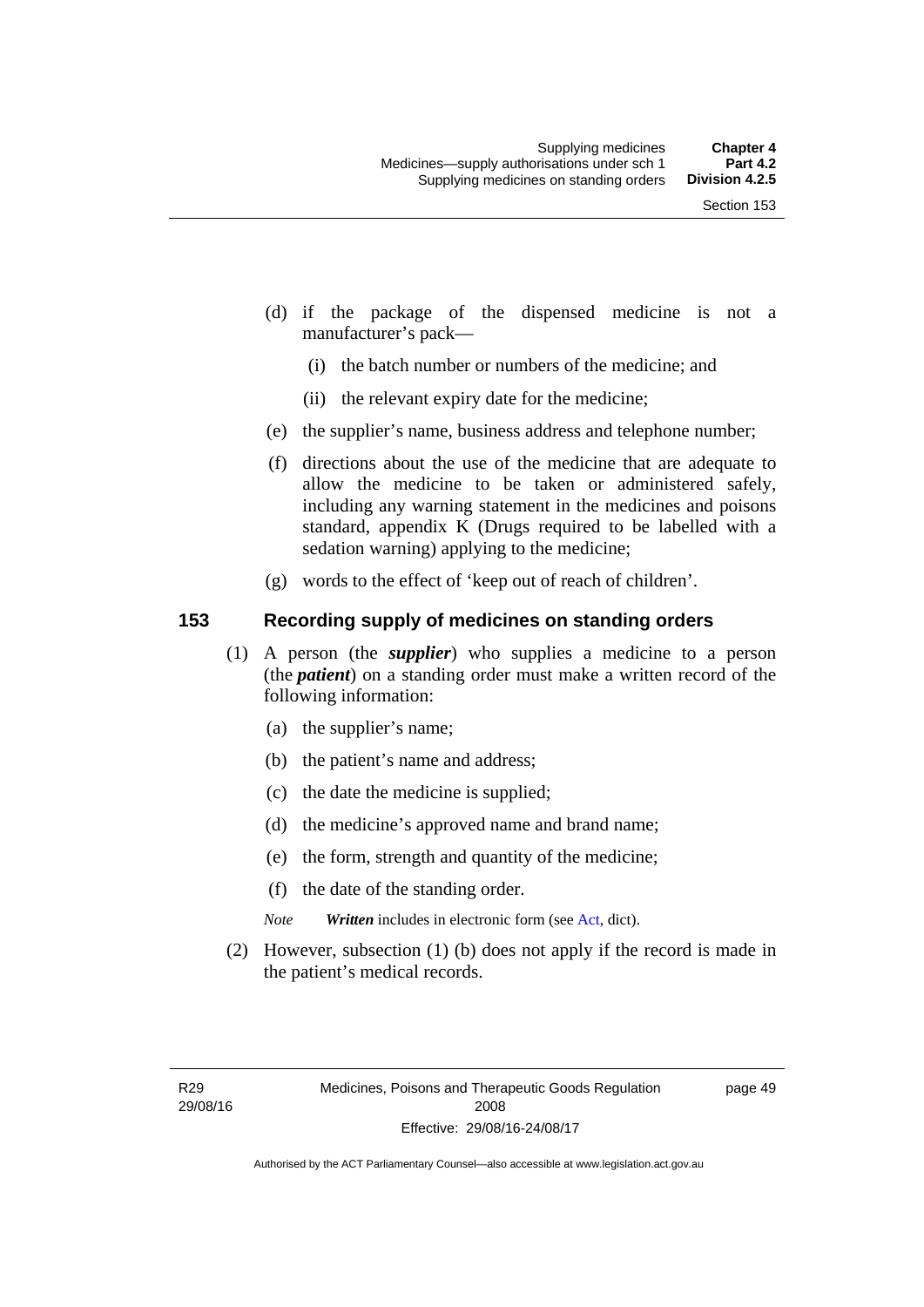## **Division 4.2.6 Supplying medicines during consultations**

*Note Supply* does not include administer (see [Act,](http://www.legislation.act.gov.au/a/2008-26/default.asp) s 24).

### **160 Authorisation conditions for supplying medicines during consultations—Act, s 44 (1) (b) and (2) (b)**

A prescriber's authorisation under section 110 to supply a medicine during a consultation is subject to the following conditions:

- (a) the medicine is supplied in accordance with the [Act](http://www.legislation.act.gov.au/a/2008-26/default.asp), section 7 (Appropriate prescription and supply of medicines);
- (b) if the medicine is a controlled medicine for human use—
	- (i) the prescriber complies with the additional requirements under section 163 (Additional requirements for supplying controlled medicines for human use during consultations) in relation to the supply; and
	- (ii) if the medicine is dronabinol—the prescriber has an authorisation under the *[Therapeutic Goods Act 1989](http://www.comlaw.gov.au/Series/C2004A03952)* (Cwlth), section 19 to supply the medicine; and
		- *Note* Dronabinol cannot be prescribed for veterinary use because it is a prohibited substance (see medicines and poisons standard, sch 9, entry for tetrahydrocannabinols).
	- (iii) the prescriber complies with section 164 (Information for CHO about controlled medicines supplied during consultations[—Act,](http://www.legislation.act.gov.au/a/2008-26/default.asp) s 31 (2) (b) and (4), def *required information*);

R29 29/08/16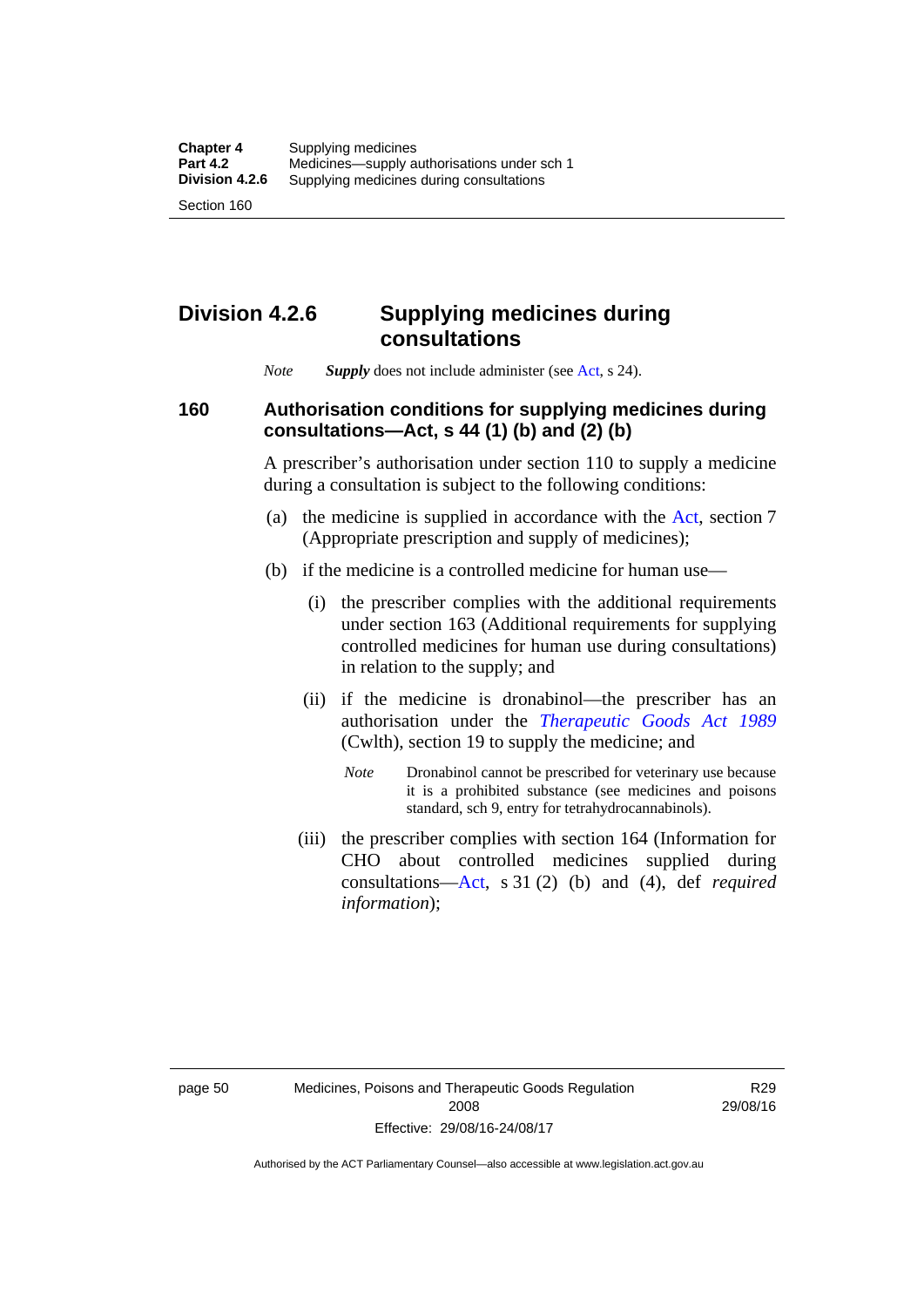- (c) if the medicine is a designated appendix D medicine prescribed for a purpose mentioned in schedule 3 (Designated appendix D medicines—standing approvals), part 3.2, column 3 in relation to the medicine—
	- (i) the prescriber has an appendix D medicines approval to prescribe the medicine; and
	- (ii) the prescriber complies with each condition (if any) of the approval (including any conditions in the schedule, part 3.2, column 4 in relation to the medicine);
- (d) the medicine is labelled in accordance with section 161;
- (e) the supply is recorded in accordance with section 162;
- (f) the record is kept at the prescriber's business premises or, if the chief health officer approves in writing another place, the place approved by the chief health officer, for at least 2 years after the day the medicine is supplied.

### **161 Labelling medicines supplied during consultations**

The supplied medicine must have a label that includes the following:

- (a) the name of the person to whom the medicine is supplied;
- (b) the date the medicine is supplied;
- (c) the prescriber's name, business address and telephone number;
- (d) the medicine's approved name or brand name;
	- *Note Approved name*—see the medicines and poisons standard, par 1 (1).
- (e) the form, strength and quantity of the medicine;

page 51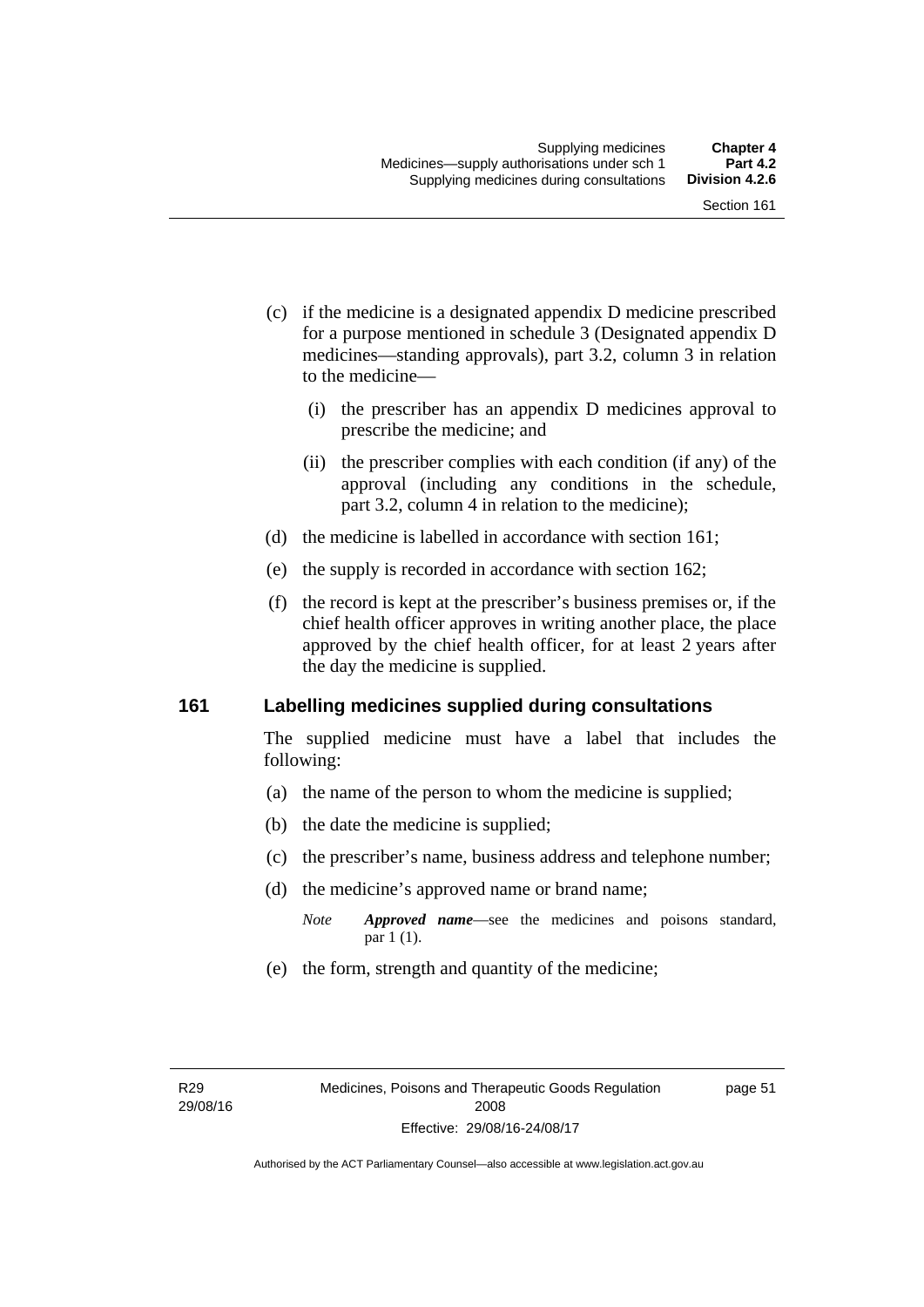- (f) if the package of the supplied medicine is not a manufacturer's pack—the relevant expiry date for the medicine;
- (g) directions about the use of the medicine that are adequate to allow the medicine to be taken or administered safely, including any warning statement in the medicines and poisons standard, appendix K (Drugs required to be labelled with a sedation warning) applying to the medicine;
- (h) words to the effect of 'keep out of reach of children';
- (i) if the prescriber is a dentist—the words 'for dental treatment only';
- (j) if the prescriber is an eligible midwife—the words 'for midwifery use only';
- (k) if the prescriber is an optometrist—the words 'for optometry use only';
- (l) if the prescriber is a veterinary surgeon—
	- (i) words to the effect of 'for animal treatment only'; and
	- (ii) the species of the animal for which the medicine is supplied; and
	- (iii) if possible, a way of identifying the animal.

### **Examples—par (d) and par (e)**

| Warfarin tablets | 5mg | 50 |
|------------------|-----|----|
| Coumadin tablets | 5mg | 50 |

*Note* An example is part of the regulation, is not exhaustive and may extend, but does not limit, the meaning of the provision in which it appears (see [Legislation Act,](http://www.legislation.act.gov.au/a/2001-14) s 126 and s 132).

page 52 Medicines, Poisons and Therapeutic Goods Regulation 2008 Effective: 29/08/16-24/08/17

R29 29/08/16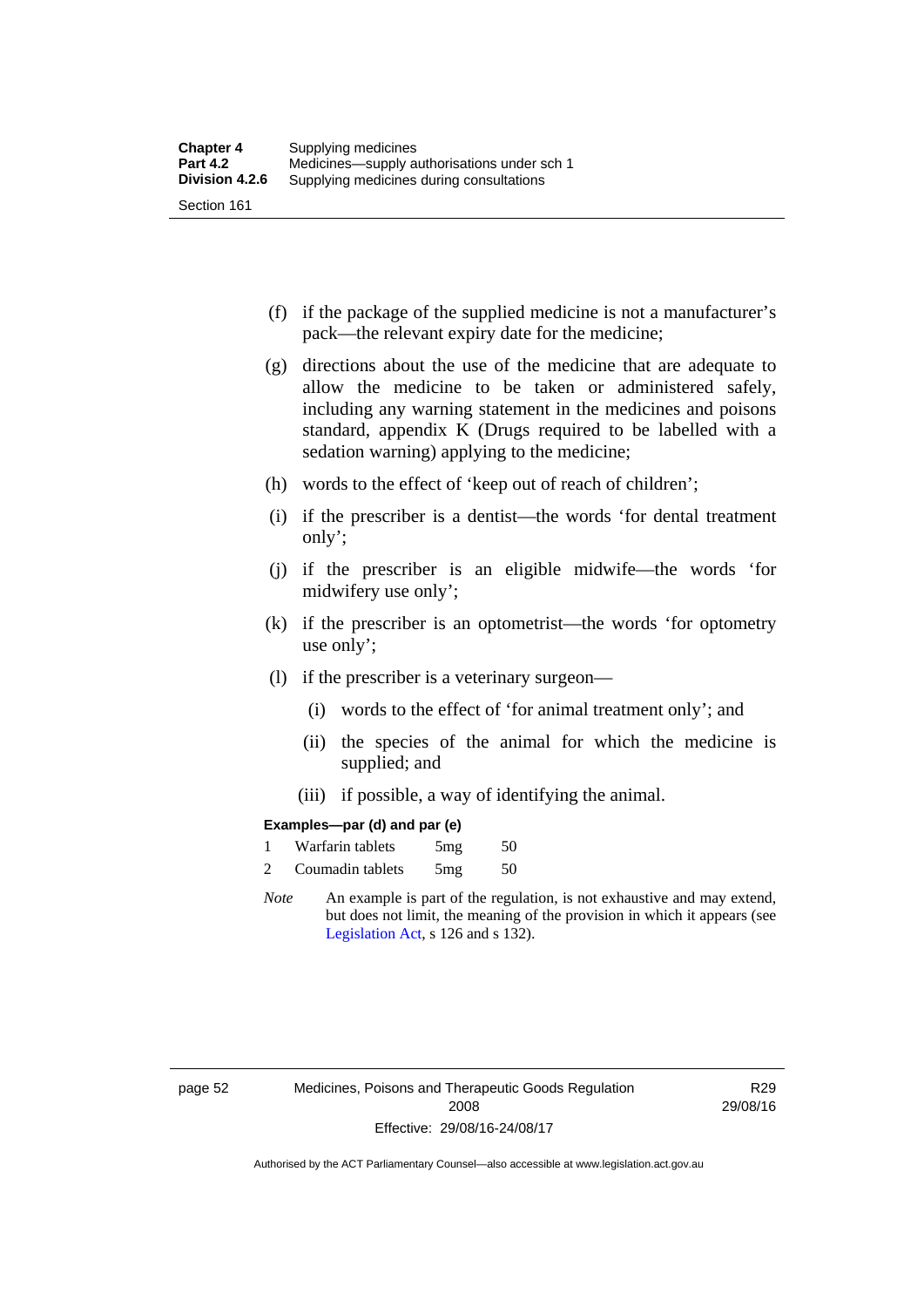### **162 Recording medicines supplied during consultations**

A prescriber who supplies a medicine during a consultation must make a written record of the following information in the medical records of the person to whom, or animal to which, the consultation related:

- (a) the date the medicine is supplied;
- (b) the medicine's approved name or brand name;

*Note Approved name*—see the medicines and poisons standard, par 1 (1).

- (c) the form, strength and quantity of the medicine;
- (d) the directions given to the person for the use of the medicine.

*Note Written* includes in electronic form (see [Act,](http://www.legislation.act.gov.au/a/2008-26/default.asp) dict).

### **163 Additional requirements for supplying controlled medicines for human use during consultations**

The following are the additional requirements for supplying a controlled medicine for human use during a consultation:

- (a) the prescriber has a controlled medicines approval to prescribe the medicine;
	- *Note* For controlled medicines approvals, see pt 13.1.
- (b) if the approval is for a particular form of the medicine—the supply is for the form of the medicine approved or a bioequivalent form;

*Note Bioequivalent*—see the dictionary.

- (c) if the approval is for a particular strength of the medicine—the supply is for the strength approved or a weaker strength;
- (d) if the approval is for a particular quantity of the medicine—the supply is for not more than the quantity approved;

R29 29/08/16 page 53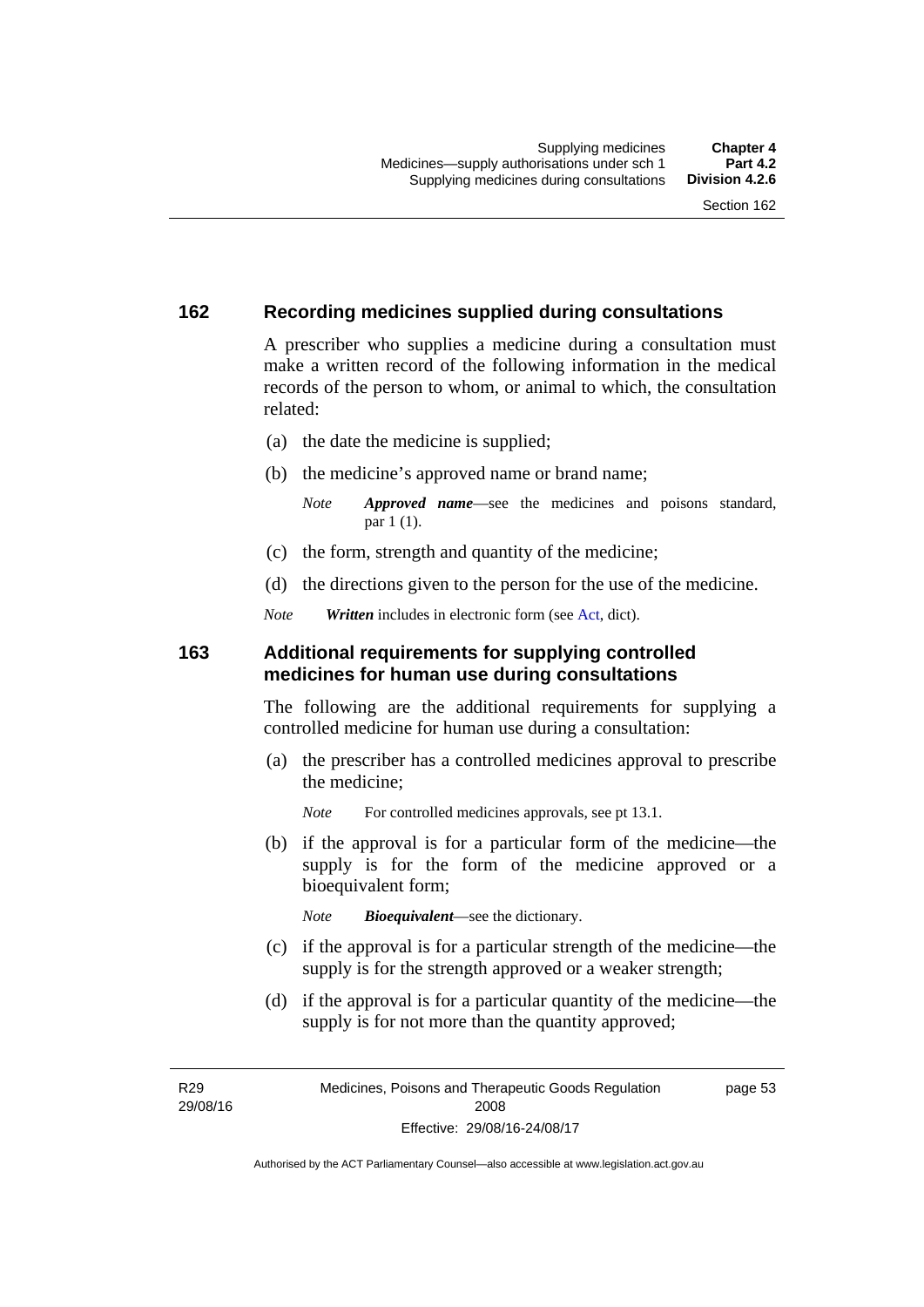(e) the prescriber complies with each condition (if any) of the approval.

#### **Example—par (b)**

If a slow release form of a medicine is approved, the prescriber is not authorised to prescribe an immediate release form of the medicine.

#### **Example—par (c) and par (d)**

If a doctor is given an approval to prescribe 25 morphine 20mg capsules, the doctor may prescribe 5 20mg capsules and 10 15mg capsules. Later, if the approval is still in force, the doctor may prescribe not more than 10 morphine capsules of any strength up to and including 20mg.

*Note* An example is part of the regulation, is not exhaustive and may extend, but does not limit, the meaning of the provision in which it appears (see [Legislation Act,](http://www.legislation.act.gov.au/a/2001-14) s 126 and s 132).

### **164 Information for CHO about controlled medicines supplied during consultations—Act, s 31 (2) (b) and (4), def** *required information*

 (1) This section applies if a prescriber supplies a controlled medicine for human use during a consultation.

*Note Supply* does not include administer (see [Act,](http://www.legislation.act.gov.au/a/2008-26/default.asp) s 24).

- (2) The prescriber must, not later than 7 days after the end of the month when the controlled medicine is supplied, give the chief health officer the following information in writing:
	- (a) the prescriber's name, business address and telephone number;
	- (b) the name and address of the person to whom the medicine is supplied;
	- (c) the date of supply;
	- (d) the medicine, and the form, strength and quantity of the medicine, supplied.

R29 29/08/16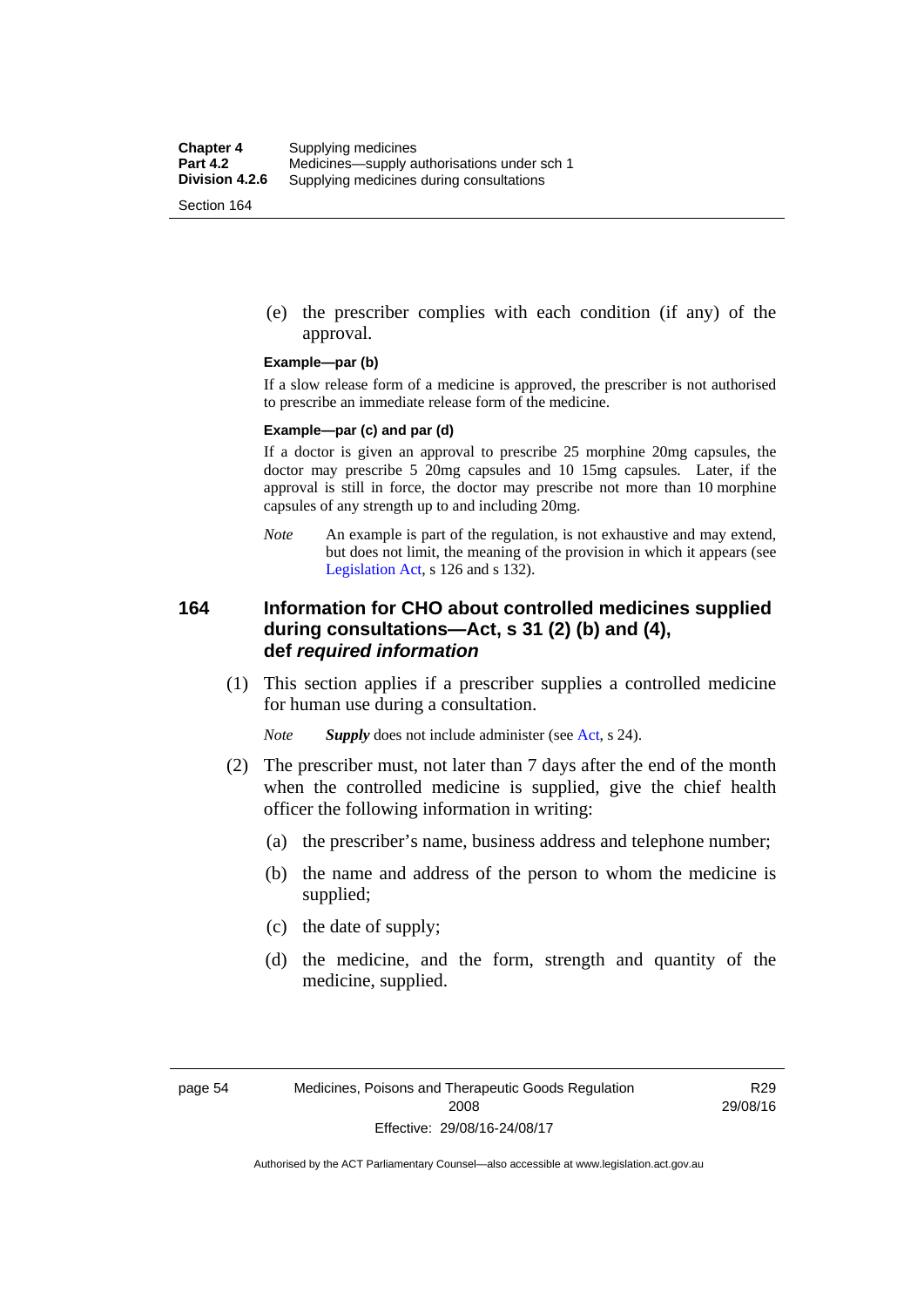## **Division 4.2.7 Selling pseudoephedrine by retail**

## **170 Meaning of** *retail sale***—div 4.2.7**

In this division:

*retail sale* does not include supply on prescription.

### **171 Authorisation conditions for retail sale of pseudoephedrine—Act, s 44 (1) (b) and (2) (b)**

A person's authorisation under section 110 to supply pseudoephedrine is subject to the following conditions if the pseudoephedrine is sold by retail sale:

- (a) the pseudoephedrine is supplied in accordance with the [Act](http://www.legislation.act.gov.au/a/2008-26/default.asp), section 7 (Appropriate prescription and supply of medicines);
- (b) the seller complies with section 172;
- (c) the seller makes a record (the *pseudoephedrine record*) of the required information under section 173;

*Note* For how the record must be made, see the [Act,](http://www.legislation.act.gov.au/a/2008-26/default.asp) s 46.

- (d) the record is kept at the seller's business premises or, if the chief health officer approves in writing another place, the place approved by the chief health officer, for at least 2 years after the day the sale is made;
- (e) if the buyer of the pseudoephedrine asks the seller to see the record during the period it is kept under paragraph (d), the seller—
	- (i) allows the buyer to see the record within a reasonable period of a request being made by the buyer; and
	- (ii) if satisfied that the record is incorrect, amends the record;

R29 29/08/16 page 55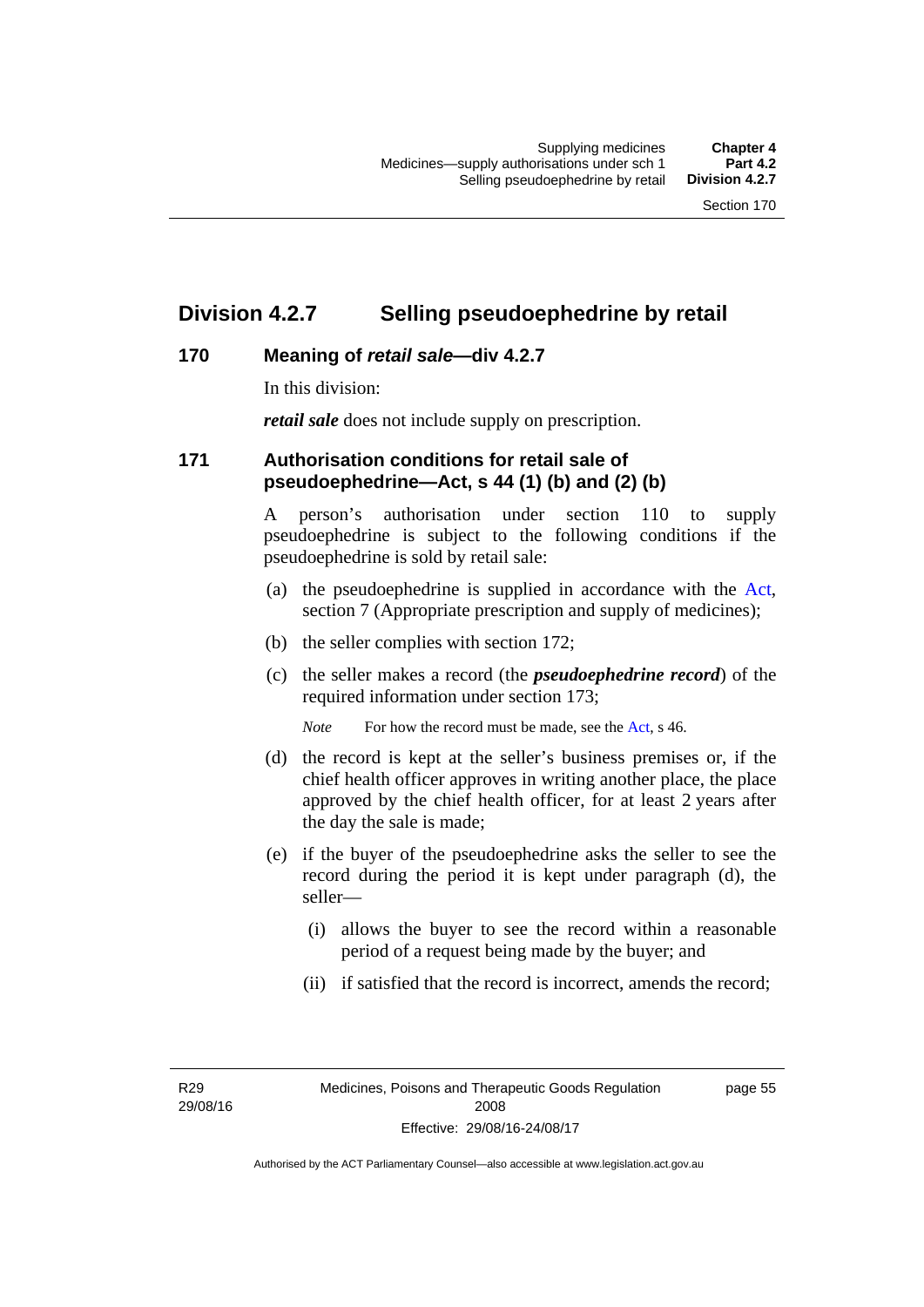(f) the seller complies with—

- (i) a request under section 174 (4) (b) (Failure to amend pseudoephedrine sales record); and
- (ii) a direction under section 175 (Pseudoephedrine sales record—decision by CHO) to amend the record.

### **172 Requirement to tell buyer about pseudoephedrine sales record**

- (1) The authorised person selling pseudoephedrine by retail sale, must tell the buyer the following:
	- (a) the seller is required to make a record of the sale;
	- (b) the buyer may refuse to provide information for the record but, if the buyer refuses, the seller must not sell pseudoephedrine to the buyer;
	- (c) the record may be made available to the following people:
		- (i) a police officer;
		- (ii) a public servant who is a member of the administrative unit to which the chief health officer belongs;
		- (iii) a Commonwealth or State public servant (however described) who is a member of an administrative unit (however described) that administers legislation about medicines;
			- *Note State* includes the Northern Territory (see [Legislation Act,](http://www.legislation.act.gov.au/a/2001-14) dict, pt 1).
		- (iv) anyone other than the seller who supplies pseudoephedrine to the public in Australia;
		- (v) the Pharmacy Guild of Australia;

page 56 Medicines, Poisons and Therapeutic Goods Regulation 2008 Effective: 29/08/16-24/08/17

R29 29/08/16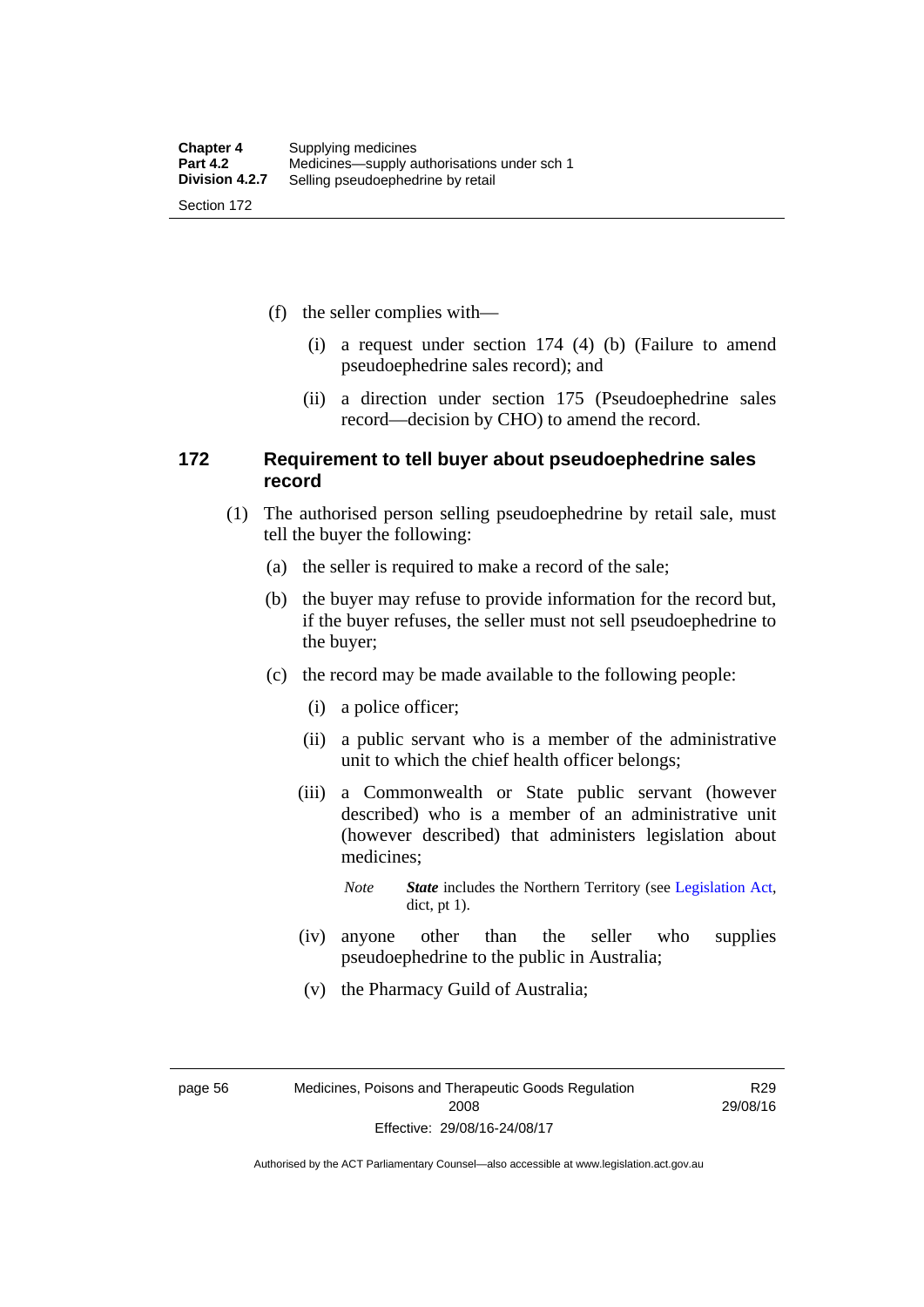- (d) the buyer has the right to see the record and have any mistake corrected.
- *Note* If a form is approved under the [Act](http://www.legislation.act.gov.au/a/2008-26/default.asp), s 198 for this provision, the form must be used.
- (2) In this section:

*police officer* includes a member of a police force (however described) of a State.

### **173 Required information for pseudoephedrine sales records**

- (1) The following is the required information for a pseudoephedrine record:
	- (a) the date of sale;
	- (b) the brand name, form, strength and quantity of pseudoephedrine sold;
	- (c) the buyer's name and address;
	- (d) a unique identification number for the buyer from—
		- (i) a photo identification document produced to the seller by the buyer; or
		- (ii) if the buyer does not produce a photo identification document—
			- (A) the buyer's birth certificate; or
			- (B) an Australian or New Zealand seniors card for the buyer;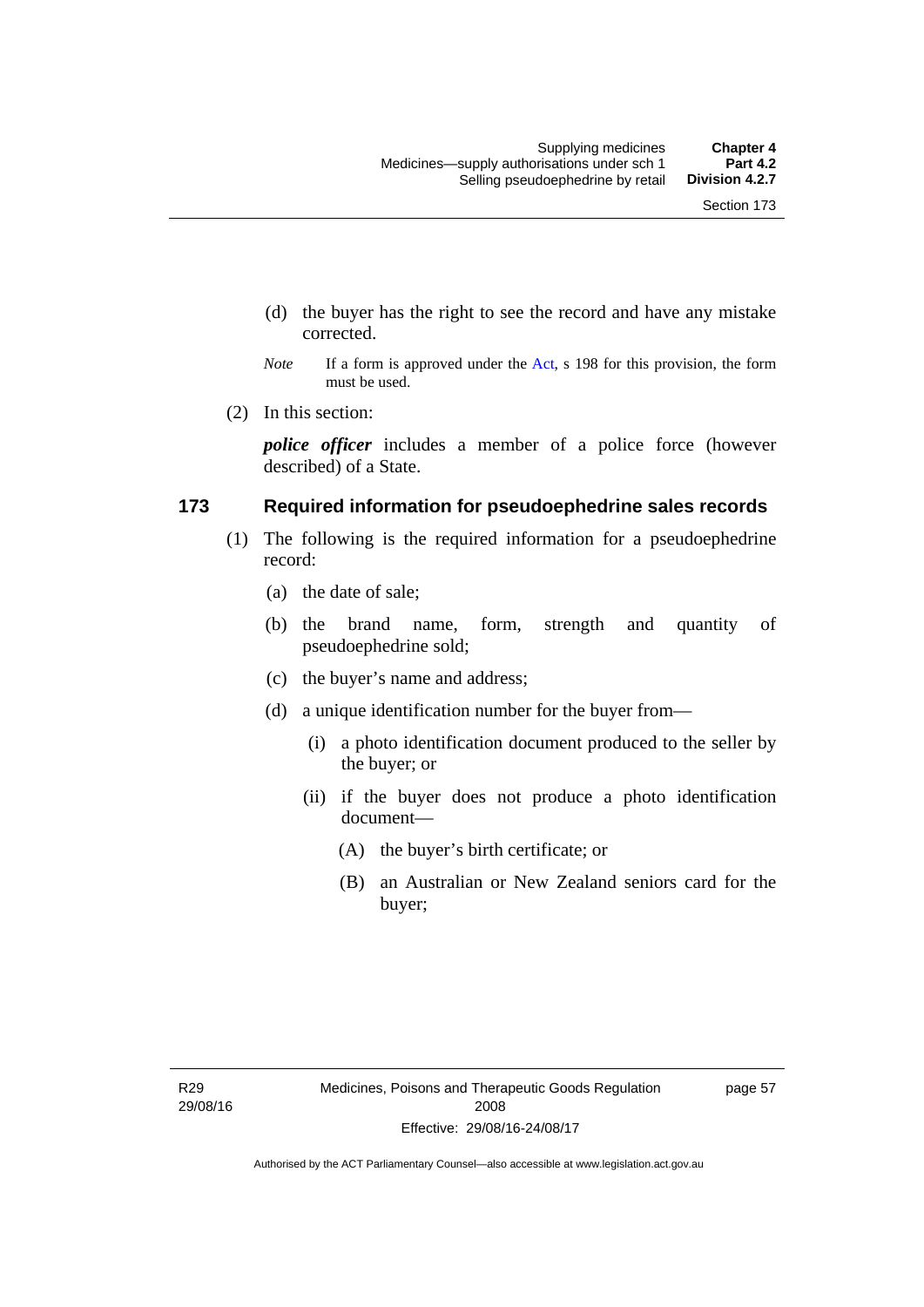(e) the kind of identification the buyer produces.

#### **Example—unique identification number**

a person's driver licence number

- *Note 1* If a form is approved under the [Act](http://www.legislation.act.gov.au/a/2008-26/default.asp), s 198 for this provision, the form must be used.
- *Note 2* An example is part of the regulation, is not exhaustive and may extend, but does not limit, the meaning of the provision in which it appears (see [Legislation Act,](http://www.legislation.act.gov.au/a/2001-14) s 126 and s 132).
- (2) In this section:

*Australian student identification card* means a card issued to a person who is a student at an Australian secondary or tertiary education institution to identify the person as a student at the institution.

*birth certificate*, for a person, means—

- (a) the person's birth certificate, or a certified extract from the register about the person's birth, under the *[Births, Deaths and](http://www.legislation.act.gov.au/a/1997-112)  [Marriages Registration Act 1997](http://www.legislation.act.gov.au/a/1997-112)*; or
- (b) a document issued under a law of a State, an external Territory or New Zealand that corresponds to a birth certificate or extract mentioned in paragraph (a) if the document identifies the issuing jurisdiction and states its date of issue.

*photo identification document*, for a person, means any of the following documents for the person if it is current and contains the person's photograph:

- (a) an Australian driver licence or external driver licence within the meaning of the *[Road Transport \(Driver Licensing\)](http://www.legislation.act.gov.au/a/1999-78)  [Act 1999](http://www.legislation.act.gov.au/a/1999-78)*;
- (b) a passport, other than an Australian passport;

R29 29/08/16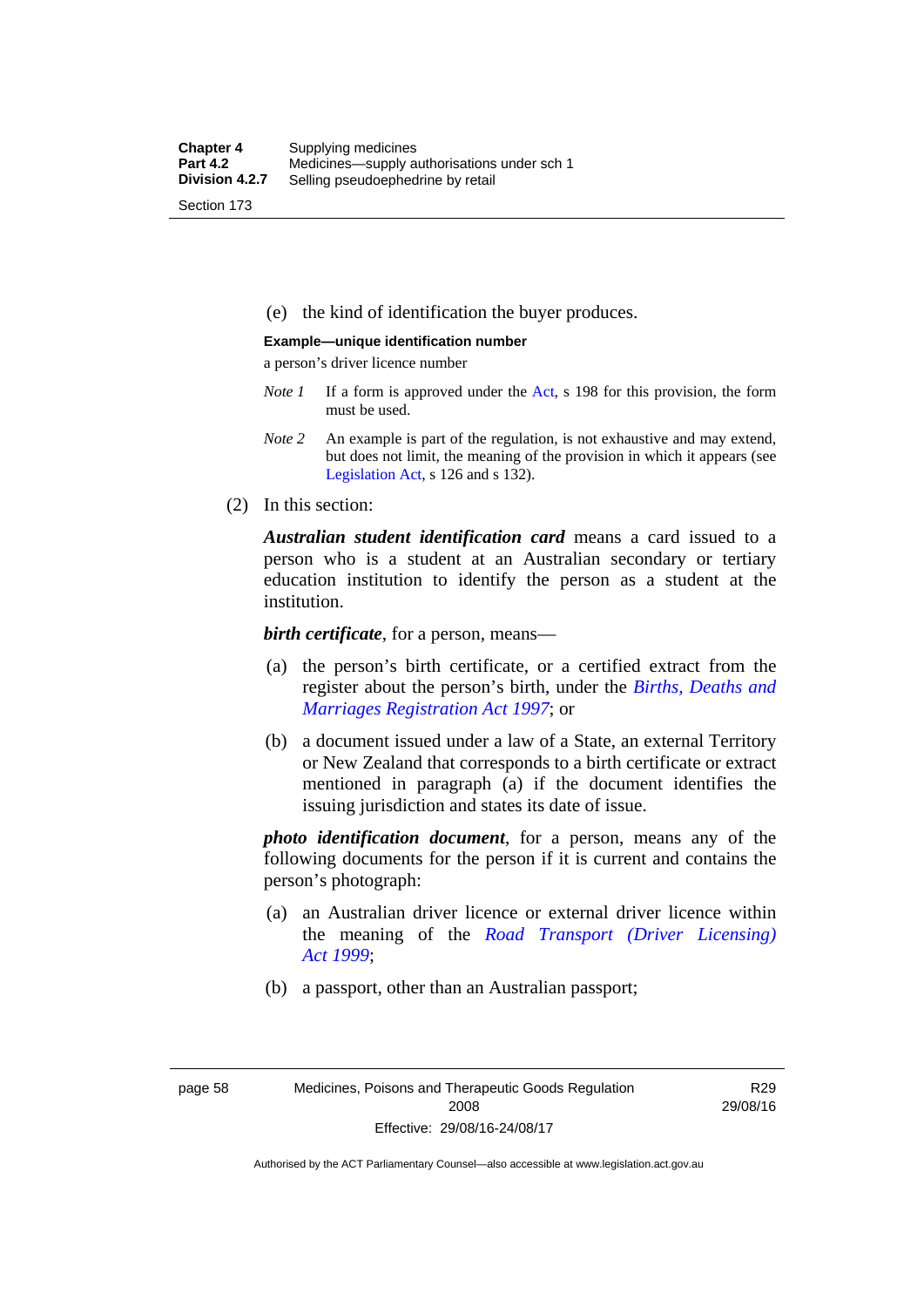- (c) a proof of identity card;
- (d) an Australian student identification card.

*proof of identity card* means a proof of identity card issued under—

- (a) the *[Liquor Act 2010](http://www.legislation.act.gov.au/a/2010-35)*, section 210 (Proof of identity cards); or
- (b) the law of a State, an external territory or New Zealand.

### **174 Failure to amend pseudoephedrine sales record**

- (1) This section applies if the seller of pseudoephedrine does not amend a pseudoephedrine record in accordance with section 171 (e) (ii) (Authorisation conditions for retail sale of pseudoephedrine[—Act](http://www.legislation.act.gov.au/a/2008-26/default.asp), s 44 (1) (b) and (2) (b)).
- (2) The buyer may, in writing, apply to the chief health officer for a direction to the seller to make the amendment.
- (3) The application must give reasons why the buyer thinks the record is incorrect.
- (4) The chief health officer must—
	- (a) give a copy of the application to the seller; and
	- (b) ask the seller to—
		- (i) make the amendment and tell the chief health officer; or
		- (ii) if the seller is satisfied that the amendment should not be made—send written reasons to the chief health officer not later than 10 working days after the day the seller receives the application why the amendment should not be made.

page 59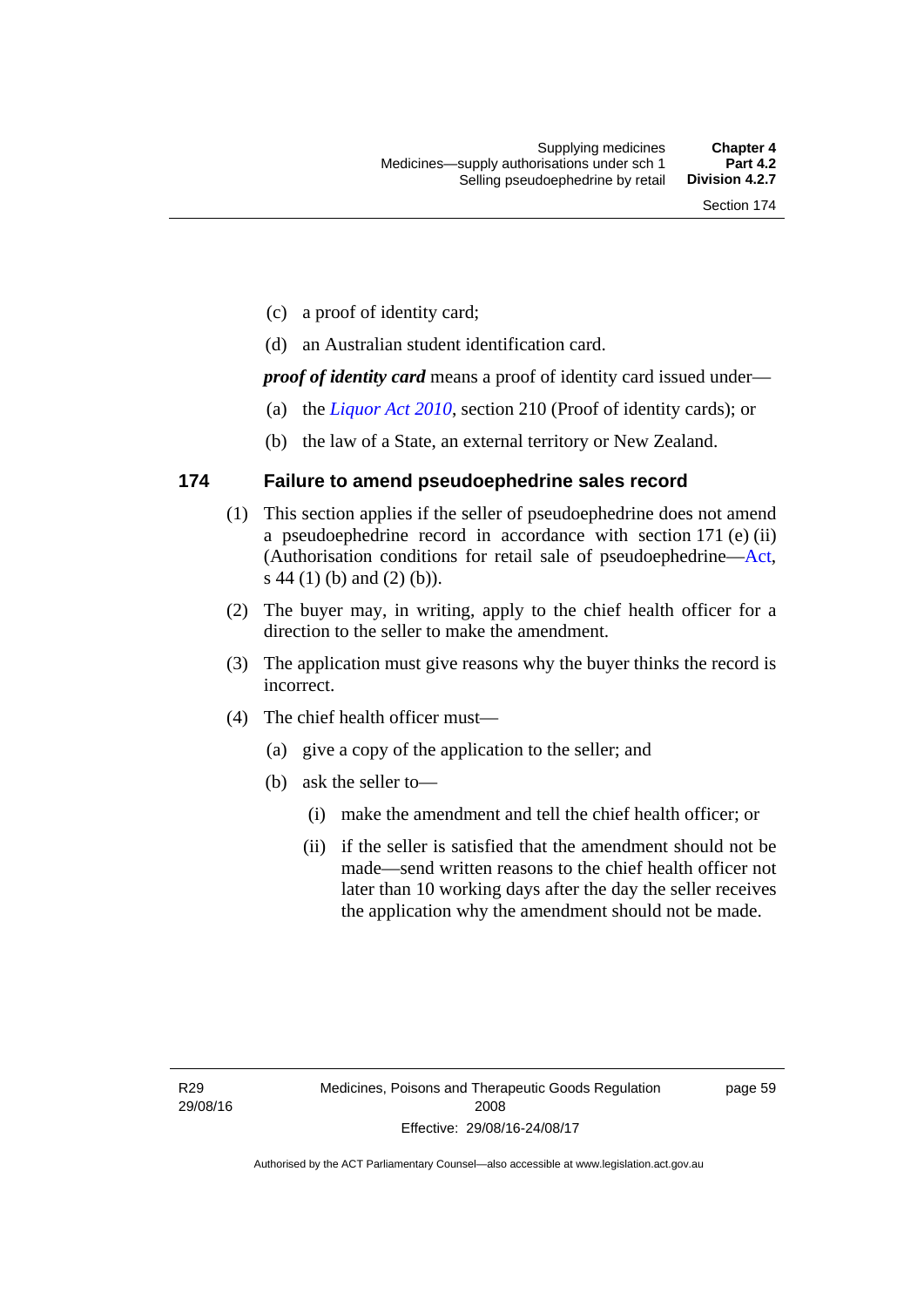### **175 Pseudoephedrine sales record—decision by CHO**

- (1) After considering an application under section 174 (2) and any reasons given in accordance with the request under section 174  $(4)$  (b)  $(ii)$ , the chief health officer must—
	- (a) direct the seller to amend the pseudoephedrine record—
		- (i) in accordance with the application; or
		- (ii) in a stated way other than in accordance with the application; or
	- (b) refuse the application.
- (2) The chief health officer must give the buyer and seller written notice of the decision.

## **Division 4.2.8 Supplying pharmacist only medicines**

### **180 Authorisation conditions for supply of pharmacist only medicines—Act, s 44 (1) (b) and (2) (b)**

- (1) This section does not apply to the supply of a pharmacist only medicine—
	- (a) at an institution; or
	- (b) on a supply authority.
	- *Note 1 Supply* does not include administer (see [Act,](http://www.legislation.act.gov.au/a/2008-26/default.asp) s 24).
	- *Note 2 Supply authority* includes a written prescription or requisition or a purchase order or standing order (see [Act,](http://www.legislation.act.gov.au/a/2008-26/default.asp) s 23).

R29 29/08/16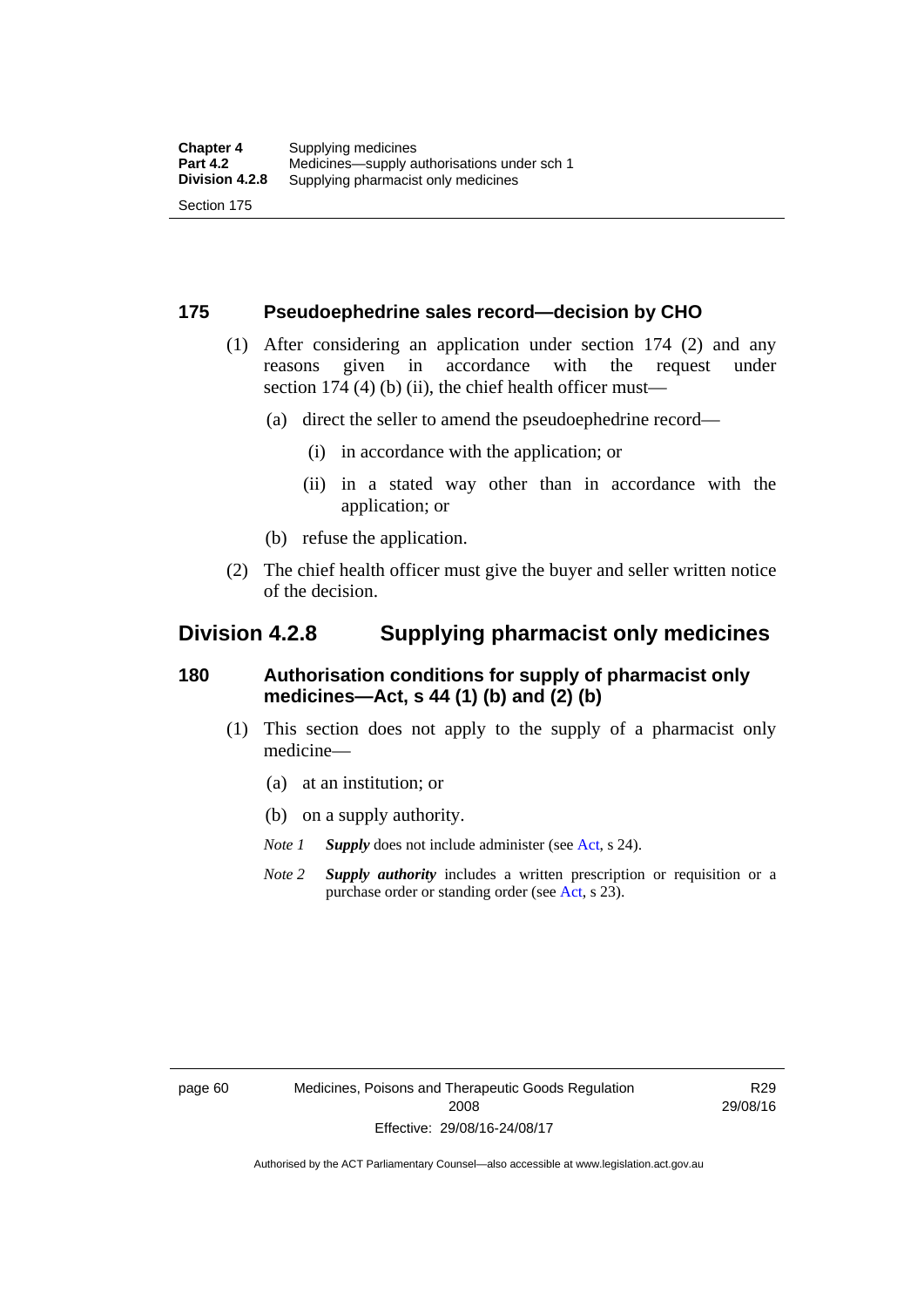- (2) A person's authorisation under section 110 to supply a pharmacist only medicine is subject to the following conditions:
	- (a) the person personally hands the medicine to a customer attending in person;
	- (b) the person gives the customer adequate instructions, either orally or in writing, for the medicine's use at the time of supply.

R29 29/08/16 Medicines, Poisons and Therapeutic Goods Regulation 2008 Effective: 29/08/16-24/08/17

page 61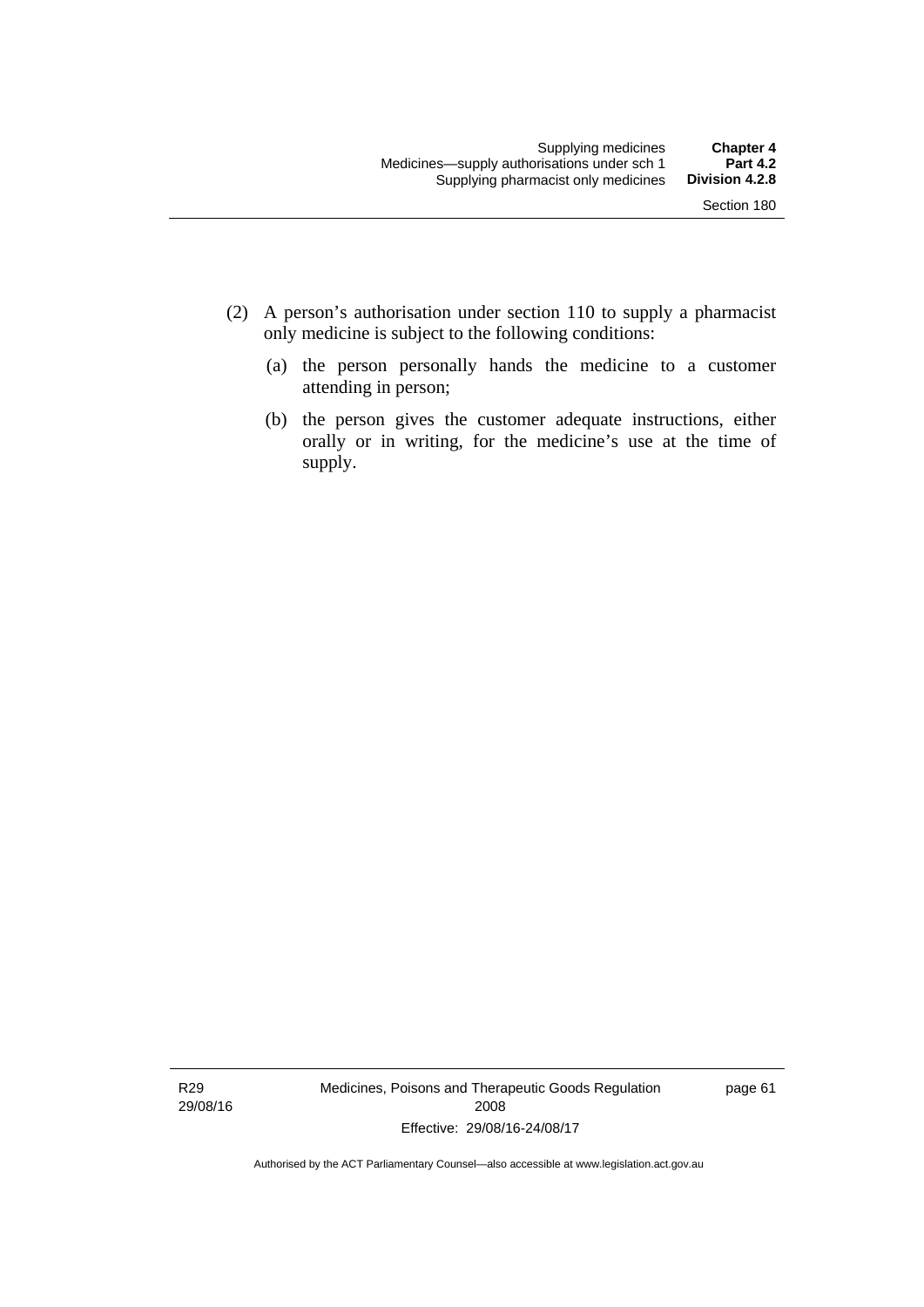# **Part 4.3 Authorisation to supply without prescription in emergencies**

### **250 Meaning of** *designated prescription only medicine***—pt 4.3**

In this part:

*designated prescription only medicine* means a prescription only medicine other than—

- (a) an anabolic steroid; and
- (b) a designated appendix D medicine; and
- (c) a benzodiazepine.
- *Note Prescription only medicine* does not include a controlled medicine (see [Act](http://www.legislation.act.gov.au/a/2008-26/default.asp), s 11)

### **251 Authorisation to supply certain medicines without prescription in emergencies—Act, s 26 (1) (b)**

A pharmacist is authorised to supply a designated prescription only medicine to someone else without a prescription if the pharmacist is satisfied that—

- (a) the person is undergoing treatment essential to the person's health or wellbeing; and
- (b) the designated prescription only medicine has previously been prescribed for the person's treatment by a prescriber; and
- (c) the person is in immediate need of the medicine to continue the treatment; and
- (d) because of an emergency, it is not practicable for the person to obtain a prescription for the medicine from a prescriber.

*Note Pharmacist* does not include an intern pharmacist (see dict).

page 62 Medicines, Poisons and Therapeutic Goods Regulation 2008 Effective: 29/08/16-24/08/17

R29 29/08/16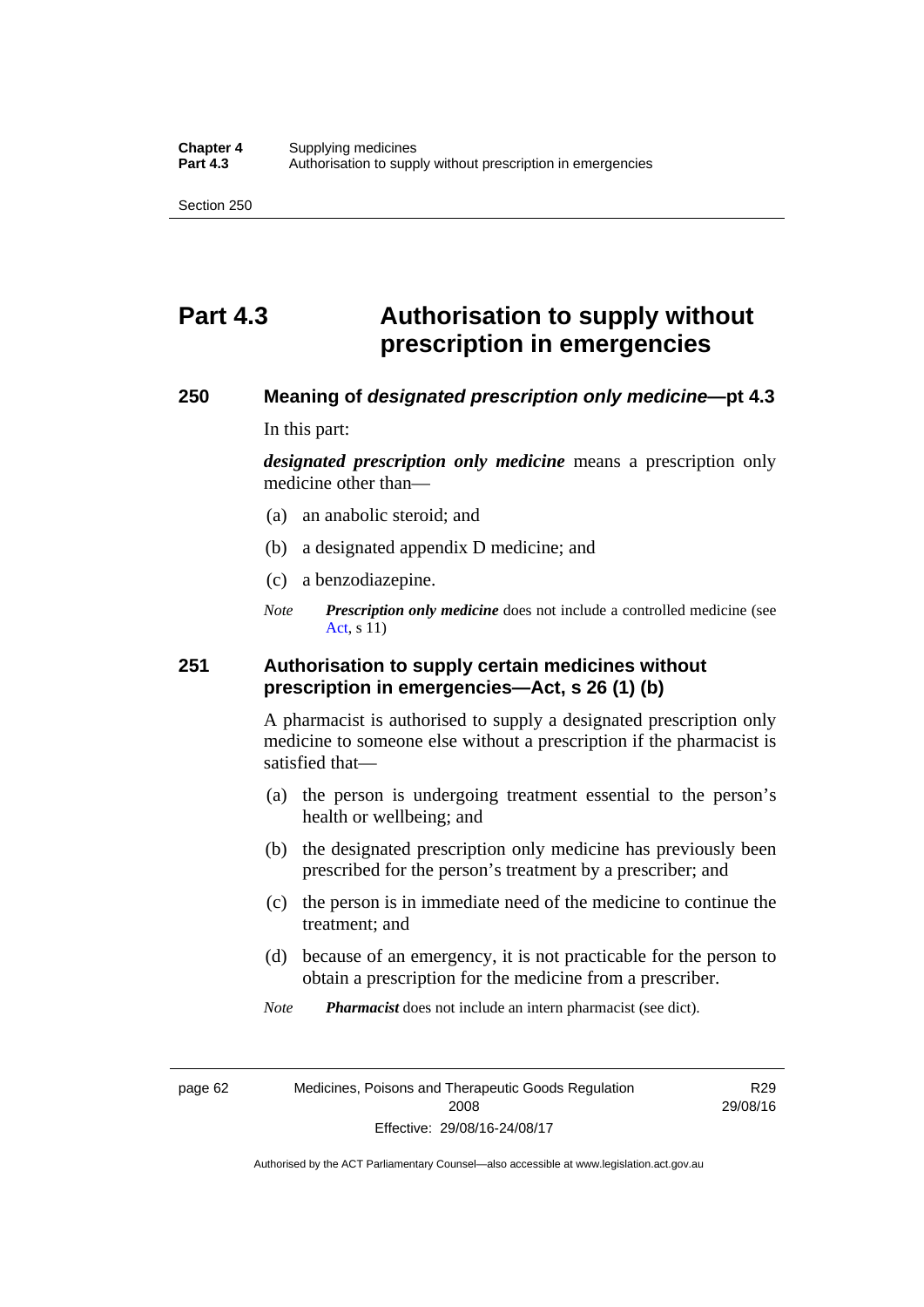### **252 Authorisation conditions for supplying of certain medicines without prescription in emergencies—Act, s 44 (1) (b) and (2) (b)**

- (1) A pharmacist's authorisation under section 251 to supply a designated prescription only medicine without a prescription is subject to the following conditions:
	- (a) the quantity supplied is—
		- (i) if the medicine is a liquid, aerosol, cream, ointment or anovulant tablet packaged in a manufacturer's pack—the smallest manufacturer's pack in which the medicine is generally available; or
		- (ii) in any other case—not more than the quantity required for 3 days treatment for the person;
	- (b) the medicine is supplied in a package that is labelled in accordance with section 253;
	- (c) the supply is recorded in accordance with section 254;
	- (d) the record of the supply is kept at the pharmacy or, if the chief health officer approves in writing another place, the place approved by the chief health officer, for at least 2 years after the day medicine is supplied;
	- (e) the pharmacist sends the prescriber who would have ordinarily prescribed the medicine for the recipient the required information for the supply in writing not later than 24 hours after supplying the medicine.
- (2) In this section:

*required information*, for the supply of a designated prescription only medicine, means—

(a) the pharmacist's name; and

R29 29/08/16 page 63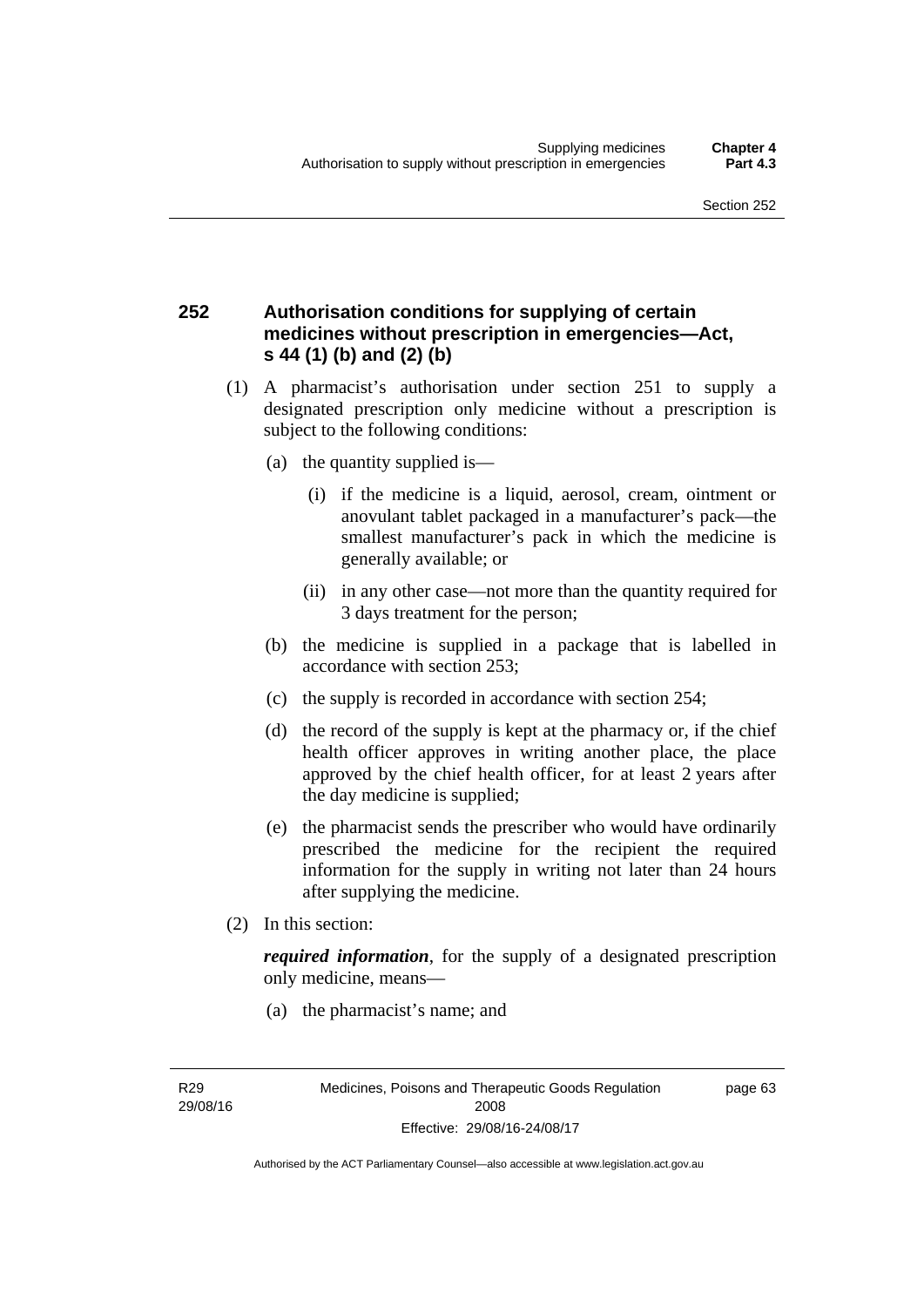- (b) the name, business address and telephone number of the pharmacy from which the medicine is supplied; and
- (c) the date the medicine is supplied; and
- (d) the name and address of the person to whom the medicine is supplied; and
- (e) the medicine's approved name or brand name; and
- (f) the form, strength and quantity of the medicine supplied.

### **253 Labelling medicines supplied without prescription in emergencies—Act, s 60 (1) (c) (i) and (2) (c) (i)**

The package of a designated prescription only medicine supplied to a person under section 251 must have a label that includes the following:

- (a) the name of the person to whom the medicine is supplied;
- (b) the date the medicine is supplied;
- (c) the name, business address and telephone number of the pharmacy from which the medicine is supplied;
- (d) the initials or other identification of the pharmacist supplying the medicine;
- (e) the medicine's approved name and brand name;

*Note Approved name*—see the medicines and poisons standard, par 1 (1).

- (f) the form, strength and quantity of the medicine;
- (g) if the package of the supplied medicine is not a manufacturer's pack—the relevant expiry date for the medicine;

R29 29/08/16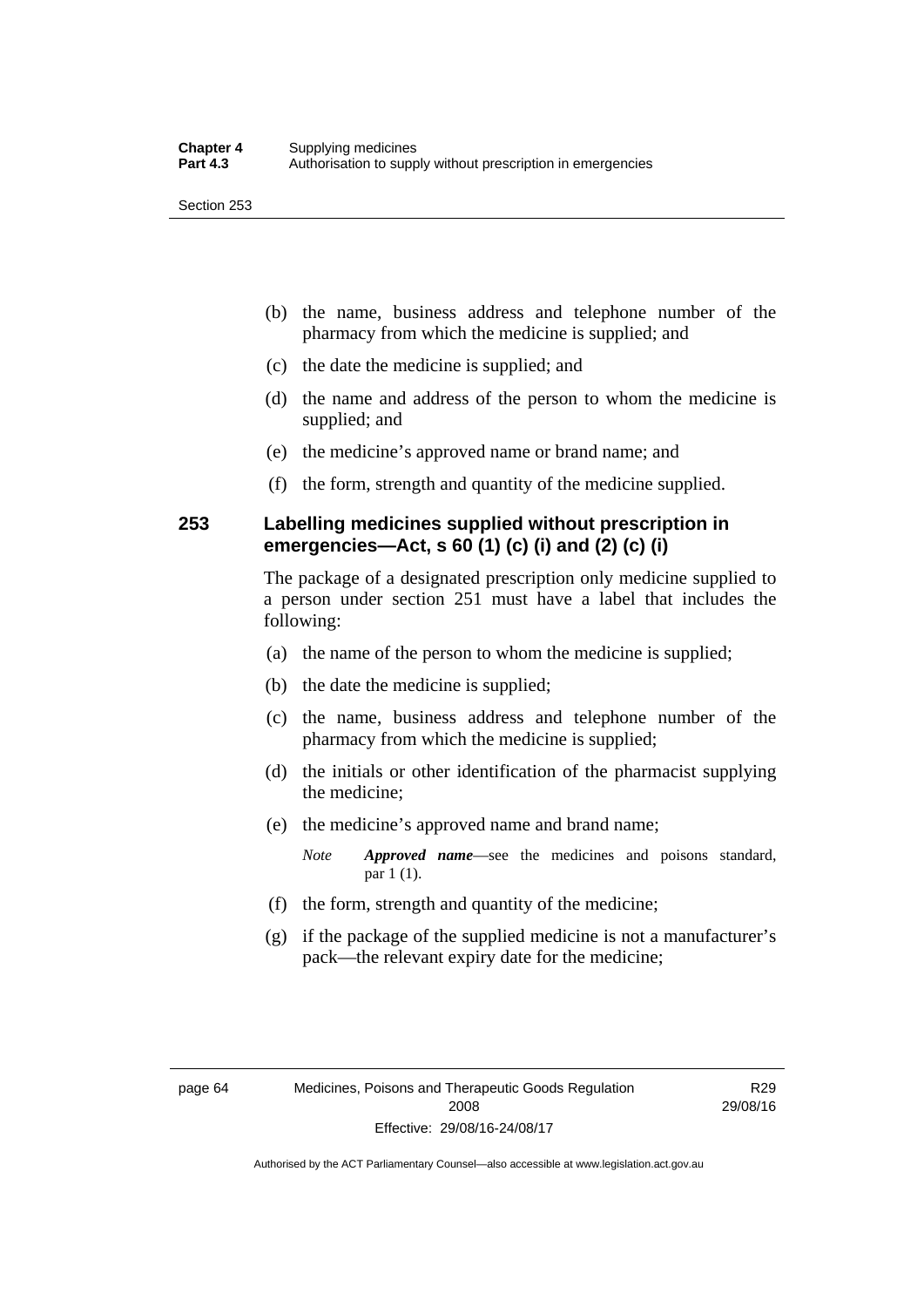- (h) directions about the use of the medicine that are adequate to allow the medicine to be taken or administered safely, including any warning statement in the medicines and poisons standard, appendix K (Drugs required to be labelled with a sedation warning) applying to the medicine;
- (i) words to the effect of 'keep out of reach of children'.

### **Example—par (e) and par (f)**

Warfarin tablets (Coumadin) 5mg 3

*Note* An example is part of the regulation, is not exhaustive and may extend, but does not limit, the meaning of the provision in which it appears (see [Legislation Act,](http://www.legislation.act.gov.au/a/2001-14) s 126 and s 132).

### **254 Recording medicines supplied without prescription in emergencies**

A pharmacist who supplies a designated prescription only medicine to a person under section 251 must make a written record of the following information in relation to the supply of the medicine:

- (a) the pharmacist's name;
- (b) the name of the prescriber who would ordinarily have prescribed the medicine;
- (c) the date the medicine is supplied;
- (d) the name and address of the person to whom the medicine is supplied;
- (e) the medicine's approved name and brand name;
- (f) the form, strength and quantity of the medicine supplied.
- *Note Written* includes in electronic form (see [Act,](http://www.legislation.act.gov.au/a/2008-26/default.asp) dict).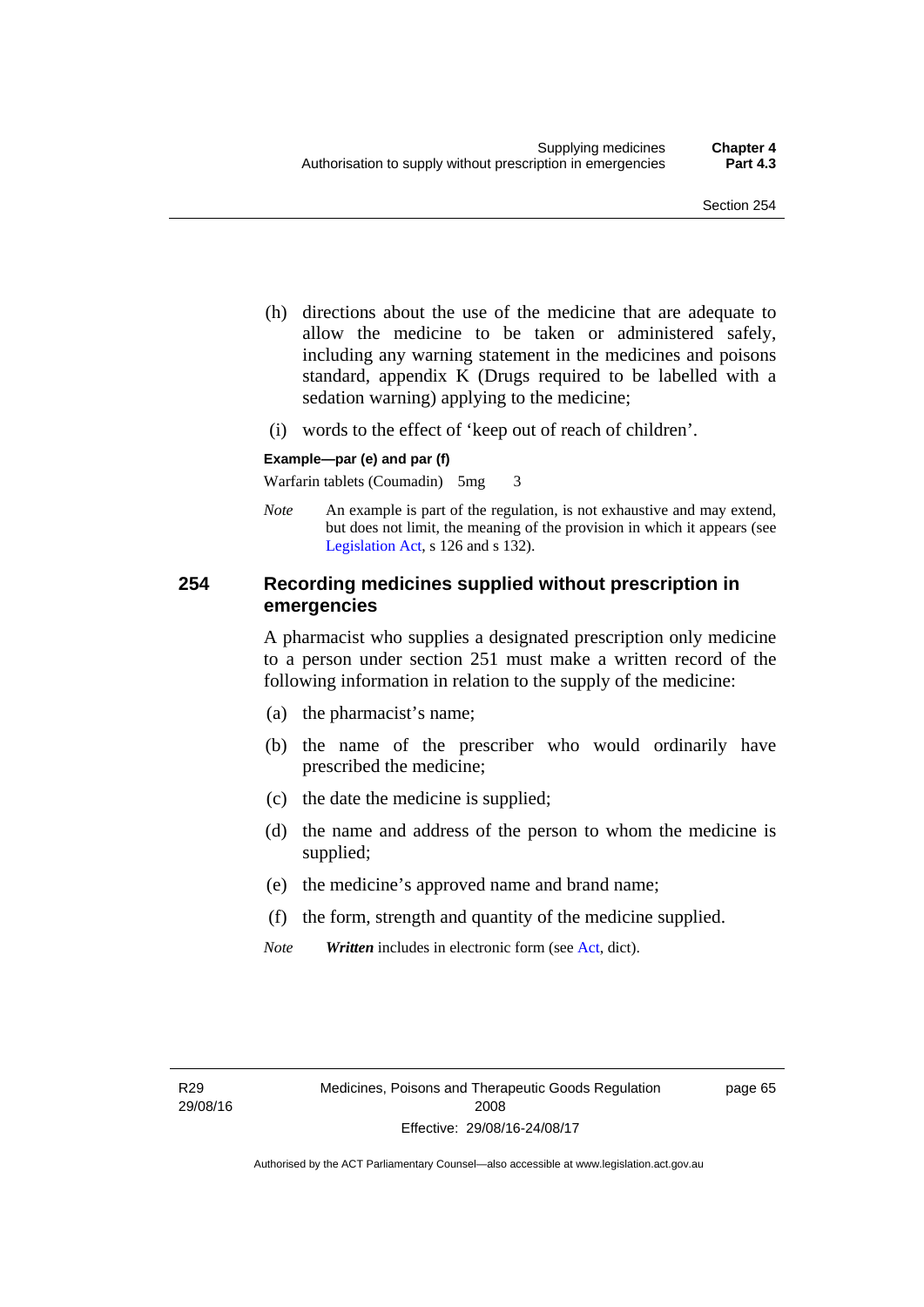#### **Chapter 4** Supplying medicines<br>**Part 4.3A** Authorisation to supp **Part 4.3A** Authorisation to supply certain medicines without prescription—continued dispensing

Section 255

## **Part 4.3A Authorisation to supply certain medicines without prescription continued dispensing**

### **255 Authorisation to supply certain medicines without prescription by approved pharmacist––Act, s 185 (1) (g)**

An approved pharmacist is authorised to supply a medicine to a person without prescription if––

- (a) the medicine is listed as a pharmaceutical benefit under a continued dispensing determination; and
- (b) the pharmacist supplies the medicine to the person in accordance with the determination.

### **256 Labelling certain medicines supplied without prescription by approved pharmacist––Act, s 185 (1) (j)**

The medicine supplied to a person under section 255 must have a label that includes the following:

- (a) the name of the person to whom the medicine is supplied;
- (b) the date the medicine is supplied;
- (c) the name, business address and telephone number of the pharmacy from which the medicine is supplied;
- (d) the initials or other identification of the pharmacist supplying the medicine;
- (e) the medicine's approved name and brand name;
	- *Note Approved name––*see the medicines and poisons standard, par 1 (1).
- (f) the form, strength and quantity of the medicine;

page 66 Medicines, Poisons and Therapeutic Goods Regulation 2008 Effective: 29/08/16-24/08/17

R29 29/08/16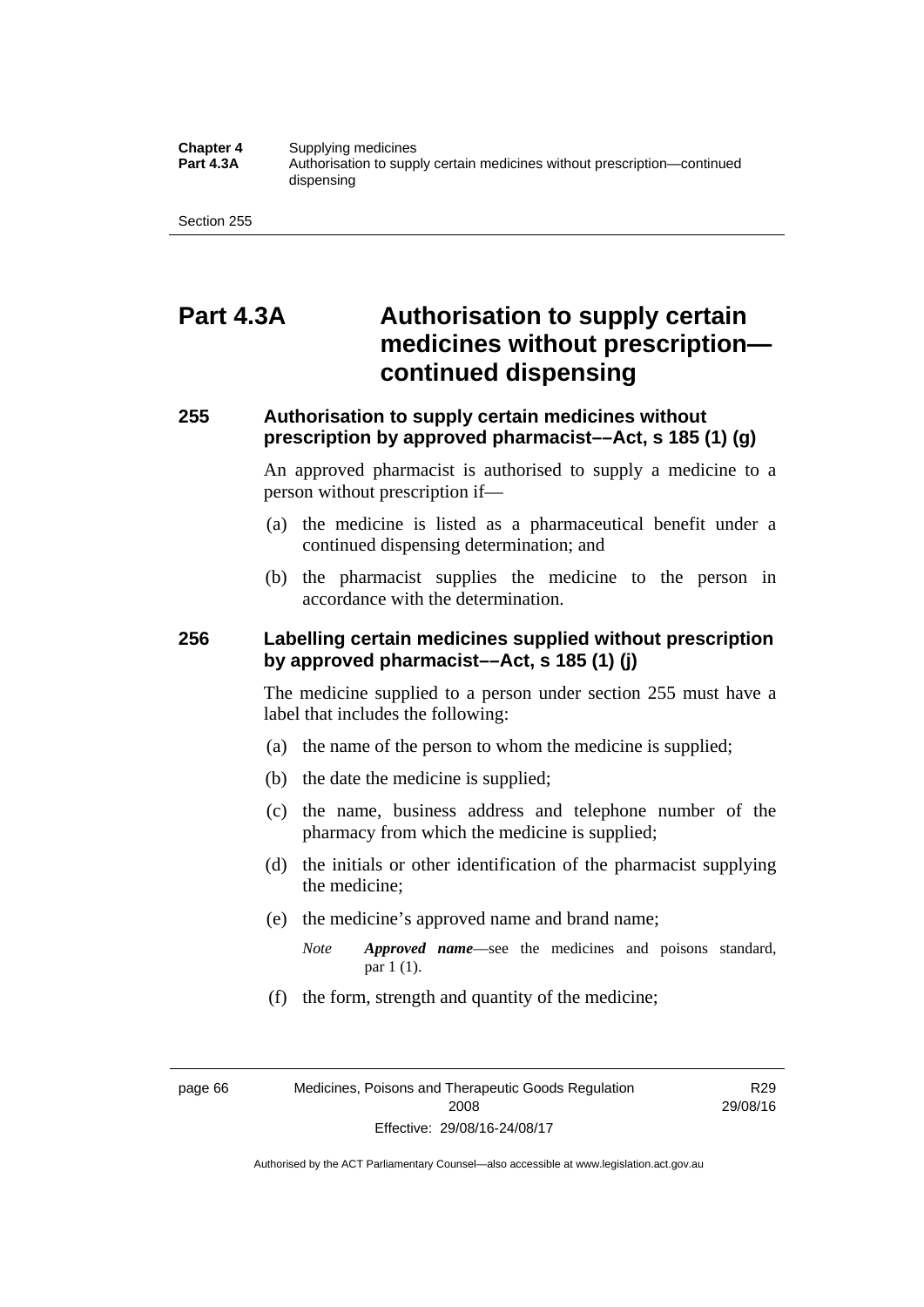- (g) if the package of the supplied medicine is not a manufacturer's pack—the relevant expiry date for the medicine;
- (h) a number that is different from the number given to any prescription dispensed at the pharmacy;
- (i) directions about the use of the medicine that are adequate to allow the medicine to be taken or administered safely, including any warning statement in the medicines and poisons standard, appendix K (Drugs required to be labelled with a sedation warning) applying to the medicine;
- (j) words to the effect of 'keep out of reach of children'.

#### **Example—pars (e) and (f)**

Microlut 28 tablets (Levonorgestrel) 30mcg 3

*Note* An example is part of the regulation, is not exhaustive and may extend, but does not limit, the meaning of the provision in which it appears (see [Legislation Act,](http://www.legislation.act.gov.au/a/2001-14) s 126 and s 132).

R29 29/08/16 Medicines, Poisons and Therapeutic Goods Regulation 2008 Effective: 29/08/16-24/08/17

page 67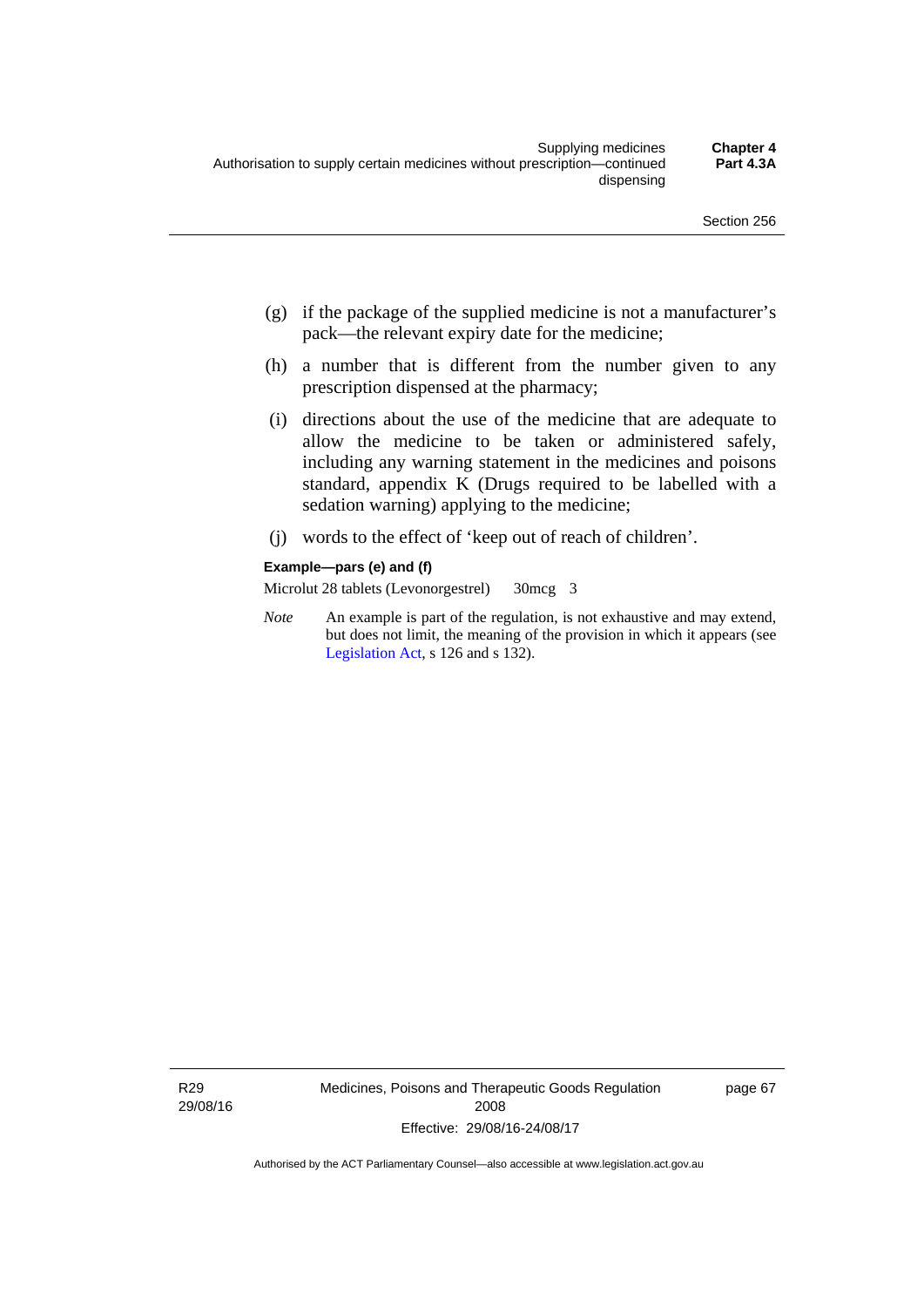## **Part 4.4 Authorisation to supply medicines for disposal**

### **260 Authorisation to supply medicines to pharmacists for disposal—Act, s 26 (1) (b)**

A person is authorised to supply a medicine to a pharmacist for disposal.

*Note Pharmacist* does not include an intern pharmacist (see dict).

### **261 Authorisation to supply medicines to commercial disposal operators for disposal—Act, s 26 (1) (b)**

A person is authorised to supply a medicine to another person for disposal if the other person—

- (a) holds an environmental authorisation for the disposal of the medicine; or
- (b) is an adult acting for a person mentioned in paragraph (a).
- *Note* For related authorisations, see pt 9.1.

page 68 Medicines, Poisons and Therapeutic Goods Regulation 2008 Effective: 29/08/16-24/08/17

R29 29/08/16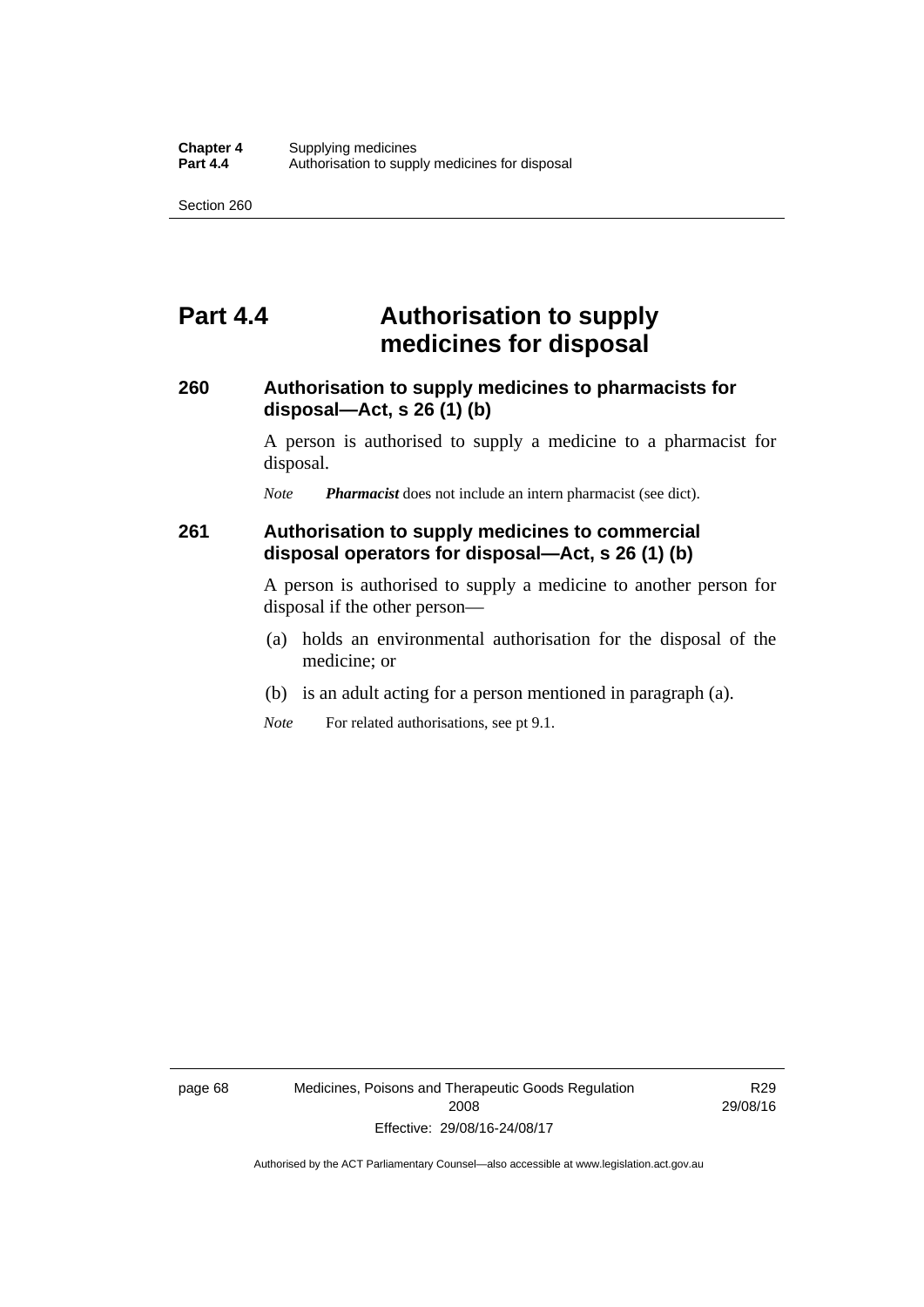# **Part 4.5 Wholesale supply of medicines under corresponding laws**

### **270 Conditions for wholesalers supplying medicines under corresponding laws—Act, s 20 (4) (c)**

The following conditions apply to a person who supplies medicines by wholesale under a corresponding law:

- (a) the person must comply with, and must ensure that the person's agents and employees comply with—
	- (i) the Australian code of good wholesaling practice for medicines in schedules 2, 3, 4 and 8; and
	- (ii) the medicines Australia code of conduct;
	- *Note Australian code of good wholesaling practice for medicines in schedules 2, 3, 4 and 8* and *medicines Australia code of conduct*—see the dictionary.
- (b) the person must not supply sample packs of a controlled medicine;
- (c) the person must not supply a medicine to someone else (the *buyer*) unless—
	- (i) the buyer is authorised to possess the medicine; and
	- (ii) the supply is in accordance with section 140 (Authorisation conditions for supplying medicines on purchase orders—[Act,](http://www.legislation.act.gov.au/a/2008-26/default.asp) s 44 (1) (b) and (2) (b));
- (d) the person must store medicines—
	- (i) within the manufacturer's recommended storage temperature range; and
	- (ii) in any other environmental condition that is necessary to preserve the medicine's stability and therapeutic quality.

R29 29/08/16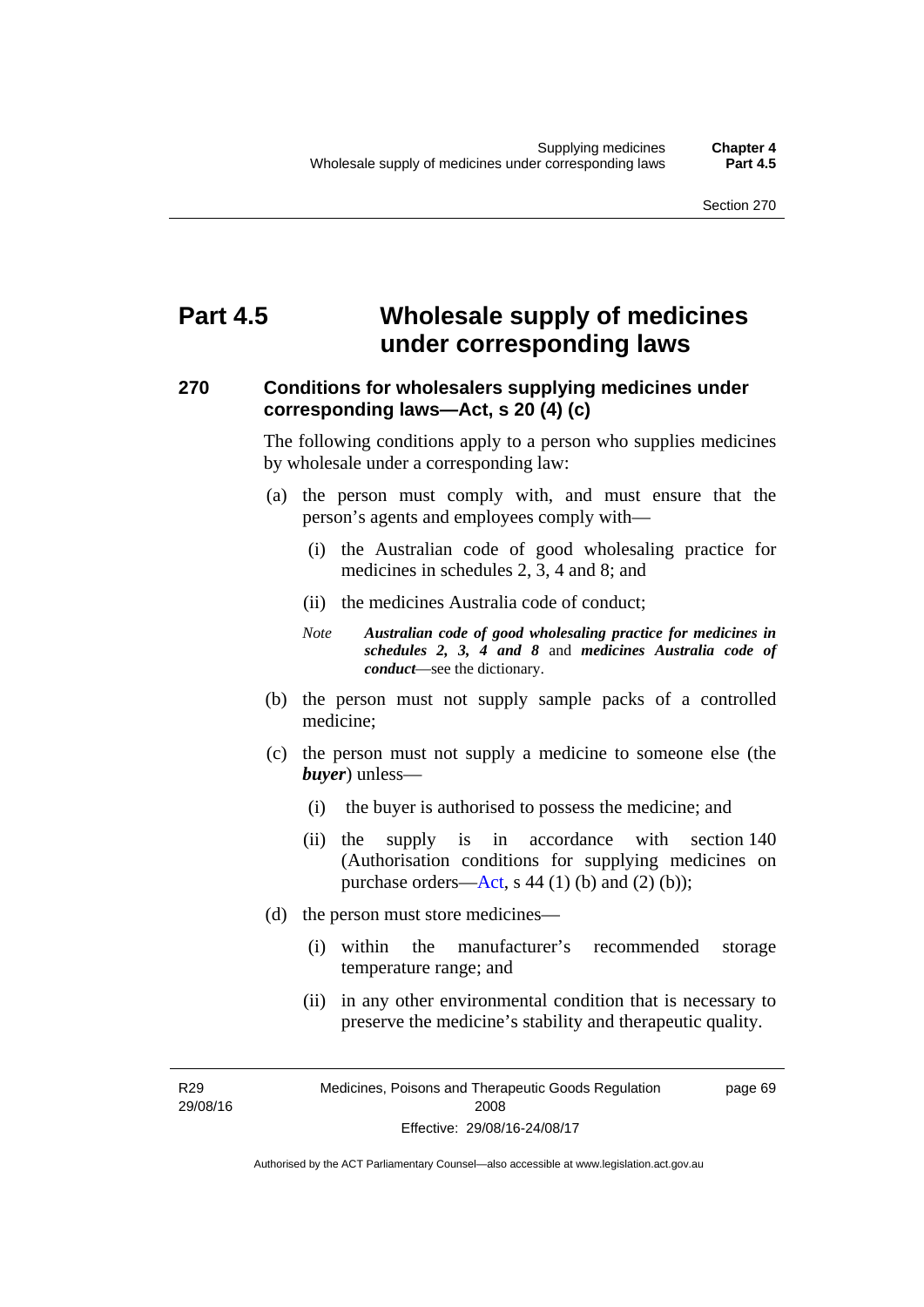# **Chapter 5 Administering medicines**

## **Part 5.1 Authorisations for health-related occupations**

### **350 Authorisation under sch 1 for people in health-related occupations to administer medicines—Act, s 37 (1) (b) and (3) (b)**

A person mentioned in schedule 1, column 2 is authorised to administer a medicine if—

- (a) administering the medicine is included in the schedule, column 3 in relation to the person; and
- (b) the administration is consistent with any restriction for the administration mentioned in the schedule, column 3.
- *Note* For authorisation to self-administer a medicine, see s 360.

### **351 Authorisation conditions for administration of medicines at institutions by people in health-related occupations— Act, s 44 (1) (b) and (2) (b)**

- (1) An authorisation under section 350 to administer a medicine is subject to the following conditions:
	- (a) if the medicine is administered under a standing order to a patient at an institution—the administration is recorded in the patient's medical records;
		- *Note Institution* includes a correctional centre and a CYP detention place (see s 652).

R29 29/08/16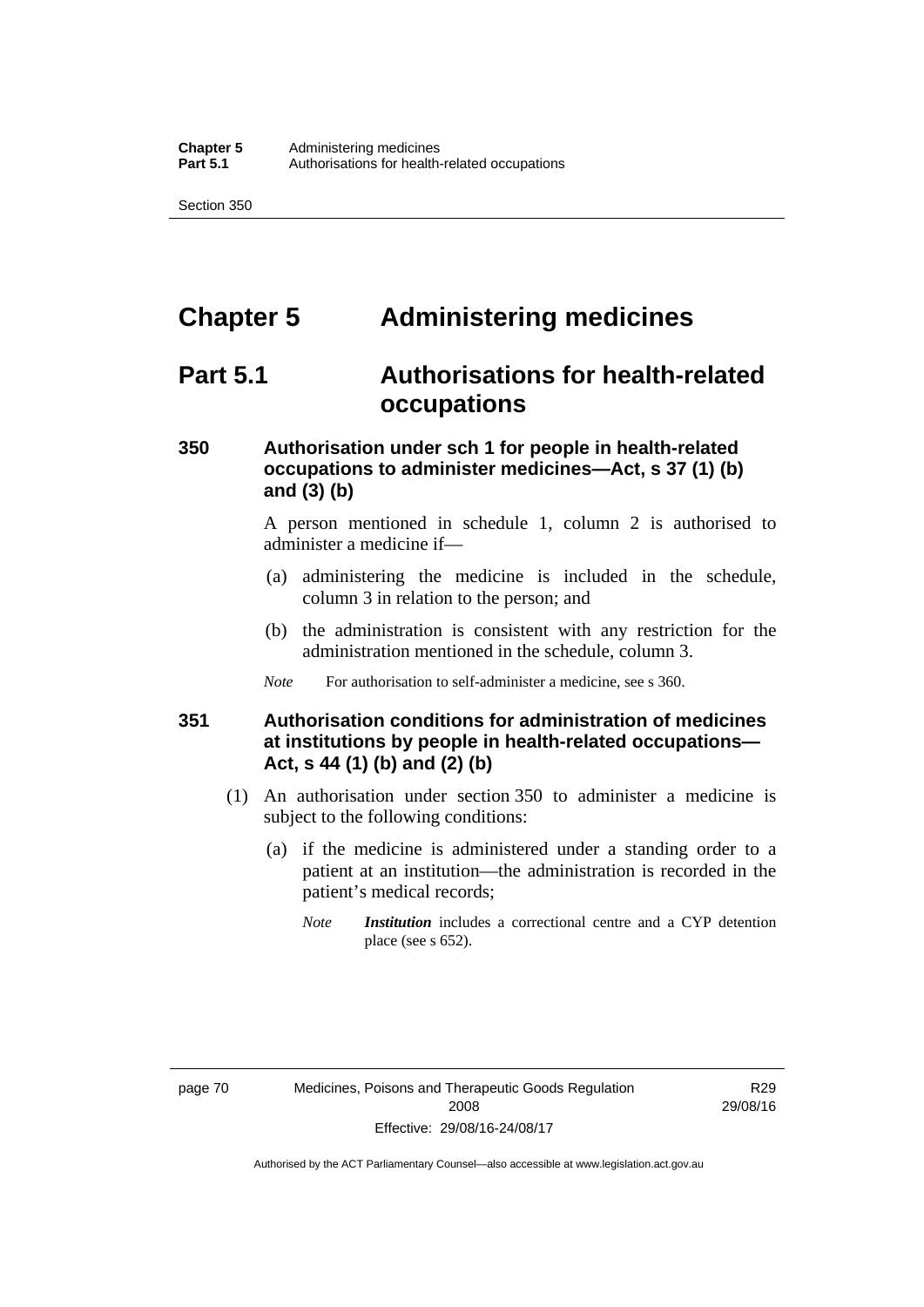- (b) if the medicine is a controlled medicine administered to a patient at an institution—
	- (i) the medicine is not removed from a storage receptacle until immediately before its administration; and
	- (ii) the administration is witnessed by a prescribed administration witness or, if a prescribed administration witness is not reasonably available to witness the administration, the administration is witnessed by another person; and
		- *Note* The witness must sign the record of the administration as witness (see [Act,](http://www.legislation.act.gov.au/a/2008-26/default.asp) s 53 (e)).
	- (iii) the administration is recorded in—
		- (A) the patient's medical records; and
		- (B) the applicable controlled medicines register mentioned in section 543 (3) (Making entries in controlled medicines registers[—Act](http://www.legislation.act.gov.au/a/2008-26/default.asp), s 51 (1) (b)).
- (2) However, subsection (1) (b) does not apply in relation to a controlled medicine dispensed in a dose administration aid for—
	- (a) a patient at a residential aged care facility or residential disability care facility; or
	- (b) a detainee at a correctional centre; or
	- (c) a young detainee at a CYP detention place.
- (3) In this section:

*prescribed administration witness* means a person prescribed under section 544 (Prescribed witnesses for administration of controlled medicines—[Act](http://www.legislation.act.gov.au/a/2008-26/default.asp), s 53 (a) and (b)) for the administration of a controlled medicine.

R29 29/08/16 page 71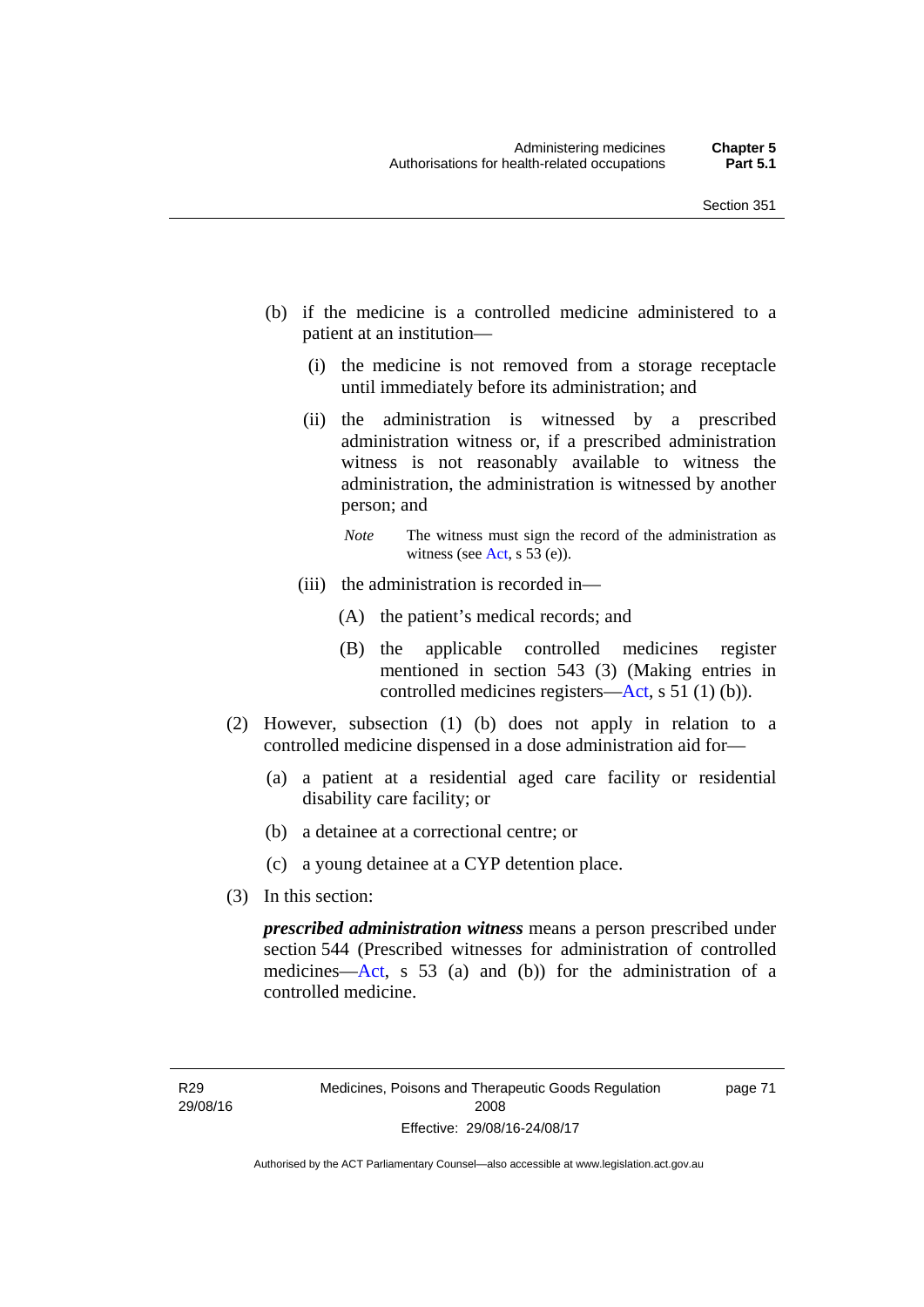### **352 Authorisation for pharmacist and intern pharmacist to administer vaccine without prescription—Act, s 37 (1) (b)**

- (1) A pharmacist is authorised to administer a vaccine to an adult without prescription if the pharmacist administers the vaccine in accordance with a direction by the chief health officer.
- (2) An intern pharmacist is authorised to administer a vaccine to an adult without prescription if—
	- (a) the intern pharmacist administers the vaccine in accordance with a direction by the chief health officer; and
	- (b) the intern pharmacist is under the direct supervision of a pharmacist authorised to administer a vaccine under subsection (1).
- (3) The chief health officer may give directions for the administration of a vaccine to an adult without prescription by a pharmacist or intern pharmacist.
- (4) A direction is a disallowable instrument.
	- *Note* A disallowable instrument must be notified, and presented to the Legislative Assembly, under the [Legislation Act.](http://www.legislation.act.gov.au/a/2001-14)
- (5) In this section:

*vaccine* means—

- (a) a vaccine for human therapeutic use to which the medicines and poisons standard, schedule 4 applies; and
- (b) a vaccine specified separately under that schedule for human therapeutic use.

R29 29/08/16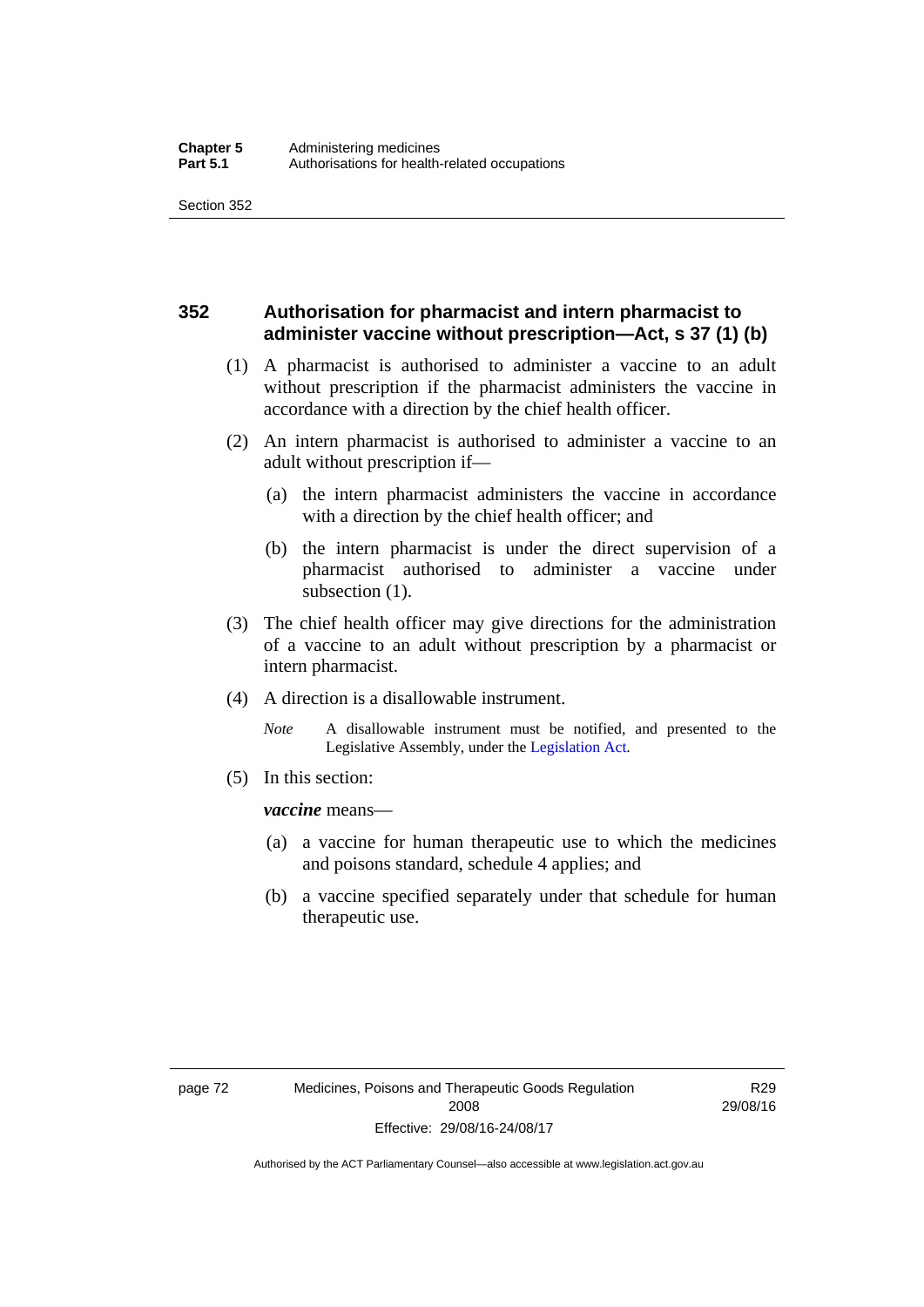## **Part 5.2 Other administration authorisations**

### **360 Authorisation for self-administration etc of medicines— Act, s 37 (2) (b) and (3) (b)**

- (1) This section applies in relation to a medicine obtained by a person from someone who is authorised to supply the medicine to the person.
- (2) The following dealings by the person with the medicine are authorised:
	- (a) if the person is a prescriber and the medicine is a restricted medicine—self-administration of a medicine prescribed or supplied by another prescriber who is not—
		- (i) a trainee dentist, trainee nurse practitioner, intern doctor or person training to be an eligible midwife; or
		- (ii) related to or employed by the person;
	- (b) if the person is a prescriber and the medicine is not a restricted medicine—self-administration of the medicine;
	- (c) if the person is not a prescriber and the medicine is supplied for the person's own use—self-administration of the medicine;
	- (d) if the person is the custodian of an animal and the medicine is supplied for the animal's use—administering the medicine to the animal.
		- *Note Custodian*, of an animal—see the dictionary.
- (3) In this section:

*restricted medicine*—see section 30.

R29 29/08/16 page 73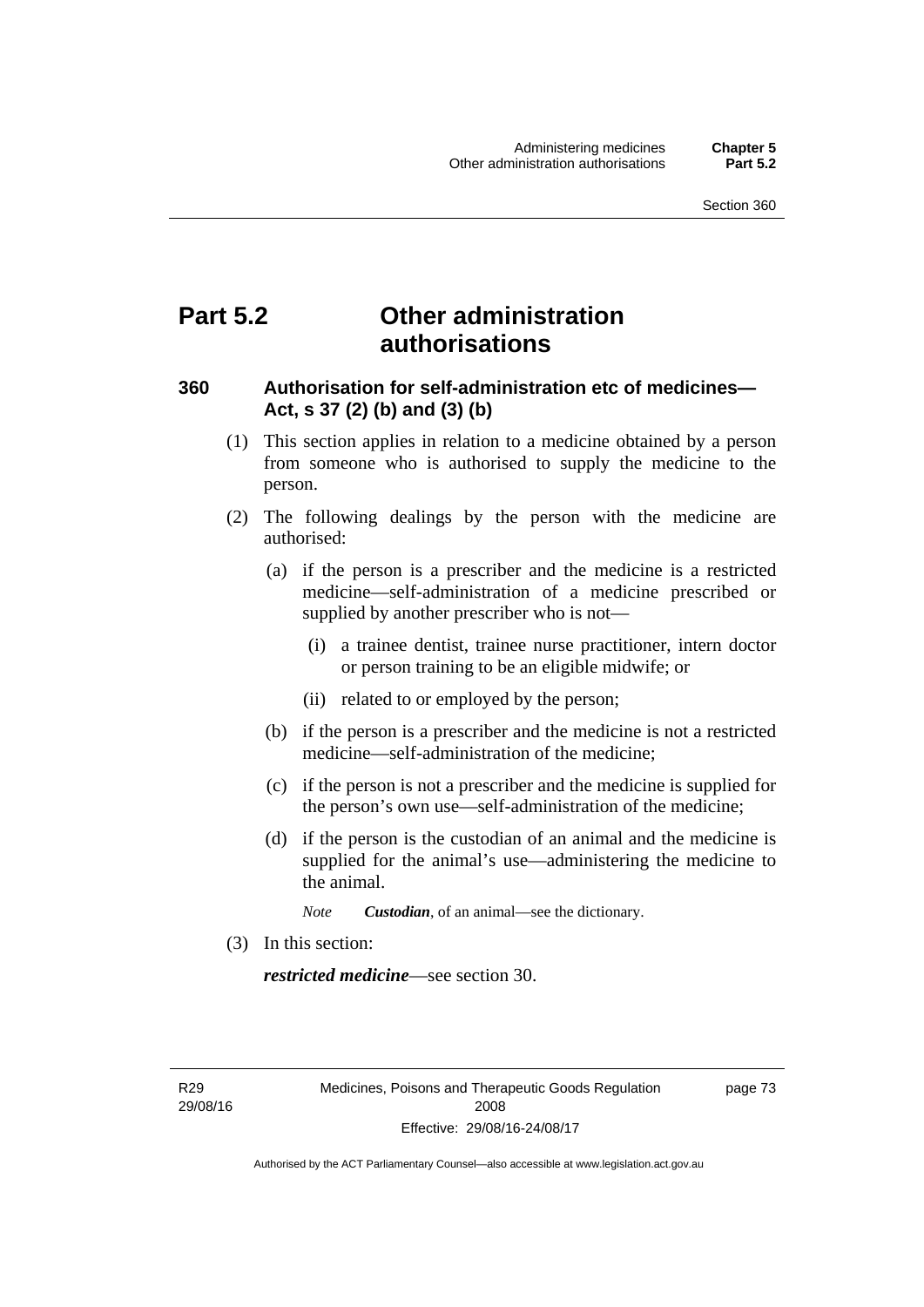## **361 Authorisation for administration of medicines by assistants—Act, s 37 (1) (b)**

- (1) A person (the *assistant*) is authorised to administer a medicine to someone else (the *assisted person*) if—
	- (a) the medicine is obtained by or for the assisted person from someone who is authorised to supply the medicine to the assisted person; and
	- (b) the medicine is administered in accordance with the directions on the medicine's labelling; and
	- (c) if the assisted person is not a person under a legal disability the assisted person asks for the assistant's help to take the medicine; and
	- (d) if the assisted person is a person under a legal disability—the assistant is authorised by the assisted person's parent or guardian to administer the medicine.
- (2) In this section:

*impaired decision-making ability*—a person has *impaired decision-making ability* if the person's decision-making ability is impaired because of a physical, mental, psychological or intellectual condition or state, whether or not the condition or state is a diagnosable illness.

### *person under a legal disability* means—

- (a) a child; or
- (b) a person with impaired decision-making ability in relation to a matter relating to the person's health.

R29 29/08/16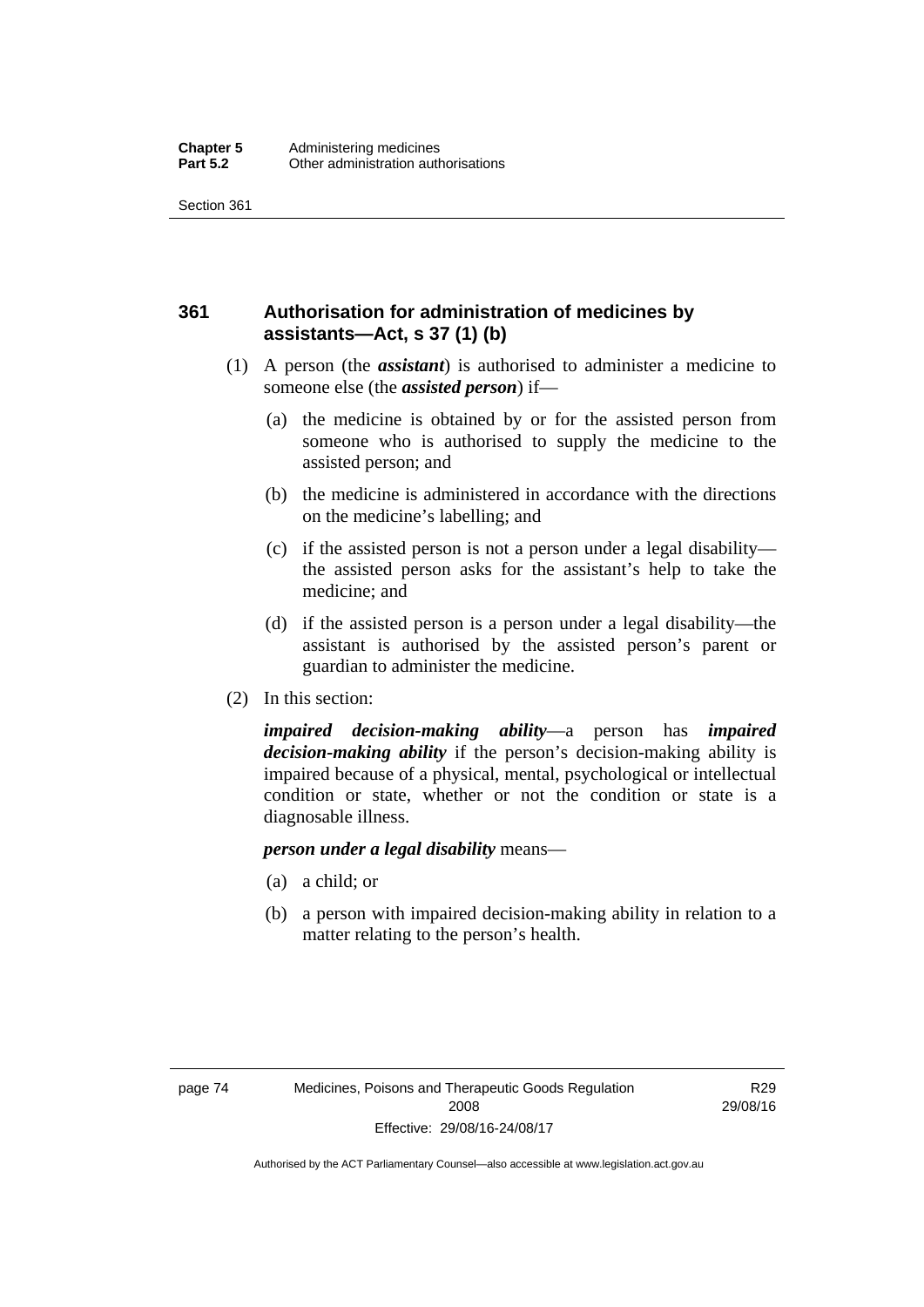# **Chapter 6 Obtaining and possessing medicines**

## **370 Authorisation under sch 1 to obtain and possess medicines—Act, s 35 (1) (b), (2) (b) and s 36 (b)**

- (1) A person mentioned in schedule 1, column 2 is authorised to obtain a medicine if obtaining the medicine—
	- (a) is included in the schedule, column 3 in relation to the person; and
	- (b) is consistent with any restriction for obtaining the medicine mentioned in the schedule, column 3.
- (2) A person mentioned in schedule 1, column 2 is authorised to possess a medicine if—
	- (a) possessing the medicine is included in the schedule, column 3 in relation to the person; and
	- (b) the possession is consistent with any restriction for the possession mentioned in the schedule, column 3.

### **371 Authorisation to obtain and possess medicines for certain personal use-related dealings—Act, s 35 (1) (b), (2) (b) and s 36 (b)**

- (1) A person is authorised to obtain or possess a medicine if the person obtains the medicine from someone who is authorised to supply the medicine to the person.
- (2) Subsection (1) applies in relation to a person whether the medicine is obtained by the person for the person's own use or as an agent for someone else.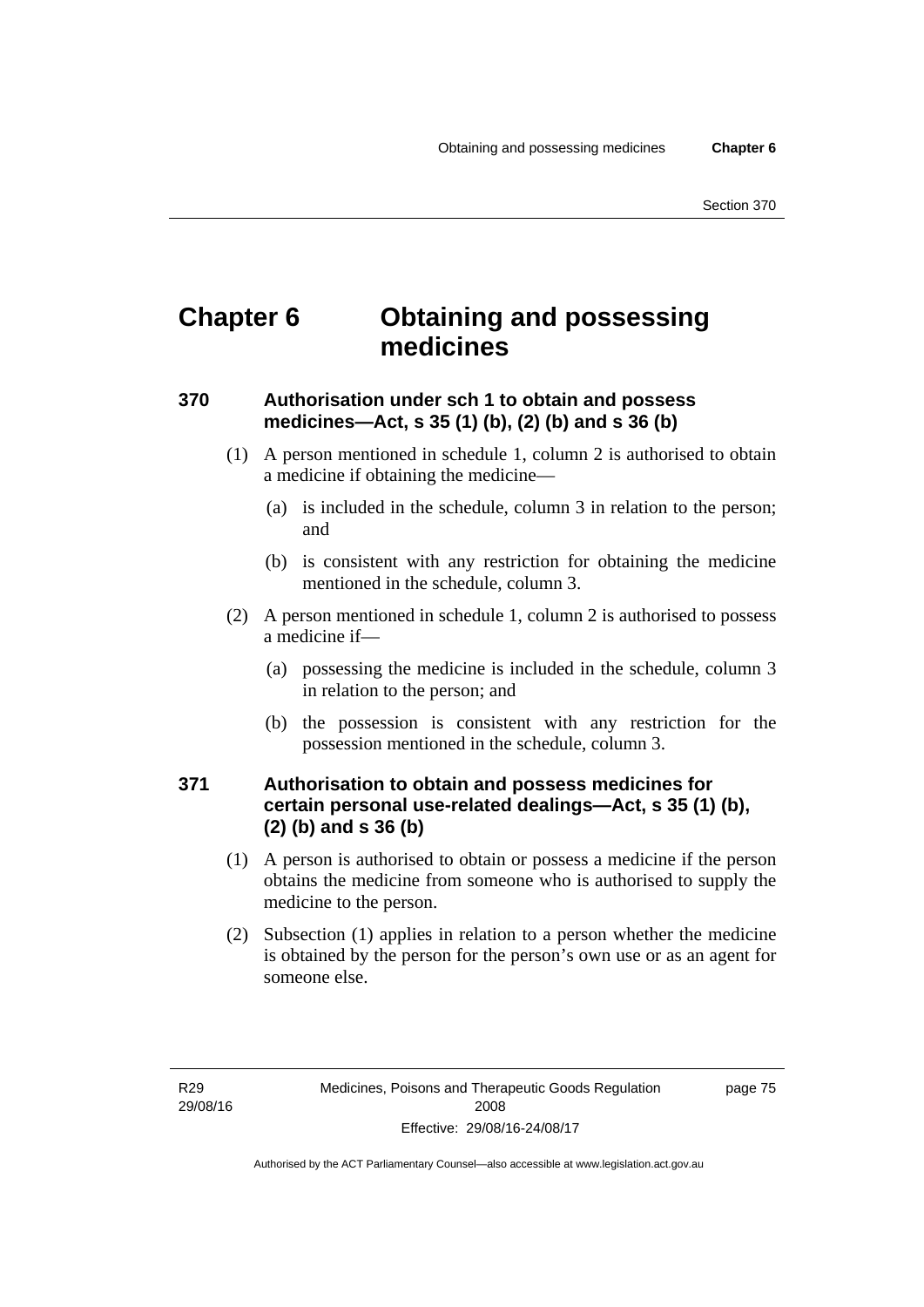# **Chapter 7 Manufacturing medicines**

### **380 Authorisation under sch 1 to manufacture medicines— Act, s 33 (b)**

A person mentioned in schedule 1, column 2 is authorised to manufacture a medicine if—

- (a) manufacturing the medicine is included in the schedule, column 3 in relation to the person; and
- (b) the manufacturing is consistent with any restriction for the manufacturing mentioned in the schedule, column 3.

page 76 Medicines, Poisons and Therapeutic Goods Regulation 2008 Effective: 29/08/16-24/08/17

R29 29/08/16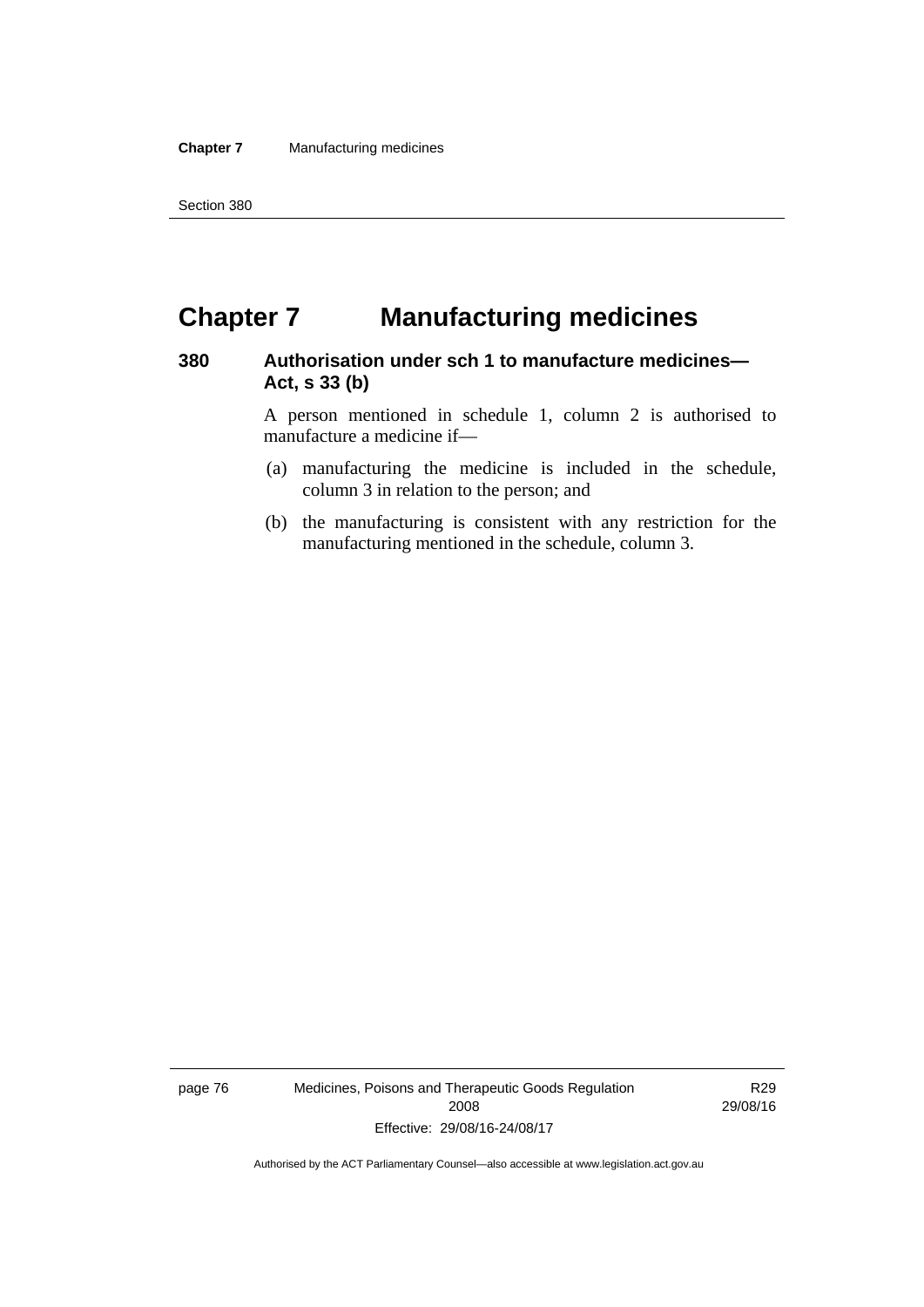# **Chapter 8 Discarding medicines**

### **390 Discarding controlled medicines—Act, s 34 (1) (a)**

 (1) A controlled medicine must be discarded in accordance with this section.

*Note* See also the *[Drugs of Dependence Act 1989](http://www.legislation.act.gov.au/a/alt_a1989-11co)*, div 11.4 about the disposal of seized substances.

- (2) A prescribed discarding witness may discard a controlled medicine in the presence of another prescribed discarding witness.
- (3) However, a person who is authorised to administer a controlled medicine may discard the residue of the medicine after administration in the presence of a person who is not a prescribed discarding witness if no other prescribed discarding witness is reasonably available to witness its discarding.
- (4) A person complies with this section if the person destroys the medicine so that it is unable to be used.
- (5) In this section:

*prescribed discarding witness* means a person prescribed under section 545 (Prescribed witnesses for discarding of controlled medicines—[Act](http://www.legislation.act.gov.au/a/2008-26/default.asp), s 54 (a) and (b)) for the discarding of a controlled medicine.

*Note* A medicine must not be discarded in a way that creates a risk to the health or safety of people or is likely to cause damage to property or the environment (see [Act](http://www.legislation.act.gov.au/a/2008-26/default.asp), s 34 (3)).

R29 29/08/16 page 77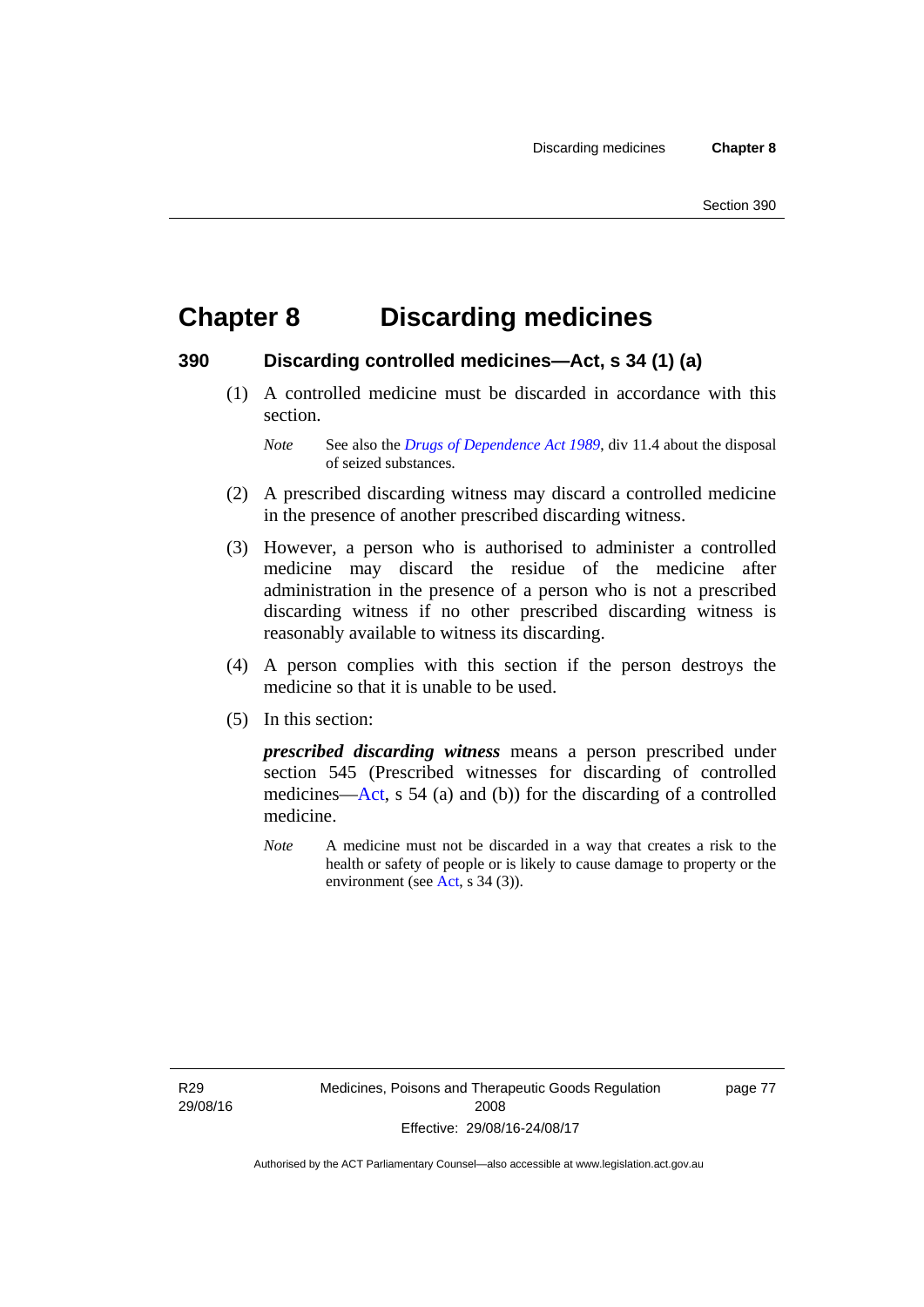# **Chapter 9 Other medicines authorisations**

## **Part 9.1 Authorisations for delivery people and commercial disposal operators**

### **400 Authorisations to deliver medicines under supply authorities—Act, s 26 (1) (b), (2) (b), s 35 (1) (b), (2) (b) and s 36 (b)**

- (1) This section applies to an adult (the *delivery person*), other than a health practitioner, at an institution, who is—
	- (a) engaged to transport and deliver a medicine supplied on a supply authority; or
	- (b) acting for a person mentioned in paragraph (a).
	- *Note* For health practitioners at institutions, see sch 1, pt 1.4.
- (2) The delivery person is authorised to—
	- (a) obtain and possess the medicine for the purposes of transporting and delivering the medicine as engaged; and
	- (b) supply the medicine to the entity named as the recipient in the supply authority or the entity's agent.

#### **Examples—delivery person**

- 1 a hospital employee who is not a health practitioner
- 2 an employee of a courier service

#### **Example—agent**

the guardian of a child for a prescription dispensed for the child

- *Note 1 Entity* includes a person (see [Legislation Act,](http://www.legislation.act.gov.au/a/2001-14) dict, pt 1).
- *Note 2* An example is part of the regulation, is not exhaustive and may extend, but does not limit, the meaning of the provision in which it appears (see [Legislation Act,](http://www.legislation.act.gov.au/a/2001-14) s 126 and s 132).

page 78 Medicines, Poisons and Therapeutic Goods Regulation 2008 Effective: 29/08/16-24/08/17

R29 29/08/16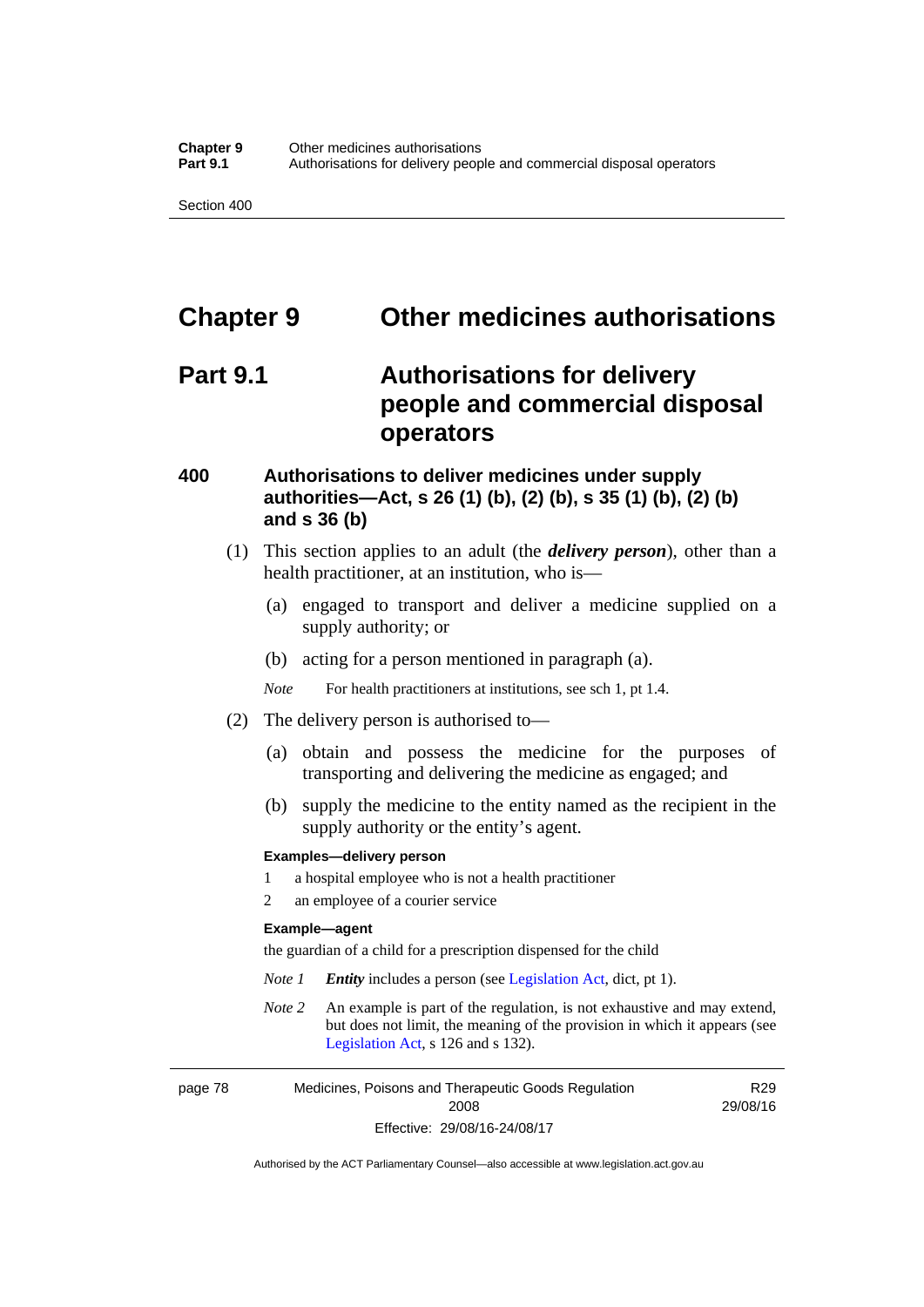### **401 Authorisations for commercial disposal operators—Act, s 26 (1) (b) and (2) (b), s 35 (1) (b) and (2) (b) and s 36 (b)**

- (1) This section applies to a person who—
	- (a) holds an environmental authorisation for the disposal of a medicine; or
	- (b) is an adult acting for a person mentioned in paragraph (a).
- (2) The person is authorised to obtain and possess the medicine for the purposes of disposing of the medicine as engaged.

R29 29/08/16 Medicines, Poisons and Therapeutic Goods Regulation 2008 Effective: 29/08/16-24/08/17

page 79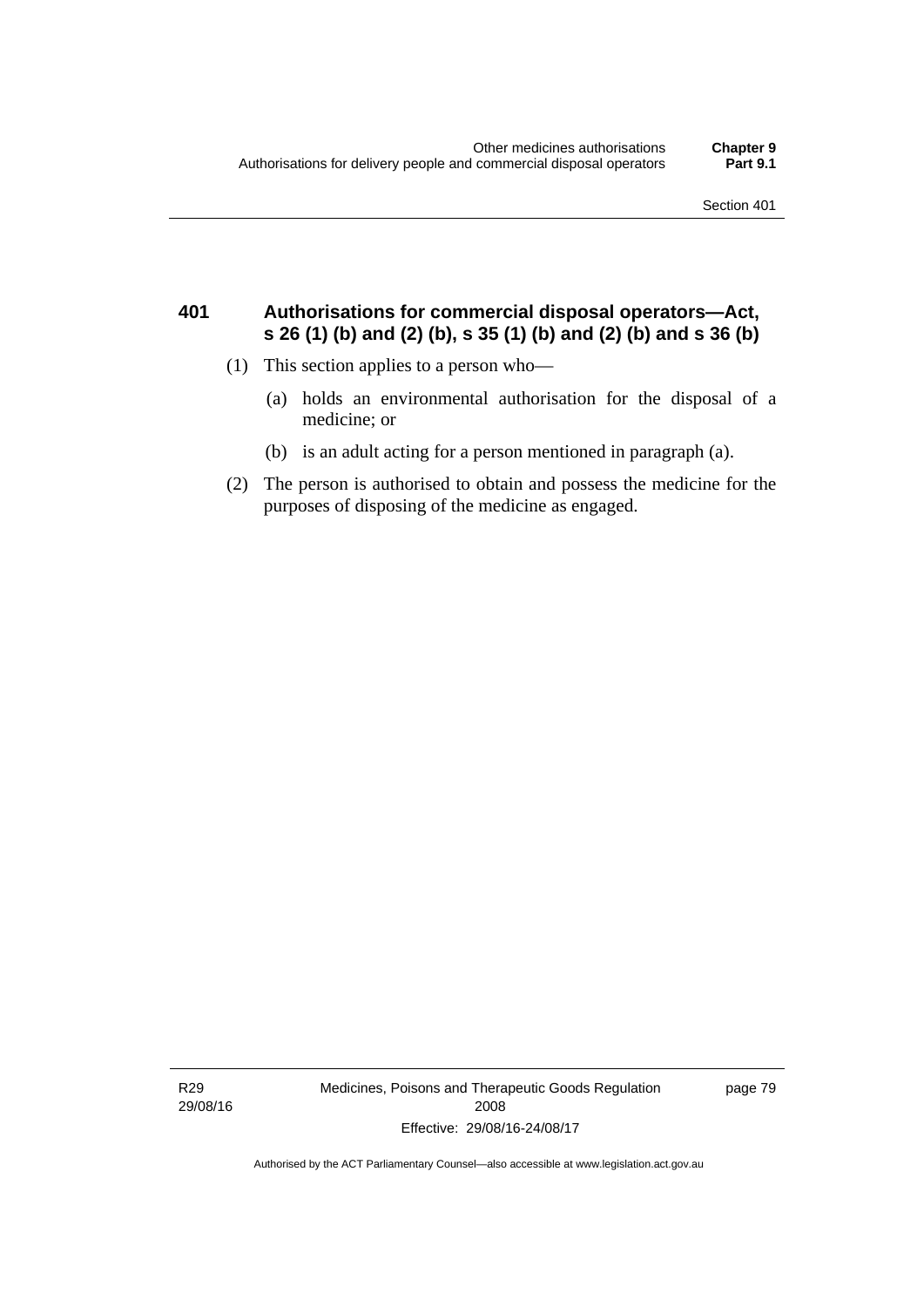## **Part 9.2 Emergency supply and administration of adrenaline and salbutamol**

## **410 Authorisations to supply and administer adrenaline and salbutamol—Act, s 26 (1) (b) and s 37 (1) (b)**

- (1) A person is authorised to do 1 or more of the following for someone else (the *assisted person*) who is in immediate need of adrenaline or salbutamol:
	- (a) supply authorised adrenaline or authorised salbutamol to the assisted person;
	- (b) supply authorised adrenaline or authorised salbutamol to someone else for immediate administration to the assisted person;
	- (c) administer authorised adrenaline or authorised salbutamol to the assisted person.
- (2) In this section:

*authorised adrenaline* means adrenaline in a single use automatic injector delivering not more than 0.3mg adrenaline.

*authorised salbutamol* means salbutamol in, or for, a metered inhaler.

R29 29/08/16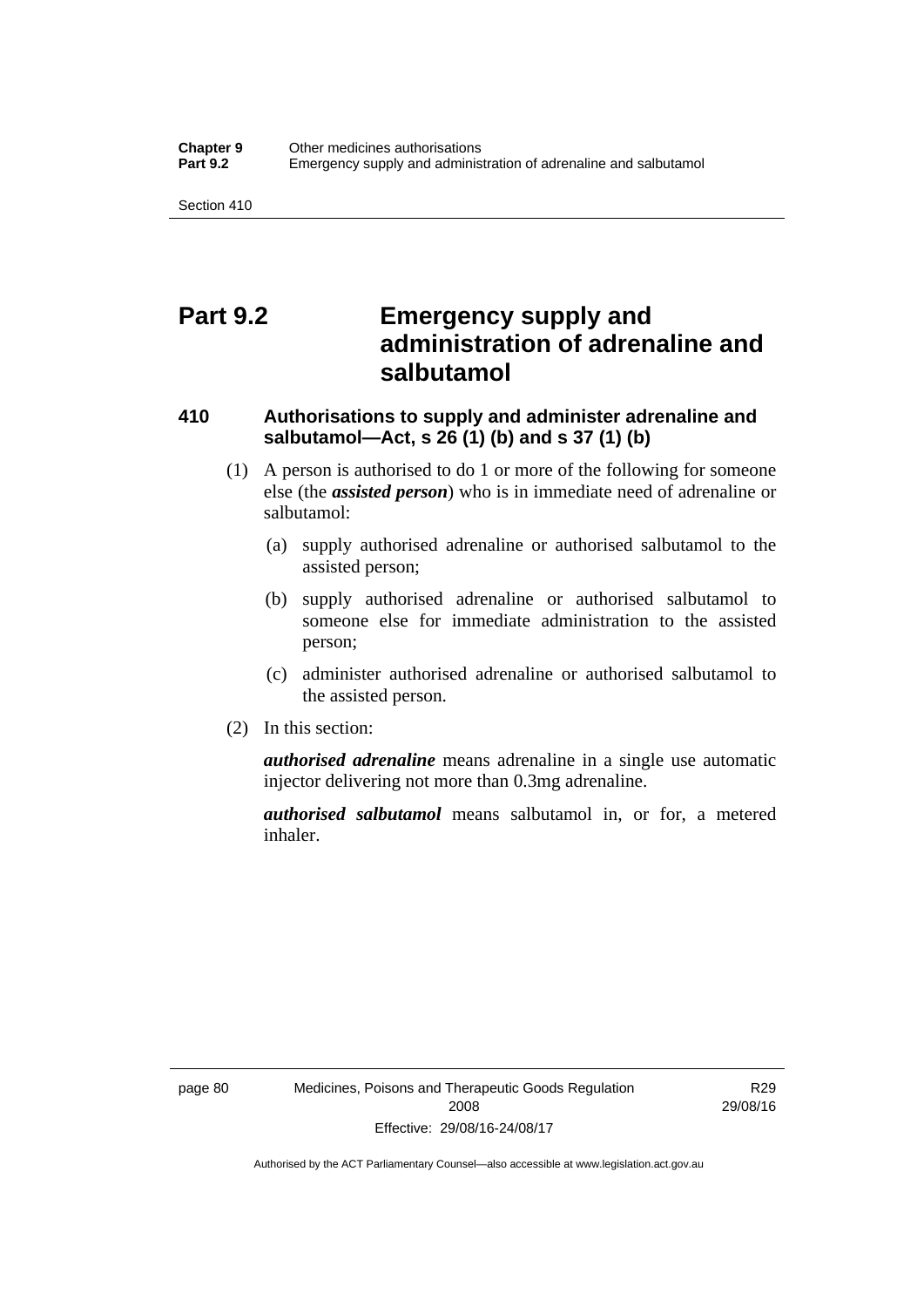# **Part 9.3 Medicines authorisations for corrections functions**

### **420 Authorisations for CYP authorised people—Act, s 26 (1) (b), s 35 (1) (b), (2) (b), s 36 (b) and s 37 (1) (b)**

A CYP authorised person is authorised, within the scope of the person's employment, to do any of the following in relation to a medicine supplied for a young detainee by a person who is authorised to supply the medicine:

- (a) obtain the medicine;
- (b) possess the medicine (including possess the medicine outside a CYP detention place for the purpose of administering the medicine to a young detainee while the young detainee is lawfully outside the place);
- (c) administer the medicine to the young detainee;
- (d) supply the medicine to a person who is authorised to obtain the medicine for the young detainee.

### **Example—young detainee lawfully outside CYP detention place**

the detainee is on local leave escorted by a CYP authorised person

- *Note 1 CYP authorised person* and *CYP detention place*—see the dictionary.
- *Note 2 Young detainee*—see the *[Children and Young People Act 2008](http://www.legislation.act.gov.au/a/2008-19)*, s 95.
- *Note 3* An example is part of the regulation, is not exhaustive and may extend, but does not limit, the meaning of the provision in which it appears (see [Legislation Act,](http://www.legislation.act.gov.au/a/2001-14) s 126 and s 132).

R29 29/08/16 page 81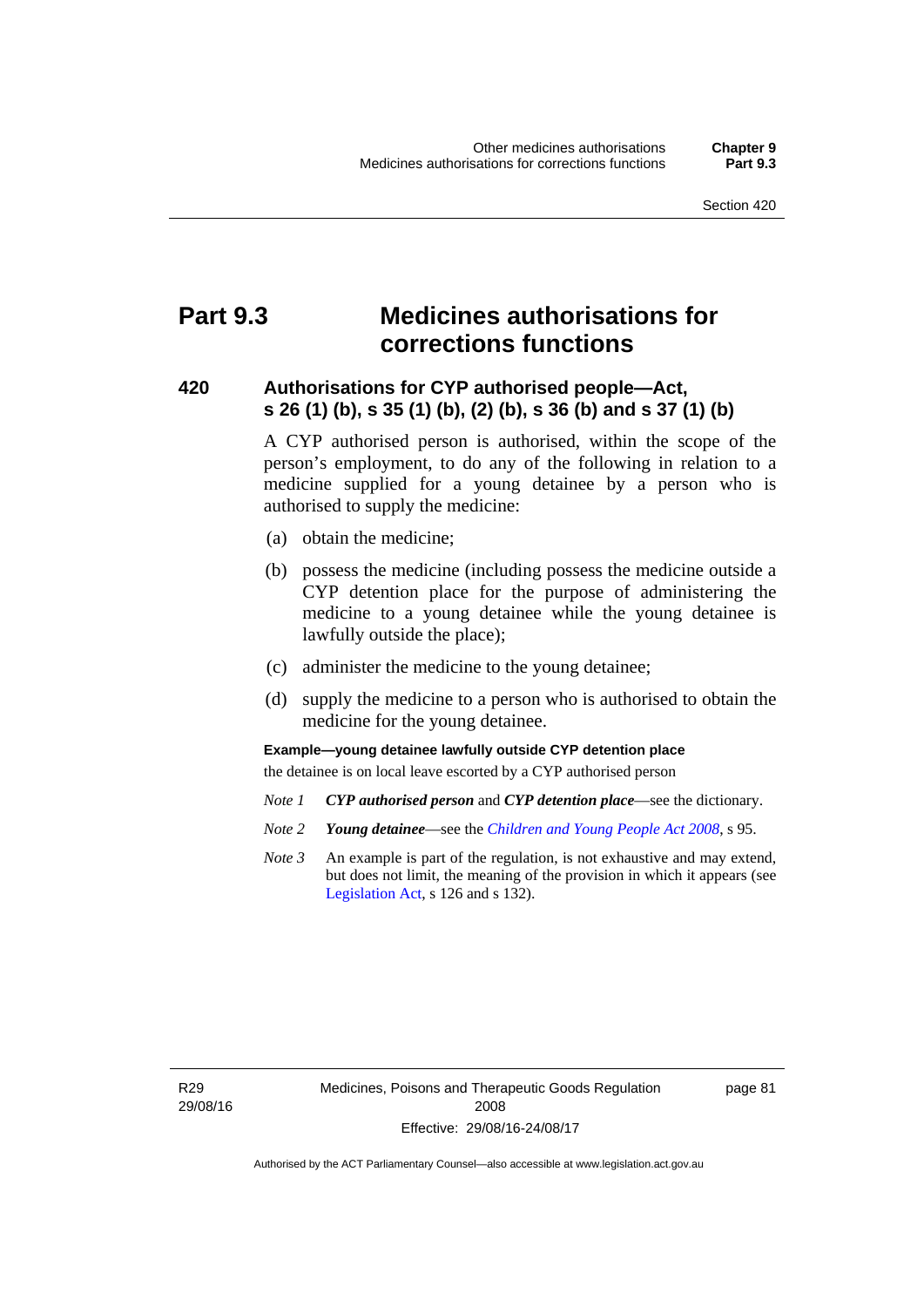## **421 Authorisations for corrections officers—Act, s 26 (1) (b), s 35 (1) (b), (2) (b), s 36 (b) and s 37 (1) (b)**

A corrections officer is authorised, within the scope of the officer's employment, to do any of the following in relation to a medicine supplied for a detainee by a person who is authorised to supply the medicine:

- (a) obtain the medicine;
- (b) possess the medicine (including possess the medicine outside a correctional centre for the purpose of administering the medicine to a detainee while the detainee is lawfully outside the centre);
- (c) administer the medicine to the detainee;
- (d) supply the medicine to a person who is authorised to obtain the medicine for the detainee.
- *Note 1* See the example and notes to s 420.
- *Note 2 Detainee*—see the *[Corrections Management Act 2007](http://www.legislation.act.gov.au/a/2007-15)*, s 6.

### **422 Authorisations for court and police cell custodians—Act, s 26 (1) (b), s 35 (1) (b), (2) (b), s 36 (b) and s 37 (1) (b)**

- (1) A custodian is authorised, within the scope of the custodian's employment, to do any of the following in relation to a medicine supplied for a person in custody at court cells or police cells by someone who is authorised to supply the medicine:
	- (a) obtain the medicine at the cells;
	- (b) possess the medicine at the cells;
	- (c) administer the medicine to the person in custody at the cells;
	- (d) supply the medicine to someone who is authorised to obtain the medicine for the person in custody.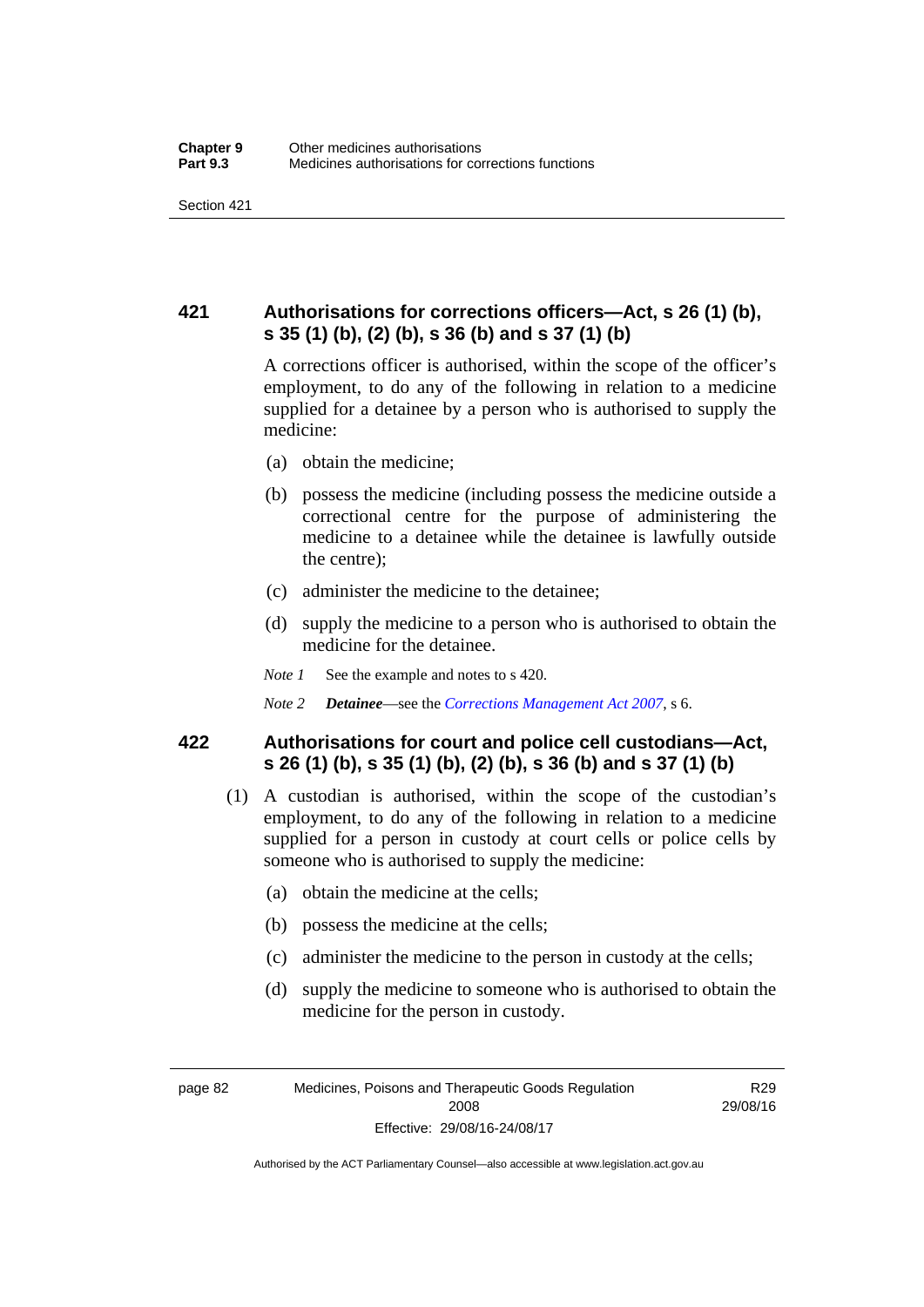(2) In this section:

*court cell*—see the *[Corrections Management Act 2007](http://www.legislation.act.gov.au/a/2007-15)*, section 29.

### *custodian* means—

- (a) a person in charge of a court cell or police cell; or
- (b) a person acting under the direct supervision of the person in charge.

#### *person in custody* means—

- (a) a detainee; or
- (b) a young detainee; or
- (c) a person detained at a police cell under the *[Corrections](http://www.legislation.act.gov.au/a/2007-15)  [Management Act 2007](http://www.legislation.act.gov.au/a/2007-15)*, section 30; or
- (d) a person detained at a court cell under the *[Corrections](http://www.legislation.act.gov.au/a/2007-15)  [Management Act 2007](http://www.legislation.act.gov.au/a/2007-15)*, section 33.

*police cell*—see the *[Corrections Management Act 2007](http://www.legislation.act.gov.au/a/2007-15)*, section 29.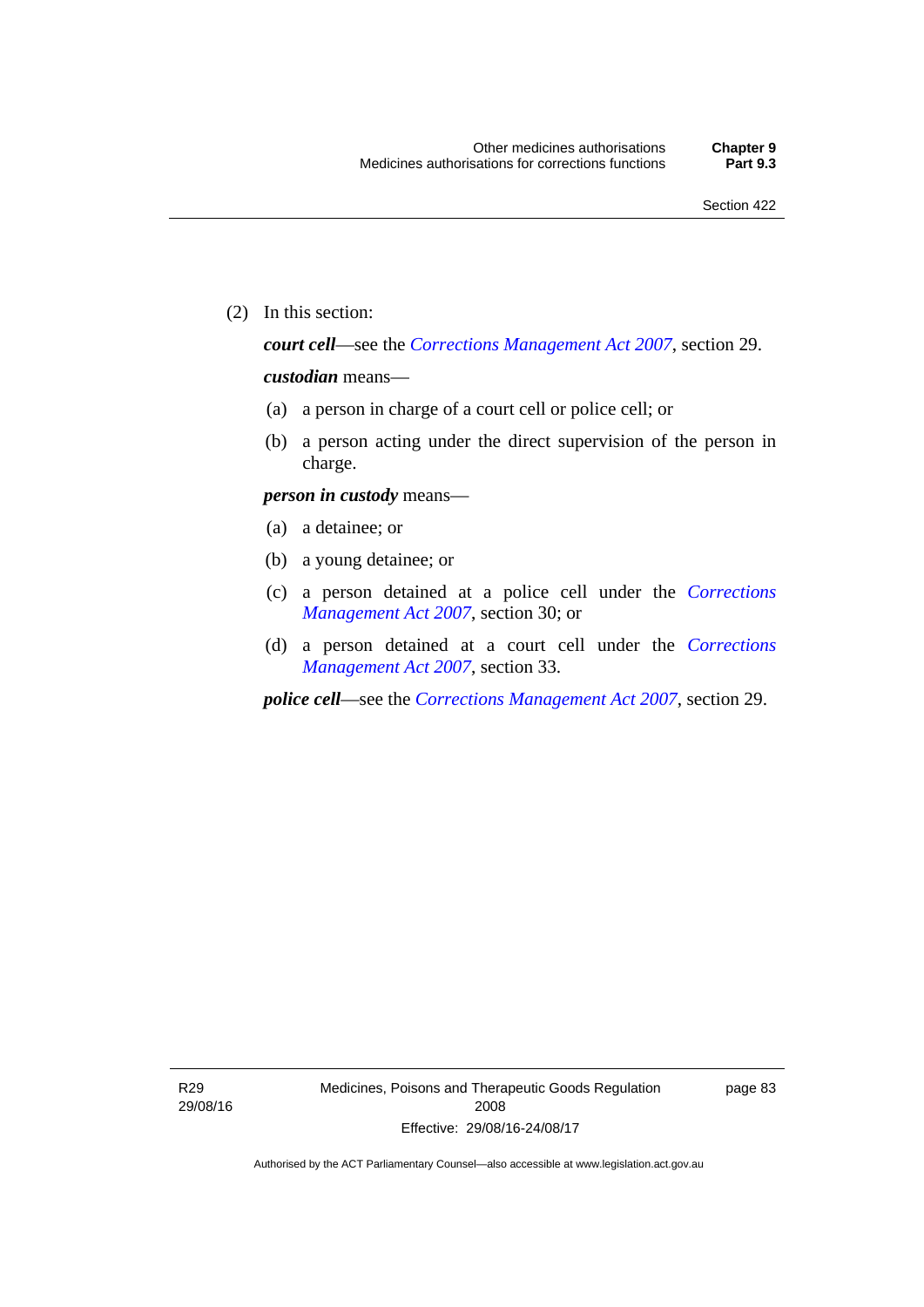**Chapter 9** Other medicines authorisations **Part 9.4** • **Authorisations for medicines research and education program purposes other** than controlled medicines

Section 430

# **Part 9.4 Authorisations for medicines research and education program purposes other than controlled medicines**

*Note* A licence is required for research and education programs in relation to controlled medicines (see pt 14.2).

### **430 Authorisations for non-controlled medicines research and education—Act, s 26 (1) and (2) (b)**

- (1) A scientifically qualified person employed at a recognised research institution (other than the Canberra Hospital) is authorised to do the following for the purposes of an authorised activity at the institution:
	- (a) issue a purchase order for a relevant medicine;
	- (b) obtain on a purchase order a relevant medicine;
	- (c) possess a relevant medicine;
	- (d) supply a relevant medicine to a person (a *relevant person*) who is taking part in the authorised activity at the institution.
	- *Note 1 Scientifically qualified person*—see the dictionary.

*Note 2 Recognised research institution*—see the [Act](http://www.legislation.act.gov.au/a/2008-26/default.asp), s 20 (5).

- (2) A scientifically qualified person employed at the Canberra Hospital is authorised to do the following for the purposes of an authorised activity at the hospital:
	- (a) issue a written requisition for a relevant medicine;
	- (b) obtain on a written requisition a relevant medicine;
	- (c) possess a relevant medicine;

page 84 Medicines, Poisons and Therapeutic Goods Regulation 2008 Effective: 29/08/16-24/08/17

R29 29/08/16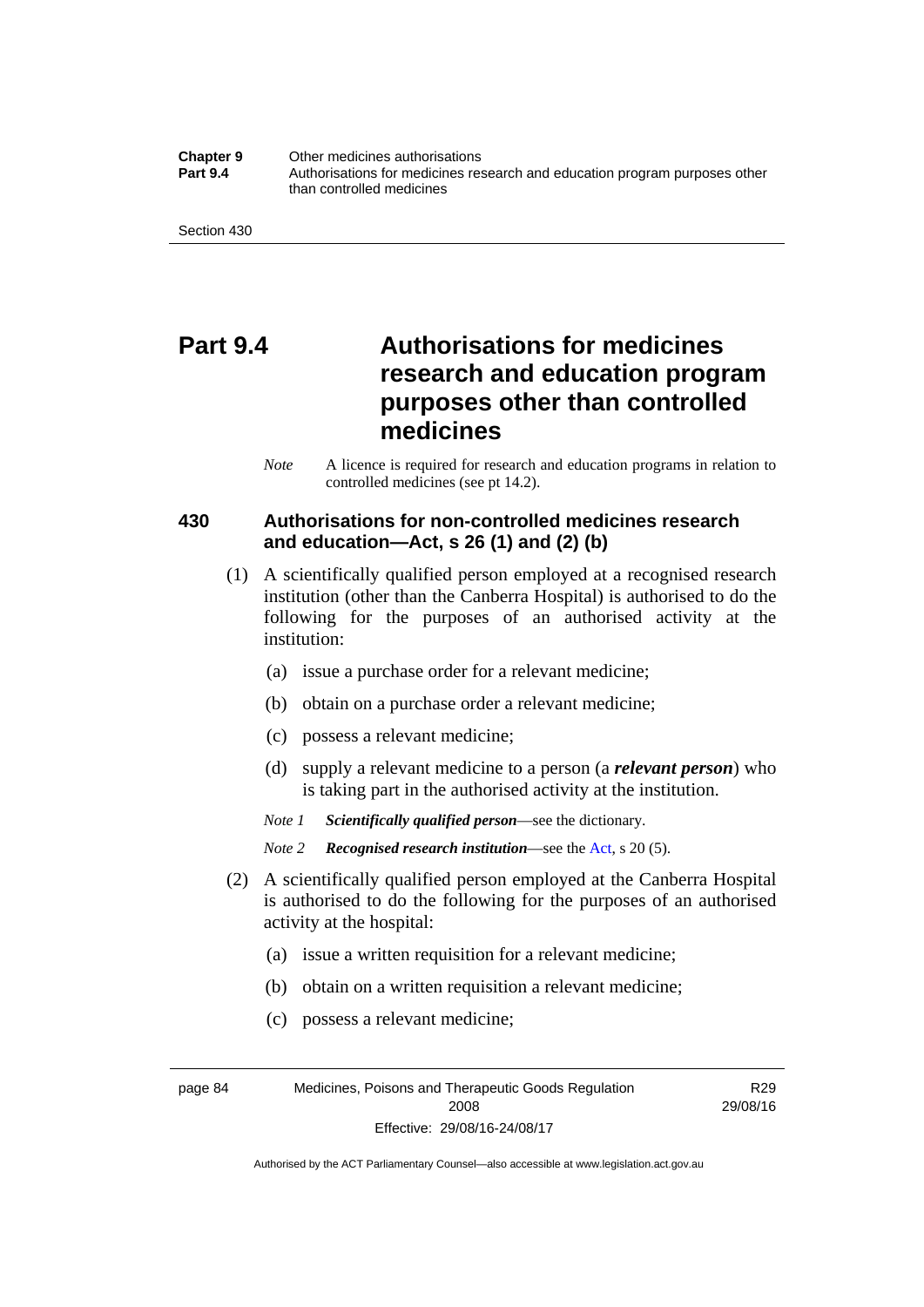- (d) supply a relevant medicine to a person (also a *relevant person*) who is taking part in the authorised activity at the hospital.
- (3) A relevant person is authorised to do the following in relation to a relevant medicine for the purposes of an authorised activity:
	- (a) obtain the medicine from the scientifically qualified person for the activity;
	- (b) possess the medicine for the purposes of the activity;
	- (c) supply the medicine to the scientifically qualified person for the activity.
- (4) In this section:

*authorised activity*, in relation to a relevant medicine at a recognised research institution, means the conduct of any of the following if it does not involve the administration of the medicine to a person:

- (a) medical or scientific research in relation to the medicine at the institution;
- (b) instruction involving the medicine at the institution;
- (c) quality control or analysis of the medicine at the institution.

*relevant medicine* means a medicine other than a controlled medicine.

### **431 Authorisation conditions for non-controlled medicines research and education—Act, s 44 (1) (b) and (2) (b)**

A scientifically qualified person's authorisation under section 430 is subject to the following conditions:

- (a) the person has written approval for the conduct of the authorised activity from the person in charge of—
	- (i) the recognised research institution; or
	- (ii) a faculty or division of the institution;

R29 29/08/16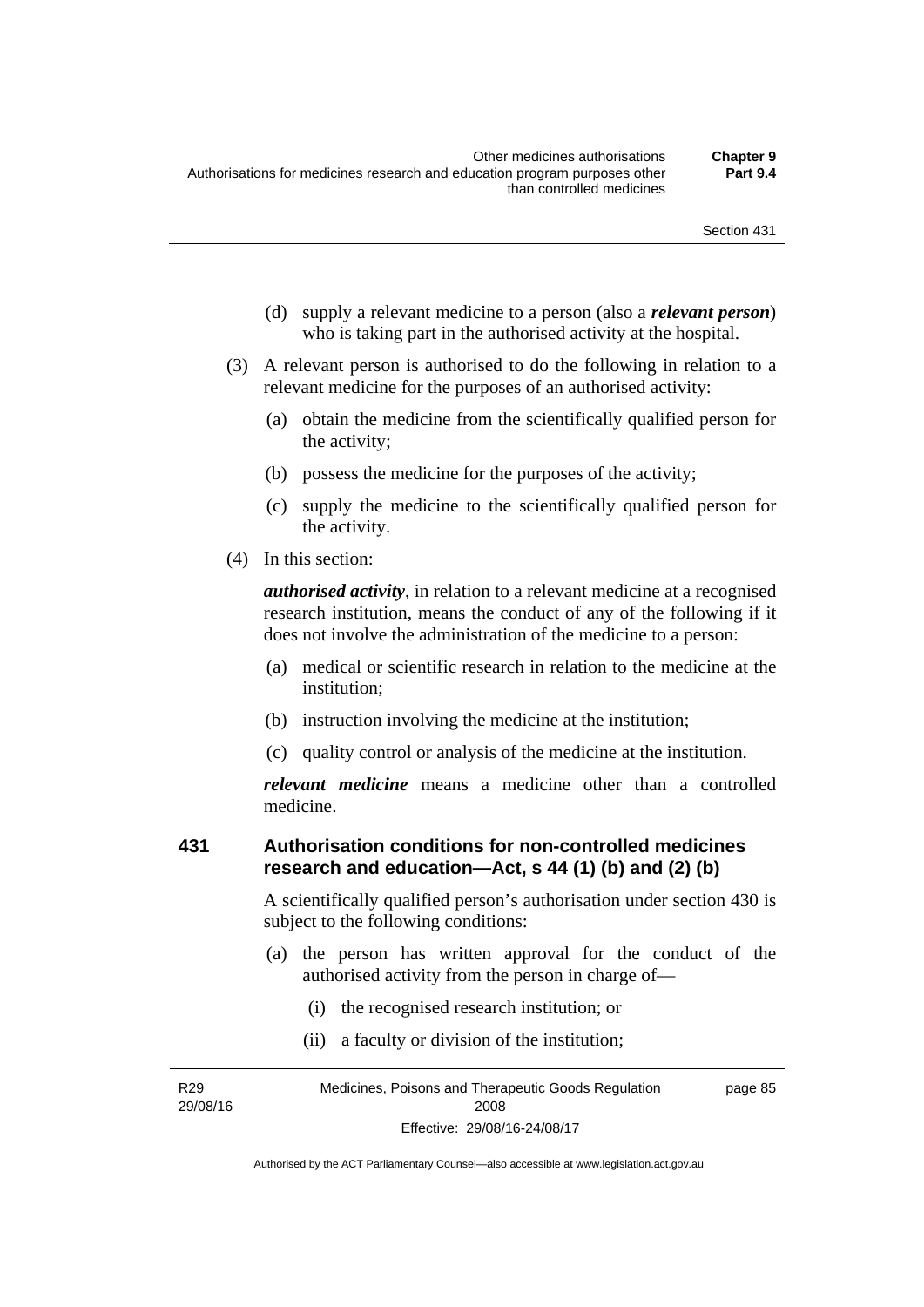| <b>Chapter 9</b> | Other medicines authorisations                                             |
|------------------|----------------------------------------------------------------------------|
| <b>Part 9.4</b>  | Authorisations for medicines research and education program purposes other |
|                  | than controlled medicines                                                  |

Section 431

- (b) if the recognised research institution employing the person is the Canberra Hospital—
	- (i) a requisition for the relevant medicine issued by the person complies with section 55 (General requirements for written requisitions) and section 56 (Particulars for requisitions); and
	- (ii) the requisition is for an amount of the medicine approved in writing by the person in charge; and
	- (iii) the requisition is for an amount of the medicine used solely for the purpose approved in writing by the person in charge;
- (c) if the person is employed at a recognised research institution other than the Canberra Hospital—
	- (i) a purchase order for the relevant medicine complies with section 62; and
	- (ii) the purchase order is for an amount of the medicine approved in writing by the person in charge;
- (d) the medicine is obtained from someone who is authorised to supply the medicine to the person.

R29 29/08/16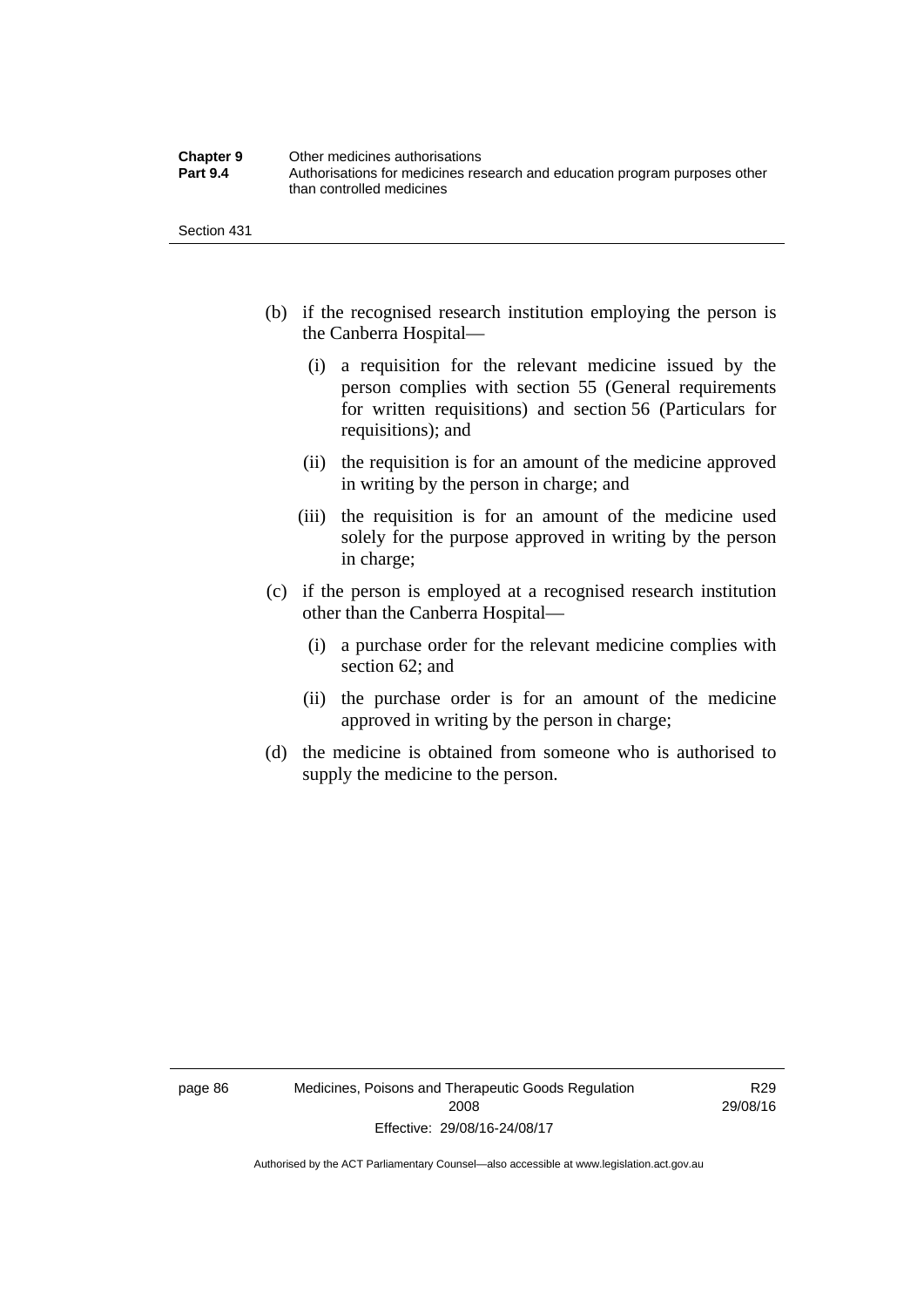# **Part 9.5 Authorisations under medicines licences**

### **Division 9.5.1 Controlled medicines research and education program licence authorisations**

- *Note 1* For authorisation for research and education for other medicines, see pt 9.4.
- *Note 2* For other provisions about controlled medicines research and education program licences, see pt 14.2.

### **440 Authorisations under controlled medicines research and education program licences—Act, s 20 (1) (a)**

- (1) A controlled medicines research and education program licence (other than for a program conducted at the Canberra Hospital) authorises—
	- (a) the licence-holder to—
		- (i) issue a purchase order for a controlled medicine (the *licensed controlled medicine*) stated in the licence for the program stated in the licence; and
		- (ii) obtain a licensed controlled medicine on a purchase order for the program; and
		- (iii) possess a licensed controlled medicine for the program at the premises to which the licence relates; and
		- (iv) supply a licensed controlled medicine to anyone taking part in the program for the program; and

R29 29/08/16 page 87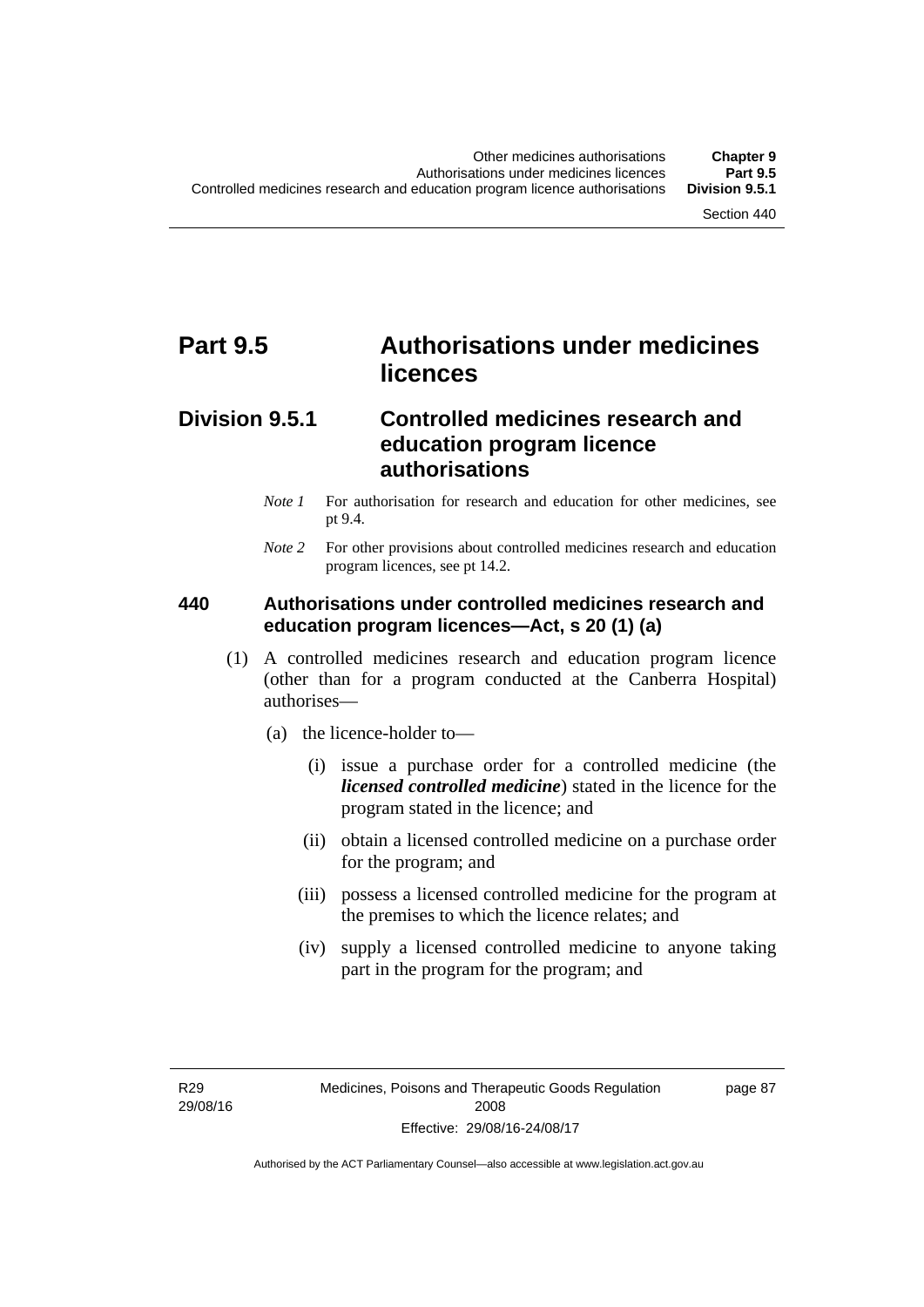| <b>Chapter 9</b> | Other medicines authorisations                                             |
|------------------|----------------------------------------------------------------------------|
| <b>Part 9.5</b>  | Authorisations under medicines licences                                    |
| Division 9.5.1   | Controlled medicines research and education program licence authorisations |
| Section 441      |                                                                            |

- (b) the program supervisor, and anyone taking part in the program, to deal with the licensed controlled medicine as authorised by the licence at the premises stated in the licence.
- (2) A controlled medicines research and education program licence for a program conducted at the Canberra Hospital authorises—
	- (a) the licence-holder to—
		- (i) issue a written requisition for a controlled medicine (the *licensed controlled medicine*) stated in the licence for the program stated in the licence; and
		- (ii) obtain a licensed controlled medicine on a written requisition for the program; and
		- (iii) possess a licensed controlled medicine for the program at the premises to which the licence relates; and
		- (iv) supply a licensed controlled medicine to anyone taking part in the program for the program; and
	- (b) the program supervisor, and anyone taking part in the program, to deal with the licensed controlled medicine as authorised by the licence at the hospital.

### **441 Authorisation condition for controlled medicines research and education program licences—Act, s 44 (1) (b) and (2) (b)**

A licence-holder's authorisation to obtain a controlled medicine under a controlled medicines research and education program licence is subject to the condition that the medicine is—

 (a) if the licence is for a program conducted at the Canberra Hospital—obtained on a requisition that complies with section 55 (General requirements for written requisitions) and section 56 (Particulars for requisitions); or

R29 29/08/16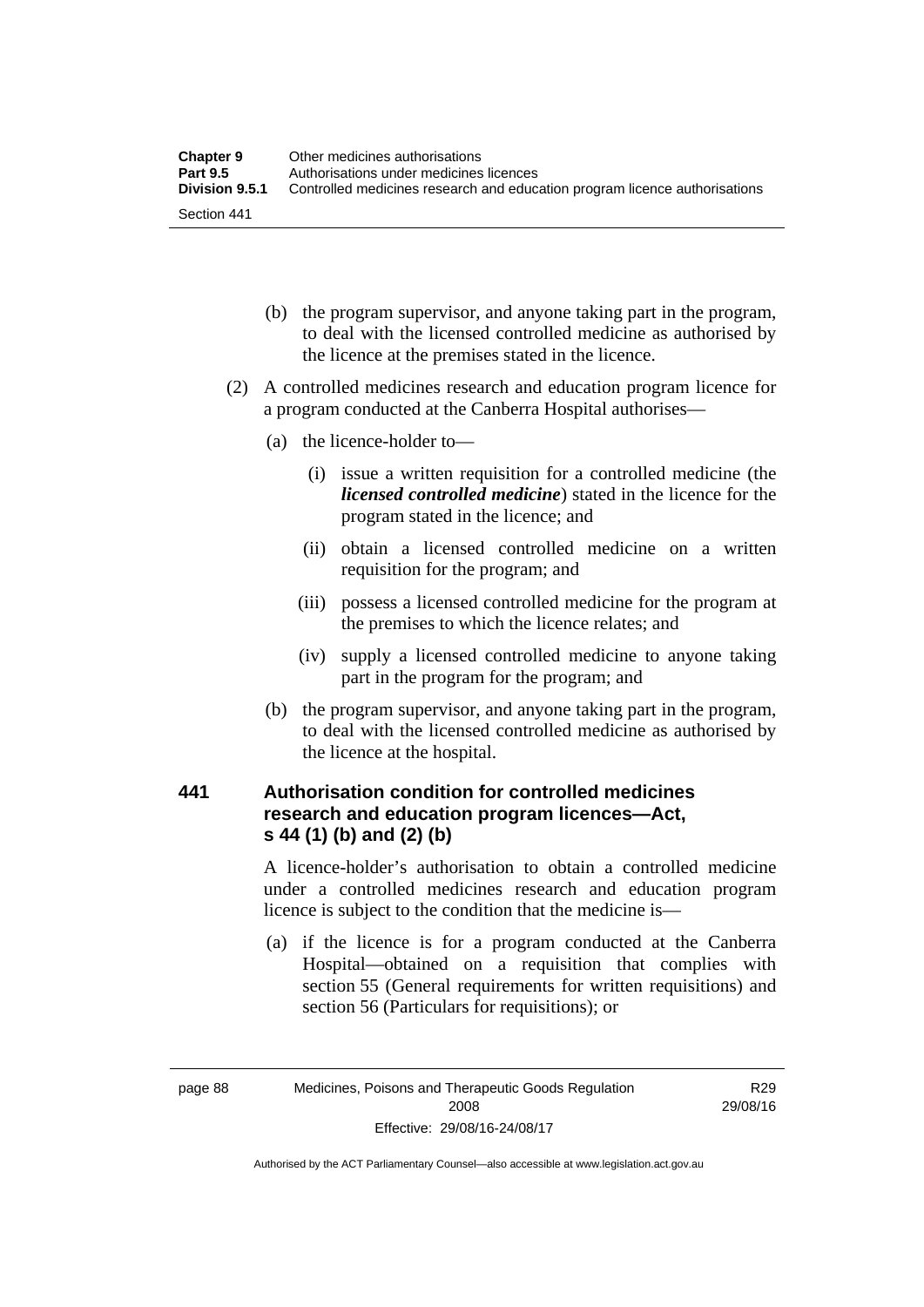- (b) in any other case—purchased on a complying purchase order.
- *Note* For licence conditions, see the [Act](http://www.legislation.act.gov.au/a/2008-26/default.asp), s 89.

### **Division 9.5.2 First-aid kit licence authorisations**

*Note* For other provisions about first-aid kit licences, see pt 14.3.

### **450 Authorisations under first-aid kit licences— Act, s 20 (1) (a)**

(1) In this section:

*authorised medicine*, for a first-aid kit, means—

- (a) a medicine stated in the first-aid kit licence for the kit; and
- (b) a pharmacy medicine or pharmacist only medicine for the kit.
- (2) A first-aid kit licence authorises—
	- (a) the licence-holder to—
		- (i) issue a purchase order for an authorised medicine for the first-aid kit; and
		- (ii) obtain on a purchase order an authorised medicine for the first-aid kit; and
	- (b) the licence-holder, and anyone else authorised to deal with a medicine by the licence, to—
		- (i) possess an authorised medicine as part of the first-aid kit for the emergency treatment of a person's medical condition; and
		- (ii) supply an authorised medicine to someone else who is authorised under the licence to administer the medicine; and
		- (iii) administer an authorised medicine in the first-aid kit if the person believes on reasonable grounds that the

R29 29/08/16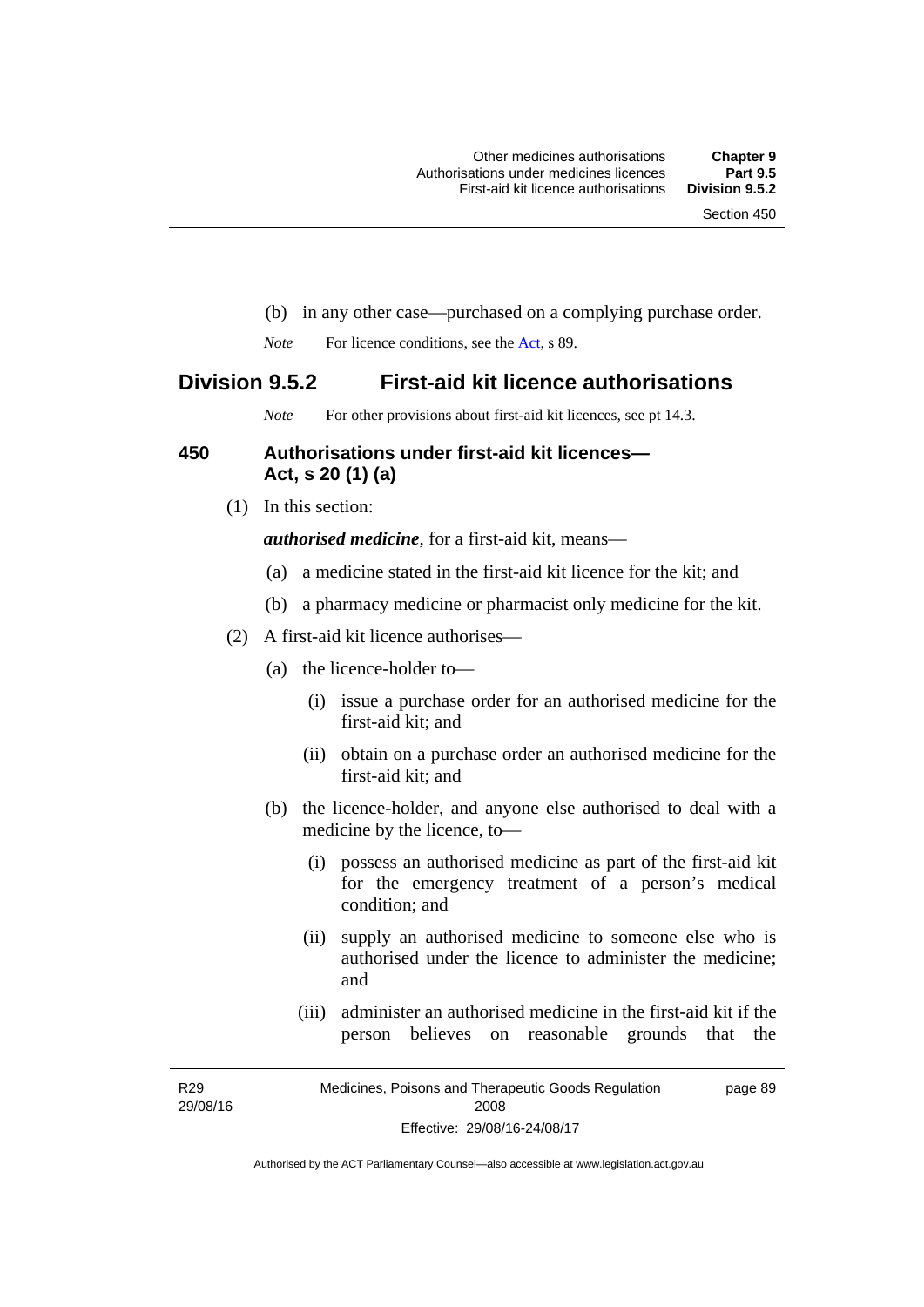administration of the medicine is necessary for the emergency treatment of a person's medical condition.

### **451 Authorisation condition for first-aid kit licences— Act, s 44 (1) (b) and (2) (b)**

A licence-holder's authorisation to obtain a medicine under a first-aid kit licence is subject to the condition that the medicine is purchased on a complying purchase order.

*Note* For licence conditions, see the [Act](http://www.legislation.act.gov.au/a/2008-26/default.asp), s 89.

### **Division 9.5.3 Wholesalers licence authorisations**

*Note* For other provisions about wholesalers licences, see pt 14.4.

### **460 Authorisations under medicines wholesalers licences— Act, s 20 (1) (a)**

- (1) A medicines wholesalers licence authorises the licence-holder to do any of the following in relation to a medicine (the *licensed medicine*) stated in the licence at the premises (the *licensed premises*) stated in the licence:
	- (a) issue a purchase order for a licensed medicine;
	- (b) obtain a licensed medicine on a purchase order for sale by wholesale from the licensed premises;
	- (c) possess a licensed medicine for sale by wholesale from the licensed premises;
	- (d) sell a licensed medicine by wholesale (whether or not for resale) from the licensed premises to—
		- (i) a person authorised to issue a purchase order for the medicine; or
		- (ii) someone in another State who may obtain the medicine by wholesale under the law of the other State; or

page 90 Medicines, Poisons and Therapeutic Goods Regulation 2008 Effective: 29/08/16-24/08/17

R29 29/08/16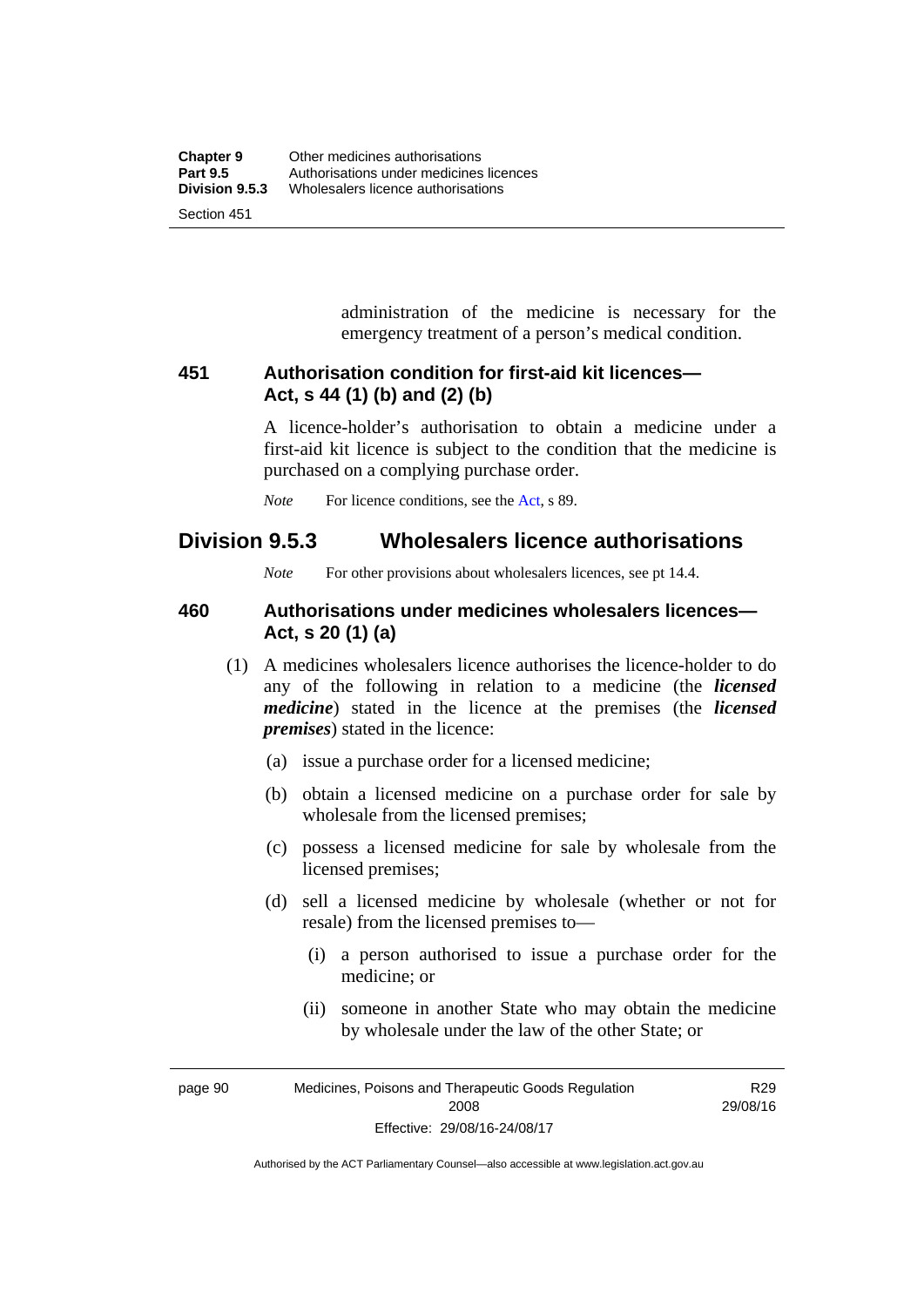- (iii) someone in another country who may lawfully obtain the medicine by wholesale in the other country;
- *Note* The medicines must be sold on a purchase order in accordance with s 140 (see s 461).
- (e) unless the licensed medicine is a controlled medicine—supply the medicine in accordance with the medicines Australia code of conduct provisions for product starter packs.
	- *Note Medicines Australia code of conduct*—see the dictionary.
- (2) However, an authorisation under subsection (1) does not apply if the licence states that it does not apply.
- (3) Also, subsection (1) (d) (iii) does not apply in relation to a licensed medicine that is a prohibited export under the *[Customs Act 1901](http://www.comlaw.gov.au/Series/C1901A00006)* (Cwlth).

### **461 Authorisation conditions for medicines wholesalers licences—Act, s 44 (1) (b) and (2) (b)**

A licence-holder's authorisation under a medicines wholesalers licence is subject to the following conditions:

- (a) the dealings with a medicine authorised by the licence will be carried out under the supervision of an individual approved under section 616 (1) (Restrictions on issuing of medicines wholesalers licences[—Act,](http://www.legislation.act.gov.au/a/2008-26/default.asp) s 85 (1) (a));
- (b) the licence-holder must comply with, and the licence-holder must ensure that the licence-holder's agents and employees comply with—
	- (i) the Australian code of good wholesaling practice for medicines in schedules 2, 3, 4 and 8; and

page 91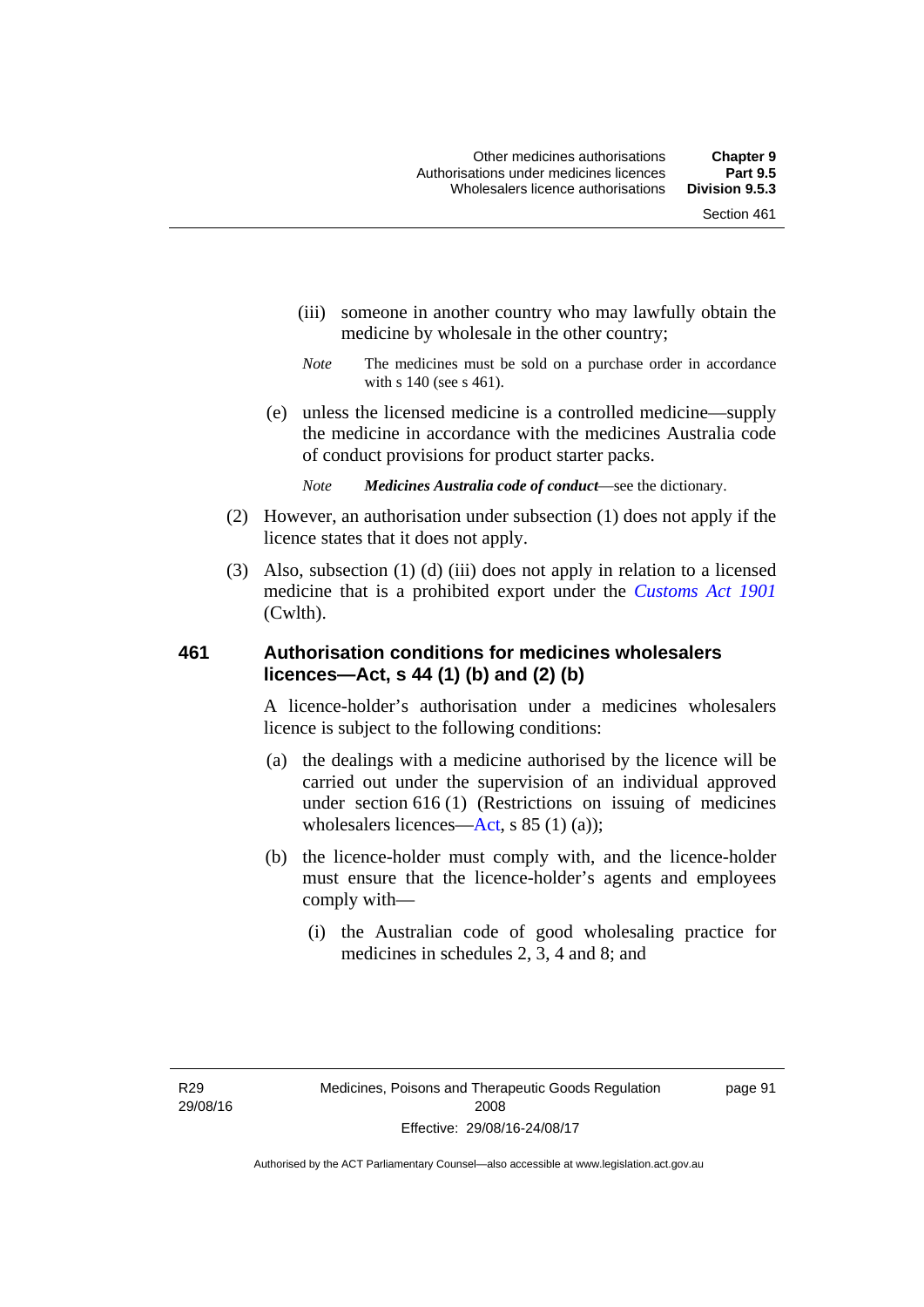- (ii) the medicines Australia code of conduct;
- *Note Australian code of good wholesaling practice for medicines in schedules 2, 3, 4 and 8* and *medicines Australia code of conduct*—see the dictionary.
- (c) a medicine obtained under the licence is purchased on a complying purchase order;
- (d) a medicine sold under the licence is sold on a complying purchase order in accordance with section 141 (Supplying medicines on purchase orders).
- *Note* For licence conditions, see the [Act](http://www.legislation.act.gov.au/a/2008-26/default.asp), s 89.

### **Division 9.5.4 Opioid dependency treatment licence authorisations**

*Note* For other provisions about opioid dependency treatment licences, see pt 14.5.

### **470 Authorisations under opioid dependency treatment licences—Act, s 20 (1) (a)**

- (1) An opioid dependency treatment licence issued to a pharmacist authorises the licence-holder, and any other pharmacist at the community pharmacy (the *licensed pharmacy*) to which the licence relates, to do any of the following for the purpose of treating a person's drug-dependency:
	- (a) issue a purchase order for buprenorphine or methadone;
	- (b) obtain buprenorphine or methadone on a purchase order for administration at the licensed pharmacy;
	- (c) possess buprenorphine and methadone;
	- (d) dispense buprenorphine and methadone in accordance with a prescription;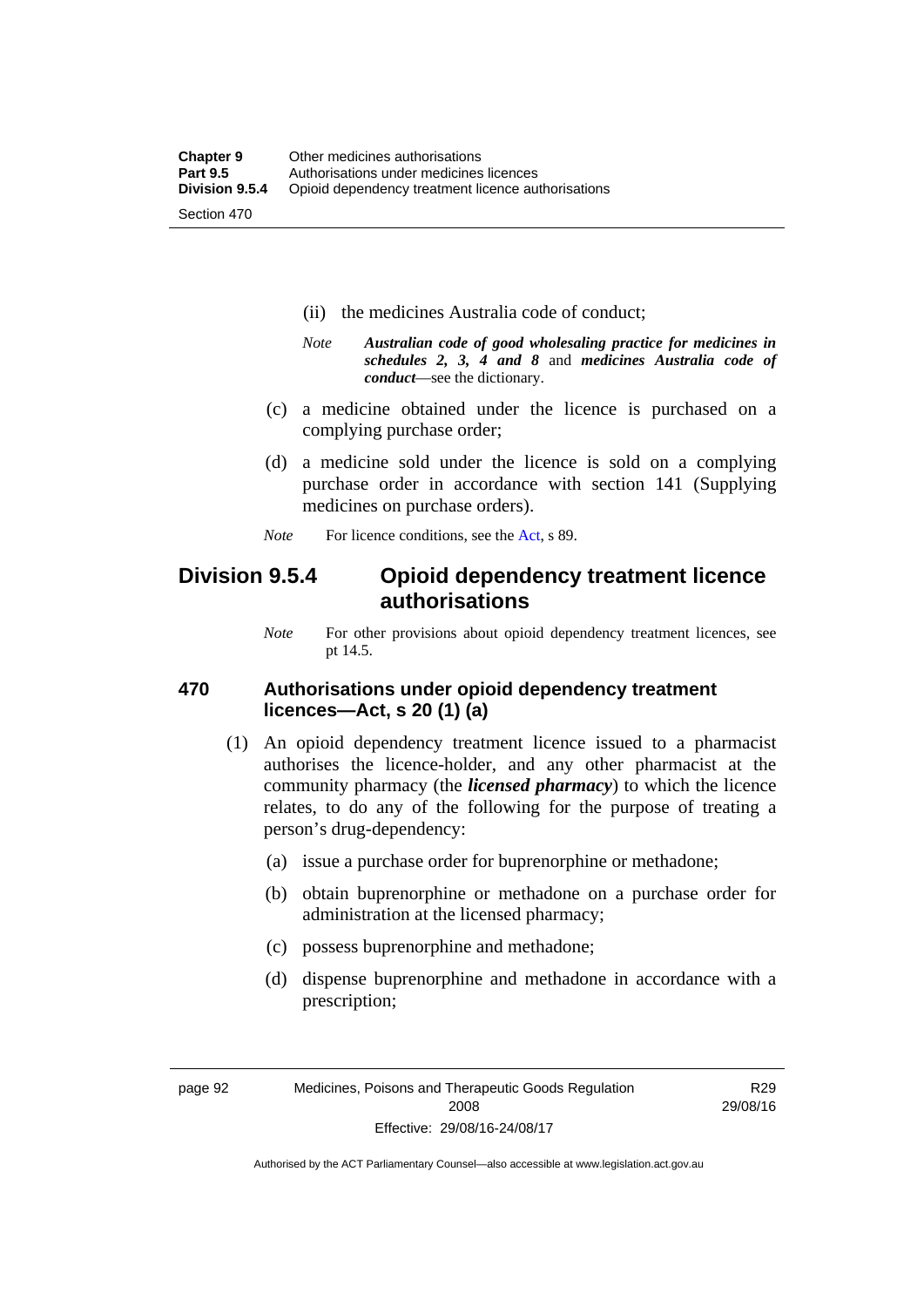- (e) supply buprenorphine and methadone to a nurse at the licensed pharmacy for administration at the pharmacy under the supervision of a pharmacist;
- (f) administer buprenorphine and methadone at the licensed pharmacy in accordance with a prescription (including the prescription as changed by a pharmacist at the oral direction of the prescriber).
- (2) An opioid dependency treatment licence issued to a pharmacist authorises a nurse to administer buprenorphine and methadone at the licensed pharmacy under the supervision of a pharmacist and in accordance with a prescription (including the prescription as changed by a pharmacist at the oral direction of the prescriber).
	- *Note 1 Nurse* does not include an enrolled nurse (see [Legislation Act,](http://www.legislation.act.gov.au/a/2001-14) dict, pt 1).
	- *Note 2 Pharmacist* does not include an intern pharmacist (see dict).
- (3) To remove any doubt, an authorisation under this section does not, by implication, limit a pharmacist's or nurse's authorisations under schedule 1 (Medicines—health-related occupations authorisations) in relation to other dealings with buprenorphine and methadone.

### **471 Authorisation condition for opioid dependency treatment licences—Act, s 44 (1) (b) and (2) (b)**

- (1) A licence-holder's authorisation under an opioid dependency treatment licence is subject to the following conditions:
	- (a) the licence-holder must ensure that a person to whom buprenorphine or methadone is administered under the licence signs a written acknowledgement in accordance with subsection (2) that the medicine has been administered to the person;

page 93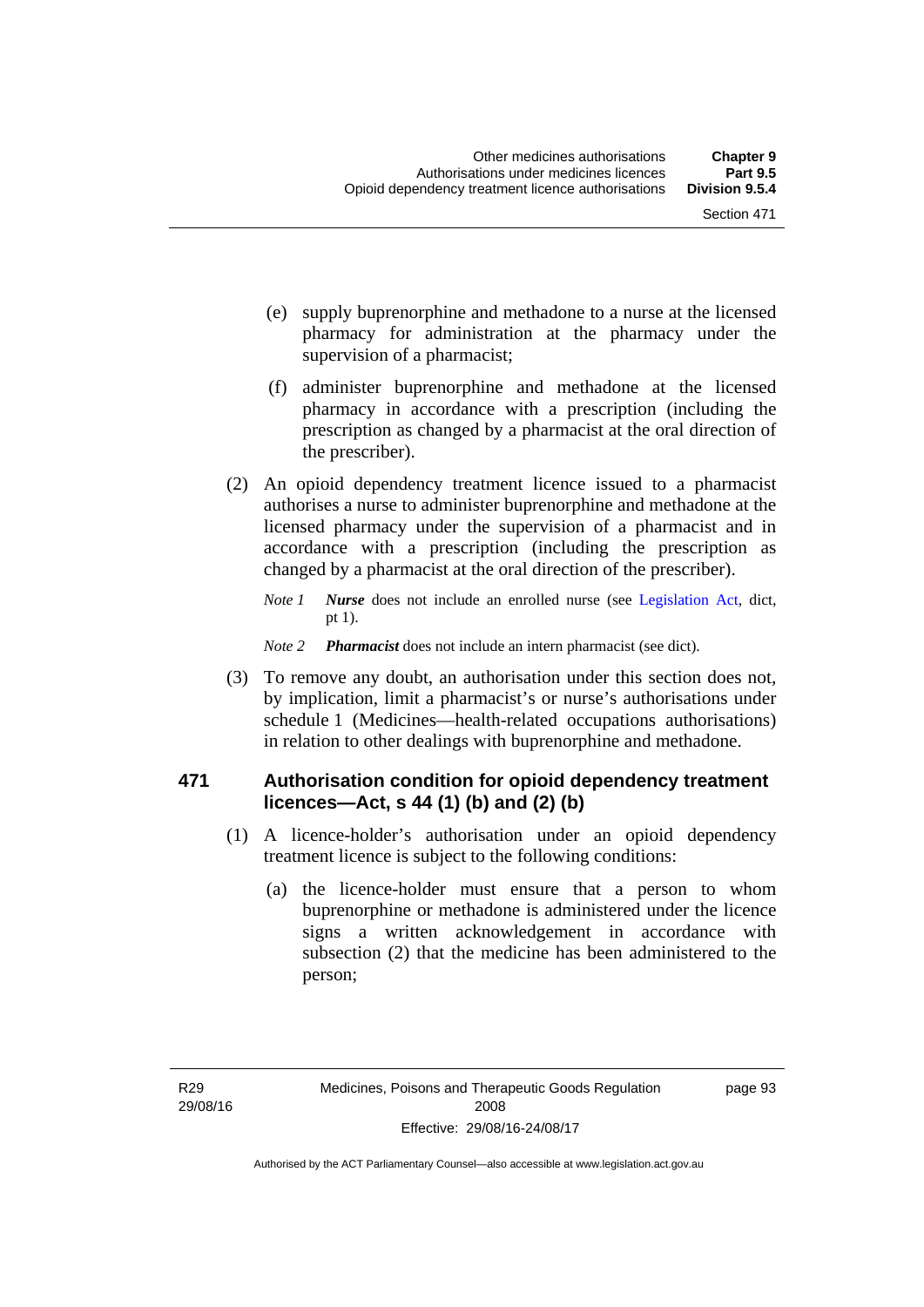(b) a purchase order issued by the licence-holder to obtain buprenorphine or methadone under the licence is a complying purchase order.

*Note 1 Written* includes in electronic form (see [Act,](http://www.legislation.act.gov.au/a/2008-26/default.asp) dict).

*Note* 2 For licence conditions, see the [Act](http://www.legislation.act.gov.au/a/2008-26/default.asp), s 89.

- (2) For subsection (1) (a), the acknowledgement must include the following:
	- (a) the approved name or brand name of the medicine administered;
	- (b) the form, strength and quantity of the medicine administered;
	- (c) the date the medicine is administered.

### **Division 9.5.5 Pharmacy medicines rural communities licences**

*Note* For other provisions about pharmacy medicines rural communities licences, see pt 14.6.

### **480 Authorisations under pharmacy medicines rural communities licences—Act, s 20 (1) (a)**

A pharmacy medicines rural communities licence authorises—

- (a) the licence-holder to—
	- (i) issue a purchase order for a pharmacy medicine (the *licensed medicine*) stated in the licence for retail sale from the premises (the *licensed premises*) stated in the licence; and
	- (ii) obtain the licensed medicine on a purchase order for retail sale from the licensed premises; and
	- (iii) possess the licensed medicine at the licensed premises for retail sale from the licensed premises; and

page 94 Medicines, Poisons and Therapeutic Goods Regulation 2008 Effective: 29/08/16-24/08/17

R29 29/08/16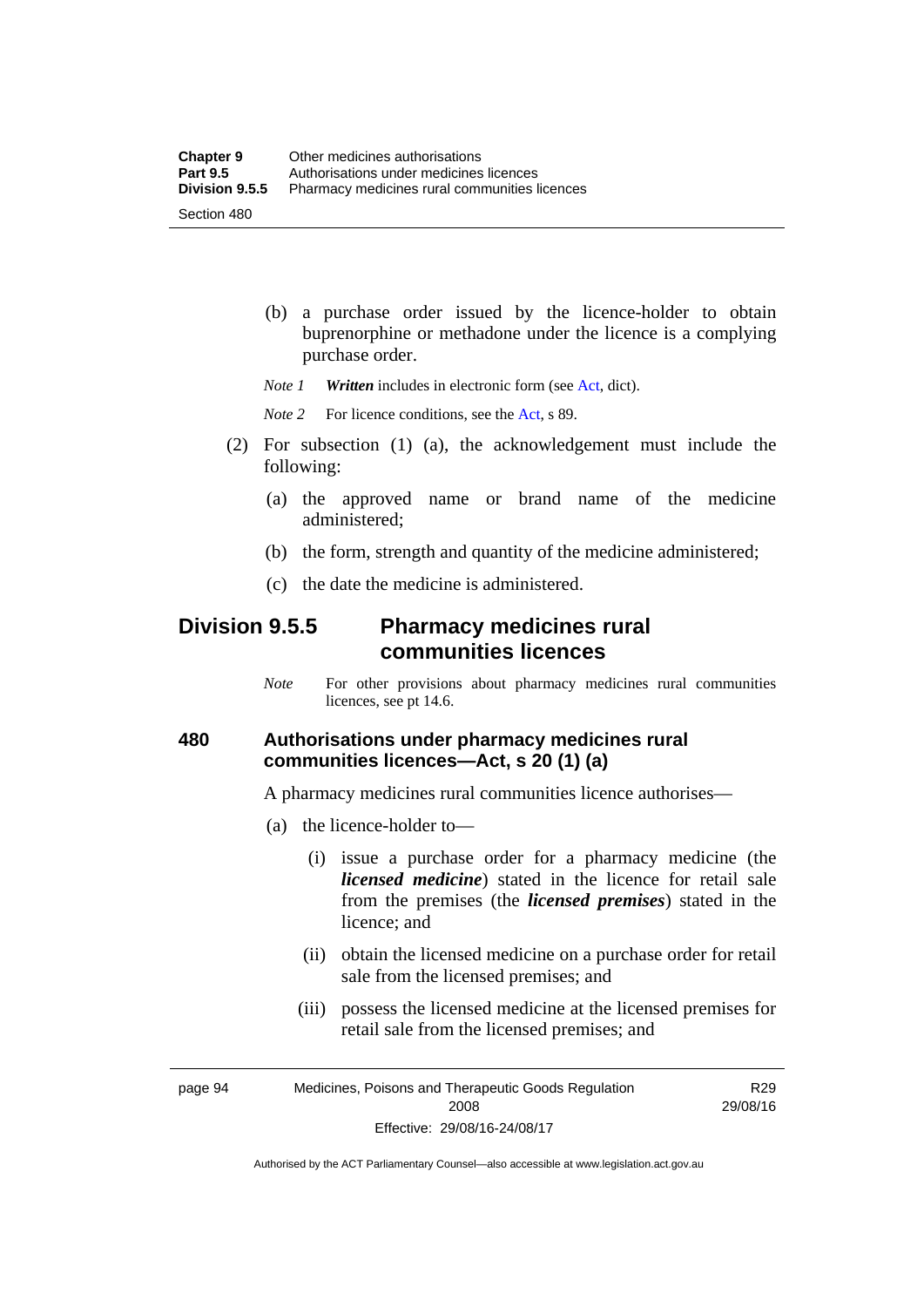- (iv) sell the licensed medicine by retail from the licensed premises to customers attending in person at the licensed premises; and
- (b) an employee of the licence-holder to—
	- (i) possess the medicine at the licensed premises for retail sale from the licensed premises; and
	- (ii) sell the medicine by retail from the licensed premises to customers attending in person at the licensed premises.

#### **Examples—sales to which par (a) (iv) and par (b) (ii) do not apply**

sales over the internet or by mail

- *Note 1* For other requirements in relation to medicines sold under rural communities licences—see s 500 (3), s 502 (4) and s 522.
- *Note 2* An example is part of the regulation, is not exhaustive and may extend, but does not limit, the meaning of the provision in which it appears (see [Legislation Act,](http://www.legislation.act.gov.au/a/2001-14) s 126 and s 132).

### **481 Authorisation conditions for pharmacy medicines rural communities licences—Act, s 44 (1) (b) and (2) (b)**

A licence-holder's authorisation under a pharmacy medicines rural communities licence is subject to the following conditions:

- (a) a pharmacy medicine obtained under the licence is purchased on a complying purchase order;
- (b) the pharmacy medicines to which the licence relates are sold in the manufacturer's packs;
- (c) the packs are labelled in accordance with—
	- (i) section 502 (Labelling of supplied manufacturer's packs of medicines—[Act](http://www.legislation.act.gov.au/a/2008-26/default.asp), s  $60(1)$  (c) (i) and (2) (c) (i)); or
	- (ii) an approval under the [Act](http://www.legislation.act.gov.au/a/2008-26/default.asp), section 193 (Approval of non-standard packaging and labelling);

R29 29/08/16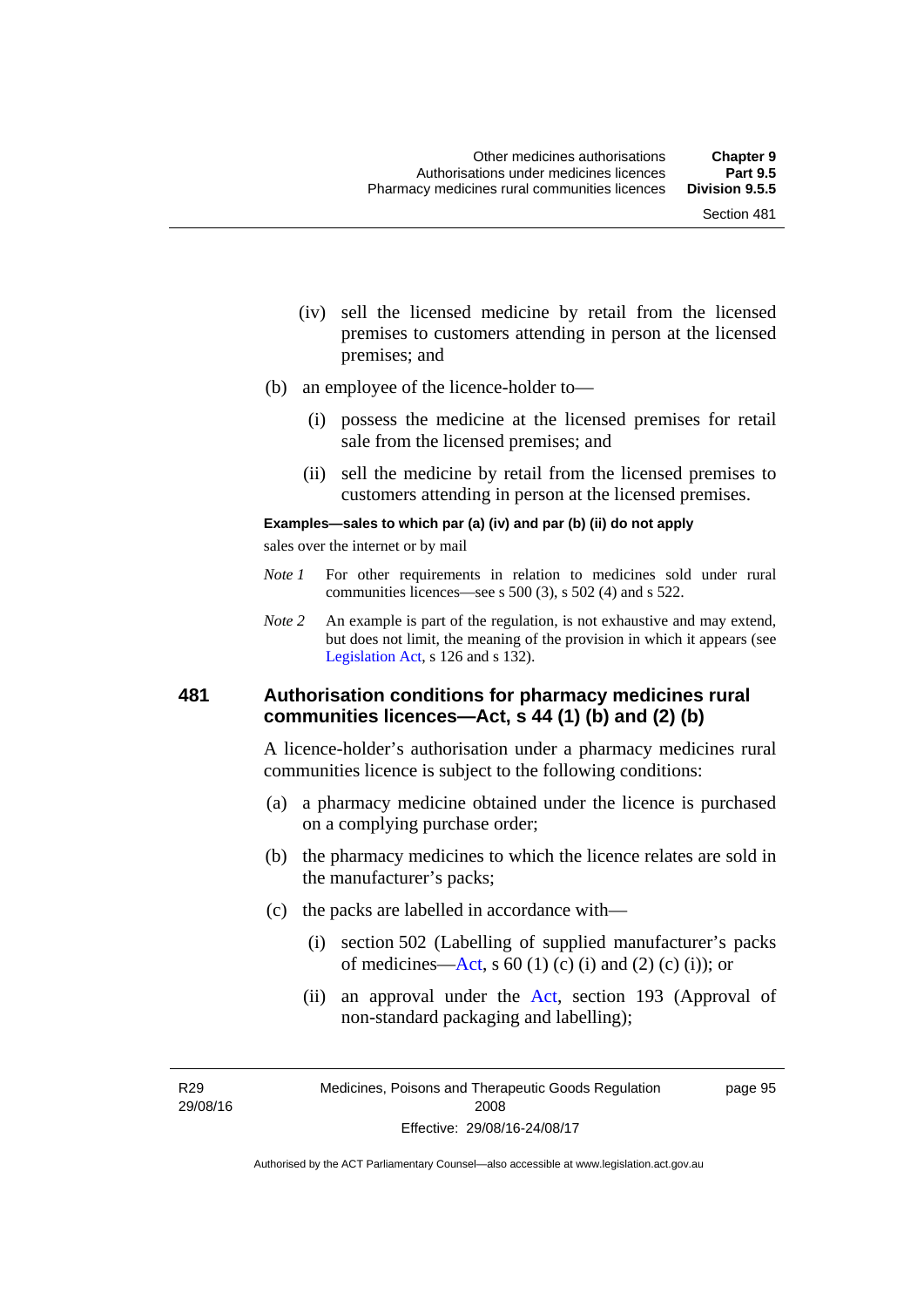- (d) the pharmacy medicines to which the licence relates are sold from the premises stated in the licence to customers attending in person.
- *Note* For licence conditions, see the [Act](http://www.legislation.act.gov.au/a/2008-26/default.asp), s 89.

page 96 Medicines, Poisons and Therapeutic Goods Regulation 2008 Effective: 29/08/16-24/08/17

R29 29/08/16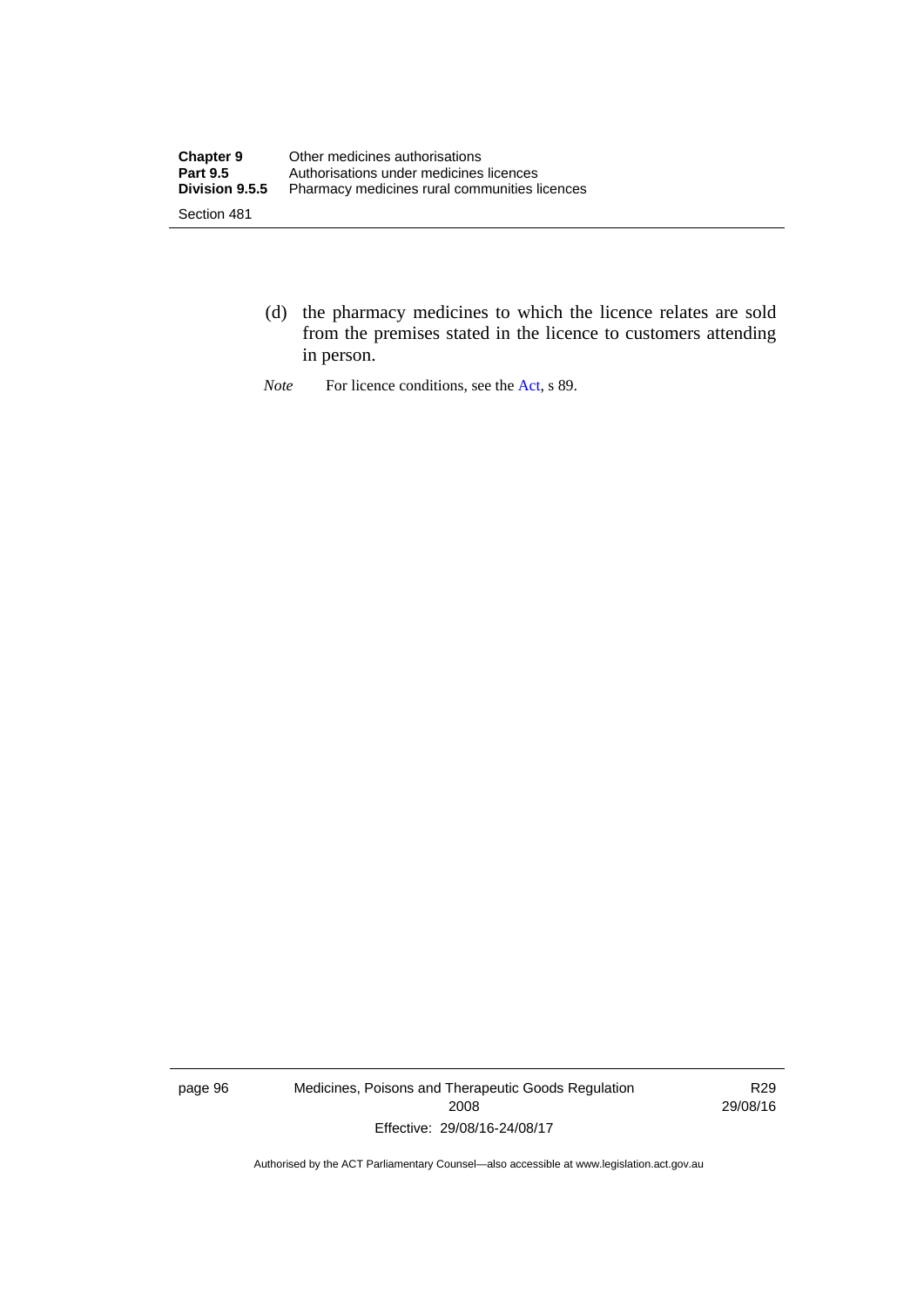# **Part 9.6 Authorisations for endorsed health practitioners**

### **490 Authorisations for endorsed health practitioners—Act, s 20 (1) (d)**

- (1) This section applies to a health practitioner whose registration is endorsed under the 5*[Health Practitioner Regulation National Law](#page-45-0)  (ACT)*[, section 94 \(Endorsement for scheduled medicines\).](#page-45-0)
- (2) The health practitioner is authorised to deal with a medicine in accordance with the endorsement.

R29 29/08/16 Medicines, Poisons and Therapeutic Goods Regulation 2008 Effective: 29/08/16-24/08/17

page 97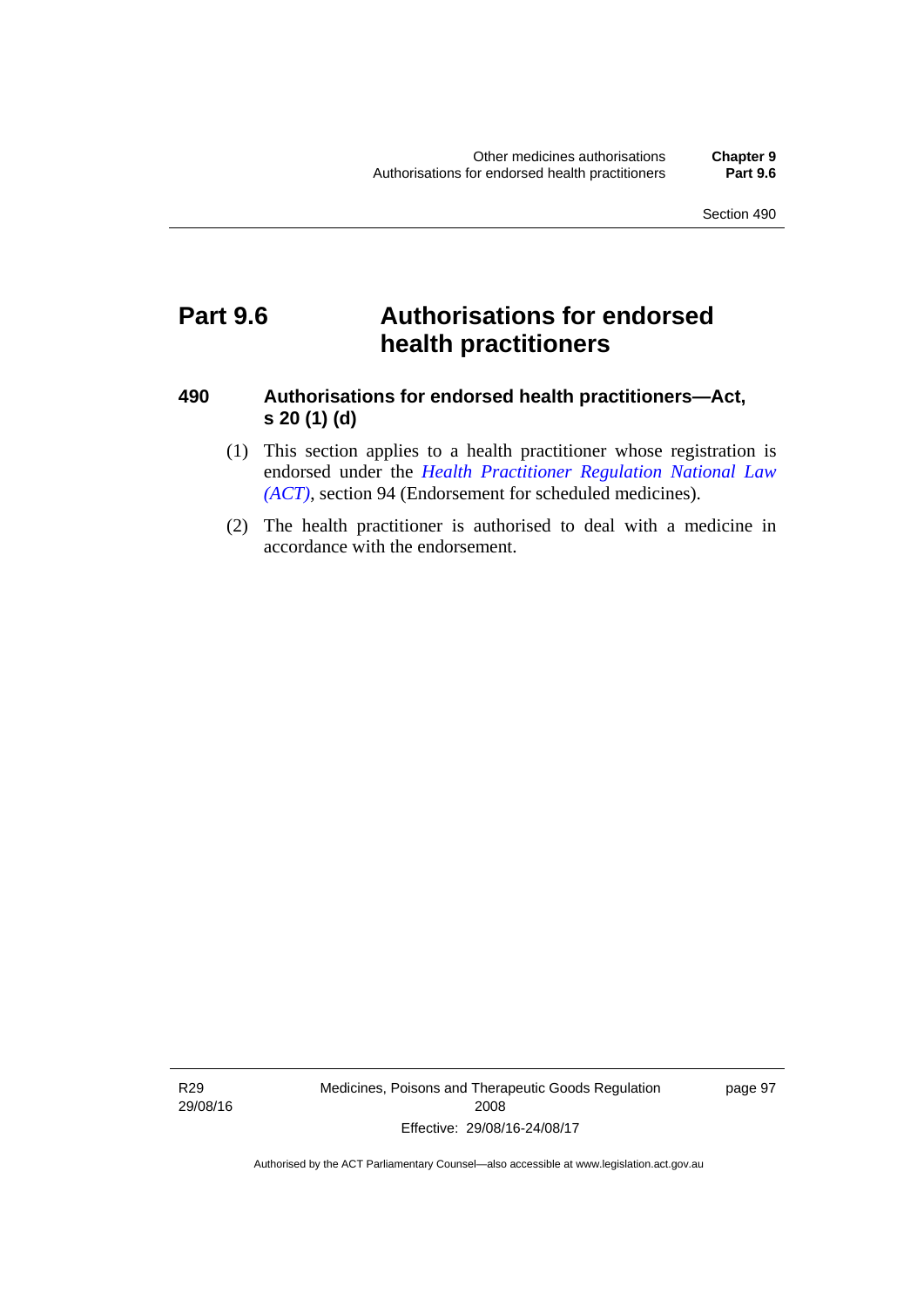# **Chapter 10 Packaging and labelling of medicines generally**

**500 When pharmacy medicines and pharmacist only medicines to be supplied in manufacturer's packs— Act, s 59 (1) (c) (i) and (2) (c) (i)** 

(1) In this section:

*health practitioner* does not include—

- (a) a pharmacist, or intern pharmacist, at a hospital; or
- (b) a prescriber who supplies a medicine during a consultation.

*supply* does not include dispense.

*veterinary surgeon* does not include a prescriber who supplies a medicine during a consultation.

- (2) A health practitioner or employee acting under the direction of a health practitioner, must supply a pharmacy medicine or pharmacist only medicine in a whole manufacturer's pack of the medicine.
- (3) A pharmacy medicines rural communities licence-holder, or an employee acting under the direction of the licence-holder, must sell a pharmacy medicine stated in the licence in a whole manufacturer's pack of the medicine.

### **501 Packaging of supplied manufacturer's packs of medicines—Act, s 59 (1) (c) (i) and (2) (c) (i)**

A manufacturer's pack of a medicine supplied must be packaged—

 (a) in accordance with the medicines and poisons standard, sections 2.1 (2) to 2.6 (2); or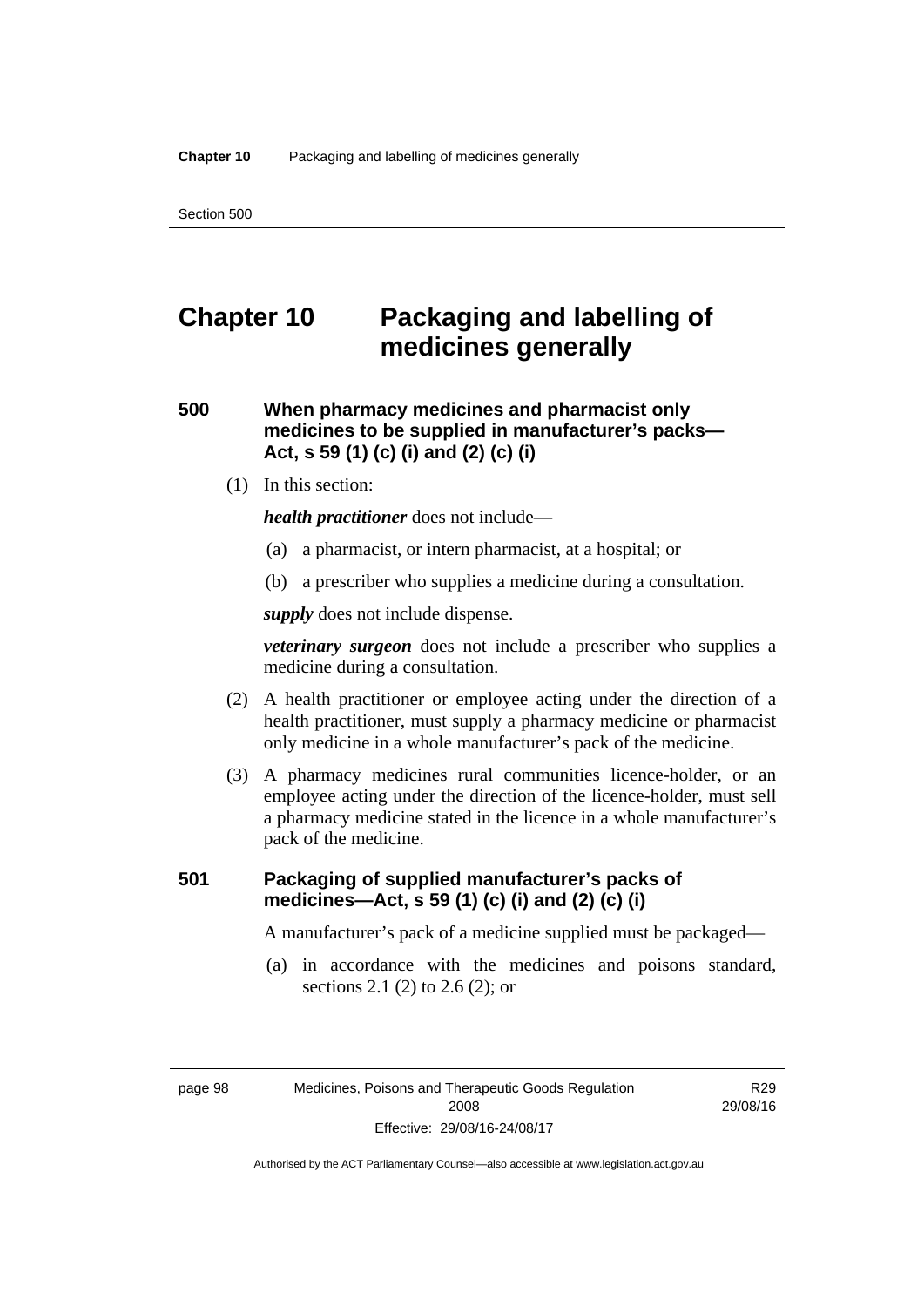- (b) in a container in which the medicine may be sold under a corresponding law.
- *Note* A manufacturer's pack of a medicine supplied may also be packaged in accordance with an approval under the [Act](http://www.legislation.act.gov.au/a/2008-26/default.asp), s 193 (Approval of non-standard packaging and labelling) (see [Act](http://www.legislation.act.gov.au/a/2008-26/default.asp), s 59 (1) (c) (ii) and  $(2)$  (c) (ii)).

### **502 Labelling of supplied manufacturer's packs of medicines—Act, s 60 (1) (c) (i) and (2) (c) (i)**

(1) In this section:

*supply*, a medicine, does not include—

- (a) dispense the medicine; or
- (b) supply the medicine on a requisition or standing order.
- (2) A manufacturer's pack of a supplied medicine must be labelled in accordance with—
	- (a) the medicines and poisons standard, sections  $1.1$  (2) to  $1.6$  (2); or
	- (b) a corresponding law.
	- *Note* A manufacturer's pack of a medicine supplied may also be labelled in accordance with an approval under the [Act](http://www.legislation.act.gov.au/a/2008-26/default.asp), s 193 (Approval of non-standard packaging and labelling) (see [Act](http://www.legislation.act.gov.au/a/2008-26/default.asp), s 60 (1) (c) (ii) and  $(2)$  (c) (ii)).
- (3) A manufacturer's pack of a pharmacist only medicine sold by retail at a community pharmacy must be labelled with the pharmacy's name, business address and telephone number.
- (4) A manufacturer's pack of a pharmacy medicine sold at premises licensed under a pharmacy medicines rural communities licence must be labelled with the licence-holder's name, business address and telephone number.

page 99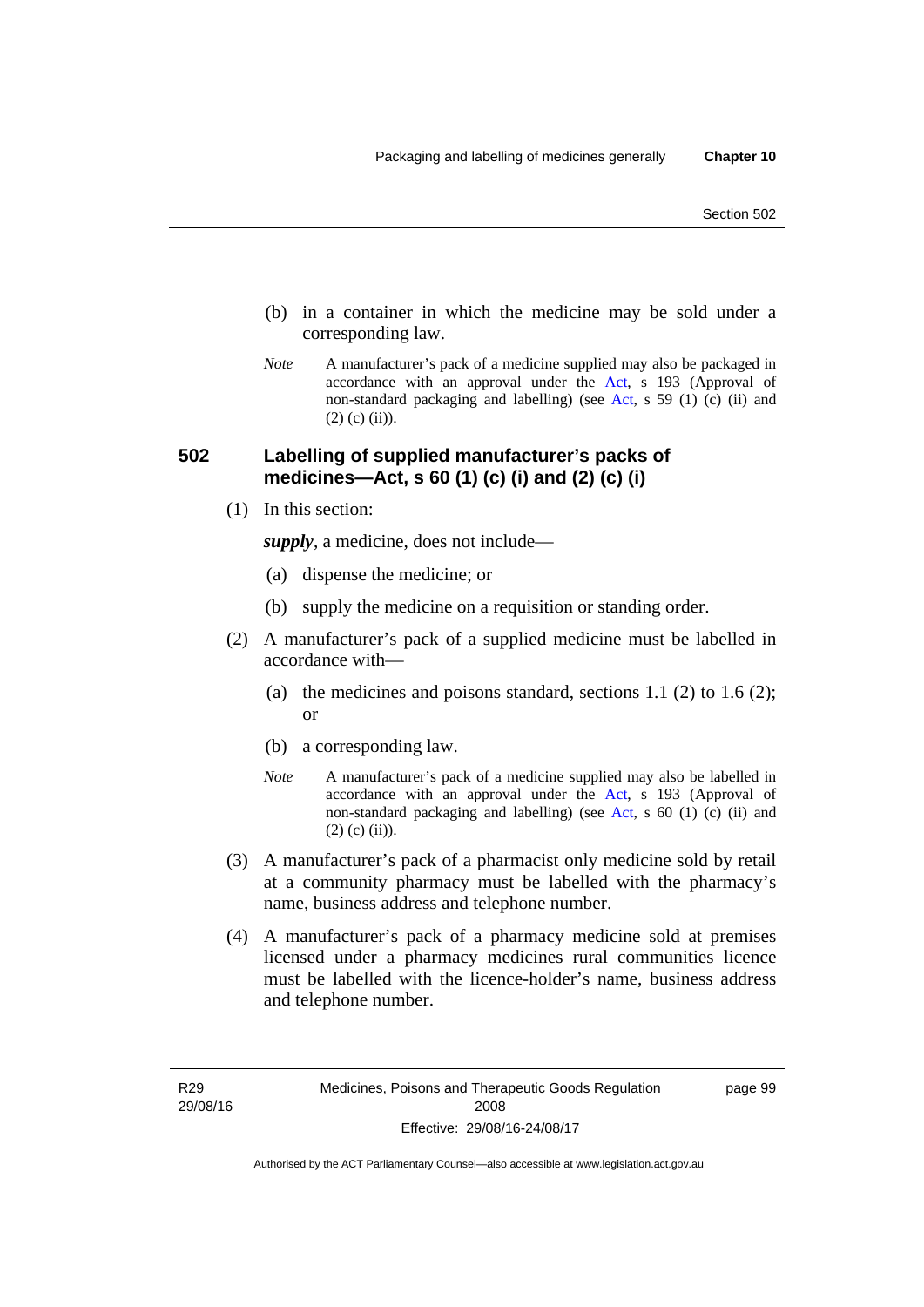**Chapter 11** Storage of medicines Part 11.1 Preliminary

Section 510

# **Chapter 11 Storage of medicines**

### **Part 11.1** Preliminary

### **510 Meaning of** *prescribed person***—ch 11**

For this chapter, each of the following is a *prescribed person*:

- (a) a dentist, doctor, eligible midwife, nurse practitioner, optometrist, podiatrist or veterinary surgeon;
	- *Note 1 Dentist*, *doctor* and *veterinary surgeon* does not include an intern or trainee (see defs of these terms in dict).
	- *Note 2 Nurse practitioner* does not include a person holding limited or provisional registration to practise as a nurse practitioner (see dict).
- (b) a pharmacist responsible for the management of a community pharmacy;
- (c) the chief pharmacist at an institution;
- (d) a medicines wholesalers licence-holder;
- (e) a pharmacy medicines rural communities licence-holder;
- (f) an approved analyst;

*Note Approved analyst*—see the dictionary.

- (g) a medicines and poisons inspector (including a police officer);
- (h) a controlled medicines research and education program licence-holder;
- (i) a person in charge of any of the following:
	- (i) an ambulance service (whether or not operated by the Commonwealth, the Territory or a State);

R29

(ii) a correctional centre;

page 100 Medicines, Poisons and Therapeutic Goods Regulation 2008 Effective: 29/08/16-24/08/17 29/08/16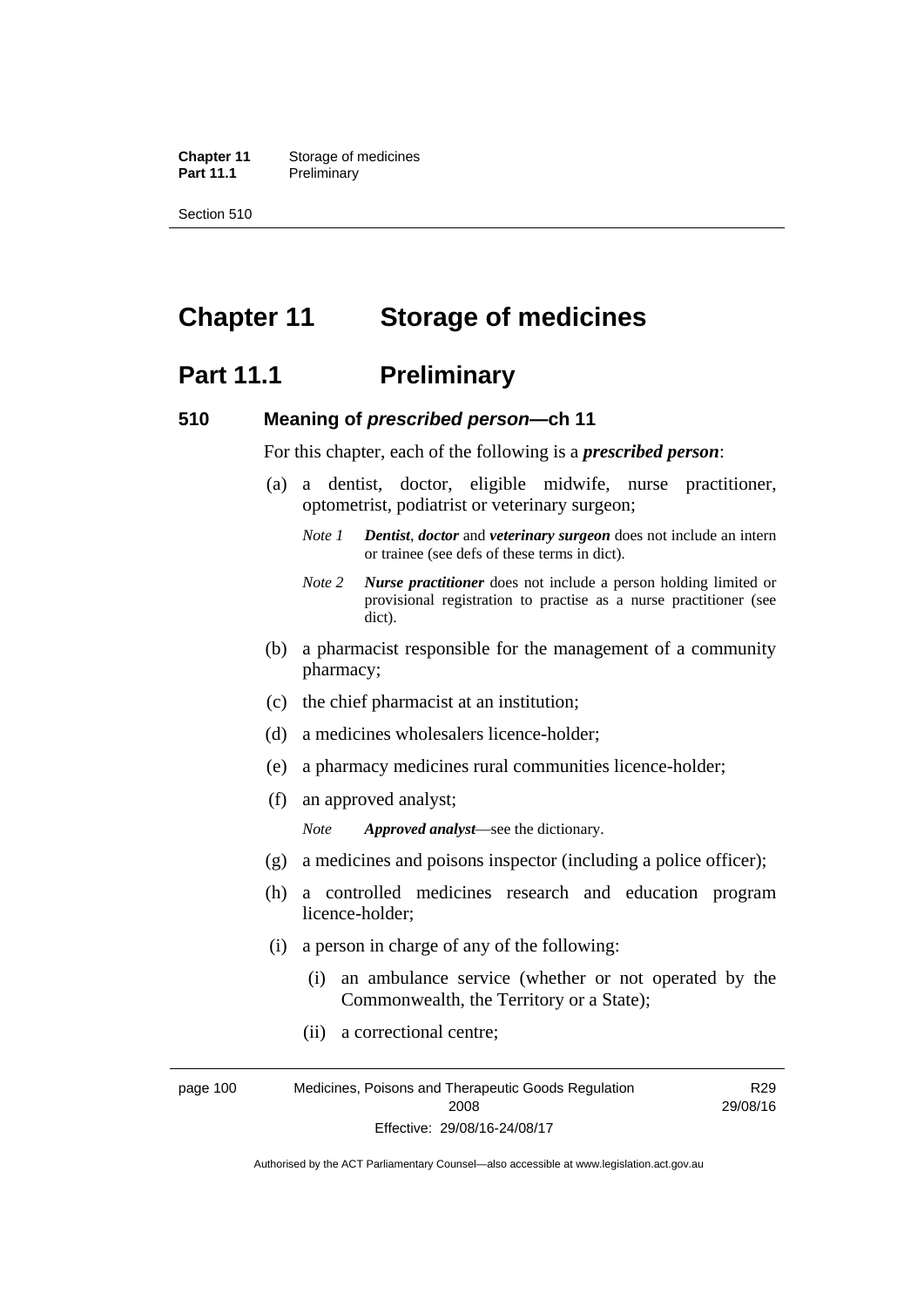- (iii) a CYP detention place;
- (iv) a health centre operated by the Territory;
- (v) a residential aged care facility without a pharmacy;
- (vi) a residential disability care facility without a pharmacy;
- (vii) a ward (including an opioid dependency treatment centre operated by the Territory).
- *Note 1 CYP detention place*—see the dictionary.
- *Note 2 Residential aged care facility* and *residential disability care facility* see the [Act](http://www.legislation.act.gov.au/a/2008-26/default.asp), dictionary.
- *Note 3 State* includes a territory (see [Legislation Act,](http://www.legislation.act.gov.au/a/2001-14) dict, pt 1).

### **511 Meaning of** *key***—ch 11**

In this chapter:

*key* includes an electronic swipe card or electronic proximity device.

R29 29/08/16 Medicines, Poisons and Therapeutic Goods Regulation 2008 Effective: 29/08/16-24/08/17

page 101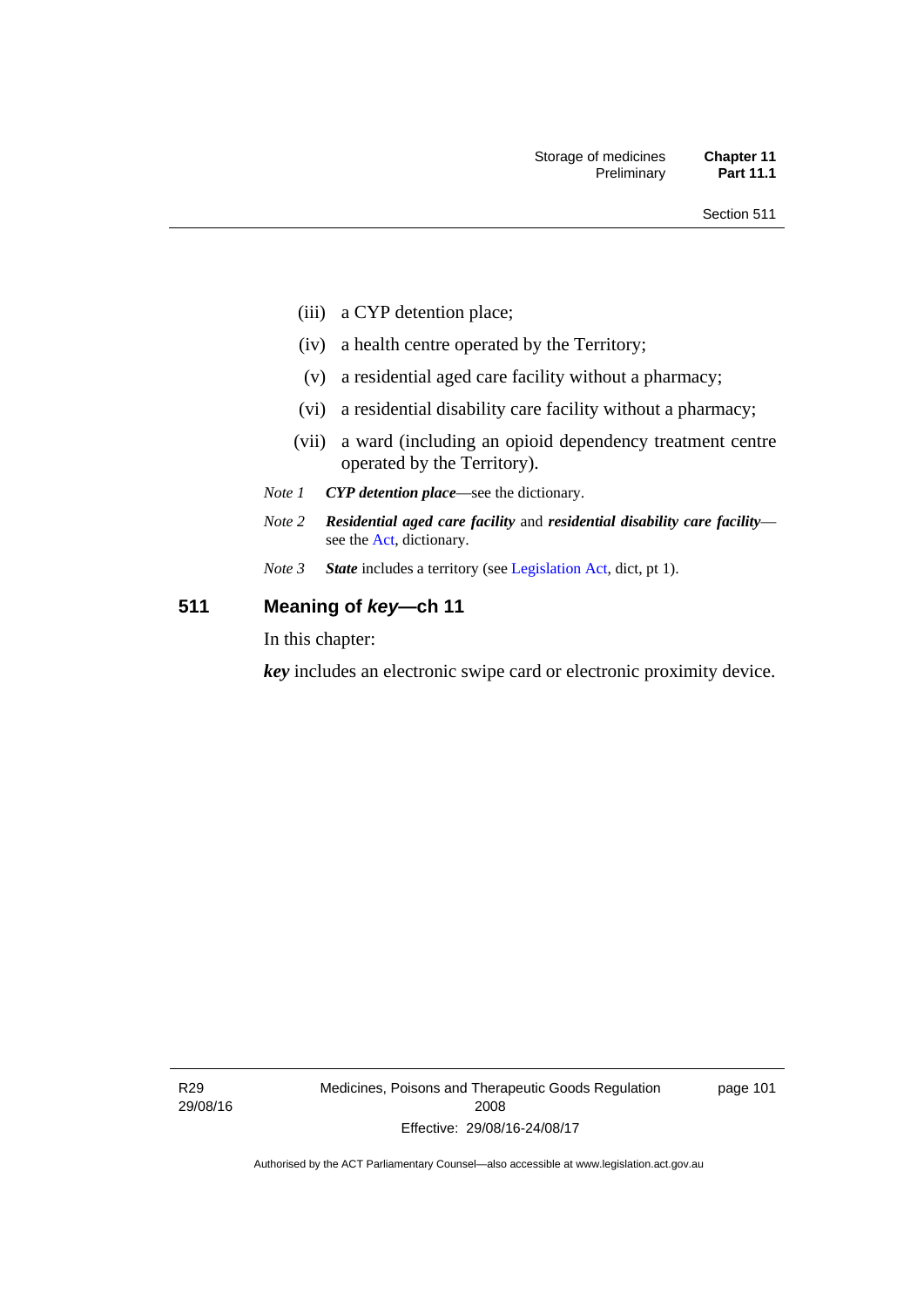Section 515

# **Part 11.2 Storage requirements for medicines generally**

### **515 Storage of medicines generally—Act, s 61 (b) and (c)**

- (1) A prescribed person must ensure that a medicine in the person's possession is stored—
	- (a) within the manufacturer's recommended storage temperature range; and
	- (b) in any other environmental condition that is necessary to preserve the medicine's stability and therapeutic quality.

*Note Possess* includes having control over disposition (see [Act,](http://www.legislation.act.gov.au/a/2008-26/default.asp) s 24).

 (2) To remove any doubt, this section does not apply to a prescribed person mentioned in section 510 (i) if the person does not have control over the disposition of the medicine.

#### **Example—person not having control over disposition of medicine**

a medicine in the personal possession of a resident of a residential aged care facility who is in an independent living unit within the facility

*Note* An example is part of the regulation, is not exhaustive and may extend, but does not limit, the meaning of the provision in which it appears (see [Legislation Act,](http://www.legislation.act.gov.au/a/2001-14) s 126 and s 132).

page 102 Medicines, Poisons and Therapeutic Goods Regulation 2008 Effective: 29/08/16-24/08/17

R29 29/08/16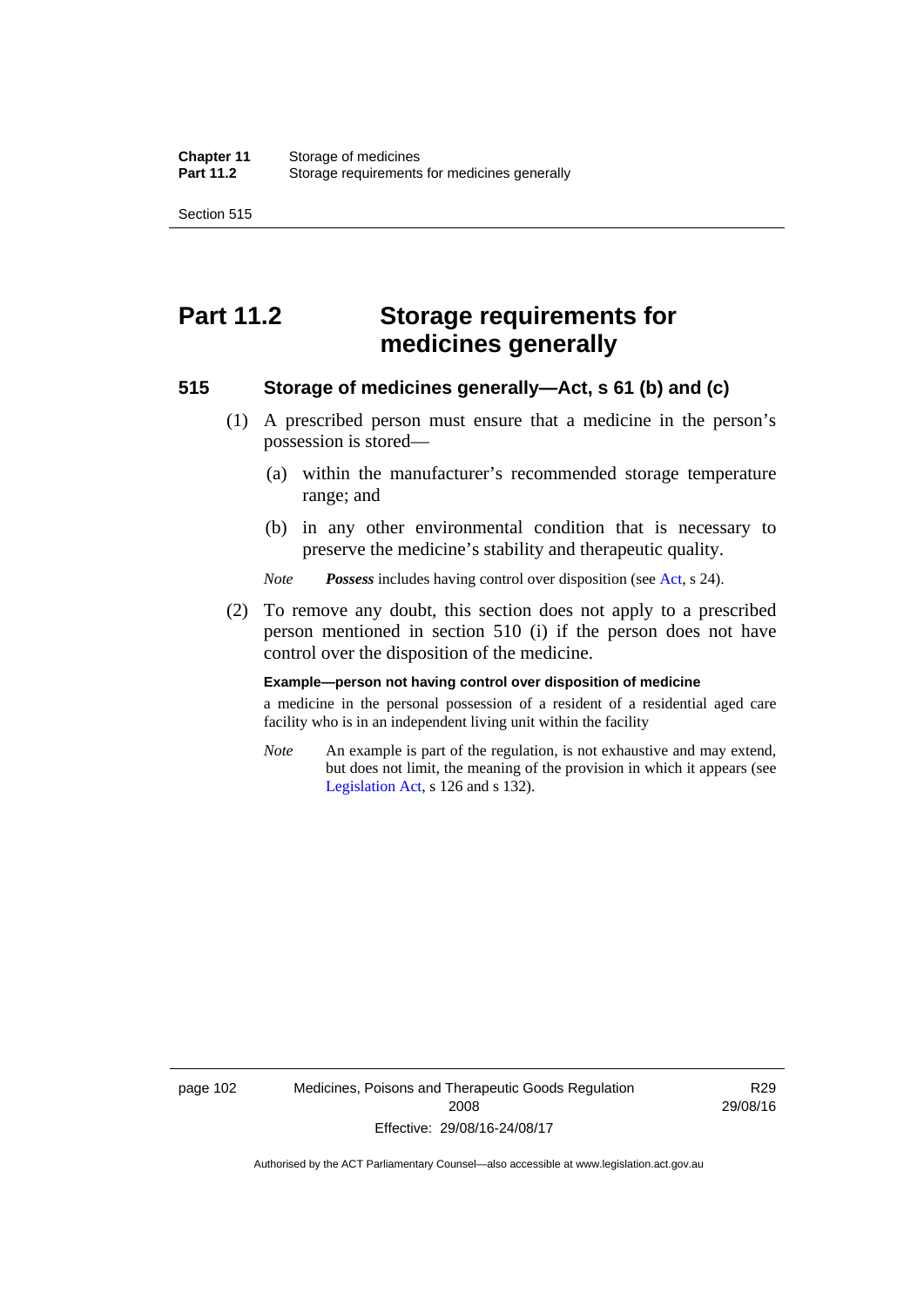# **Part 11.3 Additional storage requirements for medicines other than controlled medicines**

### **520 Storage of medicines other than controlled medicines in community pharmacies—Act, s 61 (b) and (c)**

- (1) The pharmacist responsible for the management of a community pharmacy must ensure that each pharmacy medicine at the pharmacy is stored—
	- (a) if the medicine is for retail sale—within 4m of, and in sight of, the pharmacy's dispensary; and
	- (b) in any other case—so that public access to the medicine is restricted.
- (2) The pharmacist responsible for the management of a community pharmacy must ensure that each pharmacist only medicine and prescription only medicine at the pharmacy is stored—
	- (a) in a part of the premises to which the public does not have access; and
	- (b) so that only a pharmacist, or a person under the direct supervision of a pharmacist, has access to the medicine.

*Note Pharmacist* does not include an intern pharmacist (see dict).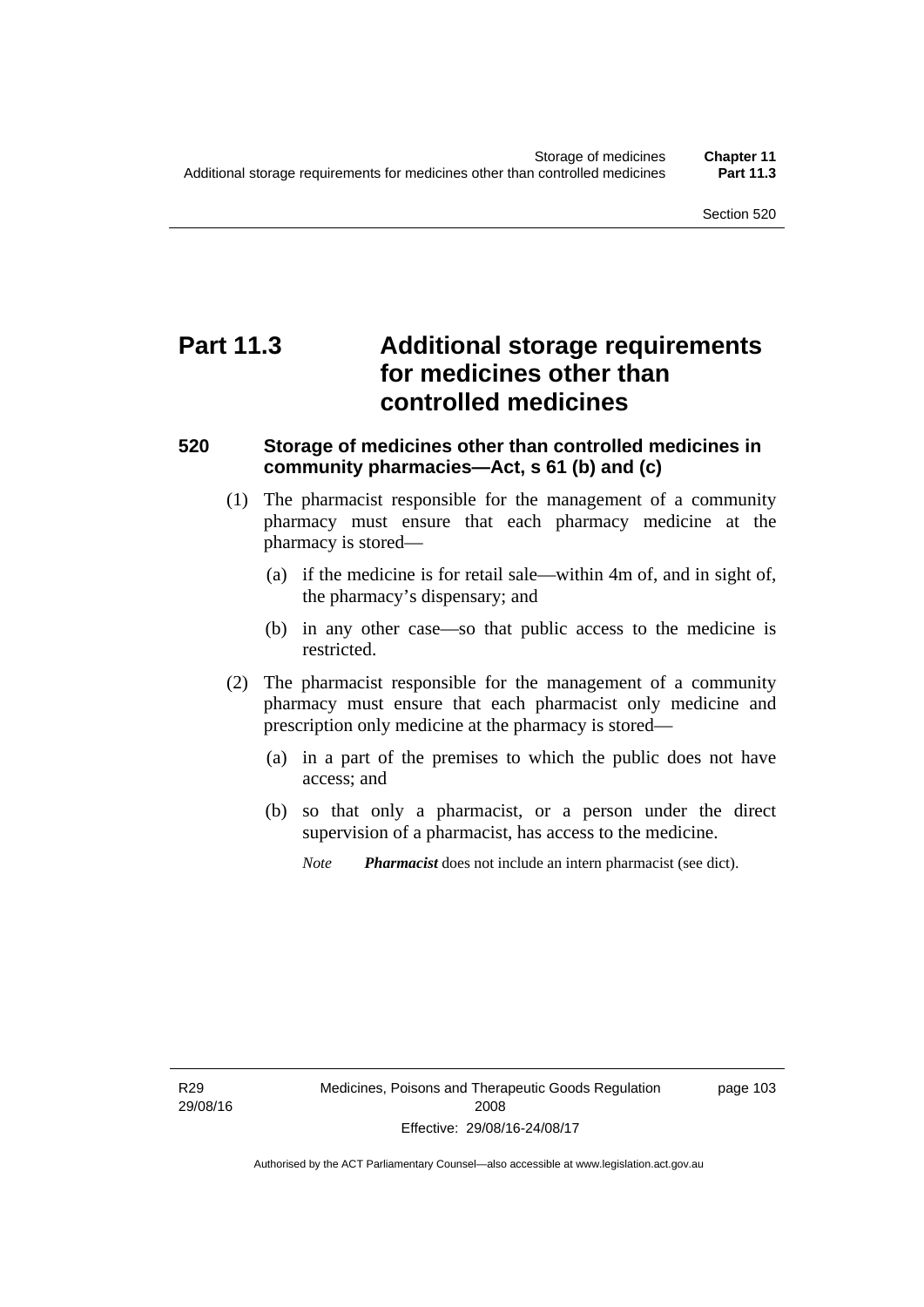### **521 Storage of medicines other than controlled medicines by other people—Act, s 61 (b) and (c)**

(1) In this section:

*prescribed person* does not include a pharmacist responsible for the management of a community pharmacy.

 (2) A prescribed person must ensure that a medicine (other than a controlled medicine) in the person's possession is stored so that public access to it is restricted.

*Note Possess* includes having control over disposition (see [Act,](http://www.legislation.act.gov.au/a/2008-26/default.asp) s 24).

 (3) To remove any doubt, this section does not apply to a prescribed person mentioned in section 510 (i) if the person does not have control over the disposition of the medicine.

**Example—person not having control over disposition of medicine** 

a medicine in the personal possession of a resident of a residential aged care facility who is in an independent living unit within the facility

*Note* An example is part of the regulation, is not exhaustive and may extend, but does not limit, the meaning of the provision in which it appears (see [Legislation Act,](http://www.legislation.act.gov.au/a/2001-14) s 126 and s 132).

### **522 Storage of pharmacy medicines by pharmacy medicines rural communities licence-holders—Act, s 61 (b) and (c)**

A pharmacy medicines rural communities licence-holder must store a pharmacy medicine for retail sale so that public access to the medicine is restricted.

R29 29/08/16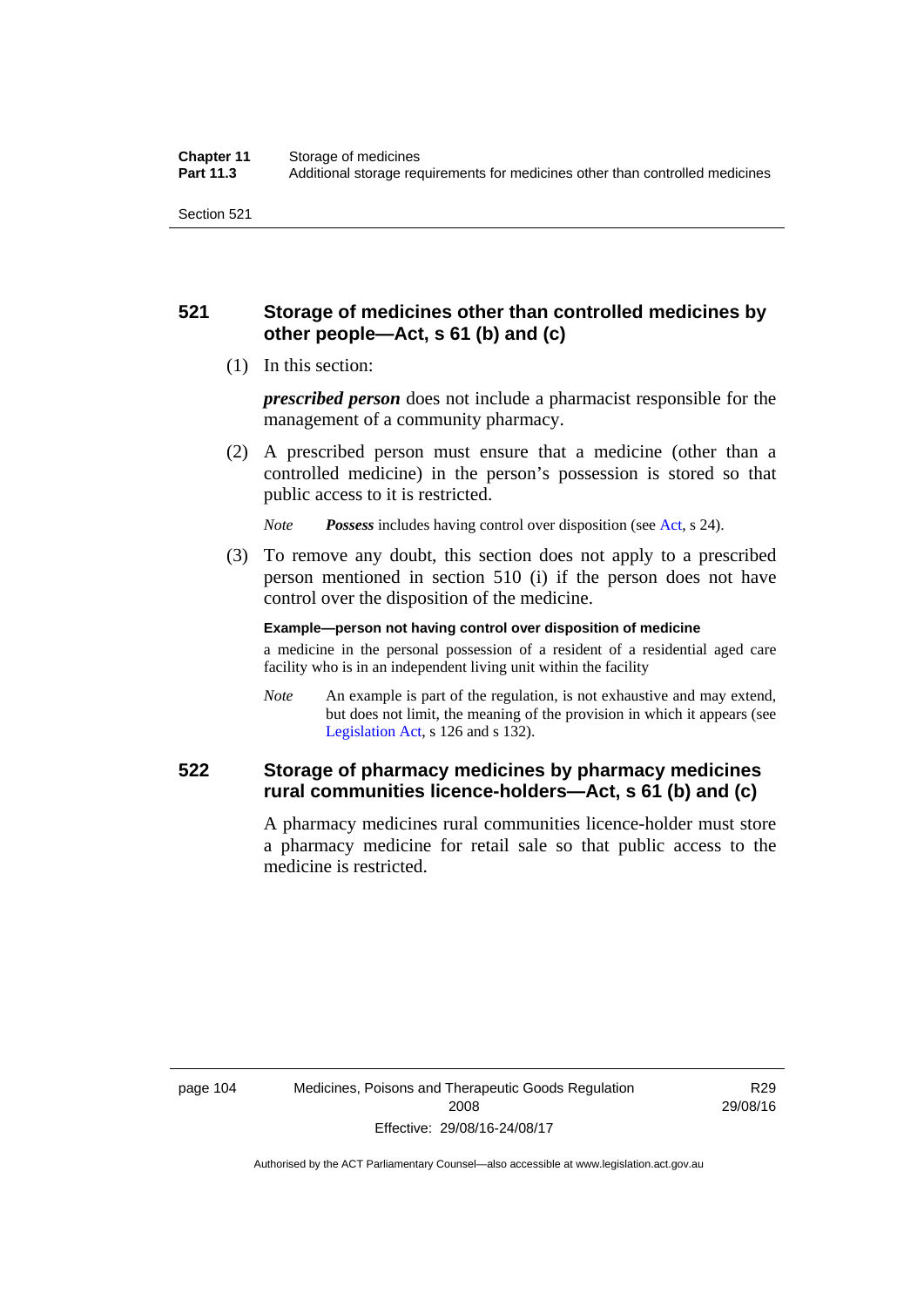# **Part 11.4 Additional storage requirements for controlled medicines**

### **530 Meaning of** *personal custody***—pt 11.4**

In this part:

*personal custody*, of a key by a person, includes keeping the key in a combination-operated key safe, the combination of which the person keeps confidential.

### **531 Storage of controlled medicines by wholesalers licence-holders—Act, s 61 (b) and (c)**

- (1) A wholesalers licence-holder must store a controlled medicine in the person's possession (other than a controlled medicine required for immediate supply) in a vault that—
	- (a) complies with, or is more secure than a vault that complies with, the requirements for a vault in schedule 5, section 5.8 (Requirements for vaults); and
	- (b) is fitted with an alarm system.
- (2) However, if the chief health officer is satisfied that the total amount of controlled medicine held by the licence-holder at any time is not large enough to need to be stored in a vault, the chief health officer may approve, in writing, the storage of the controlled medicine in a safe or strong room.
- (3) If the chief health officer gives an approval under subsection (2)—
	- (a) if the approval is for a safe—the safe must comply with, or be more secure than a safe that complies with, the requirements for a safe in schedule 5, section 5.6 (Requirements for safes); and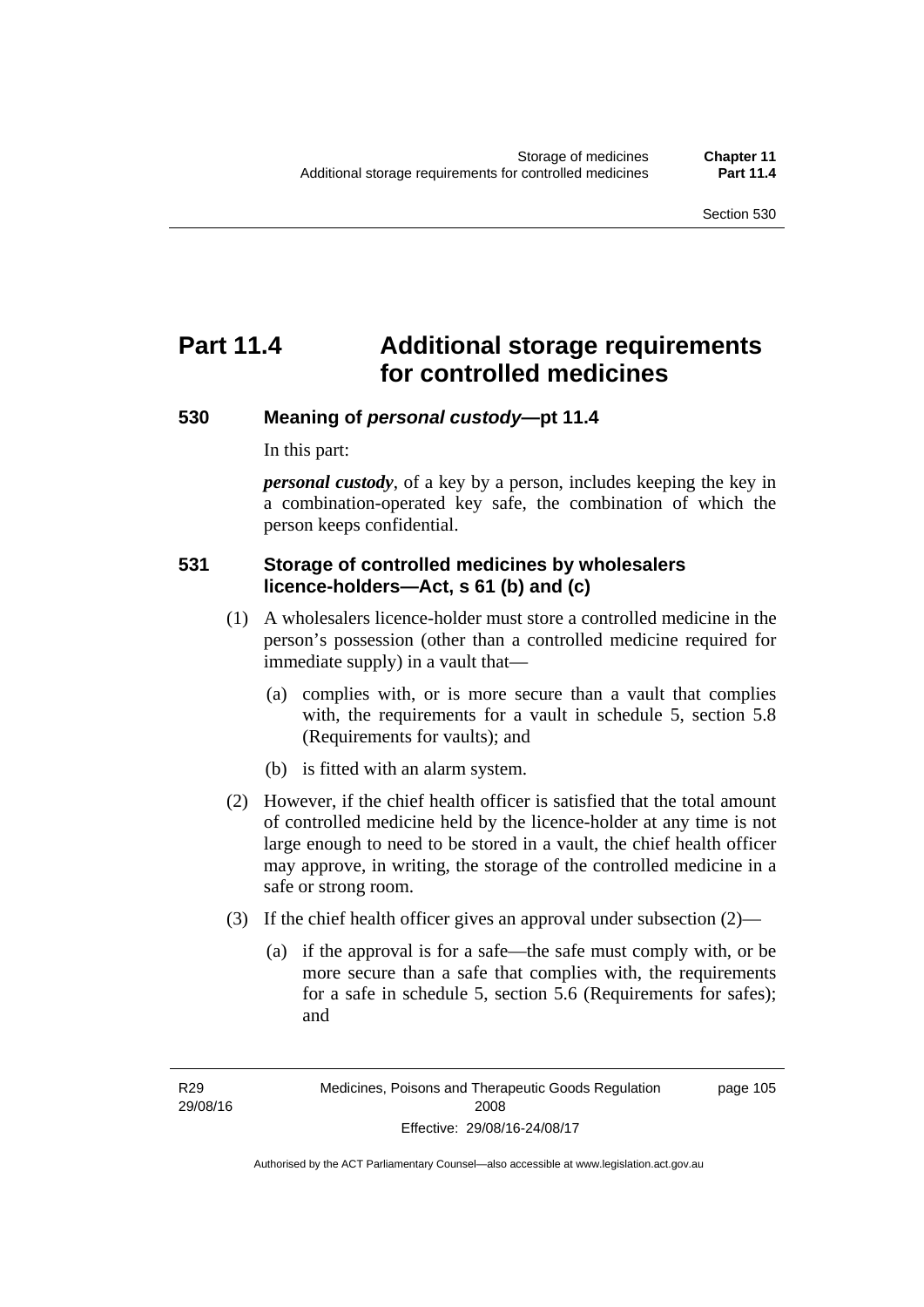- (b) if the approval is for a strong room—the strong room must comply with, or be more secure than a strong room that complies with, the requirements for a strong room in schedule 5, section 5.7 (Requirements for strong rooms); and
- (c) the safe or strong room must be fitted with an alarm system.

### **532 Storage of controlled medicines for certain health-related occupations—Act, s 61 (b) and (c)**

(1) In this section:

#### *designated person* means—

- (a) a dentist, doctor, nurse practitioner or veterinary surgeon (other than a dentist, doctor, nurse practitioner or veterinary surgeon at an institution); or
- (b) an ambulance officer employed by the Commonwealth, the Territory or a State; or
- (c) a first-aid kit licence-holder.
- *Note 1 Dentist*, *doctor* and *veterinary surgeon* does not include an intern or trainee (see defs of these terms in dict).
- *Note 2 Nurse practitioner* does not include a person holding limited or provisional registration to practise as a nurse practitioner (see dict).
- *Note 3 State* includes a territory (see [Legislation Act,](http://www.legislation.act.gov.au/a/2001-14) dict, pt 1).
- (2) A designated person who possesses a controlled medicine must store the controlled medicine as follows:
	- (a) the person must ensure that the controlled medicine is stored in—
		- (i) a locked container that prevents ready access to the container's contents and is securely attached to a building; or
		- (ii) a locked drawer, cupboard, room or vehicle;

page 106 Medicines, Poisons and Therapeutic Goods Regulation 2008 Effective: 29/08/16-24/08/17 R29 29/08/16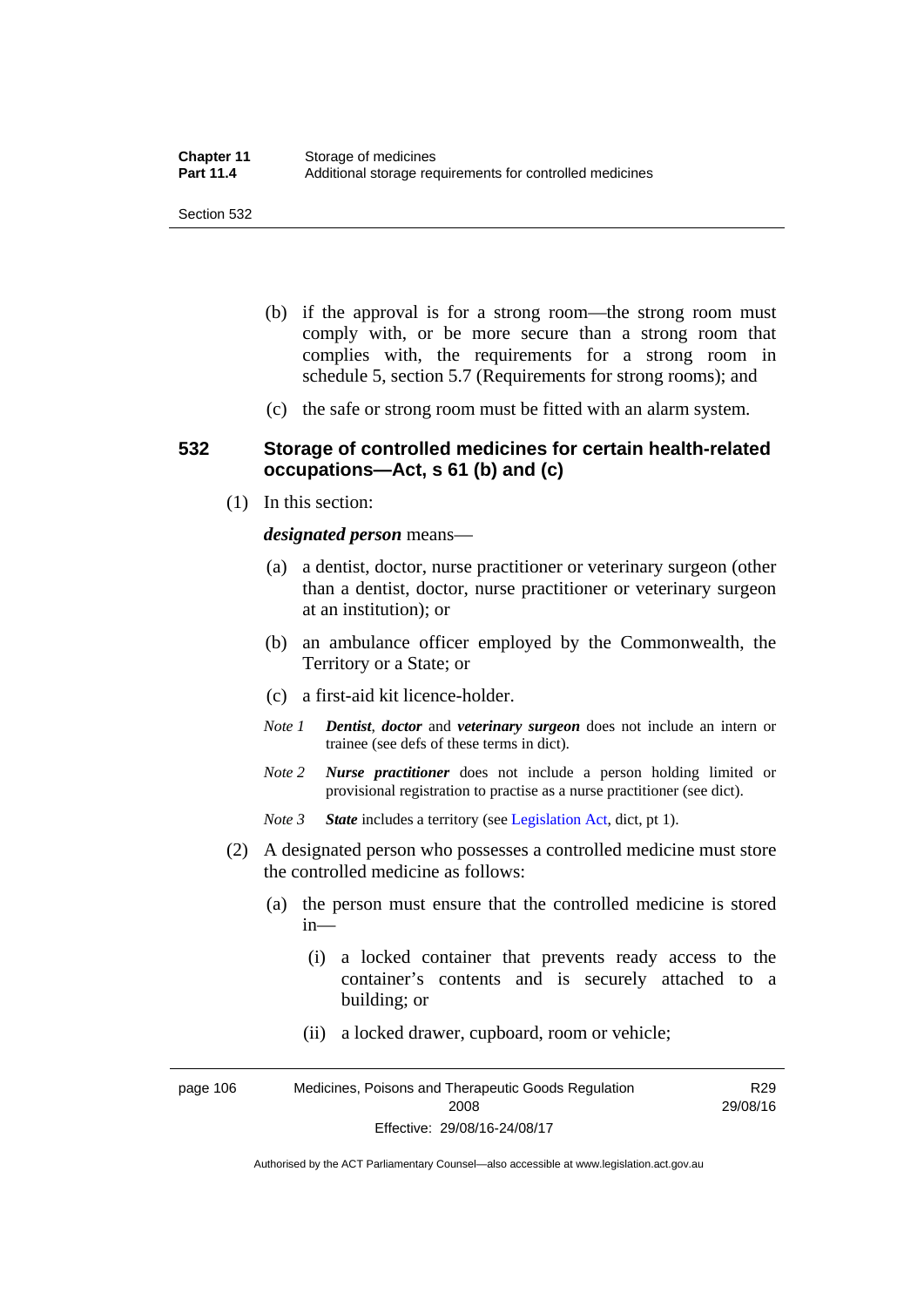- (b) if the medicine is kept in a container that is unlocked by a combination lock—the person must keep the combination confidential;
- (c) if the medicine is kept in a container that is unlocked by a key—the person must keep personal custody of the key;
- (d) if the medicine is kept in a drawer, cupboard, room or vehicle—the person must keep personal custody of the key to the drawer, cupboard, room or vehicle.
- (3) However, subsection (2) does not apply to a controlled medicine if—
	- (a) the controlled medicine is being carried by a designated person in—
		- (i) a locked first-aid kit; or
		- (ii) an unlocked first-aid kit that is in immediate use; and
	- (b) the person keeps personal custody of the key to the first-aid kit.

### **533 Storage of controlled medicines by certain other prescribed people—Act, s 61 (b) and (c)**

(1) In this section:

#### *excluded person* means—

- (a) a dentist, doctor, nurse practitioner or veterinary surgeon at an institution; or
- (b) the person in charge of a residential aged care facility or residential disability care facility in relation to a controlled medicine dispensed in a dose administration aid for a patient at the facility; or
- (c) the person in charge of a correctional centre in relation to a controlled medicine dispensed for a detainee in a dose administration aid; or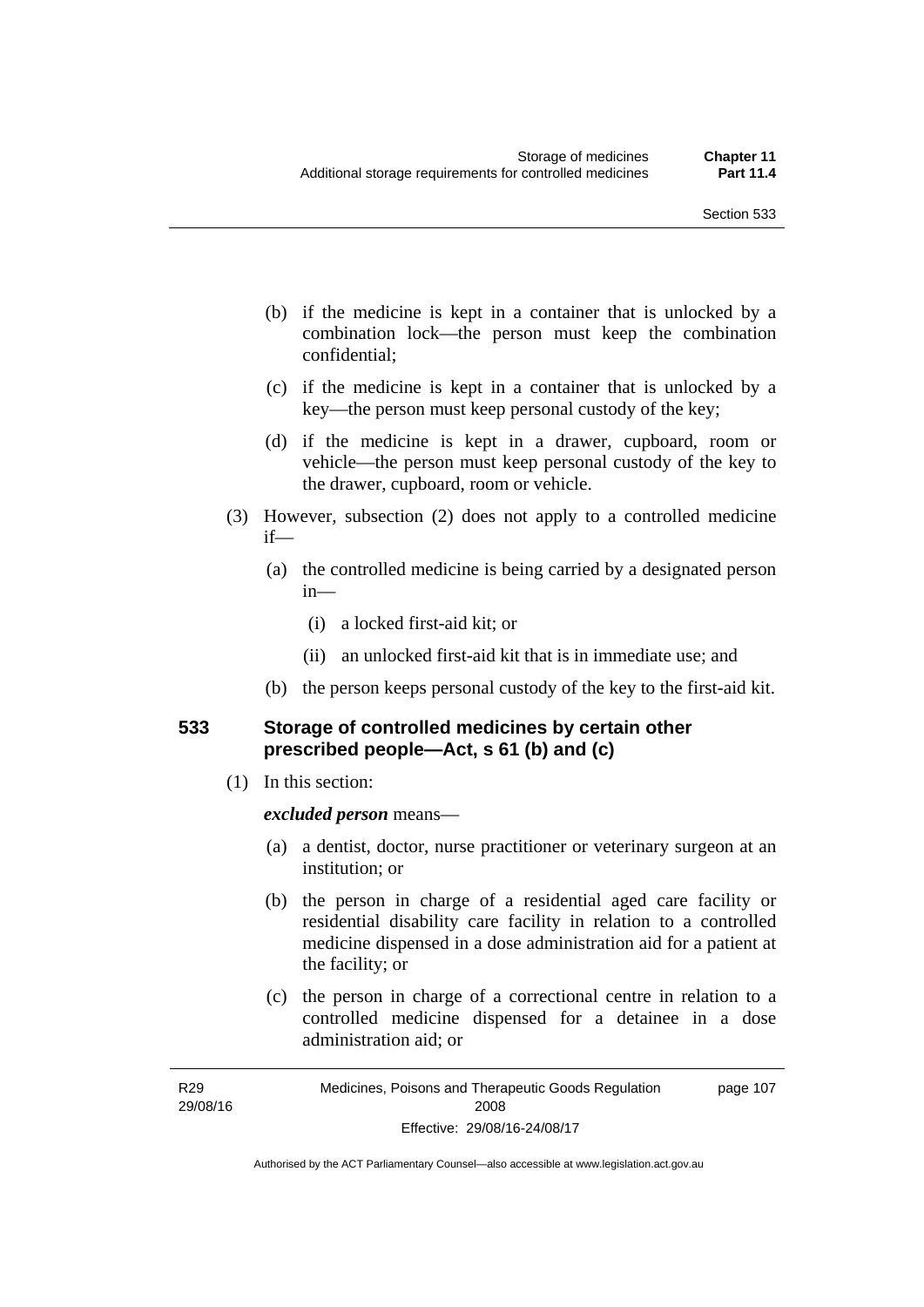Section 533

- (d) the person in charge of a CYP detention place in relation to a controlled medicine dispensed for a young detainee in a dose administration aid.
- *Note 1 CYP detention place*—see the dictionary.
- *Note 2 Correctional centre—see the [Legislation Act](http://www.legislation.act.gov.au/a/2001-14), dictionary, pt 1.*
- *Note 3 Detainee*—see the *[Corrections Management Act 2007](http://www.legislation.act.gov.au/a/2007-15)*, s 6.
- *Note 4 Young detainee*—see the *[Children and Young People Act 2008](http://www.legislation.act.gov.au/a/2008-19)*, s 95.
- (2) This section applies to a prescribed person, other than an excluded person, in relation to a controlled medicine in the person's possession if the medicine is not for immediate administration.

*Note Possess* includes having control over disposition (see [Act,](http://www.legislation.act.gov.au/a/2008-26/default.asp) s 24).

- (3) The person must ensure that—
	- (a) the controlled medicine is stored in a medicines cabinet, safe, strong room or vault (a *storage receptacle*) that complies with, or is more secure than a storage receptacle that complies with, the requirements for the receptacle in schedule 5 (Requirements for storage receptacles); and
	- (b) the storage receptacle is kept securely locked when not in immediate use; and
	- (c) if the storage receptacle is unlocked by a combination lock the person keeps the combination confidential; and
	- (d) if the storage receptacle is unlocked by a key—the person keeps personal custody of the key; and
	- (e) if the prescribed person is the chief pharmacist at an institution—the storage receptacle is fitted with an alarm system.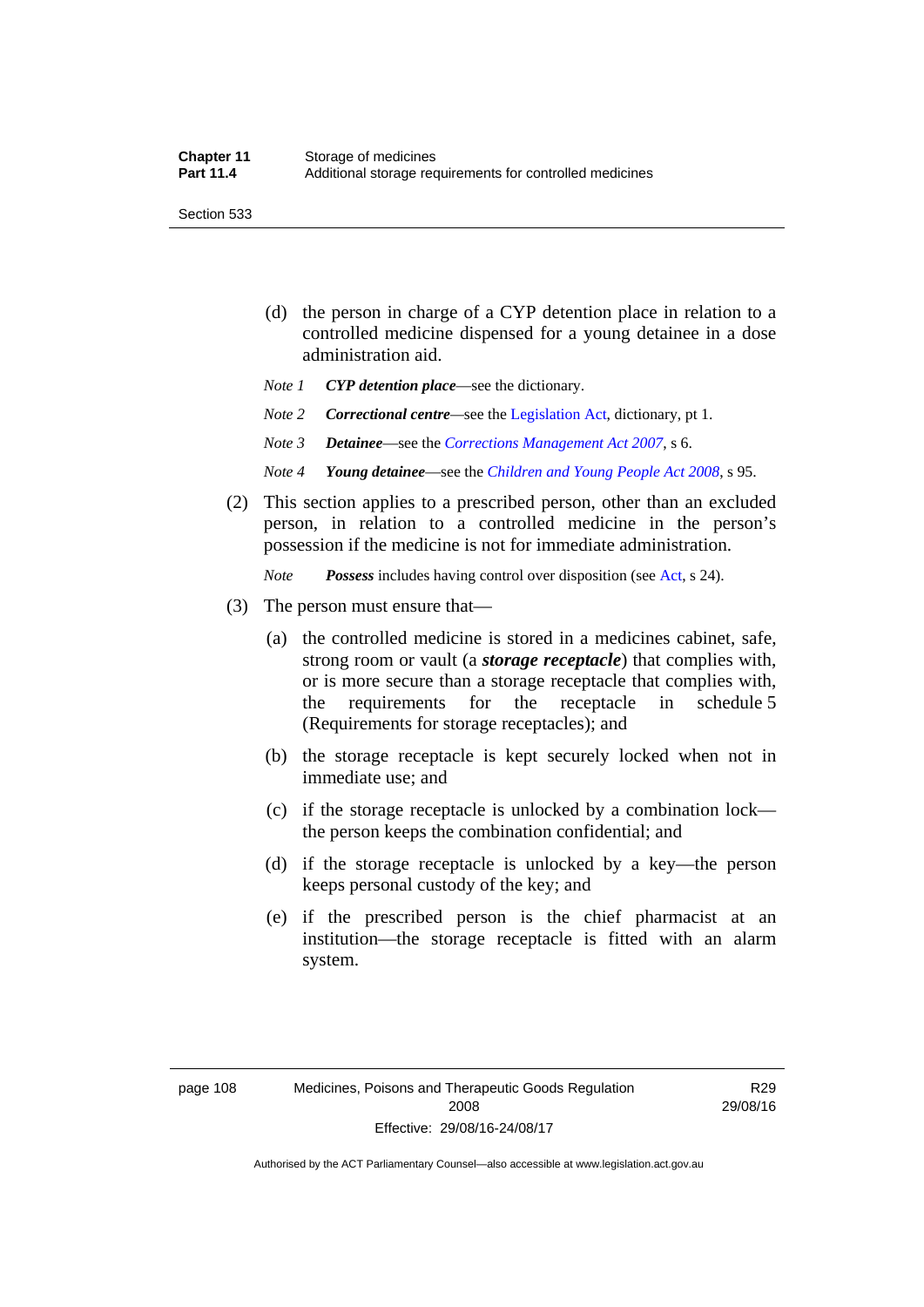(4) To remove any doubt, this section does not apply to a prescribed person mentioned in section 510 (i) if the person does not have control over the disposition of the medicine.

#### **Example—person not having control over disposition of medicine**

a medicine in the personal possession of a resident of a residential aged care facility who is in an independent living unit within the facility

*Note* An example is part of the regulation, is not exhaustive and may extend, but does not limit, the meaning of the provision in which it appears (see [Legislation Act,](http://www.legislation.act.gov.au/a/2001-14) s 126 and s 132).

R29 29/08/16 Medicines, Poisons and Therapeutic Goods Regulation 2008 Effective: 29/08/16-24/08/17

page 109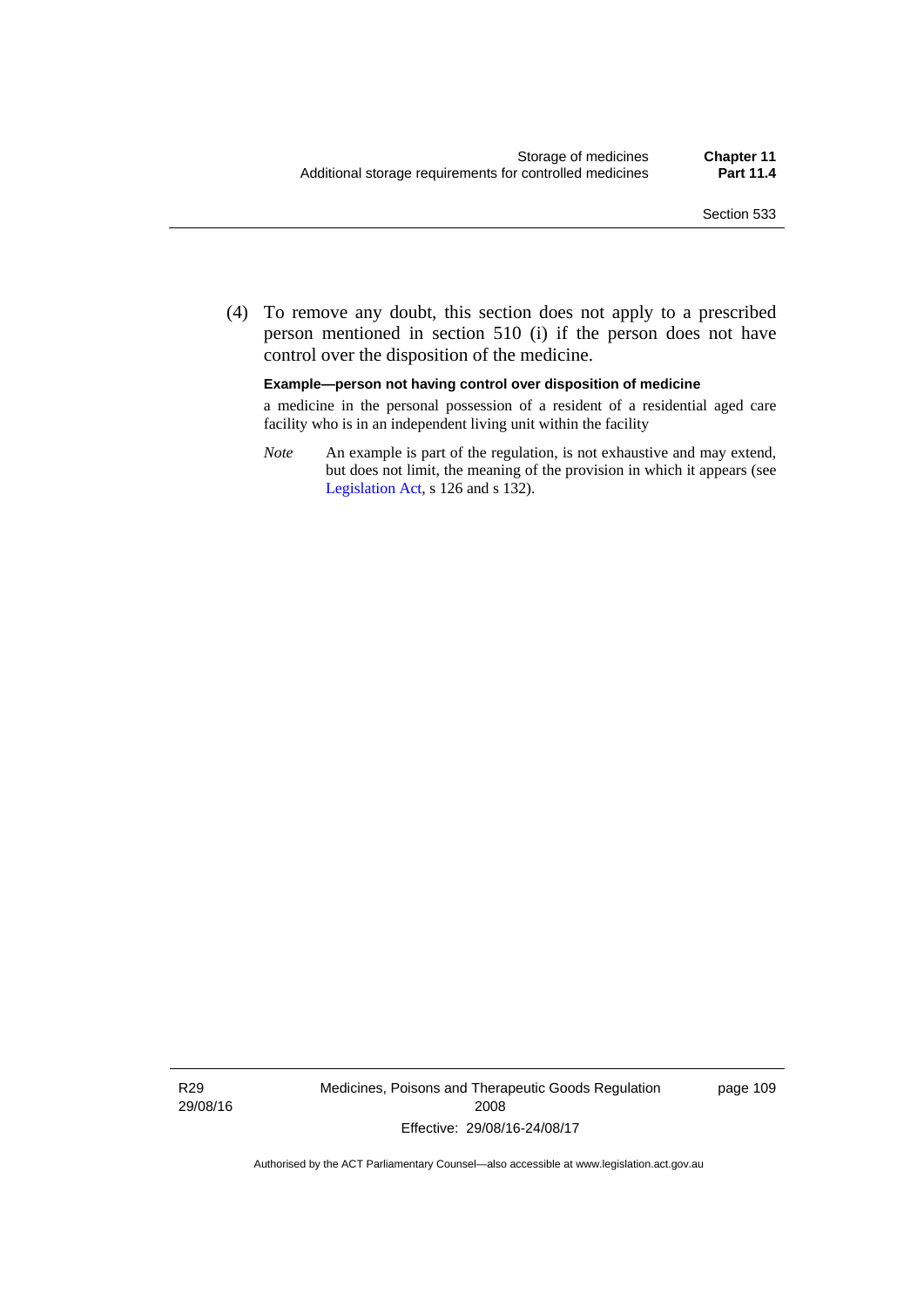### **Chapter 12 Controlled medicines registers**

### **540 Keeping of controlled medicines registers by certain people—Act, s 48 (a) and s 50 (1) (b) and (2) (b)**

- (1) A person mentioned in table 540, column 2 who possesses a controlled medicine must keep a controlled medicines register.
	- *Note* Also, a pharmacist responsible for the management of a community pharmacy must keep a controlled medicines register for controlled medicines kept at the pharmacy (see [Act](http://www.legislation.act.gov.au/a/2008-26/default.asp), s 48).
- (2) However, subsection (1) does not apply to the person in relation  $to$ —
	- (a) a controlled medicine in a first-aid kit kept by the person; or
	- (b) if the person is the person in charge of a residential aged care facility or residential disability care facility—a controlled medicine dispensed for the patient in a dose administration aid; or
	- (c) if the person is the person in charge of a correctional centre—a controlled medicine dispensed for a detainee in a dose administration aid; or
	- (d) if the person is the person in charge of a CYP detention place—a controlled medicine dispensed for a young detainee in a dose administration aid.
	- *Note 1 CYP detention place*—see the dictionary.
	- *Note 2 Correctional centre—see the [Legislation Act](http://www.legislation.act.gov.au/a/2001-14), dictionary, pt 1.*
	- *Note 3 Detainee*—see the *[Corrections Management Act 2007](http://www.legislation.act.gov.au/a/2007-15)*, s 6.
	- *Note 4 Young detainee*—see the *[Children and Young People Act 2008](http://www.legislation.act.gov.au/a/2008-19)*, s 95.
	- *Note* 5 For keeping controlled medicines in a first-aid kit, see s 541.

page 110 Medicines, Poisons and Therapeutic Goods Regulation 2008 Effective: 29/08/16-24/08/17

R29 29/08/16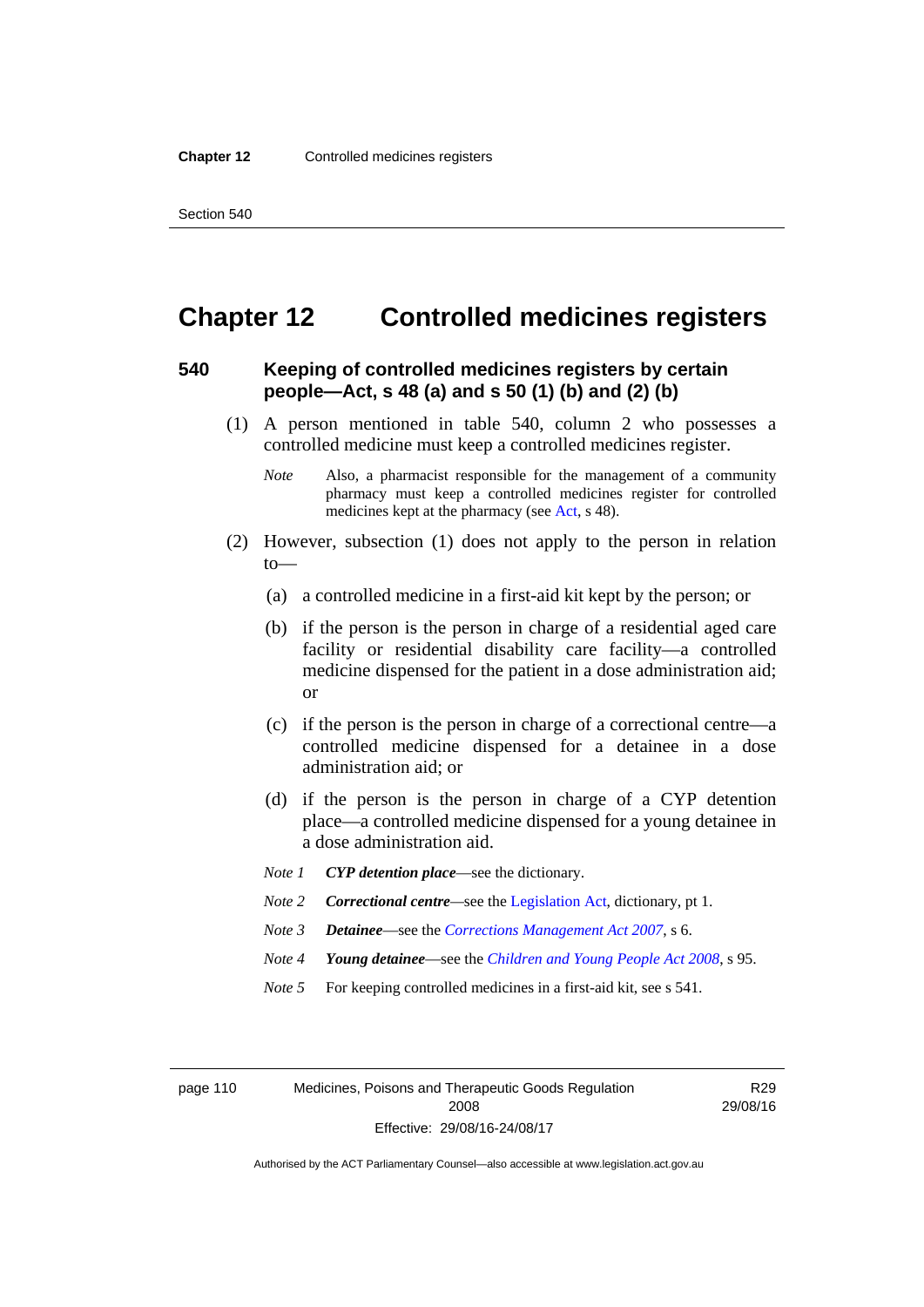- (3) A person to whom subsection (1) applies must keep a controlled medicines register for a controlled medicine at the place prescribed in table 540, column 3 for the person.
- (4) A pharmacist responsible for the management of a community pharmacy at which controlled medicines are kept must keep the controlled medicines register for the controlled medicines at the pharmacy.
	- *Note* For the requirement for a controlled medicine register to be kept for a community pharmacy, see the [Act,](http://www.legislation.act.gov.au/a/2008-26/default.asp) s 48.

| column 1       | column <sub>2</sub>                                                             | column 3                                                     |
|----------------|---------------------------------------------------------------------------------|--------------------------------------------------------------|
| item           | prescribed person                                                               | place where register to be kept                              |
| 1              | person in charge of<br>ambulance service                                        | the premises where the controlled<br>medicine is kept        |
| $\overline{2}$ | approved analyst                                                                | the analyst's laboratory                                     |
| 3              | person in charge of<br>correctional centre                                      | the correctional centre                                      |
| 4              | person in charge of CYP<br>detention place                                      | the detention place                                          |
| 5              | dentist                                                                         | the dentist's surgery                                        |
| 6              | doctor                                                                          | the doctor's surgery                                         |
| 7              | medicines wholesalers<br>licence-holder                                         | the licensed premises under s 460                            |
| 8              | medicines and poisons<br>inspector (other than<br>police officer)               | the place directed in writing by the<br>chief health officer |
| 9              | person in charge of<br>residential aged care<br>facility without pharmacy       | the facility                                                 |
| 10             | person in charge of<br>residential disability care<br>facility without pharmacy | the facility                                                 |

**Table 540 Keeping controlled medicines registers** 

R29 29/08/16 Medicines, Poisons and Therapeutic Goods Regulation 2008 Effective: 29/08/16-24/08/17 page 111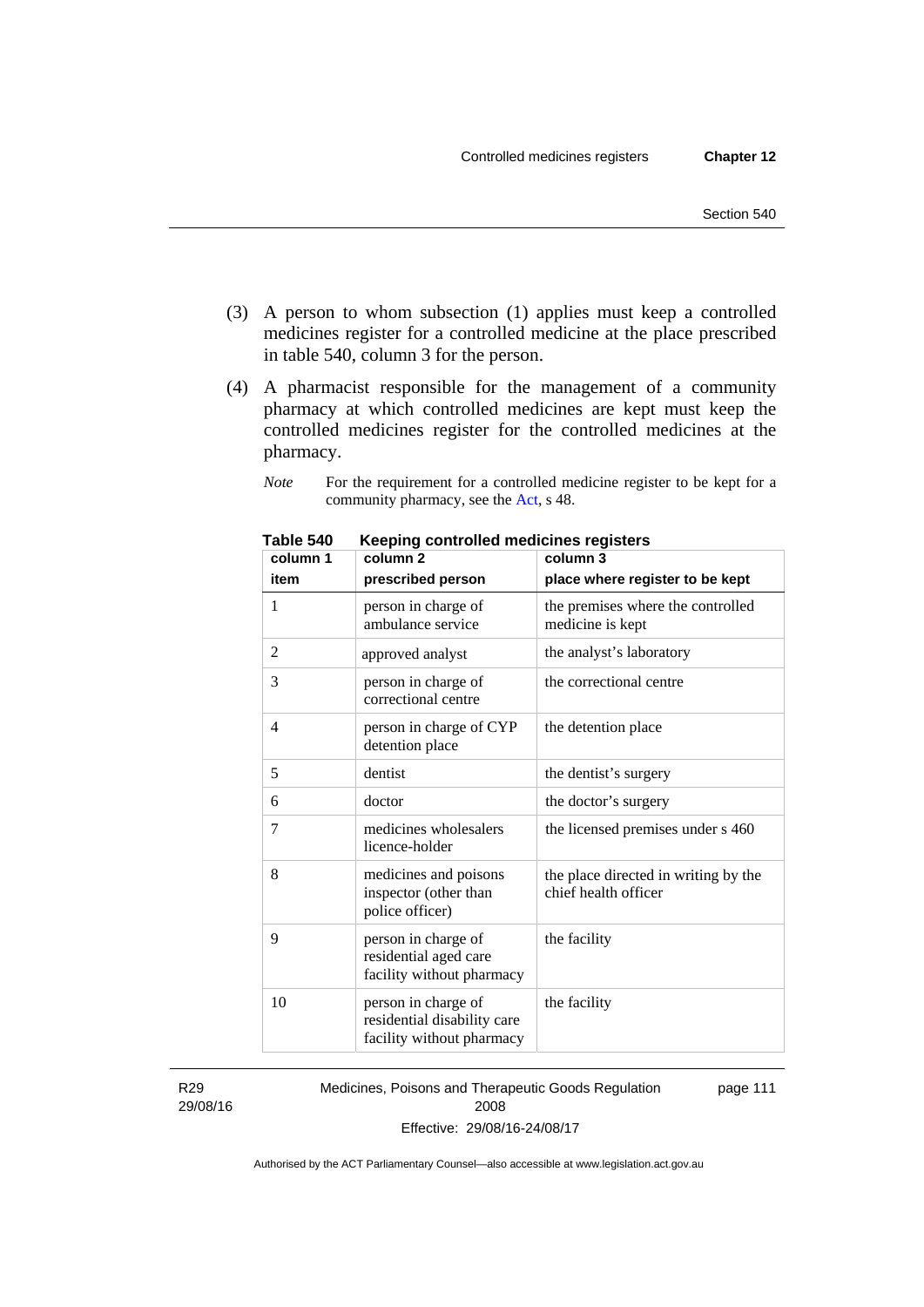#### **Chapter 12** Controlled medicines registers

#### Section 541

| column 1<br>item | column 2<br>prescribed person                                                                                    | column 3<br>place where register to be kept      |
|------------------|------------------------------------------------------------------------------------------------------------------|--------------------------------------------------|
| 11               | supervisor of program<br>under controlled<br>medicines research and<br>education program<br>licence              | the premises where program is being<br>conducted |
| 12               | veterinary surgeon                                                                                               | the veterinary surgeon's surgery                 |
| 13               | person in charge of ward<br>(including an opioid<br>dependency treatment<br>centre operated by the<br>Territory) | the ward                                         |
| 14               | nurse practitioner                                                                                               | the nurse practitioner's place of<br>practice    |

### **541 Keeping of controlled medicines registers by first-aid kit holders—Act, s 48 (a) and s 50 (1) (b) and (2) (b)**

(1) In this section:

*designated person* means—

- (a) a dentist, doctor, nurse practitioner or veterinary surgeon; or
- (b) an ambulance officer employed by the Commonwealth, the Territory or a State; or
- (c) a first-aid kit licence-holder.
- *Note 1 Dentist*, *doctor* and *veterinary surgeon* does not include an intern or trainee (see defs of these terms in dict).
- *Note 2 Nurse practitioner* does not include a person holding limited or provisional registration to practise as a nurse practitioner (see dict).
- *Note 3 State* includes a territory (see [Legislation Act,](http://www.legislation.act.gov.au/a/2001-14) dict, pt 1).

| page TTZ |  |
|----------|--|
|----------|--|

R29 29/08/16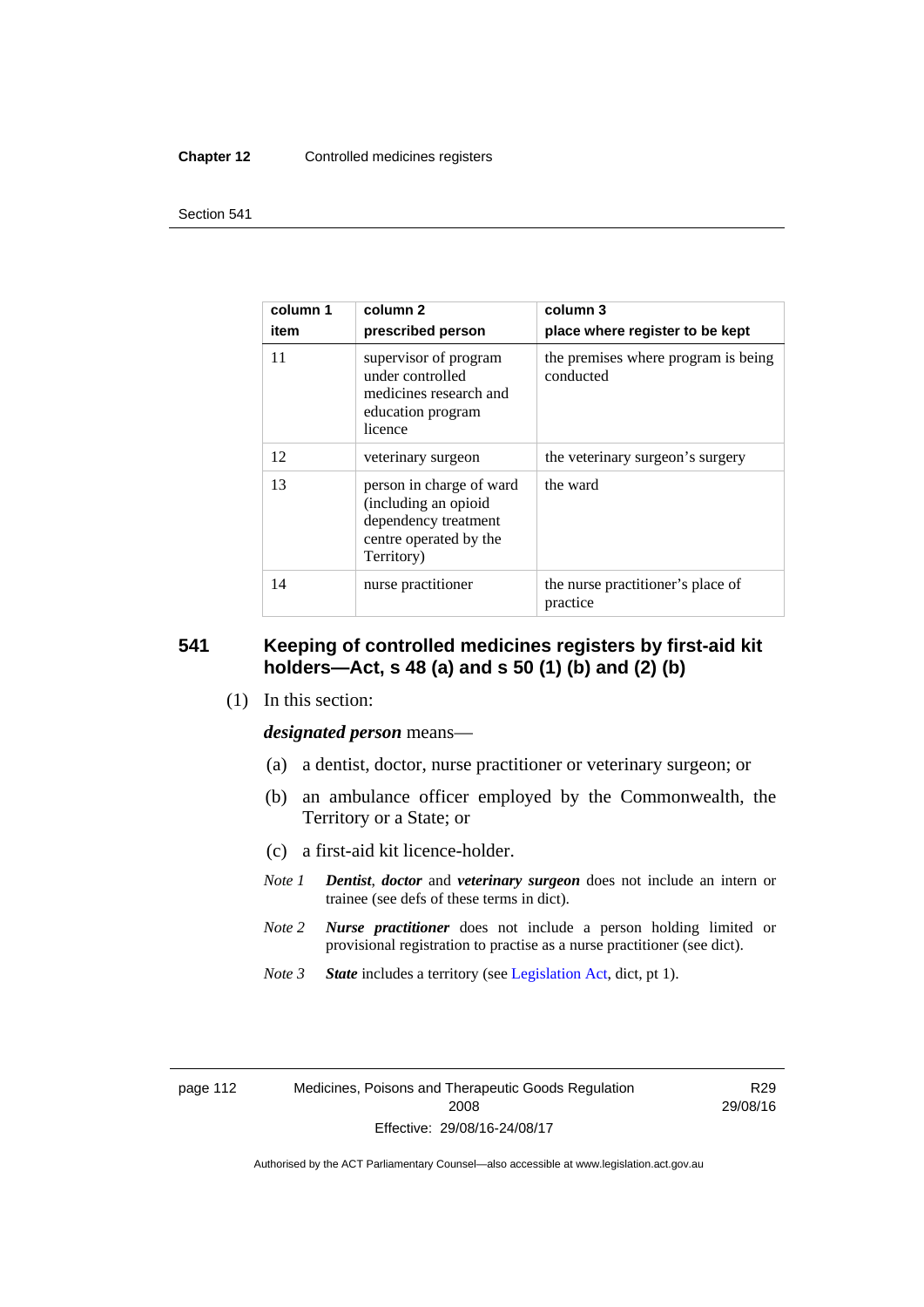(2) A designated person who possesses a first-aid kit containing a controlled medicine must keep the controlled medicines register for the controlled medicine with the first-aid kit.

### **542 Form of controlled medicines registers—Act, s 49 (1) (b) and (2) (b)**

- (1) Each page in a controlled medicines register must relate to a single form and strength of a controlled medicine.
- (2) If a controlled medicines register is kept electronically, a separate record must be used for each form and strength of controlled medicine kept.

### **543 Making entries in controlled medicines registers— Act, s 51 (1) (b)**

- (1) The following details for a dealing with a controlled medicine are prescribed:
	- (a) the nature of the dealing;
	- (b) the date of the dealing;
	- (c) the medicine, and the form, strength and quantity of the medicine, dealt with;
	- (d) if the dealing is receiving the medicine—the name and address of the supplier;
	- (e) if the dealing is supplying the medicine—the name and address of the person to whom it is supplied;
	- (f) if the medicine is supplied on a prescription—the prescriber's name and suburb and the prescription's number under section 123 (l) (Labelling dispensed medicines[—Act,](http://www.legislation.act.gov.au/a/2008-26/default.asp) s 60 (1) (c) (i) and (2) (c) (i));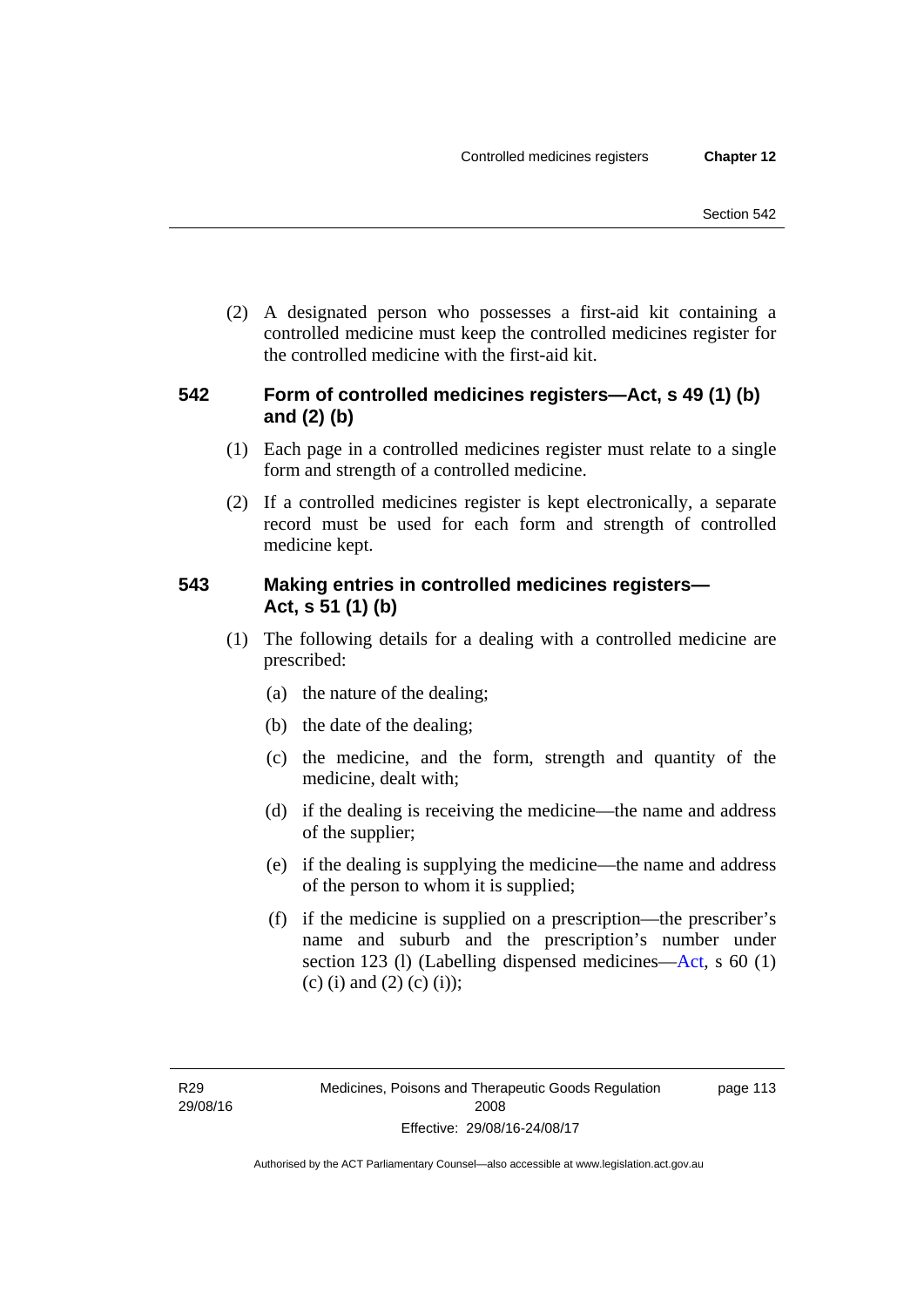Section 543

- (g) if the medicine is supplied on a requisition—the requisition's number under section 132 (e) (Labelling medicines supplied on requisition[—Act,](http://www.legislation.act.gov.au/a/2008-26/default.asp) s 60 (1) (c) (i) and (2) (c) (i));
- (h) if the medicine is supplied on a purchase order—the date of the purchase order;
- (i) if the [Act,](http://www.legislation.act.gov.au/a/2008-26/default.asp) section 53 (Registers—witnessing administration of medicines) applies to the dealing—the name of the person to whom the medicine is administered;
- (j) the quantity of the medicine held after the dealing.
- (2) However, subsection (1) (i) does not apply in relation to a controlled medicine dispensed in a dose administration aid for—
	- (a) a patient at a residential aged care facility or residential disability care facility; or
	- (b) a detainee at a correctional centre; or
	- (c) a young detainee at a CYP detention place.
- (3) A dealing with a controlled medicine must be entered in—
	- (a) if the dealing happens in a pharmacy at an institution—the controlled medicines register kept at the pharmacy; or
	- (b) if the dealing happens in a ward at an institution—the controlled medicines register kept at the ward; or
	- (c) if the person must keep both a controlled medicines register for a first-aid kit and another controlled medicines register—
		- (i) for a dealing with a controlled medicine to which the first-aid kit relates—the controlled medicines register for the kit; or
		- (ii) for any other dealing by the person—the other controlled medicines register; or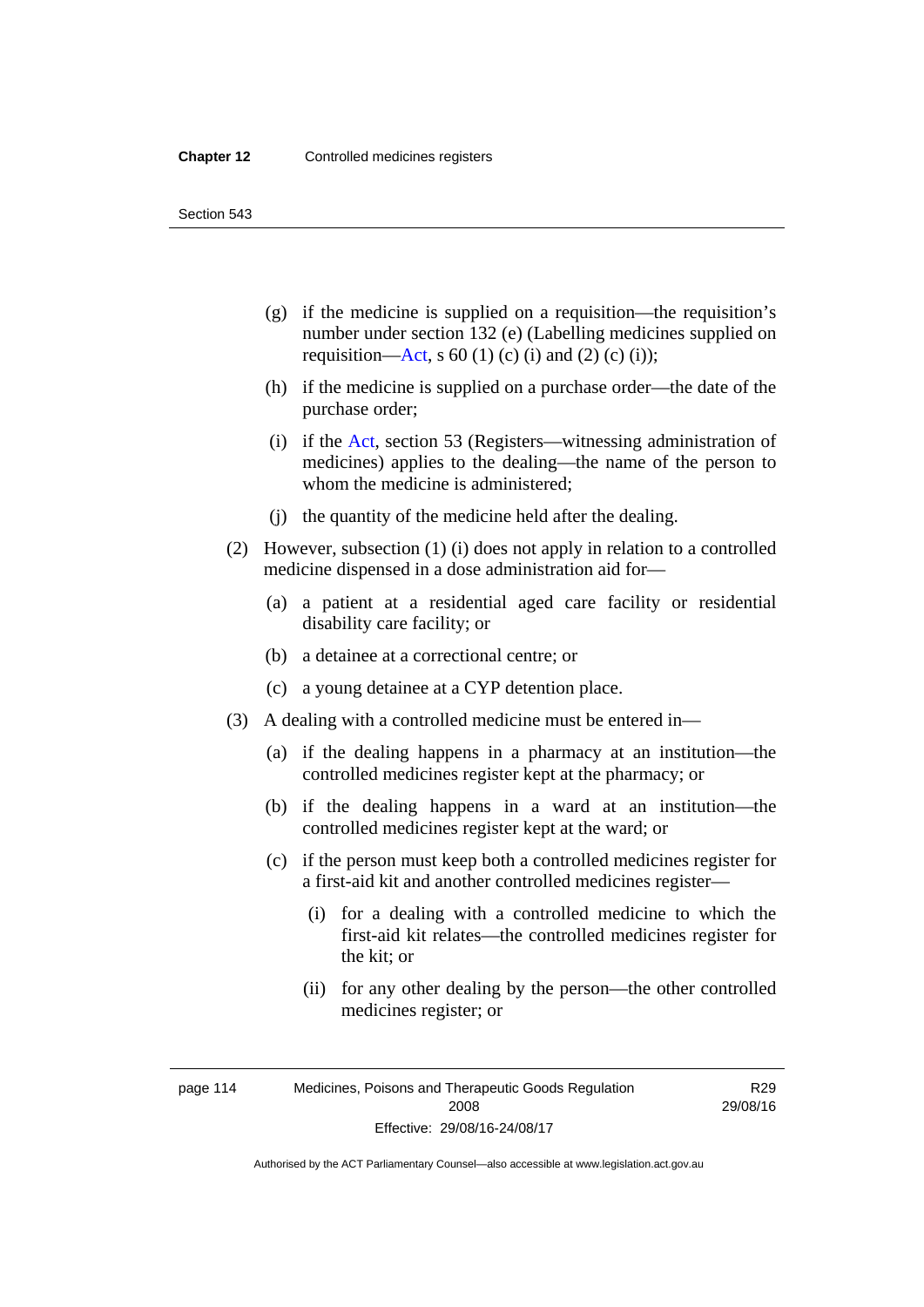(d) in any other case—the controlled medicines register the person must keep.

### **544 Prescribed witnesses for administration of controlled medicines—Act, s 53 (a) and (b)**

The following people are prescribed as witnesses in relation to the administration of a controlled medicine:

- (a) if the medicine is administered by an intern doctor—a dentist, doctor, midwife, nurse, nurse practitioner or pharmacist;
- (b) if the medicine is administered by a person who is not an intern doctor—
	- (i) a person prescribed under paragraph (a); or
	- (ii) an intern doctor or enrolled nurse.
- *Note Dentist*, *doctor* and *pharmacist* does not include an intern or trainee (see defs of these terms in dict).

### **545 Prescribed witnesses for discarding of controlled medicines—Act, s 54 (a) and (b)**

- (1) The following people are prescribed as witnesses in relation to the discarding of a controlled medicine:
	- (a) an ambulance officer employed by the Commonwealth, the Territory or a State;
	- (b) an approved analyst;
	- (c) a dentist;
	- (d) a doctor;
	- (e) a medicines and poisons inspector;
	- (f) a midwife;
	- (g) a nurse;

R29 29/08/16 page 115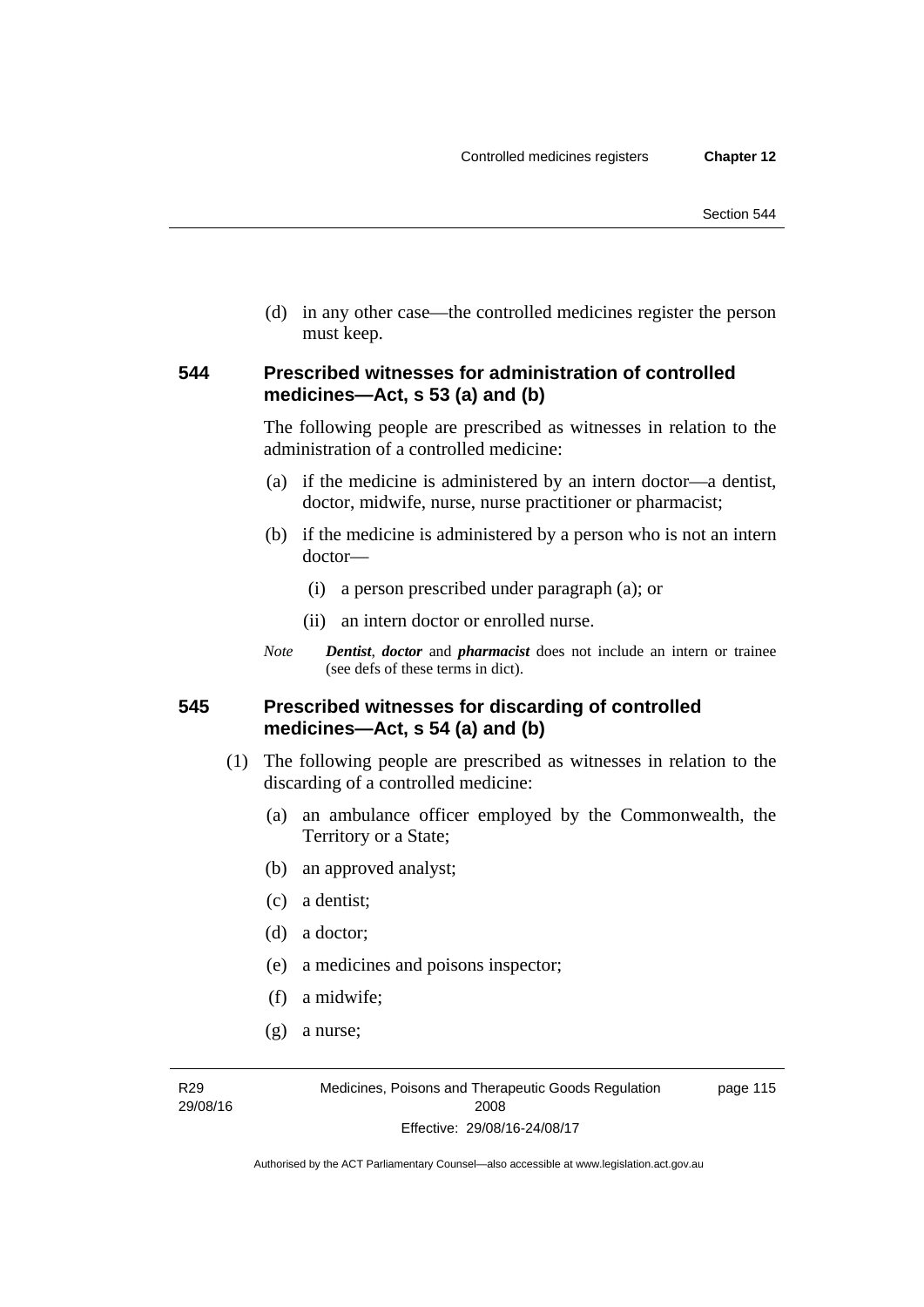- (h) a nurse practitioner;
- (i) a pharmacist;
- (j) a veterinary surgeon.
- *Note 1 Approved analyst*—see the dictionary.
- *Note 2 Dentist*, *doctor*, *pharmacist* and *veterinary surgeon* does not include an intern or trainee (see defs of these terms in dict).
- *Note 3 Nurse* does not include an enrolled nurse (see [Legislation Act,](http://www.legislation.act.gov.au/a/2001-14) dict, pt 1).
- *Note 4* See s 390 for the discarding of the residue of a controlled medicine left after administration.
- (2) However, a person mentioned in subsection (1) must not be a prescribed witness to the discarding of a controlled medicine if the person is—
	- (a) related to, a close friend of or employed by the person discarding the medicine; or
	- (b) the supervisor of the person discarding the medicine; or
	- (c) supervised by the person discarding the medicine.

### **546 Changes etc to entries in controlled medicines registers—Act, s 55 (2) (b)**

- (1) An entry in a paper-based controlled medicines register may be amended by the person who made the entry by—
	- (a) the person signing and dating a marginal note or footnote that gives the date of the amendment and the amended details; and
	- (b) if the entry relates to administering a controlled medicine—
		- (i) the amendment being witnessed by a person prescribed under section 544 (Prescribed witnesses for administration of controlled medicines[—Act](http://www.legislation.act.gov.au/a/2008-26/default.asp), s 53 (a) and (b)); and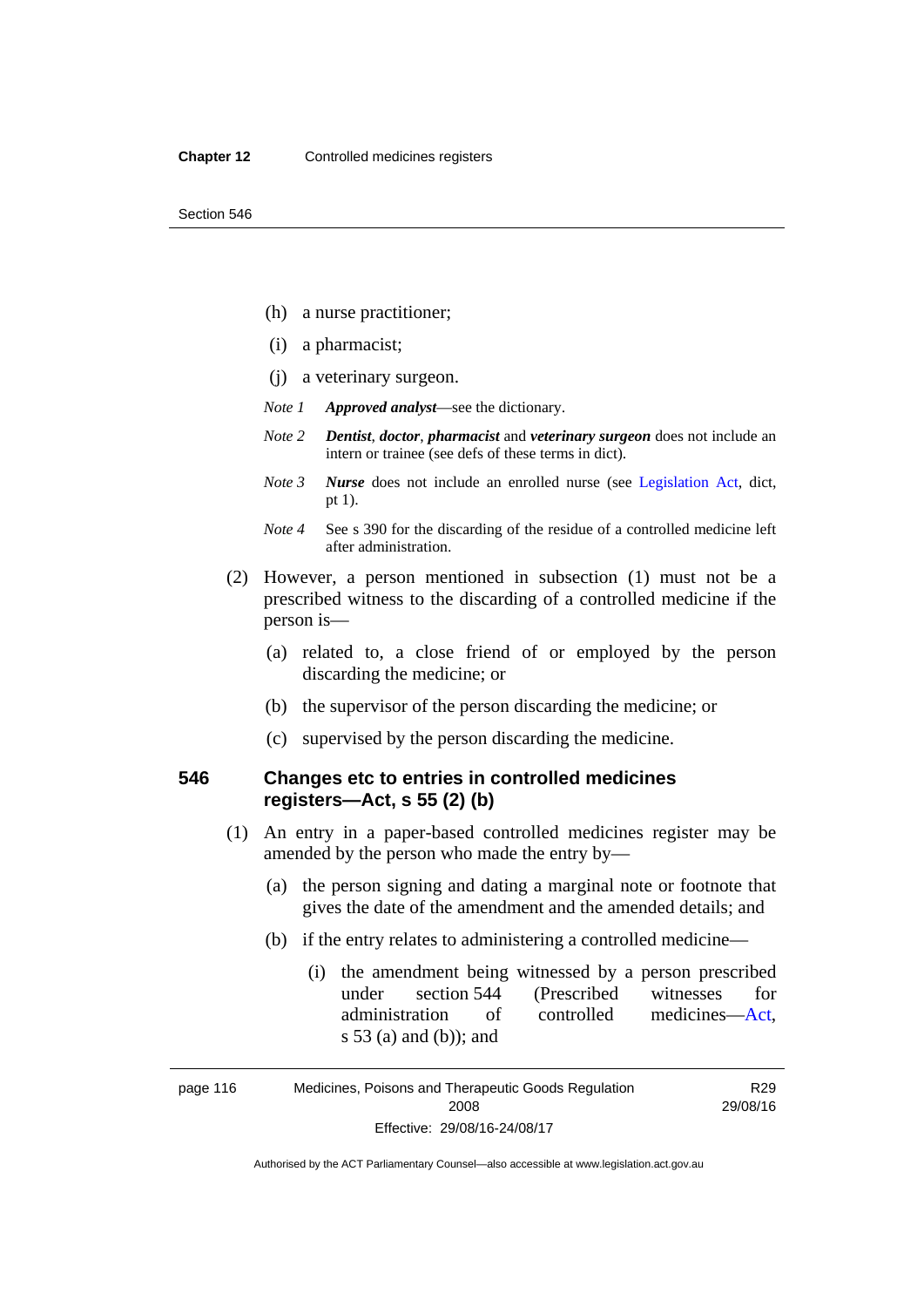- (ii) the witness signing the amendment as witness; and
- (c) if the entry relates to the discarding of a controlled medicine—
	- (i) the amendment being witnessed by a person prescribed under section 545 (Prescribed witnesses for discarding of controlled medicines[—Act,](http://www.legislation.act.gov.au/a/2008-26/default.asp) s 54 (a) and (b)); and
	- (ii) the witness signing the amendment as witness.
- (2) An entry in an electronic controlled medicines register may be amended by the person who made the entry by the person attaching or linking, by electronic means, a document that includes—
	- (a) the person's signature, the date and the amended details; and
	- (b) if the entry relates to administering a controlled medicine—the signature as witness of a person prescribed under section 544; and
	- (c) if the entry relates to the discarding of a controlled medicine the signature as witness of a person prescribed under section 545.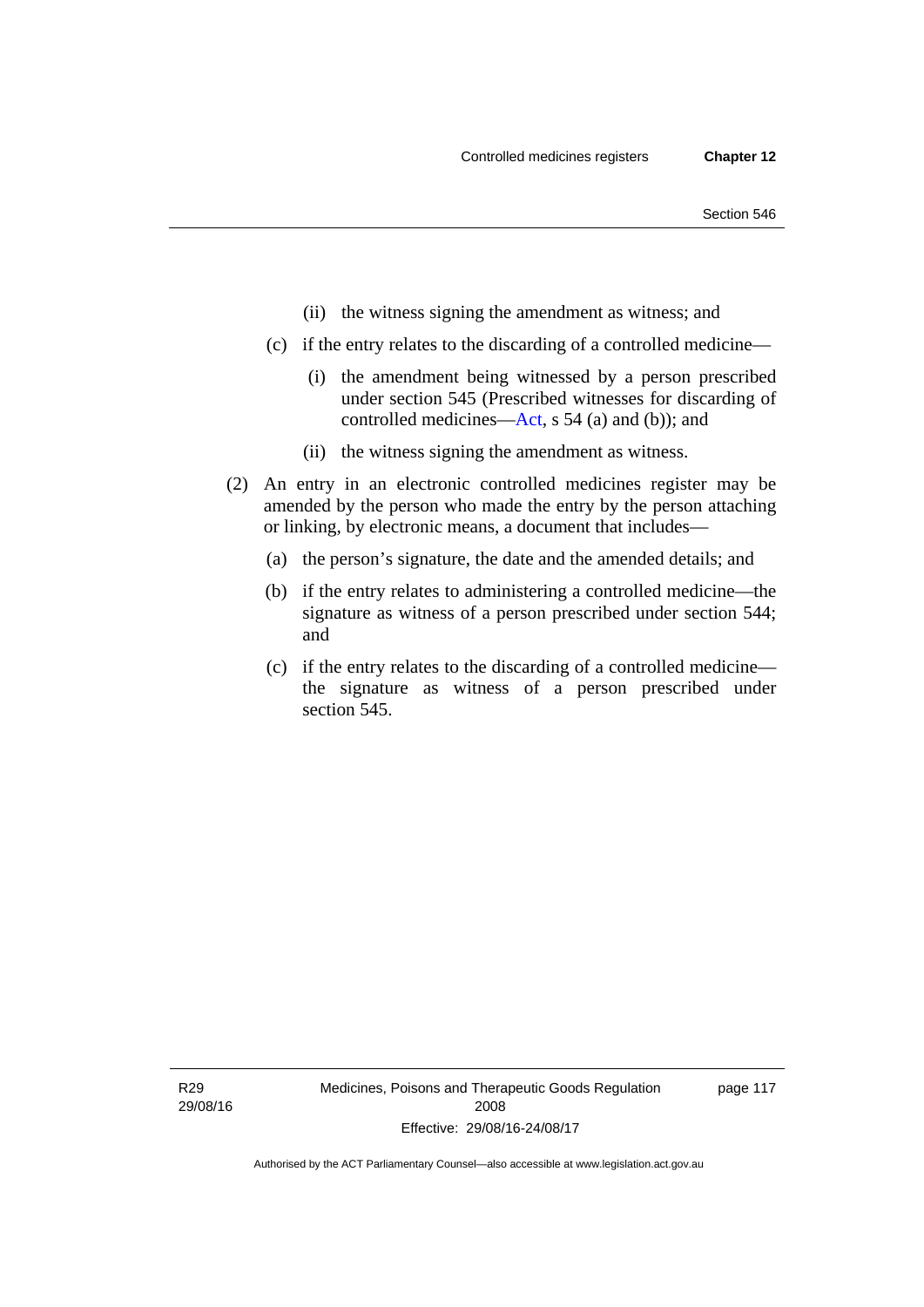# **Chapter 13 Controlled medicines and appendix D medicines approvals for human use**

## **Part 13.1 Controlled medicines approvals**

*Note* It is a condition of an authorisation to prescribe a controlled medicine for human use that the prescriber has an approval under this part (see s 31 (1) (d)).

### **Division 13.1.1 Preliminary**

### **550 Meaning of** *controlled medicines approval*

In this regulation:

*controlled medicines approval* means an approval to prescribe a controlled medicine under—

- (a) division 13.1.2 (Standing controlled medicines approvals); or
- (b) division 13.1.3 (Chief health officer controlled medicines approvals).

### **551 Meaning of** *designated prescriber***—pt 13.1**

In this part:

*designated prescriber* means a prescriber (other than a veterinary surgeon or trainee veterinary surgeon) in relation to whom prescribing a controlled medicine is included in schedule 1, column 3.

R29 29/08/16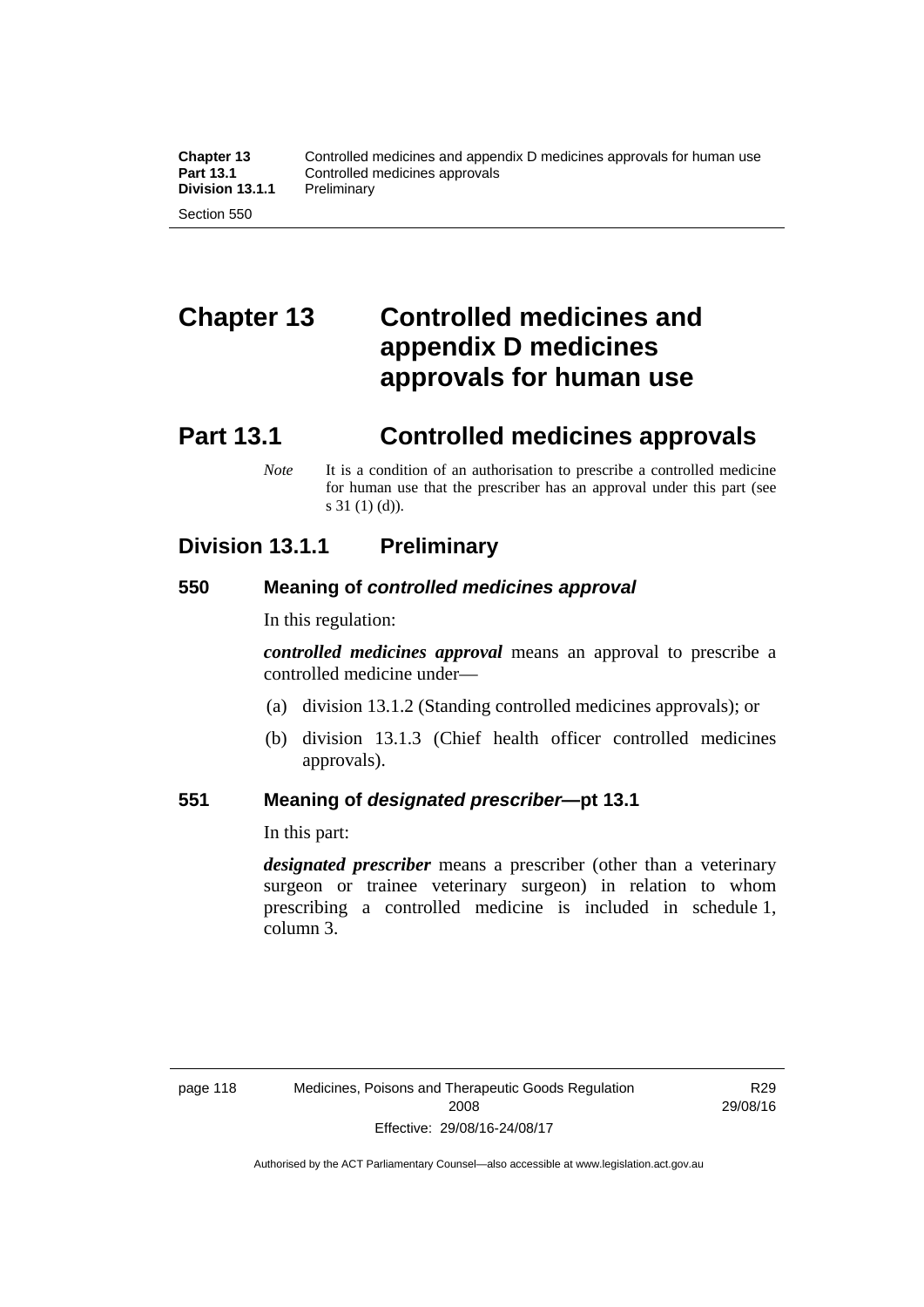### **Division 13.1.2 Standing controlled medicines approvals**

### **555 Standing approval to prescribe controlled medicines for hospital in-patients**

A designated prescriber is approved to prescribe a controlled medicine for a patient of the prescriber if the patient is an in-patient at a hospital.

*Note* A *hospice* is a hospital (see *The Macquarie Dictionary*, 4th ed).

### **556 Standing approval to prescribe controlled medicines for short-term treatment**

A designated prescriber is approved to prescribe a controlled medicine for a patient of the prescriber if—

- (a) the prescriber believes on reasonable grounds that the patient is not a drug-dependant person in relation to a controlled medicine or prohibited substance; and
- (b) the prescriber believes on reasonable grounds that the patient has not been prescribed a controlled medicine within the 2-month period before the prescriber prescribes the medicine; and
- (c) the prescriber prescribes the controlled medicine for the patient's use for 2 months or less.
- *Note* For long-term prescribing, see div 13.1.3.

R29 29/08/16 page 119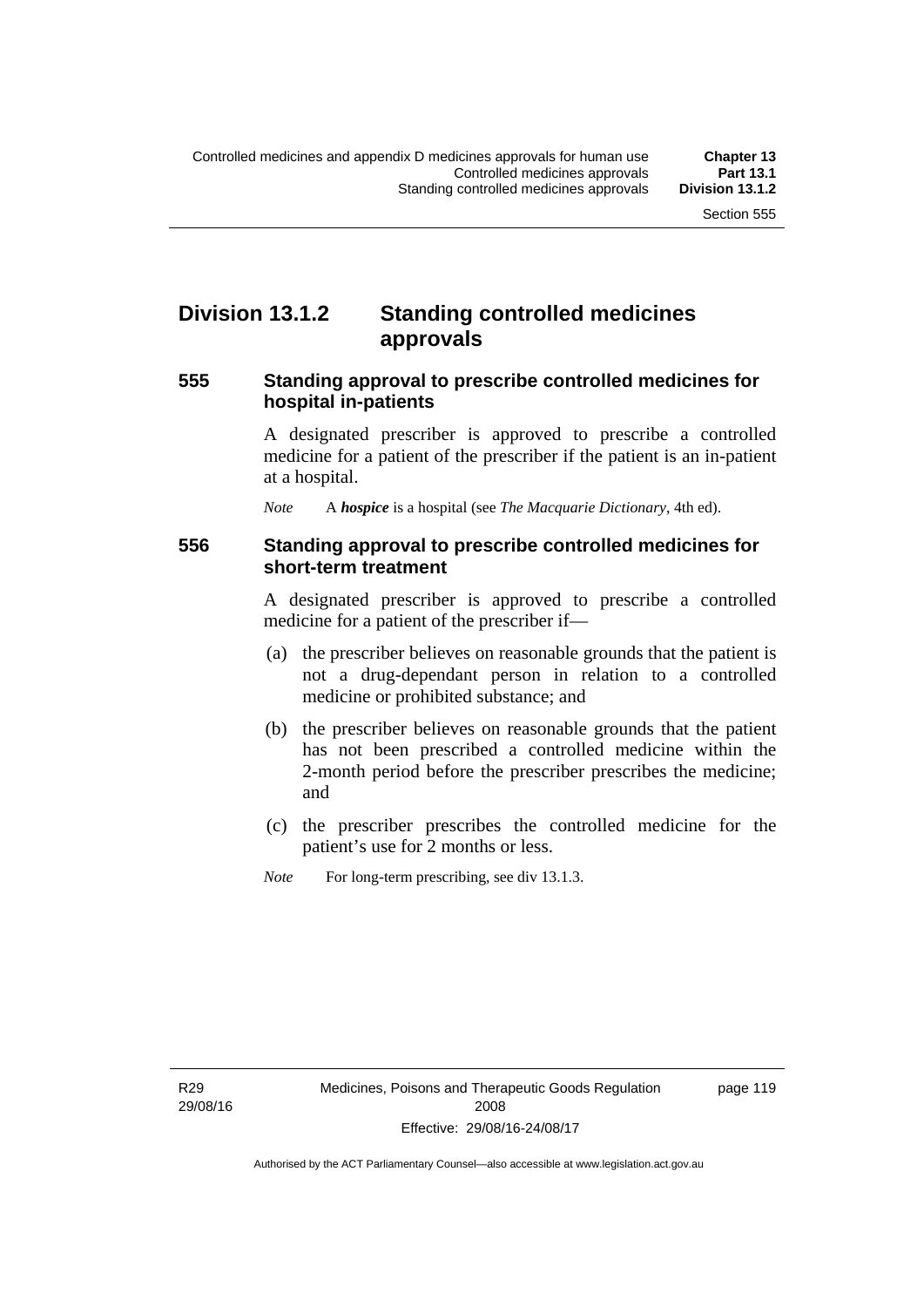### **557 Standing interim approval to prescribe buprenorphine and methadone for patients of certain institutions**

(1) In this section:

*doctor* includes an intern doctor acting under the direct supervision of a doctor.

- (2) A doctor is approved (the *interim approval*) to prescribe buprenorphine or methadone if—
	- (a) the doctor—
		- (i) is working at a hospital and prescribes the medicine for an outpatient at the hospital; or
		- (ii) is working at any of the following institutions and prescribes the medicine for a patient of the institution:
			- (A) a correctional centre;
			- (B) a CYP detention place;
			- (C) an opioid dependency treatment centre operated by the Territory; or
			- *Note Institution* includes a correctional centre and a CYP detention place (see s 652).
		- (iii) prescribes the medicine for a person in police custody; and
	- (b) the buprenorphine or methadone is prescribed in accordance with the opioid dependency treatment guidelines; and
		- *Note Opioid dependency treatment guidelines*—see the dictionary.
	- (c) the doctor makes an application under section 560 to prescribe the medicine not later than 72 hours after the doctor first prescribes buprenorphine or methadone for the patient.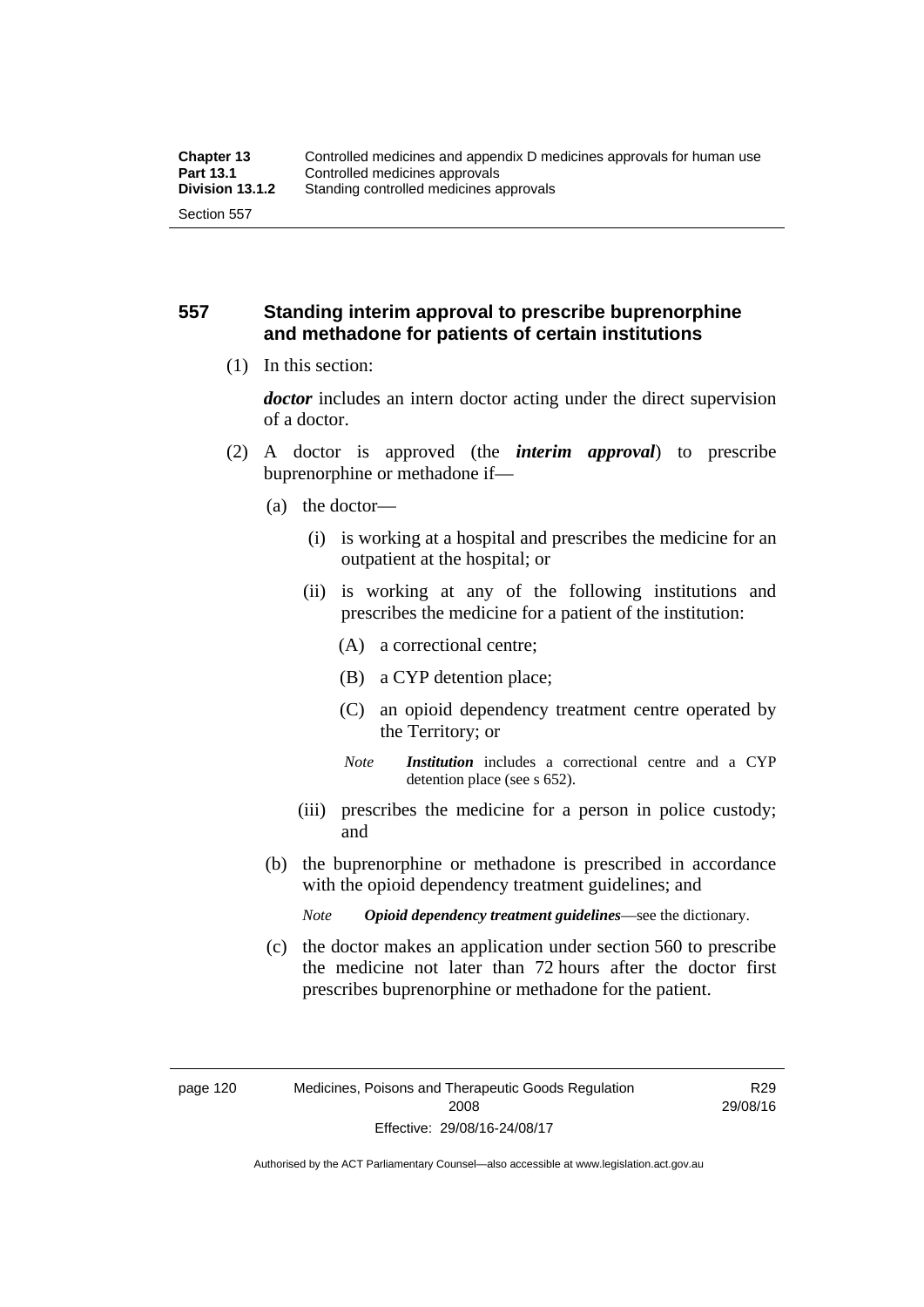- (3) The interim approval ends—
	- (a) if the chief health officer approves the application under division 13.1.3—when the doctor is given notice of the approval; or
	- (b) if the application under section 560 is withdrawn—on the withdrawal of the application; or
	- (c) if the chief health officer refuses to approve the application and the 7-day period mentioned in section 565 (2) (Applications for review of unfavourable CHO decisions for approvals) ends without an application for review being made—at the end of the 7-day period; or
	- (d) if the chief health officer refers the application to the medicines advisory committee or an application is made to the committee under section 565—when the doctor is given notice of the chief health officer's decision under section 573 (Medicines advisory committee—recommendations to CHO).

### **Division 13.1.3 Chief health officer controlled medicines approvals**

#### **560 Applications for CHO controlled medicines approvals**

- (1) A designated prescriber may apply to the chief health officer for approval to prescribe a controlled medicine.
- (2) An application under subsection (1) must—
	- (a) be for approval to prescribe a controlled medicine for a single individual; and

page 121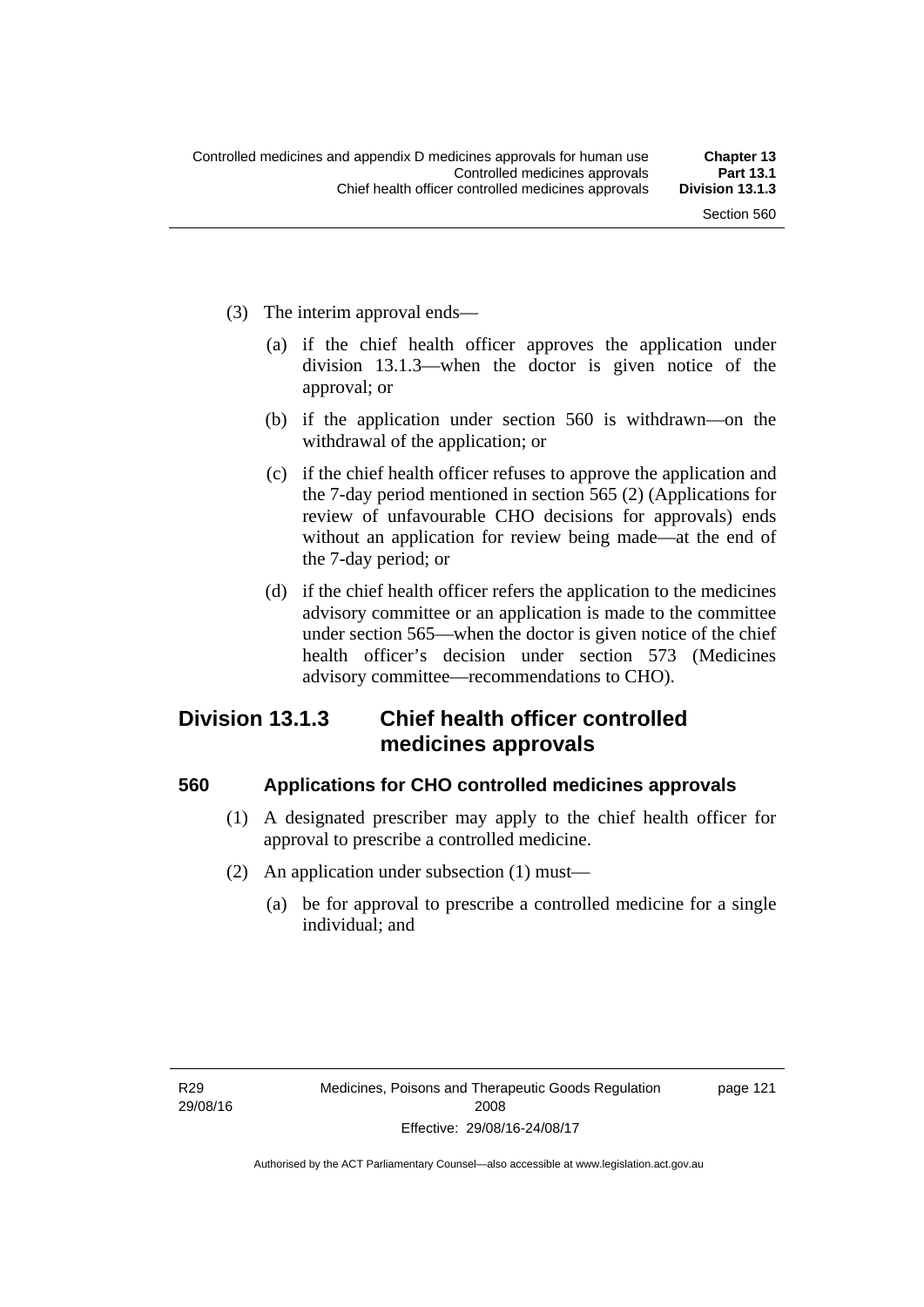(b) be made in a way determined by the chief health officer.

#### **Examples**

telephone, email and fax

- *Note 1* If a form is approved under the [Act](http://www.legislation.act.gov.au/a/2008-26/default.asp), s 198 for this provision, the form must be used.
- *Note 2* An example is part of the regulation, is not exhaustive and may extend, but does not limit, the meaning of the provision in which it appears (see [Legislation Act,](http://www.legislation.act.gov.au/a/2001-14) s 126 and s 132).
- (3) An application under subsection (1) may be made—
	- (a) on the applicant's own behalf; or
	- (b) on the applicant's own behalf and on behalf of 1 or more other named designated prescribers; or
	- (c) on behalf of a group of designated prescribers that includes the applicant and who practise at the same premises.

#### **Example**

the doctors practising at a suburban medical practice so that if a person's usual doctor is unavailable another doctor at the practice can, under the approval, prescribe the controlled medicine

(4) A determination under subsection (2) (b) is a notifiable instrument.

*Note* A notifiable instrument must be notified under the [Legislation Act](http://www.legislation.act.gov.au/a/2001-14).

### **561 Requirements for CHO controlled medicines approval applications**

- (1) An application by a designated prescriber for an approval to prescribe a controlled medicine for a patient must include the following:
	- (a) the designated prescriber's name and address;
	- (b) if the application is made on behalf of a group of designated prescribers—the names of the designated prescribers or a description of the group;

R29 29/08/16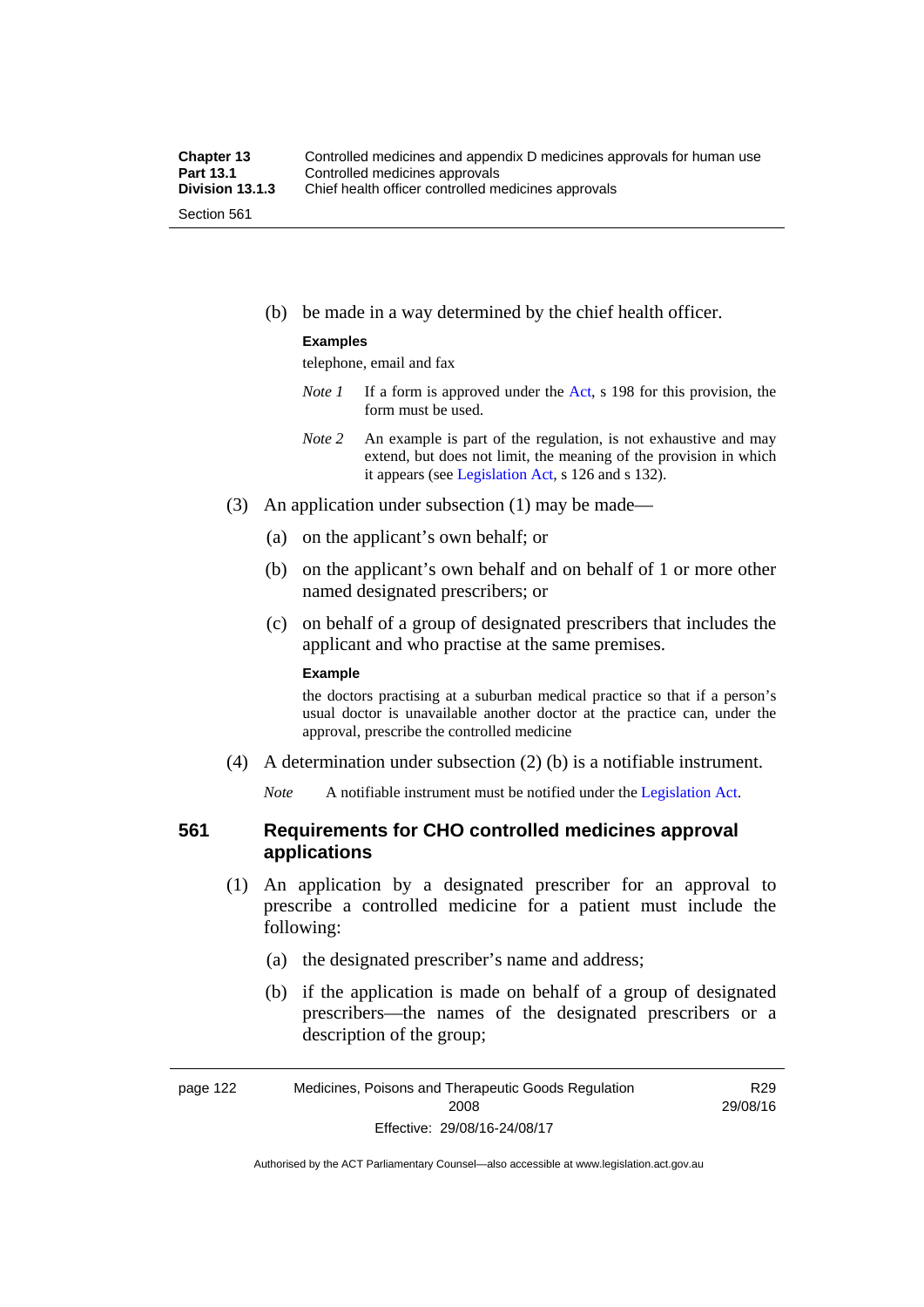- (c) the medicine, and either—
	- (i) the form, strength and quantity of the medicine, and the daily dose, that may be prescribed; or
		- *Note* Other forms and strengths may be prescribed in accordance with s 32.
	- (ii) for an approval authorised under a category approval determination under section 575—details of the approval sought;
- (d) the patient's name and home address;
- (e) the condition from which the patient is suffering that, in the designated prescriber's opinion, requires treatment with the medicine;
- (f) whether, in the designated prescriber's opinion, based on reasonable grounds, the patient is a drug-dependent person in relation to a controlled medicine or prohibited substance.
- (2) To remove any doubt, the application may include any other information the designated prescriber considers relevant.
- (3) The chief health officer may ask the designated prescriber for any other information reasonably required to decide the application, including, for example, further information about the patient's treatment.
	- *Note* An example is part of the regulation, is not exhaustive and may extend, but does not limit, the meaning of the provision in which it appears (see [Legislation Act,](http://www.legislation.act.gov.au/a/2001-14) s 126 and s 132).

#### **562 CHO decision on applications to prescribe controlled medicines**

- (1) On application under section 560, the chief health officer must—
	- (a) approve the application in the terms applied for; or

R29 29/08/16 page 123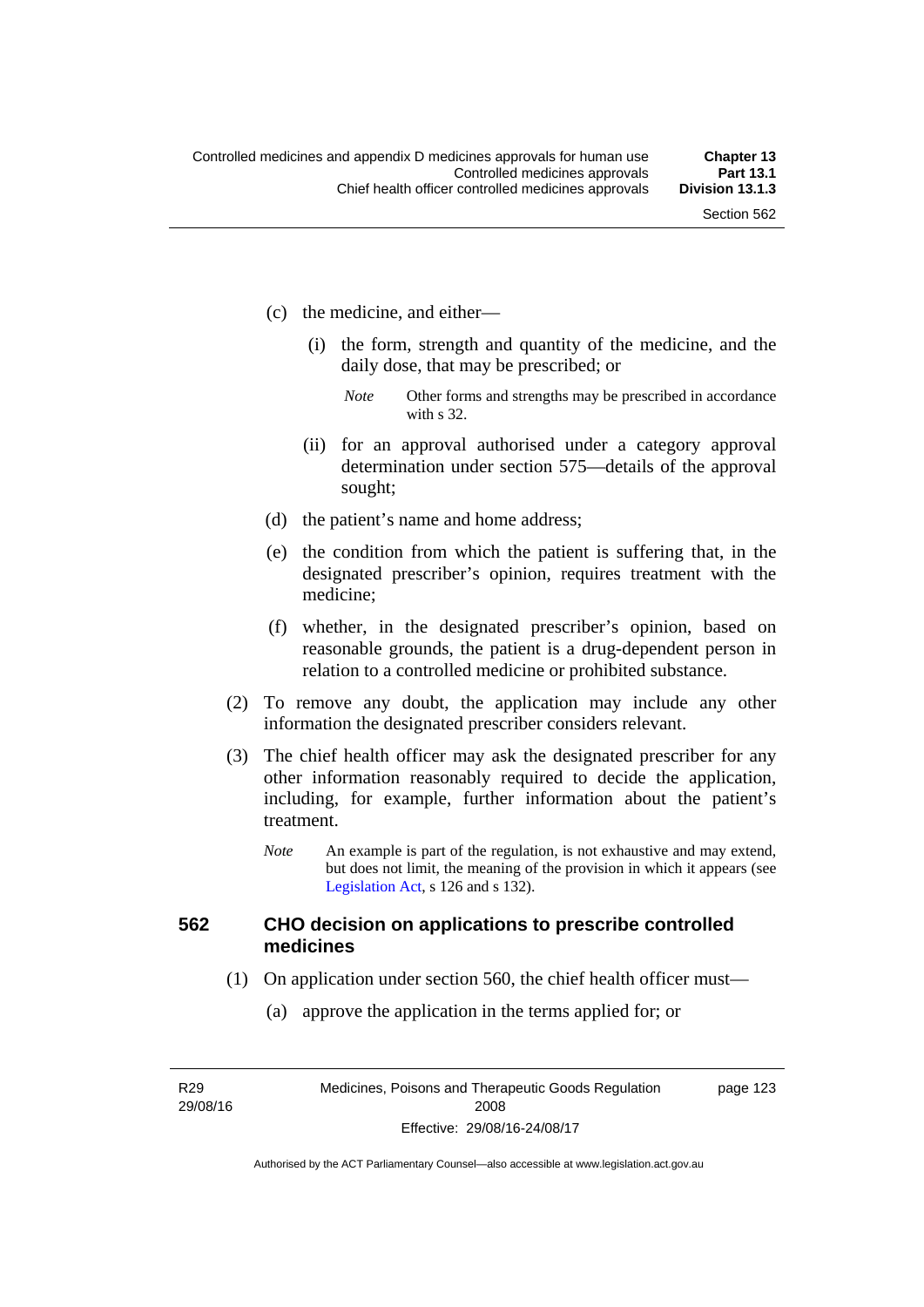- (b) approve the application in terms different from those applied for; or
- (c) refuse to approve the application; or
- (d) refer the application to the medicines advisory committee.

*Note 1* An approval may include conditions (see s 570).

*Note 2* For the form of a controlled medicines approval by the chief health officer, see s 571.

- (2) However, the chief health officer need not decide the application if the chief health officer has asked for information under section 561 (3) and the information has not been given.
- (3) The chief health officer must give the applicant written notice of the chief health officer's decision not later than 7 days after the day the decision is made.
- (4) If the decision is made under subsection (1) (b) or (c), the notice must include information about the applicant's right to seek review of the decision under section 565 (Applications for review of unfavourable CHO decisions for approvals).

#### **563 Restrictions on CHO power to approve applications for approvals**

In making a decision under section 562, the chief health officer—

- (a) must comply with any guidelines approved under section 574 (Guidelines for CHO decisions on applications); and
- (b) must not approve an application to prescribe buprenorphine or methadone to treat a drug-dependent person's drug-dependency unless the applicant is—
	- (i) a doctor who is working at a hospital, or an institution mentioned in section 557 (2) (a) (ii) (Standing interim approval to prescribe buprenorphine and methadone for patients of certain institutions); or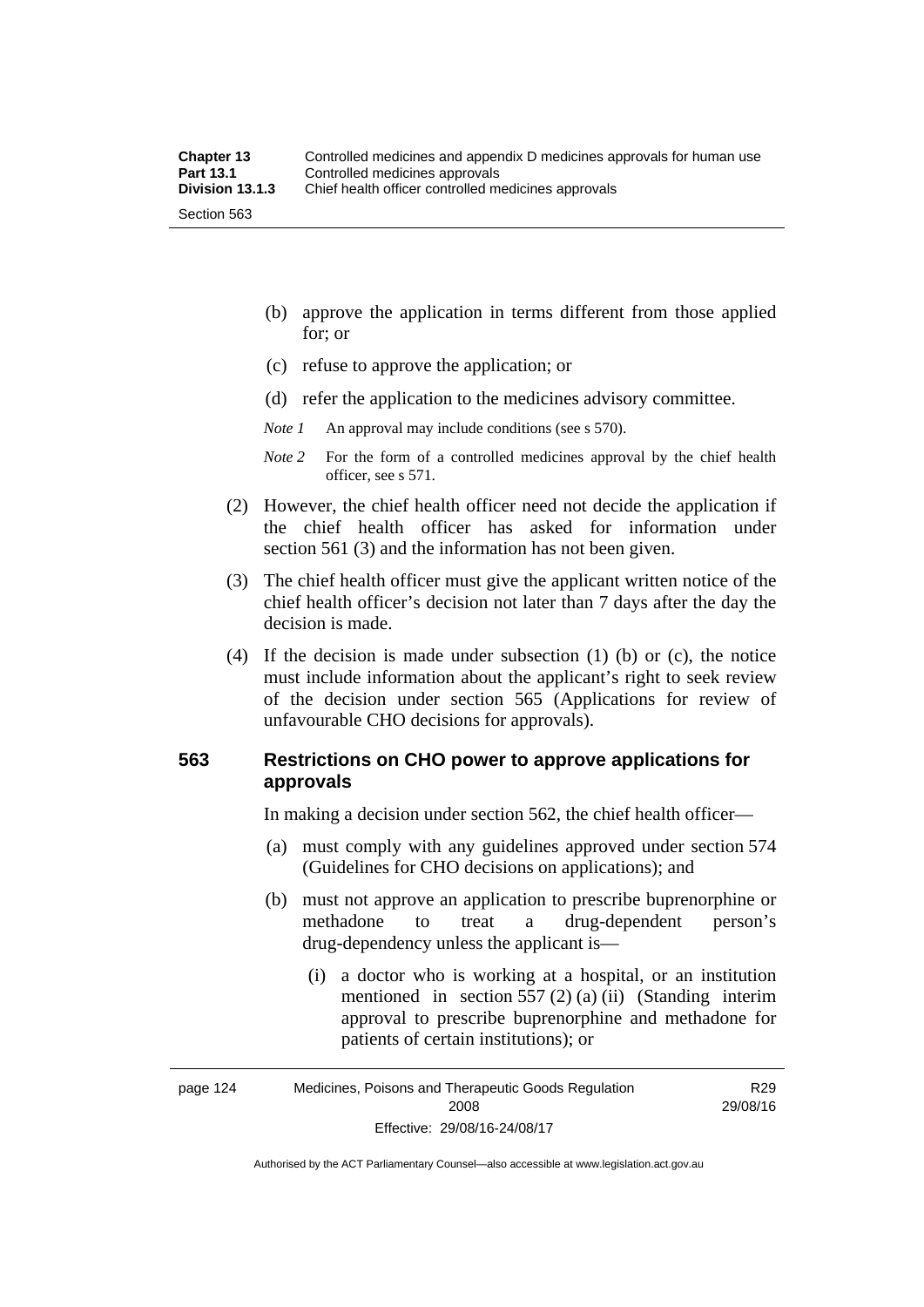- (ii) an intern doctor who is working at a hospital, or an institution mentioned in section  $557(2)(a)$  (ii), and who is acting under the direct supervision of a doctor at the hospital or institution; or
- (iii) a doctor who is treating a person held in police custody; or
- (iv) a doctor who holds an endorsement under section 582 (CHO decisions on applications for endorsement to treat drug-dependency); or
- (v) a doctor who is prescribing continuing opioid dependency treatment for up to 5 drug-dependent people if—
	- (A) the people have already undergone opioid dependency treatment for at least 14 consecutive days (the *initial treatment*); and
	- (B) the initial treatment was prescribed by a doctor holding an endorsement under section 582.
	- *Note Doctor* does not include an intern doctor (see dict).

#### **564 Term of CHO controlled medicines approvals**

A controlled medicines approval under this division is for the period (not longer than 3 years) stated in the approval.

### **565 Applications for review of unfavourable CHO decisions for approvals**

- (1) This section applies if, under section 562, the chief health officer—
	- (a) approves an application for a controlled medicines approval in terms different from those applied for; or
	- (b) refuses to approve the application for an approval.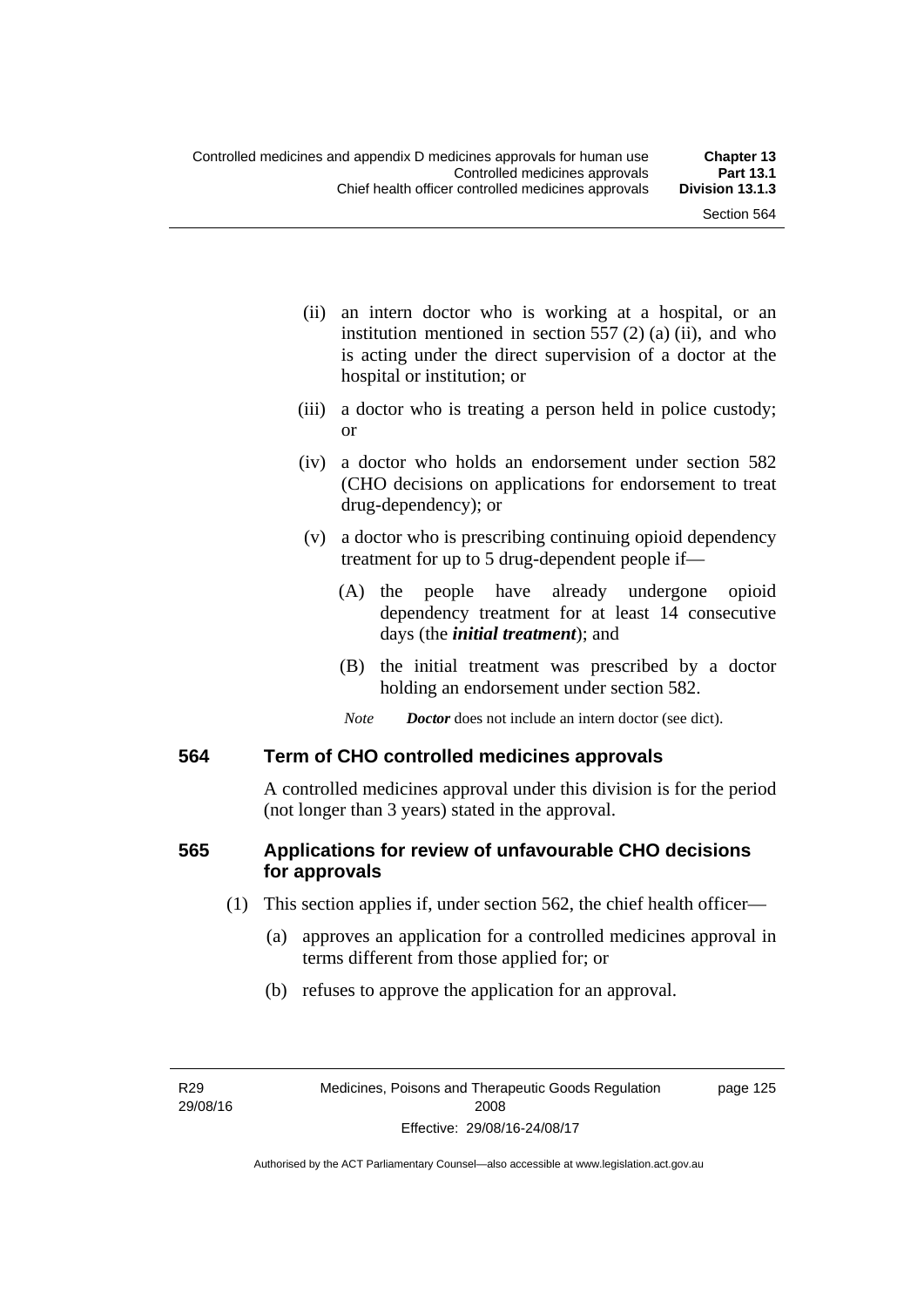| <b>Chapter 13</b> | Controlled medicines and appendix D medicines approvals for human use |  |
|-------------------|-----------------------------------------------------------------------|--|
| <b>Part 13.1</b>  | Controlled medicines approvals                                        |  |
| Division 13.1.3   | Chief health officer controlled medicines approvals                   |  |
| Section 566       |                                                                       |  |

- (2) The applicant for the approval may, not later than 7 days after the day the person receives written notice of the decision, apply to the medicines advisory committee for review of the decision.
- (3) The application for review—
	- (a) must be in writing signed by the applicant; and
	- (b) must set out the grounds for the application; and
	- (c) may include any information that the applicant considers appropriate for the review.

#### **566 Medicines advisory committee—referred applications and review of unfavourable CHO decisions**

- (1) This section applies to an application—
	- (a) for approval to prescribe a controlled medicine referred to the medicines advisory committee under section 562 (1) (d); or
	- (b) under section 565 for review of a decision of the chief health officer on an application for a controlled medicines approval.
- (2) The medicines advisory committee may, in writing, ask the applicant to give the committee further information about the treatment of the person to whom the application relates not later than a stated reasonable time.
- (3) After considering the application and any further information provided in accordance with a notice under subsection (2), the medicines advisory committee must—
	- (a) for an application for review of a decision by the chief health officer—
		- (i) recommend that the chief health officer confirm the decision made; or

R29 29/08/16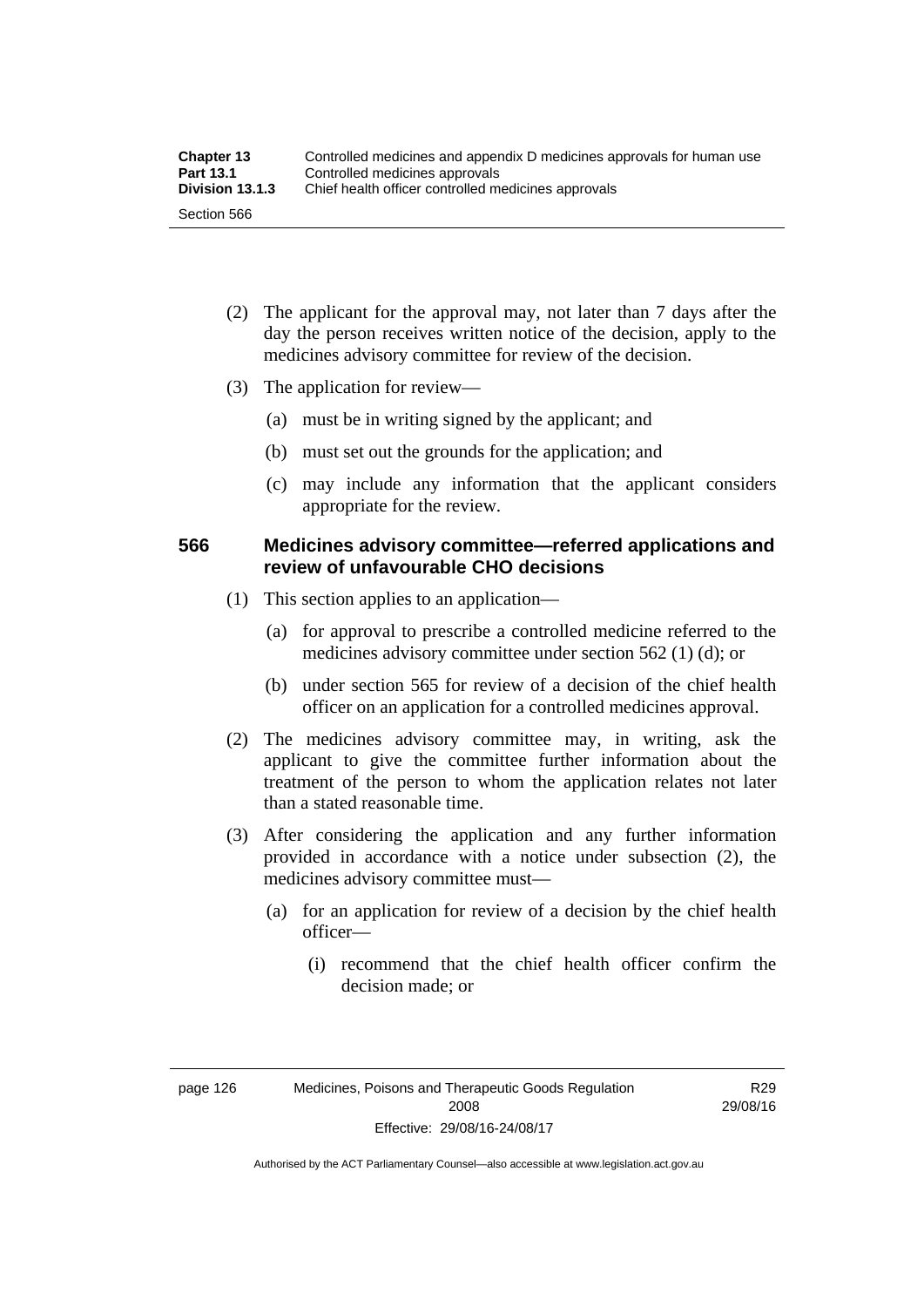- (ii) do both of the following:
	- (A) recommend that the chief health officer revoke the decision made;
	- (B) make a recommendation under paragraph (b) (i), (ii) or (iii); or
- (b) recommend that the chief health officer—
	- (i) approve the application to prescribe a controlled medicine in the terms applied for; or
	- (ii) approve the application in terms different from those applied for; or
	- (iii) refuse to approve the application.
- *Note 1* The medicines advisory committee may recommend that the chief health officer include conditions in the approval (see s 570 (2)).
- *Note 2* The chief health officer must consider the committee's recommendation (see s 573).
- (4) A recommendation must be in writing.

#### **567 Amendment and revocation of controlled medicines approvals**

- (1) The chief health officer may amend or revoke a controlled medicines approval on the chief health officer's own initiative and without consulting the medicines advisory committee.
- (2) The medicines advisory committee may recommend that the chief health officer amend or revoke a controlled medicines approval, whether or not the approval was given on the recommendation of the committee.
	- *Note* The chief health officer must consider the committee's recommendation (see s 573).
- (3) A recommendation must be in writing.

R29 29/08/16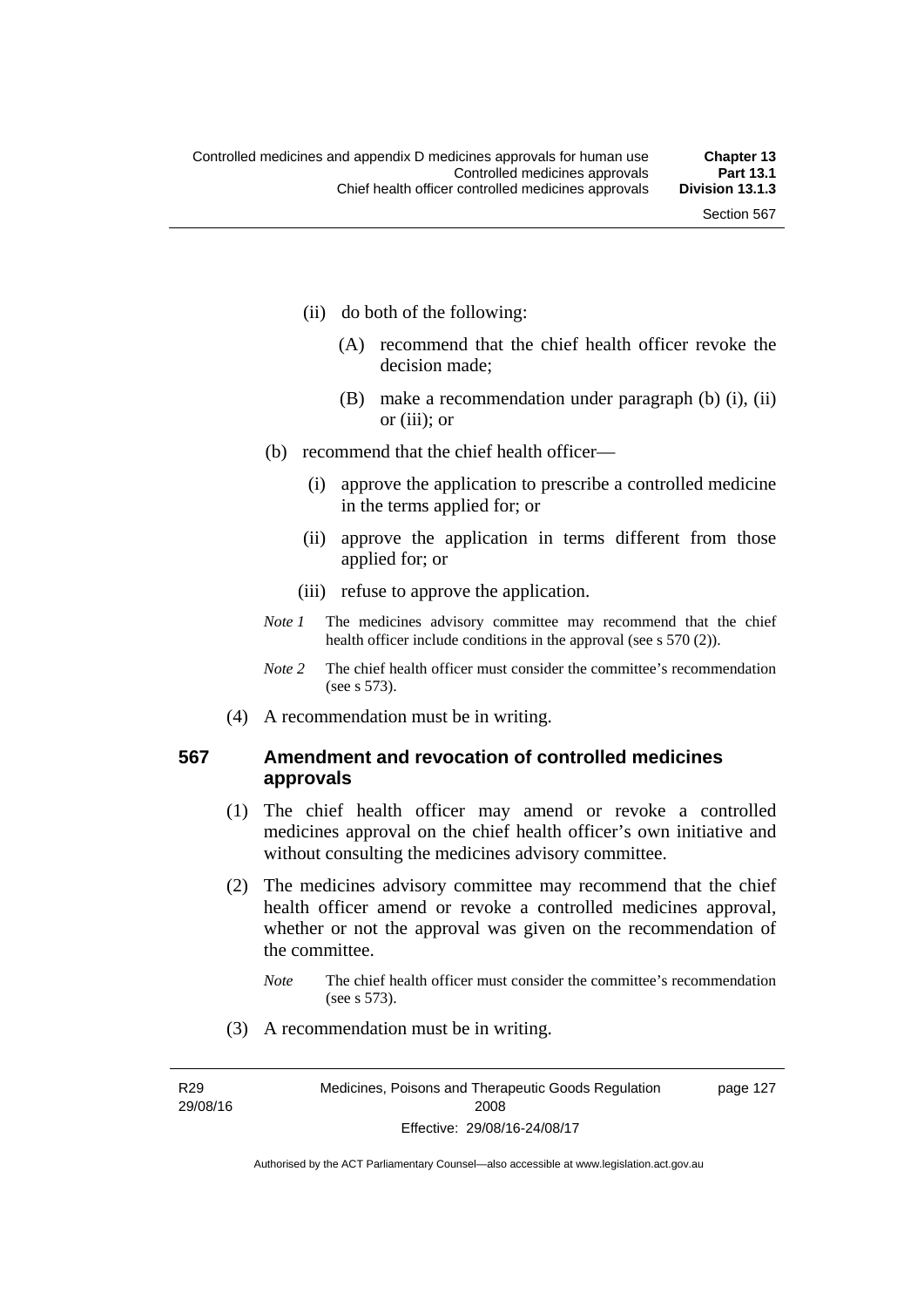- (4) The chief health officer must send the approval-holder written notice of the chief health officer's decision not later than 7 days after the day the decision is made.
- (5) If the decision is to amend or revoke a controlled medicines approval under subsection (1), the notice must include information about the approval-holder's right to seek review of the decision under section 568.
- (6) In this section:

*amend*, a controlled medicines approval, includes imposing a condition on, or changing a condition of, the approval.

### **568 Application for review of amendment and revocation on CHO initiative**

- (1) This section applies if the chief health officer amends or revokes a controlled medicines approval under section 567 (1).
- (2) The person to whom the approval was given may, not later than 7 days after the day the person is given written notice of the amendment or revocation, apply to the medicines advisory committee for review of the decision.
- (3) The application for review—
	- (a) must be in writing signed by the applicant; and
	- (b) must set out the grounds for the application; and
	- (c) may include any information that the applicant considers appropriate for the review.
- (4) To remove any doubt, the decision to which the application relates continues to operate despite the making of the application until the day the chief health officer's decision following a recommendation under section 569 (3) takes effect.

R29 29/08/16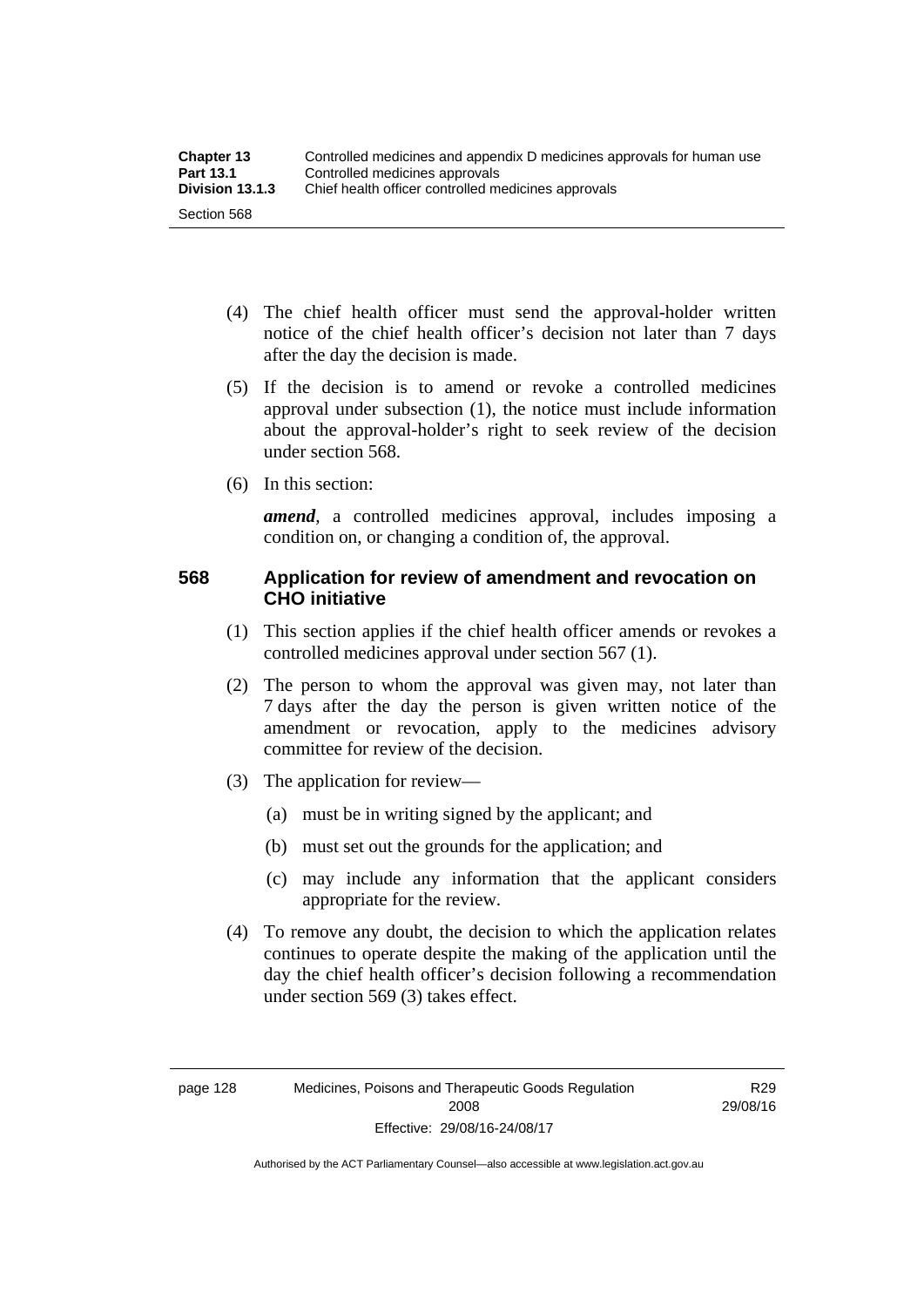### **569 Medicines advisory committee—review of amendment or revocation on CHO initiative**

- (1) This section applies if an application is made to the medicines advisory committee under section 568 to review a decision (the *original decision*) of the chief health officer to amend or revoke a controlled medicines approval.
- (2) The medicines advisory committee may, in writing, ask the designated prescriber to give the committee further information about the treatment of the person to whom the application relates not later than a stated reasonable time.
- (3) After considering the application for review and any further information provided in accordance with a notice under subsection (2), the medicines advisory committee must recommend that the chief health officer—
	- (a) confirm the original decision; or
	- (b) revoke the original decision; or
	- (c) revoke the original decision and approve the application as recommended by the committee.
	- *Note 1* The medicines advisory committee may recommend that the chief health officer include conditions in the approval (see s 570 (2)).
	- *Note 2* The chief health officer must consider the committee's recommendation (see s 573).
- (4) A recommendation must be in writing.

#### **570 Conditional controlled medicines approvals**

(1) The chief health officer may include conditions for the safe or proper use of a controlled medicine in a controlled medicines approval.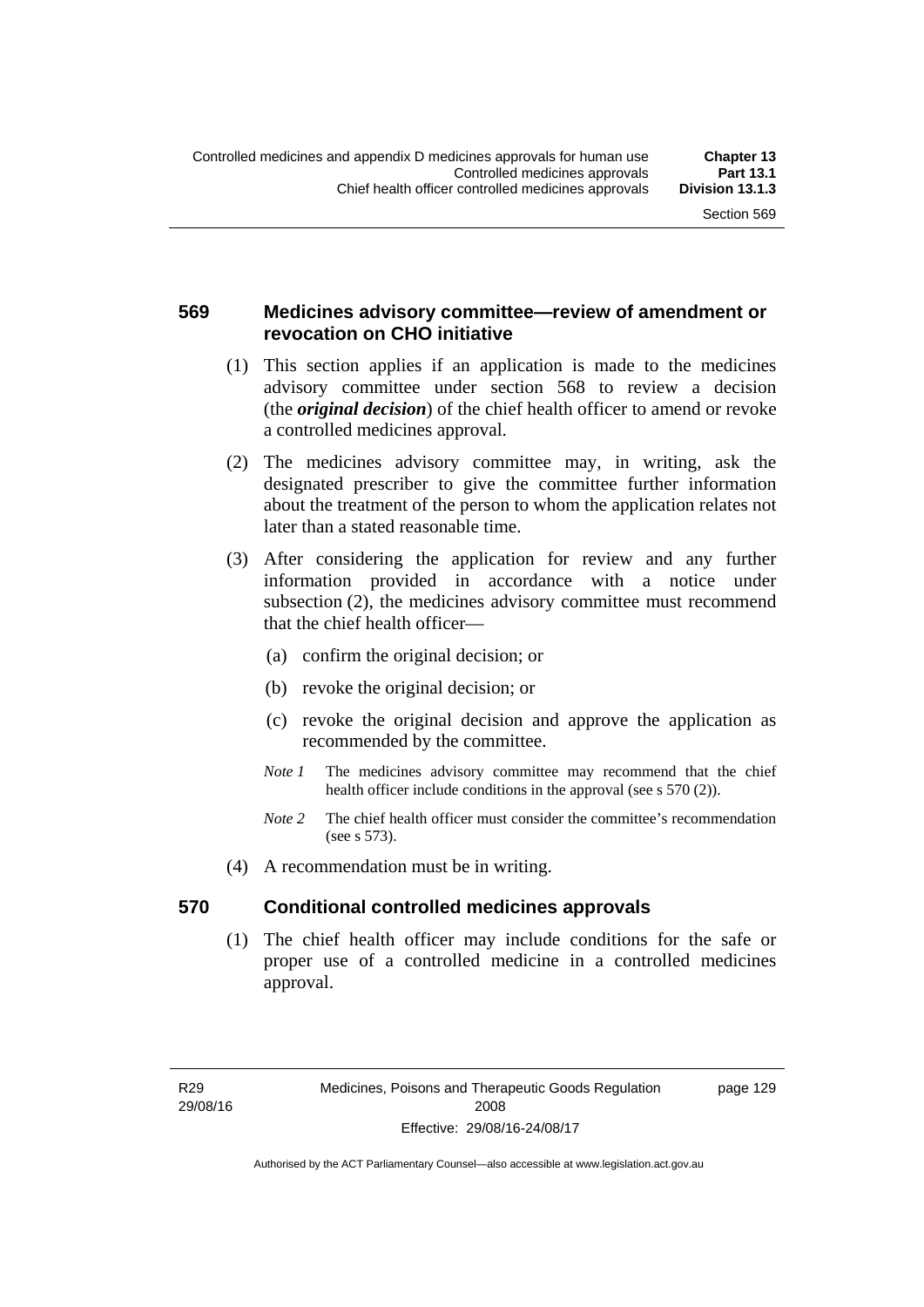| <b>Chapter 13</b> | Controlled medicines and appendix D medicines approvals for human use |  |
|-------------------|-----------------------------------------------------------------------|--|
| Part 13.1         | Controlled medicines approvals                                        |  |
| Division 13.1.3   | Chief health officer controlled medicines approvals                   |  |
| Section 571       |                                                                       |  |

- (2) The medicines advisory committee may recommend that the chief health officer include conditions for the safe or proper use of a controlled medicine in a controlled medicines approval.
	- *Note* The chief health officer must consider the committee's recommendation (see s 573).

#### **571 Form of CHO controlled medicines approvals**

- (1) A controlled medicines approval given by the chief health officer must include the following:
	- (a) the name of the controlled medicine to which the approval relates;
	- (b) either—
		- (i) the form and strength, and the maximum quantity, of the medicine that may be prescribed under the approval; or
		- (ii) for an approval authorised under a category approval determination under section 575—details of the approval given;
	- (c) the period when the medicine may be prescribed under the approval or when the approval ends;
	- (d) any condition to which the approval is subject.
	- *Note* If the approval is an oral approval, the prescriber must send the chief health officer a written application (see s 31 (1) (d) (ii)).
- (2) Also, for subsection (1) (b), if the controlled medicines approval relates to the treatment of a drug-dependent person with buprenorphine or methadone for their drug-dependency, the approval may state the maximum daily dose that may be prescribed for the person.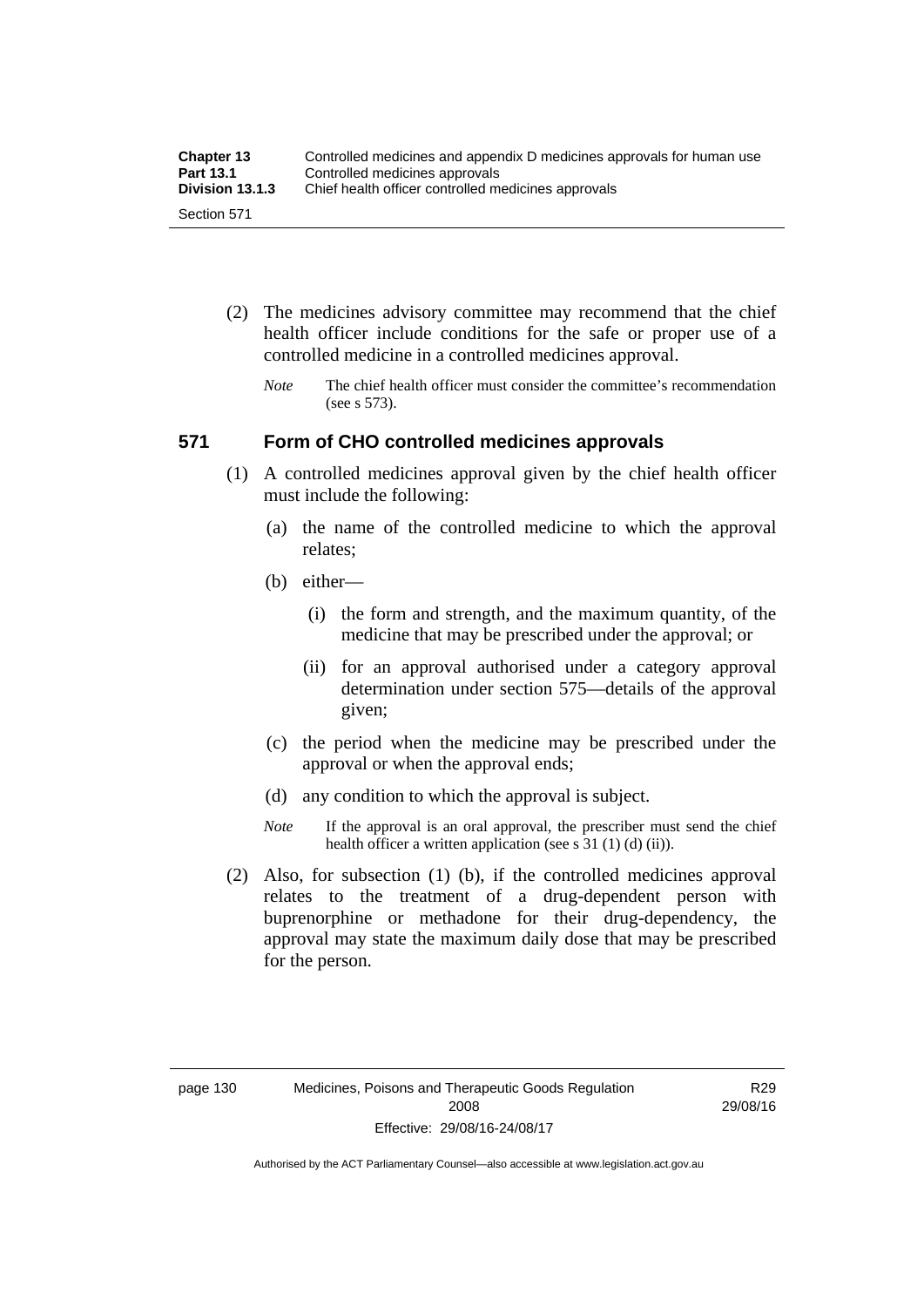### **572 When controlled medicines approvals etc take effect**

- (1) A controlled medicines approval takes effect when the applicant receives notice of the approval or, if the approval states a later day, on the later day.
- (2) An amendment or revocation of a controlled medicines approval takes effect when the approval-holder receives notice of the amendment or revocation or, if the notice of the amendment or revocation states a later day, on the later day.

### **573 Medicines advisory committee—recommendations to CHO**

- (1) This section applies if the medicines advisory committee recommends that the chief health officer make a decision in relation  $to$ 
	- (a) an application for a controlled medicines approval; or
	- (b) a controlled medicines approval; or
	- (c) an application under section 581 (Applications for CHO endorsement to treat drug-dependency).
- (2) The chief health officer must—
	- (a) make the decision after considering the medicines advisory committee's recommendation; and
	- (b) send the applicant or approval holder written notice of the decision not later than 7 days after the day the chief health officer makes the decision.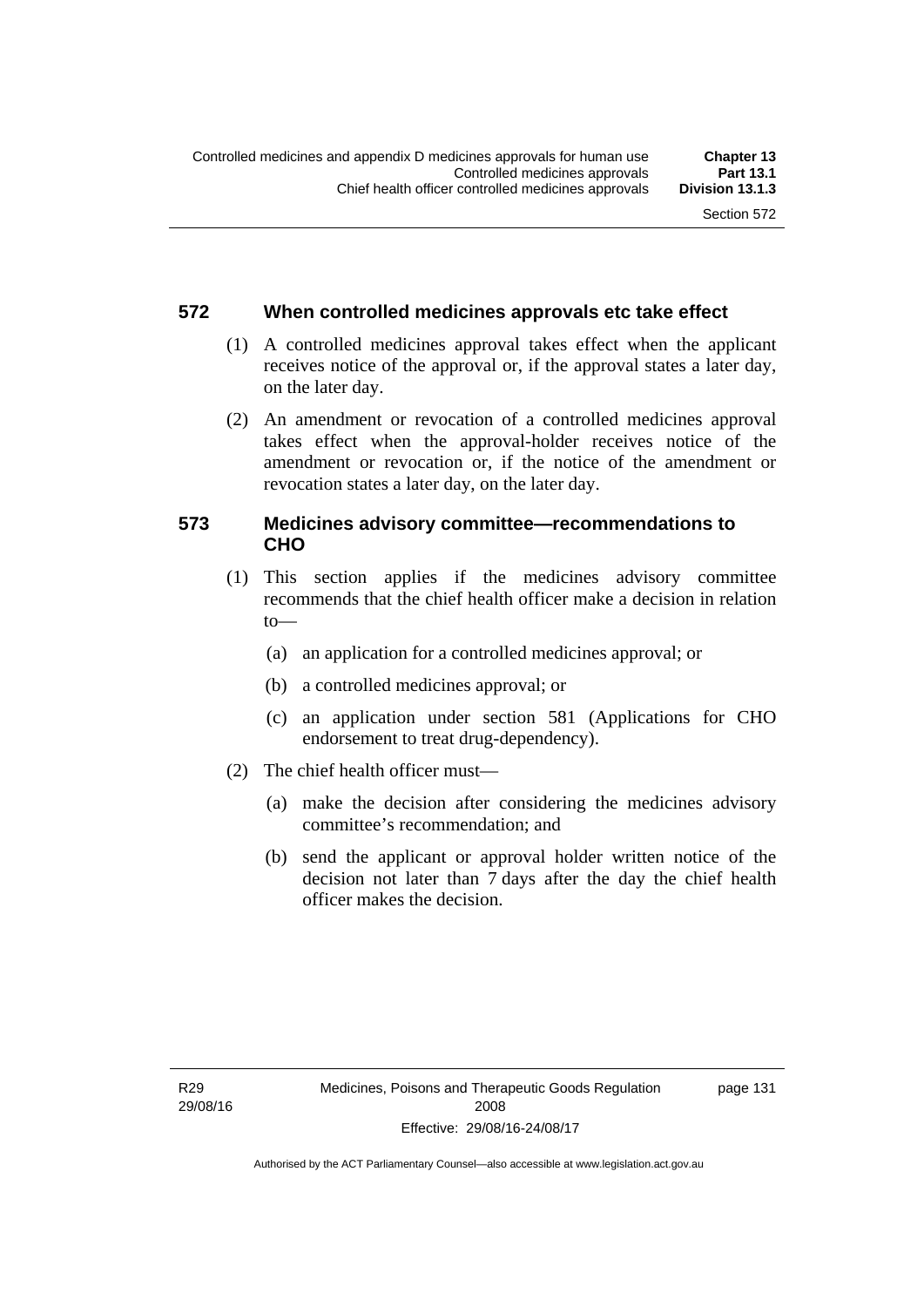#### **574 Guidelines for CHO decisions on applications**

- (1) The medicines advisory committee may give draft guidelines to the chief health officer in relation to decisions on applications under section 560 (Applications for CHO controlled medicines approvals).
- (2) The chief health officer may approve a draft guideline.
- (3) An approved guideline is a notifiable instrument.

*Note* A notifiable instrument must be notified under the [Legislation Act](http://www.legislation.act.gov.au/a/2001-14).

#### **575 Category approval determination**

 (1) The chief health officer may determine circumstances in which approval to prescribe a controlled medicine may be given, other than approval for a stated form, strength and quantity of a stated medicine (a *category approval determination*).

#### **Examples**

- 1 approval to prescribe all forms, strengths and quantities of certain controlled medicines for people with terminal illness
- 2 approval to prescribe up to a stated maximum dose of a particular controlled medicine
- *Note* An example is part of the regulation, is not exhaustive and may extend, but does not limit, the meaning of the provision in which it appears (see [Legislation Act,](http://www.legislation.act.gov.au/a/2001-14) s 126 and s 132).
- (2) A category approval determination is a notifiable instrument.

*Note* A notifiable instrument must be notified under the [Legislation Act](http://www.legislation.act.gov.au/a/2001-14).

R29 29/08/16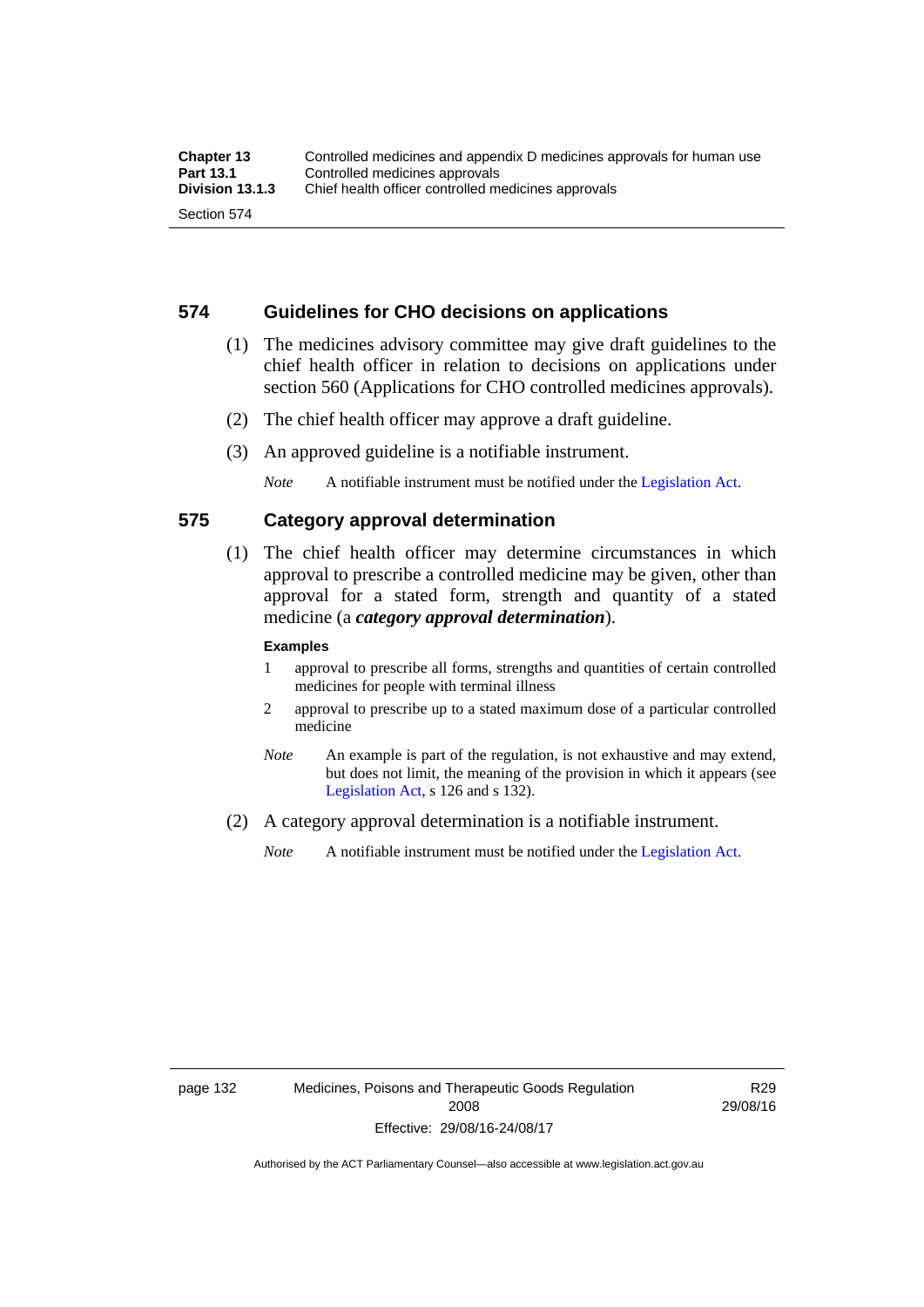## **Division 13.1.4 Endorsements to treat drug-dependency**

#### **580 Meaning of** *endorsement***—div 13.1.4**

In this division:

*endorsement* means an endorsement under section 582 to prescribe buprenorphine and methadone to treat a drug-dependent person's drug-dependency.

*Note* An endorsement is not required by doctors and certain intern doctors who are working at particular institutions, see s 563 (b).

#### **581 Applications for CHO endorsement to treat drug-dependency**

 (1) A doctor may, in writing, apply to the chief health officer for an endorsement.

*Note Doctor* does not include an intern doctor (see dict).

- (2) The application must include the following:
	- (a) the doctor's name and business address and telephone number;
	- (b) the doctor's qualifications and experience in treating drug-dependency.
	- *Note* If a form is approved under the [Act](http://www.legislation.act.gov.au/a/2008-26/default.asp), s 198 for this provision, the form must be used.
- (3) The chief health officer may ask the doctor for any other information reasonably required to decide the application.

### **582 CHO decisions on applications for endorsement to treat drug-dependency**

(1) The chief health officer must give, or refuse to give, an endorsement to a doctor who applies under section 581.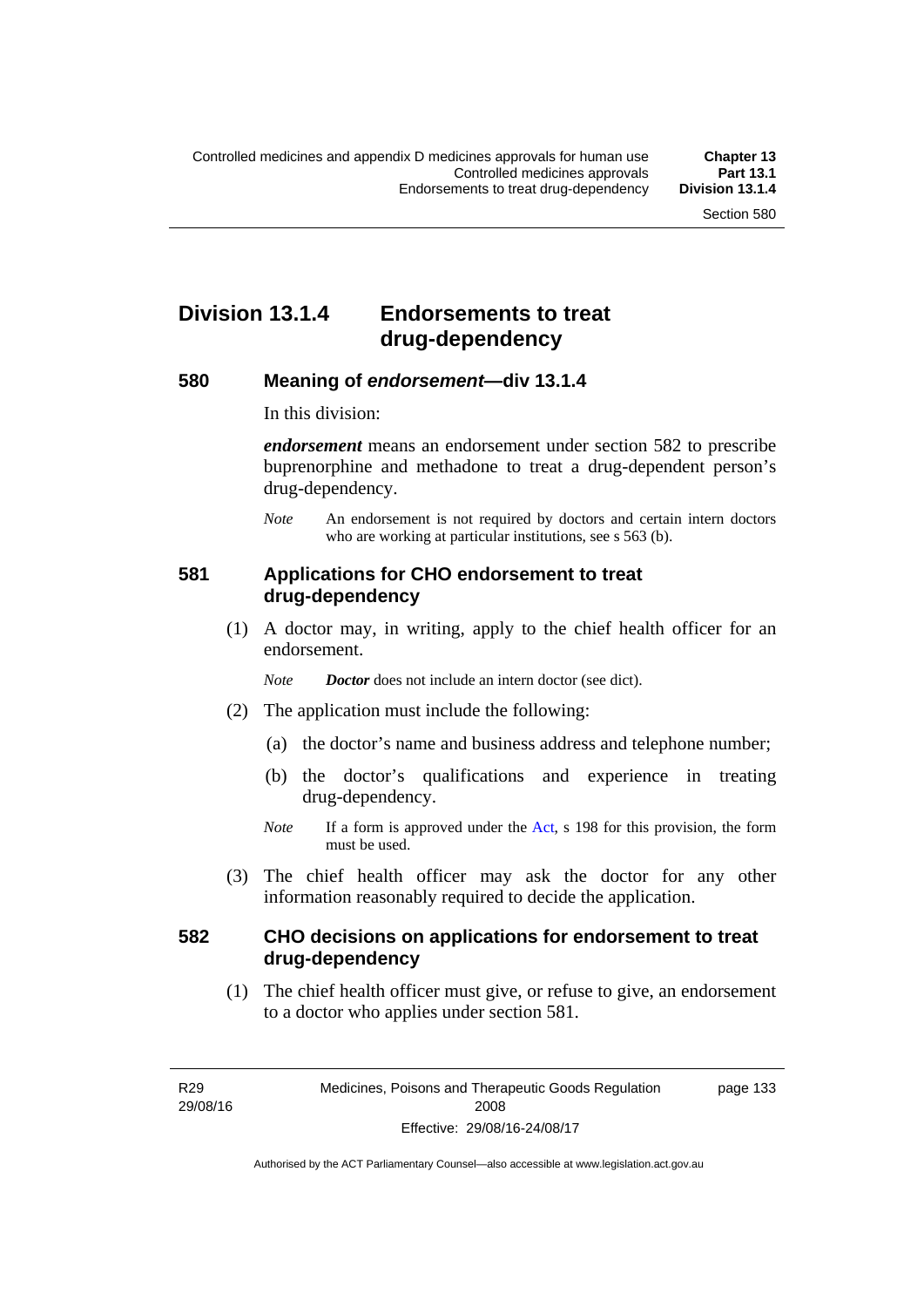- (2) The chief health officer must not give a doctor an endorsement unless satisfied that the doctor has the qualifications and experience to treat drug-dependency.
- (3) An endorsement is subject to any condition included in the endorsement by the chief health officer.
- (4) The chief health officer must give the doctor written notice of the chief health officer's decision not later than 7 days after the day the decision is made.
- (5) If the chief health officer refuses the application, the notice must include information about the doctor's right to seek review of the decision under section 584.

### **583 Form of CHO endorsements to treat drug-dependency**

An endorsement by the chief health officer must include the following:

- (a) the doctor's name;
- (b) an identifying number for the endorsement;
- (c) any condition to which the endorsement is subject.

#### **584 Medicines advisory committee—review of CHO decisions to refuse endorsements to treat drug-dependency**

- (1) This section applies if the chief health officer refuses under section 582 to give an endorsement to a doctor.
- (2) The doctor may, not later than 28 days after the day the doctor receives written notice of the decision, apply to the medicines advisory committee for review of the decision.
- (3) The application for review—
	- (a) must be in writing signed by the doctor; and
	- (b) must set out the grounds for the application; and

page 134 Medicines, Poisons and Therapeutic Goods Regulation 2008 Effective: 29/08/16-24/08/17

R29 29/08/16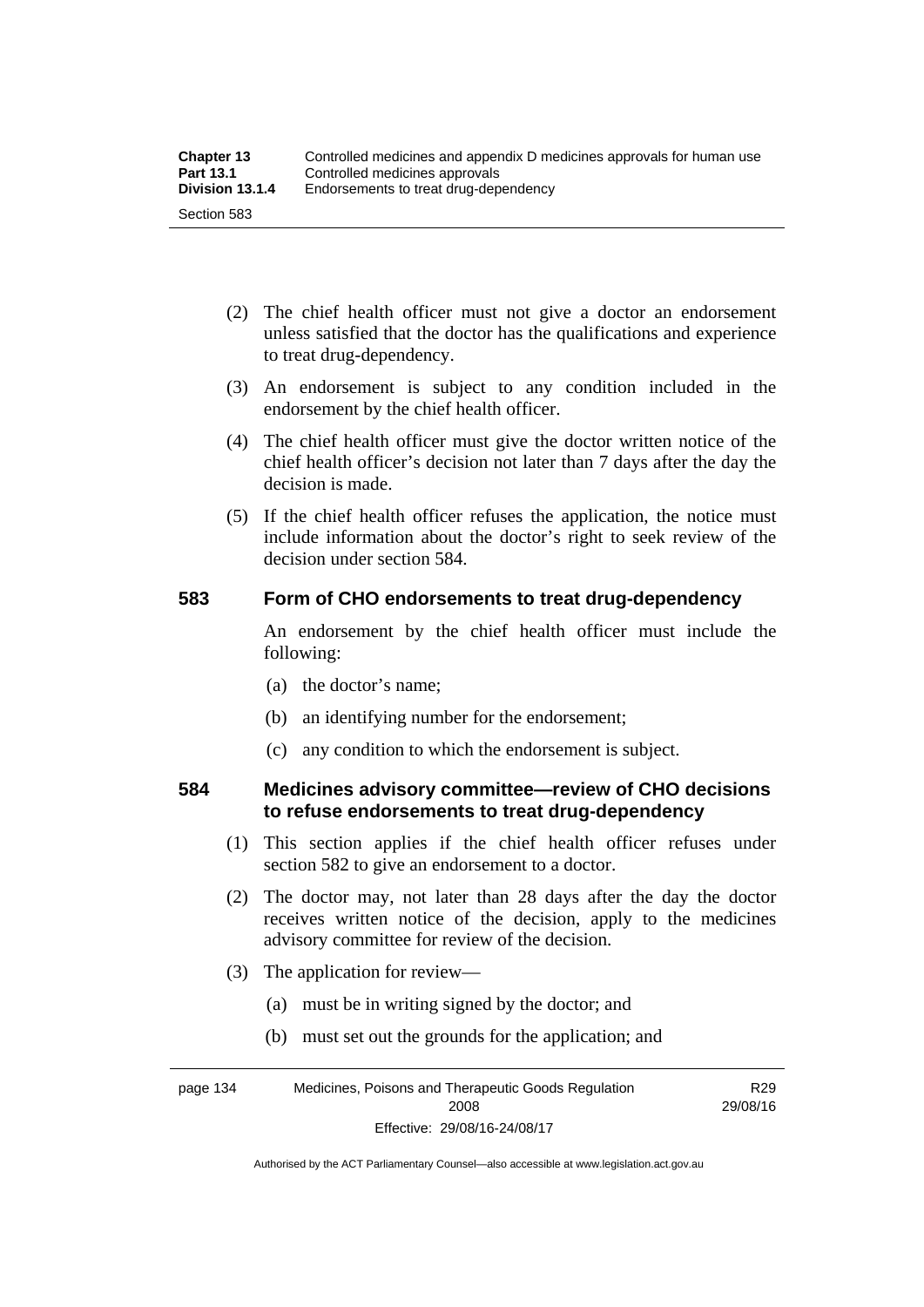- (c) may include any information that the doctor considers appropriate for the review.
- (4) The medicines advisory committee may, in writing, ask the doctor to give the committee further information that the committee reasonably needs to decide the application.
- (5) After considering the application and any further information provided in accordance with a notice under subsection (4), the medicines advisory committee must—
	- (a) recommend that the chief health officer confirm the decision made; or
	- (b) recommend that the chief health officer revoke the decision made and approve the application as recommended by the committee.
	- *Note* The chief health officer must consider the committee's recommendation (see s 573).
- (6) A recommendation must be in writing.

page 135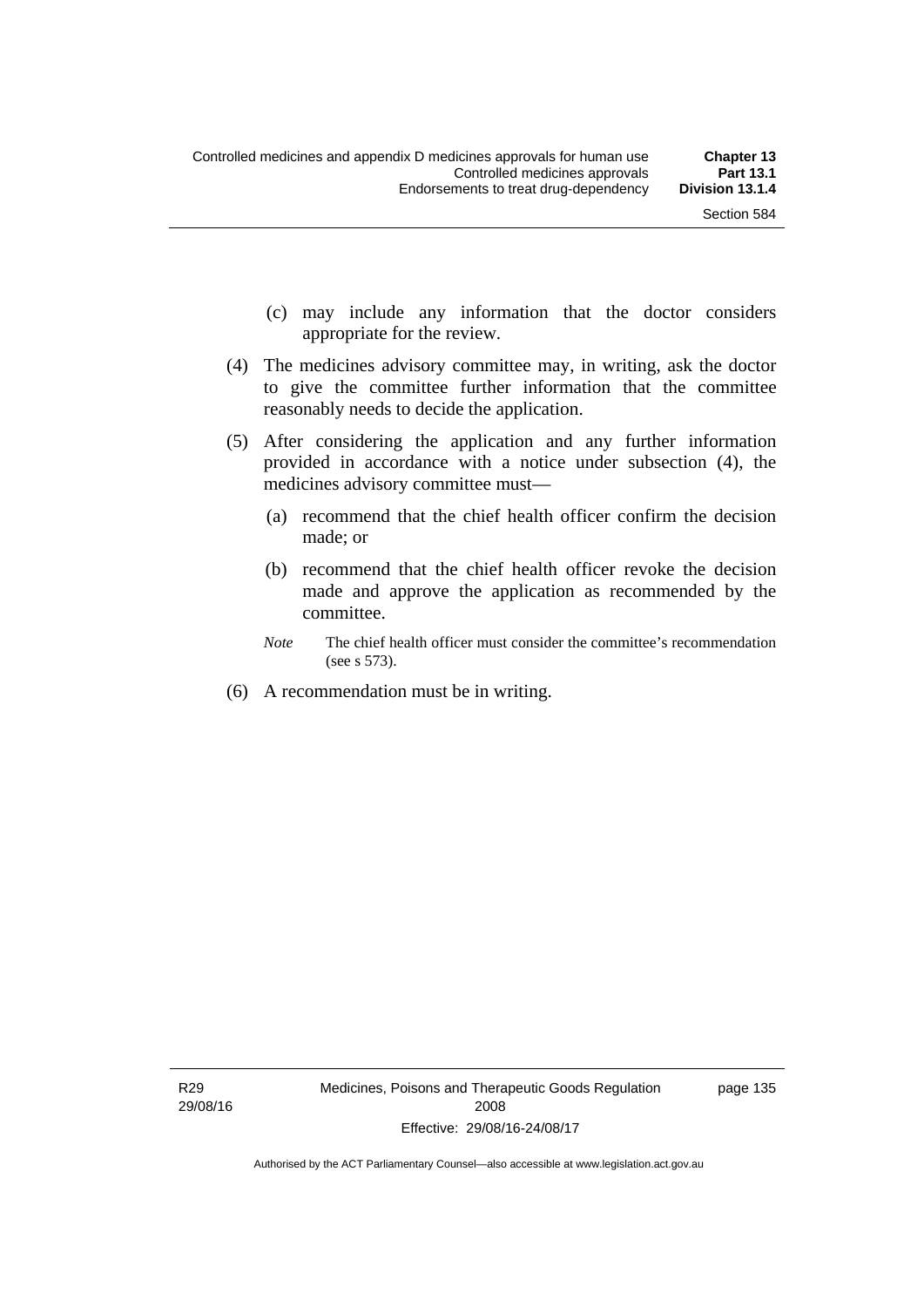# **Part 13.2 Appendix D medicines approvals**

*Note* It is a condition of an authorisation to prescribe a designated appendix D medicine for the prescriber to have an approval under this part (see s 33 (a)).

#### **590 Meaning of** *appendix D medicines approval*

In this regulation:

*appendix D medicines approval* means an approval under section 591 or section 593.

#### **591 Standing approval to prescribe designated appendix D medicines**

A doctor is approved to prescribe a designated appendix D medicine for a purpose mentioned in schedule 3 (Designated appendix D medicines—standing approvals), part 3.2, column 3 in relation to the medicine if—

- (a) the medicine is mentioned in the schedule, part 3.2, column 3 in relation to the doctor; and
- (b) if the schedule, part 3.2, column 4 contains a condition in relation to the medicine—the doctor prescribes the medicine in accordance with the condition.

#### **Example—par (b)**

If sch 3, pt 3.2, col 4 includes a condition requiring a doctor to advise a woman of child-bearing age to avoid becoming pregnant during or for a certain period after the completion of treatment, the doctor is authorised to prescribe the medicine only if the doctor gives the patient the advice.

- *Note 1 Doctor* does not include an intern doctor (see dict).
- *Note 2* An example is part of the regulation, is not exhaustive and may extend, but does not limit, the meaning of the provision in which it appears (see [Legislation Act,](http://www.legislation.act.gov.au/a/2001-14) s 126 and s 132).

page 136 Medicines, Poisons and Therapeutic Goods Regulation 2008 Effective: 29/08/16-24/08/17

R29 29/08/16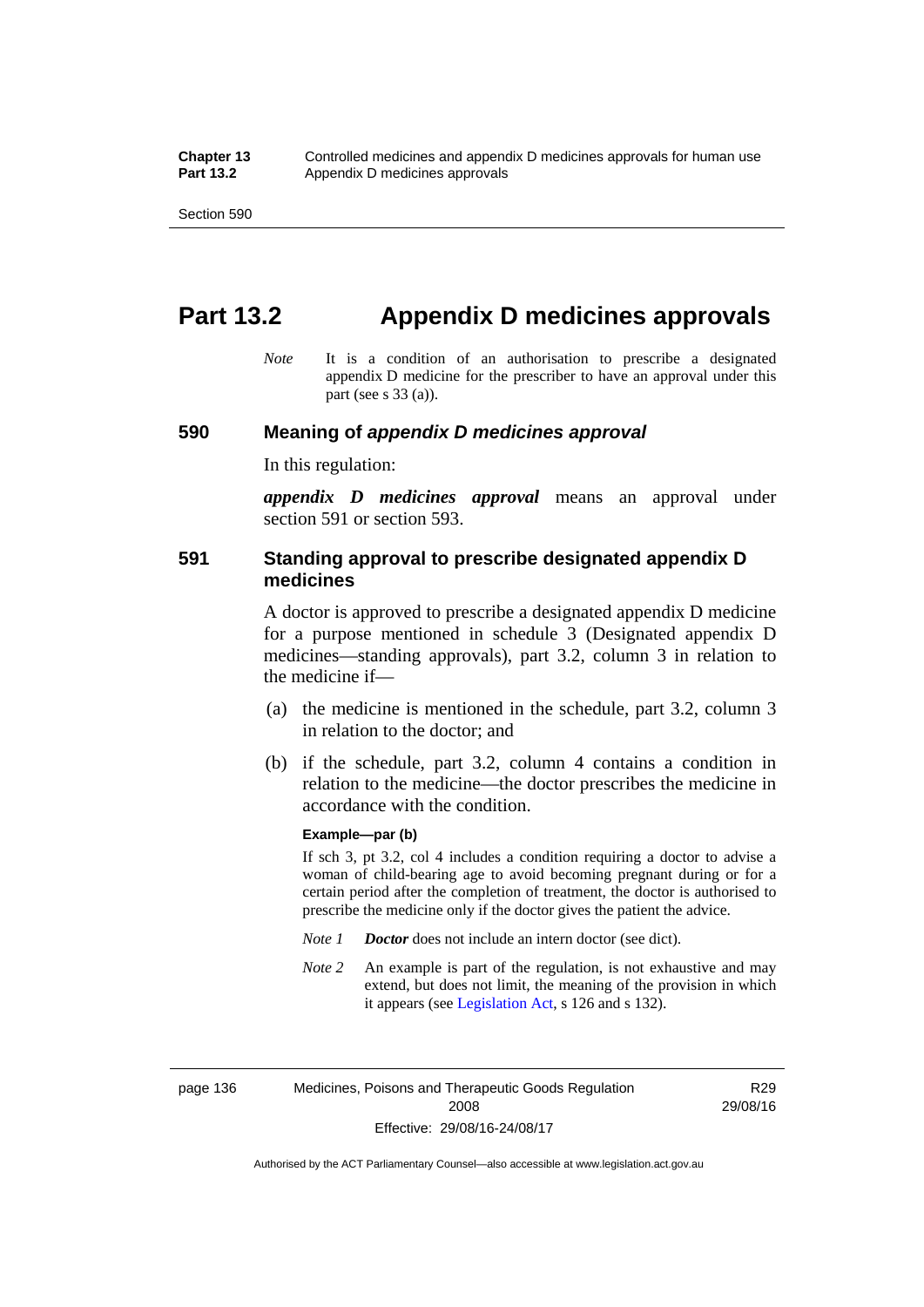### **592 Applications for CHO approval to prescribe designated appendix D medicines**

 (1) A doctor may, in writing, apply to the chief health officer for approval to prescribe a designated appendix D medicine for a purpose mentioned in schedule 3 (Designated appendix D medicines—standing approvals), part 3.2, column 3 in relation to the medicine.

*Note Doctor* does not include an intern doctor (see dict).

- (2) The application must include the following:
	- (a) the medicine's name;
	- (b) the doctor's name, business address and telephone number;
	- (c) if the doctor is a specialist—the specialist area in which the doctor practises;
	- (d) if the doctor is not a specialist—the doctor's qualifications and experience in relation to the medicine.
	- *Note* If a form is approved under the [Act](http://www.legislation.act.gov.au/a/2008-26/default.asp), s 198 for this provision, the form must be used.
- (3) The chief health officer may ask the doctor for any other information reasonably required to decide the application.

#### **593 CHO decisions on applications to prescribe designated appendix D medicines**

- (1) The chief health officer must approve, or refuse to approve, an application by a doctor under section 592 for approval to prescribe a designated appendix D medicine.
- (2) An approval under subsection (1) to prescribe a designated appendix D medicine is subject to the following conditions:
	- (a) that the doctor complies with any conditions in schedule 3, part 3.2, column 4 in relation to the medicine;

R29 29/08/16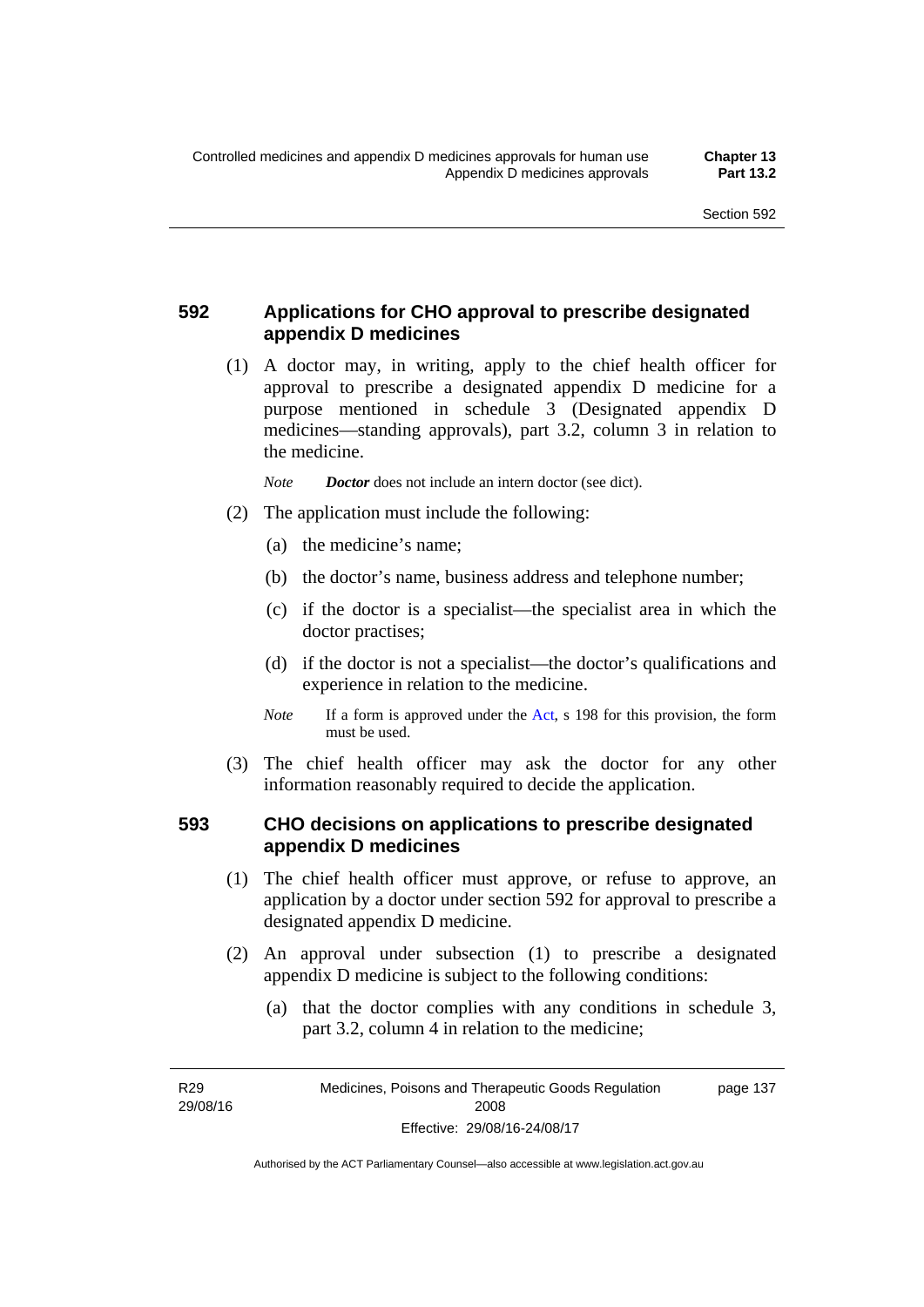(b) any other condition included in the approval by the chief health officer.

#### **Example—par (a)**

If sch 3, pt 3.2, col 4 includes a condition requiring a doctor to advise a woman of child-bearing age to avoid becoming pregnant during or for a certain period after the completion of treatment, the doctor is authorised to prescribe the medicine only if the doctor gives the patient the advice.

- *Note* An example is part of the regulation, is not exhaustive and may extend, but does not limit, the meaning of the provision in which it appears (see [Legislation Act,](http://www.legislation.act.gov.au/a/2001-14) s 126 and s 132).
- (3) For this section, the chief health officer—
	- (a) must have regard to the specialist area (if any) in which the doctor practises and the requirements (if any) stated in the medicines and poisons standard, appendix D for the medicine to which the application relates; and
	- (b) may have regard to anything else the chief health officer considers appropriate.
- (4) The chief health officer must send the doctor written notice of the chief health officer's decision not later than 7 days after the day the decision is made.

#### **594 Form of CHO appendix D medicines approvals**

An appendix D medicines approval given by the chief health officer must include the following:

- (a) the doctor's name;
- (b) the name of the medicine to which the approval relates;
- (c) an identifying number for the approval;
- (d) any condition included in the approval by the chief health officer.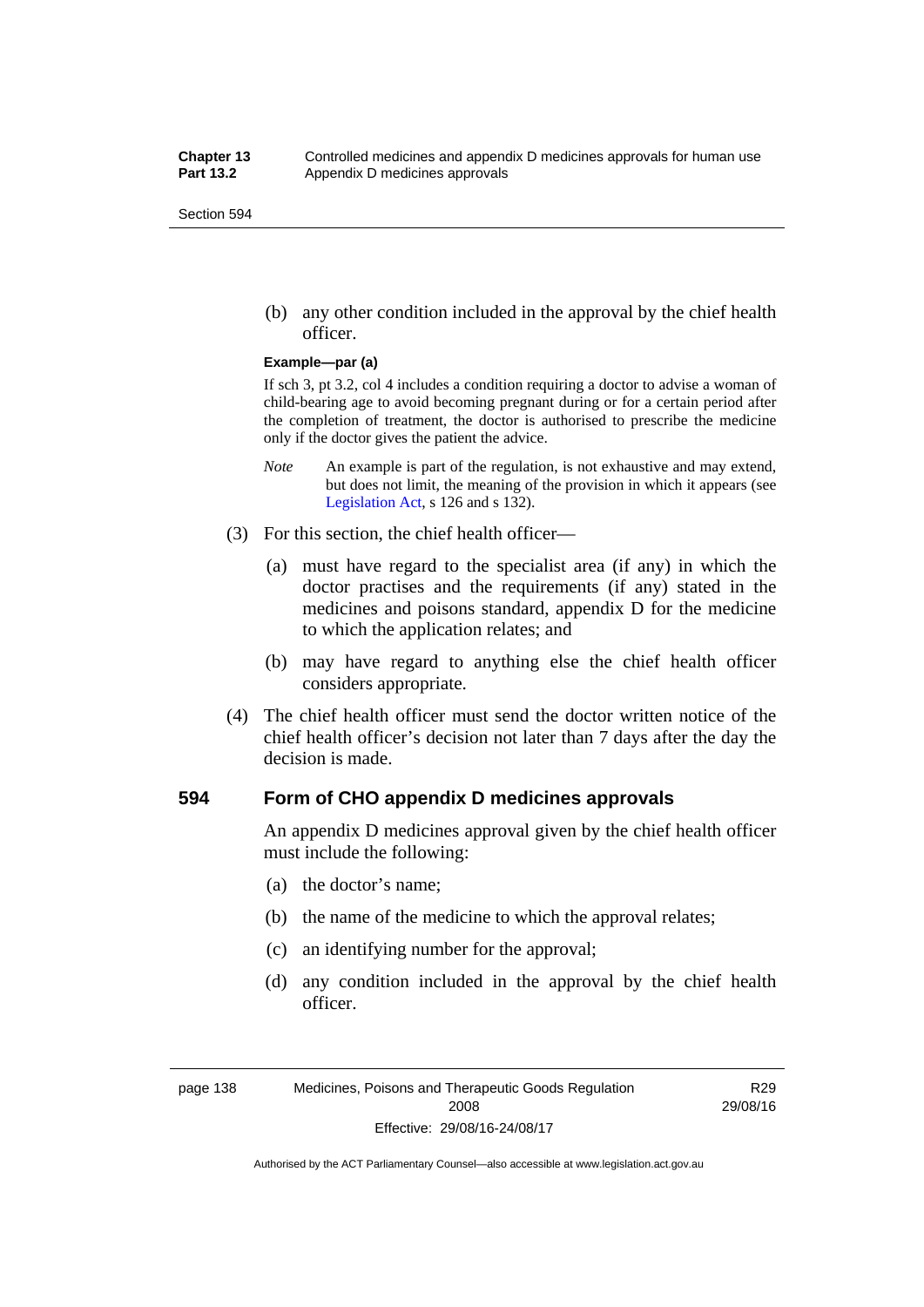## **Chapter 14 Medicines licences**

### **Part 14.1 Medicines licences generally**

#### **600 Medicines licences that may be issued—Act, s 78 (2)**

The following licences for medicines may be issued:

- (a) a licence for a program of research or education in relation to a controlled medicine (a *controlled medicines research and education program licence*);
- (b) a licence for medicines for first-aid kits (a *first-aid kit licence*);
- (c) a licence for the supply by wholesale of a medicine (a *medicines wholesalers licence*);
- (d) a licence for the treatment of opioid dependency with buprenorphine or methadone (an *opioid dependency treatment licence*);
- (e) a licence for the sale by retail of pharmacy medicines by a person who is not a pharmacist (a *pharmacy medicines rural communities licence*).
- *Note* Other medicines licences may also be issued (see [Act,](http://www.legislation.act.gov.au/a/2008-26/default.asp) s 78 (3)).

R29 29/08/16 page 139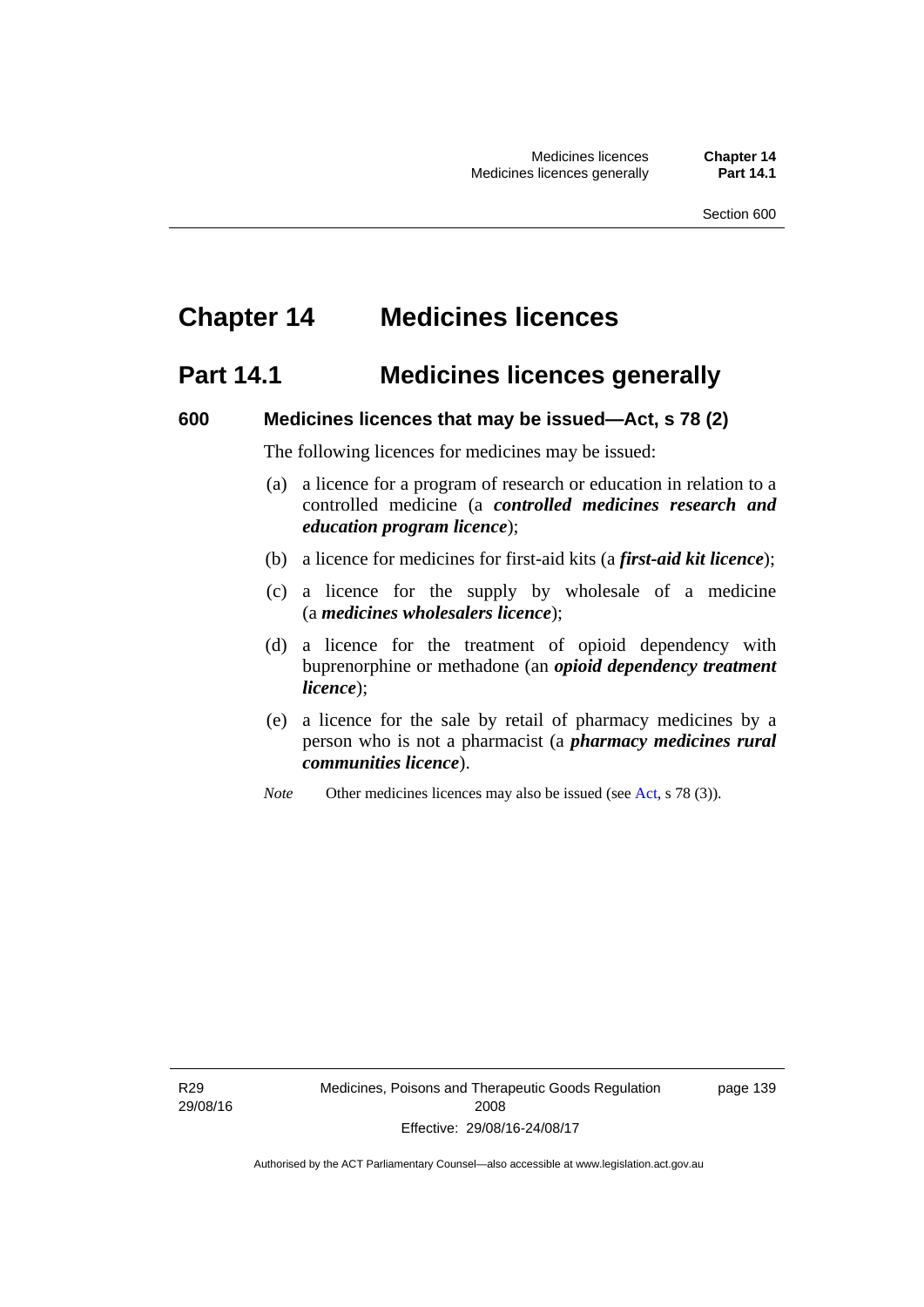## **Part 14.2 Controlled medicines research and education program licences**

*Note* For research and education activities in relation to other medicines, see pt 9.4.

#### **605 Applications for controlled medicines research and education program licences**

- (1) An application for a controlled medicines research and education program licence for a controlled medicine must be in writing, signed by the applicant, and include the following:
	- (a) the full name, address and academic, professional or other relevant qualifications of—
		- (i) the person who is to supervise the program; and
		- (ii) the person who is to conduct the program;
	- (b) the name of the recognised research institution at or under which the program is proposed to be conducted;
		- *Note Recognised research institution*—see the [Act](http://www.legislation.act.gov.au/a/2008-26/default.asp), s 20 (5).
	- (c) whether the program will be conducted at, or under the authority of, the recognised research institution;
	- (d) the premises where the program will be conducted;
	- (e) the controlled medicine, and the form and strength of the medicine, for which the licence is sought;
	- (f) the maximum quantity of the medicine that would be possessed under the licence at any time;
	- (g) a description of the program, including an explanation of why the program cannot be carried out satisfactorily without the use of the medicine;
	- (h) the supervision arrangements for the program;

page 140 Medicines, Poisons and Therapeutic Goods Regulation 2008 Effective: 29/08/16-24/08/17 R29 29/08/16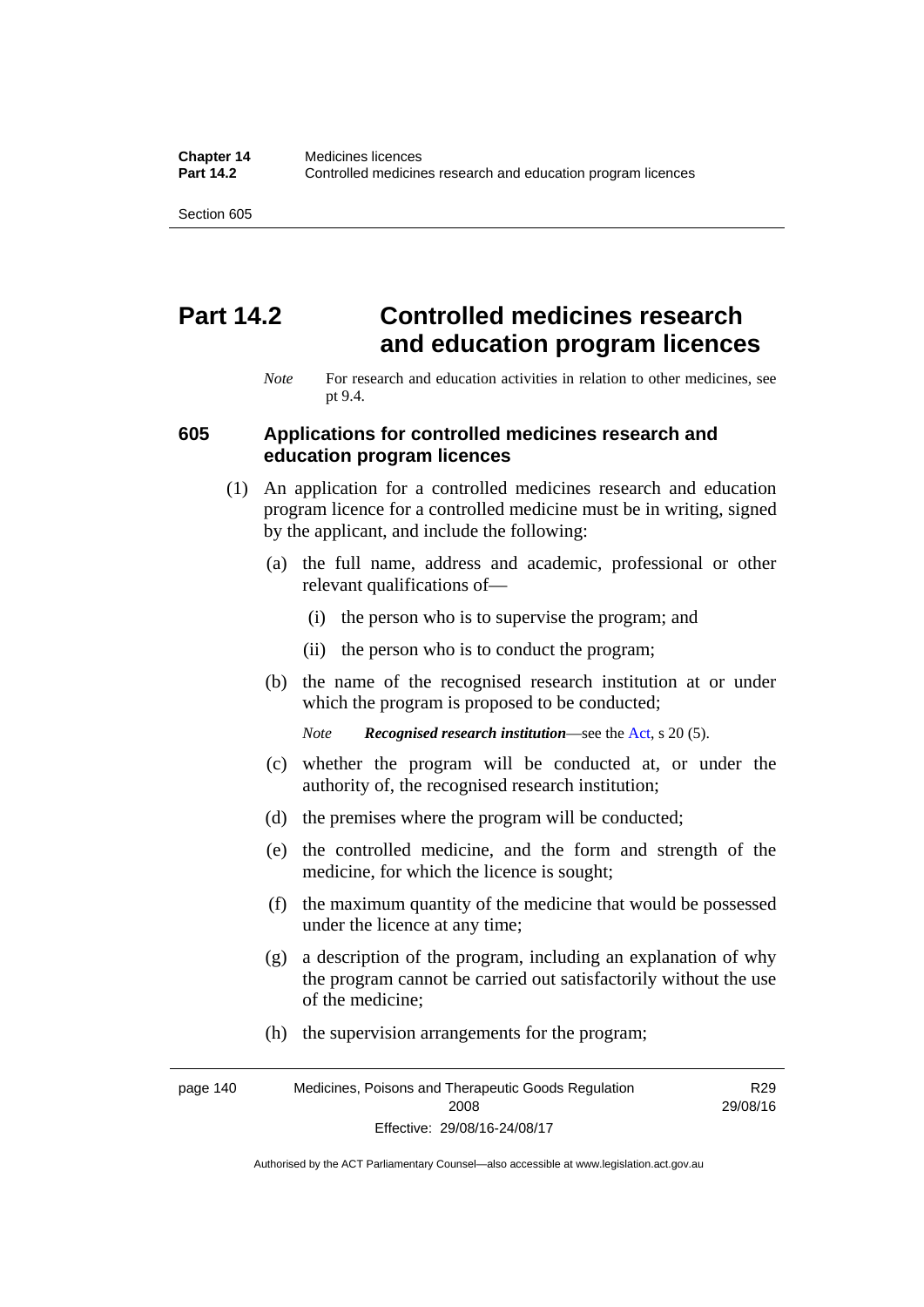- (i) the period for which the licence is sought.
- *Note 1* If a form is approved under the [Act](http://www.legislation.act.gov.au/a/2008-26/default.asp), s 198 for this provision, the form must be used.
- *Note* 2 A fee may be determined under the [Act,](http://www.legislation.act.gov.au/a/2008-26/default.asp) s 197 for this provision.
- (2) The application must be accompanied by a written approval of the program by the person in charge of—
	- (a) the recognised research institution; or
	- (b) a faculty or division of the institution.

#### **606 Restrictions on issuing of controlled medicines research and education program licences—Act, s 85 (1) (a)**

The chief health officer must not issue a controlled medicines research and education program licence to a person unless—

- (a) the program to which the licence relates will be conducted at, or under the authority of, a recognised research institution; and
- (b) the program is approved by a person mentioned in section 605 (2); and
- (c) satisfied that the program—
	- (i) cannot be carried out without the use of the controlled medicine to which the licence application relates; and
	- (ii) will be adequately supervised.

### **607 Additional information for controlled medicines research and education program licences—Act, s 88 (1) (k)**

The following additional information is prescribed for a controlled medicines research and education program licence:

 (a) the research or education program for which the licence is issued;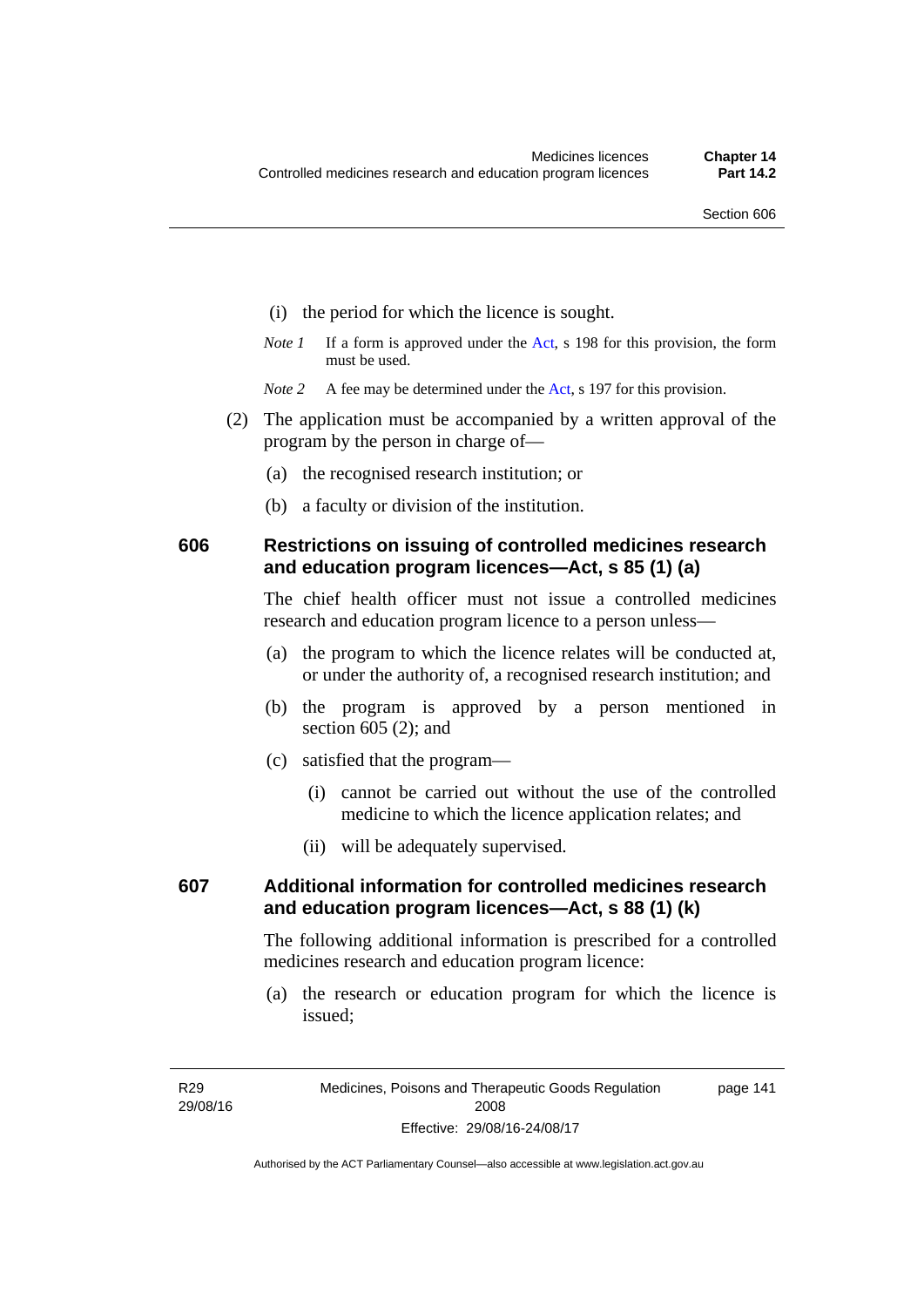- (b) the name of the program's supervisor;
- (c) the dealings with a controlled medicine authorised by the licence;
- (d) the premises where the program will be conducted;
- (e) the maximum quantity of the controlled medicine that may be possessed at any time for the program;
- (f) the total quantity of the controlled medicine that may be possessed for the program during the period of the licence;
- (g) the form and strength of the controlled medicine that may be obtained and possessed for the program.

page 142 Medicines, Poisons and Therapeutic Goods Regulation 2008 Effective: 29/08/16-24/08/17

R29 29/08/16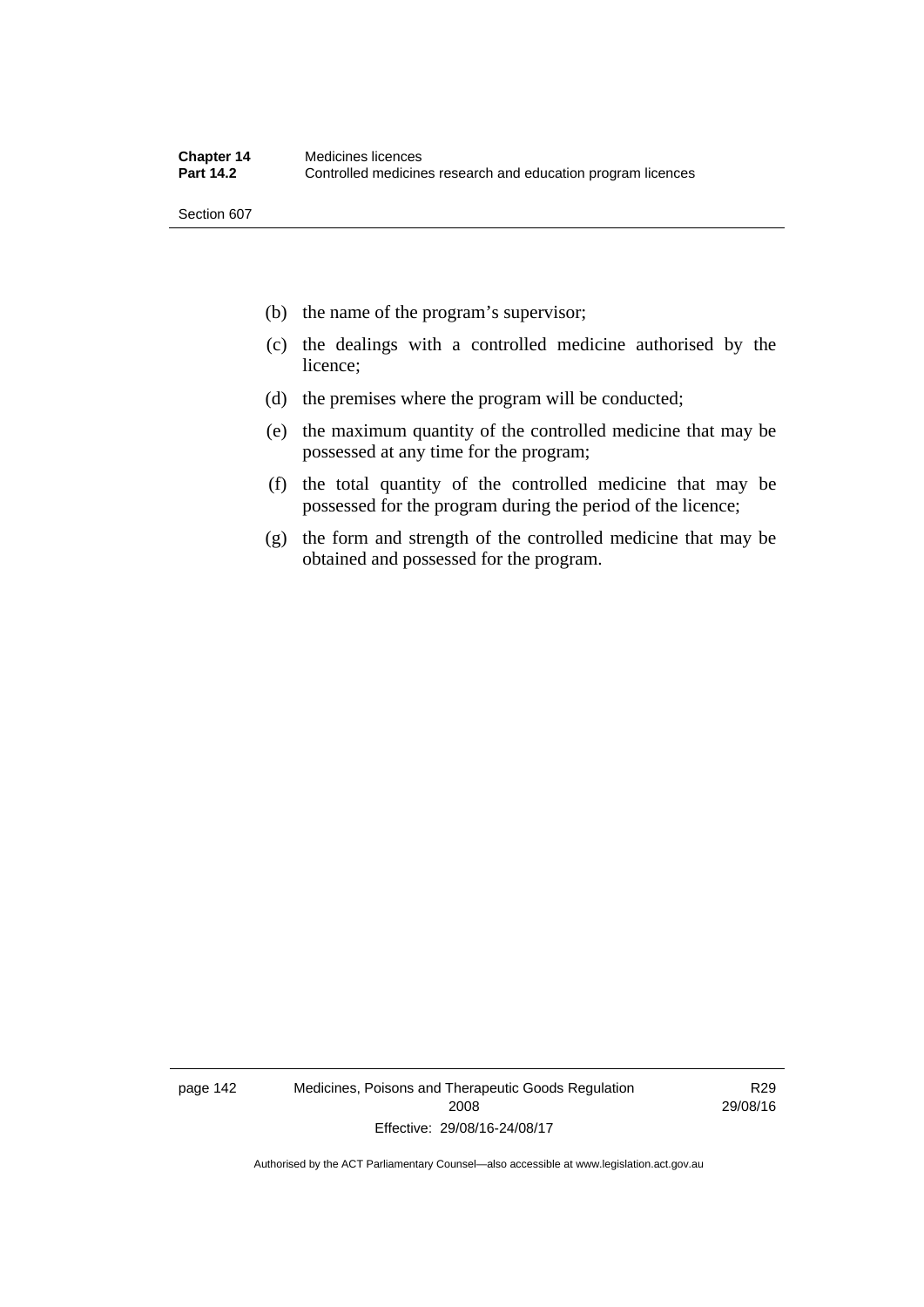## **Part 14.3 First-aid kit licences**

*Note* This part is not applicable to a health practitioner who is authorised elsewhere under this regulation to possess etc medicines for a first-aid kit.

### **610 Applications for first-aid kit licences**

- (1) An application for a first-aid kit licence must be in writing, signed by the applicant, and include the following:
	- (a) the full name, address and occupation of the applicant;
	- (b) the full name, address and occupation of each other person proposed to be authorised to deal with a medicine under the licence;
	- (c) the prescription only medicines and controlled medicines (each of which are *relevant medicines*), and the form and strength of the relevant medicines, for which the licence is sought;
		- *Note* Pharmacy medicines and pharmacist only medicines are authorised for the kit under s 450.
	- (d) the maximum quantity of the relevant medicines that would be possessed under the licence at any time;
	- (e) the first-aid services provided, or proposed to be provided, to the community by the applicant;
	- (f) the situations in which it is proposed the medicines in the first-aid kit will be used;
	- (g) the period for which the licence is sought.
	- *Note 1* If a form is approved under the [Act](http://www.legislation.act.gov.au/a/2008-26/default.asp), s 198 for this provision, the form must be used.
	- *Note 2* A fee may be determined under the [Act,](http://www.legislation.act.gov.au/a/2008-26/default.asp) s 197 for this provision.

R29 29/08/16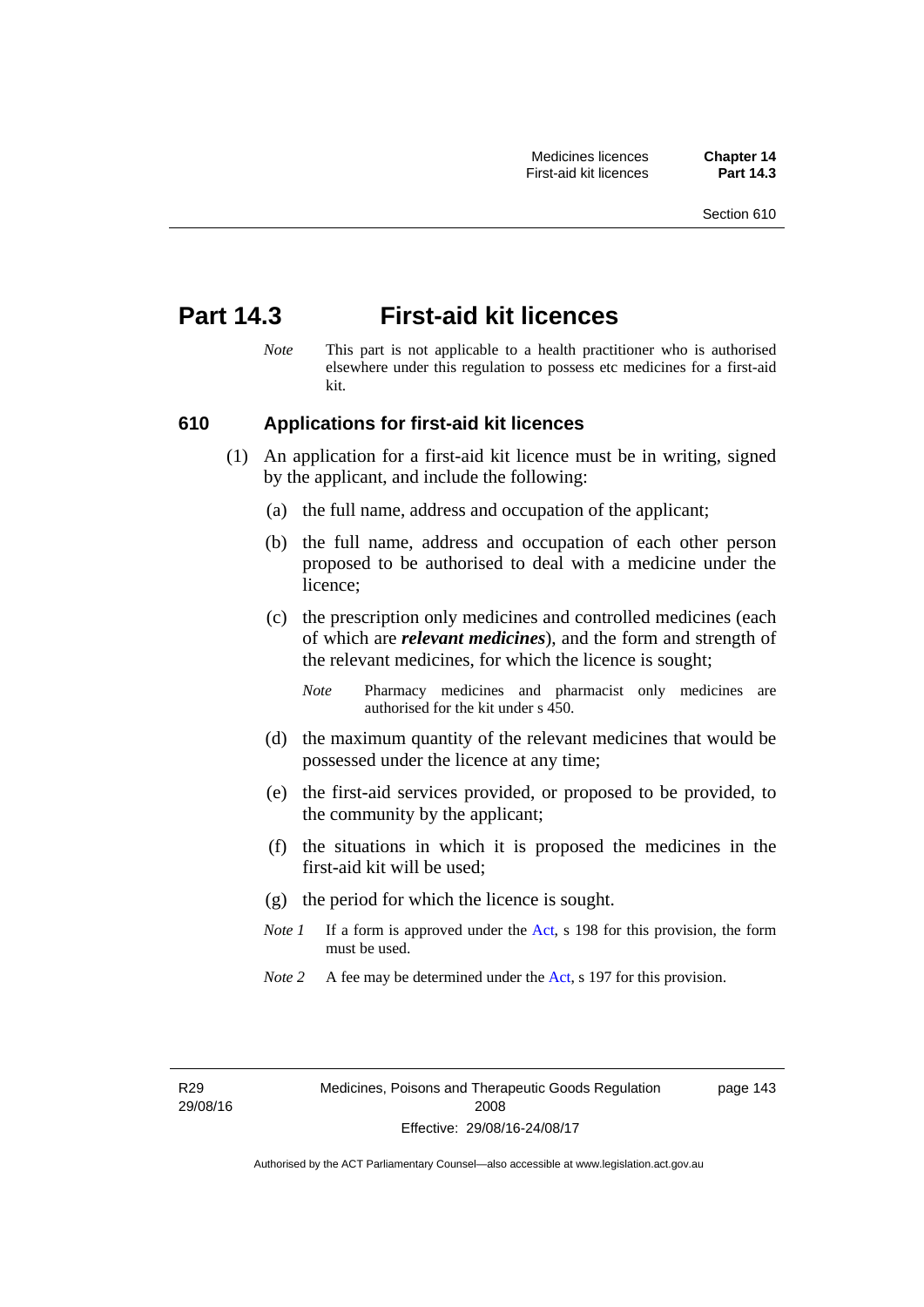| <b>Chapter 14</b> | Medicines licences     |
|-------------------|------------------------|
| Part 14.3         | First-aid kit licences |

- (2) The application must be accompanied by—
	- (a) evidence of the qualifications mentioned in section 611 (a) for the applicant and each person included in the application under subsection (1) (b); and
	- (b) a letter of support from a doctor who will provide medical direction and support to the applicant.
		- *Note Doctor* does not include an intern doctor (see dict).

### **611 Restrictions on issuing of first-aid kit licences— Act, s 85 (1) (a)**

The chief health officer must not issue a first-aid kit licence to a person unless—

- (a) each person to be authorised under the licence has successfully completed a course that qualifies the person to be registered as a nurse or employed as an ambulance paramedic; and
- (b) the chief health officer is satisfied that the person provides, or will be providing, first-aid services to the community, for example, at a workplace or as part of a privately operated ambulance service approved under the *[Emergencies Act 2004](http://www.legislation.act.gov.au/a/2004-28)*, part 4.6 (Other approved providers); and
- (c) the medicines to which the licence application relates are reasonably necessary to provide the first-aid services.
- *Note* An example is part of the regulation, is not exhaustive and may extend, but does not limit, the meaning of the provision in which it appears (see [Legislation Act,](http://www.legislation.act.gov.au/a/2001-14) s 126 and s 132).

R29 29/08/16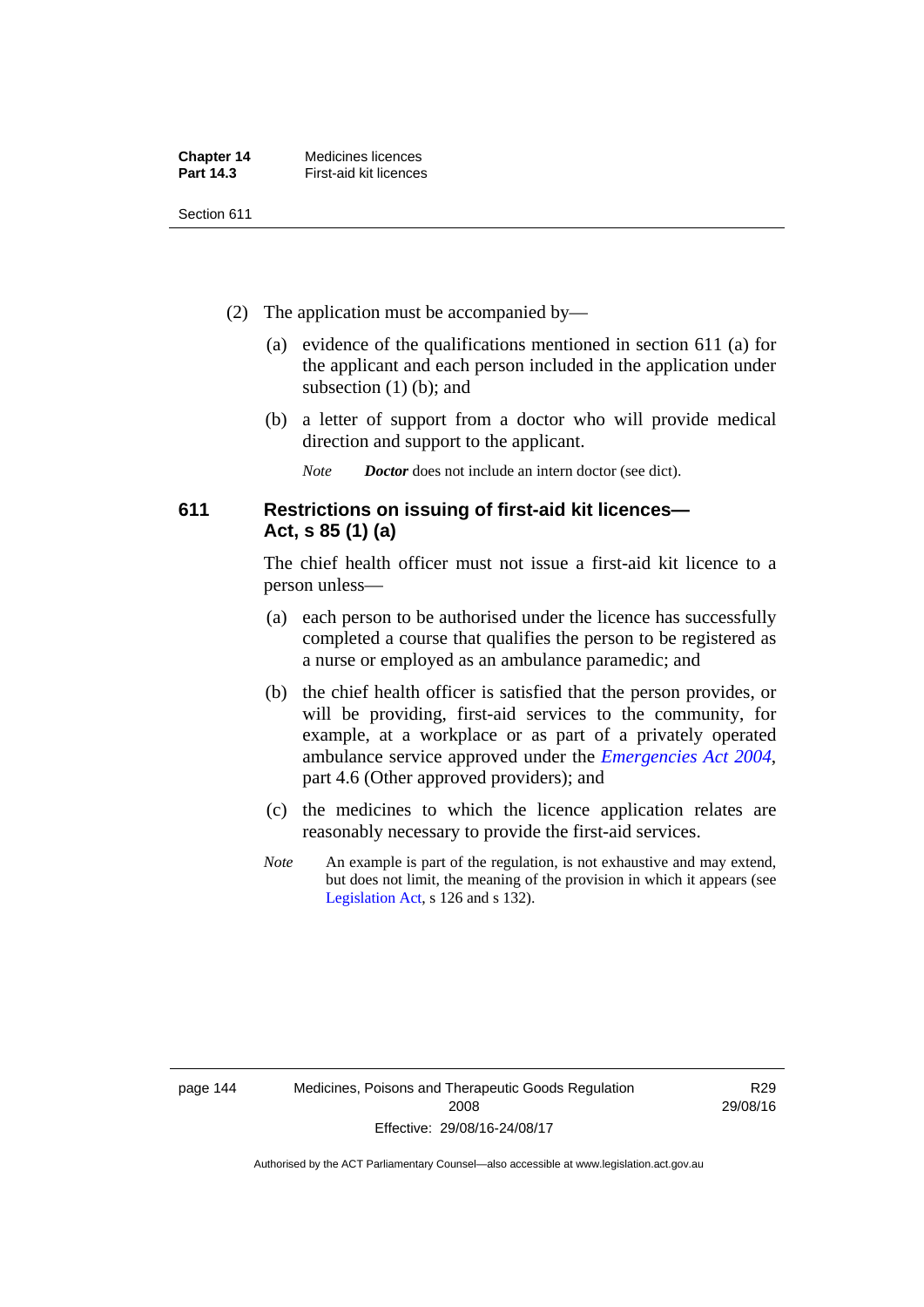### **612 Additional information for first-aid kit licences— Act, s 88 (1) (k)**

- (1) The following additional information is prescribed for a first-aid kit licence:
	- (a) the full name and home address of each person who is authorised to deal with a medicine under the licence;
	- (b) the maximum quantity of each relevant medicine that may be possessed under the licence at any time;
	- (c) the total quantity of each relevant medicine that may be possessed during the period of the licence;
	- (d) the form and strength in which each relevant medicine may be obtained, possessed and administered under the licence.
- (2) In this section:

*relevant medicines*—see section 610.

R29 29/08/16 Medicines, Poisons and Therapeutic Goods Regulation 2008 Effective: 29/08/16-24/08/17

page 145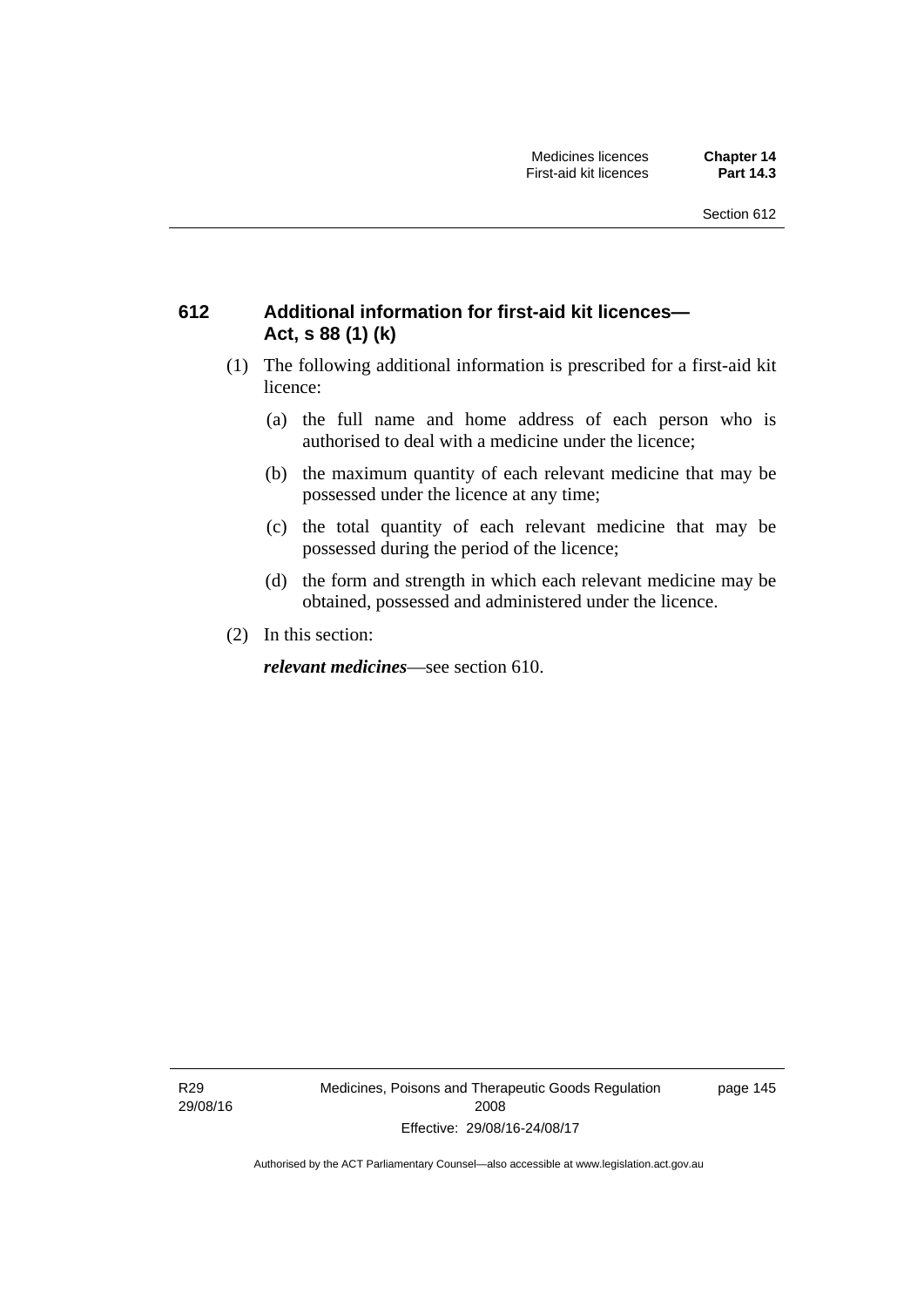## **Part 14.4 Medicines wholesalers licences**

*Note* This part is applicable to an interstate wholesaler only if the [Act,](http://www.legislation.act.gov.au/a/2008-26/default.asp) s 20 (4) does not apply to the wholesaler.

#### **615 Applications for medicines wholesalers licences**

- (1) An application for a medicines wholesalers licence must be in writing, signed by the applicant, and include the following:
	- (a) the medicines to which the application relates;
	- (b) the full name of the applicant;
	- (c) the applicant's ABN (if any);
	- (d) if the applicant is a corporation—the corporation's ACN;
	- (e) the location of the premises where the applicant proposes to deal with the medicines under the licence;
	- (f) the security arrangements proposed for the premises;
	- (g) the name of an individual who is to supervise the dealings to be authorised under the licence.
	- *Note 1* If a form is approved under the [Act](http://www.legislation.act.gov.au/a/2008-26/default.asp), s 198 for this provision, the form must be used.

*Note* 2 A fee may be determined under the [Act,](http://www.legislation.act.gov.au/a/2008-26/default.asp) s 197 for this provision.

- (2) The application must be accompanied by a plan of the premises that shows—
	- (a) where it is proposed to store the medicines; and
	- (b) the location and nature of security devices.

R29 29/08/16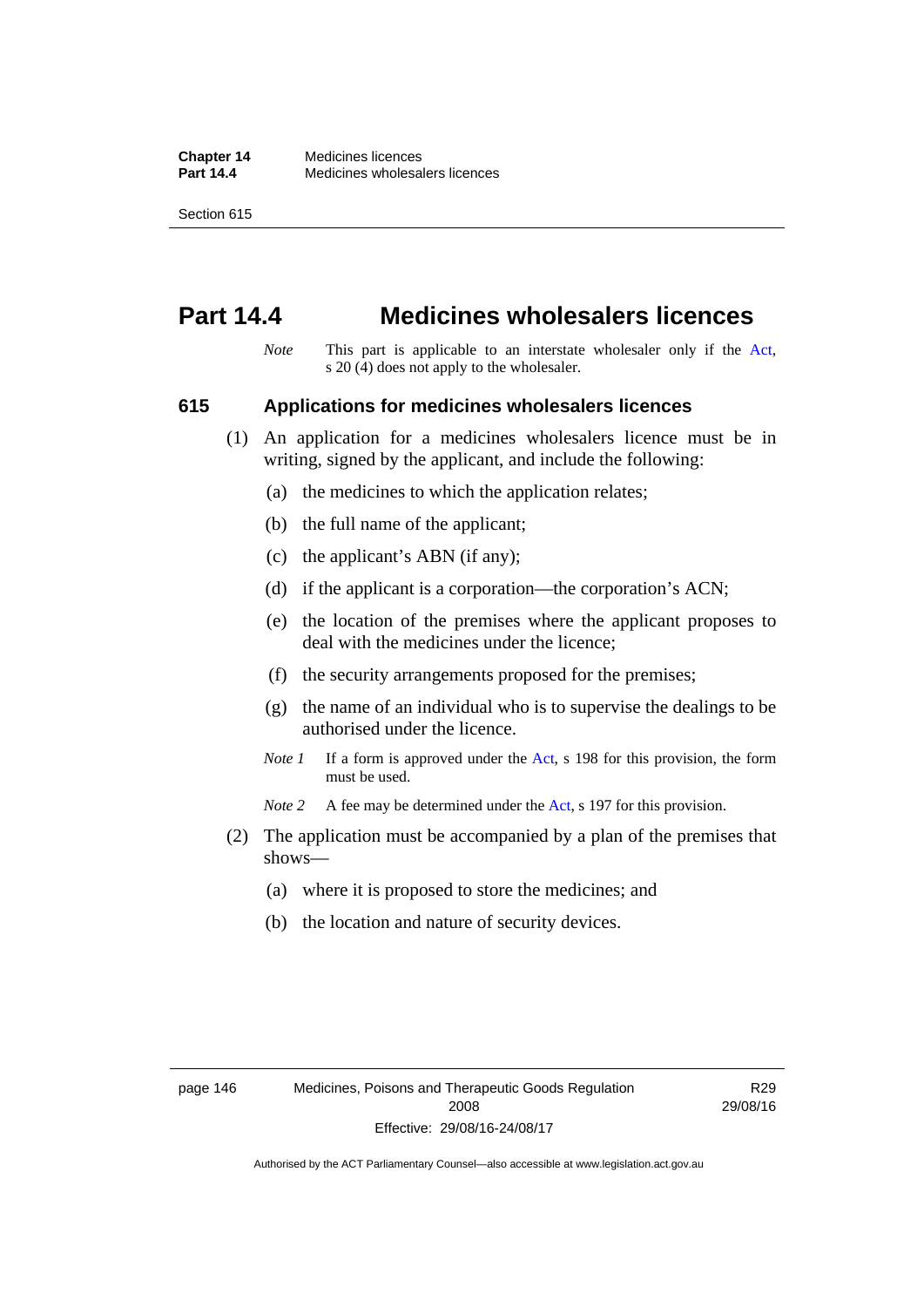### **616 Restrictions on issuing of medicines wholesalers licences—Act, s 85 (1) (a)**

- (1) The chief health officer must not issue a medicines wholesalers licence to a person unless dealings with medicines under the licence will be supervised by an individual nominated by the applicant and approved, in writing, by the chief health officer.
- (2) The chief health officer must not approve the nominated individual unless satisfied that the individual—
	- (a) is a suitable person to hold a medicines wholesalers licence; and
	- (b) has qualifications in chemistry, pharmacy or pharmacology or experience appropriate for the sale of medicines.
	- *Note* For changes of nominated individuals, see the [Act,](http://www.legislation.act.gov.au/a/2008-26/default.asp) s 93.
- (3) In this section:

*suitable person*, to hold a licence—see the [Act](http://www.legislation.act.gov.au/a/2008-26/default.asp), section 81.

### **617 Additional information for medicines wholesalers licences—Act, s 88 (1) (k)**

The name of the person approved under section 616 (1) to supervise the dealings with medicines authorised by the licence is prescribed for a medicines wholesalers licence.

R29 29/08/16 page 147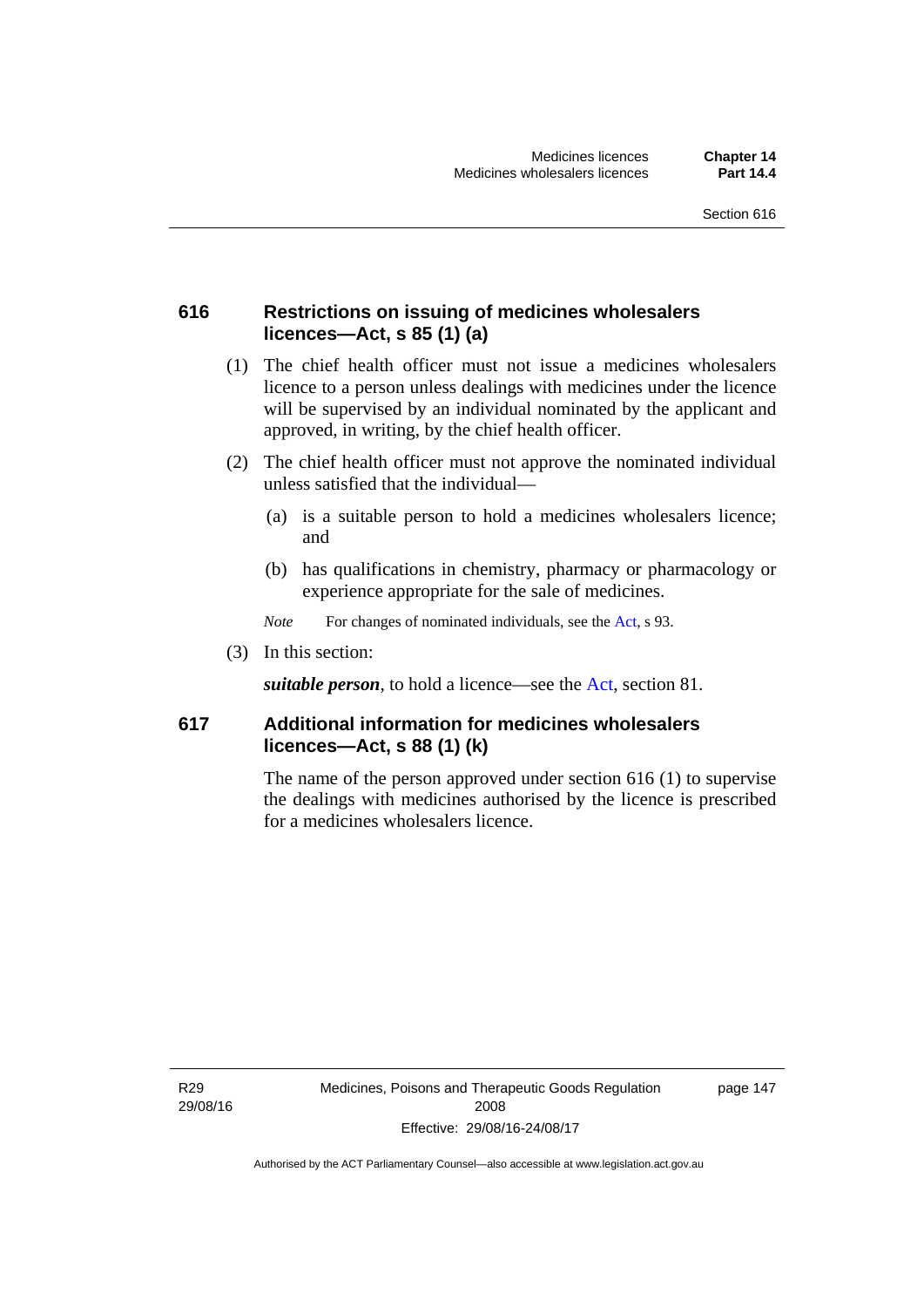## **Part 14.5 Opioid dependency treatment licences**

#### **620 Applications for opioid dependency treatment licences**

An application for an opioid dependency treatment licence must be in writing, signed by the applicant, and include the applicant's full name and business address.

- *Note 1* If a form is approved under the [Act](http://www.legislation.act.gov.au/a/2008-26/default.asp), s 198 for this provision, the form must be used.
- *Note 2* A fee may be determined under the [Act,](http://www.legislation.act.gov.au/a/2008-26/default.asp) s 197 for this provision.

#### **621 Restriction on issuing of opioid dependency treatment licences—Act, s 85 (1) (a)**

The chief health officer must not issue an opioid dependency treatment licence to a person unless the person is a pharmacist at a community pharmacy.

*Note Pharmacist* does not include an intern pharmacist (see dict).

### **622 Witnessing not required for administration under opioid dependency treatment licence—Act, s 190 (1) (a)**

The [Act,](http://www.legislation.act.gov.au/a/2008-26/default.asp) section 53 (e) (Registers—witnessing administration of medicines) does not apply to the administration of buprenorphine or methadone under an opioid dependency treatment licence if section 471 is complied with in relation to the administration.

R29 29/08/16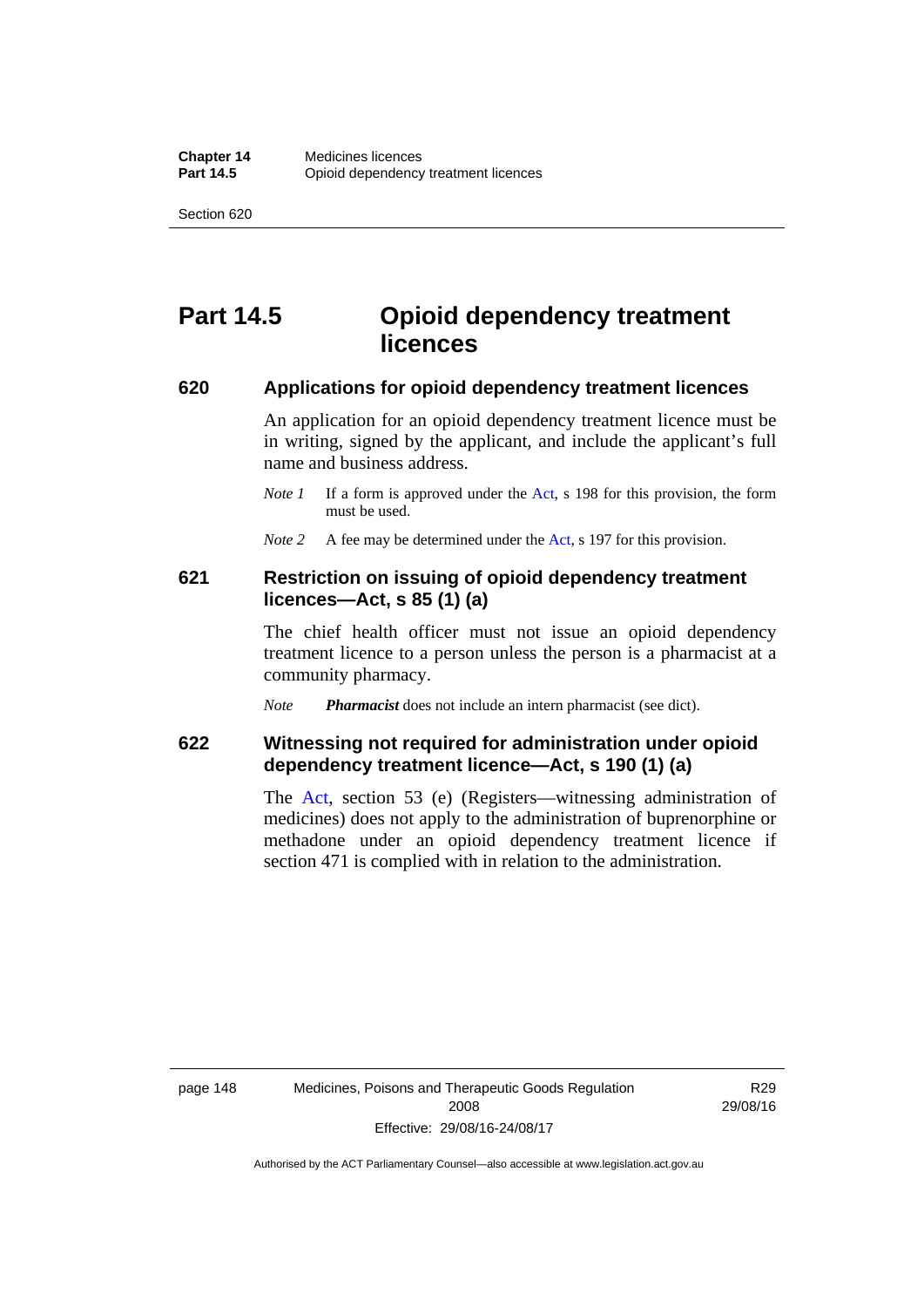## **Part 14.6 Pharmacy medicines rural communities licences**

### **625 Applications for pharmacy medicines rural communities licences**

An application for a pharmacy medicines rural communities licence must—

- (a) be in writing signed by the applicant; and
- (b) include—
	- (i) the applicant's full name, business address and telephone number; and
	- (ii) the pharmacy medicines proposed to be sold under the licence.
- *Note 1* If a form is approved under the [Act](http://www.legislation.act.gov.au/a/2008-26/default.asp), s 198 for this provision, the form must be used.
- *Note 2* A fee may be determined under the [Act,](http://www.legislation.act.gov.au/a/2008-26/default.asp) s 197 for this provision.

### **626 Restrictions on issuing of pharmacy medicines rural communities licences—Act, s 85 (1) (a)**

The chief health officer must not issue a pharmacy medicines rural communities licence to a person unless—

- (a) the person is carrying on the business of selling goods by retail; and
- (b) the premises from which the medicines will be sold under the licence is more than 25km by the shortest practical route to the nearest community pharmacy.

page 149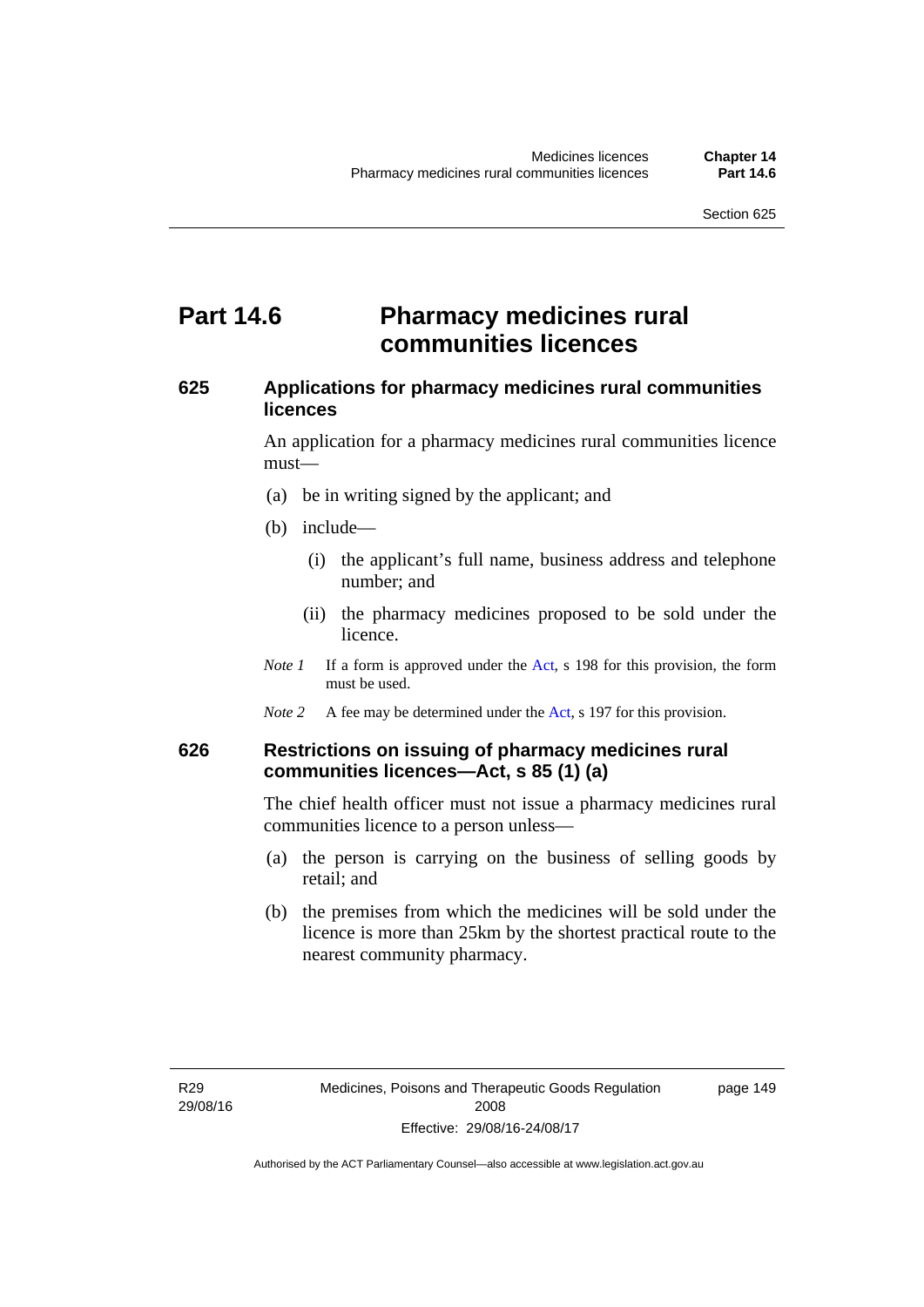# **Chapter 15 Medicines—other provisions**

# **Part 15.1 Opioid dependency treatment guidelines**

#### **630 Guidelines for treatment of opioid dependency**

- (1) The Minister may approve guidelines for the treatment of opioid dependency.
- (2) Without limiting subsection (1), approved guidelines may make provision in relation to the prescribing and administration of buprenorphine and methadone to drug-dependent people.
- (3) An approval is a notifiable instrument.

*Note* A notifiable instrument must be notified under the [Legislation Act](http://www.legislation.act.gov.au/a/2001-14).

page 150 Medicines, Poisons and Therapeutic Goods Regulation 2008 Effective: 29/08/16-24/08/17

R29 29/08/16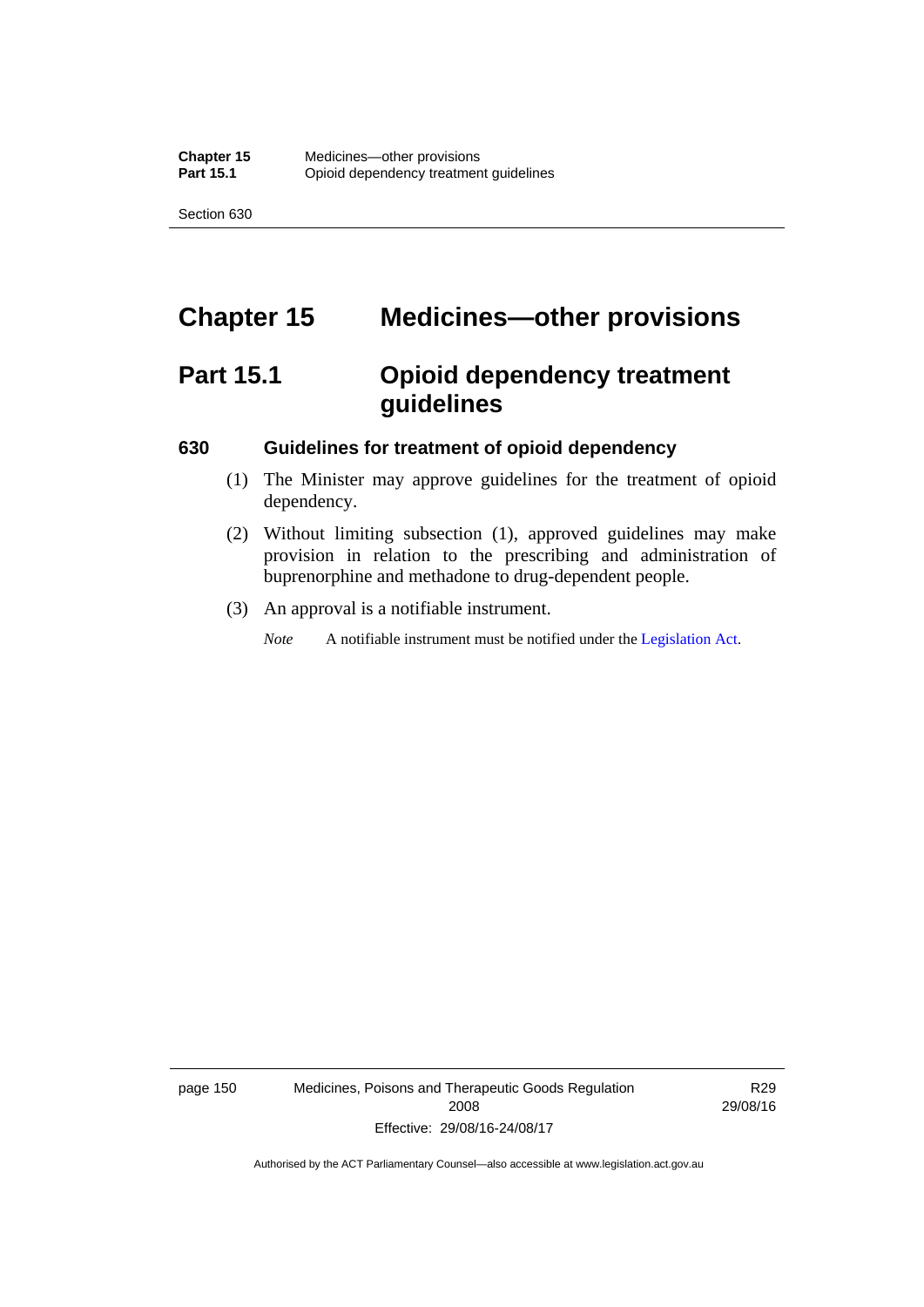## **Part 15.2 Medicines advisory committee**

*Note* The medicines advisory committee is established under the [Act](http://www.legislation.act.gov.au/a/2008-26/default.asp), s 194.

#### **635 Medicines advisory committee—membership**

- (1) The medicines advisory committee consists of the following members appointed by the Minister:
	- (a) a chair;
	- (b) 6 other members.
	- *Note 1* For the making of appointments (including acting appointments), see the [Legislation Act,](http://www.legislation.act.gov.au/a/2001-14) pt 19.3.
	- *Note 2* Certain Ministerial appointments require consultation with an Assembly committee and are disallowable (see [Legislation Act,](http://www.legislation.act.gov.au/a/2001-14) div 19.3.3).
- (2) A person (other than a person mentioned in subsection  $(3)$  (d) or  $(e)$ ) is not eligible for appointment to the medicines advisory committee unless the person is a doctor.

*Note Doctor* does not include an intern doctor (see dict).

- (3) The medicines advisory committee must include—
	- (a) at least 1 member who has had experience in the teaching or practice of psychiatry; and
	- (b) at least 1 member who has had experience in the teaching or practice of pain or addiction medicine; and
	- (c) at least 1 member who is a general practitioner; and
	- (d) 1 member who is a pharmacist; and

*Note Pharmacist* does not include an intern pharmacist (see dict).

- (e) 1 member who represents consumers; and
- (f) 1 member nominated by the Australian Capital Territory Branch of the Australian Medical Association.

R29 29/08/16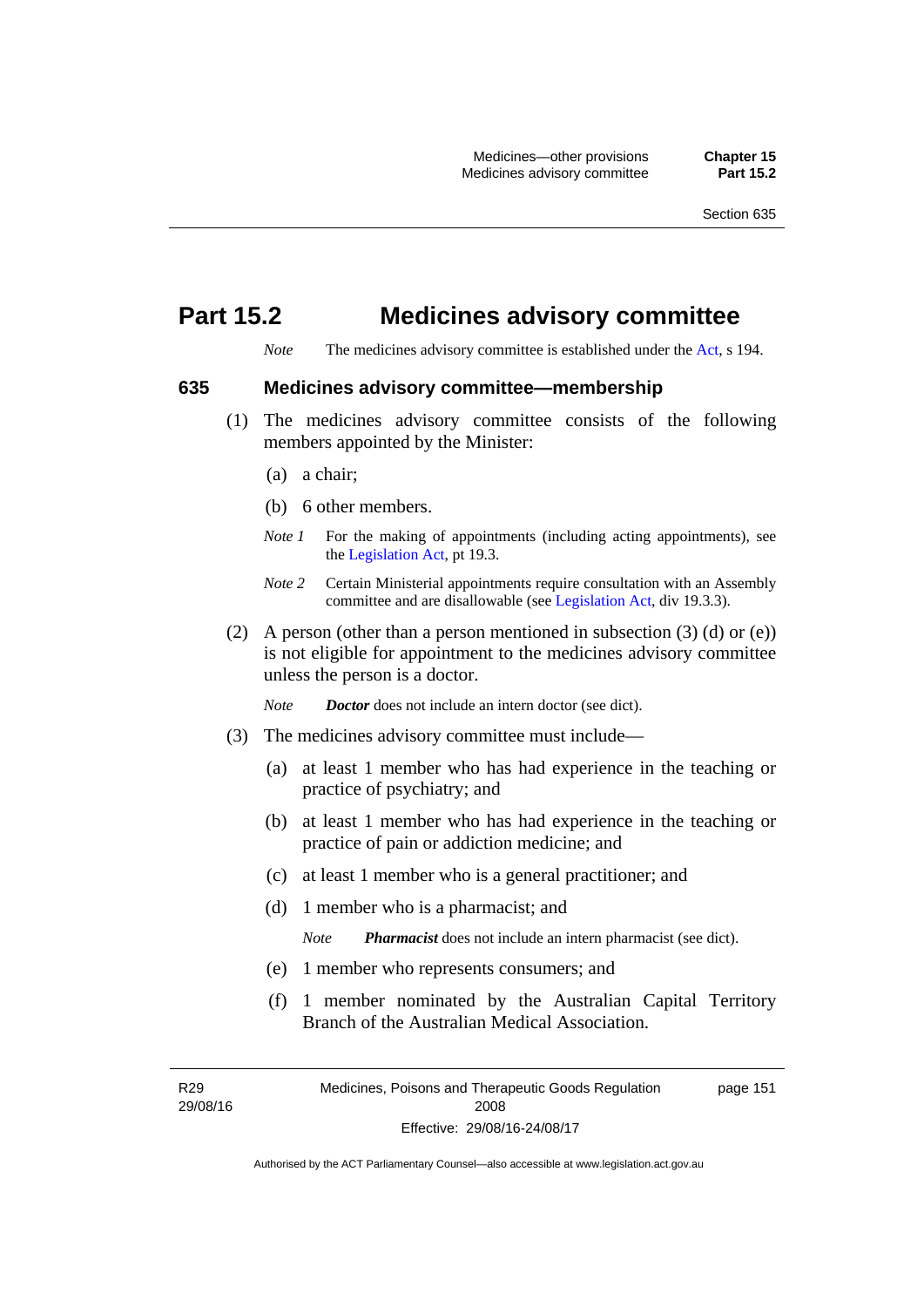- (4) However, for subsection (3) only, if the appointment of a member (a *former member*) is ended before the last day of the period for which the former member was appointed, the medicines advisory committee is taken to still include the former member until the earlier of—
	- (a) 4 months from the day the former member's appointment ended; or
	- (b) a member is appointed to replace the former member.
- (5) The instrument appointing, or evidencing the appointment of, a medicines advisory committee member must state whether the person is appointed as the chair, or as another member, of the committee.

#### **636 Medicines advisory committee—term of appointments**

The appointment of a medicines advisory committee member must be for not longer than 3 years.

*Note* A person may be reappointed to a position if the person is eligible to be appointed to the position (see [Legislation Act,](http://www.legislation.act.gov.au/a/2001-14) s 208 and dict, pt 1, def *appoint*).

### **637 Medicines advisory committee—conditions of appointments**

The conditions of appointment of a medicines advisory committee member are the conditions agreed between the Minister and the member, subject to any determination under the *[Remuneration](http://www.legislation.act.gov.au/a/1995-55)  [Tribunal Act 1995](http://www.legislation.act.gov.au/a/1995-55)*.

R29 29/08/16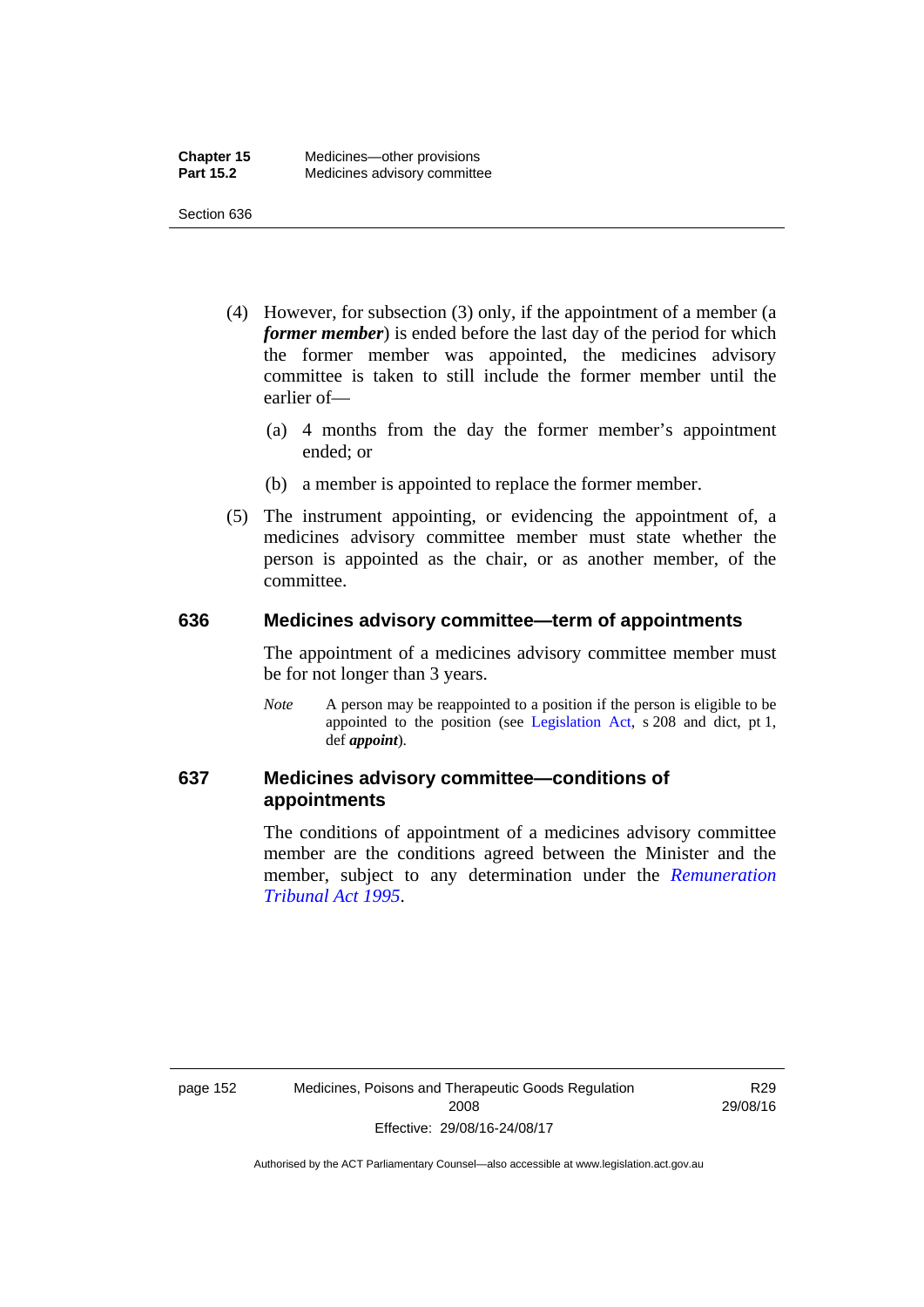### **638 Medicines advisory committee—time and place of meetings**

- (1) Meetings of the medicines advisory committee are to be held when and where the committee decides.
- (2) The chair of the medicines advisory committee may at any time call a meeting.
- (3) The chair must give the other members reasonable notice of the time and place of a meeting called by the chair.
- (4) The medicines advisory committee may adjourn a proceeding, for any reason it considers appropriate, to a time and place decided by the committee.

#### **639 Medicines advisory committee—presiding member**

- (1) The chair presides at a meeting of the medicines advisory committee.
- (2) If the chair is absent, the member chosen by the members present presides.

### **640 Medicines advisory committee—quorum**

Business may be carried out at a meeting of the medicines advisory committee only if at least 4 members are present.

#### **641 Medicines advisory committee—voting**

- (1) At a meeting of the medicines advisory committee each member has a vote on each question to be decided.
- (2) A question is decided by a majority of the votes of members present and voting but, if the votes are equal, the presiding member has the deciding vote.

page 153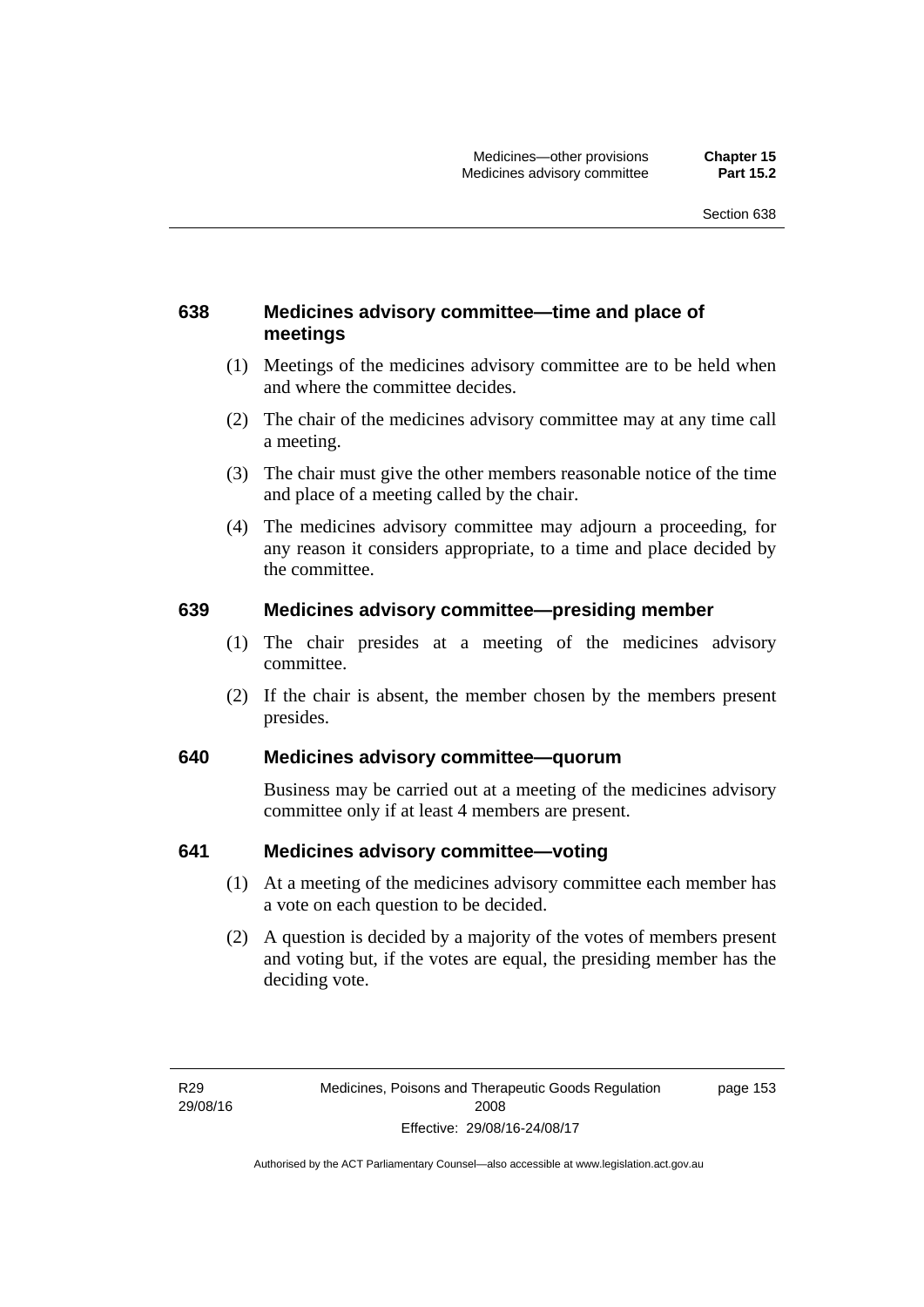#### **642 Medicines advisory committee—conduct of meetings**

- (1) The medicines advisory committee may conduct its meetings as the committee considers appropriate.
- (2) A meeting of the medicines advisory committee may be held using a method of communication, or a combination of methods of communication, that allows each member taking part to hear what each other member taking part says without the members being in each other's presence.

#### **Examples**

a phone link, a satellite link, an internet or intranet link

- *Note* An example is part of the regulation, is not exhaustive and may extend, but does not limit, the meaning of the provision in which it appears (see [Legislation Act,](http://www.legislation.act.gov.au/a/2001-14) s 126 and s 132).
- (3) A medicines advisory committee member who takes part in a meeting conducted under subsection (2) is taken to be present at the meeting.
- (4) A resolution is a valid resolution of the medicines advisory committee, even if it is not passed at a meeting of the committee, if all members agree to the proposed resolution in writing.

*Note Written* includes in electronic form (see [Act,](http://www.legislation.act.gov.au/a/2008-26/default.asp) dict).

 (5) The medicines advisory committee must keep minutes of its meetings.

#### **643 Medicines advisory committee—disclosure of interests by members**

 (1) If a medicines advisory committee member has a material interest in an issue being considered, or about to be considered, by the committee, the member must disclose the nature of the interest at a committee meeting as soon as possible after the relevant facts have come to the member's knowledge.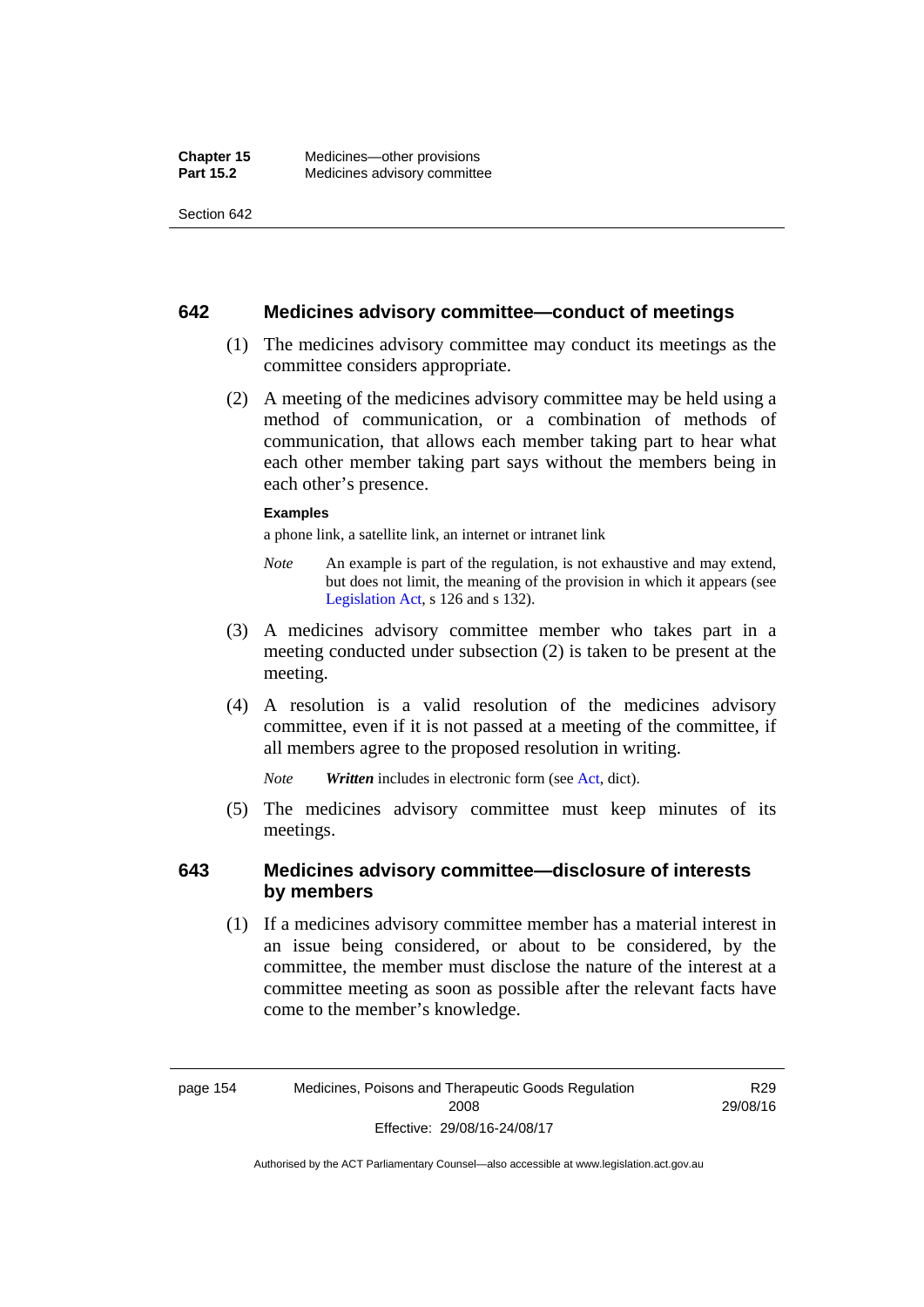- (2) The disclosure must be recorded in the medicines advisory committee's minutes and, unless the committee otherwise decides, the member must not—
	- (a) be present when the medicines advisory committee considers the issue; or
	- (b) take part in a decision of the committee on the issue.

#### **Example**

David, Emile and Fiona are members of the medicines advisory committee. They have an interest in an issue being considered at a committee meeting and they disclose the interest as soon as they become aware of it. David's and Emile's interests are minor but Fiona has a direct financial interest in the issue.

The medicines advisory committee considers the disclosures and decides that because of the nature of the interests:

- David may be present when the committee considers the issue but not take part in the decision
- Emile may be present for the consideration and take part in the decision.

The medicines advisory committee does not make a decision allowing Fiona to be present or take part in the committee's decision. Accordingly, Fiona cannot be present for the consideration of the issue or take part in the decision.

- *Note* An example is part of the regulation, is not exhaustive and may extend, but does not limit, the meaning of the provision in which it appears (see [Legislation Act,](http://www.legislation.act.gov.au/a/2001-14) s 126 and s 132).
- (3) Any other medicines advisory committee member who also has a material interest in the issue must not be present when the committee is considering its decision under subsection (2).

page 155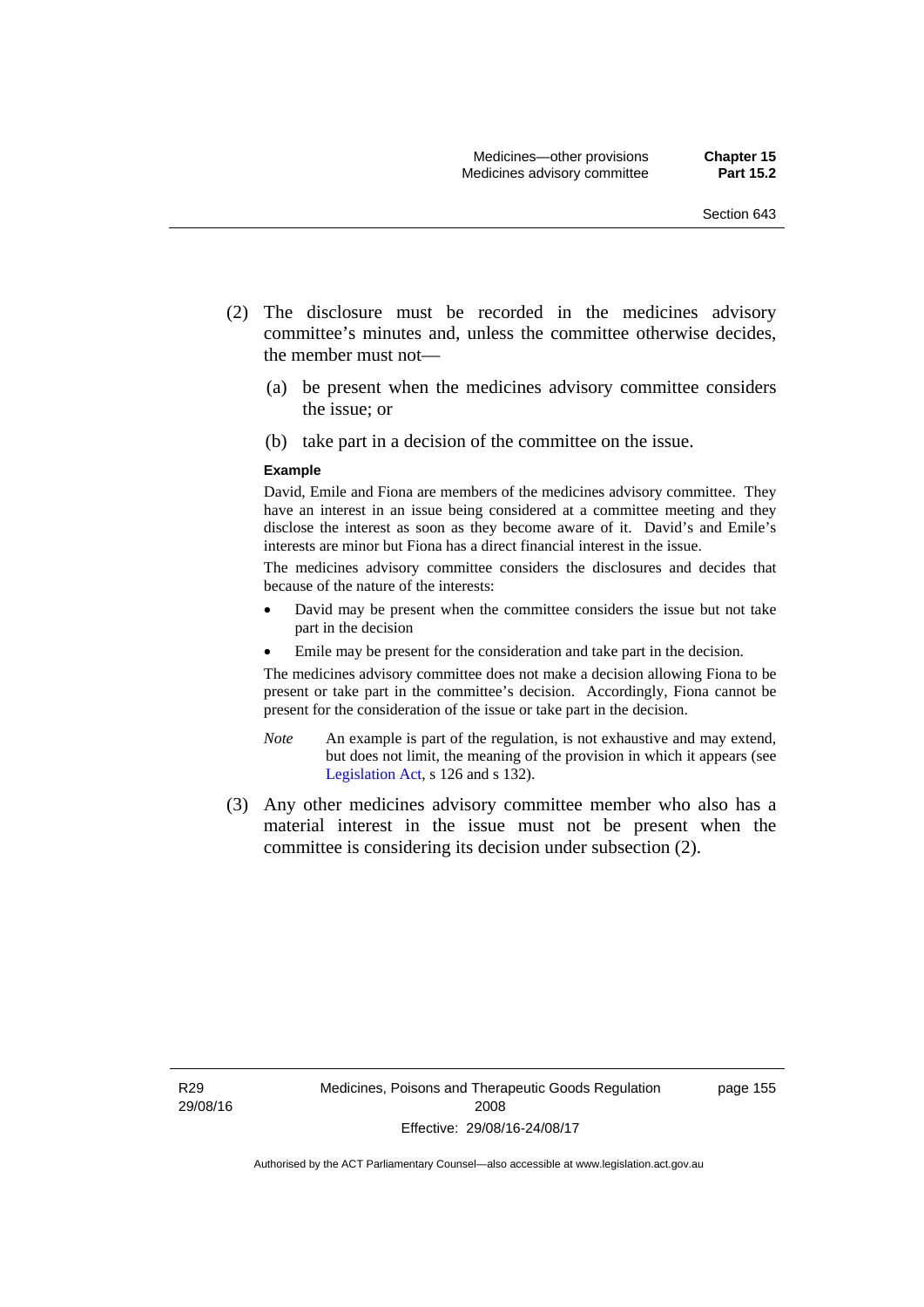(4) In deciding under subsection (2) whether a member may be present when the medicines advisory committee decides the issue or take part in a decision of the committee on the issue, and despite section 640 (Medicines advisory committee—quorum), the committee may consist of the members who do not have a material interest in the issue.

#### **Example**

if 6 members are present at the meeting and 2 members disclose a material interest, the other 4 members may decide whether the members who made the disclosure can take part in a decision by the committee

(5) In this section:

*associate*, of a person, means—

- (a) the person's business partner; or
- (b) a close friend of the person; or
- (c) a family member of the person.

*executive officer*, of a corporation, means a person (however described) who is concerned with, or takes part in, the corporation's management (whether or not the person is a director of the corporation).

*indirect interest*—without limiting the kind of indirect interest a person may have, a person has an *indirect interest* in an issue if any of the following has an interest in the issue:

- (a) an associate of the person;
- (b) a corporation with not more than 100 members that the person, or an associate of the person, is a member of;
- (c) a subsidiary of a corporation mentioned in paragraph (b);
- (d) a corporation that the person, or an associate of the person, is an executive officer of;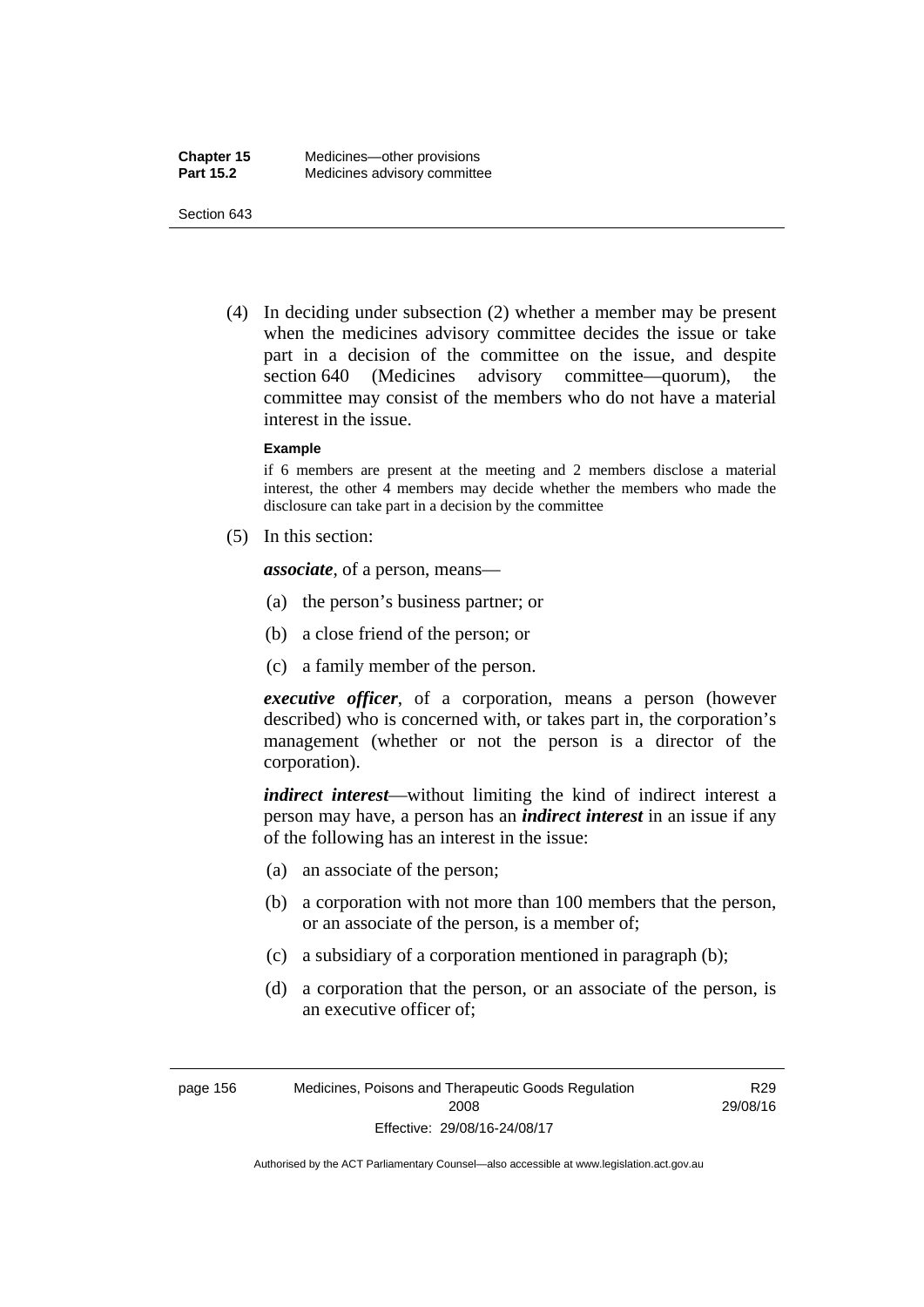- (e) the trustee of a trust that the person, or an associate of the person, is a beneficiary of;
- (f) a member of a firm or partnership that the person, or an associate of the person, is a member of;
- (g) someone else carrying on a business if the person, or an associate of the person, has a direct or indirect right to participate in the profits of the business.

*material interest*—a medicines advisory committee member has a *material interest* in an issue if the member has—

- (a) a direct or indirect financial interest in the issue; or
- (b) a direct or indirect interest of any other kind if the interest could conflict with the proper exercise of the member's functions in relation to the committee's consideration of the issue.

#### **644 Medicines advisory committee—ending appointments**

- (1) The Minister may end the appointment of a medicines advisory committee member—
	- (a) if the member contravenes a territory law; or
	- (b) for misbehaviour; or
	- (c) if the member becomes bankrupt or personally insolvent; or
		- *Note Bankrupt or personally insolvent*—see the [Legislation Act,](http://www.legislation.act.gov.au/a/2001-14) dictionary, pt 1.
	- (d) if the member is convicted, in the ACT, of an offence punishable by imprisonment for at least 1 year; or
	- (e) if the member is convicted outside the ACT, in Australia or elsewhere, of an offence that, if it had been committed in the ACT, would be punishable by imprisonment for at least 1 year; or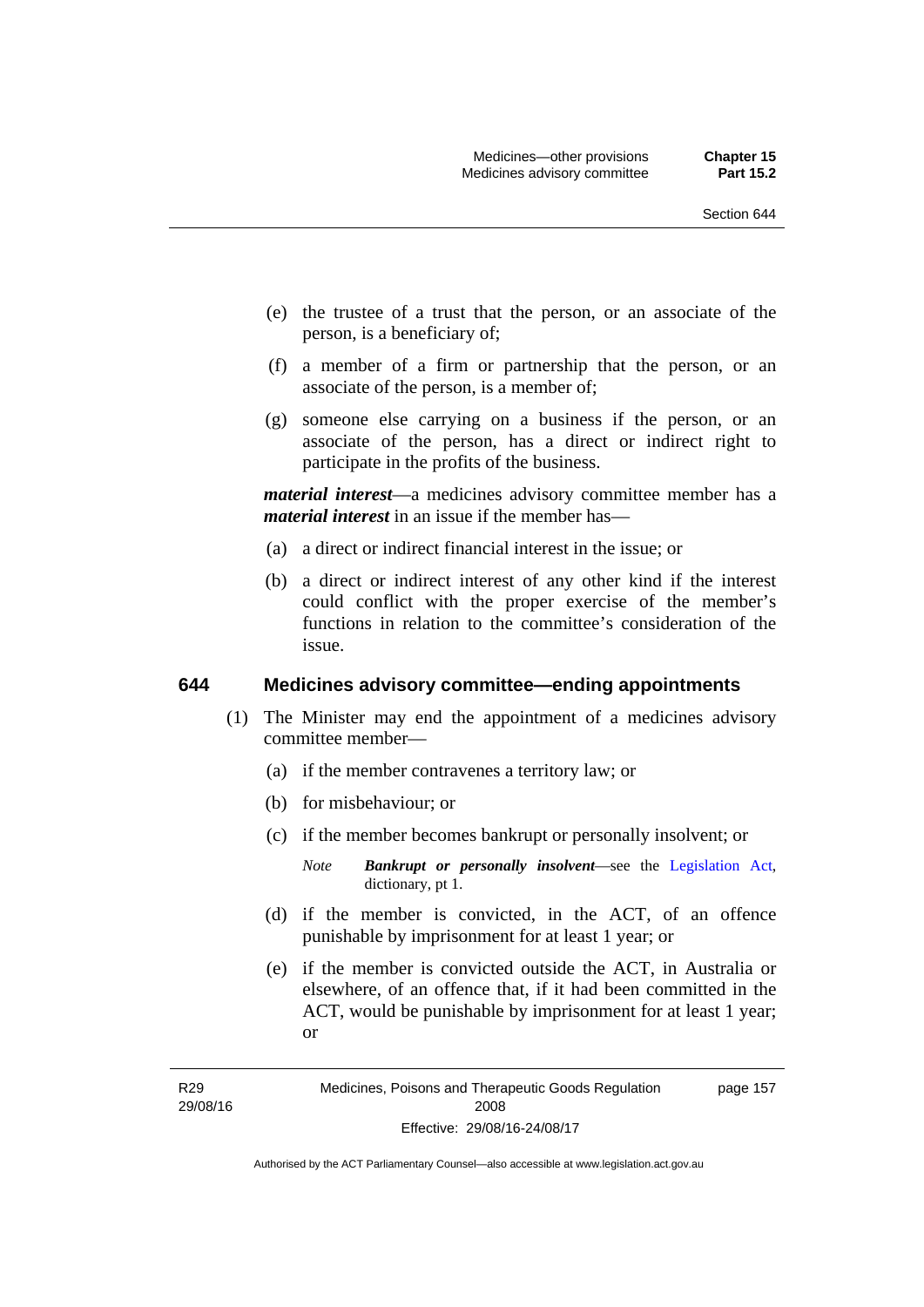- (f) if the member contravenes section 643 (Medicines advisory committee—disclosure of interests by members).
- *Note* A member's appointment also ends if the member resigns (see [Legislation Act,](http://www.legislation.act.gov.au/a/2001-14) s 210).
- (2) The Minister must end the appointment of a medicines advisory committee member—
	- (a) if the member (other than a member mentioned in section 635 (3) (d) or (e)) ceases to be a doctor; or
	- (b) for a member mentioned in section 635 (3) (d)—if the member ceases to be a pharmacist; or
	- (c) if, on 3 consecutive occasions, the member fails, without the chair's agreement, to make himself or herself available for a proposed meeting of the committee; or
	- (d) if the member fails to take all reasonable steps to avoid being placed in a position where a conflict of interest arises during the exercise of the member's functions; or
	- (e) for physical or mental incapacity, if the incapacity substantially affects the exercise of the member's functions.

page 158 Medicines, Poisons and Therapeutic Goods Regulation 2008 Effective: 29/08/16-24/08/17

R29 29/08/16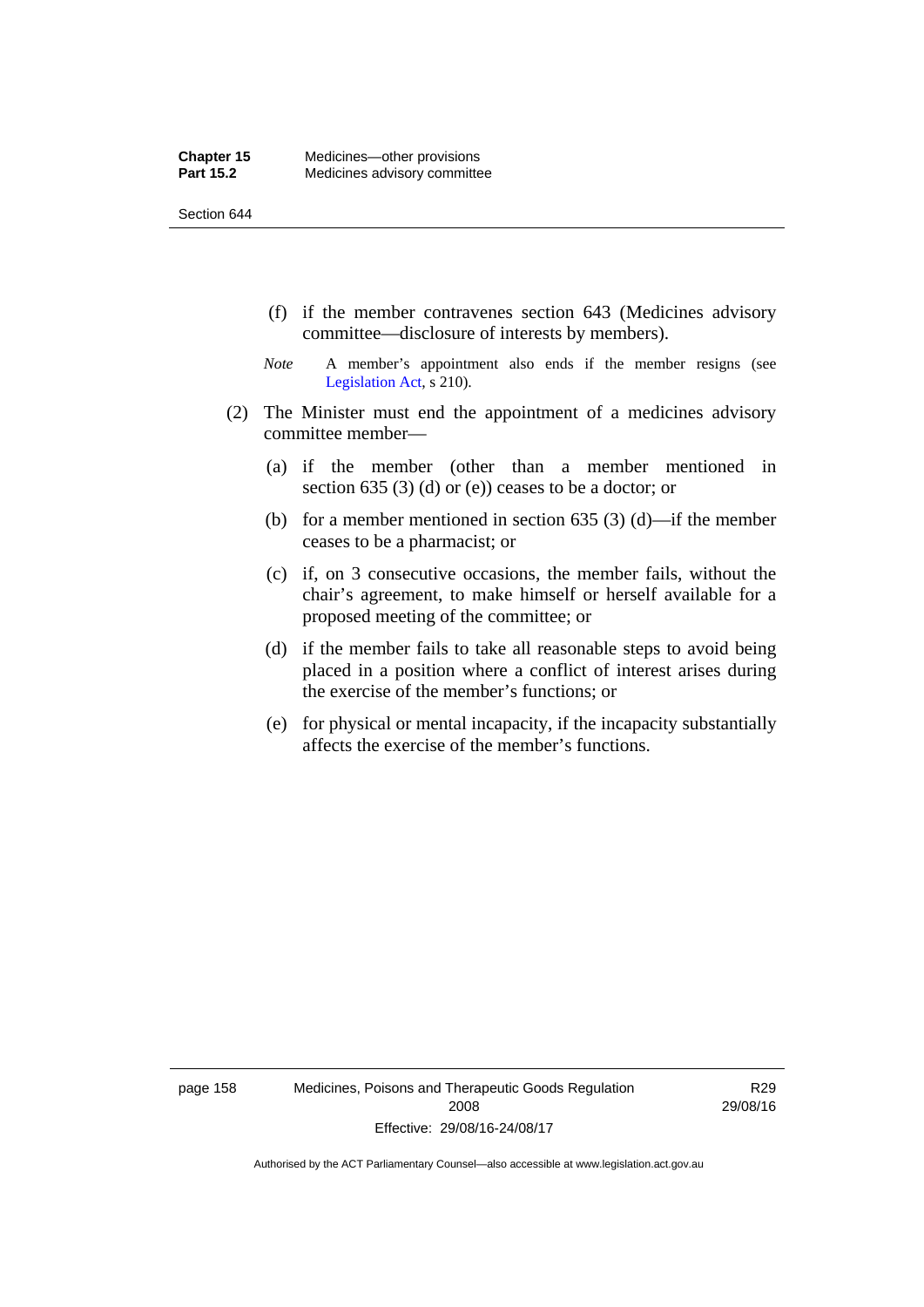### **Part 15.3 Other medicines provisions**

#### **650 Advertising controlled medicines—Act, s 66 (3) (b)**

A pricelist published by a pharmacist that includes a controlled medicine is prescribed if the pricelist complies with the *Price Information Code of Practice*, published by the Therapeutic Goods Administration, as in force from time to time.

#### **651 Advertising other medicines**

- (1) A person commits an offence if—
	- (a) the person publishes an advertisement; and
	- (b) the advertisement promotes or encourages the use of a declared medicine.

Maximum penalty: 30 penalty units.

- (2) A person commits an offence if—
	- (a) the person publishes an advertisement; and
	- (b) the advertisement indicates that someone is willing or authorised to supply a declared medicine.

Maximum penalty: 30 penalty units.

- (3) This section does not apply to—
	- (a) an advertisement for a declared medicine in a publication published primarily for dentists, doctors, pharmacists or veterinary surgeons; or

*Note* The Price Information Code of Practice is accessible at [www.tga.gov.au.](http://www.tga.gov.au/)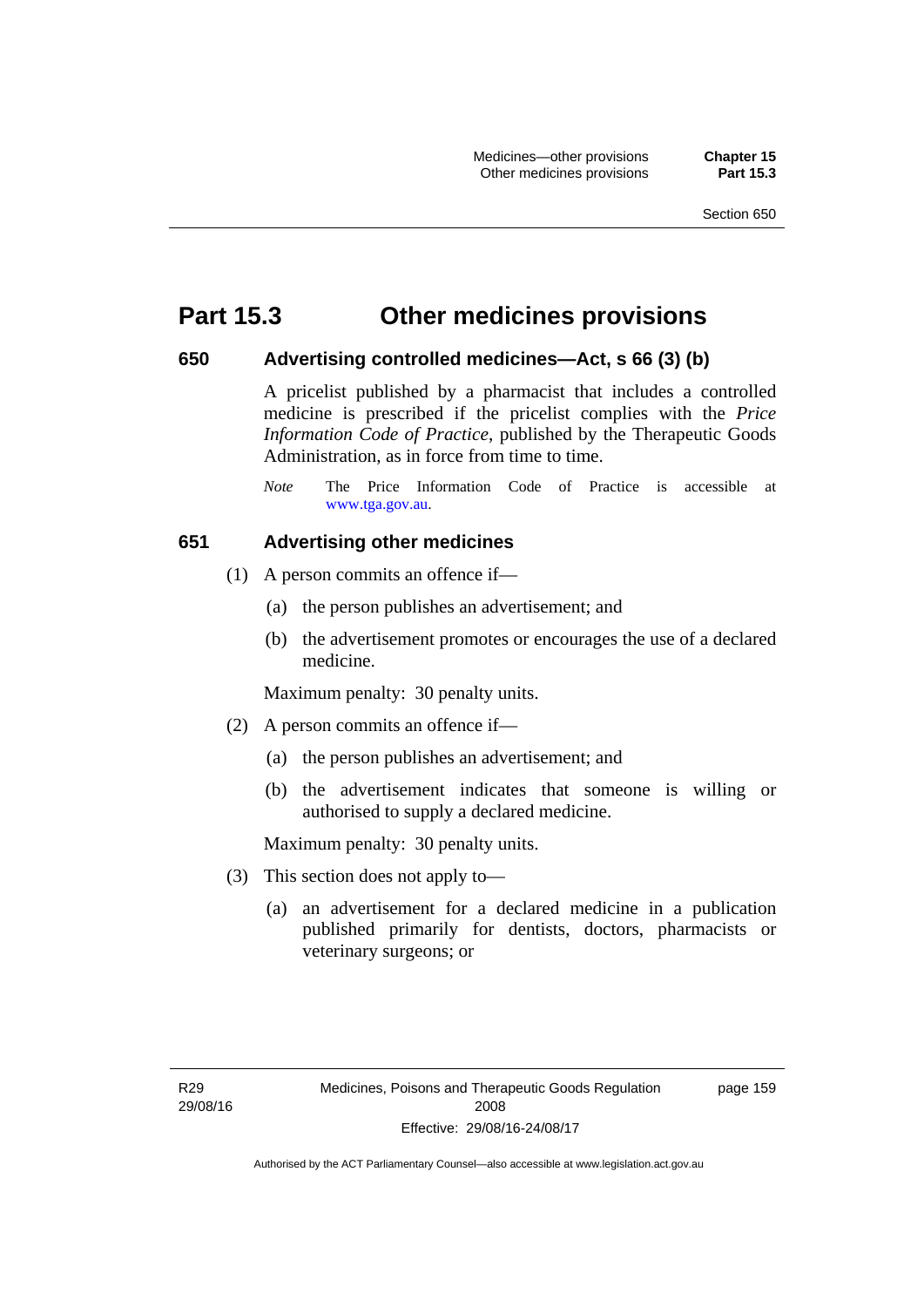- (b) a pricelist published by a pharmacist that includes a declared medicine if the pricelist complies with the *Price Information Code of Practice*, published by the Therapeutic Goods Administration, as in force from time to time.
- (4) In this section:

*advertisement*—see the [Act,](http://www.legislation.act.gov.au/a/2008-26/default.asp) section 66.

#### *declared medicine* means—

- (a) a pharmacist only medicine other than a pharmacist only medicine to which the medicines and poisons standard, appendix H applies; or
- (b) a prescription only medicine.

### **652 Prescribed institutions—Act, dict, def** *institution***, par (b)**

The following are prescribed:

- (a) a correctional centre;
- (b) a CYP detention place.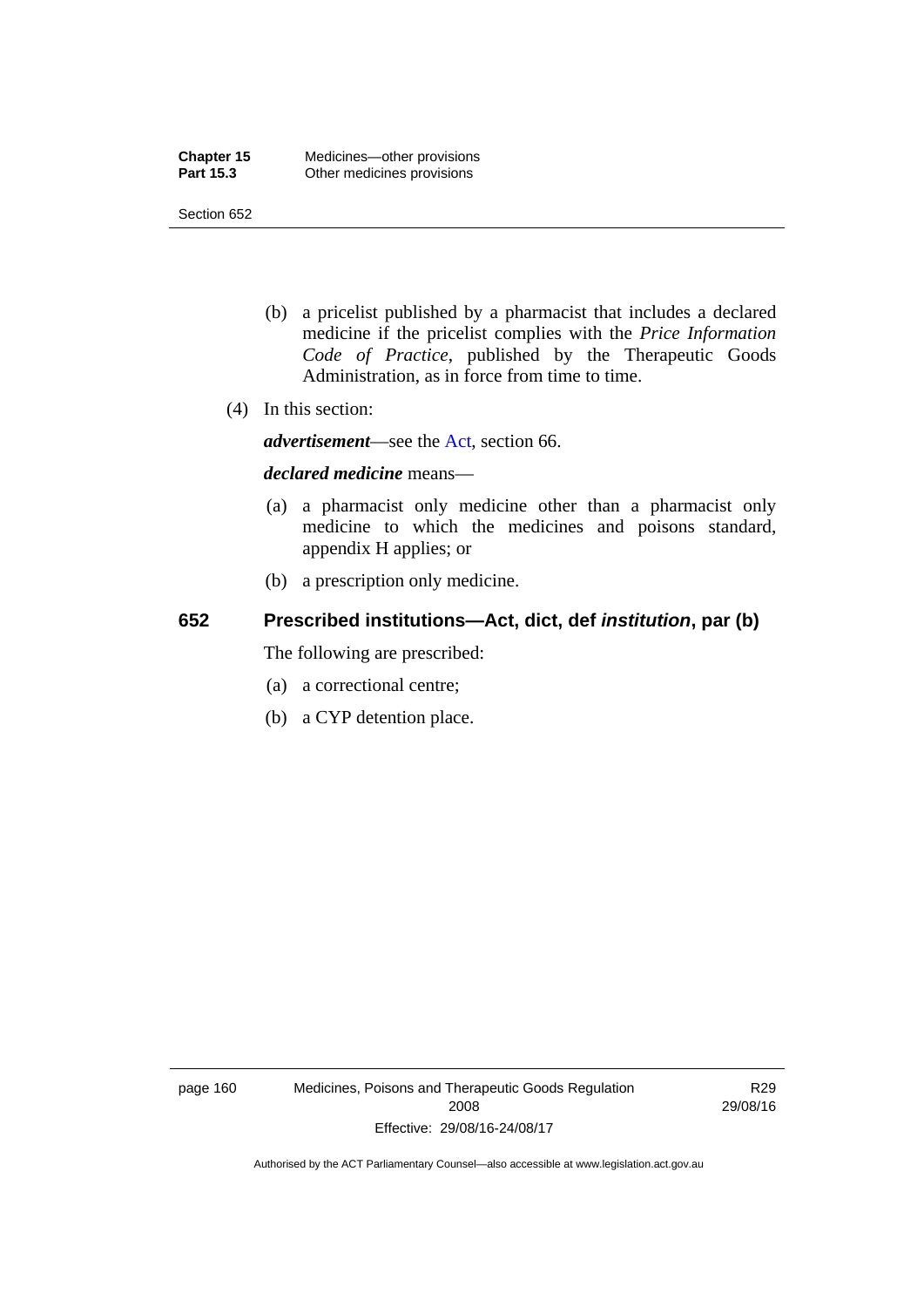# **Chapter 16 Low and moderate harm poisons**

# **Part 16.1** Preliminary

**660 Meaning of** *relevant law***—ch 16** 

In this chapter:

*relevant law* means—

- (a) a corresponding law; or
- (b) the *[Agricultural and Veterinary Chemicals Act 1994](http://www.comlaw.gov.au/Series/C2004A04712)* (Cwlth); or
- (c) the *[Therapeutic Goods Act 1989](http://www.comlaw.gov.au/Series/C2004A03952)* (Cwlth).
- *Note 1 Corresponding law* includes a law of a State that corresponds, or substantially corresponds, to the Act (see [Act](http://www.legislation.act.gov.au/a/2008-26/default.asp), dict).
- *Note 2 State* includes a territory (see [Legislation Act,](http://www.legislation.act.gov.au/a/2001-14) dict, pt 1).

R29 29/08/16 Medicines, Poisons and Therapeutic Goods Regulation 2008 Effective: 29/08/16-24/08/17

page 161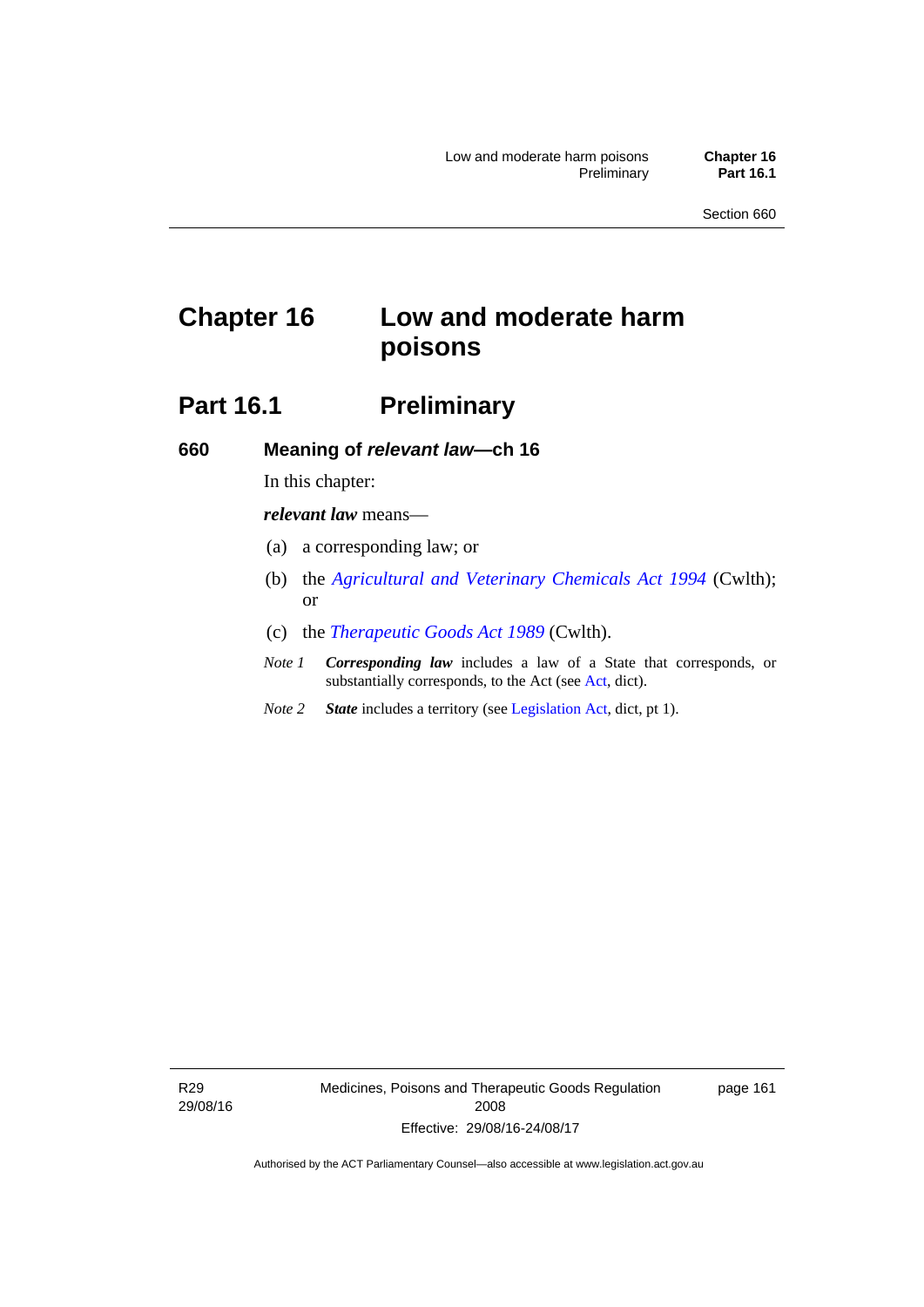## **Part 16.2 Authorisation to supply low and moderate harm poisons**

#### **661 Authorisation to supply low and moderate harm poisons—Act, s 26 (1) (b) and (2) (b)**

Anyone is authorised to supply a low harm poison or moderate harm poison.

#### **662 Authorisation condition for supplying low and moderate harm poisons—Act, s 44 (1) (b) and (2) (b)**

A person's authorisation under section 661 to supply a low harm poison or moderate harm poison is subject to the following conditions:

- (a) the poison is supplied in manufacturer's packs that comply with—
	- (i) section 665 (Packaging of supplied manufacturer's packs of low and moderate harm poisons—[Act](http://www.legislation.act.gov.au/a/2008-26/default.asp), s 59 (1) (c) (i) and  $(2)$  (c) (i)); or
	- (ii) an approval under the [Act](http://www.legislation.act.gov.au/a/2008-26/default.asp), section 193 (Approval of non-standard packaging and labelling);
- (b) the manufacturer's packs are labelled in accordance with—
	- (i) section 666 (Labelling of supplied manufacturer's packs of low and moderate harm poisons—[Act](http://www.legislation.act.gov.au/a/2008-26/default.asp), s  $60(1)(c)(i)$ and  $(2)$  (c)  $(i)$ ; or
	- (ii) an approval under the [Act,](http://www.legislation.act.gov.au/a/2008-26/default.asp) section 193.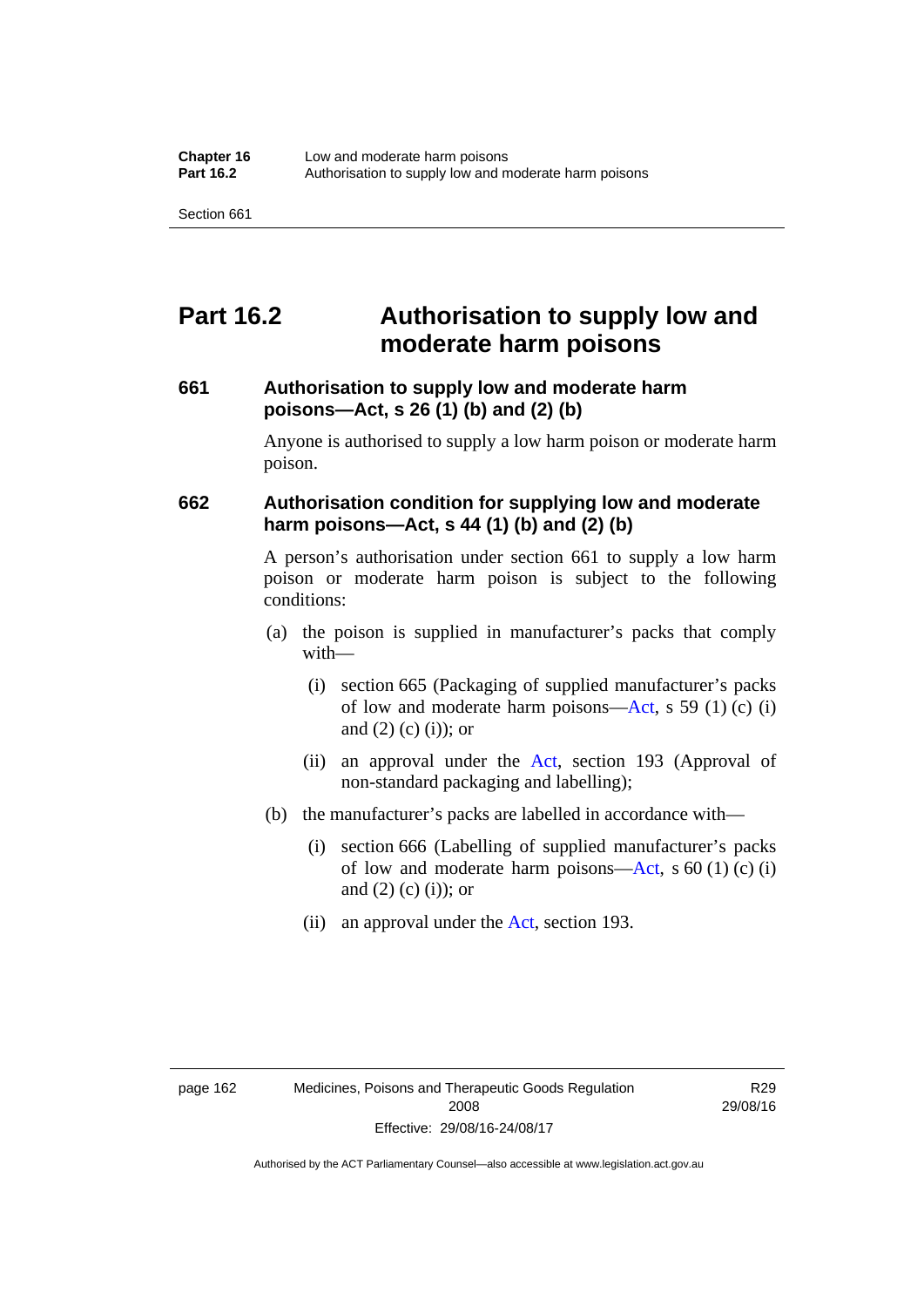## **Part 16.3 Authorisation to manufacture low and moderate harm poisons**

#### **663 Authorisation to manufacture low and moderate harm poisons—Act, s 33 (b)**

A person is authorised to manufacture a low harm poison or moderate harm poison if the person is authorised to manufacture the poison under a relevant law.

#### **664 Authorisation condition for manufacturing low and moderate harm poisons—Act, s 44 (1) (b) and (2) (b)**

A person's authorisation under section 663 to manufacture a low harm poison or moderate harm poison is subject to the condition that, if a condition or restriction applies to the person under the relevant law, the person manufactures the poison in accordance with the condition and restriction.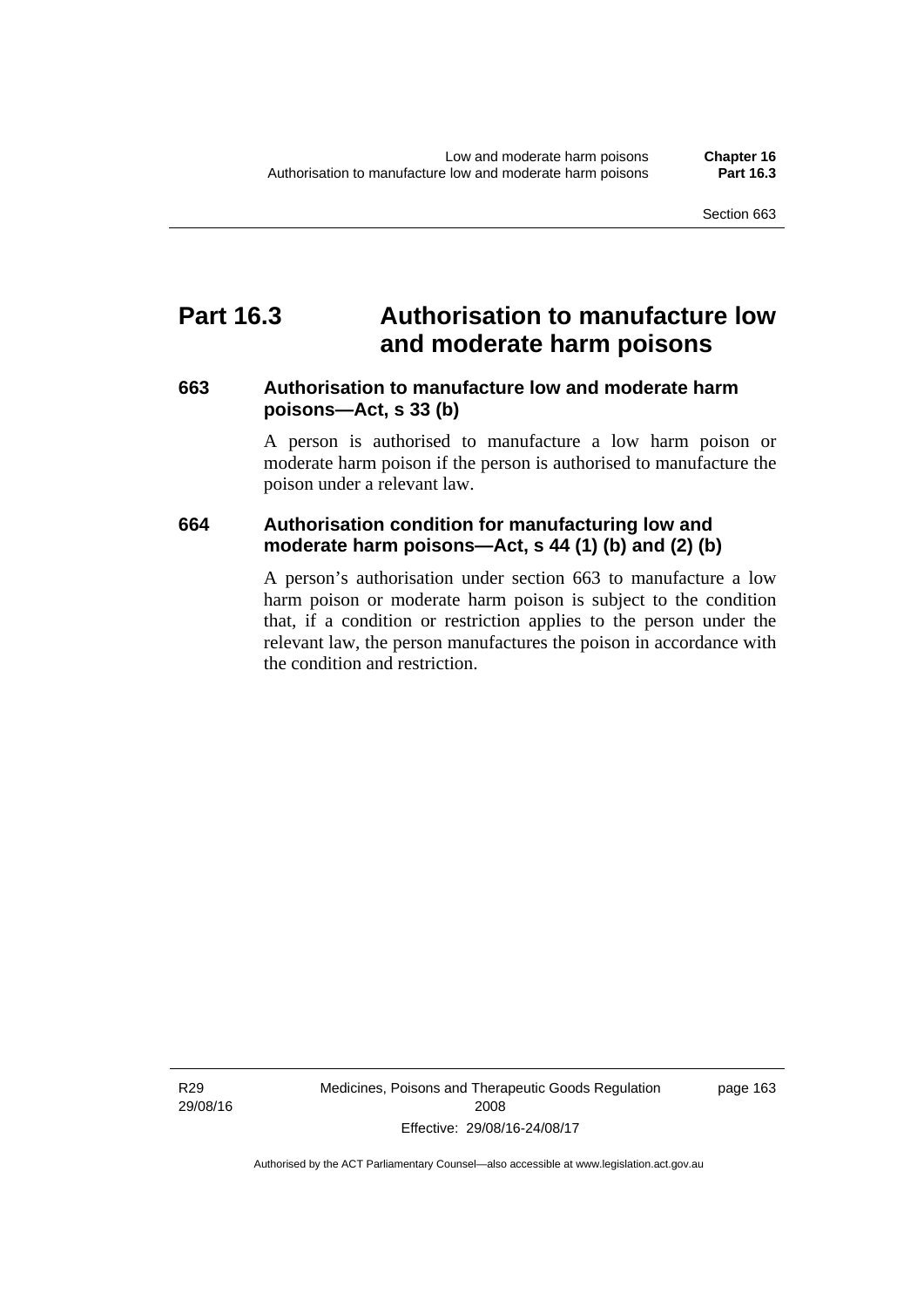## **Part 16.4 Packaging and labelling of low and moderate harm poisons**

#### **665 Packaging of supplied manufacturer's packs of low and moderate harm poisons—Act, s 59 (1) (c) (i) and (2) (c) (i)**

- (1) A manufacturer's pack of a supplied low harm poison or moderate harm poison must be packaged—
	- (a) in accordance with the medicines and poisons standard, sections 2.1 (2) to 2.6 (2); or
	- (b) in a container in which the poison may be sold under a relevant law.
	- *Note* A manufacturer's pack of a low or moderate harm poison supplied may also be packaged in accordance with an approval under the [Act](http://www.legislation.act.gov.au/a/2008-26/default.asp), s 193 (Approval of non-standard packaging and labelling) (see [Act,](http://www.legislation.act.gov.au/a/2008-26/default.asp) s 59 (1) (c) (ii) and (2) (c) (ii)).
- (2) However, if the poison is camphor or naphthalene for domestic use, it must also be packaged in a way that, in normal use, prevents—
	- (a) removal of the camphor or naphthalene from the packaging; or
	- (b) ingestion of the camphor or naphthalene.

R29 29/08/16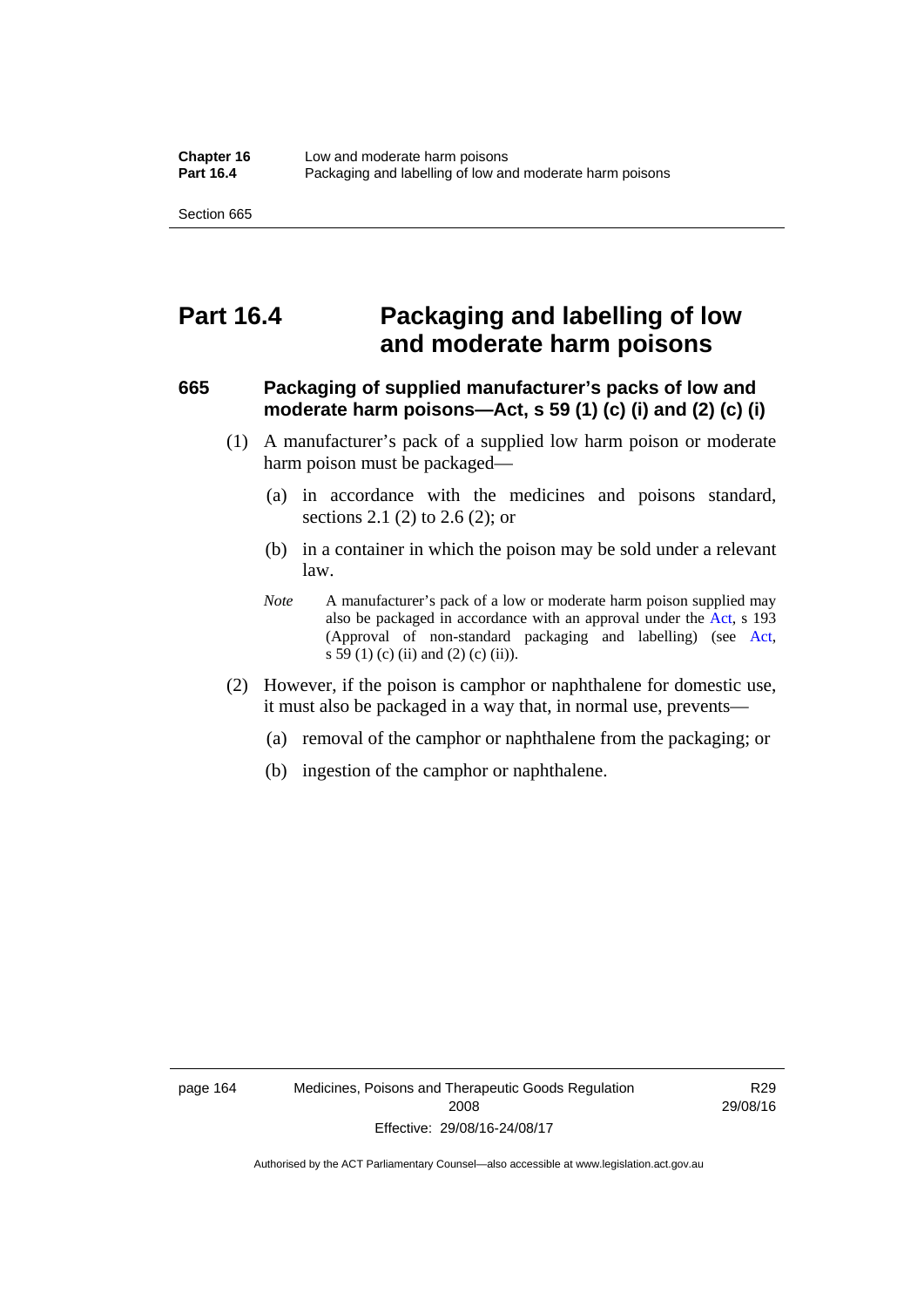#### **666 Labelling of supplied manufacturer's packs of low and moderate harm poisons—Act, s 60 (1) (c) (i) and (2) (c) (i)**

A manufacturer's pack of a supplied low harm poison or moderate harm poison must be labelled in accordance with—

- (a) the medicines and poisons standard, sections  $1.1$  (2) to  $1.6$  (2); or
- (b) a relevant law.
- *Note* A manufacturer's pack of a low or moderate harm poison supplied may also be labelled in accordance with an approval under the [Act](http://www.legislation.act.gov.au/a/2008-26/default.asp), s 193 (Approval of non-standard packaging and labelling) (see [Act,](http://www.legislation.act.gov.au/a/2008-26/default.asp) s 60 (1) (c) (ii) and (2) (c) (ii)).

R29 29/08/16 Medicines, Poisons and Therapeutic Goods Regulation 2008 Effective: 29/08/16-24/08/17

page 165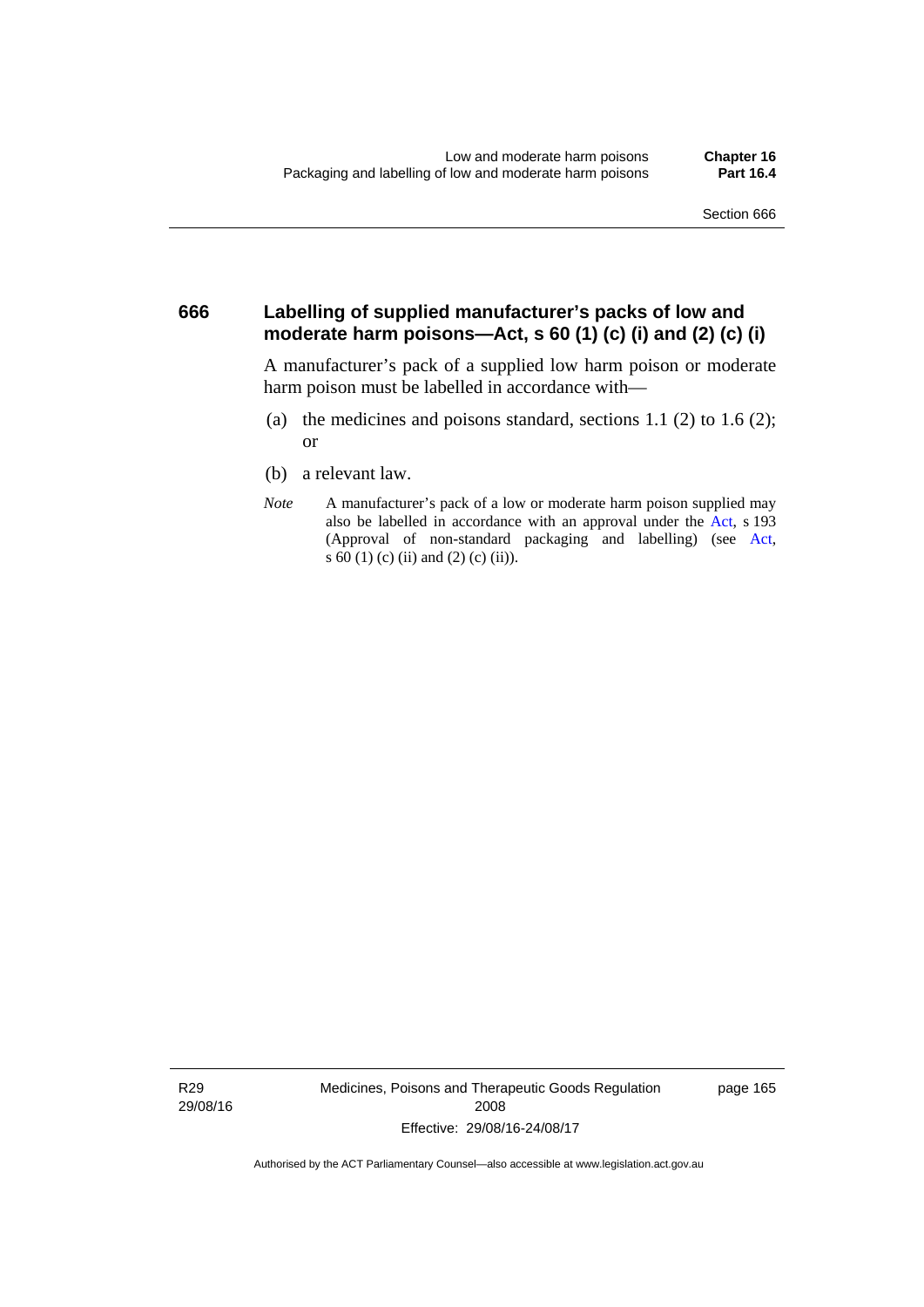# **Chapter 17 Dangerous poisons authorisations**

# **Part 17.1 Overview of dangerous poisons authorisations**

### **670 General overview of authorisations for dangerous poisons**

 (1) The Act requires that a person must not deal with a dangerous poison in a particular way unless the person is authorised to deal with the poison.

#### **Example**

the [Act,](http://www.legislation.act.gov.au/a/2008-26/default.asp) s 35 about obtaining certain substances (which include dangerous poisons)

- *Note 1* The [Act,](http://www.legislation.act.gov.au/a/2008-26/default.asp) s 19 sets out when a person *deals* with a dangerous poison.
- *Note 2* An example is part of the regulation, is not exhaustive and may extend, but does not limit, the meaning of the provision in which it appears (see [Legislation Act,](http://www.legislation.act.gov.au/a/2001-14) s 126 and s 132).
- (2) The [Act](http://www.legislation.act.gov.au/a/2008-26/default.asp), section 20 sets out when a person is authorised to deal with a dangerous poison.
- (3) This regulation authorises certain dealings with dangerous poisons.

*Note* An authorisation is not required to deal with the following:

- a substance excluded from the medicines and poisons standard by the standard, par  $1(2)$  (see s 6);
- a substance mentioned in the medicines and poisons standard, sch 7 if the schedule does not apply to the substance because of an exception in the standard.

R29 29/08/16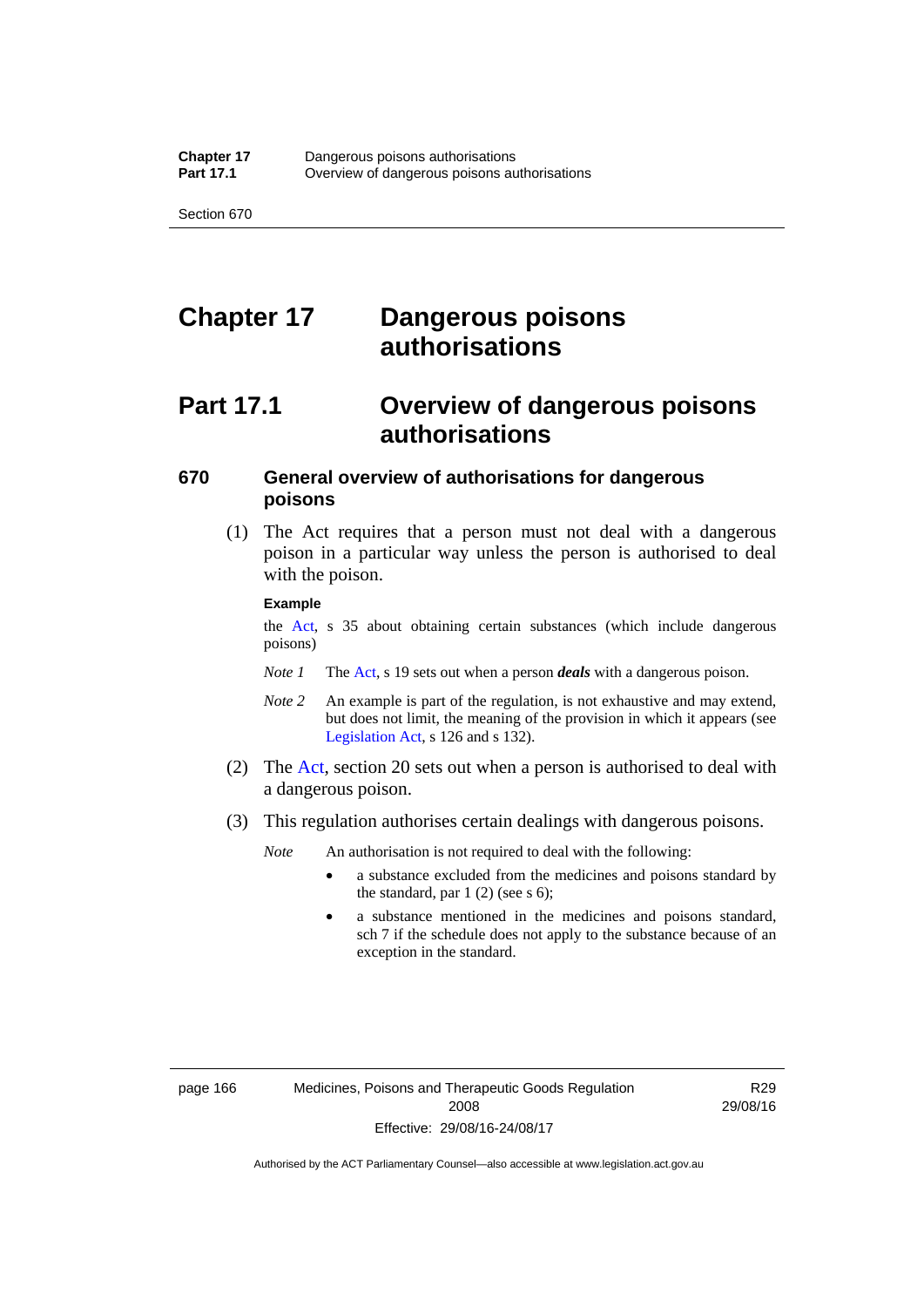(4) An authorisation under this regulation may be subject to limitations.

#### **Example**

a purchase order issued by a person mentioned in sch 4, col 2 must comply with s 721 (see s 690 (2) (c))

*Note* For the power to impose other restrictions, see the [Act](http://www.legislation.act.gov.au/a/2008-26/default.asp), ch 8.

#### **671 Overview of dangerous poisons authorisations under this regulation**

Dangerous poisons authorisations under this regulation are given by the following provisions:

- (a) section 675 (which is about authorisations under dangerous poisons manufacturers licences);
- (b) section 680 (which is about authorisations under dangerous poisons research and education program licences);
- (c) section 685 (which is about authorisations under dangerous poisons suppliers licences);
- (d) section 690 (which is about authorisations for manufacturing and other purposes);
- (e) section 692 (which is about authorisation to deliver dangerous poisons under purchase orders);
- (f) section 693 (which is about authorisation for commercial disposal operators for disposal of dangerous poisons);
- (g) section 695 (which is about authorisations for dangerous poisons research and education programs by scientifically qualified people).

page 167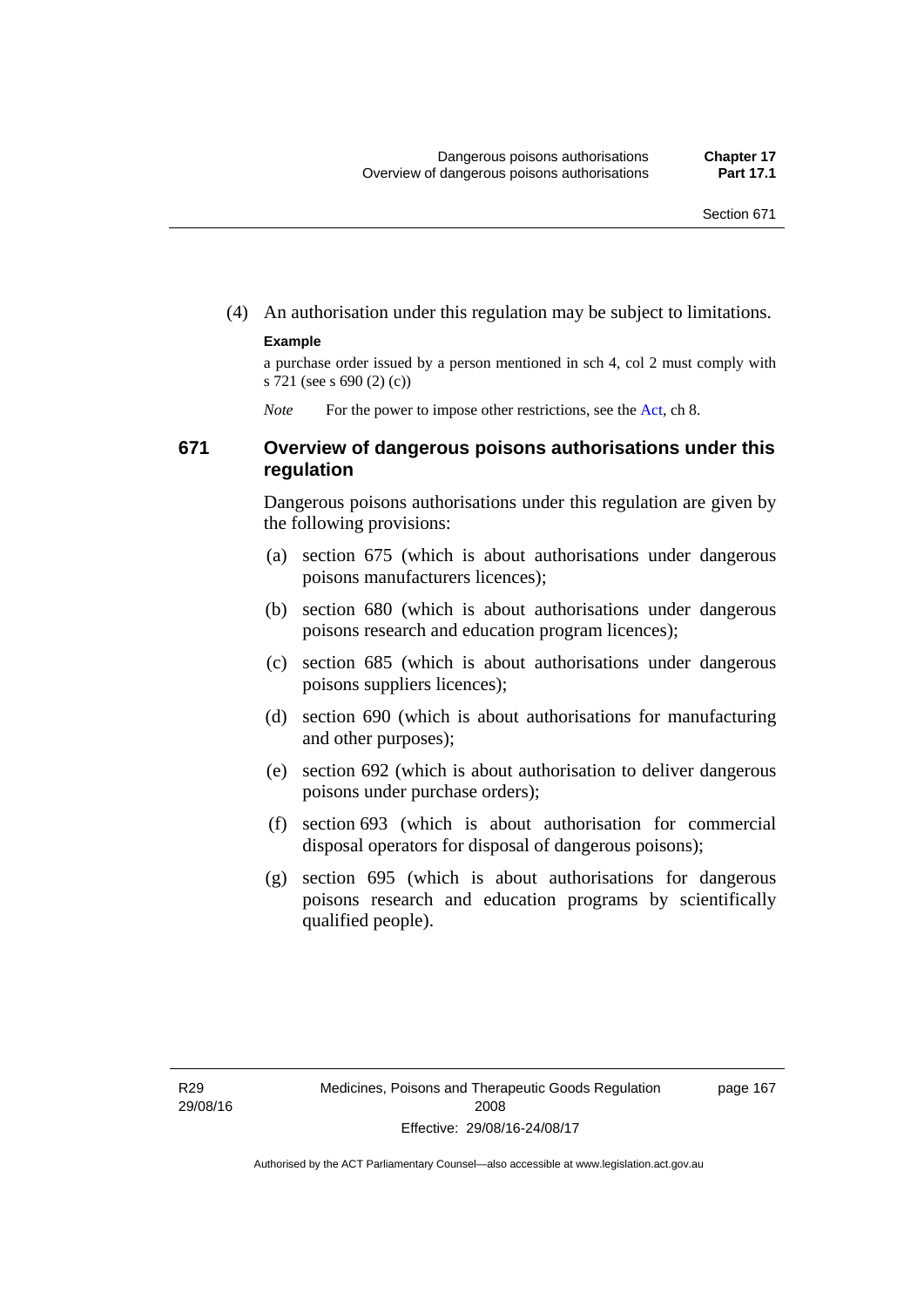#### **672 General overview of authorisation conditions for dangerous poisons**

 (1) The [Act](http://www.legislation.act.gov.au/a/2008-26/default.asp), section 44 requires a person who is authorised to deal with a dangerous poison to comply with any condition to which the authorisation is subject.

#### **Example**

Section 676 sets out the authorisation conditions for an authorised person to manufacture a dangerous poison.

- *Note* An example is part of the regulation, is not exhaustive and may extend, but does not limit, the meaning of the provision in which it appears (see [Legislation Act,](http://www.legislation.act.gov.au/a/2001-14) s 126 and s 132).
- (2) The conditions are additional to other restrictions on an authorised person's authority to deal with a dangerous poison.
	- *Note* Conditions may also be imposed under other provisions of the [Act](http://www.legislation.act.gov.au/a/2008-26/default.asp) including, for example, s 89 which sets out conditions on licences.

page 168 Medicines, Poisons and Therapeutic Goods Regulation 2008 Effective: 29/08/16-24/08/17

R29 29/08/16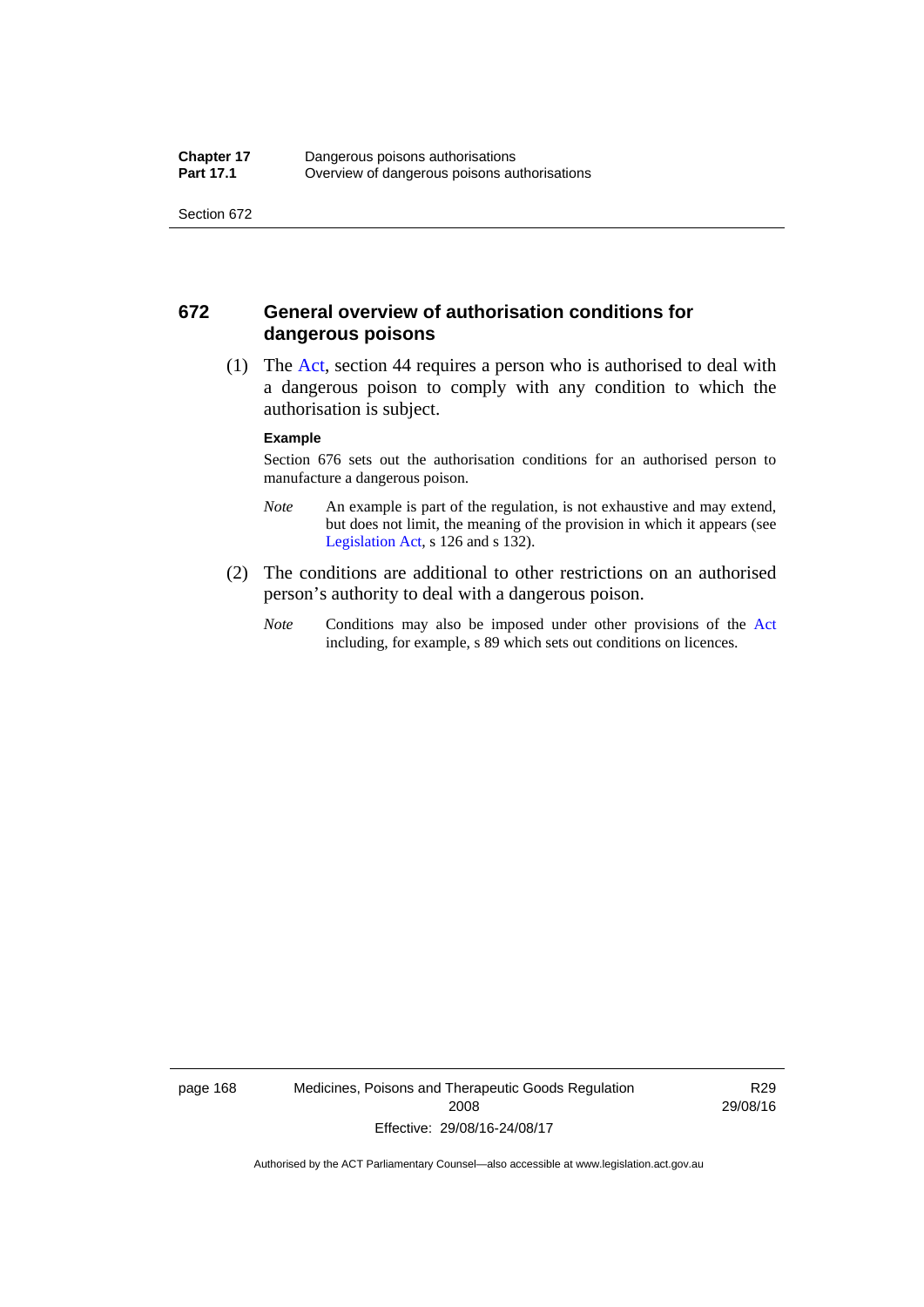## **Part 17.2 Authorisations under dangerous poisons licences**

### **Division 17.2.1 Dangerous poisons manufacturers licence authorisations**

*Note* For other provisions about dangerous poisons manufacturers licences, see pt 18.2.

#### **675 Authorisations under dangerous poisons manufacturers licences—Act, s 20 (1) (a)**

- (1) A dangerous poisons manufacturers licence authorises the holder to do any of the following in relation to a dangerous poison (the *licensed dangerous poison*) stated in the licence at the premises (the *licensed premises*) stated in the licence:
	- (a) manufacture the licensed dangerous poison;
	- (b) possess the licensed dangerous poison for sale by wholesale from the licensed premises;
	- (c) sell the licensed dangerous poison by wholesale (whether or not for resale) to—
		- (i) a person authorised to issue a purchase order for the dangerous poison; or
		- (ii) someone in another State who may obtain the dangerous poison by wholesale under the law of the other State; or
		- (iii) someone in another country who may lawfully obtain the dangerous poison by wholesale in the other country;
		- *Note* The dangerous poison must be sold on a purchase order in accordance with s 720 (see s 676).

R29 29/08/16 page 169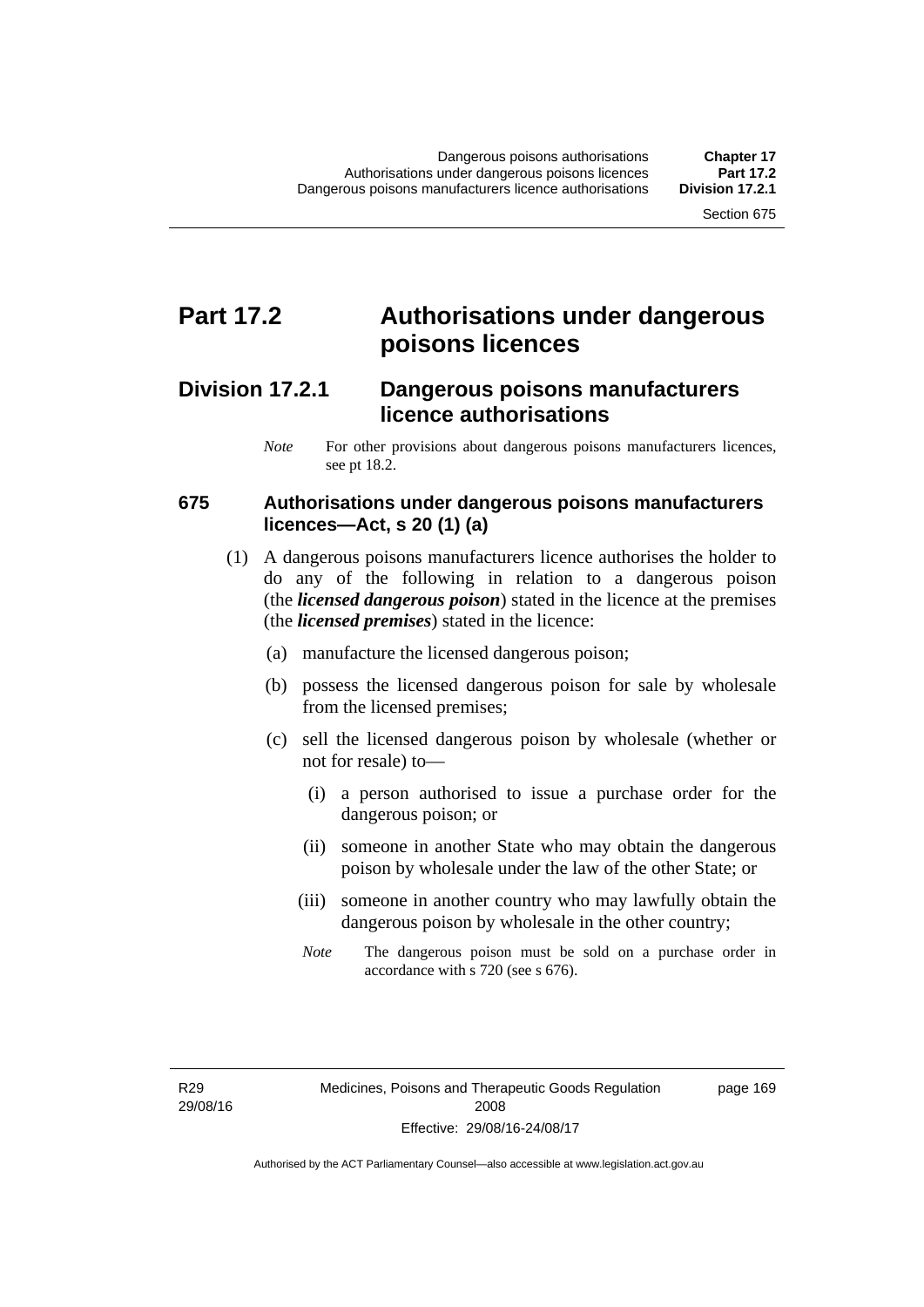- (d) obtain a dangerous poison, other than a licensed dangerous poison, for manufacturing a licensed dangerous poison at the licensed premises;
- (e) possess a dangerous poison, other than a licensed dangerous poison, at the licensed premises for manufacturing a licensed dangerous poison.
- (2) However, an authorisation under subsection (1) does not apply if the licence states that it does not apply.
- (3) Also, subsection (1) (c) (iii) does not apply in relation to a licensed dangerous poison that is a prohibited export under the *[Customs](http://www.comlaw.gov.au/Series/C1901A00006)  [Act 1901](http://www.comlaw.gov.au/Series/C1901A00006)* (Cwlth).

#### **676 Authorisation conditions for dangerous poisons manufacturers licences—Act, s 44 (1) (b) and (2) (b)**

A licence-holder's authorisation under a dangerous poisons manufacturers licence is subject to the following conditions:

- (a) the dealings with a dangerous poison authorised by the licence will be carried out under the supervision of an individual approved under section 706 (1) (Restrictions on issuing of dangerous poisons manufacturers licences[—Act,](http://www.legislation.act.gov.au/a/2008-26/default.asp) s 85 (1) (a));
- (b) a dangerous poison obtained under the licence is purchased on a complying purchase order;
- (c) a licensed dangerous poison will be supplied for a non-household (including a non-household garden) purpose only;
- (d) a dangerous poison sold under the licence will be sold on a purchase order in accordance with section 720 (Supplying dangerous poisons on purchase orders);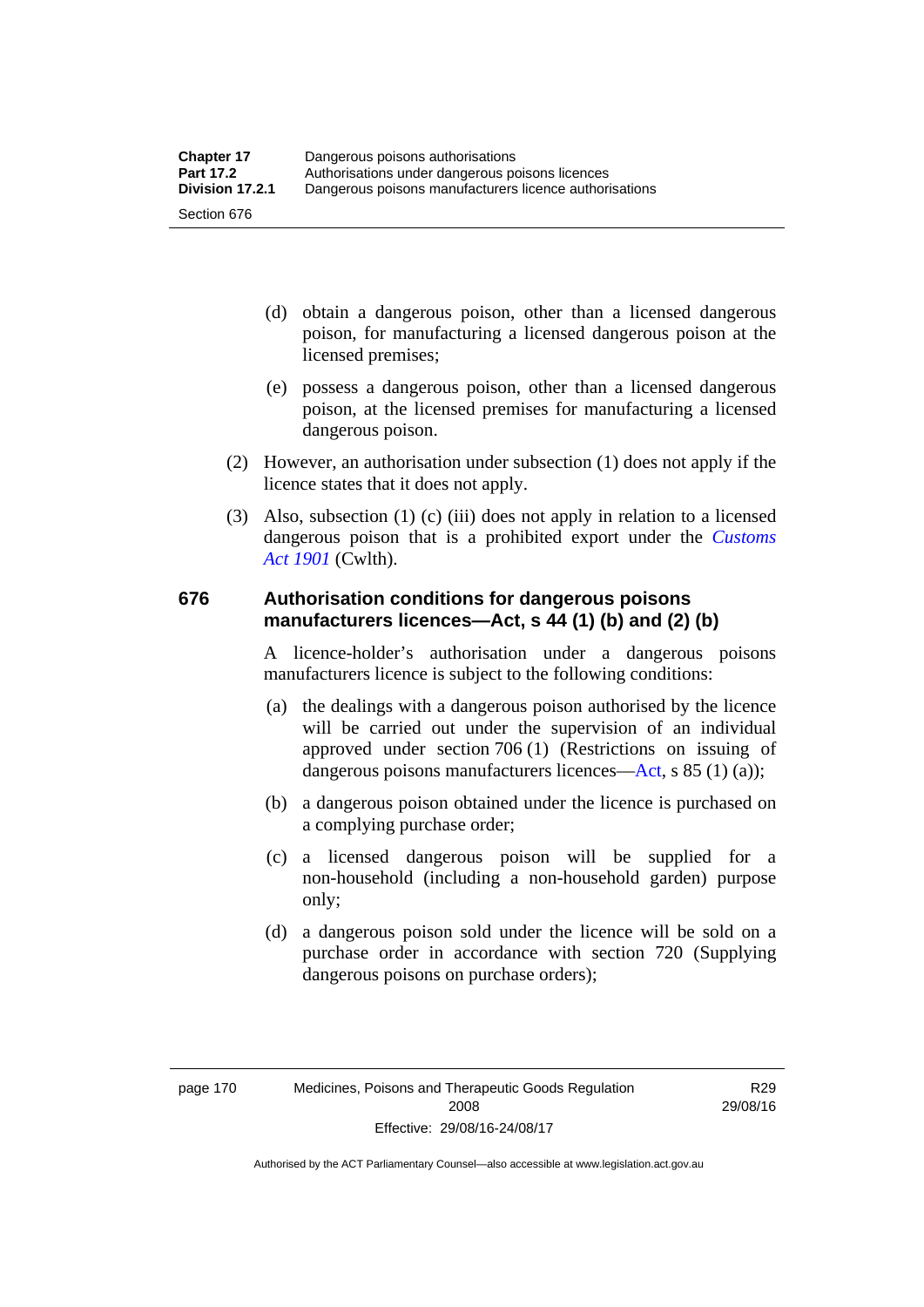- (e) if the supplier does not receive a document signed by the buyer acknowledging receipt of the dangerous poison within 7 days after the day the dangerous poison is delivered—the supplier must, within 24 hours after the end of the 7-day period, tell the chief health officer, in writing, of the failure to receive the document;
- (f) the following are kept at the supplier's business premises or, if the chief health officer approves, in writing, another place, the place approved by the chief health officer, for at least 2 years after the day the poison is supplied:
	- (i) the filled purchase order;
	- (ii) the delivery acknowledgement under paragraph (e) or section 720 (d) (ii);
- (g) the record for section 722 is kept at the supplier's business premises or, if the chief health officer approves, in writing, another place, the place approved by the chief health officer, for at least 5 years after the day the poison is supplied;
- (h) if a dangerous poison sold under the licence is liquid containing paraquat—the poison is coloured blue or green and has an offensive smell.
- *Note* For licence conditions, see the [Act](http://www.legislation.act.gov.au/a/2008-26/default.asp), s 89.

R29 29/08/16 page 171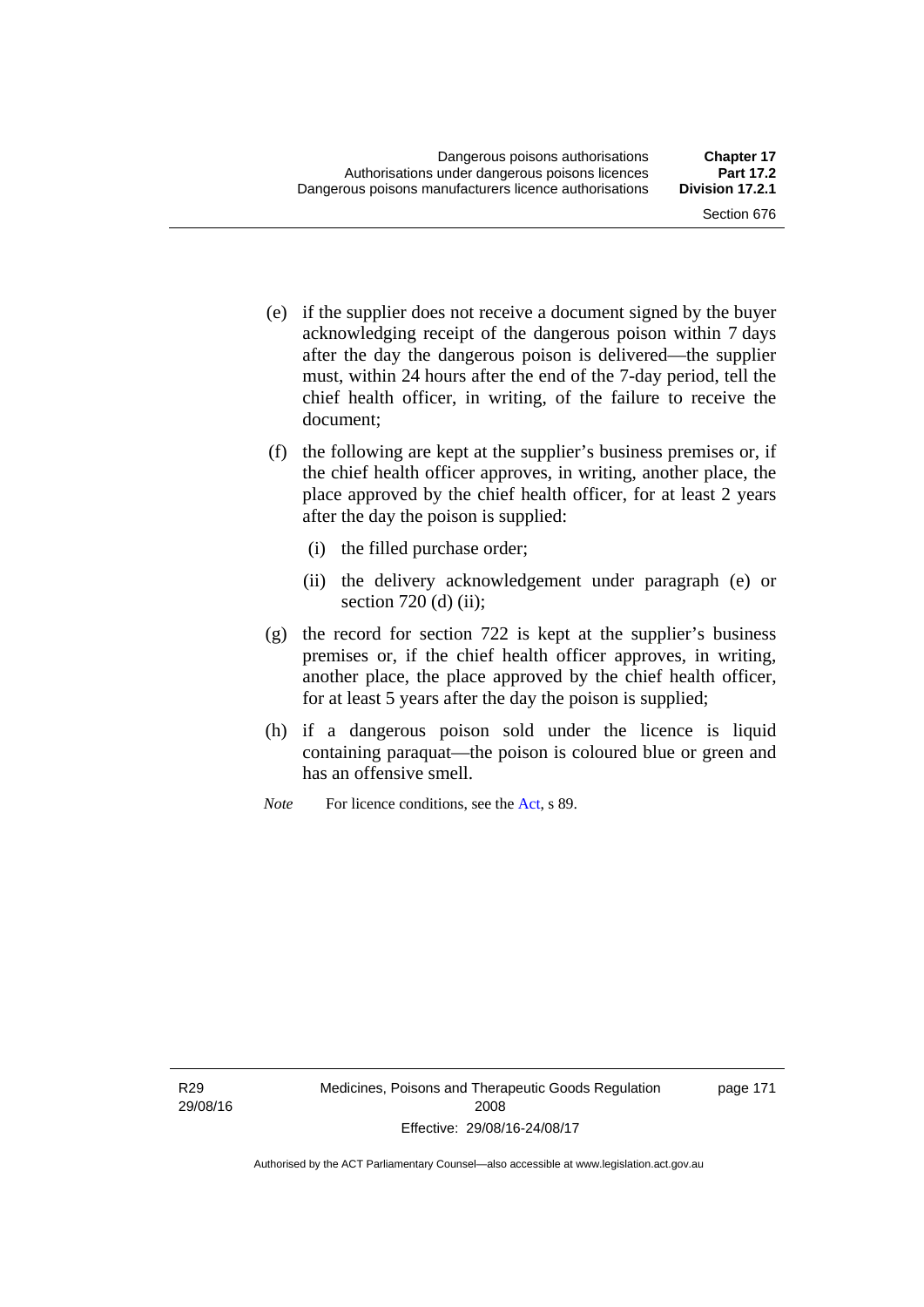### **Division 17.2.2 Dangerous poisons—research and education program licence authorisations**

- *Note 1* For authorisation for research and education programs by scientifically qualified people, see div 17.3.3.
- *Note 2* For other provisions about dangerous poisons research and education program licences, see pt 18.3.

#### **680 Authorisations under dangerous poisons research and education program licences—Act, s 20 (1) (a)**

A dangerous poisons research and education program licence authorises—

- (a) the licence-holder to—
	- (i) issue a purchase order for a dangerous poison (the *licensed dangerous poison*) stated in the licence for the program stated in the licence; and
	- (ii) obtain a licensed dangerous poison on a purchase order for the program; and
	- (iii) possess a licensed dangerous poison for the program at the premises to which the licence relates; and
	- (iv) supply a licensed dangerous poison to anyone taking part in the program for the program; and
- (b) the program supervisor, and anyone taking part in the program, to deal with the licensed dangerous poison as authorised by the licence at the premises stated in the licence.

Authorised by the ACT Parliamentary Counsel—also accessible at www.legislation.act.gov.au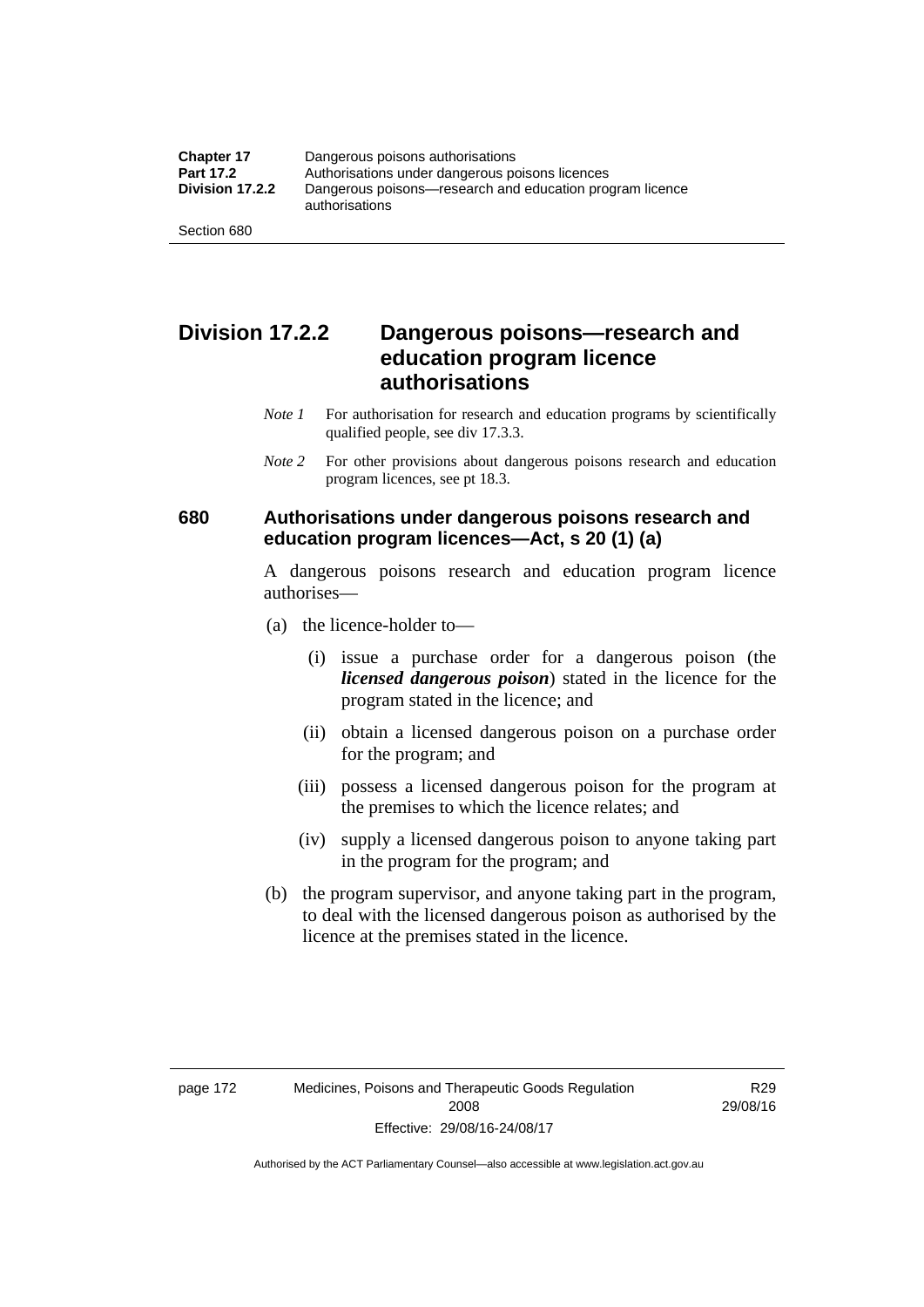**681 Authorisation condition for dangerous poisons research and education program licences—Act, s 44 (1) (b) and (2) (b)** 

> A licence-holder's authorisation to obtain a dangerous poison under a dangerous poisons research and education program licence is subject to the condition that the poison is purchased on a complying purchase order.

*Note* For licence conditions, see the [Act](http://www.legislation.act.gov.au/a/2008-26/default.asp), s 89.

R29 29/08/16 Medicines, Poisons and Therapeutic Goods Regulation 2008 Effective: 29/08/16-24/08/17

page 173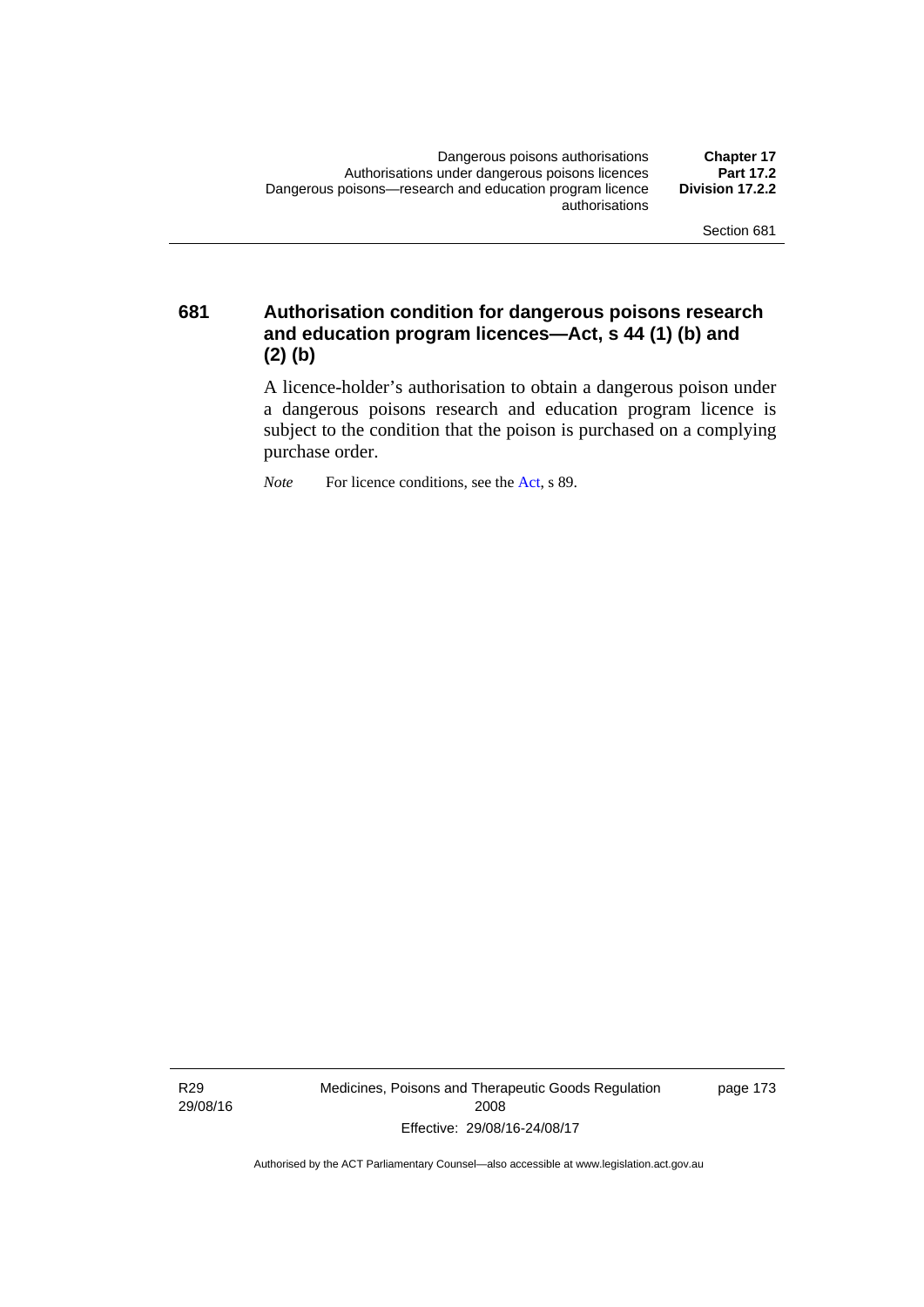### **Division 17.2.3 Dangerous poisons suppliers licence authorisations**

*Note* For other provisions about dangerous poisons suppliers licences, see pt 18.4.

#### **685 Authorisations under dangerous poisons suppliers licences—Act, s 20 (1) (b)**

- (1) A dangerous poisons suppliers licence authorises the holder to do any of the following in relation to a dangerous poison (the *licensed dangerous poison*) stated in the licence at the premises (the *licensed premises*) stated in the licence:
	- (a) issue a purchase order for a licensed dangerous poison;
	- (b) obtain a licensed dangerous poison on a purchase order for sale from the licensed premises;
	- (c) possess a licensed dangerous poison for sale from the licensed premises;
	- (d) sell a licensed dangerous poison on a purchase order to—
		- (i) someone authorised to issue a purchase order for the dangerous poison; or
		- (ii) someone in another State who may obtain the dangerous poison under the law of the other State; or
		- (iii) someone in another country who may lawfully obtain the dangerous poison in the other country.
		- *Note* The dangerous poison must be sold on a purchase order in accordance with s 720 (see s 686).
- (2) However, an authorisation under subsection (1) does not apply if the licence states that it does not apply.

page 174 Medicines, Poisons and Therapeutic Goods Regulation 2008 Effective: 29/08/16-24/08/17

R29 29/08/16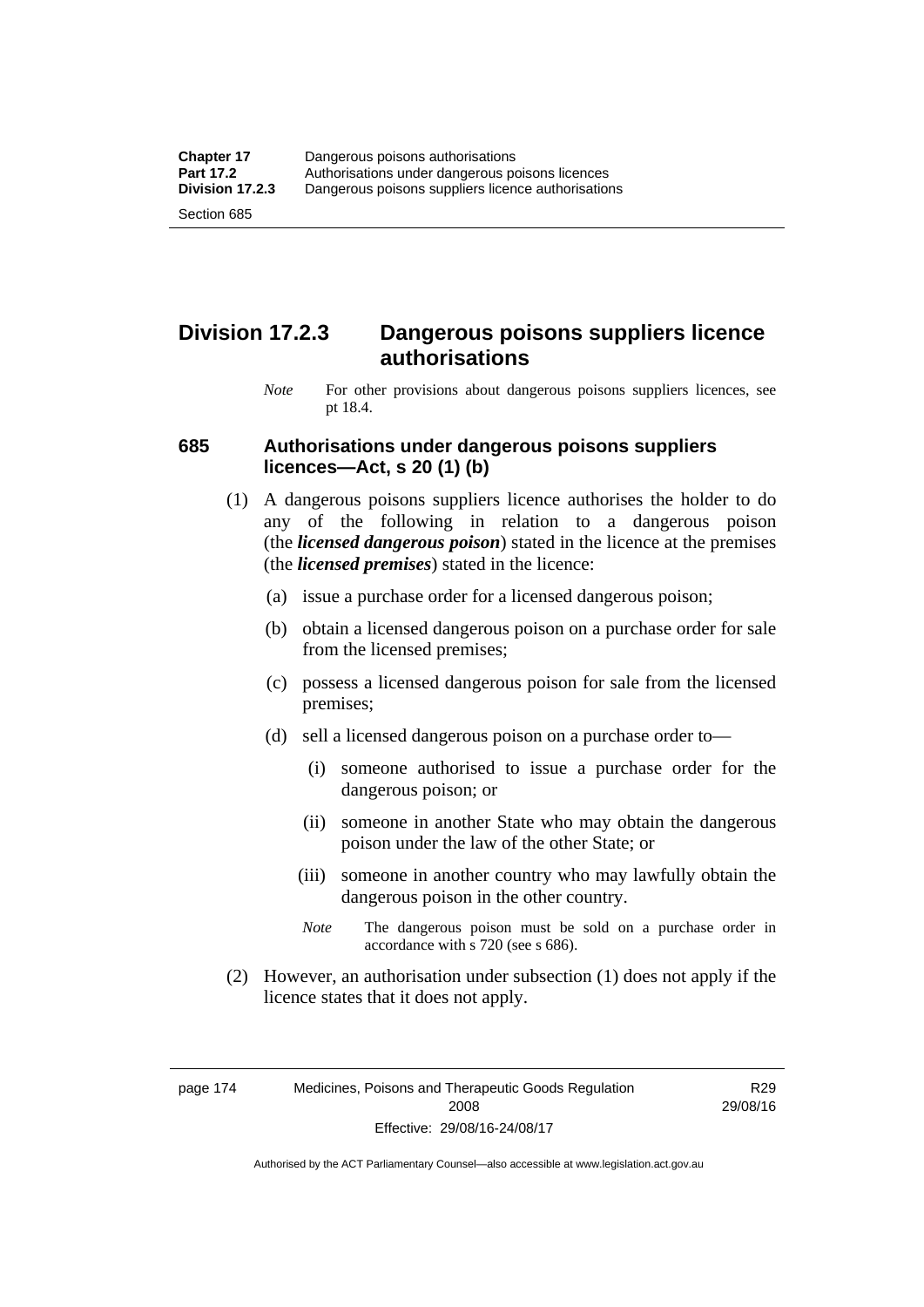(3) Also, subsection (1) (d) (iii) does not apply in relation to a licensed dangerous poison that is a prohibited export under the *[Customs](http://www.comlaw.gov.au/Series/C1901A00006)  [Act 1901](http://www.comlaw.gov.au/Series/C1901A00006)* (Cwlth).

#### **686 Authorisation conditions for dangerous poisons suppliers licences—Act, s 44 (1) (b) and (2) (b)**

A licence-holder's authorisation under a dangerous poisons suppliers licence is subject to the following conditions:

- (a) the dealings with a dangerous poison authorised by the licence will be carried out under the supervision of an individual approved under section 716 (1) (Restrictions on issuing of dangerous poisons suppliers licences—[Act](http://www.legislation.act.gov.au/a/2008-26/default.asp), s 85 (1) (a));
- (b) a dangerous poison sold under the licence will be sold on a purchase order in accordance with section 720 (Supplying dangerous poisons on purchase orders);
- (c) a dangerous poison sold under the licence will be supplied for a non-household (including a non-household garden) purpose only;
- (d) if a dangerous poison sold under the licence is subject to the medicines and poisons standard, appendix J (Conditions for availability and use of Schedule 7 poisons), condition 3—the poison will be supplied only to a person who is allowed to use the poison under the condition;
	- *Note* Condition 3 relates to a dangerous poison that is not to be used except by or in accordance with the directions of an accredited government vermin control officer.
- (e) if the supplier does not receive a document signed by the buyer acknowledging receipt of the dangerous poison within 7 days after the day the dangerous poison is delivered—the supplier must, within 24 hours after the end of the 7-day period, tell the chief health officer, in writing, of the failure to receive the document;

R29 29/08/16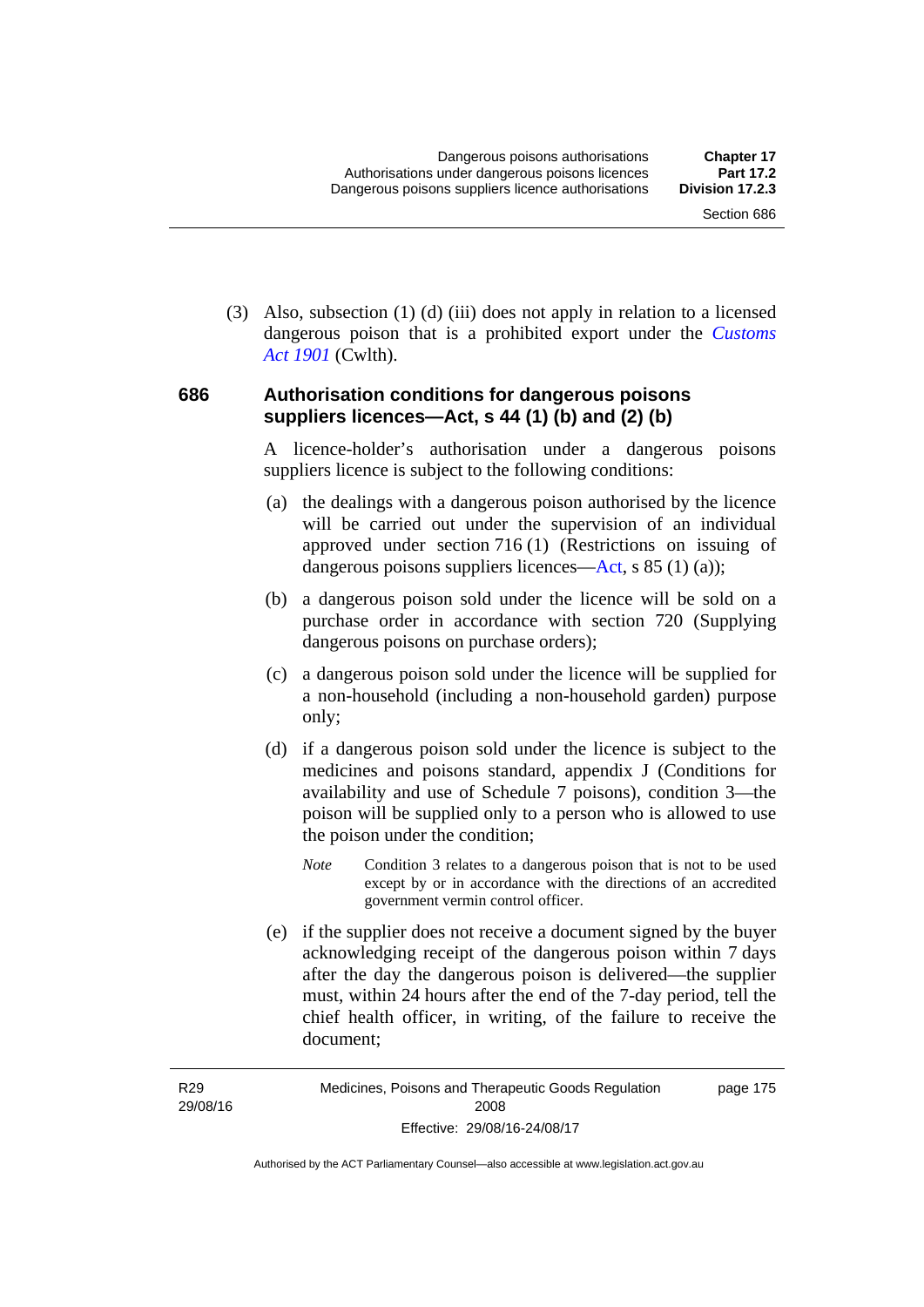- (f) the following are kept at the supplier's business premises or, if the chief health officer approves, in writing, another place, the place approved by the chief health officer, for at least 2 years after the day the poison is supplied:
	- (i) the filled purchase order;
	- (ii) the delivery acknowledgement under paragraph (e) or section 720 (d) (ii);
- (g) the record for section 722 is kept at the supplier's business premises or, if the chief health officer approves, in writing, another place, the place approved by the chief health officer, for at least 5 years after the day the poison is supplied;
- (h) if a dangerous poison sold under the licence is liquid containing paraquat—the poison is coloured blue or green and has an offensive smell.
- *Note* For licence conditions, see the [Act](http://www.legislation.act.gov.au/a/2008-26/default.asp), s 89.

page 176 Medicines, Poisons and Therapeutic Goods Regulation 2008 Effective: 29/08/16-24/08/17

R29 29/08/16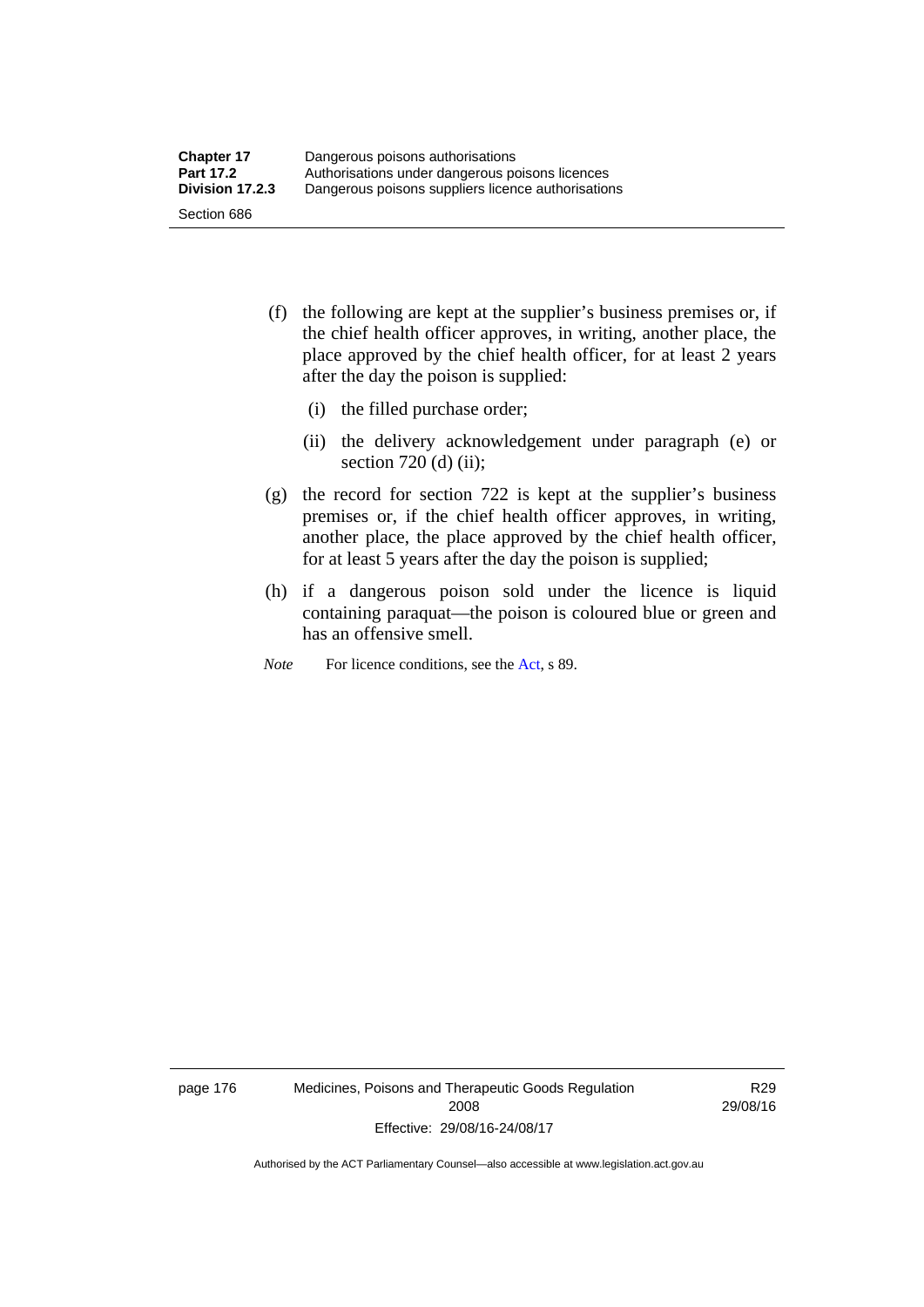## **Part 17.3 Other dangerous poisons authorisations**

### **Division 17.3.1 Authorisations for manufacturing etc purposes**

#### **690 Manufacturing etc authorisations for dangerous poisons—Act, s 20 (2) (a)**

(1) In this section:

*relevant dealing*, with a dangerous poison, means any of the following:

- (a) issuing a purchase order for the poison;
- (b) obtaining the poison;
- (c) possessing the poison;
- (d) issuing a purchase order for the poison;
- (e) discarding the poison.
- (2) A person mentioned in schedule 4 (Dangerous poisons manufacturing etc authorisations), column 2 is authorised for a relevant dealing with a dangerous poison mentioned in column 3 in relation to the person if—
	- (a) the poison is for a purpose mentioned in column 4 in relation to the person; and
	- (b) the dealing is consistent with any condition or restriction for the dealing mentioned in column 3; and

page 177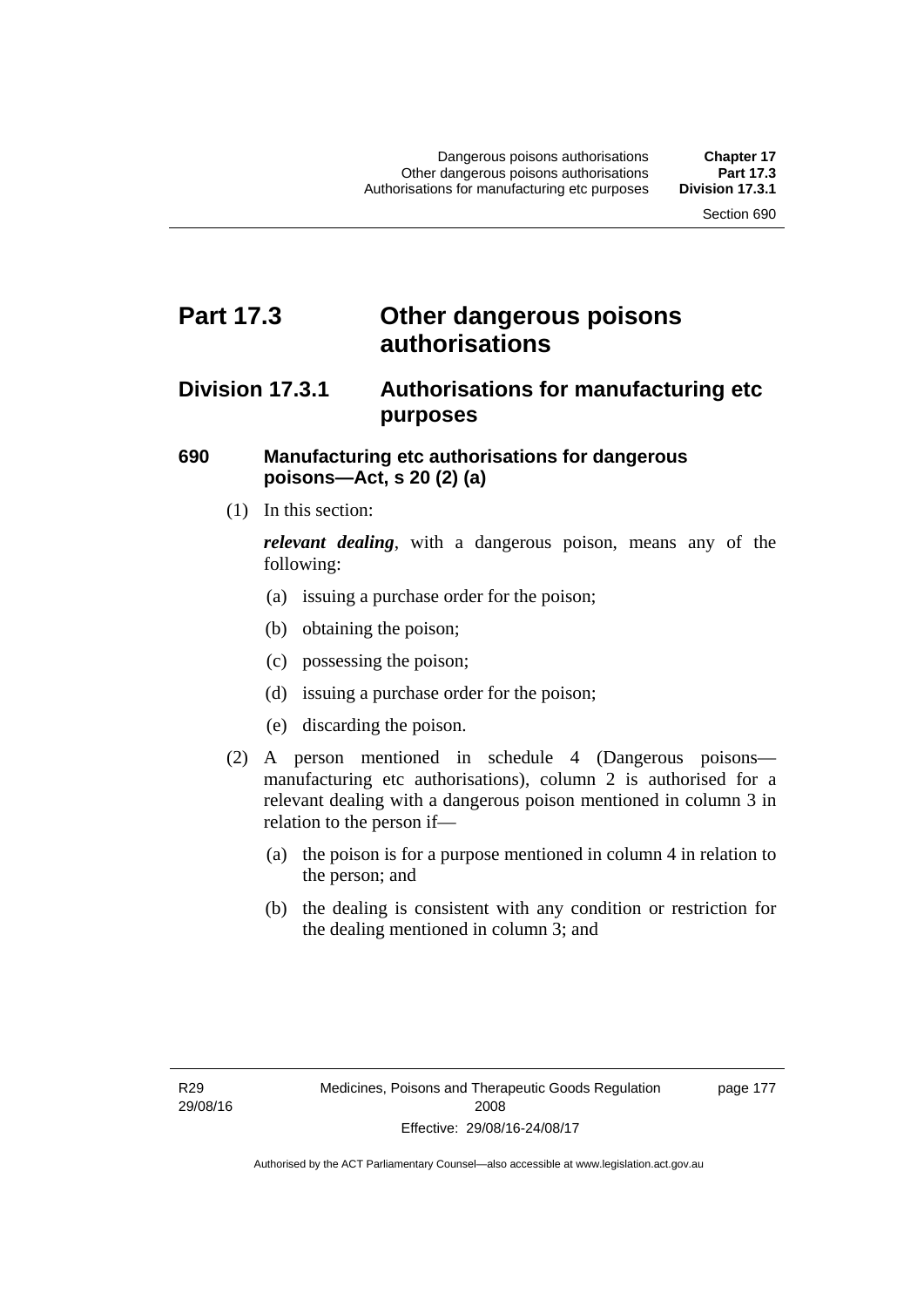| <b>Chapter 17</b> | Dangerous poisons authorisations                                     |
|-------------------|----------------------------------------------------------------------|
| <b>Part 17.3</b>  | Other dangerous poisons authorisations                               |
| Division 17.3.2   | Authorisations for delivery people and commercial disposal operators |
| Section 692       |                                                                      |

- (c) if the dealing is issuing a purchase order for the poison—the purchase order complies with section 721 (General requirements for dangerous poisons purchase orders[—Act](http://www.legislation.act.gov.au/a/2008-26/default.asp), s 38 (2) (c)).
	- *Note* A purchase order must be in writing (see [Act](http://www.legislation.act.gov.au/a/2008-26/default.asp), dict, def *purchase order*).

### **Division 17.3.2 Authorisations for delivery people and commercial disposal operators**

### **692 Authorisations to deliver dangerous poisons under purchase orders—Act, s 26 (1) (b) and (2) (b), s 35 (1) (b), (2) (b) and s 36 (b)**

- (1) This section applies to an adult (the *delivery person*) who is—
	- (a) engaged to transport and deliver a dangerous poison supplied on a purchase order; or
	- (b) acting for a person mentioned in paragraph (a).
- (2) The delivery person is authorised to—
	- (a) obtain and possess the dangerous poison for the purpose of transporting and delivering the dangerous poison as engaged; and
	- (b) supply the dangerous poison to the entity named as the recipient in the purchase order or the entity's agent.

#### **Example—delivery person**

an employee of a courier service

- *Note 1 Entity* includes a person (see [Legislation Act,](http://www.legislation.act.gov.au/a/2001-14) dict, pt 1).
- *Note 2* An example is part of the regulation, is not exhaustive and may extend, but does not limit, the meaning of the provision in which it appears (see [Legislation Act,](http://www.legislation.act.gov.au/a/2001-14) s 126 and s 132).

page 178 Medicines, Poisons and Therapeutic Goods Regulation 2008 Effective: 29/08/16-24/08/17

R29 29/08/16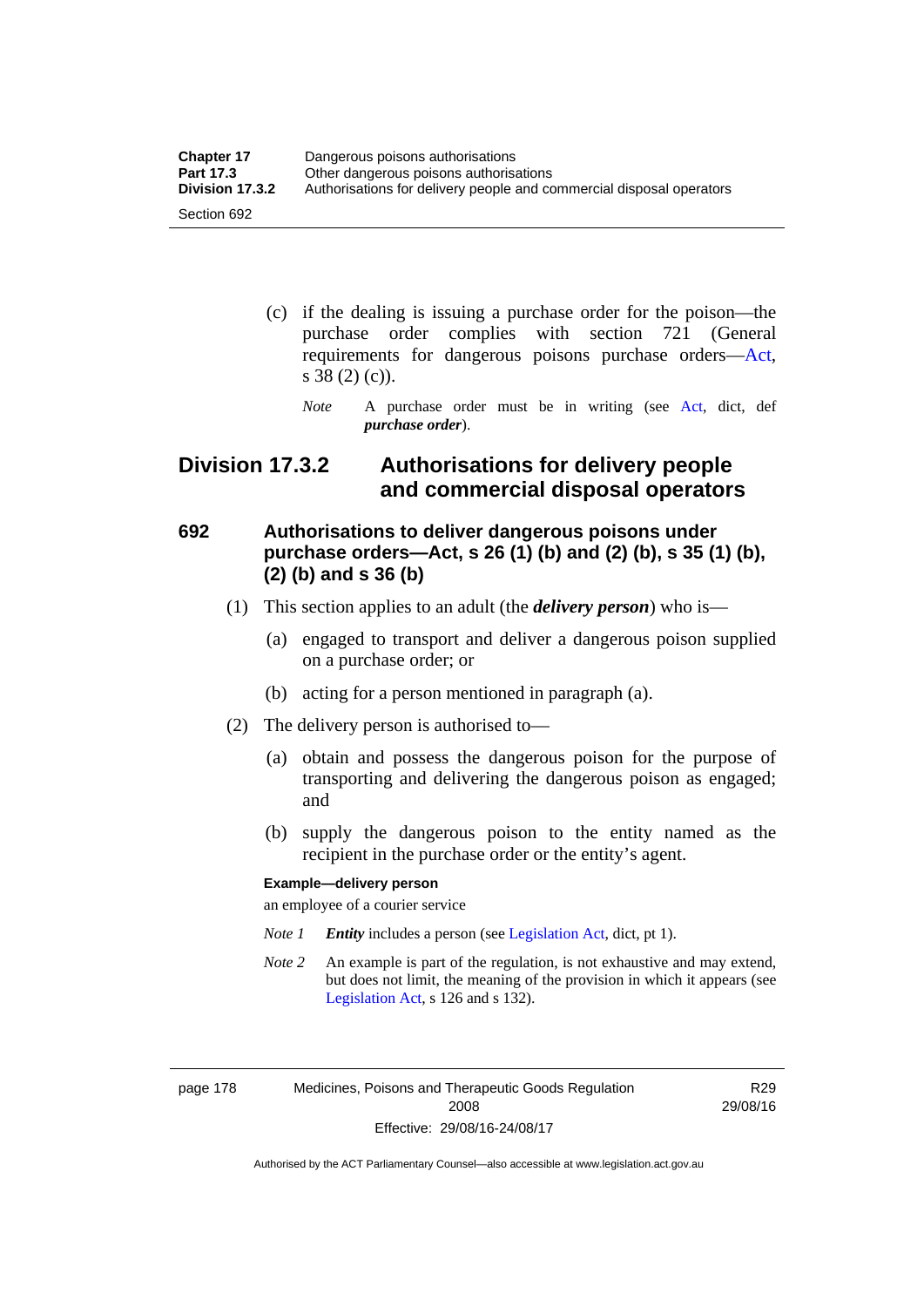#### **693 Authorisation to supply dangerous poisons to commercial disposal operator for disposal—Act, s 26 (1) (b)**

A person is authorised to supply a dangerous poison for disposal to another person if the other person—

- (a) holds an environmental authorisation for the disposal of the dangerous poison; or
- (b) is an adult acting for a person mentioned in paragraph (a).
- *Note* For related authorisations, see pt 9.1.

#### **694 Authorisations for commercial disposal operators—Act, s 26 (1) (b) and (2) (b), s 35 (1) (b) and (2) (b) and s 36 (b)**

- (1) This section applies to a person who—
	- (a) holds an environmental authorisation for the disposal of a dangerous poison; or
	- (b) is an adult acting for a person mentioned in paragraph (a).
- (2) The person is authorised to obtain and possess the dangerous poison for disposing of the poison as engaged.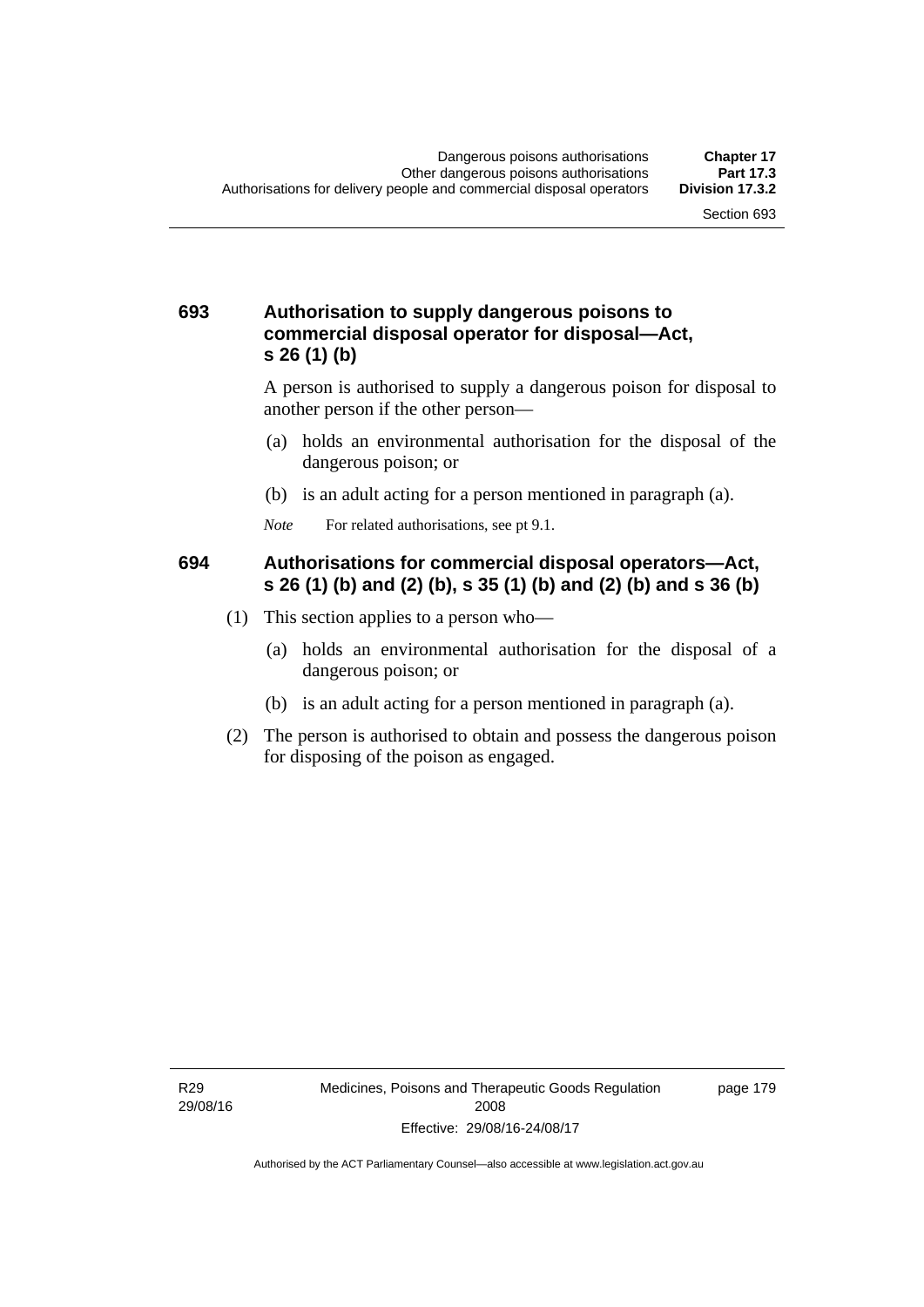| <b>Chapter 17</b> | Dangerous poisons authorisations                                                                           |
|-------------------|------------------------------------------------------------------------------------------------------------|
| Part 17.3         | Other dangerous poisons authorisations                                                                     |
| Division 17.3.3   | Authorisations for dangerous poisons research and education programs by<br>scientifically qualified people |
| Section 695       |                                                                                                            |

### **Division 17.3.3 Authorisations for dangerous poisons research and education programs by scientifically qualified people**

*Note* A licence is required for research and education programs in relation to an administration-related dealing for human use (see [Act](http://www.legislation.act.gov.au/a/2008-26/default.asp), s 20 (3)).

#### **695 Authorisations for dangerous poisons research and education—Act, s 26 (1) and (2) (b)**

- (1) A scientifically qualified person employed at a recognised research institution is authorised to do the following for the purposes of an authorised activity at the institution:
	- (a) issue a purchase order for a dangerous poison;
	- (b) obtain on a purchase order a dangerous poison;
	- (c) possess a dangerous poison;
	- (d) supply a dangerous poison to a person (a *relevant person*) who is taking part in the authorised activity at the institution.
	- *Note 1 Scientifically qualified person*—see the dictionary.
	- *Note 2 Recognised research institution*—see the [Act](http://www.legislation.act.gov.au/a/2008-26/default.asp), s 20 (5).
- (2) A relevant person is authorised to do the following in relation to a dangerous poison for the purposes of an authorised activity:
	- (a) obtain the poison from the scientifically qualified person for the activity;
	- (b) possess the poison for the purposes of the activity;
	- (c) supply the poison to the scientifically qualified person for the activity.

R29 29/08/16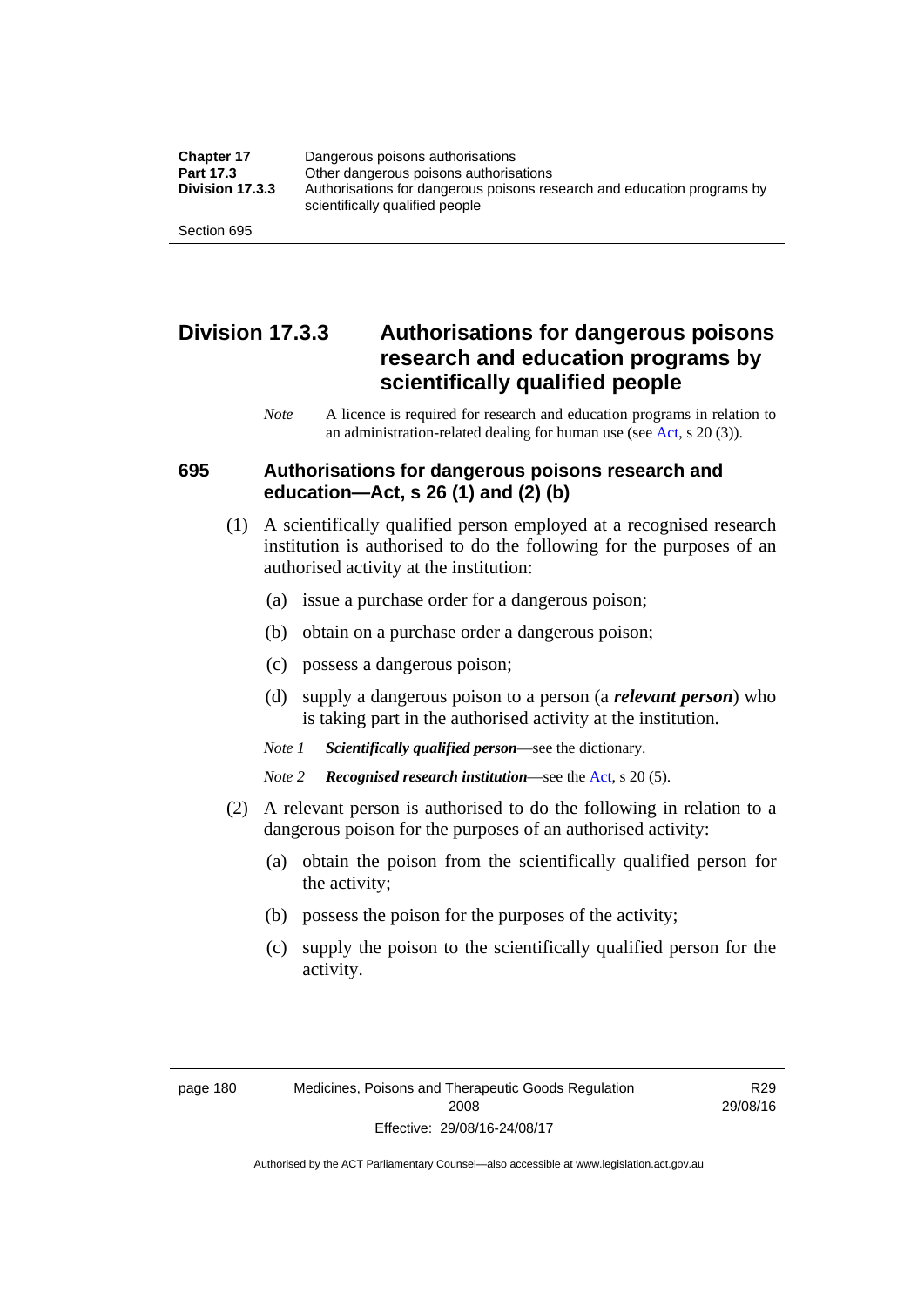(3) In this section:

*administration-related dealing*, in relation to a dangerous poison— see the [Act](http://www.legislation.act.gov.au/a/2008-26/default.asp), section 20 (5).

*authorised activity*, in relation to a dangerous poison at a recognised research institution, means the conduct of any of the following if it does not involve an administration-related dealing of the poison for human use:

- (a) medical or scientific research in relation to the poison at the institution;
- (b) instruction involving the poison at the institution;
- (c) quality control or analysis of the poison at the institution.

### **696 Authorisation conditions for dangerous poisons research and education—Act, s 44 (1) (b) and (2) (b)**

A scientifically qualified person's authorisation under section 695 is subject to the following conditions:

- (a) the person has written approval for the conduct of the authorised activity from the person in charge of—
	- (i) the recognised research institution; or
	- (ii) a faculty or division of the institution;
- (b) a dangerous poison is purchased on a complying purchase order;
- (c) the purchase order is for an amount of the poison approved in writing by the person in charge;
- (d) the dangerous poison is obtained from someone who is authorised to supply the poison to the person.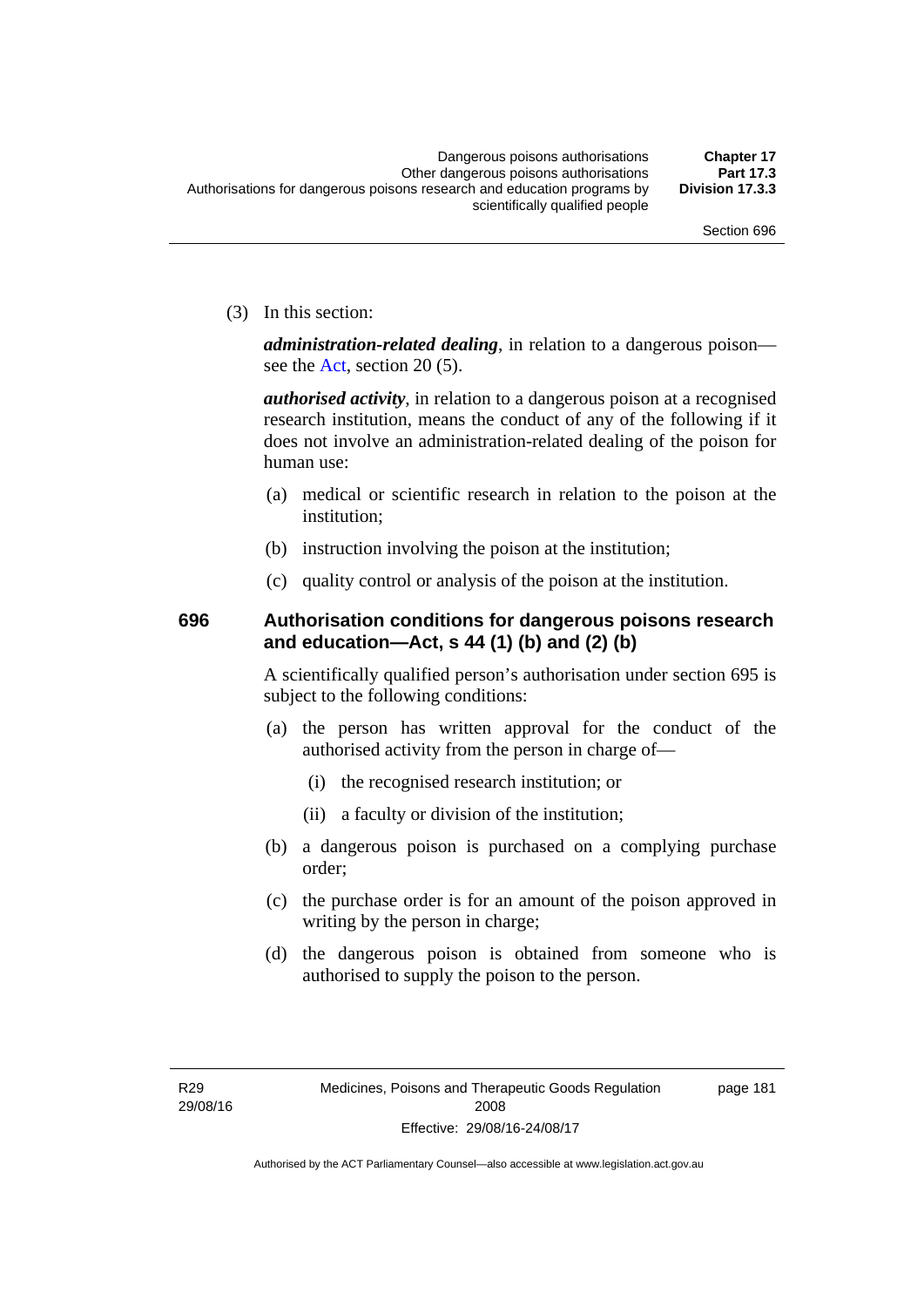# **Chapter 18 Dangerous poisons licences**

## **Part 18.1 Dangerous poisons licences generally**

### **700 Dangerous poisons licences that may be issued—Act, s 78 (2)**

The following licences for dangerous poisons may be issued:

- (a) a licence for the manufacture of a dangerous poison (a *dangerous poisons manufacturers licence*);
- (b) a licence for a program of research or education in relation to a dangerous poison (a *dangerous poisons research and education program licence*);
- (c) a licence for the supply of dangerous poisons (a *dangerous poisons suppliers licence*).
- *Note* Other dangerous poisons licences may also be issued (see [Act](http://www.legislation.act.gov.au/a/2008-26/default.asp), s 78 (3)).

page 182 Medicines, Poisons and Therapeutic Goods Regulation 2008 Effective: 29/08/16-24/08/17

R29 29/08/16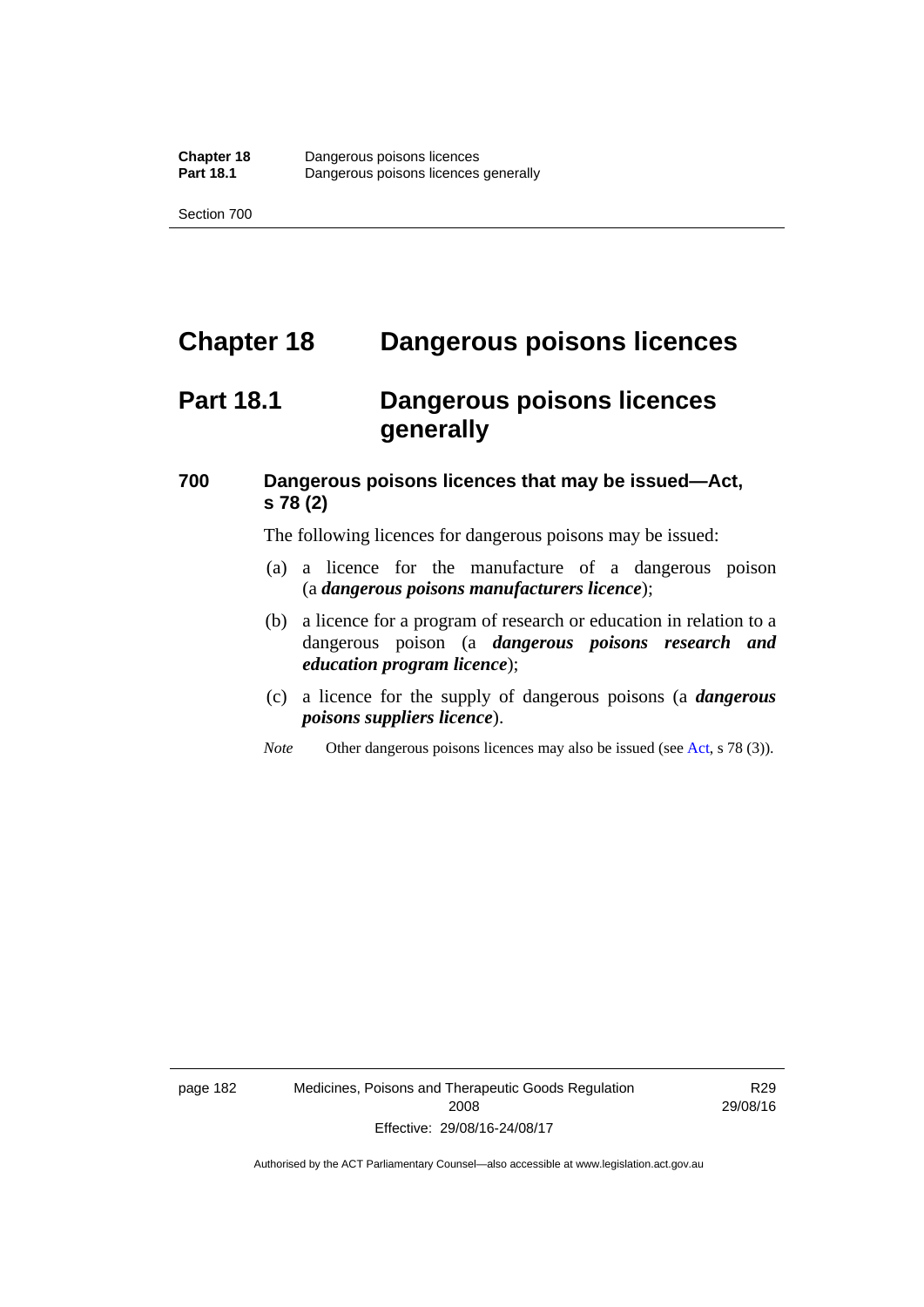## **Part 18.2 Dangerous poisons manufacturers licences**

#### **705 Applications for dangerous poisons manufacturers licences**

- (1) An application for a dangerous poisons manufacturers licence must be in writing, signed by the applicant, and include the following:
	- (a) the dangerous poisons to which the application relates;
	- (b) the full name of the applicant;
	- (c) the applicant's ABN (if any);
	- (d) if the applicant is a corporation—the corporation's ACN;
	- (e) the location of the premises where the applicant proposes to deal with the poisons under the licence;
	- (f) the security arrangements proposed for the premises;
	- (g) the name of an individual who is to supervise the dealings to be authorised under the licence.
	- *Note 1* If a form is approved under the [Act](http://www.legislation.act.gov.au/a/2008-26/default.asp), s 198 for this provision, the form must be used.

*Note 2* A fee may be determined under the [Act,](http://www.legislation.act.gov.au/a/2008-26/default.asp) s 197 for this provision.

- (2) The application must be accompanied by a plan of the premises that shows—
	- (a) each part of the premises where a process in the manufacture of the dangerous poisons is proposed to be carried out and the nature of the process; and
	- (b) where it is proposed to store the dangerous poisons to which the application relates and any other dangerous poisons obtained for the manufacture of those dangerous poisons; and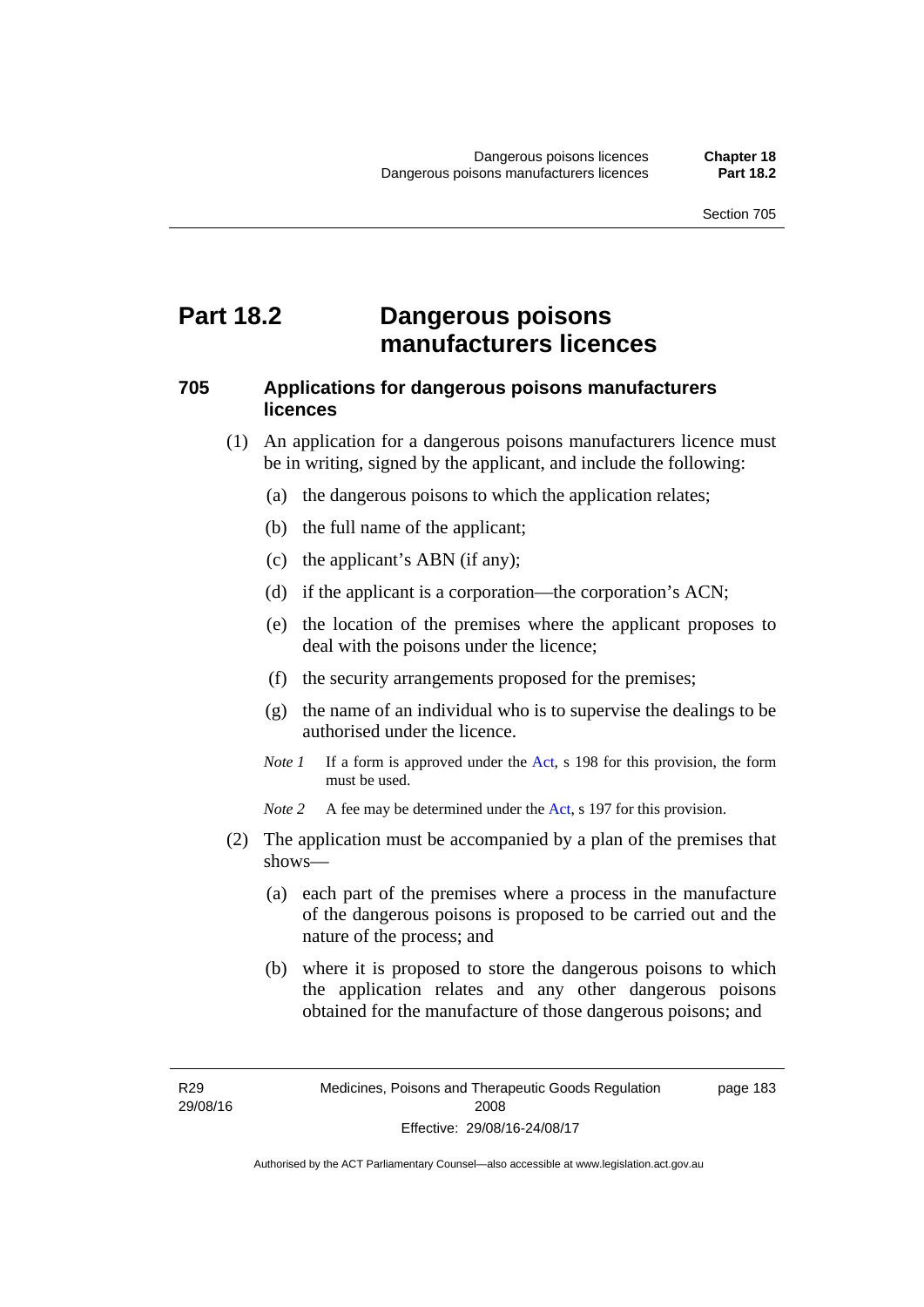(c) the location and nature of security devices.

#### **706 Restrictions on issuing of dangerous poisons manufacturers licences—Act, s 85 (1) (a)**

- (1) The chief health officer must not issue a dangerous poisons manufacturers licence to a person unless dealings with dangerous poisons under the licence will be supervised by an individual nominated by the applicant and approved, in writing, by the chief health officer.
- (2) The chief health officer must not approve the nominated individual unless satisfied that the individual—
	- (a) is a suitable person to hold a dangerous poisons manufacturers licence; and
	- (b) has qualifications in chemistry, pharmacy or pharmacology or experience appropriate for the manufacture of dangerous poisons.
	- *Note* For changes of nominated individuals, see the [Act,](http://www.legislation.act.gov.au/a/2008-26/default.asp) s 93.
- (3) In this section:

*suitable person*, to hold a licence—see the [Act](http://www.legislation.act.gov.au/a/2008-26/default.asp), section 81.

### **707 Additional information for dangerous poisons manufacturers licences—Act, s 88 (1) (k)**

The name of the person approved under section 706 (1) to supervise the dealings with dangerous poisons authorised by the licence is prescribed for a dangerous poisons manufacturers licence.

R29 29/08/16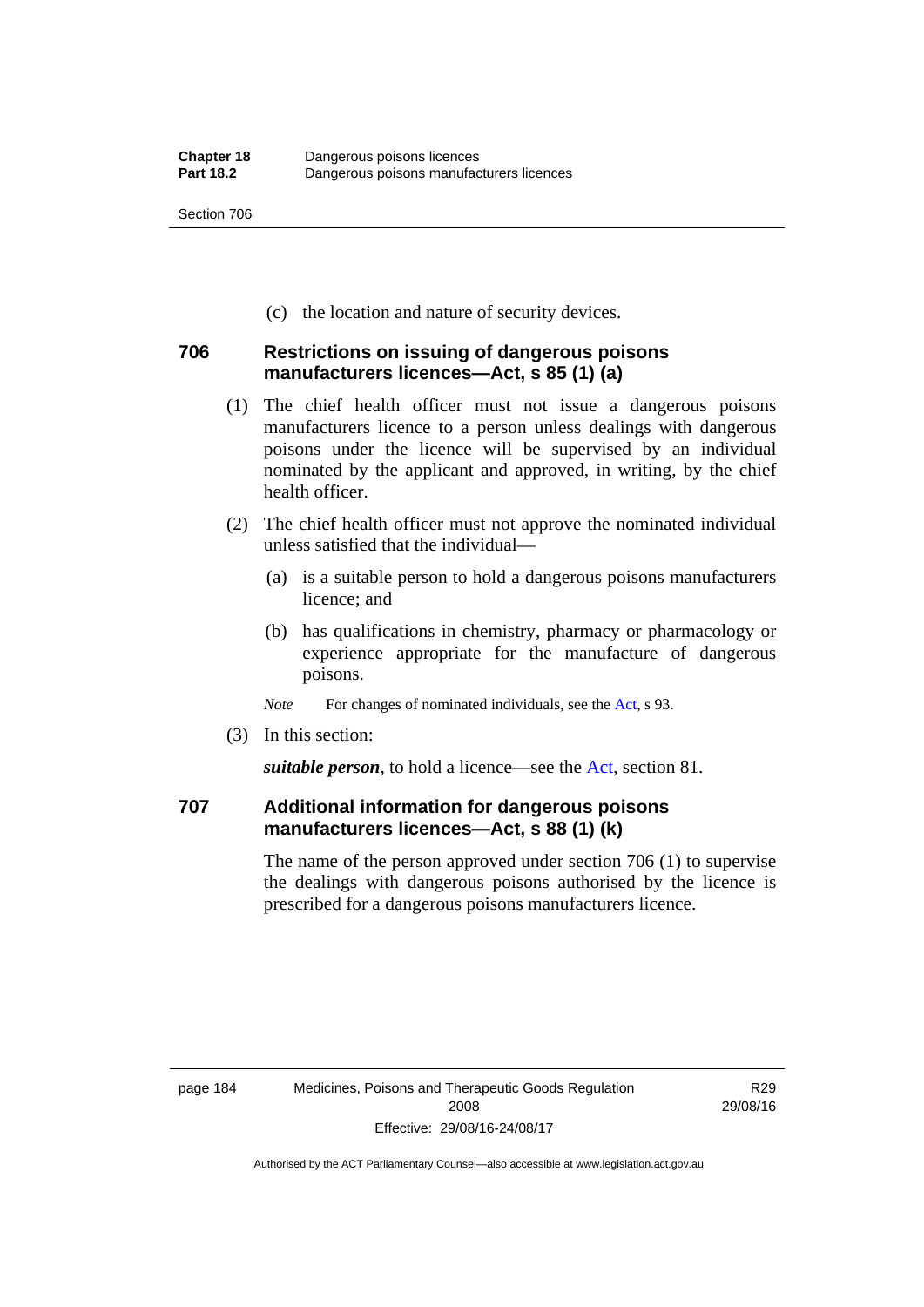## **Part 18.3 Dangerous poisons research and education program licences**

#### **710 Applications for dangerous poisons research and education program licences**

- (1) An application for a dangerous poisons research and education program licence for a dangerous poison must be in writing, signed by the applicant, and include the following:
	- (a) the full name, address and academic, professional or other relevant qualifications of—
		- (i) the person who is to supervise the program; and
		- (ii) the person who is to conduct the program;
	- (b) the name of the recognised research institution at or under which the program is proposed to be conducted;

*Note Recognised research institution*—see the [Act](http://www.legislation.act.gov.au/a/2008-26/default.asp), s 20 (5).

- (c) whether the program will be conducted at, or under the authority of, the recognised research institution;
- (d) the premises where the program will be conducted;
- (e) the dangerous poison, and the form and strength of the poison, for which the licence is sought;
- (f) the maximum quantity of the dangerous poison that would be possessed under the licence at any time;
- (g) a description of the program, including an explanation of why the program cannot be carried out satisfactorily without the use of the dangerous poison;
- (h) the supervision arrangements for the program;

page 185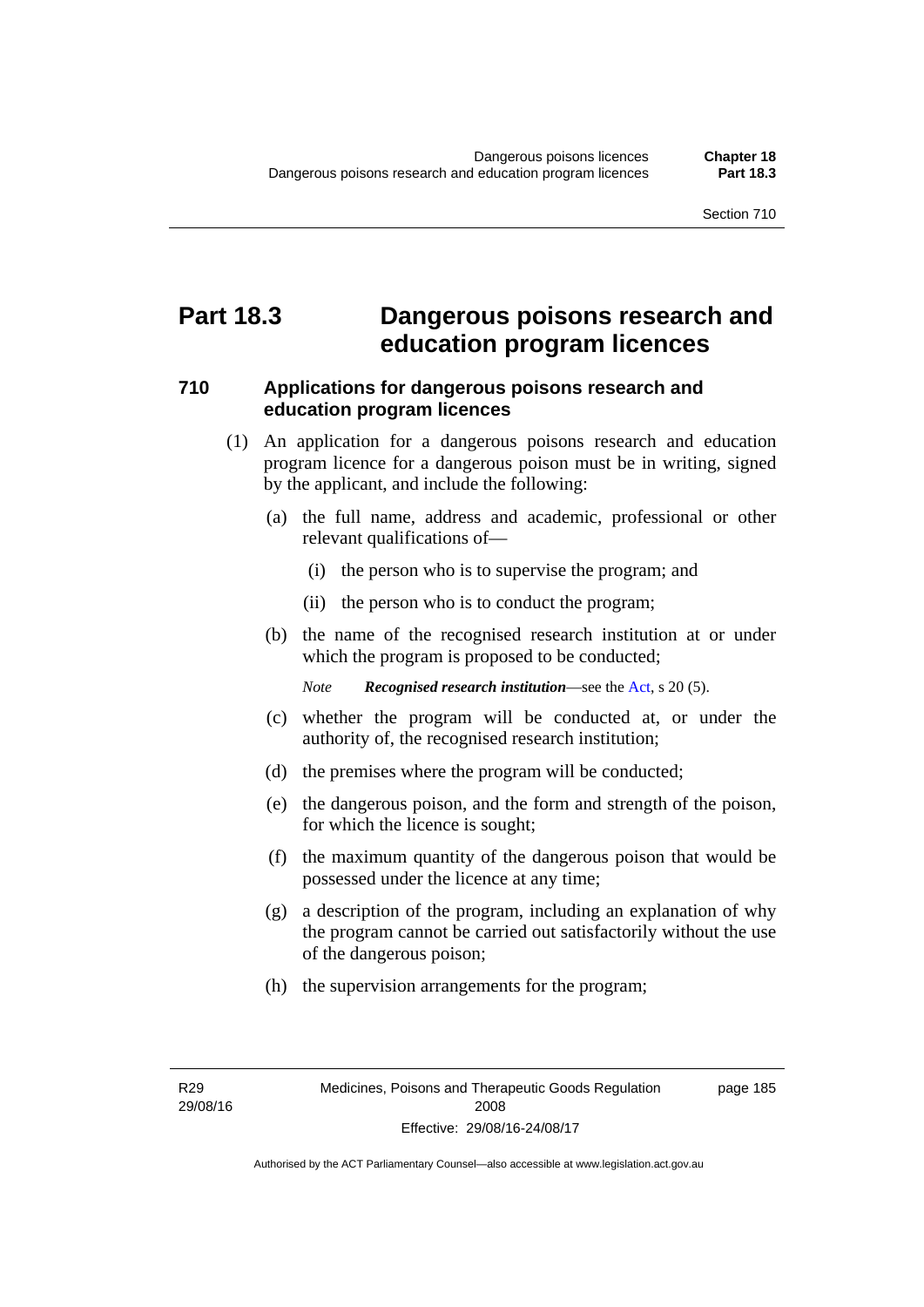- (i) the period for which the licence is sought.
- *Note 1* If a form is approved under the [Act](http://www.legislation.act.gov.au/a/2008-26/default.asp), s 198 for this provision, the form must be used.
- *Note* 2 A fee may be determined under the [Act,](http://www.legislation.act.gov.au/a/2008-26/default.asp) s 197 for this provision.
- (2) The application must be accompanied by a written approval of the program by the person in charge of—
	- (a) the recognised research institution; or
	- (b) a faculty or division of the institution.

#### **711 Restrictions on issuing of dangerous poisons research and education program licences—Act, s 85 (1) (a)**

The chief health officer must not issue a dangerous poisons research and education program licence to a person unless—

- (a) the program to which the licence relates will be conducted at, or under the authority of, a recognised research institution; and
- (b) the program is approved by a person mentioned in section 710 (2); and
- (c) satisfied that the program—
	- (i) cannot be carried out without the use of the dangerous poison to which the licence application relates; and
	- (ii) will be adequately supervised.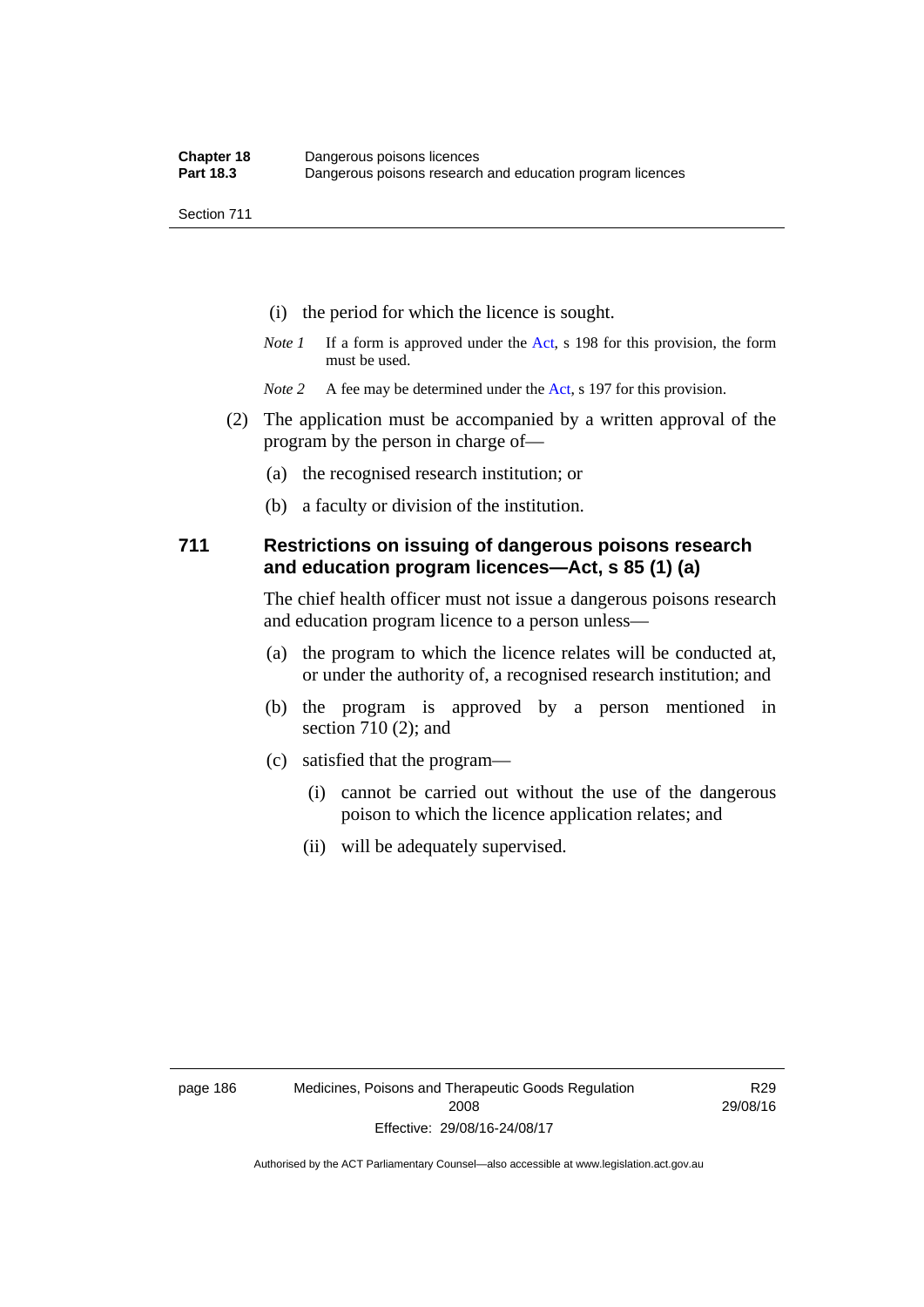#### **712 Additional information for dangerous poisons research and education licences—Act, s 88 (1) (k)**

The following additional information is prescribed for a dangerous poisons research and education licence:

- (a) the research or education program for which the licence is issued;
- (b) the name of the program's supervisor;
- (c) the dealings with a dangerous poison authorised by the licence;
- (d) the premises where the program will be conducted;
- (e) the maximum quantity of the dangerous poison that may be possessed at any time for the program;
- (f) the total quantity of the dangerous poison that may be possessed for the program during the period of the licence;
- (g) the form and strength of the dangerous poison that may be obtained and possessed for the program.

R29 29/08/16 page 187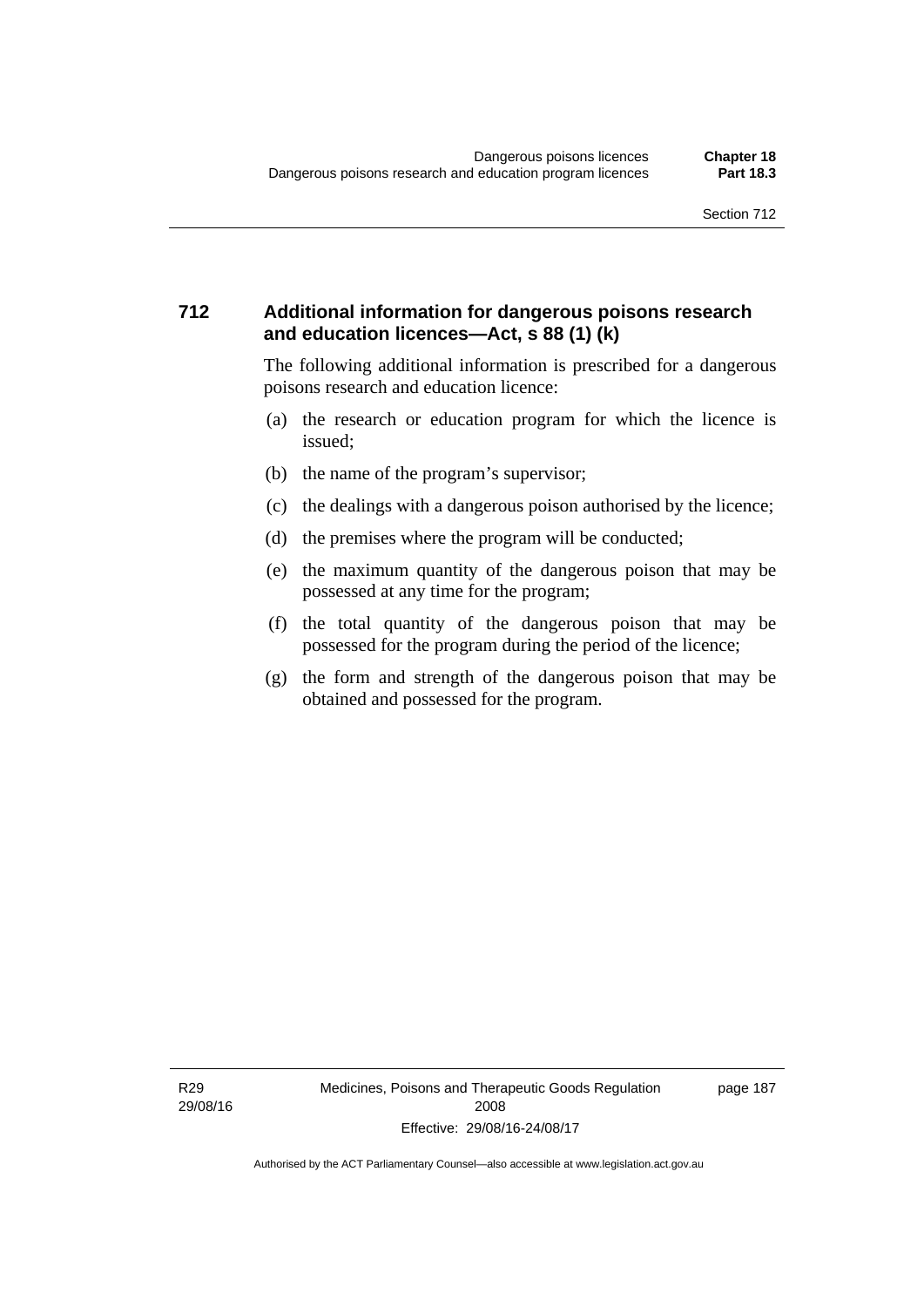# **Part 18.4 Dangerous poisons suppliers licences**

#### **715 Applications for dangerous poisons suppliers licences**

- (1) An application for a dangerous poisons suppliers licence must be in writing, signed by the applicant, and include the following:
	- (a) the dangerous poisons to which the application relates;
	- (b) the full name of the applicant;
	- (c) the applicant's ABN (if any);
	- (d) if the applicant is a corporation—the corporation's ACN;
	- (e) the location of the premises where the applicant proposes to deal with the poisons under the licence;
	- (f) the security arrangements proposed for the premises;
	- (g) the name of an individual who is to supervise the dealings to be authorised under the licence.
	- *Note 1* If a form is approved under the [Act](http://www.legislation.act.gov.au/a/2008-26/default.asp), s 198 for this provision, the form must be used.
	- *Note* 2 A fee may be determined under the [Act,](http://www.legislation.act.gov.au/a/2008-26/default.asp) s 197 for this provision.
- (2) The application must be accompanied by a plan of the premises that shows—
	- (a) where it is proposed to store the dangerous poisons; and
	- (b) the location and nature of security devices.

#### **716 Restrictions on issuing of dangerous poisons suppliers licences—Act, s 85 (1) (a)**

(1) The chief health officer must not issue a dangerous poisons suppliers licence to a person unless dealings with dangerous poisons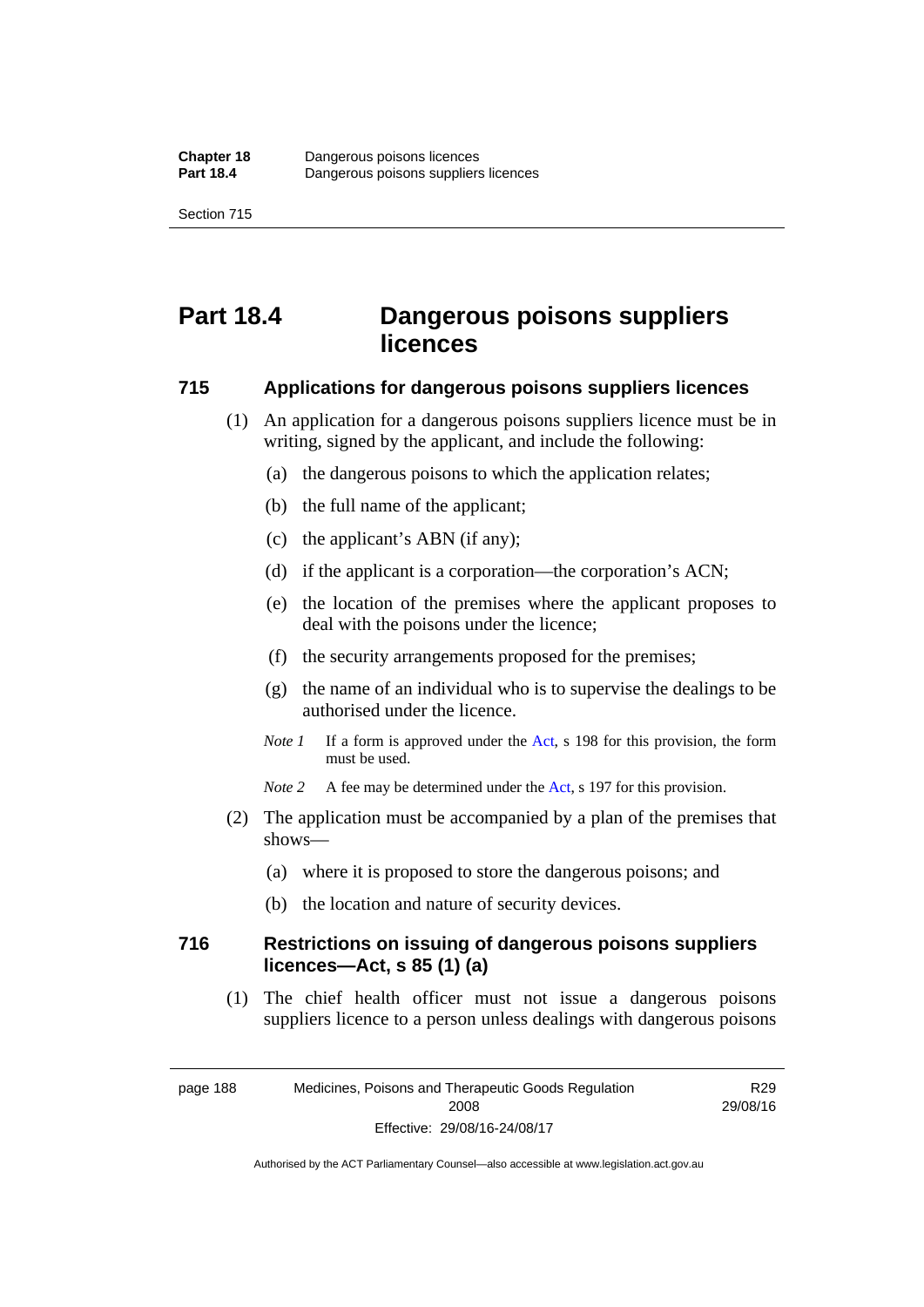under the licence will be supervised by an individual nominated by the applicant and approved, in writing, by the chief health officer.

- (2) The chief health officer must not approve the nominated individual unless satisfied that the individual—
	- (a) is a suitable person to hold a dangerous poisons suppliers licence; and
	- (b) has qualifications in chemistry, pharmacy or pharmacology or experience appropriate for the sale of dangerous poisons.

*Note* For changes of nominated individuals, see the [Act,](http://www.legislation.act.gov.au/a/2008-26/default.asp) s 93.

(3) In this section:

*suitable person*, to hold a licence—see the [Act](http://www.legislation.act.gov.au/a/2008-26/default.asp), section 81.

#### **717 Additional information for dangerous poisons suppliers licences—Act, s 88 (1) (k)**

The name of the person approved under section 716 (1) to supervise the dealings with dangerous poisons authorised by the licence is prescribed for a dangerous poisons suppliers licence.

R29 29/08/16 Medicines, Poisons and Therapeutic Goods Regulation 2008 Effective: 29/08/16-24/08/17

page 189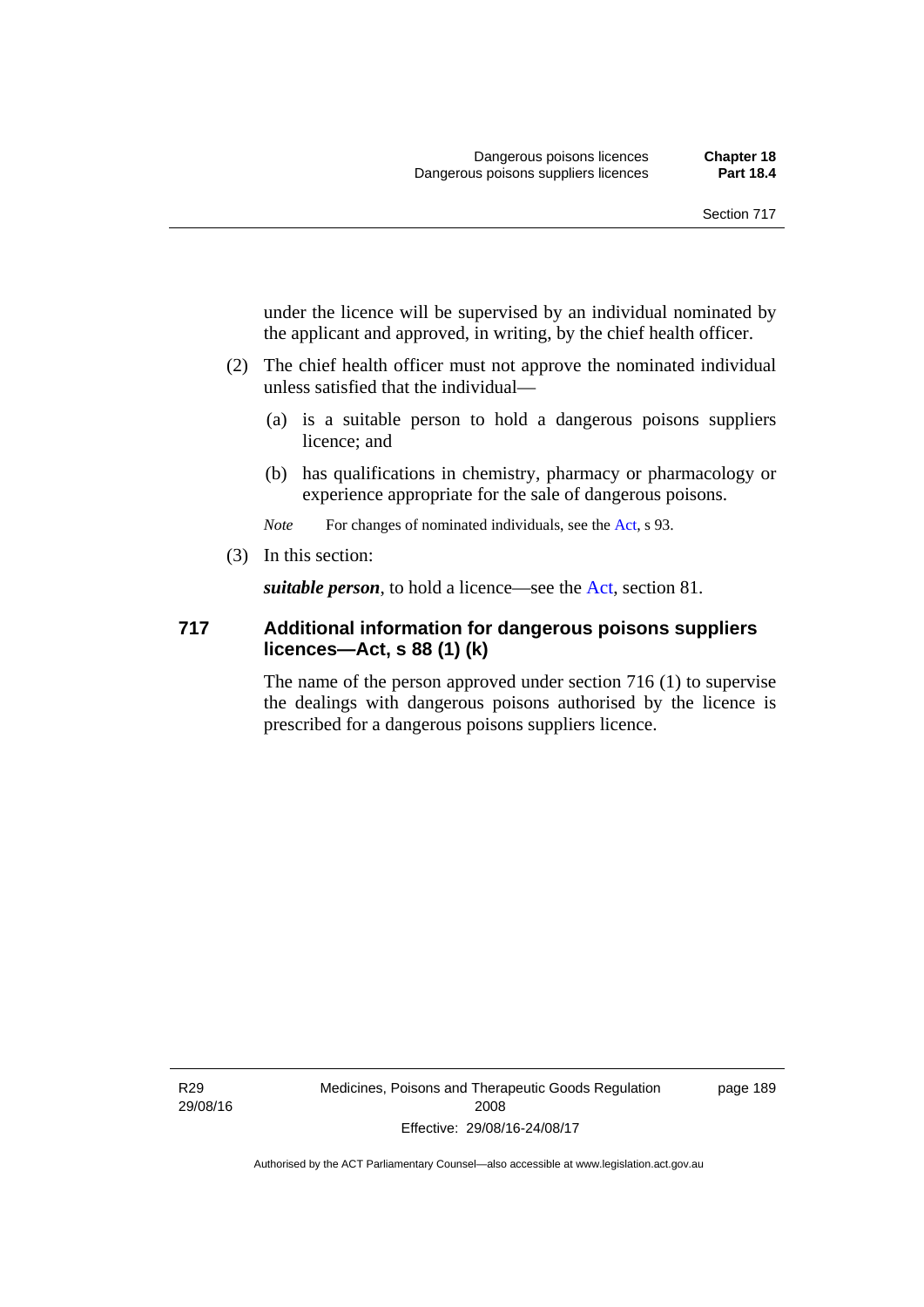# **Chapter 19 Dangerous poisons—other provisions**

## **Part 19.1 Dangerous poisons purchase orders**

#### **720 Supplying dangerous poisons on purchase orders**

The following are the requirements for the supply of a dangerous poison on a purchase order:

- (a) the dangerous poison is supplied in manufacturer's packs that comply with—
	- (i) section 731 (Packaging of supplied manufacturer's packs of dangerous poisons[—Act](http://www.legislation.act.gov.au/a/2008-26/default.asp), s 59 (1) (c) (i) and (2) (c) (i)); or
	- (ii) an approval under the [Act](http://www.legislation.act.gov.au/a/2008-26/default.asp), section 193 (Approval of non-standard packaging and labelling);
- (b) the manufacturer's packs are labelled in accordance with—
	- (i) section 732 (Labelling of supplied manufacturer's packs of dangerous poisons[—Act](http://www.legislation.act.gov.au/a/2008-26/default.asp), s  $60$  (1) (c) (i) and (2) (c) (i)); or
	- (ii) an approval under the [Act,](http://www.legislation.act.gov.au/a/2008-26/default.asp) section 193;
- (c) the manufacturer's packs are securely wrapped and packed;
- (d) if the dangerous poison is delivered in person by the supplier to the buyer—
	- (i) the poison is delivered to an adult; and
	- (ii) the delivery is acknowledged by the adult signing and dating a copy of the purchase order;

page 190 Medicines, Poisons and Therapeutic Goods Regulation 2008 Effective: 29/08/16-24/08/17

R29 29/08/16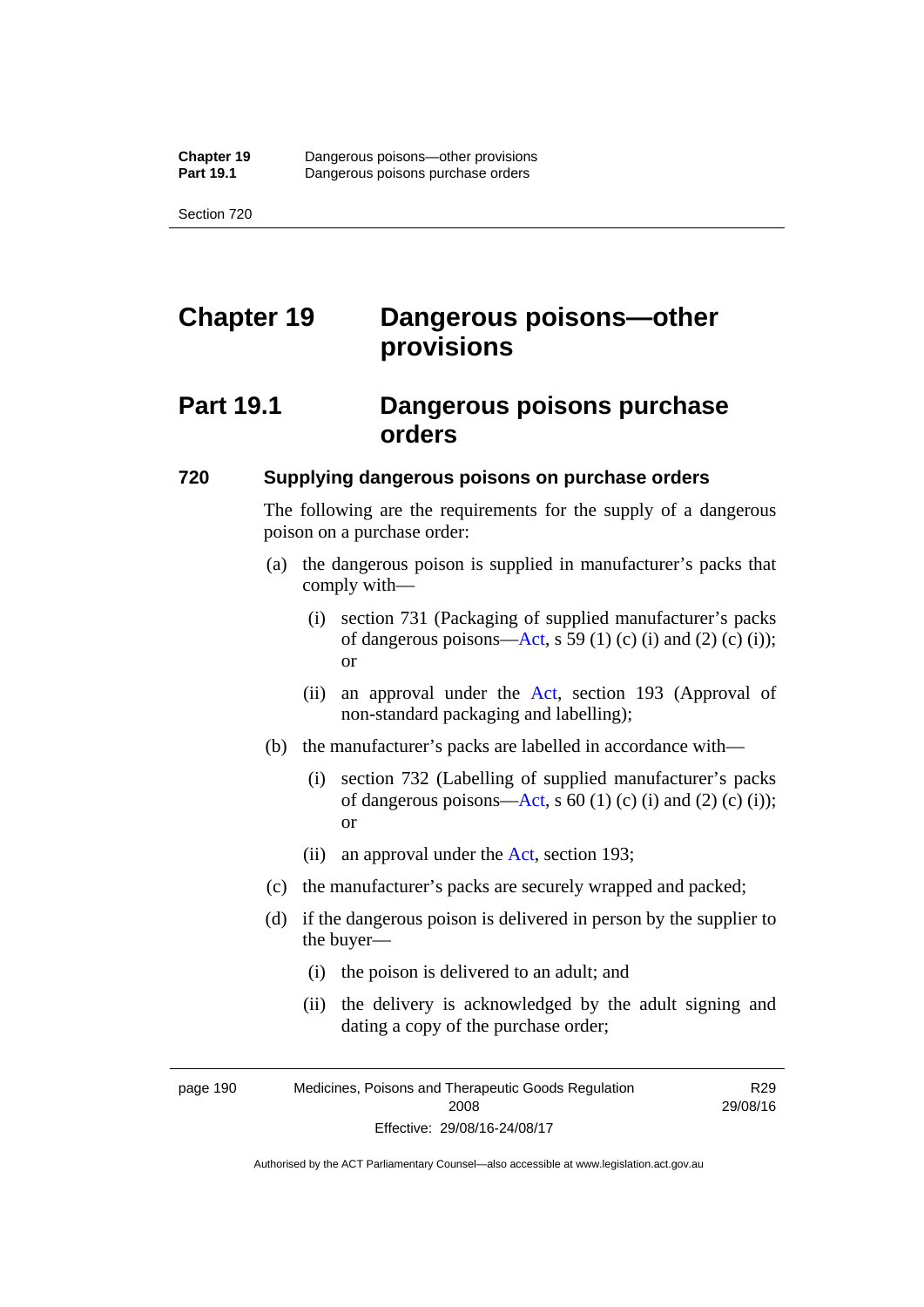(e) if the dangerous poison is not delivered in person by the supplier to the buyer—the poison is delivered to the buyer by a person whose procedures require the delivery of the poison to be signed for by the buyer or an adult employee of the buyer.

#### **721 General requirements for dangerous poisons purchase orders—Act, s 38 (2) (c)**

- (1) A purchase order for a dangerous poison must be—
	- (a) signed by the person (the *issuer*) issuing the order; and
		- *Note* The purchase order must be signed with the issuer's usual signature (see [Act](http://www.legislation.act.gov.au/a/2008-26/default.asp), dict, def *signs*).
	- (b) if the issuer amends the order—initialled and dated by the issuer beside the amendment.
- (2) A purchase order for a dangerous poison must include the following:
	- (a) the issuer's name and business address and telephone number;
	- (b) the issuer's authority to issue the order;
	- (c) the dangerous poison, and the form, strength and quantity of the poison, to be supplied on the order.

#### **722 Recording supply of dangerous poisons**

A person who supplies a dangerous poison on a purchase order to someone else must keep a written record of the supply in accordance with the medicines and poisons standard, section 5.1 (1) and (2).

page 191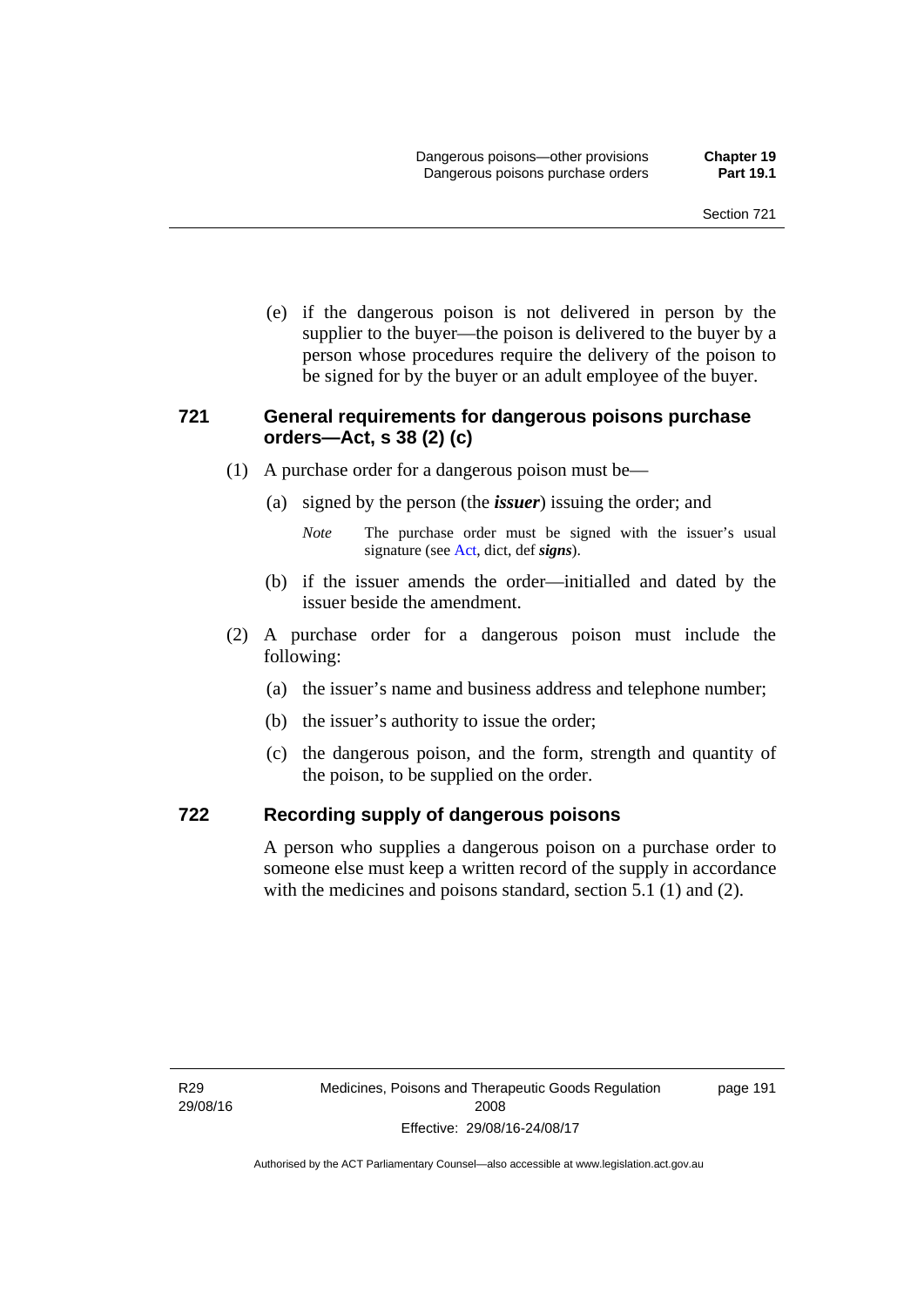## **Part 19.2 Wholesale supply of dangerous poisons under corresponding laws**

### **725 Conditions for wholesalers supplying dangerous poisons under corresponding laws—Act, s 20 (4) (c)**

The following conditions apply to a person who supplies dangerous poisons by wholesale under a corresponding law:

- (a) the person must not supply a dangerous poison to someone else (the *buyer*) unless—
	- (i) the buyer is authorised to possess the poison; and
	- (ii) the supply is in accordance with section 686 (Authorisation conditions for dangerous poisons suppliers licences—[Act,](http://www.legislation.act.gov.au/a/2008-26/default.asp) s 44 (1) (b) and (2) (b));
- (b) the poison is supplied for a non-household (including a non-household garden) purpose only;
- (c) if the poison is liquid containing paraquat—the poison is coloured blue or green and has an offensive smell.
- *Note 1* A purchase order must be in writing (see [Act,](http://www.legislation.act.gov.au/a/2008-26/default.asp) dict, def *purchase order*).
- *Note* 2 See pt 19.1 for other requirements in relation to supply of dangerous poisons on purchase orders.

R29 29/08/16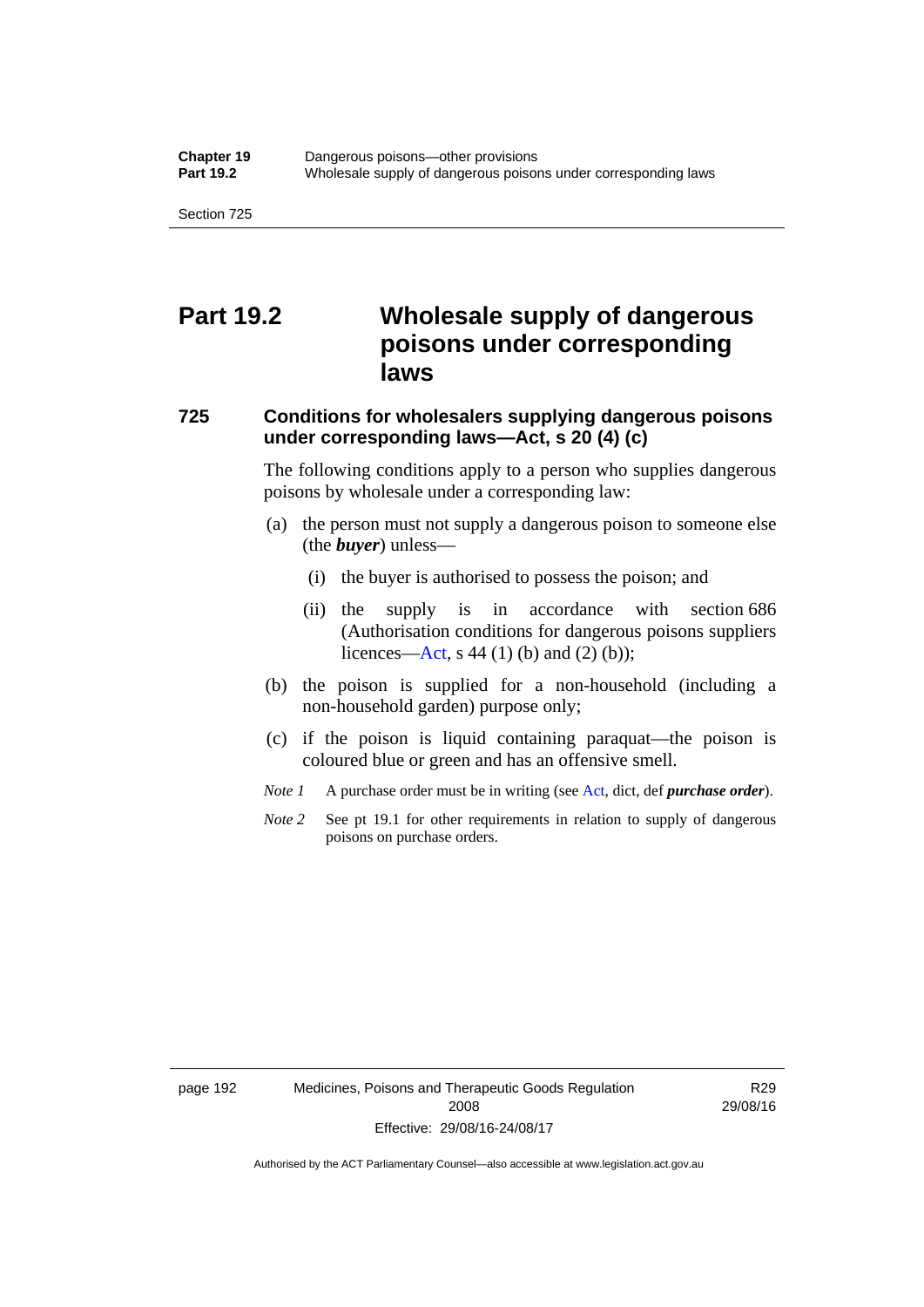## **Part 19.3 Packaging and labelling of dangerous poisons**

#### **730 Meaning of** *relevant law***—pt 19.3**

In this part:

*relevant law* means—

- (a) a corresponding law; or
- (b) the *[Agricultural and Veterinary Chemicals Act 1994](http://www.comlaw.gov.au/Series/C2004A04712)* (Cwlth); or
- (c) the *[Therapeutic Goods Act 1989](http://www.comlaw.gov.au/Series/C2004A03952)* (Cwlth).
- *Note 1 Corresponding law* includes a law of a State that corresponds, or substantially corresponds, to the [Act](http://www.legislation.act.gov.au/a/2008-26/default.asp) (see Act, dict).

*Note 2 State* includes a territory (see [Legislation Act,](http://www.legislation.act.gov.au/a/2001-14) dict, pt 1).

#### **731 Packaging of supplied manufacturer's packs of dangerous poisons—Act, s 59 (1) (c) (i) and (2) (c) (i)**

A manufacturer's pack of a supplied dangerous poison must be packaged—

- (a) in accordance with the medicines and poisons standard, sections 2.1 (2) to 2.6 (2); or
- (b) in a container in which the poison may be sold under a relevant law.
- *Note* A manufacturer's pack of a dangerous poison supplied may also be packaged in accordance with an approval under the [Act,](http://www.legislation.act.gov.au/a/2008-26/default.asp) s 193 (Approval of non-standard packaging and labelling) (see [Act](http://www.legislation.act.gov.au/a/2008-26/default.asp), s 59 (1) (c) (ii) and (2) (c) (ii)).

page 193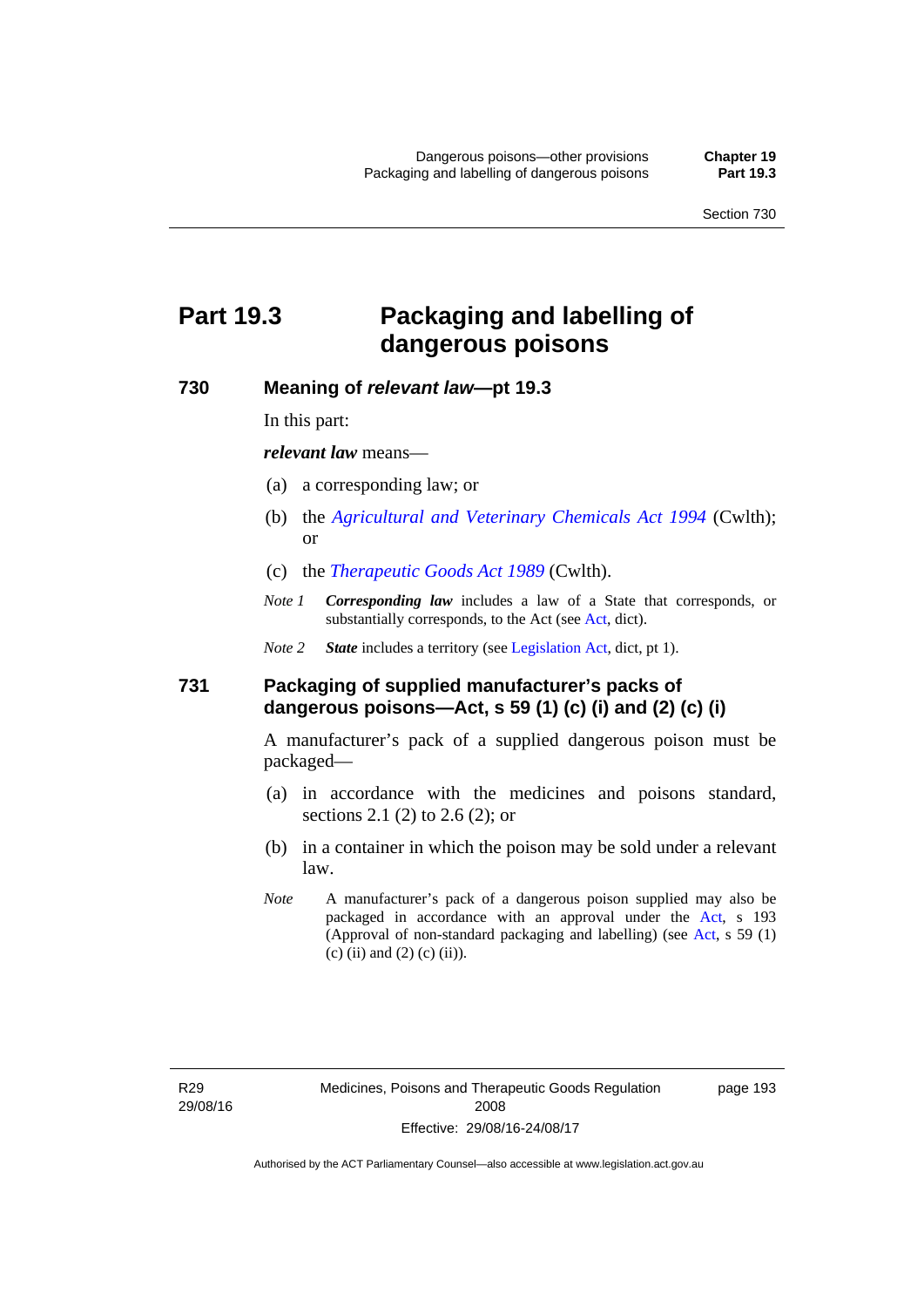#### **732 Labelling of supplied manufacturer's packs of dangerous poisons—Act, s 60 (1) (c) (i) and (2) (c) (i)**

A manufacturer's pack of a supplied dangerous poison must be labelled in accordance with—

- (a) the medicines and poisons standard, sections  $1.1$  (2) to  $1.6$  (2); or
- (b) a relevant law.
- *Note* A manufacturer's pack of a dangerous poison supplied may also be labelled in accordance with an approval under the [Act](http://www.legislation.act.gov.au/a/2008-26/default.asp), s 193 (Approval of non-standard packaging and labelling) (see [Act,](http://www.legislation.act.gov.au/a/2008-26/default.asp) s 60 (1) (c) (ii) and  $(2)$  (c) (ii)).

page 194 Medicines, Poisons and Therapeutic Goods Regulation 2008 Effective: 29/08/16-24/08/17

R29 29/08/16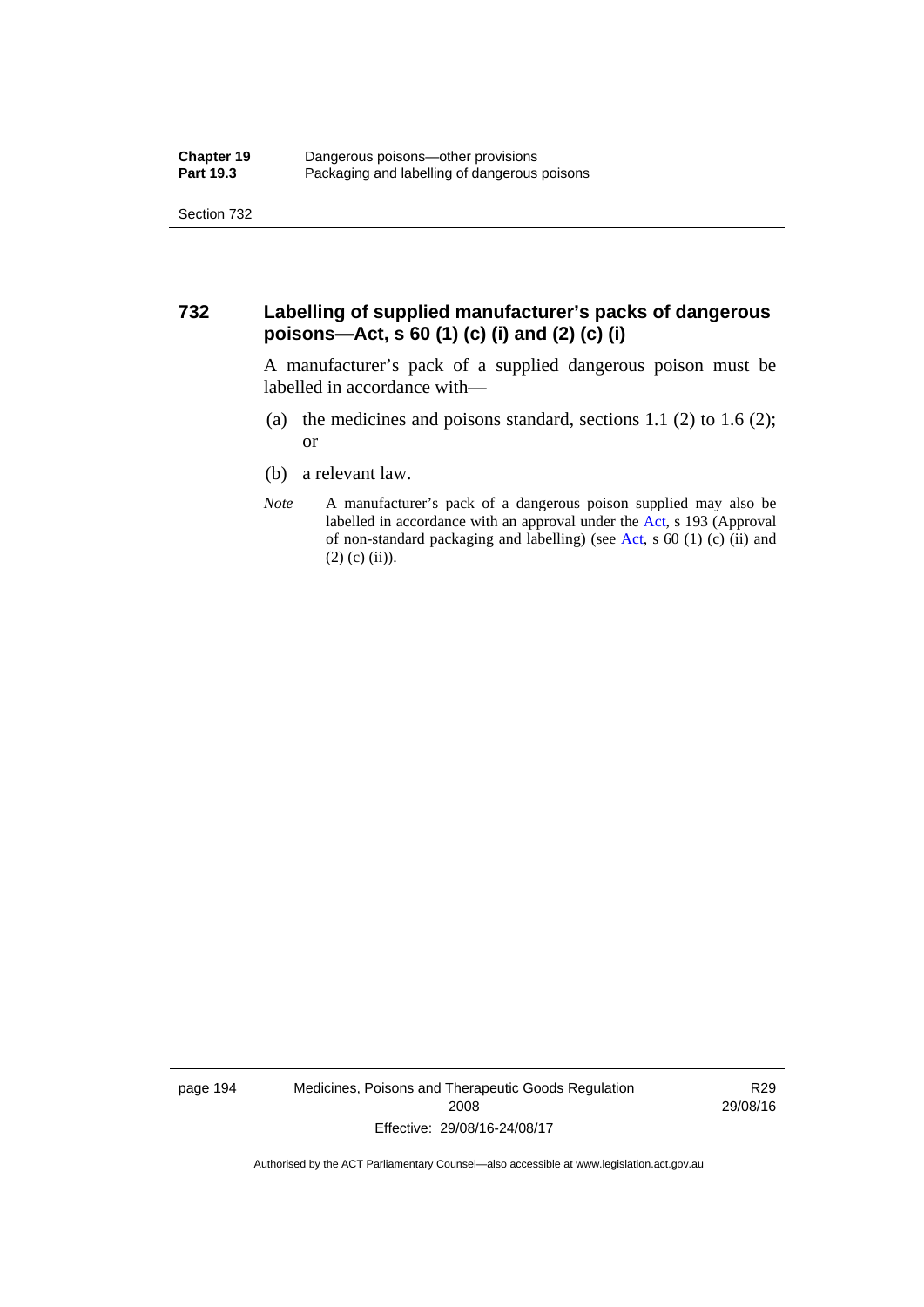## **Part 19.4 Storage of dangerous poisons**

#### **735 Storage of dangerous poisons—Act, s 61 (b) and (c)**

- (1) A person mentioned in table 740, column 2 who possesses a dangerous poison is prescribed.
- (2) The dangerous poison must be kept in accordance with the medicines and poisons standard, section 3.1 (1) and (2).

R29 29/08/16 Medicines, Poisons and Therapeutic Goods Regulation 2008 Effective: 29/08/16-24/08/17

page 195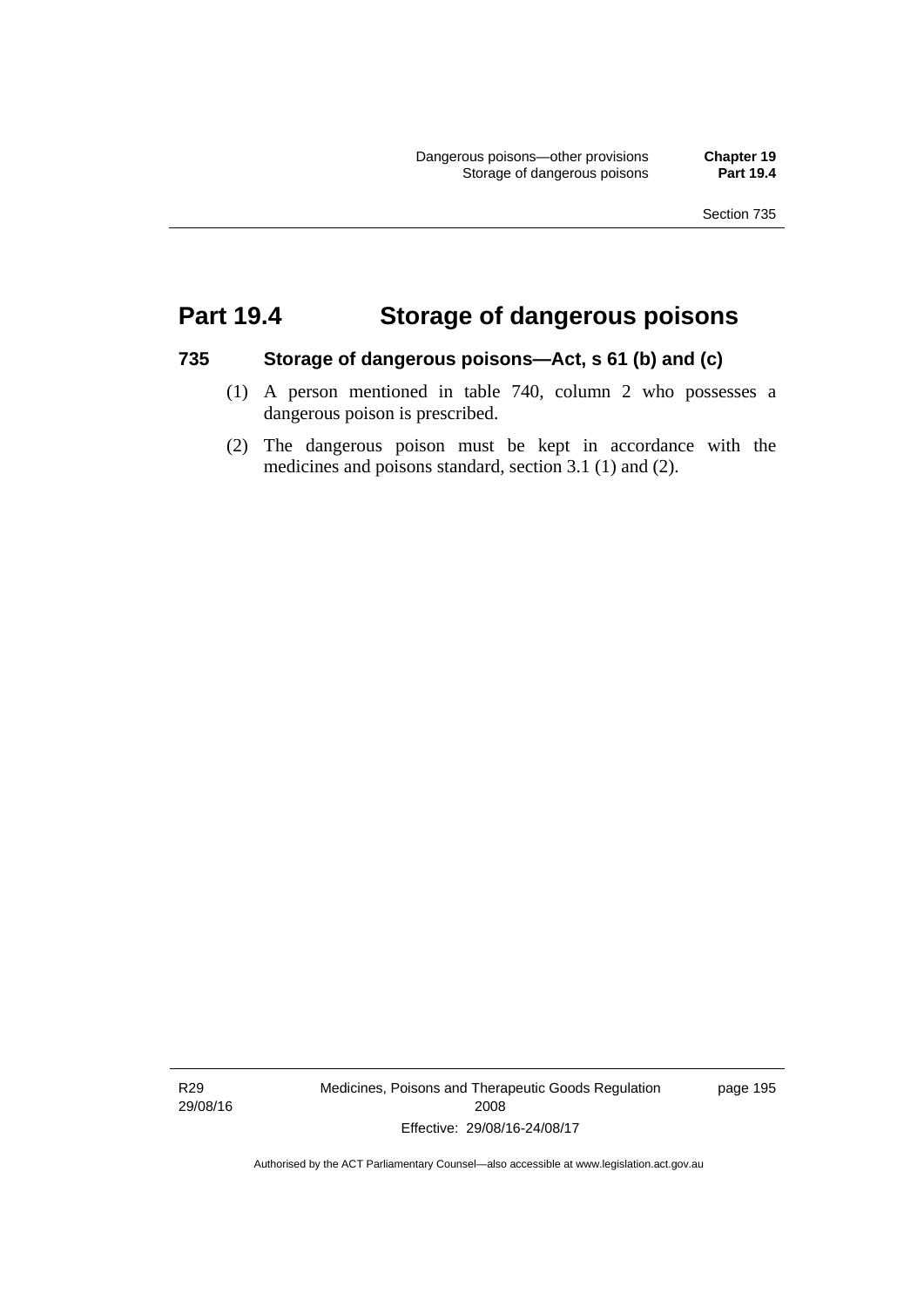Section 740

## **Part 19.5 Dangerous poisons registers**

#### **740 Keeping of dangerous poisons registers by certain people—Act, s 48 and s 50 (1) (b) and (2) (b)**

- (1) A person mentioned in table 740, column 2 who possesses a dangerous poison must keep a dangerous poisons register.
- (2) A person to whom subsection (1) applies must keep a dangerous poisons register for a dangerous poison at the place prescribed in table 740, column 3 for the person.

| 1 ANIC 140<br>column 1 | <u>Reepiriy dariyerous poisons registers</u><br>column <sub>2</sub>                                             | column 3                                                     |
|------------------------|-----------------------------------------------------------------------------------------------------------------|--------------------------------------------------------------|
| item                   | prescribed person                                                                                               | place where register to be kept                              |
| 1                      | approved analyst                                                                                                | the analyst's laboratory                                     |
| $\overline{2}$         | dangerous poisons<br>manufacturers<br>licence-holder                                                            | the licensed premises under s 675                            |
| 3                      | dangerous poisons<br>suppliers licence-holder                                                                   | the licensed premises under s 685                            |
| 4                      | medicines and poisons<br>inspector (other than<br>police officer)                                               | the place directed in writing by the<br>chief health officer |
| 5                      | person mentioned in<br>sch 4, col 2                                                                             | the person's business premises                               |
| 6                      | supervisor of program<br>under dangerous poisons<br>research and education<br>program licence                   | the premises where program is being<br>conducted             |
| 7                      | supervisor of program<br>under dangerous poisons<br>research and education<br>authorisation under<br>div 17.3.3 | the premises where program is being<br>conducted             |

**Table 740 Keeping dangerous poisons registers** 

page 196 Medicines, Poisons and Therapeutic Goods Regulation 2008 Effective: 29/08/16-24/08/17

R29 29/08/16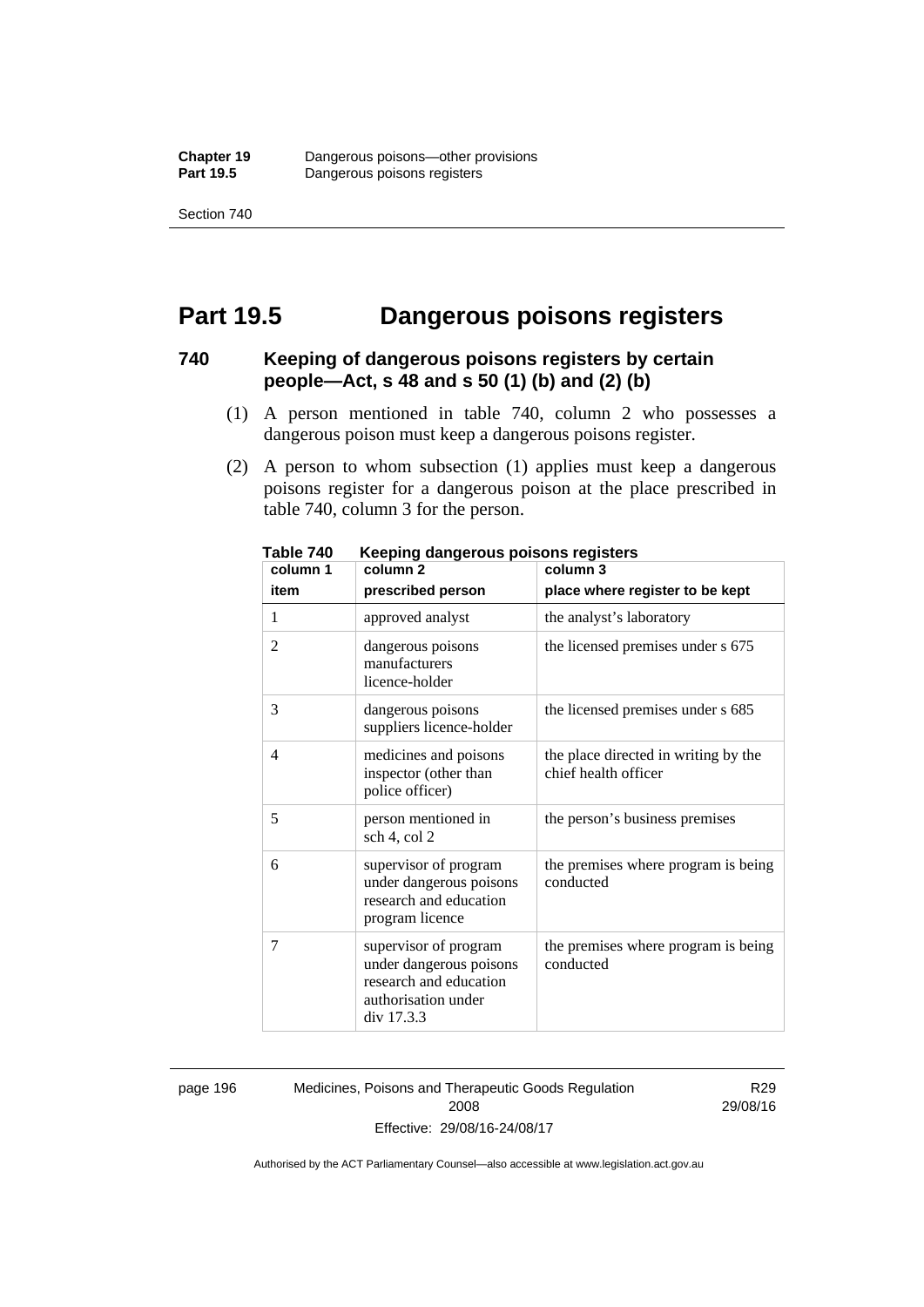#### **741 Form of dangerous poisons registers—Act, s 49 (1) (b)**

- (1) Each page in a dangerous poisons register must relate to a single form and strength of a dangerous poison.
- (2) If a dangerous poisons register is kept electronically, a separate record must be used for each form and strength of dangerous poison kept.

#### **742 Making entries in dangerous poisons registers— Act, s 51 (1) (b)**

- (1) The following details for a dealing with a dangerous poison are prescribed:
	- (a) the nature of the dealing;
	- (b) the date of the dealing;
	- (c) the poison, and the form, strength and quantity of the poison, dealt with;
	- (d) if the dealing is receiving the poison—the name and address of the supplier;
	- (e) if the dealing is supplying the poison—the name and address of the person to whom it is supplied;
	- (f) if the poison is supplied on a purchase order—the date of the purchase order;
	- (g) the quantity of the poison held after the dealing.
- (2) A dealing with a dangerous poison must be entered in the dangerous poisons register the person must keep.

#### **743 Prescribed witnesses for discarding of dangerous poisons—Act, s 54 (a) and (b)**

 (1) An adult is prescribed as a witness in relation to the disposal of a dangerous poison.

R29 29/08/16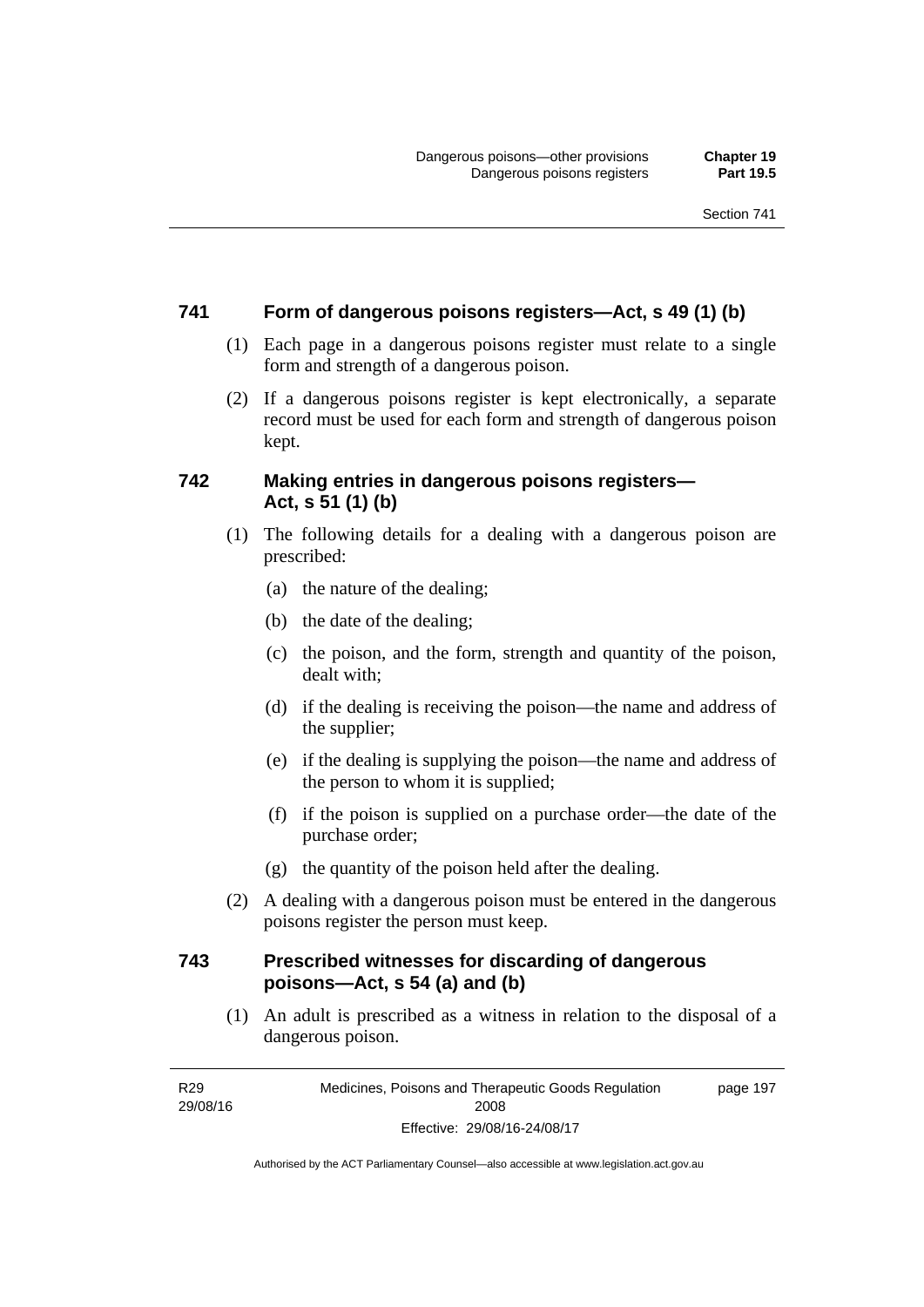#### Section 744

- (2) However, a person mentioned in subsection (1) must not be a prescribed witness to the discarding of a dangerous poison if the person is—
	- (a) related to, a close friend of or employed by the person discarding the poison; or
	- (b) the supervisor of the person discarding the poison; or
	- (c) supervised by the person discarding the poison.

#### **744 Changes to entries in dangerous poisons registers—Act, s 55 (2) (b)**

- (1) An entry in a paper-based dangerous poisons register may be amended by the person who made the entry by—
	- (a) the person signing and dating a marginal note or footnote that gives the date of the amendment and the amended details; and
	- (b) if the entry relates to disposing of a dangerous poison—
		- (i) the amendment being witnessed by a person mentioned in section 743; and
		- (ii) the witness signing the amendment as witness.
- (2) An entry in an electronic dangerous poisons register may be amended by the person who made the entry by the person attaching or linking, by electronic means, a document that includes—
	- (a) the person's signature, the date and the amended details; and
	- (b) if the entry relates to disposing of a dangerous poison—
		- (i) the amendment being witnessed by a person mentioned in section 743; and
		- (ii) the witness signing the amendment as witness.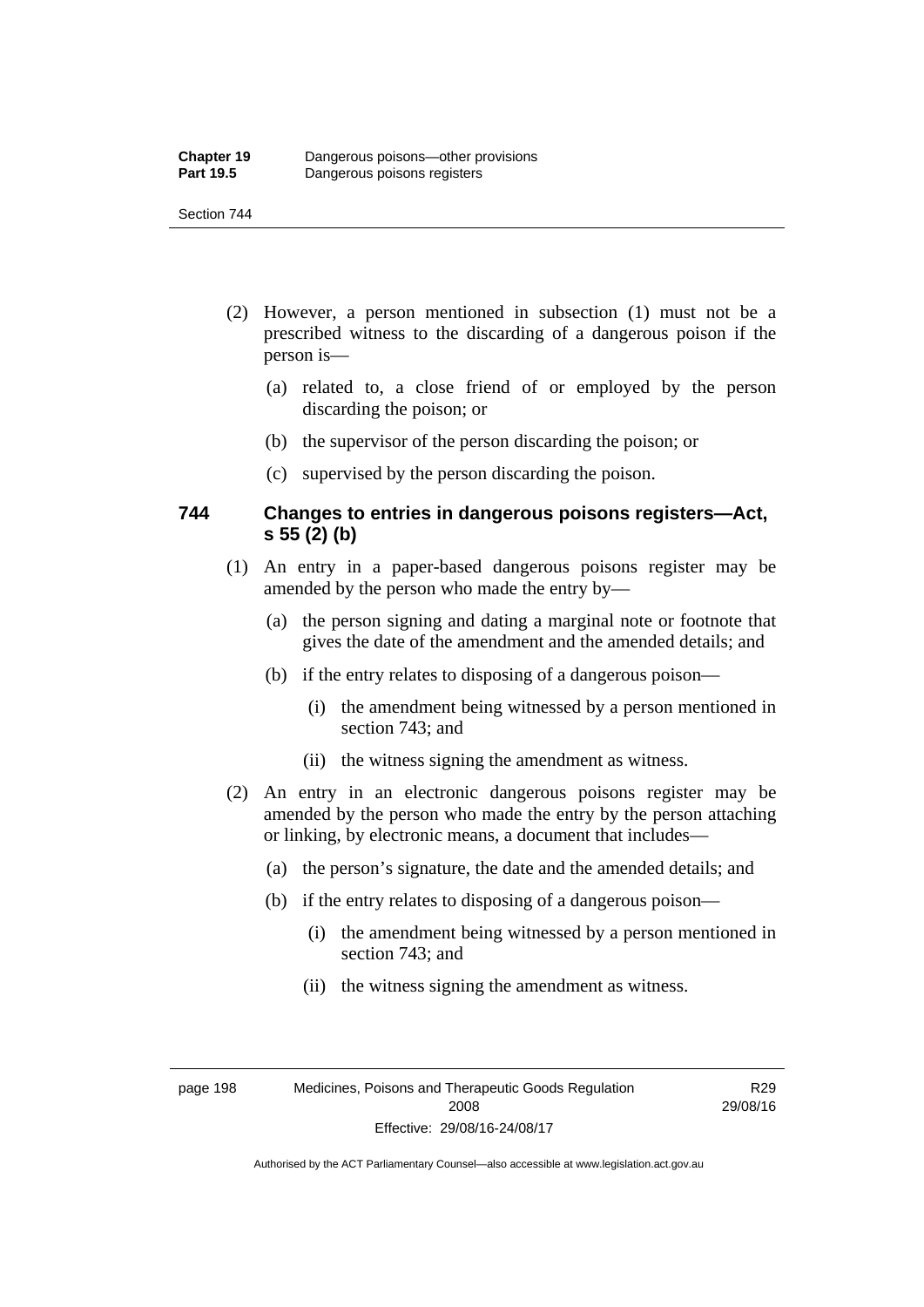## **Chapter 20 Paints**

#### **750 Manufacture, supply and use of paints containing white lead—Act, s 70 (1) (b), (2) (b) and (3) (b)**

A paint containing basic lead carbonate (white lead) may be manufactured, supplied or used for application as a mirror backing if the paint—

- (a) contains not more than 15% lead in the non-volatile content of the paint; and
- (b) is applied not more than 40µm thick; and
- (c) is covered by a paint that does not contain lead.
- *Note* um is the symbol for micron (see *National Measurement [Regulations 1999](http://www.comlaw.gov.au/Series/F1999B00110)* (Cwlth), sch 1, pt 4).

#### **751 Manufacture, supply and use of paints for certain purposes—Act, s 71 (1) and (3)**

- (1) A first group paint must not be manufactured, supplied or used for application to—
	- (a) a roof or other surface to be used for the collection or storage of potable water; or
	- (b) furniture; or
	- (c) a fence, wall, post, gate or building (including the interior of a building), other than a building that is used only for industrial purposes or mining or as an oil terminal; or
	- (d) premises used for the manufacture, processing, preparation, packing or serving of products intended for human or animal consumption.
	- *Note First group paint*—see the medicines and poisons standard, par 1 (1).

R29 29/08/16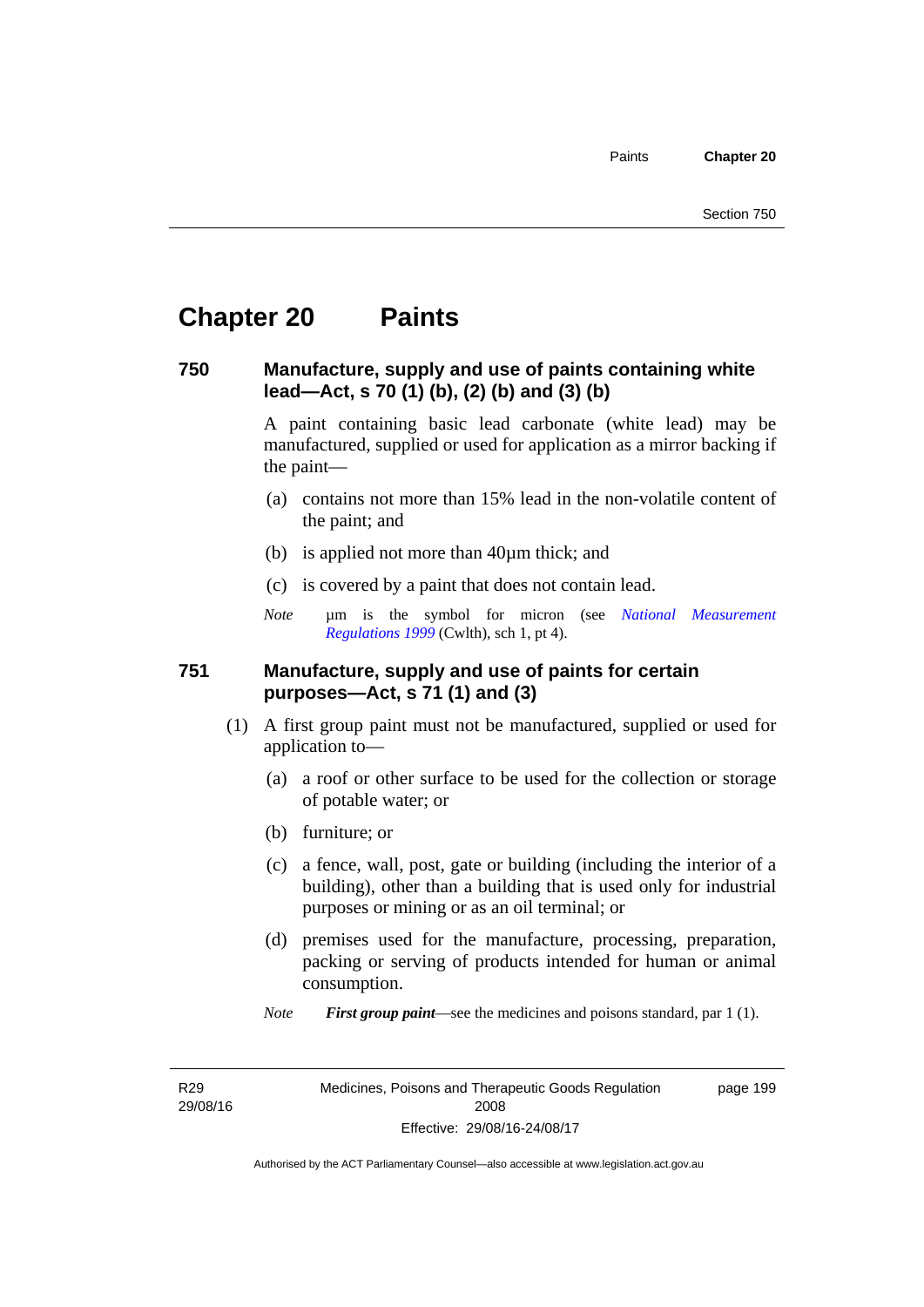(2) A paint or tinter mentioned in the medicines and poisons standard, section 7.1 (2) is prescribed.

#### **752 Manufacture, supply and use of paints for toys—Act, s 72 (b)**

A paint that complies with the specification requirements for coating materials prescribed by the medicines and poisons standard, section 7.1 (3) may be manufactured, supplied or used for application to toys.

#### **753 Manufacture, supply and use of paints containing pesticides—Act, s 73 (b)**

- (1) A pesticide mentioned in the medicines and poisons standard, section 7.1 (4) is prescribed.
- (2) However, subsection (1) does not apply in relation to a paint for human therapeutic use.

page 200 Medicines, Poisons and Therapeutic Goods Regulation 2008 Effective: 29/08/16-24/08/17

R29 29/08/16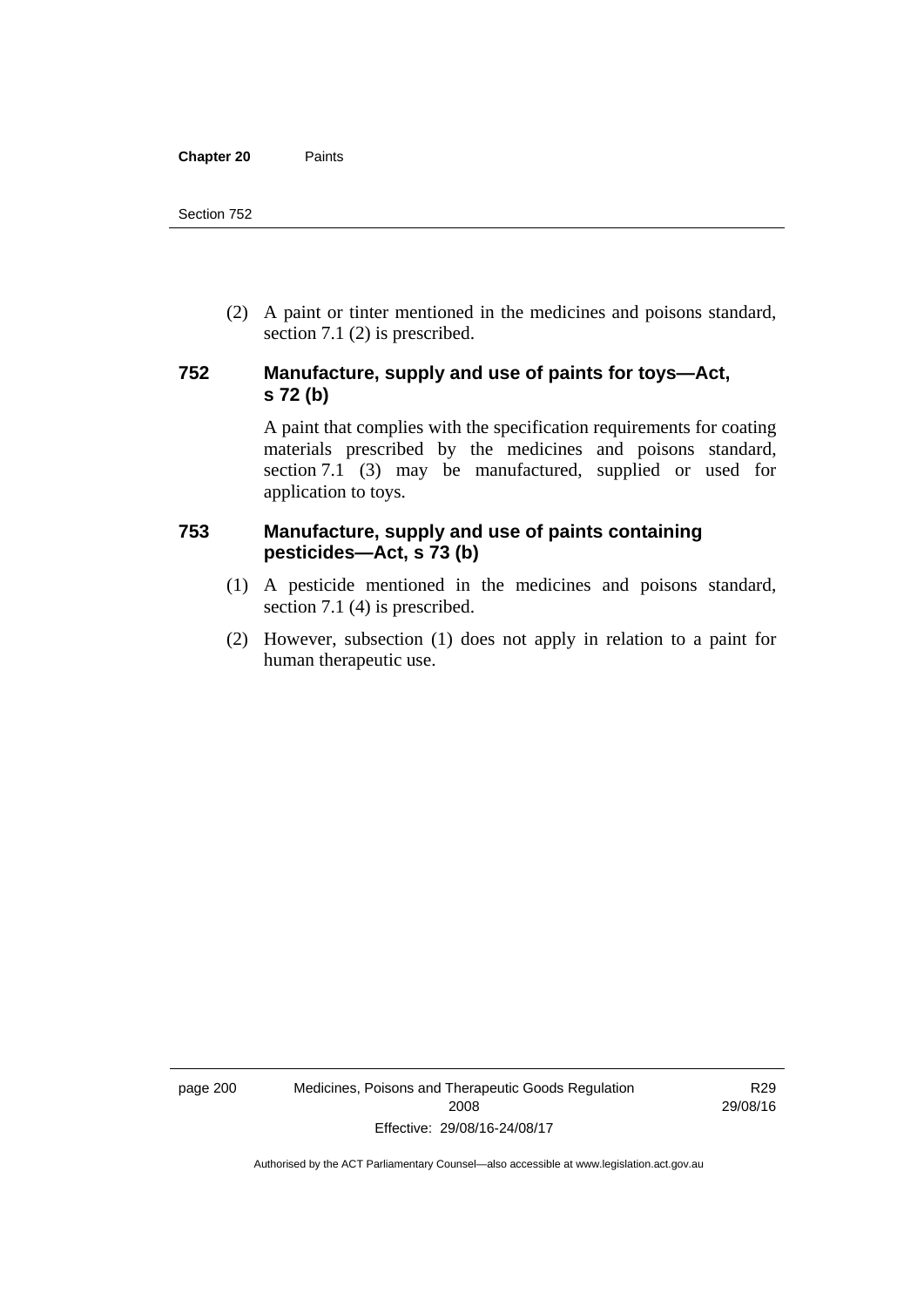## **Chapter 21 Prohibited and schedule 10 substances**

## **Part 21.1 Preliminary**

**760 Meaning of** *prohibited substance***—ch 21** 

In this chapter:

*prohibited substance* includes a schedule 10 substance.

*Note Schedule 10 substance* and *prohibited substance*—see the [Act](http://www.legislation.act.gov.au/a/2008-26/default.asp), s 13.

#### **761 Prohibited substances licences—Act, s 78 (2)**

A licence for a program of research or education in relation to a prohibited substance (a *prohibited substances research and education program licence*) may be issued.

*Note* Other prohibited substances licences may also be issued (see [Act,](http://www.legislation.act.gov.au/a/2008-26/default.asp) s 78 (3)).

R29 29/08/16 Medicines, Poisons and Therapeutic Goods Regulation 2008 Effective: 29/08/16-24/08/17

page 201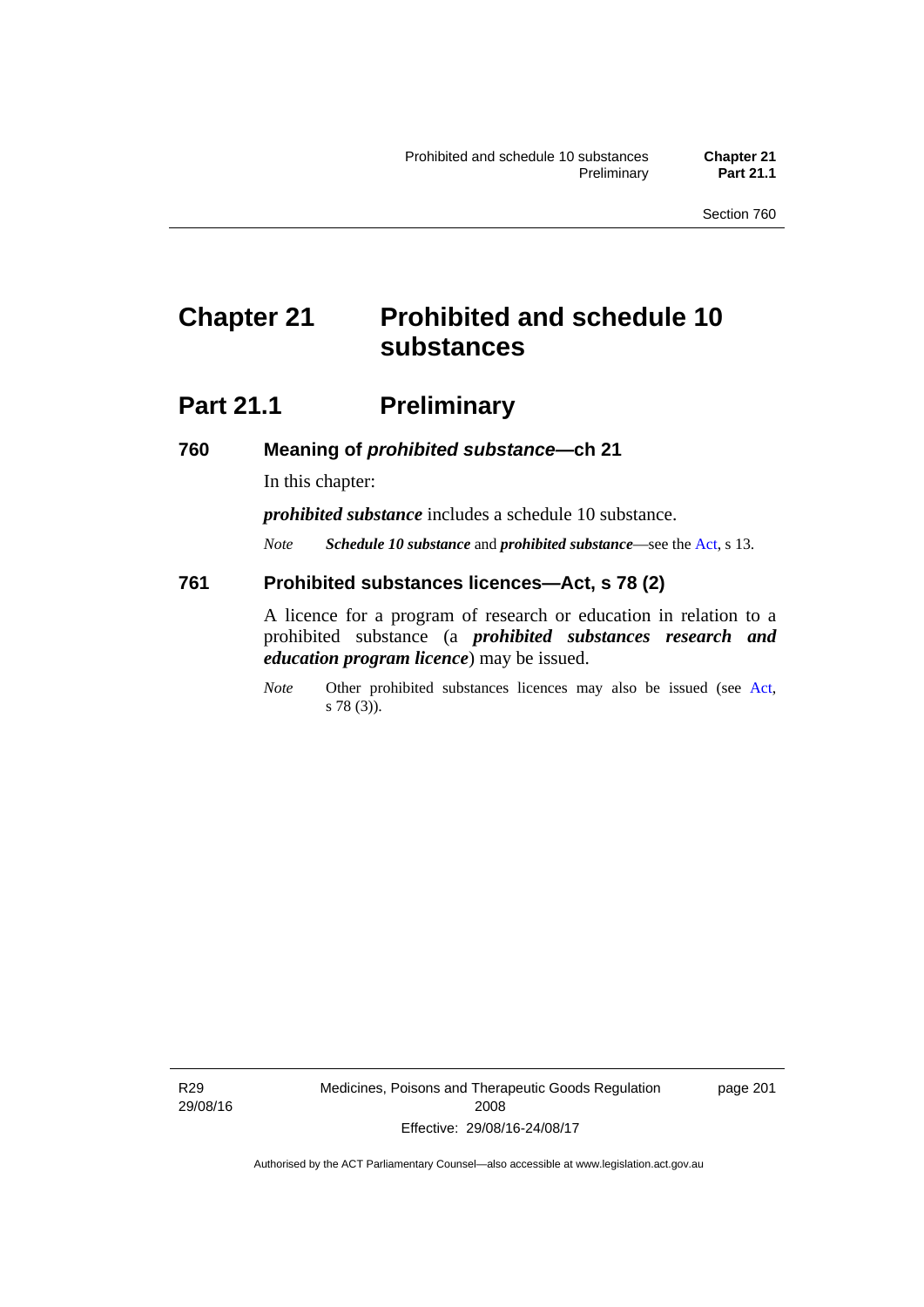## **Part 21.2 Prohibited substances research and education program licences**

#### **Division 21.2.1 Issue of prohibited substances research and education program licences**

#### **765 Applications for prohibited substances research and education program licences**

- (1) An application for a prohibited substances research and education program licence for a prohibited substance must be in writing, signed by the applicant, and include the following:
	- (a) the full name, address and academic, professional or other relevant qualifications of—
		- (i) the person who is to supervise the program; and
		- (ii) the person who is to conduct the program;
	- (b) the name of the recognised research institution at or under which the program is proposed to be conducted;
		- *Note Recognised research institution*—see the [Act](http://www.legislation.act.gov.au/a/2008-26/default.asp), s 20 (5).
	- (c) whether the program will be conducted at, or under the authority of, the recognised research institution;
	- (d) the premises where the program will be conducted;
	- (e) the prohibited substance, and the form and strength of the substance, for which the licence is sought;
	- (f) the maximum quantity of the prohibited substance that would be possessed under the licence at any time;

R29 29/08/16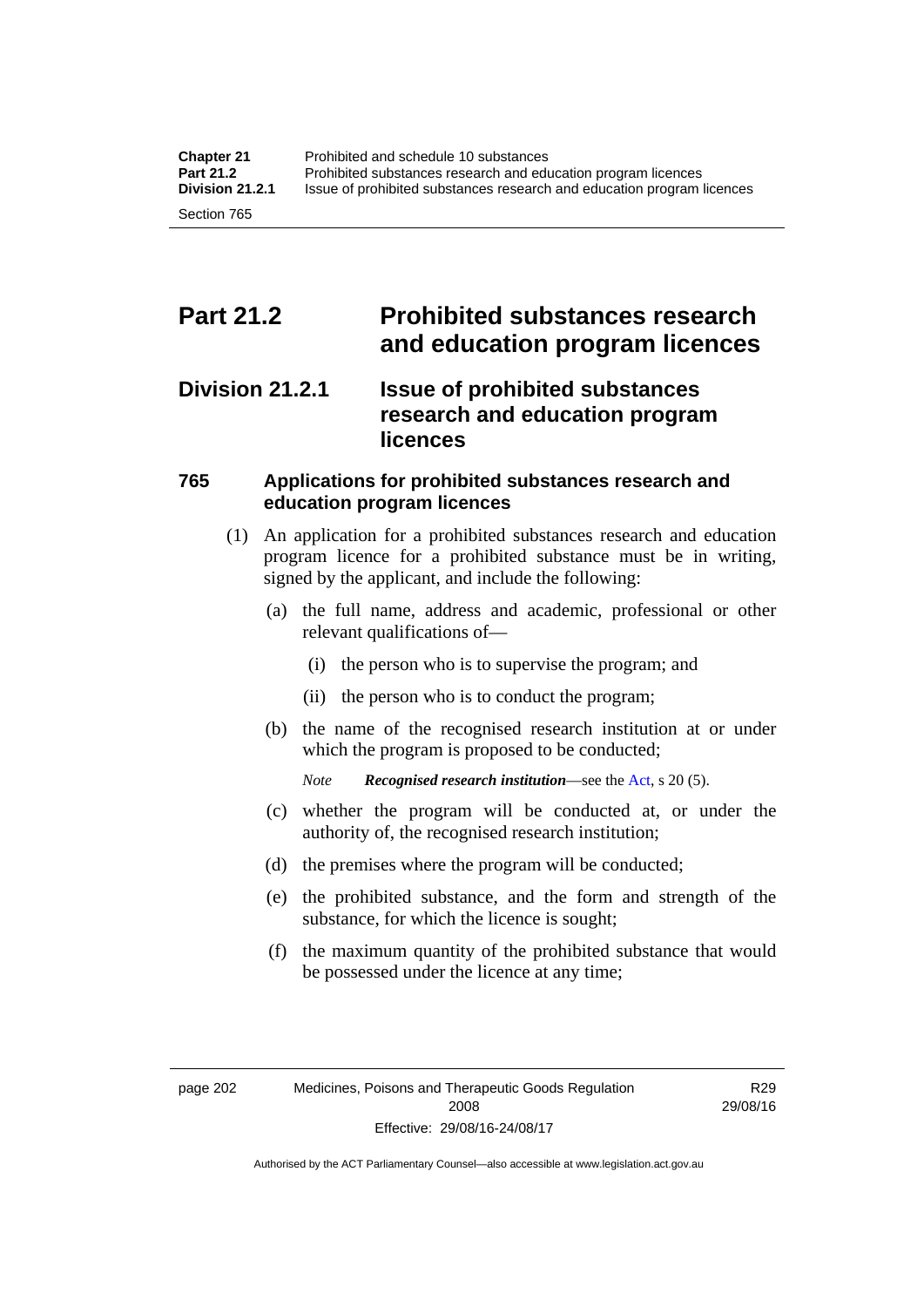page 203

- (g) a description of the program, including an explanation of why the program cannot be carried out satisfactorily without the use of the prohibited substance;
- (h) the supervision arrangements for the program;
- (i) the period for which the licence is sought.
- *Note 1* If a form is approved under the [Act](http://www.legislation.act.gov.au/a/2008-26/default.asp), s 198 for this provision, the form must be used.
- *Note* 2 A fee may be determined under the [Act,](http://www.legislation.act.gov.au/a/2008-26/default.asp) s 197 for this provision.
- (2) The application must be accompanied by a written approval of the program by the person in charge of—
	- (a) the recognised research institution; or
	- (b) a faculty or division of the institution.

#### **766 Restrictions on issuing of prohibited substances research and education program licences— Act, s 85 (1) (a)**

The chief health officer must not issue a prohibited substances research and education program licence to a person unless—

- (a) the program to which the licence relates will be conducted at, or under the authority of, a recognised research institution; and
- (b) the program is approved by a person mentioned in section 765 (2); and
- (c) satisfied that the program—
	- (i) cannot be carried out without the use of the prohibited substance to which the licence application relates; and
	- (ii) will be adequately supervised.

R29 29/08/16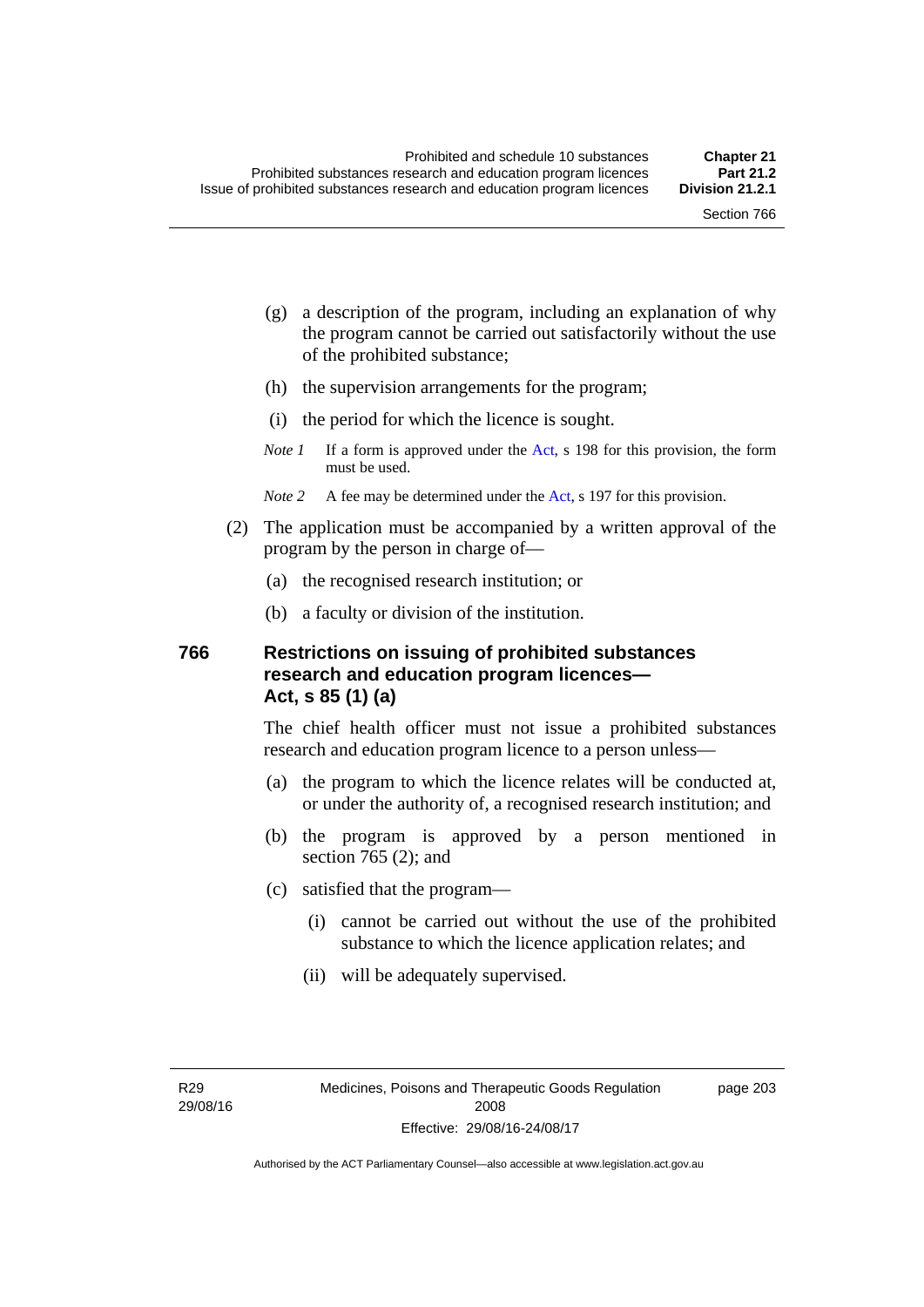#### **767 Additional information for prohibited substances research program and education licences— Act, s 88 (1) (k)**

The following additional information is prescribed for a prohibited substances research and education licence:

- (a) the research or education program for which the licence is issued;
- (b) the name of the program's supervisor;
- (c) the dealings with a prohibited substance authorised by the licence;
- (d) the premises where the program will be conducted;
- (e) the maximum quantity of the prohibited substance that may be possessed at any time for the program;
- (f) the total quantity of the prohibited substance that may be possessed for the program during the period of the licence;
- (g) the form and strength of the prohibited substance that may be obtained and possessed for the program.

### **Division 21.2.2 Prohibited substances research and education program authorisations**

#### **768 Authorisations under prohibited substances research and education program licences—Act, s 20 (1) (a)**

A prohibited substances research and education program licence authorises—

- (a) the licence-holder to—
	- (i) issue a purchase order for a prohibited substance (the *licensed prohibited substance*) stated in the licence for the program stated in the licence; and

R29 29/08/16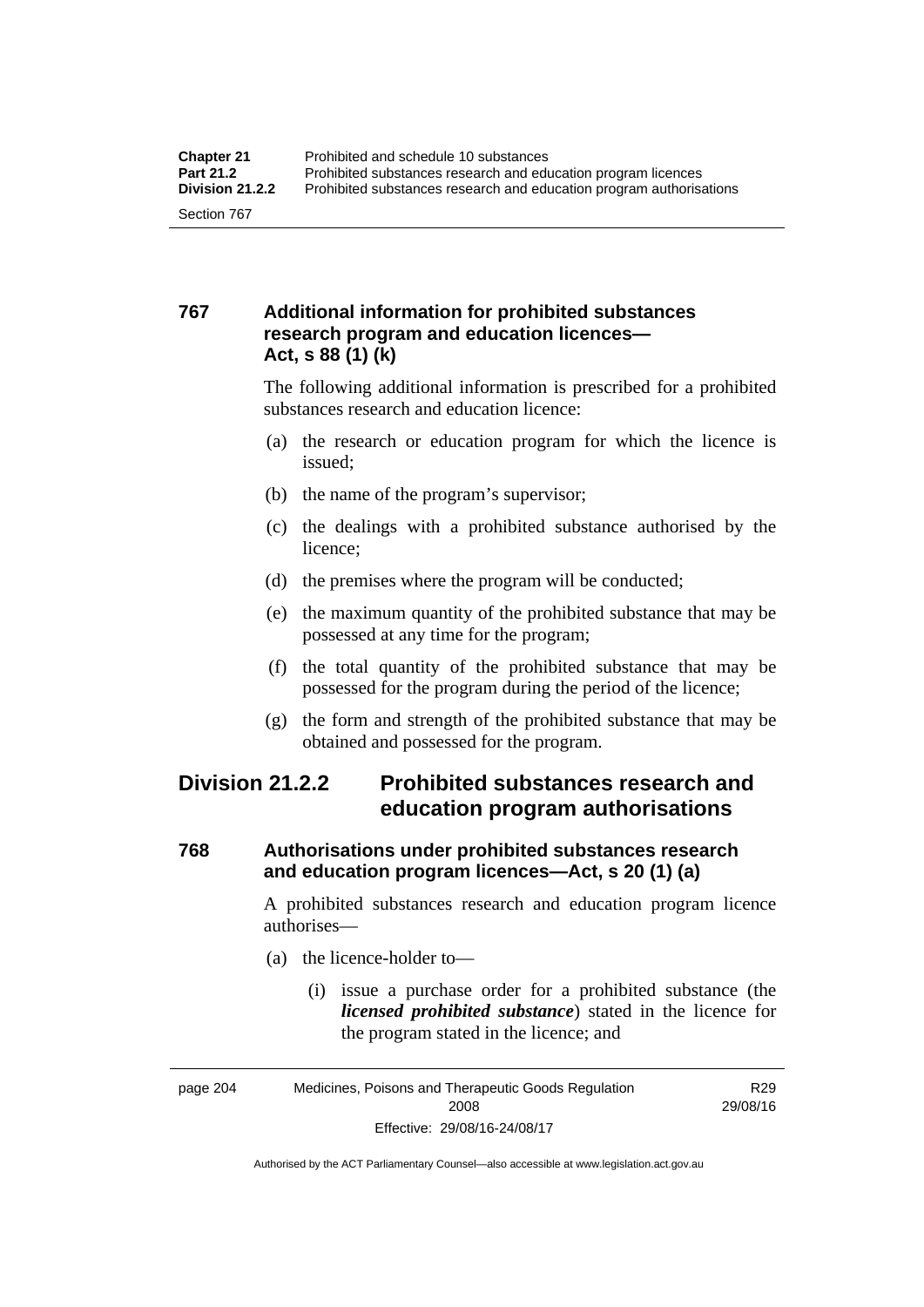- (ii) obtain a licensed prohibited substance on a purchase order for the program; and
- (iii) possess a licensed prohibited substance for the program at the premises to which the licence relates; and
- (iv) supply a licensed prohibited substance to anyone taking part in the program for the program; and
- (b) the program supervisor, and anyone taking part in the program, to deal with the licensed prohibited substance as authorised by the licence at the premises stated in the licence.

#### **769 Authorisation condition for prohibited substances research and education program licences—Act, s 44 (1) (b) and (2) (b)**

A licence-holder's authorisation to obtain a prohibited substance under a prohibited substances research and education program licence is subject to the condition that the substance is obtained on a complying purchase order.

*Note* For licence conditions, see the [Act](http://www.legislation.act.gov.au/a/2008-26/default.asp), s 89.

R29 29/08/16 page 205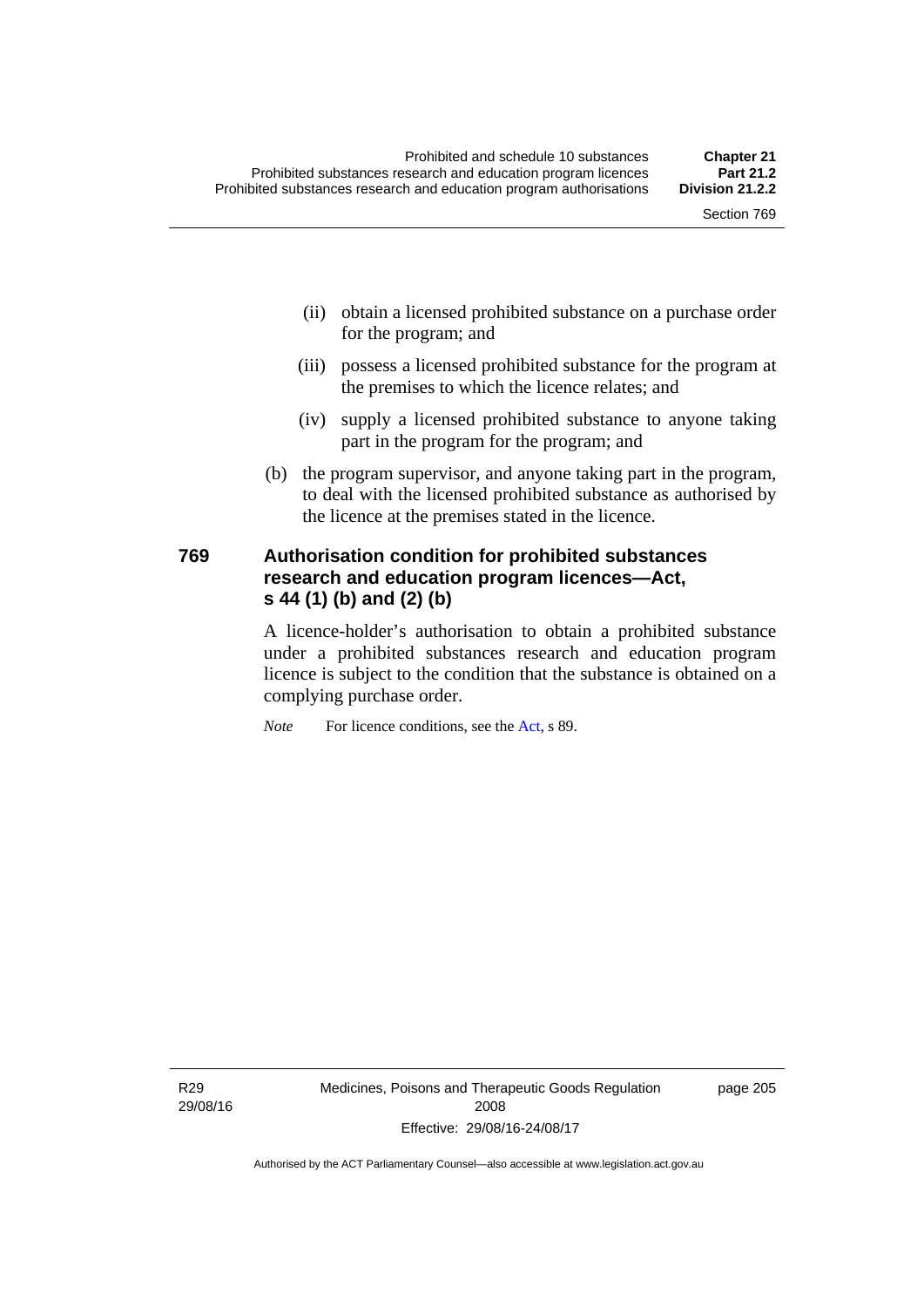### **Division 21.2.3 Other provisions—prohibited substances research and education program licences**

#### **770 Approvals of dealings for prohibited substances research and education program licences—Act, s 20 (1) (c)**

(1) In this section:

*relevant dealing*, with a prohibited substance for a prohibited substances research and education program licence, means any of the following:

- (a) obtaining the substance;
- (b) possessing the substance;
- (c) issuing a purchase order for the substance;
- (d) supplying the substance on a complying purchase order to the licence-holder.
- (2) The chief health officer may approve a person for a relevant dealing with a prohibited substance to which a prohibited substances research and education program licence relates.
- (3) An approval—
	- (a) must be in writing; and
	- (b) may be conditional; and
	- (c) may apply for a stated period or until a stated event happens.

R29 29/08/16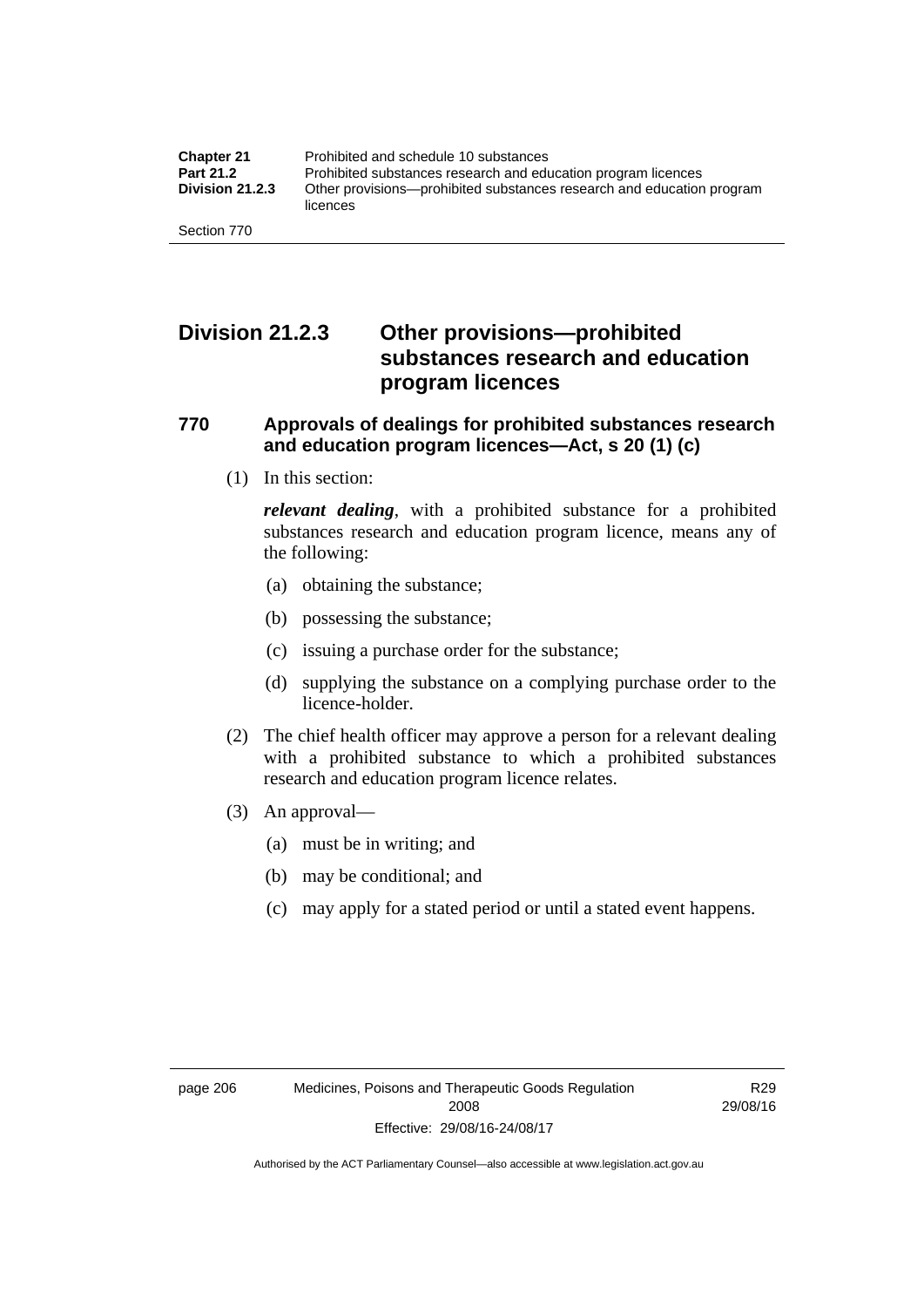#### **771 Authorisation condition for approval-holders—Act, s 44 (1) (b) and (2) (b)**

An approval-holder's authorisation under section 770 is subject to the condition that the following are kept at the approval-holder's business premises or, if the chief health officer approves in writing another place, the place approved by the chief health officer, for at least 2 years after the day a prohibited substance is supplied:

- (a) the filled purchase order;
- (b) the record for section 773.

#### **772 General requirements for prohibited substances purchase orders—Act, s 38 (2) (c)**

- (1) A purchase order for a prohibited substance must be—
	- (a) signed by the person (the *issuer*) issuing the order; and

- (b) if the issuer amends the order—initialled and dated by the issuer beside the amendment.
- (2) A purchase order for a prohibited substance must include the following:
	- (a) the issuer's name and business address and telephone number;
	- (b) the issuer's authority to issue the order;
	- (c) the prohibited substance, and the form, strength and quantity of the substance, to be supplied on the order.

page 207

*Note* The purchase order must be signed with the issuer's usual signature (see [Act](http://www.legislation.act.gov.au/a/2008-26/default.asp), dict, def *signs*).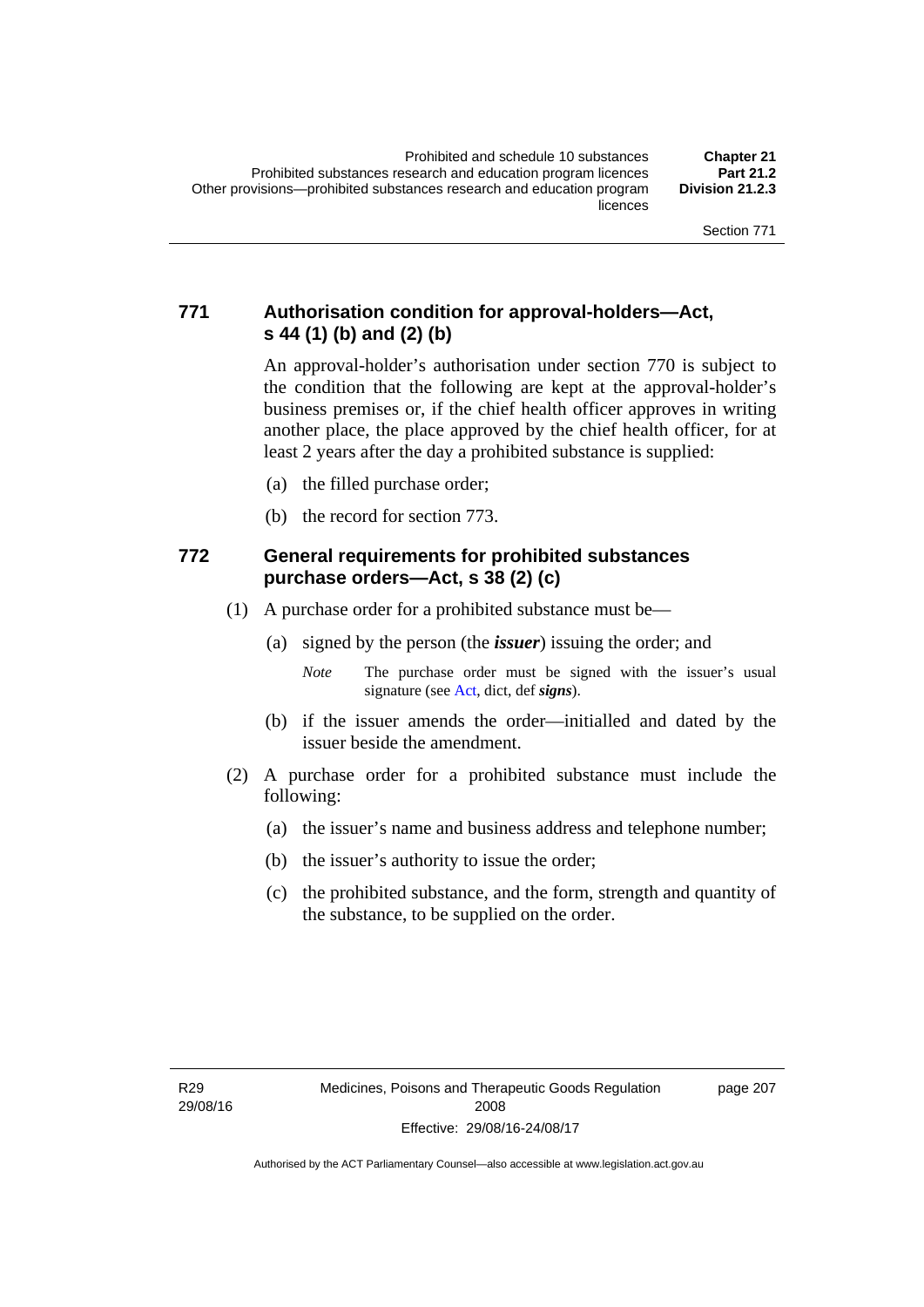| <b>Chapter 21</b>      | Prohibited and schedule 10 substances                                             |
|------------------------|-----------------------------------------------------------------------------------|
| <b>Part 21.2</b>       | Prohibited substances research and education program licences                     |
| <b>Division 21.2.3</b> | Other provisions—prohibited substances research and education program<br>licences |
| Section 773            |                                                                                   |

#### **773 Recording supply of prohibited substances on purchase orders**

A person who supplies a prohibited substance to someone else on a purchase order must make a written record of the following information:

- (a) the date of the order;
- (b) the issuer's authority to issue the order;
- (c) the name, and the business address and telephone number, of the person to whom the prohibited substance is supplied;
- (d) the date the order is supplied;
- (e) the prohibited substance, and the form, strength and quantity of the substance, supplied.
- *Note Written* includes in electronic form (see [Act,](http://www.legislation.act.gov.au/a/2008-26/default.asp) dict).

#### **774 Information for CHO about supplied prohibited substances research and education program licences— Act, s 31 (1) (a) (ii), (1) (b), (2) (a) (ii), (2) (b) and (4)**

- (1) This section applies if a person supplies a prohibited substance to a prohibited substances research and education program licence-holder.
- (2) The person must, not later than 7 days after the end of the month when the prohibited substance is supplied, give the chief health officer the following information in writing:
	- (a) the person's name, business address and telephone number;
	- (b) the name of the person who issued the supply authority;
	- (c) the date of the supply authority;
	- (d) the name and address of the person to whom the substance is supplied;

page 208 Medicines, Poisons and Therapeutic Goods Regulation 2008 Effective: 29/08/16-24/08/17

R29 29/08/16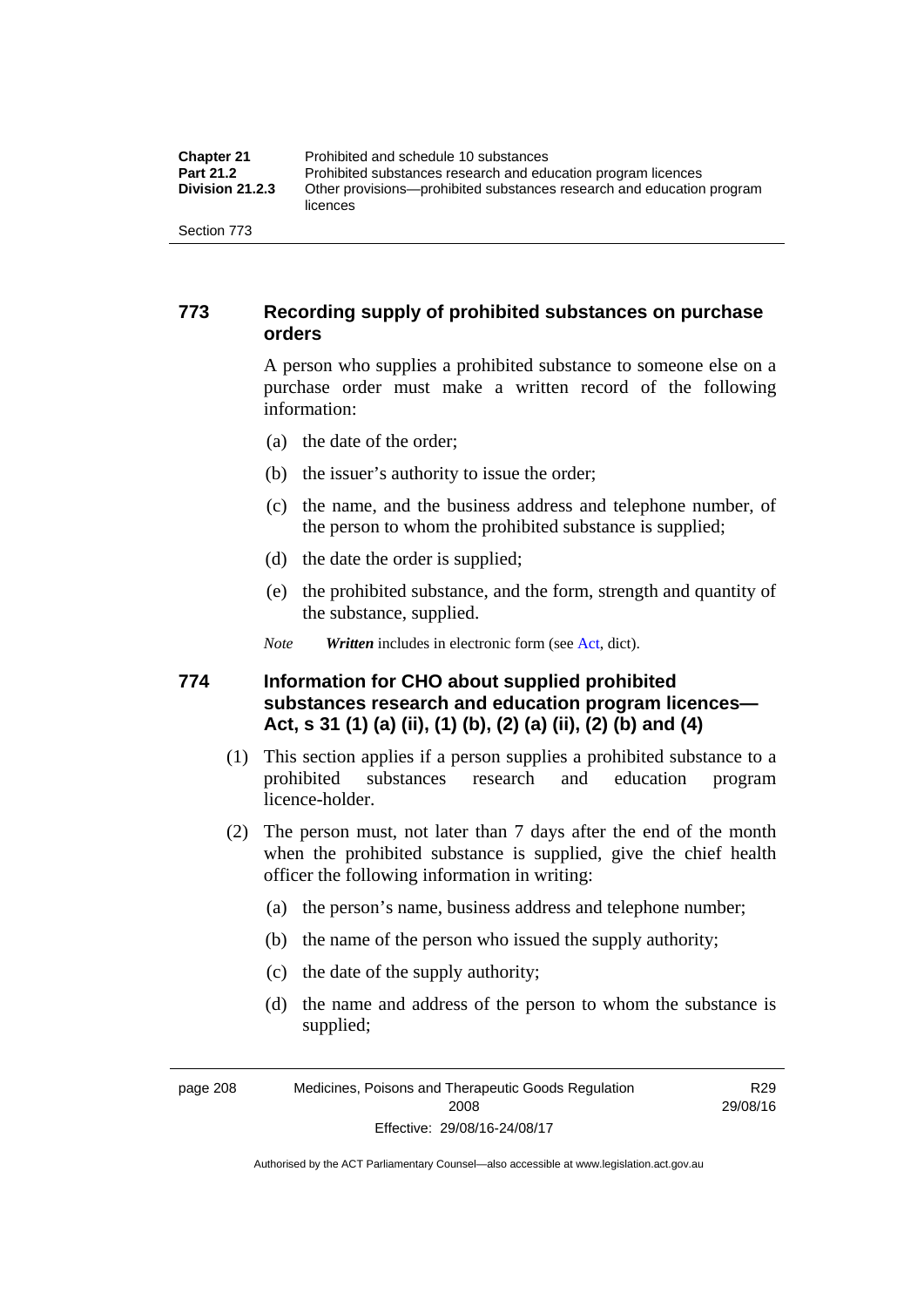- (e) the date of supply;
- (f) the substance, and the form, strength and quantity of the substance, supplied.

R29 29/08/16 Medicines, Poisons and Therapeutic Goods Regulation 2008 Effective: 29/08/16-24/08/17

page 209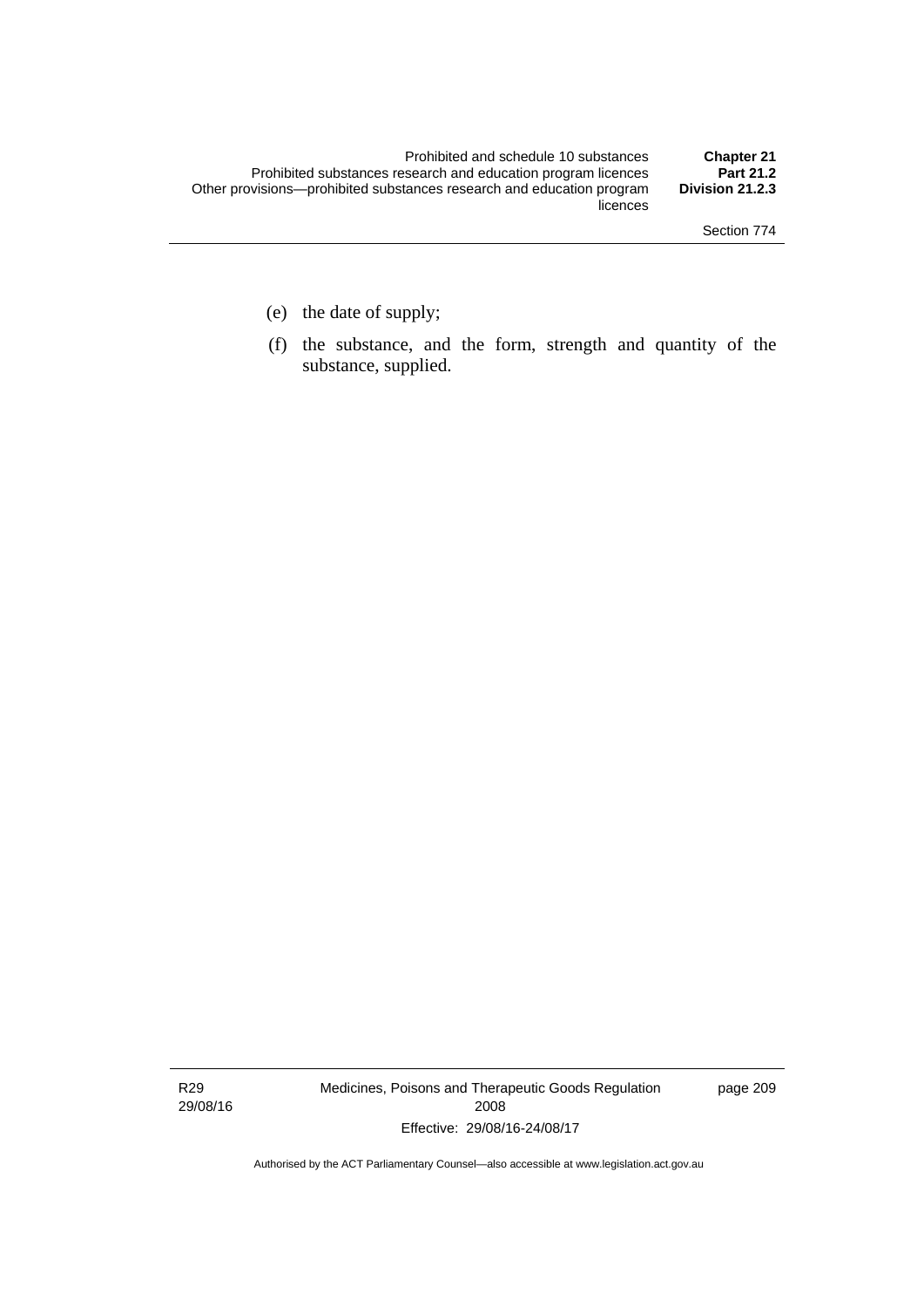Section 775

## **Part 21.3 Prohibited substances registers**

#### **775 Keeping of prohibited substances registers by certain people—Act, s 48 and s 50 (1) (b) and (2) (b)**

- (1) A person mentioned in table 775, column 2 who possesses a prohibited substance must keep a prohibited substances register.
- (2) A person to whom subsection (1) applies must keep a prohibited substances register for a prohibited substance at the place prescribed in table 775, column 3 for the person.

| column 1 | .<br>column 2                                                                                        | column 3                                                     |
|----------|------------------------------------------------------------------------------------------------------|--------------------------------------------------------------|
| item     | prescribed person                                                                                    | place where register to be kept                              |
|          | approved analyst                                                                                     | the analyst's laboratory                                     |
|          | medicines and poisons<br>inspector (other than<br>police officer)                                    | the place directed in writing by the<br>chief health officer |
|          | supervisor of program<br>under prohibited<br>substances research and<br>education program<br>licence | the premises where program is being<br>conducted             |

**Table 775 Keeping prohibited substances registers** 

#### **776 Form of prohibited substances registers—Act, s 49 (1) (b)**

- (1) Each page in a prohibited substances register must relate to a single form and strength of a prohibited substance.
- (2) If a prohibited substances register is kept electronically, a separate record must be used for each form and strength of prohibited substance kept.

R29 29/08/16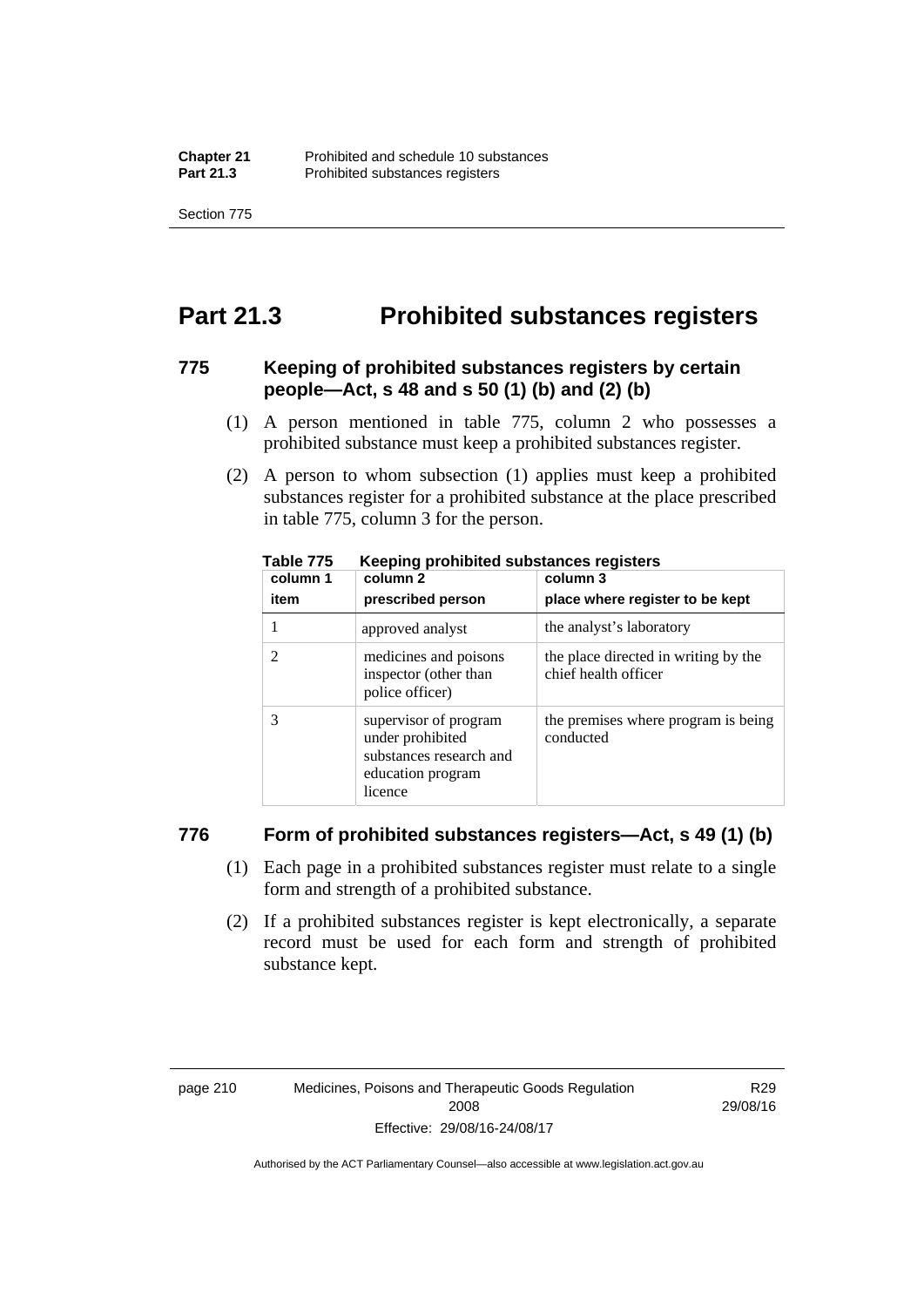#### **777 Making entries in prohibited substances registers— Act, s 51 (1) (b)**

- (1) The following details for a dealing with a prohibited substance are prescribed:
	- (a) the nature of the dealing;
	- (b) the date of the dealing;
	- (c) the prohibited substance, and the form, strength and quantity of the substance, dealt with;
	- (d) if the dealing is receiving the substance—the name and address of the supplier;
	- (e) if the dealing is supplying the substance—the name and address of the person to whom it is supplied;
	- (f) the quantity of the substance held after the dealing.
- (2) A dealing with a prohibited substance must be entered in the prohibited substances register the person must keep.

#### **778 Prescribed witnesses for discarding of prohibited substances—Act, s 54 (a) and (b)**

- (1) The following people are prescribed as witnesses in relation to the disposal of a prohibited substance:
	- (a) an approved analyst;
	- (b) a medicines and poisons inspector.

*Note Approved analyst*—see the dictionary.

- (2) However, a person mentioned in subsection (1) must not be a prescribed witness to the discarding of a prohibited substance if the person is—
	- (a) related to, a close friend of or employed by the person discarding the substance; or

R29 29/08/16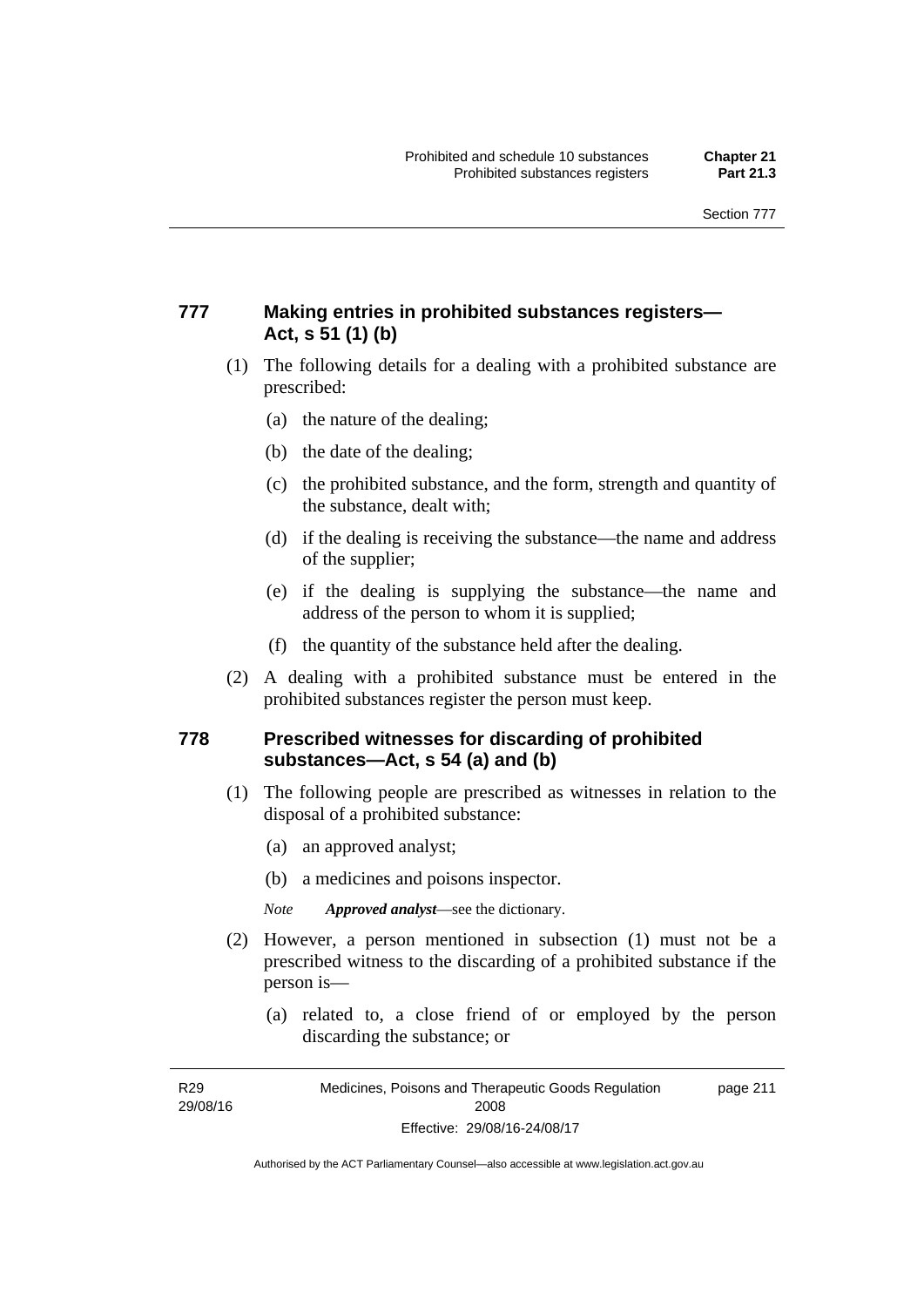Section 779

- (b) the supervisor of the person discarding the substance; or
- (c) supervised by the person discarding the substance.

#### **779 Changes to entries in prohibited substances registers— Act, s 55 (2) (b)**

- (1) An entry in a paper-based prohibited substances register may be amended by the person who made the entry by—
	- (a) the person signing and dating a marginal note or footnote that gives the date of the amendment and the amended details; and
	- (b) if the entry relates to disposing of a prohibited substance—
		- (i) the amendment being witnessed by a person mentioned in section 743; and
		- (ii) the witness signing the amendment as witness.
- (2) An entry in an electronic prohibited substances register may be amended by the person who made the entry by the person attaching or linking, by electronic means, a document that includes—
	- (a) the person's signature, the date and the amended details; and
	- (b) if the entry relates to disposing of a prohibited substance—
		- (i) the amendment being witnessed by a person mentioned in section 743; and
		- (ii) the witness signing the amendment as witness.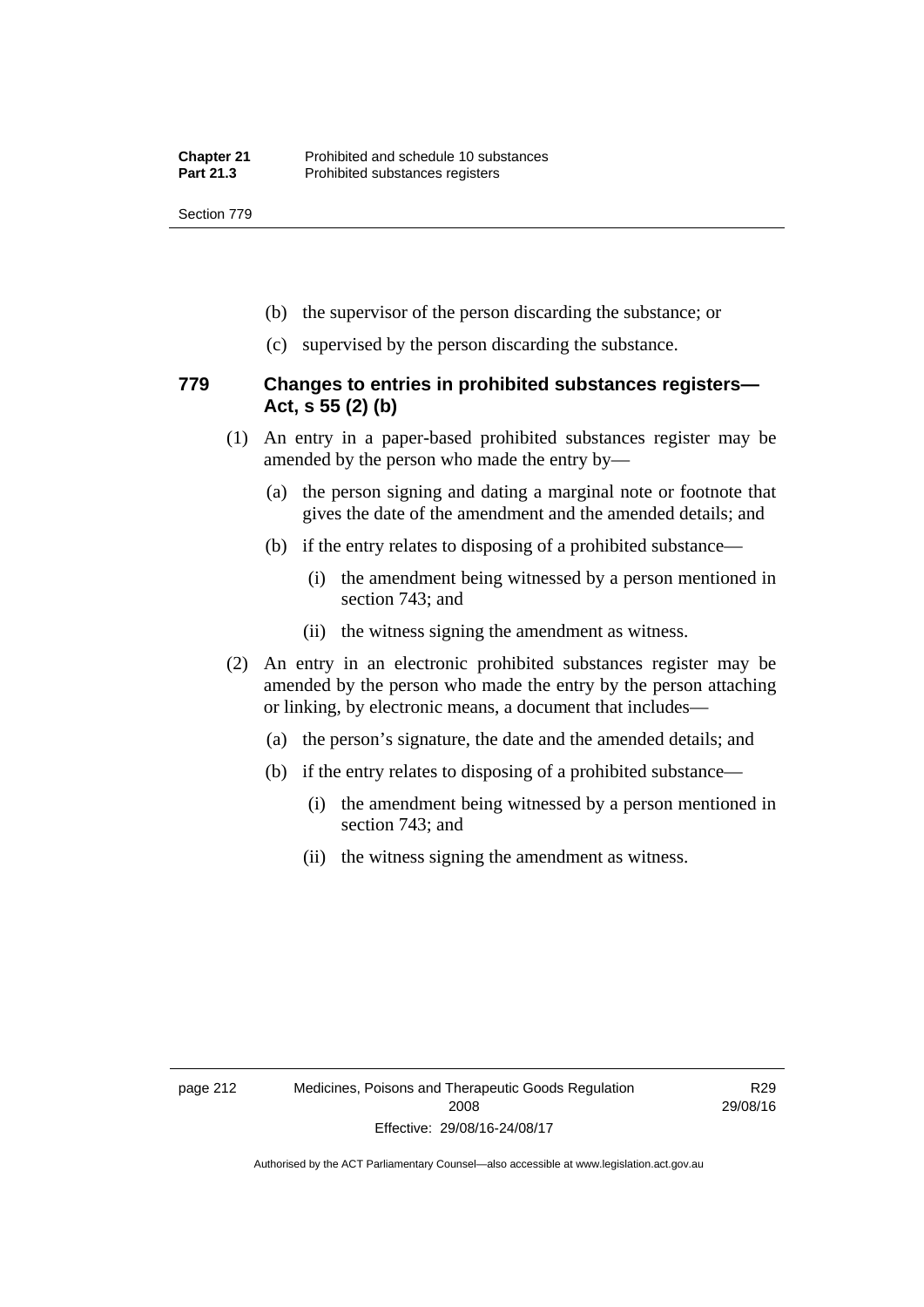## **Chapter 22 Therapeutic goods**

#### **800 Definitions—ch 22**

In this chapter:

*optical device* means any of the following:

- (a) corrective contact lenses;
- (b) corrective lenses for spectacles;
- (c) non-corrective contact lenses commonly known as plano contact lenses.

*prescription*, in relation to an optical device, means a written direction (other than a purchase order) to a person who is authorised to supply the optical device to dispense the optical device.

#### **801 Prescribed regulated therapeutic goods—Act, s 14, def**  *regulated therapeutic good***, par (b)**

Optical devices are prescribed.

#### **802 Authorisation to supply optical devices—Act, s 74 (1) (b) and (2) (b)**

 (1) To the extent necessary to practise optometry and, if employed, within the scope of employment, an optometrist is authorised to supply optical devices on prescription issued by an optometrist or doctor.

*Note Supply* includes dispense (see [Act,](http://www.legislation.act.gov.au/a/2008-26/default.asp) s 24).

 (2) To the extent necessary to practise as an optician and, if employed, within the scope of employment, an optician is authorised to supply optical devices on prescription issued by an optometrist or doctor.

R29 29/08/16 page 213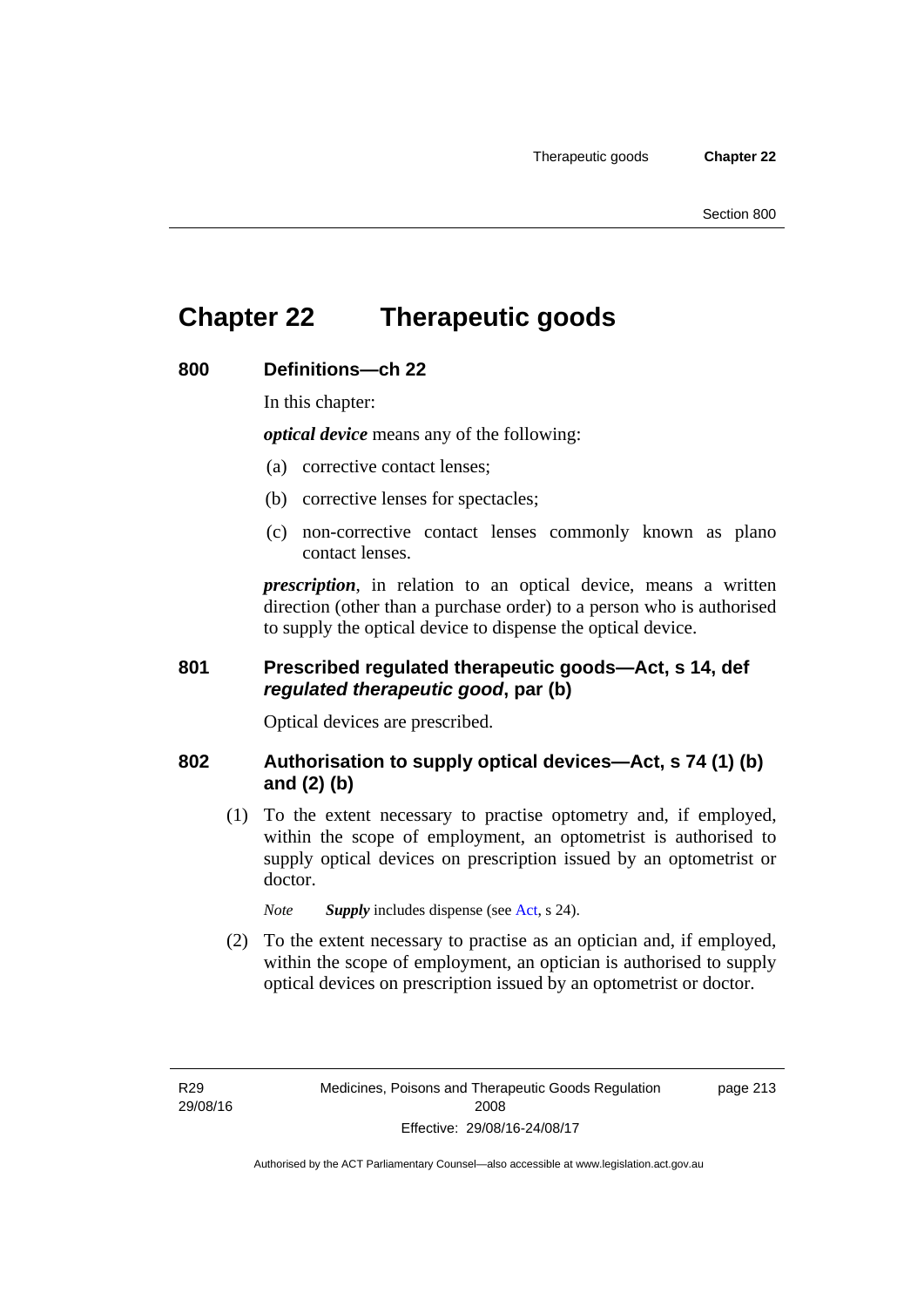#### **Chapter 22** Therapeutic goods

 (3) Within the scope of employment, an employee of an optometrist is authorised to sell and deliver optical devices supplied under subsection  $(1)$  or  $(2)$ .

#### **803 Authorisation conditions for supplying optical devices— Act, s 75 (1) (b)**

An optometrist's, and optician's, authorisation under section 802 in relation to optical devices is subject to the following conditions:

- (a) the optical devices are supplied on a written prescription by an optometrist or doctor;
- (b) if the prescription is for contact lenses (whether corrective or plano)—the prescription is issued not more than 1 year before the date the lenses are supplied;
- (c) if the prescription is for corrective lenses for spectacles—the prescription is issued not more than 2 years before the date the lenses are supplied.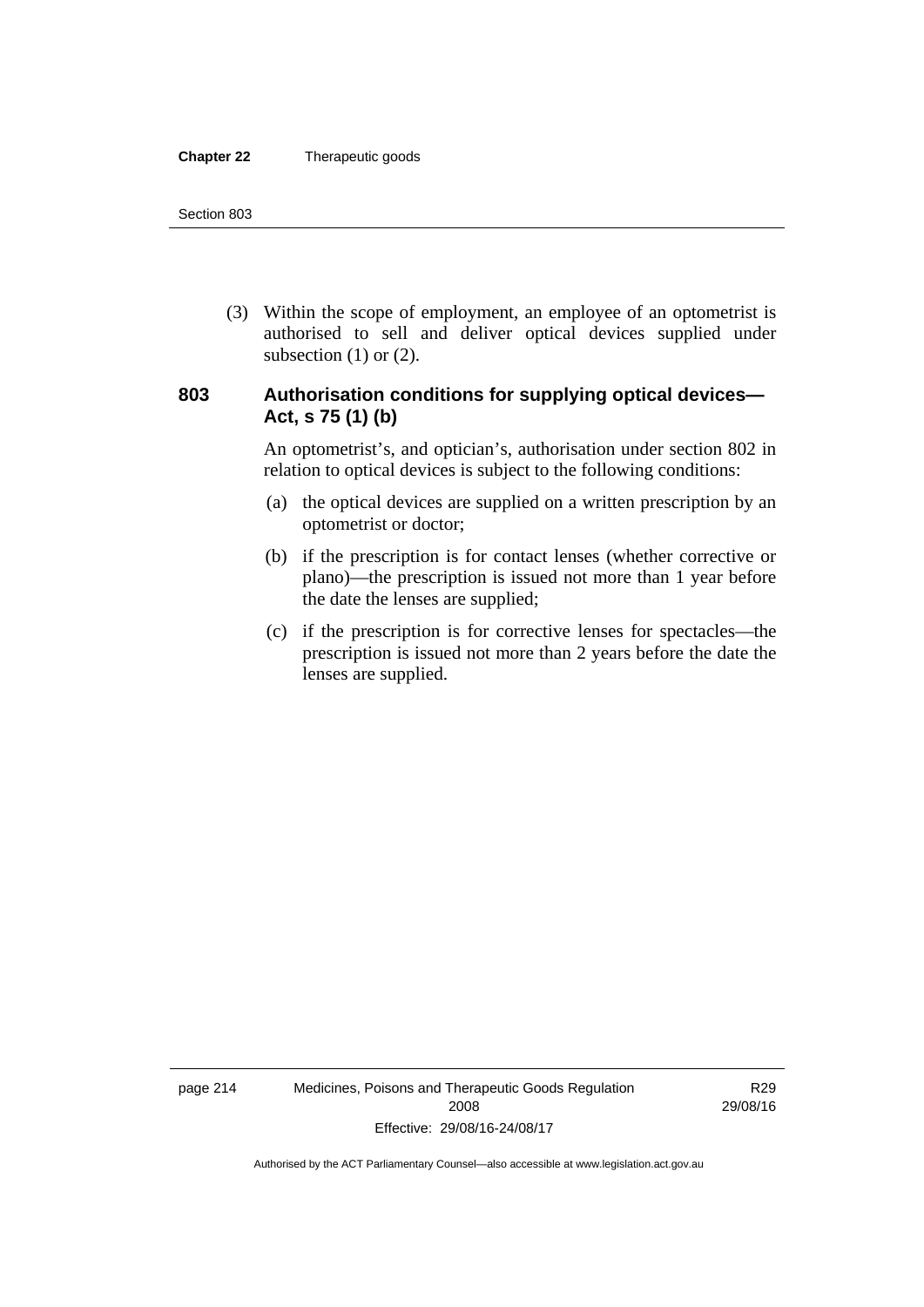## **Chapter 23 Notification and review of decisions**

#### **850 Meaning of** *reviewable decision—***ch 23**

In this chapter:

*reviewable decision* means a decision mentioned in table 850, column 3 under a provision of this regulation mentioned in column 2 in relation to the decision.

| column 1 | column <sub>2</sub>        | column 3                                                                                                  | column 4                   |
|----------|----------------------------|-----------------------------------------------------------------------------------------------------------|----------------------------|
| item     | section                    | decision                                                                                                  | entity                     |
| 1        | $120(1)$ (h)               | refuse approval of other<br>premises                                                                      | applicant for<br>approval  |
| 2        | 130(e)                     | refuse approval of other<br>premises                                                                      | applicant for<br>approval  |
| 3        | 140(e)                     | refuse approval of other<br>premises                                                                      | applicant for<br>approval  |
| 4        | 150(1)(c)                  | refuse approval of other<br>premises                                                                      | applicant for<br>approval  |
| 5        | 160(f)                     | refuse approval of other<br>premises                                                                      | applicant for<br>approval  |
| 6        | 171(d)                     | refuse approval of other<br>premises                                                                      | applicant for<br>approval  |
| 7        | 175(1)(a)(ii)<br>and $(b)$ | amend pseudoephedrine<br>record in way other than in<br>accordance with<br>application/refuse application | applicant for<br>amendment |
| 8        | 252(1)(d)                  | refuse approval of other<br>premises                                                                      | applicant for<br>approval  |

**Table 850 Reviewable decisions—chief health officer** 

R29 29/08/16 Medicines, Poisons and Therapeutic Goods Regulation 2008 Effective: 29/08/16-24/08/17

page 215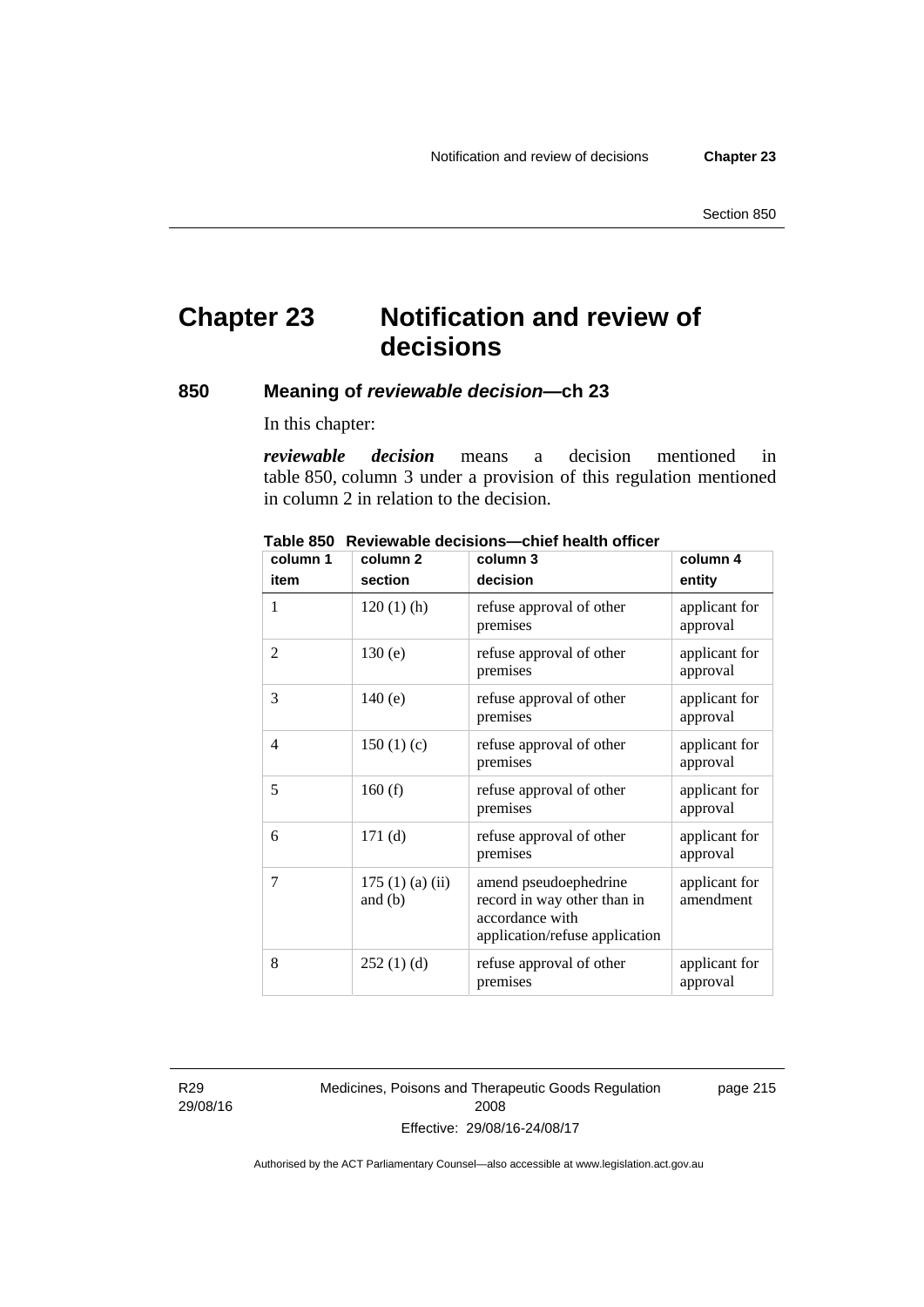#### **Chapter 23** Notification and review of decisions

#### Section 851

| column 1<br>item | column <sub>2</sub><br>section | column 3<br>decision                                                                         | column 4<br>entity        |
|------------------|--------------------------------|----------------------------------------------------------------------------------------------|---------------------------|
| 9                | 531(2)                         | refuse approval to store a<br>controlled medicine in a safe<br>or strongroom                 | applicant for<br>approval |
| 10               | 616(1)                         | refuse approval of nominated<br>individual for medicines<br>wholesales licence               | applicant for<br>licence  |
| 11               | 676(f)                         | refuse approval of other<br>premises                                                         | applicant for<br>approval |
| 12               | 686(f)                         | refuse approval of other<br>premises                                                         | applicant for<br>approval |
| 13               | 706(1)                         | refuse approval of nominated<br>individual for dangerous<br>poisons manufacturers<br>licence | applicant for<br>licence  |
| 14               | 716(1)                         | refuse approval of nominated<br>individual for dangerous<br>poisons suppliers licence        | applicant for<br>licence  |
| 15               | 771                            | refuse approval of other<br>premises                                                         | applicant for<br>approval |

*Note* For ACAT review of other decisions in relation to licences, see the [Act,](http://www.legislation.act.gov.au/a/2008-26/default.asp) ch 9 and sch 1.

#### **851 Reviewable decision notices**

If a person makes a reviewable decision, the person must give a reviewable decision notice to each entity mentioned in table 850, column 4 in relation to the decision.

- *Note 1* The person must also take reasonable steps to give a reviewable decision notice to any other person whose interests are affected by the decision (see *[ACT Civil and Administrative Tribunal Act 2008](http://www.legislation.act.gov.au/a/2008-35)*, s 67A).
- *Note* 2 The requirements for reviewable decision notices are prescribed under the *[ACT Civil and Administrative Tribunal Act 2008](http://www.legislation.act.gov.au/a/2008-35)*.

page 216 Medicines, Poisons and Therapeutic Goods Regulation 2008 Effective: 29/08/16-24/08/17

R29 29/08/16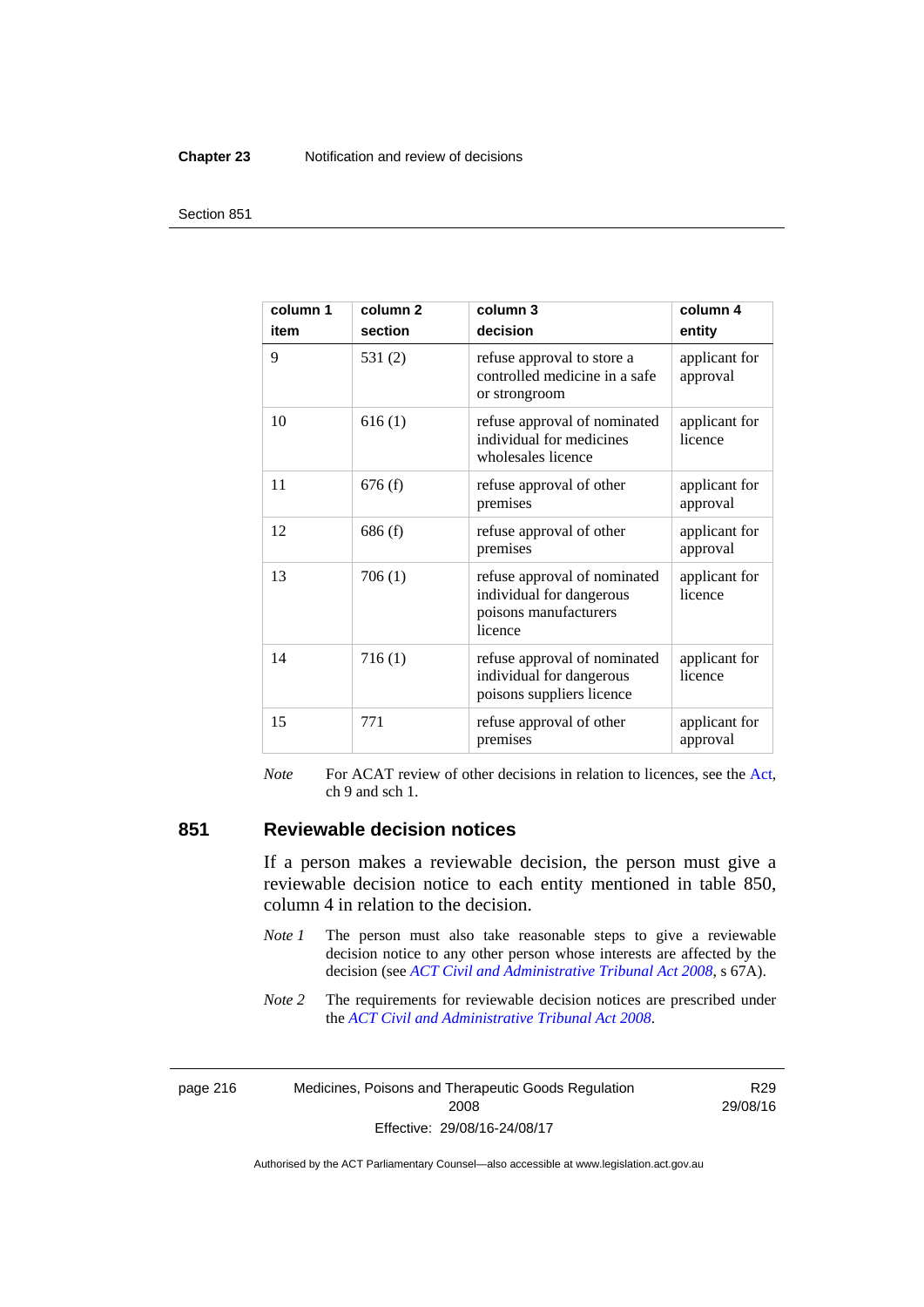#### **852 Applications for review**

The following may apply to the ACAT for a review of a reviewable decision:

- (a) an entity mentioned in table 850, column 4 in relation to the decision;
- (b) any other person whose interests are affected by the decision.
- *Note* If a form is approved under the *[ACT Civil and Administrative Tribunal](http://www.legislation.act.gov.au/a/2008-35)  [Act 2008](http://www.legislation.act.gov.au/a/2008-35)* for the application, the form must be used.

R29 29/08/16 Medicines, Poisons and Therapeutic Goods Regulation 2008 Effective: 29/08/16-24/08/17

page 217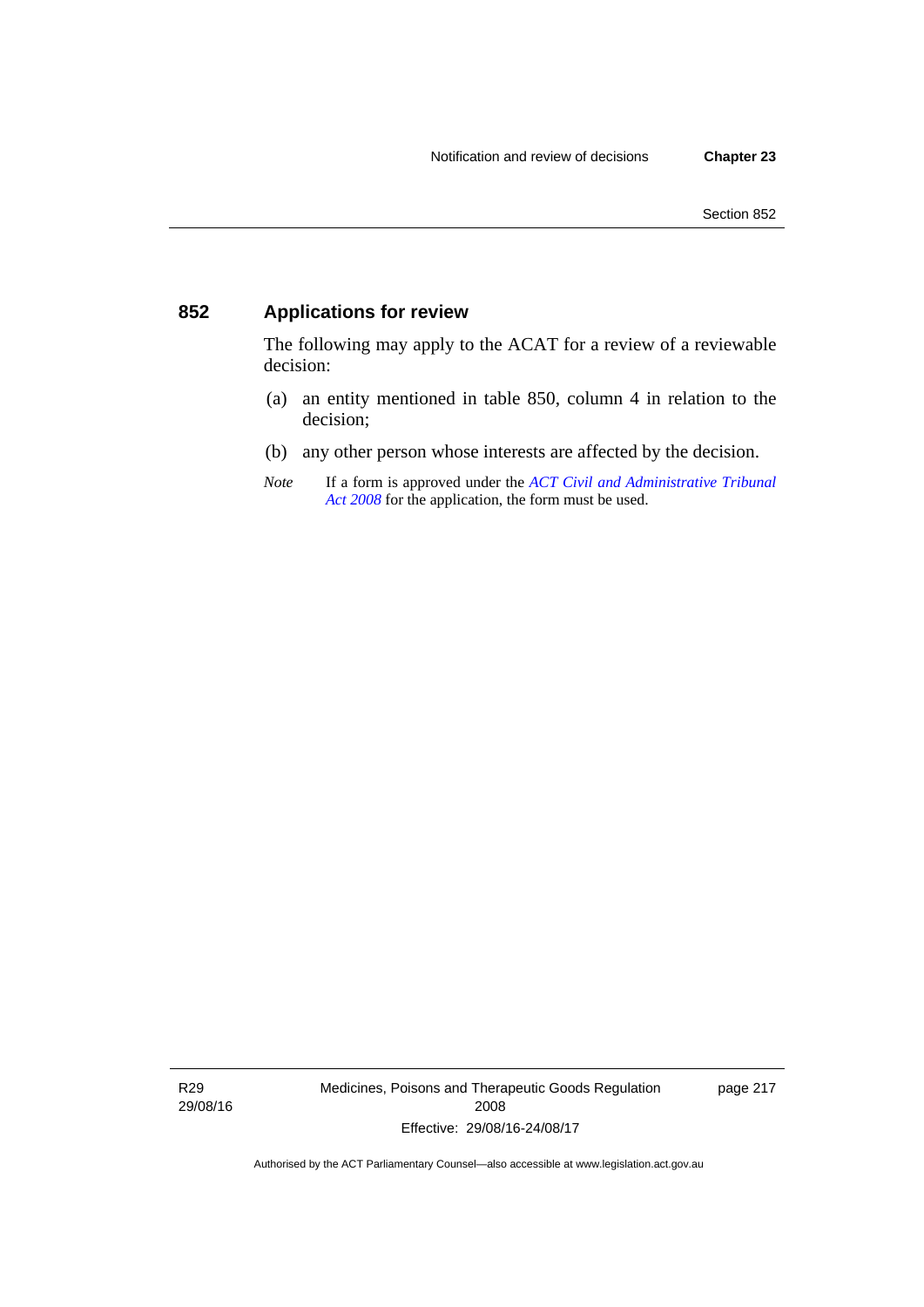**Chapter 24** Miscellaneous

## **Chapter 24 Miscellaneous**

#### **860 Authorisations for public employees—Act, s 26 (1) (b), (2) (b), s 35 (1) (b), (2) (b) and s 36 (b)**

 (1) This section applies to a public employee who is exercising a function under the Act.

- (2) To the extent necessary to exercise the function and within the scope of employment, the public employee is authorised to do any of the following:
	- (a) obtain a regulated substance;
	- (b) possess a regulated substance;
	- (c) supply a regulated substance or regulated therapeutic good to a person for discarding if the person is authorised to obtain the substance or good;

#### **Example—person authorised to obtain**

a person who holds an environmental authorisation for the disposal of the substance (see, eg s 693)

- *Note* An example is part of the regulation, is not exhaustive and may extend, but does not limit, the meaning of the provision in which it appears (see [Legislation Act,](http://www.legislation.act.gov.au/a/2001-14) s 126 and s 132).
- (d) supply a regulated substance or regulated therapeutic good, for law enforcement purposes, to—
	- (i) someone else who is authorised to obtain the substance or good; or
	- (ii) a law enforcement officer.

*Note Public employee*—see the [Legislation Act,](http://www.legislation.act.gov.au/a/2001-14) dictionary, pt 1.

page 218 Medicines, Poisons and Therapeutic Goods Regulation 2008 Effective: 29/08/16-24/08/17

R29 29/08/16

*Note Function* includes authority, duty and power (see [Legislation Act](http://www.legislation.act.gov.au/a/2001-14), dict, pt 1).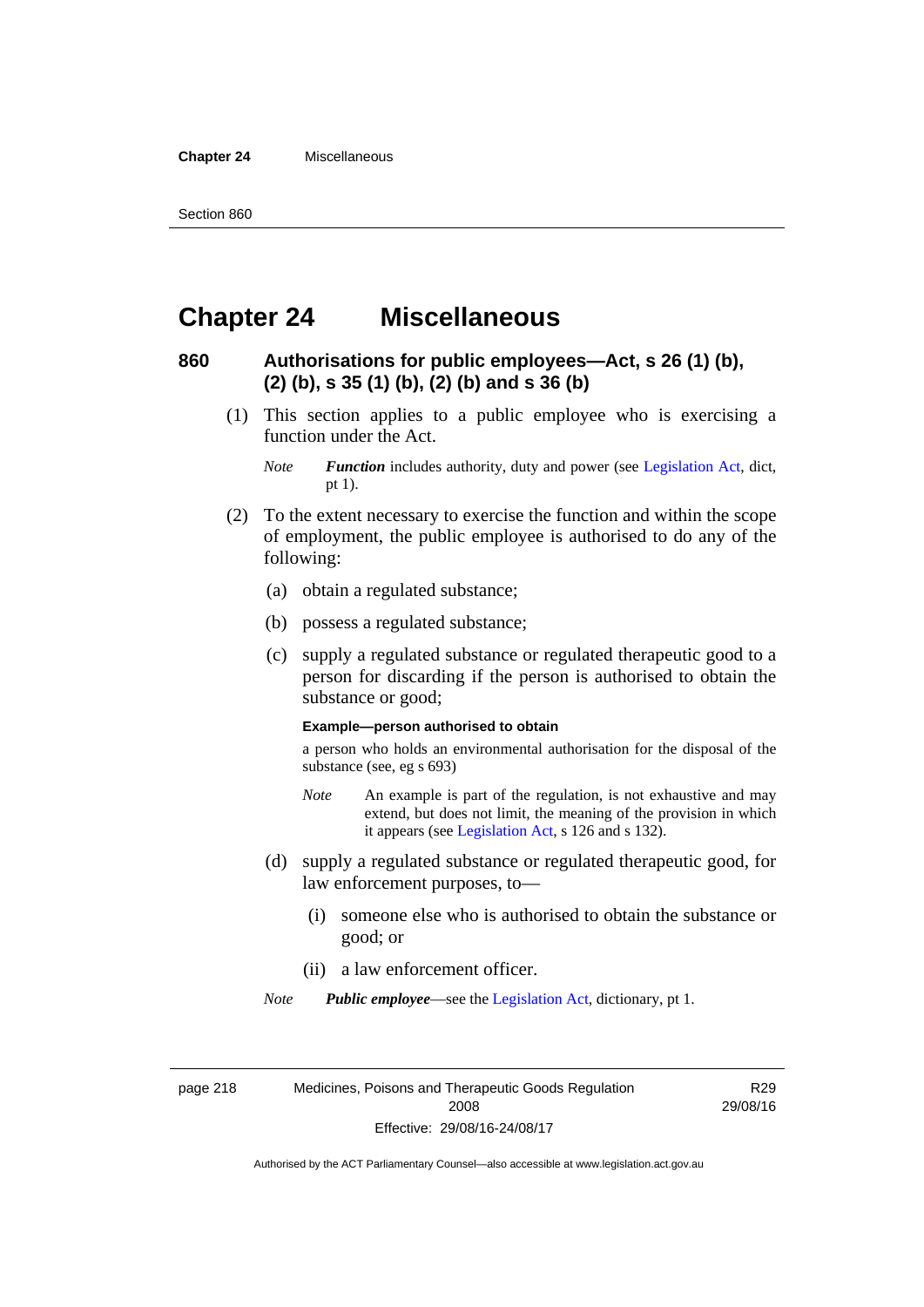(3) In this section:

*law enforcement officer*—see the [Criminal Code,](http://www.legislation.act.gov.au/a/2002-51) section 700.

#### **861 Other authorisations for public employees— Act, s 20 (1) (a), (2) (a) and s 74 (1) (b)**

- (1) A public employee is authorised to deal with a regulated substance, or regulated therapeutic good, in accordance with a permit issued by the chief health officer to the employee.
- (2) The permit must be in writing and include the following information:
	- (a) the dealings with regulated substances or regulated therapeutic goods authorised by the permit;
	- (b) the regulated substances or regulated therapeutic goods to which the permit relates;
	- (c) the public employee or employees authorised under the permit;
	- (d) any condition included in the permit by the chief health officer to which the permit is subject;
	- (e) a unique identifying number;
	- (f) when the permit ends.
- (3) For subsection (2) (c), the permit may identify a public employee authorised under the permit by—
	- (a) naming the employee; or
	- (b) nominating the occupant of a position (however described), at a particular time or from time to time.
- (4) In this section:

*public employee* includes a police officer.

R29 29/08/16 page 219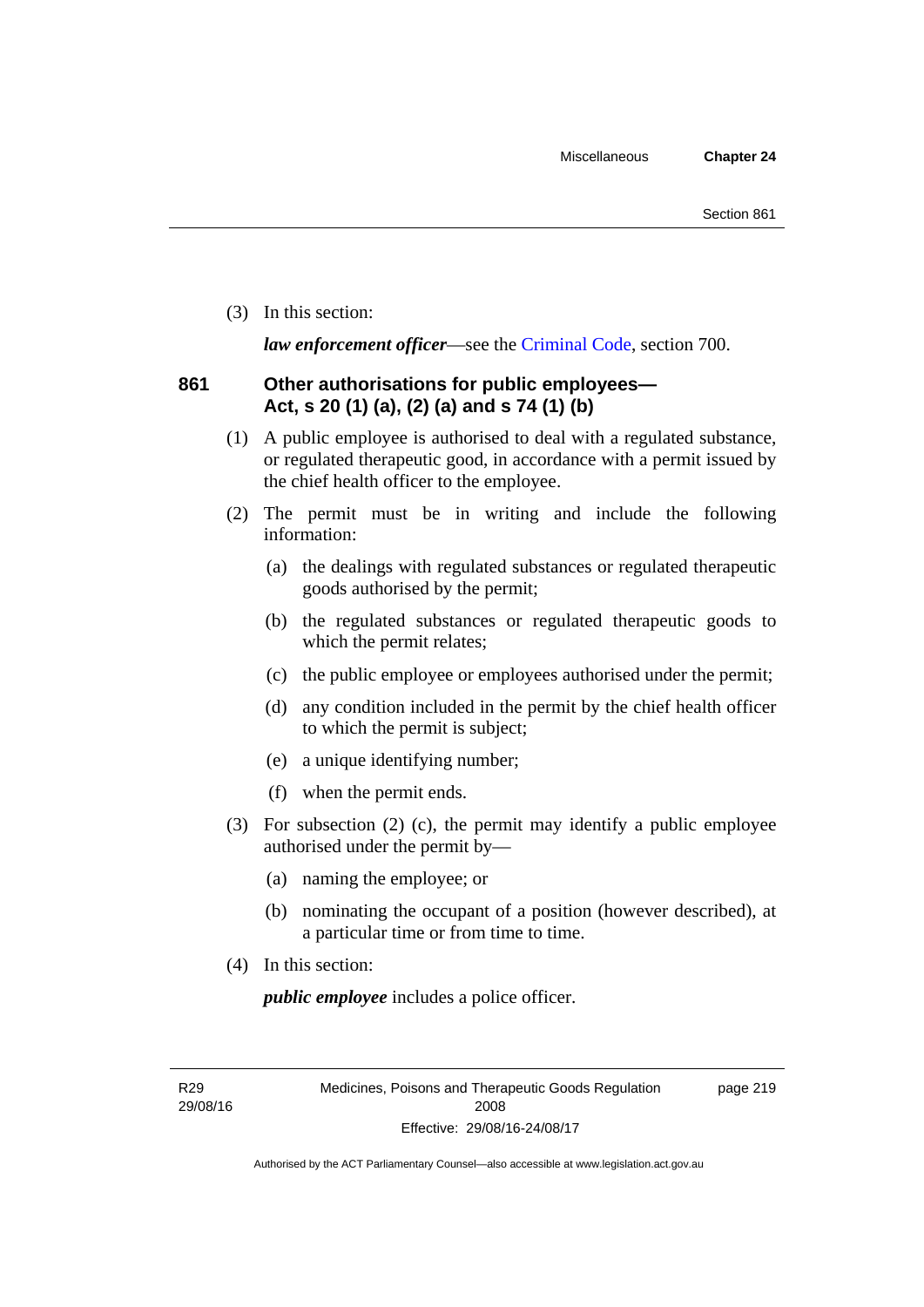#### **Chapter 24** Miscellaneous

#### **862 Certain containers not to be used for human-use substances—Act, s 63 (1) (b)**

A container of a kind mentioned in the medicines and poisons standard, paragraph 21, 22 or 23 is prescribed.

#### **863 Disapplication of Legislation Act, s 47 (6)**

The [Legislation Act](http://www.legislation.act.gov.au/a/2001-14), section 47 (6) does not apply to the following:

- (a) the Australian code of good wholesaling practice for medicines in schedules 2, 3, 4 and 8;
- (b) the medicines Australia code of conduct;
- (c) the *[National Health Act 1953](http://www.comlaw.gov.au/Series/C1953A00095)* (Cwlth);
- (d) the *[National Health \(Pharmaceutical Benefits\)](http://www.comlaw.gov.au/Series/F1996B02844)  [Regulations 1960](http://www.comlaw.gov.au/Series/F1996B02844)* (Cwlth);
- (e) a continued dispensing determination.
- *Note 1* An instrument and a law of another jurisdiction mentioned in this section do not need to be notified under the [Legislation Act](http://www.legislation.act.gov.au/a/2001-14) because s 47 (6) does not apply (see [Legislation Act](http://www.legislation.act.gov.au/a/2001-14), s 47 (7)).
- *Note 2* A reference to an Act includes a reference to the statutory instruments made or in force under the Act, including any regulation (see [Legislation Act,](http://www.legislation.act.gov.au/a/2001-14) s 104).
- *Note 3* The Australian Code of Good Wholesaling Practice for Medicines in Schedules 2, 3, 4 and 8 is accessible at [www.tga.gov.au.](http://www.tga.gov.au/)
- *Note 4* The Medicines Australia Code of Conduct is accessible at [www.medicinesaustralia.com.au](http://www.medicinesaustralia.com.au/).
- *Note 5* A law of another jurisdiction mentioned in this section is accessible at [www.comlaw.gov.au](http://www.comlaw.gov.au/).

#### **864 Exemption of piper methysticum (kava)—Act, s 190 (1) (a)**

 (1) Piper methysticum (kava) in the following forms is exempt from the Act:

page 220 Medicines, Poisons and Therapeutic Goods Regulation 2008 Effective: 29/08/16-24/08/17

R29 29/08/16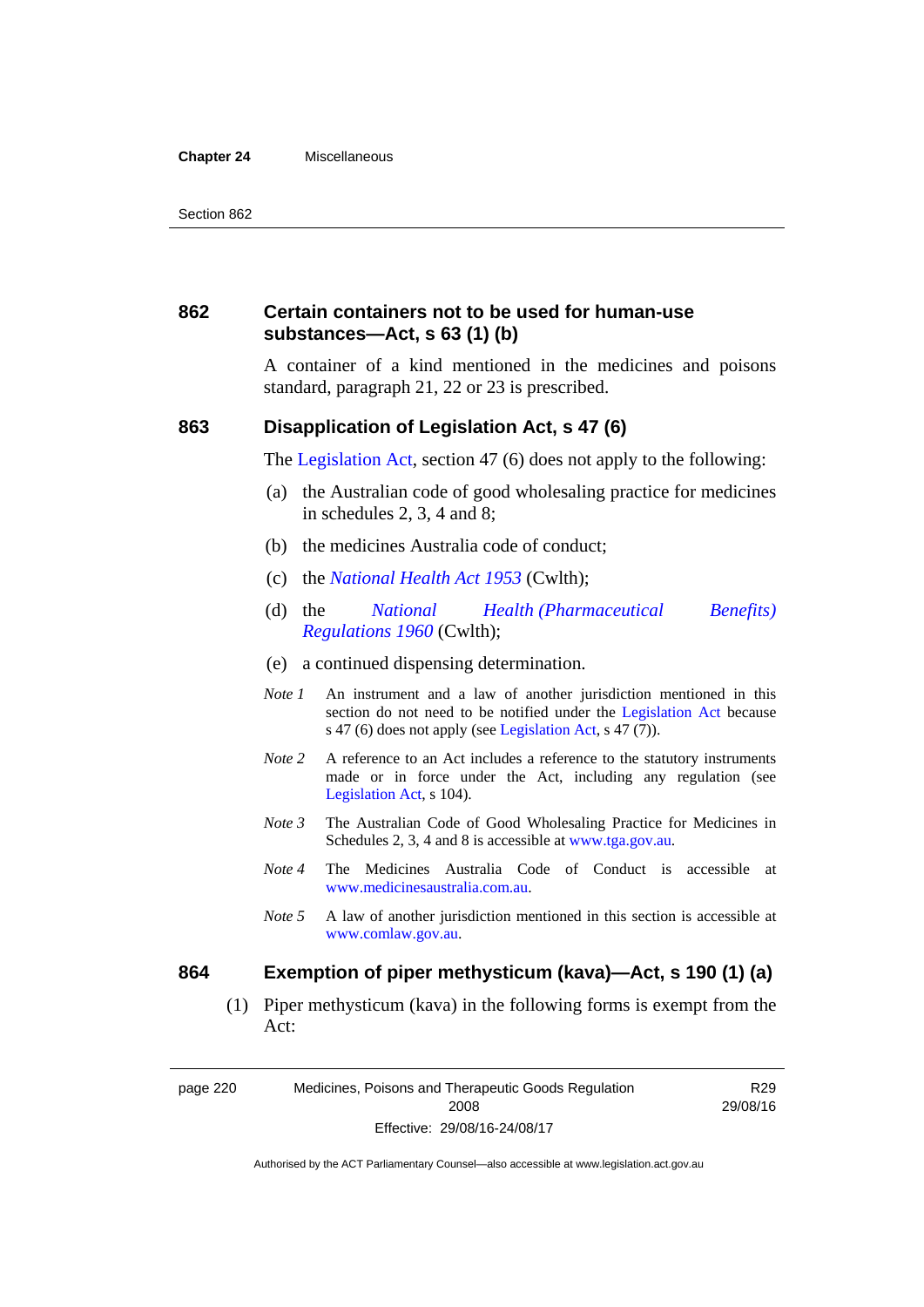- (a) raw or dried whole or peeled rhizome for use in aqueous dispersions or aqueous extracts intended for oral use by humans;
- (b) powder made from the dried rhizome for use in aqueous dispersions or aqueous extracts intended for oral use by humans;
- (c) preparations for oral use by humans containing aqueous dispersions or aqueous extracts of the raw or dried whole or peeled rhizome;
- (d) preparations for oral use by humans containing aqueous dispersions or aqueous extracts of powder made from the dried rhizome.
- (2) However, the exemption applies only if—
	- (a) the kava is prepared, possessed and consumed in accordance with the customs of the Pacific Islands; and

#### **Examples—customs of the Pacific Islands relating to use of kava**

- 1 consuming kava as part of a traditional ceremony, in a kava circle or otherwise
- 2 serving kava from a traditional bowl
- *Note* An example is part of the regulation, is not exhaustive and may extend, but does not limit, the meaning of the provision in which it appears (see [Legislation Act,](http://www.legislation.act.gov.au/a/2001-14) s 126 and s 132).
- (b) the kava is prepared, possessed and consumed in connection with an event declared by the Minister; and
- (c) any conditions stated in the declaration are complied with.
- (3) The Minister may declare an event only if satisfied it is a public event.

#### **Example**

National Multicultural Festival

(4) A declaration may include conditions about any of the following:

R29 29/08/16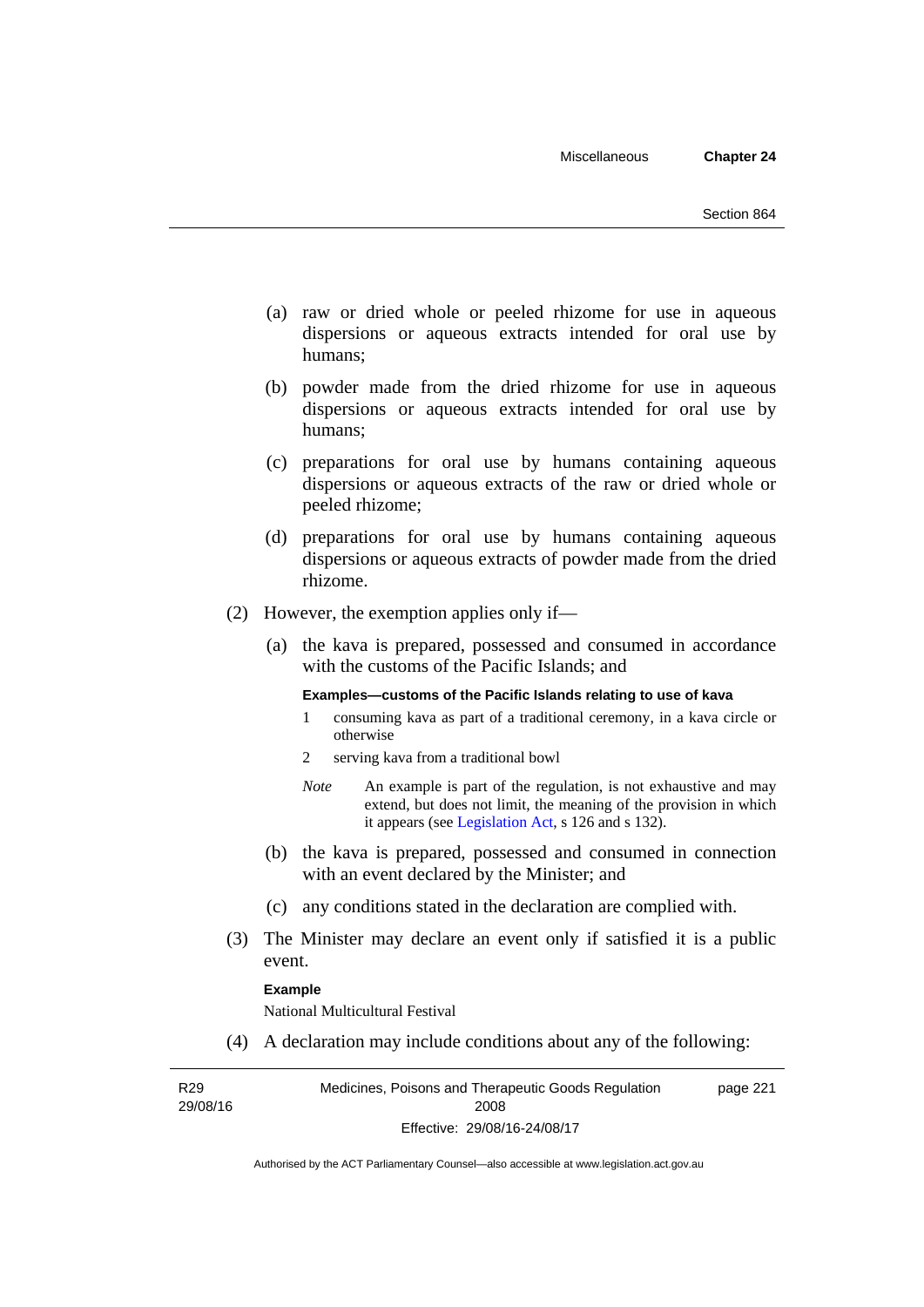#### **Chapter 24** Miscellaneous

- (a) the dates and times when the kava may be prepared or consumed;
- (b) the way in which the kava may be prepared or consumed;
- (c) the places where the kava may be prepared or consumed;
- (d) the minimum age of people who may consume the kava;
- (e) signage for the event;
- (f) anything else the Minister considers appropriate.
- (5) A declaration is a notifiable instrument.

*Note* A notifiable instrument must be notified under the [Legislation Act](http://www.legislation.act.gov.au/a/2001-14).

page 222 Medicines, Poisons and Therapeutic Goods Regulation 2008 Effective: 29/08/16-24/08/17

R29 29/08/16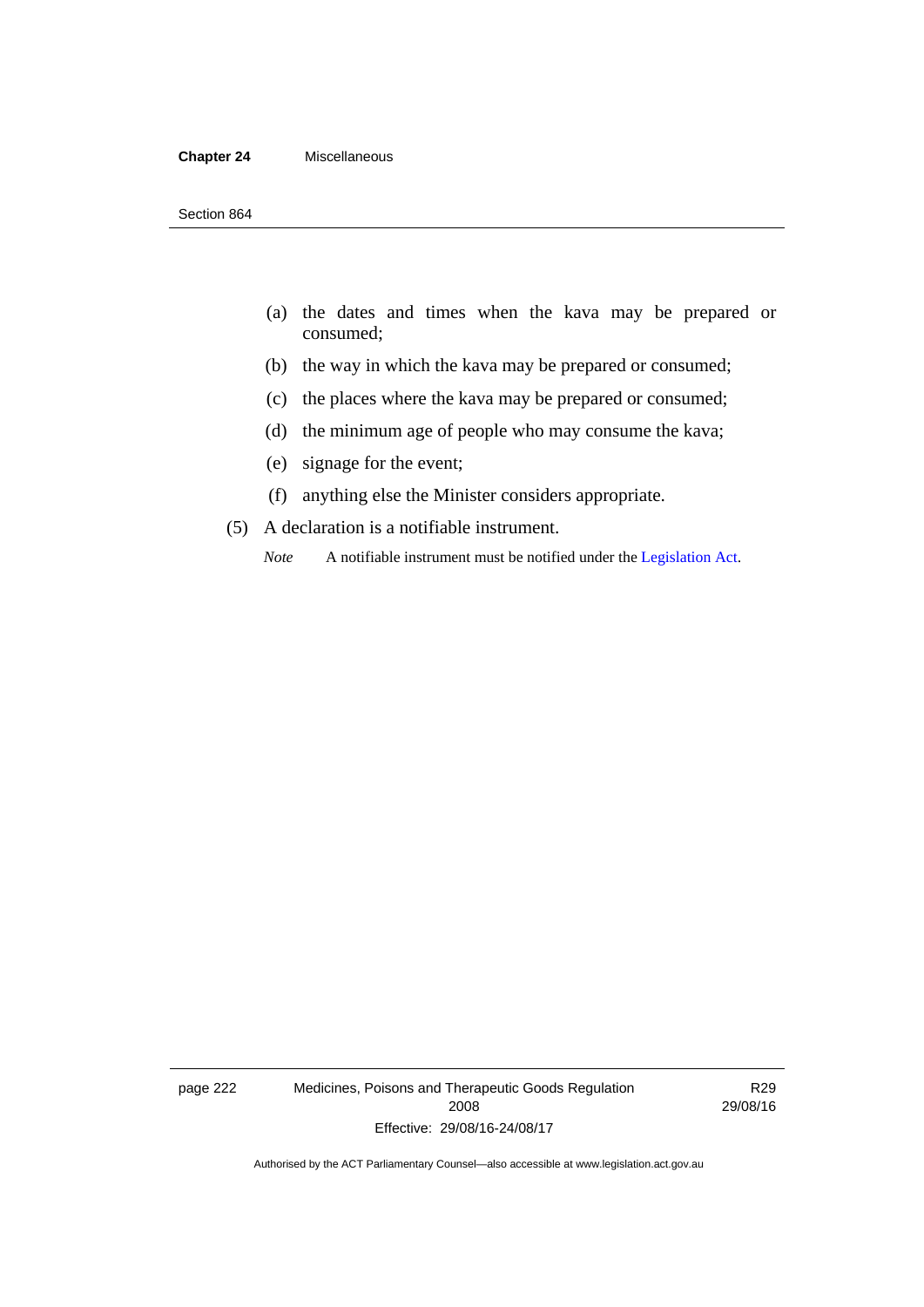# **Schedule 1 Medicines—health-related**

**occupations authorisations** 

(see s 30, s 50, s 60, s 110, s 350, s 370 and s 380)

## **Part 1.1 Ambulance services and officers**

| column 1<br>item | column <sub>2</sub><br>person authorised                                                           | column 3<br>authorisation                                                                                                                                                                                                                                                                                               |
|------------------|----------------------------------------------------------------------------------------------------|-------------------------------------------------------------------------------------------------------------------------------------------------------------------------------------------------------------------------------------------------------------------------------------------------------------------------|
| 1                | ambulance officer employed by<br>Commonwealth, Territory or<br><b>State</b>                        | within scope of employment, do any of<br>the following:<br>obtain medicines;<br>(a)<br>possess medicines;<br>(b)                                                                                                                                                                                                        |
| 2                | person in charge of ambulance<br>service operated by<br>Commonwealth, Territory or<br><b>State</b> | administer medicines.<br>(c)<br>within scope of employment, do any of<br>the following:<br>issue purchase orders for medicines;<br>(a)<br>obtain medicines mentioned in<br>(b)<br>par(a);<br>possess medicines mentioned in<br>(c)<br>par(a);<br>(d)<br>supply medicines to ambulance<br>officers in ambulance service. |

R29 29/08/16 Medicines, Poisons and Therapeutic Goods Regulation 2008 Effective: 29/08/16-24/08/17

page 223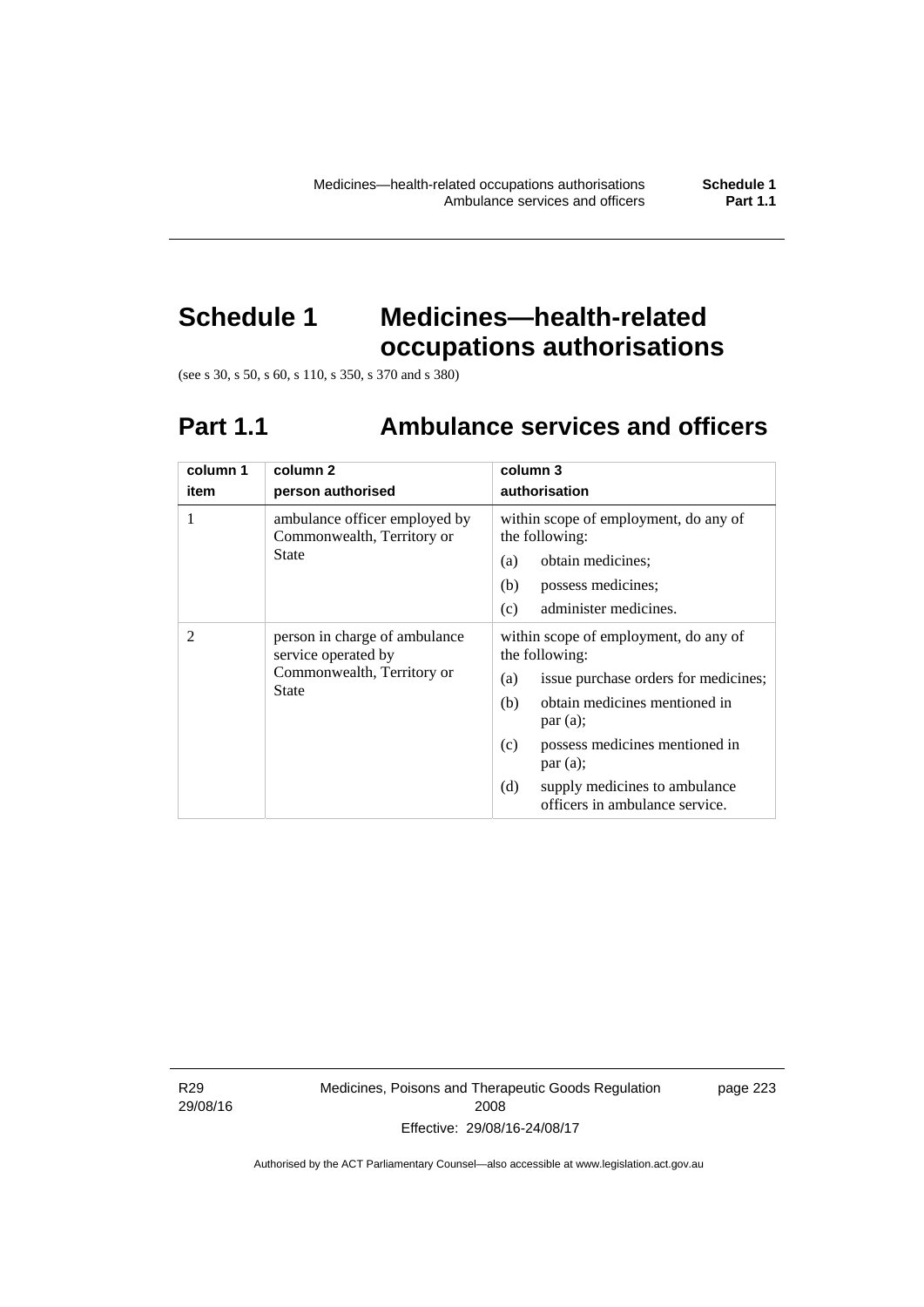## **Part 1.2 Dentists, dental hygienists, dental therapists and oral health therapists**

| column 1<br>item | column <sub>2</sub><br>person authorised               | column 3<br>authorisation                                                                                                             |
|------------------|--------------------------------------------------------|---------------------------------------------------------------------------------------------------------------------------------------|
| 1                | dentist                                                | to the extent necessary to practise dentistry<br>and, if employed, within the scope of<br>employment, do any of the following:        |
|                  |                                                        | issue purchase orders and requisitions<br>(a)<br>for medicines;                                                                       |
|                  |                                                        | obtain medicines;<br>(b)                                                                                                              |
|                  |                                                        | (c)<br>possess medicines;                                                                                                             |
|                  |                                                        | (d)<br>administer medicines;                                                                                                          |
|                  |                                                        | prescribe medicines;<br>(e)                                                                                                           |
|                  |                                                        | (f)<br>supply medicines to patients during<br>consultations if labelled in accordance<br>with s 161;                                  |
|                  |                                                        | supply medicines for administration to<br>(g)<br>patients at dental surgery to people<br>authorised to administer them.               |
| <b>Note</b>      | Dentist does not include a trainee dentist (see dict). |                                                                                                                                       |
| 2                | trainee dentist                                        | to the extent necessary to practise dentistry or<br>undertake training, and under supervision of<br>dentist, do any of the following: |
|                  |                                                        | obtain medicines from health<br>(a)<br>practitioner authorised to possess<br>them;                                                    |
|                  |                                                        | (b)<br>possess medicines;                                                                                                             |
|                  |                                                        | administer medicines in accordance<br>(c)<br>with prescription (whether or not<br>issued by themself or dentist);                     |
|                  |                                                        | (d)<br>prescribe medicines for administration<br>at institution or dental surgery.                                                    |

page 224 Medicines, Poisons and Therapeutic Goods Regulation 2008 Effective: 29/08/16-24/08/17

R29 29/08/16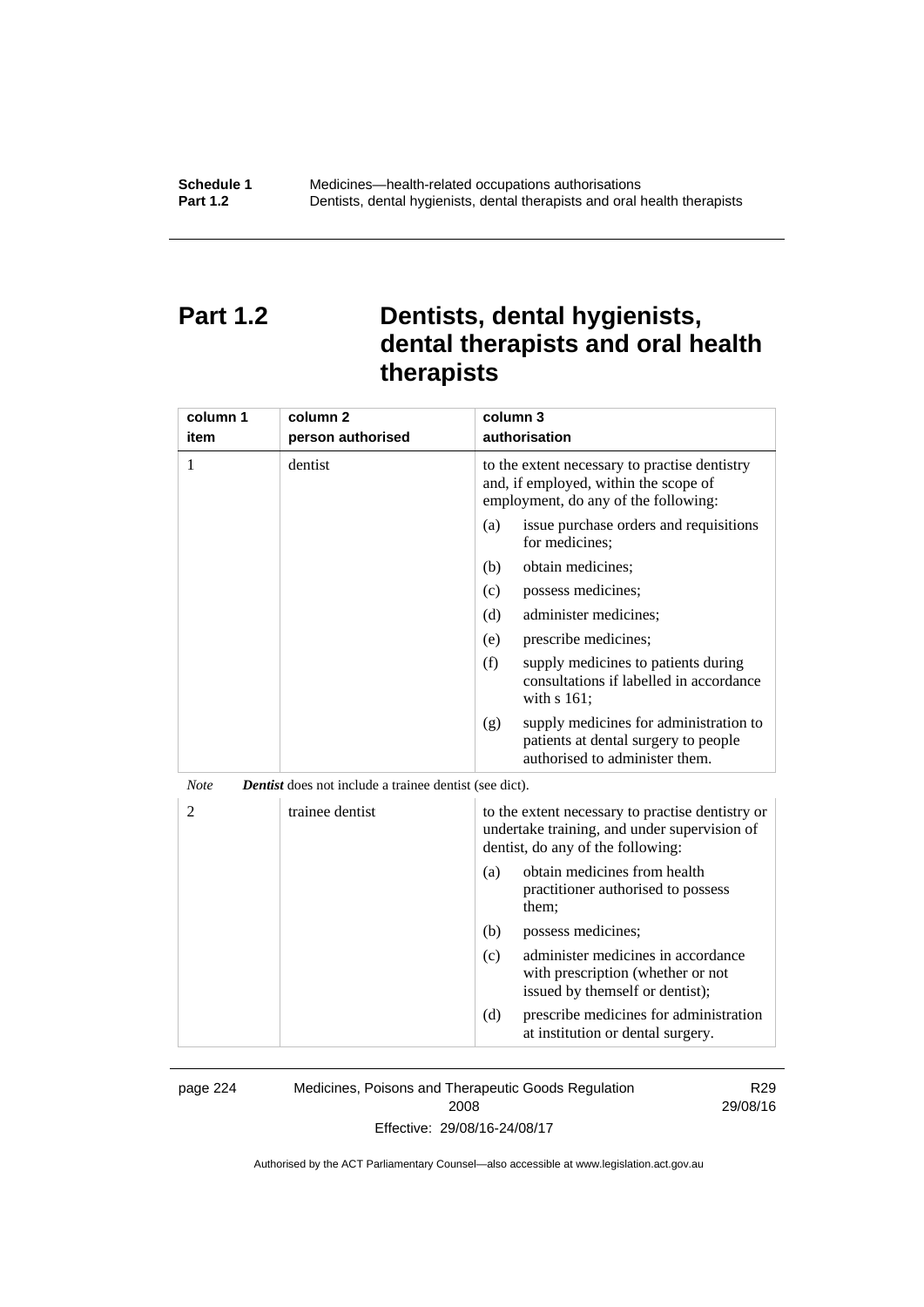| column 1<br>item | column <sub>2</sub><br>person authorised | column 3<br>authorisation                                                                                                                                                                   |
|------------------|------------------------------------------|---------------------------------------------------------------------------------------------------------------------------------------------------------------------------------------------|
| 3                | dental hygienist                         | within the scope of employment, to the<br>extent necessary to practise as dental<br>hygienist, and in a structured professional<br>relationship with a dentist, do any of the<br>following: |
|                  |                                          | obtain medicines from dentist<br>(a)<br>authorised to possess them;                                                                                                                         |
|                  |                                          | possess medicines mentioned in<br>(b)<br>par(a);                                                                                                                                            |
|                  |                                          | administer medicines mentioned in<br>(c)<br>par (a) in accordance with dentist's<br>prescription.                                                                                           |
| $\overline{4}$   | dental therapist                         | within the scope of employment, to the<br>extent necessary to practise as dental<br>therapist, and in a structured professional<br>relationship with a dentist, do any of the<br>following: |
|                  |                                          | issue purchase orders and requisitions<br>(a)<br>for medicines for topical dental use<br>and for local anaesthetics;                                                                        |
|                  |                                          | (b)<br>obtain medicines mentioned in par (a);                                                                                                                                               |
|                  |                                          | possess medicines mentioned in<br>(c)<br>par(a);                                                                                                                                            |
|                  |                                          | (d)<br>administer medicines mentioned in<br>par(a).                                                                                                                                         |

R29 29/08/16 Medicines, Poisons and Therapeutic Goods Regulation 2008 Effective: 29/08/16-24/08/17

page 225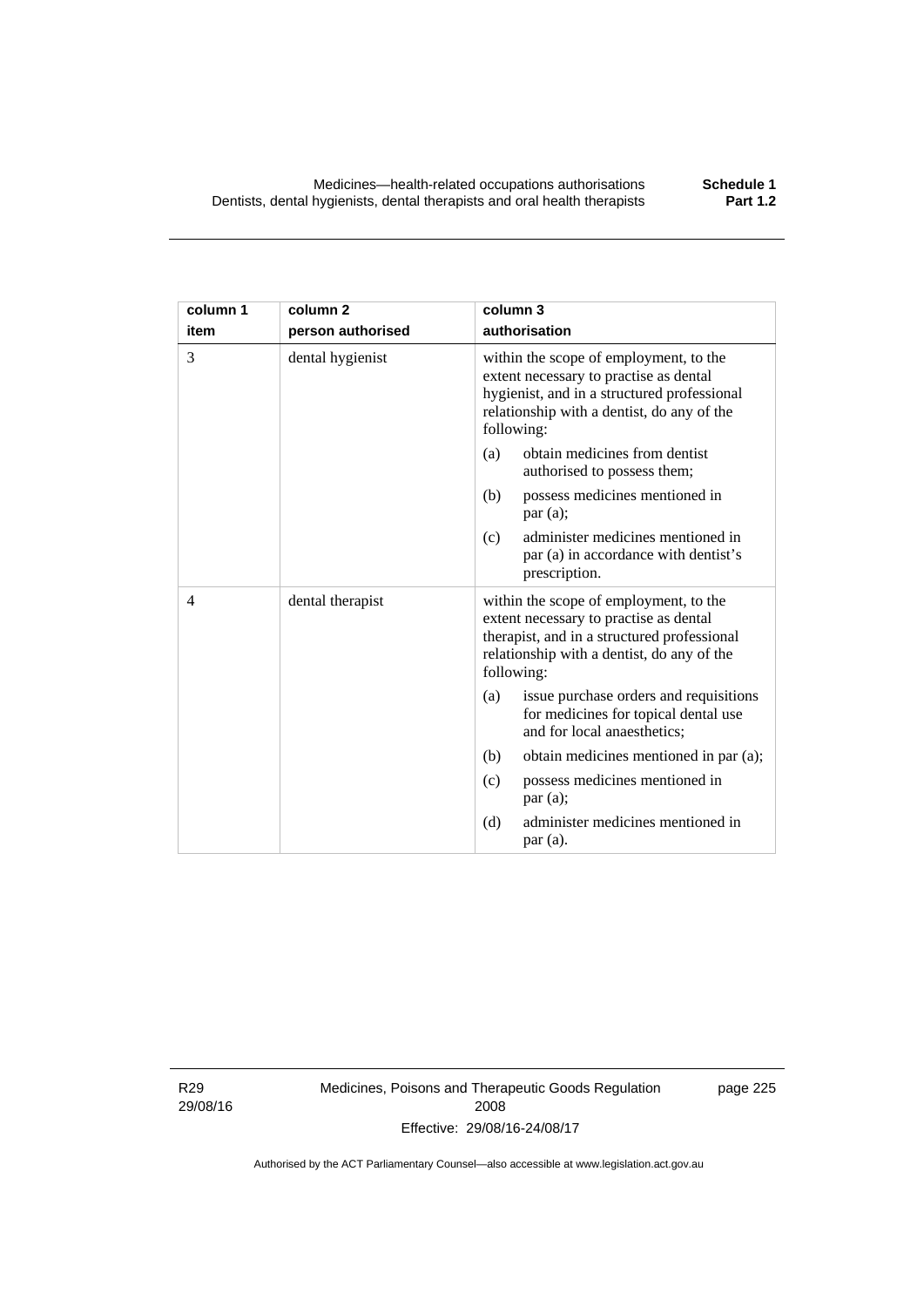#### **Schedule 1** Medicines—health-related occupations authorisations<br>**Part 1.2** Dentists, dental hygienists, dental therapists and oral health **Part 1.2** Dentists, dental hygienists, dental therapists and oral health therapists

| column 1<br>item | column 2<br>person authorised | column 3<br>authorisation                                                                                                                                                                           |
|------------------|-------------------------------|-----------------------------------------------------------------------------------------------------------------------------------------------------------------------------------------------------|
| 5                | oral health therapist         | within the scope of employment, to the<br>extent necessary to practise as an oral health<br>therapist, and in a structured professional<br>relationship with a dentist, do any of the<br>following: |
|                  |                               | issue purchase orders and requisitions<br>(a)<br>for medicines for topical dental use<br>and for local anaesthetics;                                                                                |
|                  |                               | obtain medicines mentioned in par (a);<br>(b)                                                                                                                                                       |
|                  |                               | possess medicines mentioned in<br>(c)<br>par(a);                                                                                                                                                    |
|                  |                               | administer medicines mentioned in<br>(d)<br>par (a).                                                                                                                                                |

page 226 Medicines, Poisons and Therapeutic Goods Regulation 2008 Effective: 29/08/16-24/08/17

R29 29/08/16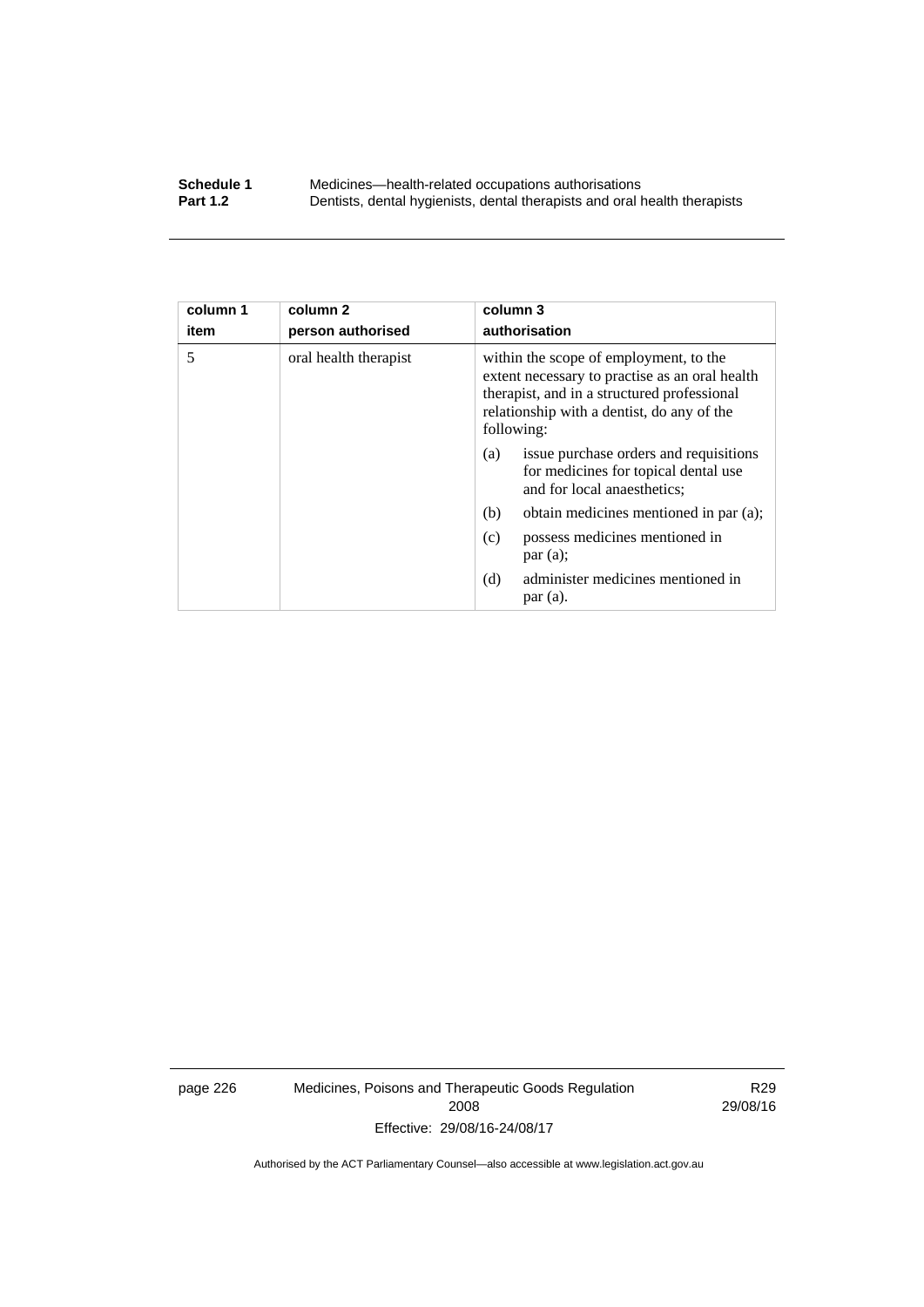## **Part 1.3 Doctors**

| column 1<br>item | column <sub>2</sub><br>person authorised | column 3<br>authorisation                                                                                                     |
|------------------|------------------------------------------|-------------------------------------------------------------------------------------------------------------------------------|
| 1                | doctor                                   | to the extent necessary to practise medicine<br>and, if employed, within the scope of<br>employment, do any of the following: |
|                  |                                          | issue purchase orders and requisitions<br>(a)<br>for medicines;                                                               |
|                  |                                          | obtain medicines;<br>(b)                                                                                                      |
|                  |                                          | possess medicines;<br>(c)                                                                                                     |
|                  |                                          | (d)<br>administer medicines;                                                                                                  |
|                  |                                          | prescribe medicines;<br>(e)                                                                                                   |
|                  |                                          | (f)<br>supply medicines to patients during<br>consultations:                                                                  |
|                  |                                          | supply medicines for administration to<br>(g)<br>patients to people authorised to<br>administer them;                         |
|                  |                                          | (h)<br>supply medicines dispensed for patient<br>to another health practitioner on<br>patient's transfer within institution;  |
|                  |                                          | supply medicines dispensed for patient<br>(i)<br>to patient on patient's discharge from<br>institution;                       |
|                  |                                          | supply medicines to patients during<br>(j)<br>consultations if labelled in accordance<br>with $s$ 161.                        |
|                  |                                          | <b>Note</b><br>For authorisation to issue standing<br>orders for administration of medicines at<br>institutions, see s 75.    |

*Note Doctor* does not include an intern doctor (see dict).

R29 29/08/16 Medicines, Poisons and Therapeutic Goods Regulation 2008 Effective: 29/08/16-24/08/17

page 227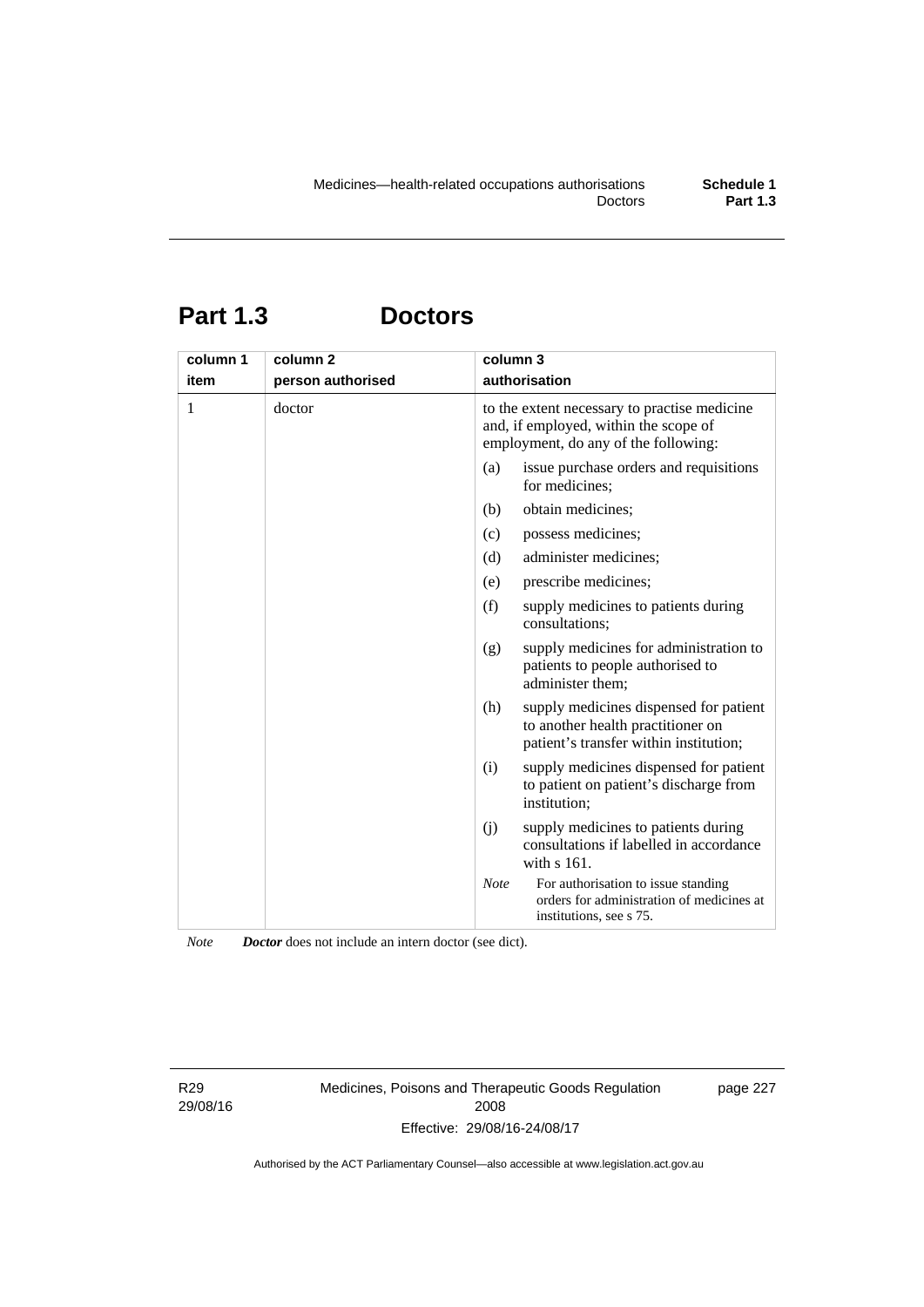| Schedule 1      | Medicines—health-related occupations authorisations |
|-----------------|-----------------------------------------------------|
| <b>Part 1.3</b> | <b>Doctors</b>                                      |

| column 1 | column <sub>2</sub> | column 3                                                                                                                                                      |
|----------|---------------------|---------------------------------------------------------------------------------------------------------------------------------------------------------------|
| item     | person authorised   | authorisation                                                                                                                                                 |
| 2        | intern doctor       | to the extent necessary to practise medicine<br>or undertake training or supervised practice,<br>and under supervision of doctor, do any of<br>the following: |
|          |                     | obtain medicines from health<br>(a)<br>practitioner authorised to possess<br>them:                                                                            |
|          |                     | (b)<br>possess medicines;                                                                                                                                     |
|          |                     | administer medicines in accordance<br>(c)<br>with prescription (whether or not<br>issued by themself or another<br>prescriber);                               |
|          |                     | (d)<br>prescribe medicines for administration<br>at institution or surgery;                                                                                   |
|          |                     | supply medicines dispensed for patient<br>(e)<br>to another health practitioner on<br>patient's transfer within institution;                                  |
|          |                     | (f)<br>supply medicines dispensed for patient<br>to patient on patient's discharge from<br>institution.                                                       |

page 228 Medicines, Poisons and Therapeutic Goods Regulation 2008 Effective: 29/08/16-24/08/17

R29 29/08/16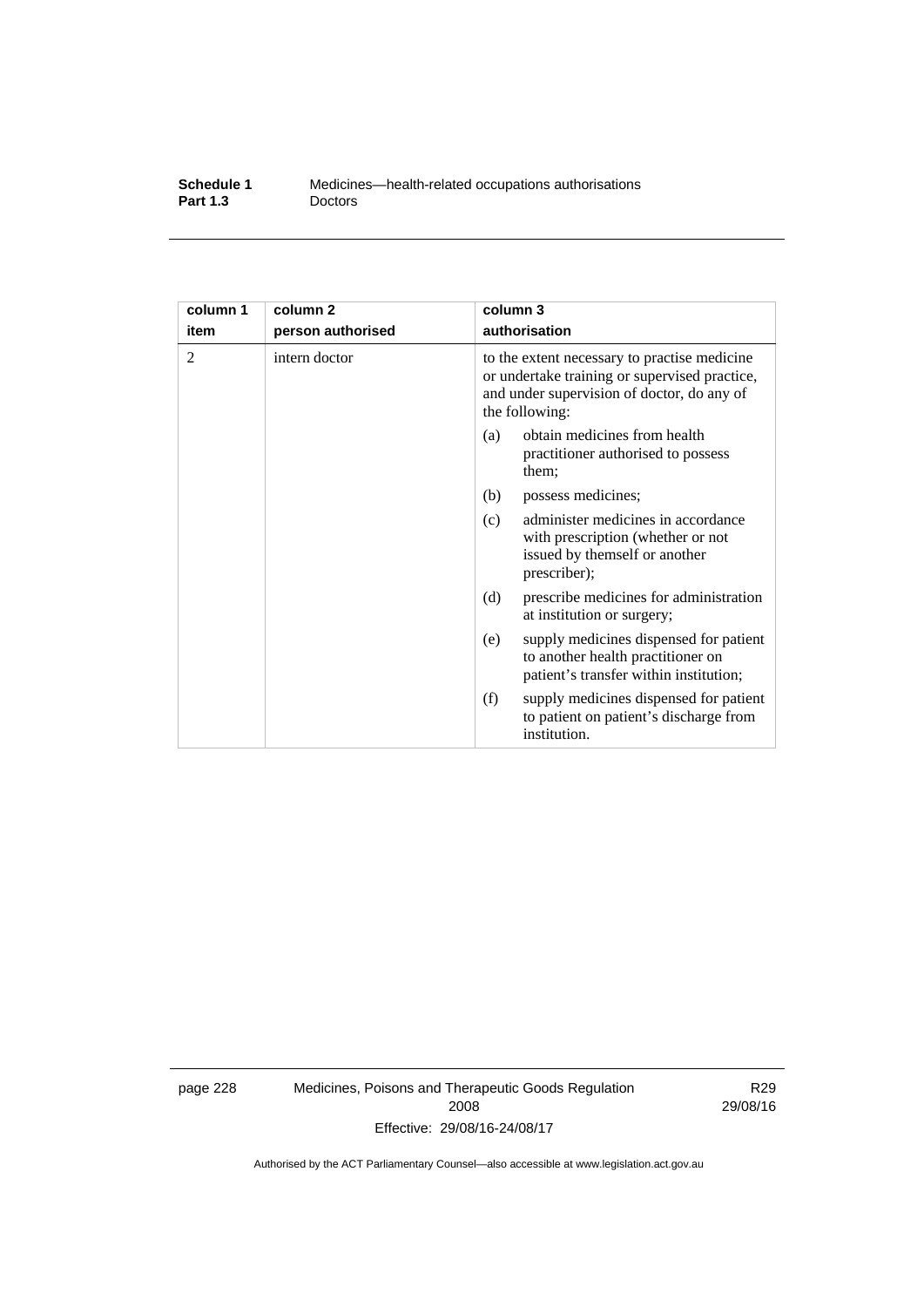### **Part 1.4 Health practitioners at institutions**

| column 1<br>item | column 2<br>person authorised                  | column 3<br>authorisation                                                                                                                                                                                    |
|------------------|------------------------------------------------|--------------------------------------------------------------------------------------------------------------------------------------------------------------------------------------------------------------|
|                  | health practitioner employed<br>at institution | within the scope of employment, do any of<br>the following for the delivery of medicines<br>within the institution to a health practitioner<br>or health professional authorised to obtain<br>the medicines: |
|                  |                                                | obtain the medicines;<br>(a)                                                                                                                                                                                 |
|                  |                                                | possess the medicines;<br>(b)                                                                                                                                                                                |
|                  |                                                | supply the medicines.<br>(c)                                                                                                                                                                                 |

R29 29/08/16 Medicines, Poisons and Therapeutic Goods Regulation 2008 Effective: 29/08/16-24/08/17

page 229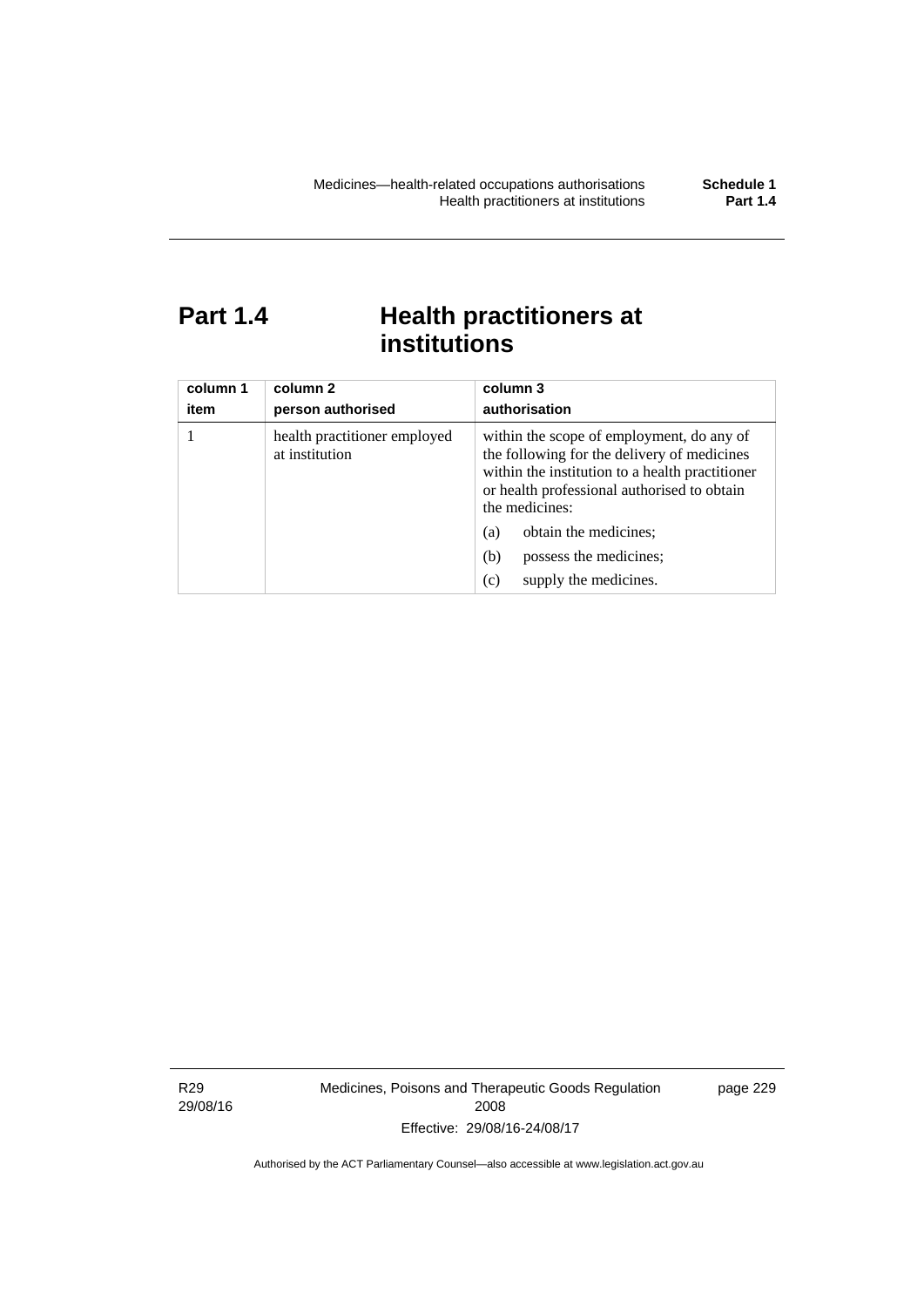### **Part 1.5 Midwives**

| column 1 | column 2          | column 3                                                                                                                       |  |  |
|----------|-------------------|--------------------------------------------------------------------------------------------------------------------------------|--|--|
| item     | person authorised | authorisation                                                                                                                  |  |  |
| 1        | midwife           | to the extent necessary to practise midwifery<br>and, if employed, within the scope of<br>employment, do any of the following: |  |  |
|          |                   | issue requisitions for medicines;<br>(a)                                                                                       |  |  |
|          |                   | (b)<br>obtain medicines on requisition;                                                                                        |  |  |
|          |                   | possess medicines;<br>(c)                                                                                                      |  |  |
|          |                   | administer medicines in accordance<br>(d)<br>with prescription or standing order;                                              |  |  |
|          |                   | supply medicines in accordance with a<br>(e)<br>standing order issued by chief health<br>officer or a requisition;             |  |  |
|          |                   | supply medicines dispensed for patient<br>(f)<br>to another health practitioner on<br>patient's transfer within institution;   |  |  |
|          |                   | supply medicines dispensed for patient<br>(g)<br>to patient on patient's discharge from<br>institution.                        |  |  |

page 230 Medicines, Poisons and Therapeutic Goods Regulation 2008 Effective: 29/08/16-24/08/17

R29 29/08/16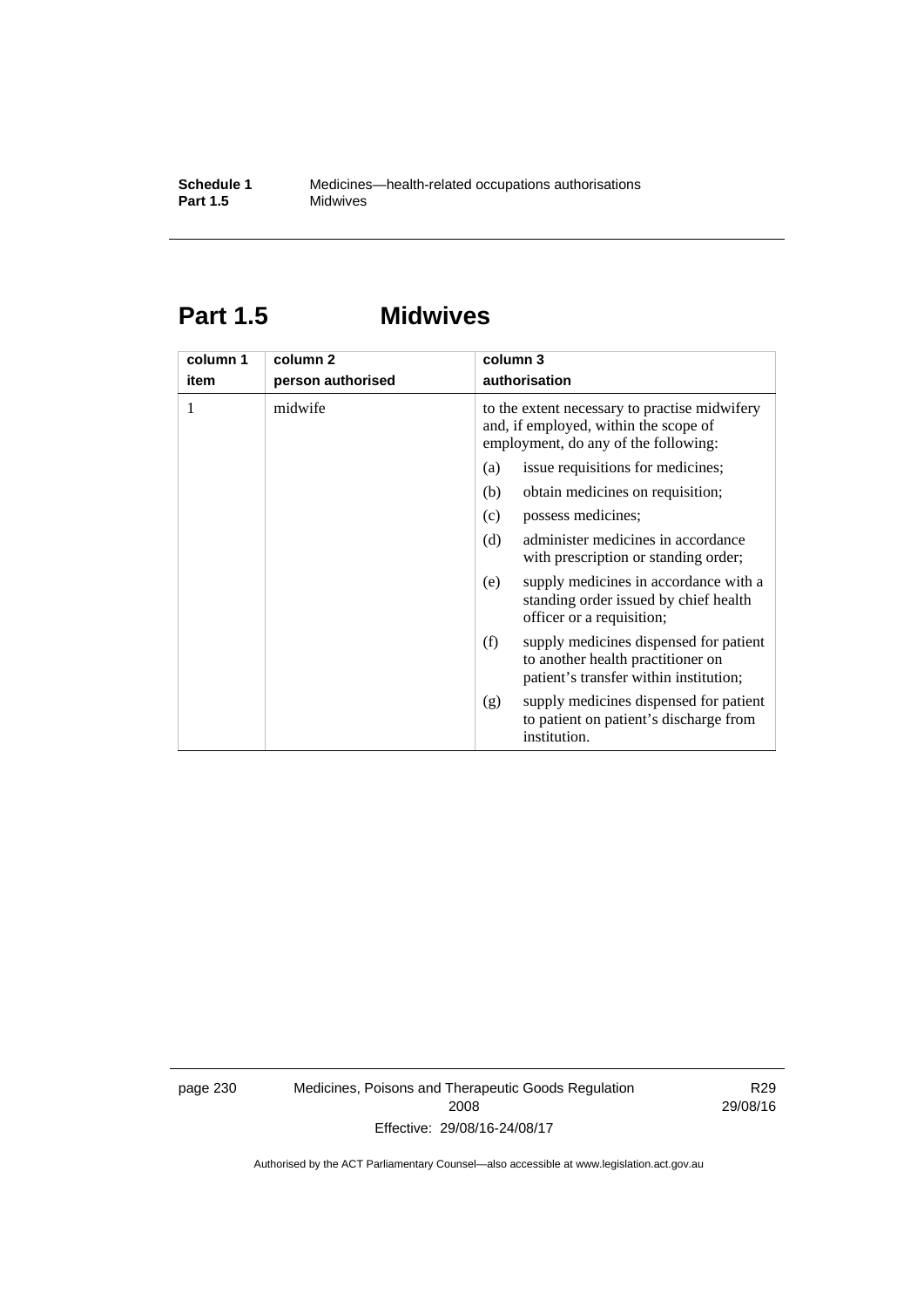| column 1       | column <sub>2</sub> | column 3 |                                                                                                                                                                                                                  |
|----------------|---------------------|----------|------------------------------------------------------------------------------------------------------------------------------------------------------------------------------------------------------------------|
| item           | person authorised   |          | authorisation                                                                                                                                                                                                    |
| $\overline{2}$ | eligible midwife    |          | to the extent necessary to practise midwifery<br>and, if employed, within the scope of<br>employment, do any of the following:                                                                                   |
|                |                     | (a)      | issue requisitions for medicines;                                                                                                                                                                                |
|                |                     | (b)      | obtain medicines;                                                                                                                                                                                                |
|                |                     | (c)      | possess medicines;                                                                                                                                                                                               |
|                |                     | (d)      | if the midwife is an authorised<br>midwife-prescribe medicines listed<br>on the pharmaceutical benefits<br>scheme for prescribing by an<br>authorised midwife (see National<br>Health Act 1953 (Cwlth), s 93AA); |
|                |                     | (e)      | supply medicines to which par (d)<br>applies to patients during<br>consultations if labelled in<br>accordance with s 161;                                                                                        |
|                |                     | (f)      | administer medicines to which<br>par (d) applies in accordance with<br>prescription issued by themself;                                                                                                          |
|                |                     | (g)      | administer medicines in accordance<br>with prescription issued by another<br>prescriber, or standing order;                                                                                                      |
|                |                     | (h)      | supply medicines in accordance with<br>a standing order issued by chief<br>health officer or a requisition;                                                                                                      |
|                |                     | (i)      | supply medicines dispensed for<br>patient to another health practitioner<br>on patient's transfer within<br>institution;                                                                                         |
|                |                     | (i)      | supply medicines dispensed for<br>patient to patient on patient's<br>discharge from institution.                                                                                                                 |

R29 29/08/16 Medicines, Poisons and Therapeutic Goods Regulation 2008 Effective: 29/08/16-24/08/17

page 231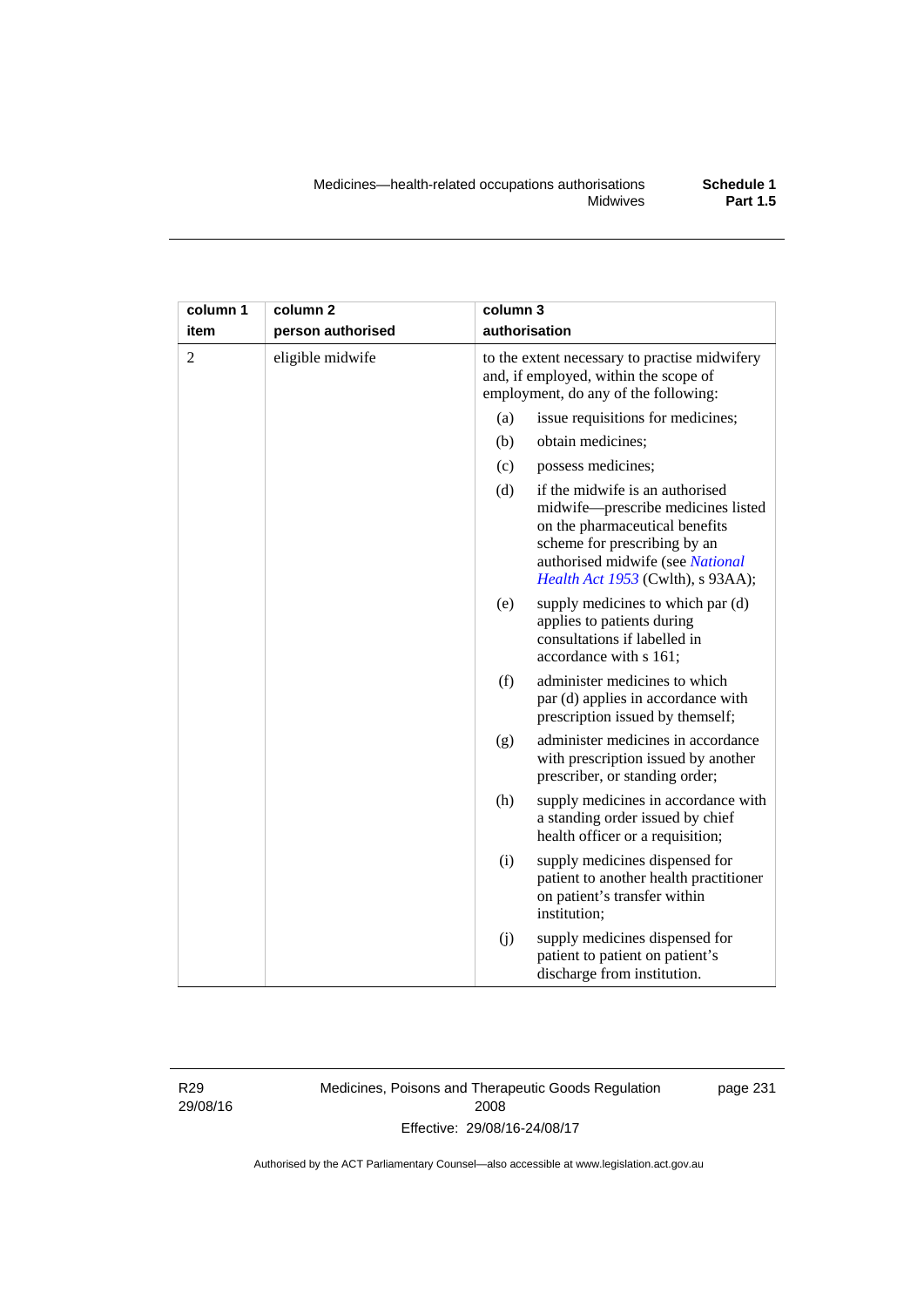### **Part 1.6 Nurses**

| column 1       | column 2                                                                        | column 3                                                                                                                                                                                                                                                    |
|----------------|---------------------------------------------------------------------------------|-------------------------------------------------------------------------------------------------------------------------------------------------------------------------------------------------------------------------------------------------------------|
| item           | person authorised                                                               | authorisation                                                                                                                                                                                                                                               |
| 1              | nurse                                                                           | to the extent necessary to practise nursing<br>and, if employed, within the scope of<br>employment, do any of the following:                                                                                                                                |
|                |                                                                                 | issue requisitions for medicines;<br>(a)                                                                                                                                                                                                                    |
|                |                                                                                 | (b)<br>obtain medicines on requisition;                                                                                                                                                                                                                     |
|                |                                                                                 | (c)<br>possess medicines;                                                                                                                                                                                                                                   |
|                |                                                                                 | administer medicines in accordance<br>(d)<br>with prescription or standing order;                                                                                                                                                                           |
|                |                                                                                 | supply medicines in accordance with a<br>(e)<br>standing order issued by chief health<br>officer or a requisition;                                                                                                                                          |
|                |                                                                                 | (f)<br>supply medicines dispensed for patient<br>to another health practitioner on<br>patient's transfer within institution;                                                                                                                                |
|                |                                                                                 | supply medicines dispensed for patient<br>(g)<br>to patient on patient's discharge from<br>institution.                                                                                                                                                     |
| <b>Note</b>    | <i>Nurse</i> does not include enrolled nurse (see Legislation Act, dict, pt 1). |                                                                                                                                                                                                                                                             |
| $\overline{2}$ | trainee nurse                                                                   | if successfully completed pharmacology<br>units of nursing studies, to the extent<br>necessary to practise nursing as trainee nurse<br>or undertake training, and under supervision<br>of nurse, nurse practitioner or midwife, do<br>any of the following: |
|                |                                                                                 | obtain medicines from health<br>(a)<br>practitioner authorised to possess<br>them:                                                                                                                                                                          |
|                |                                                                                 | (b)<br>possess medicines;                                                                                                                                                                                                                                   |
|                |                                                                                 | administer medicines to patients in<br>(c)<br>accordance with prescription.                                                                                                                                                                                 |

page 232 Medicines, Poisons and Therapeutic Goods Regulation 2008 Effective: 29/08/16-24/08/17

R29 29/08/16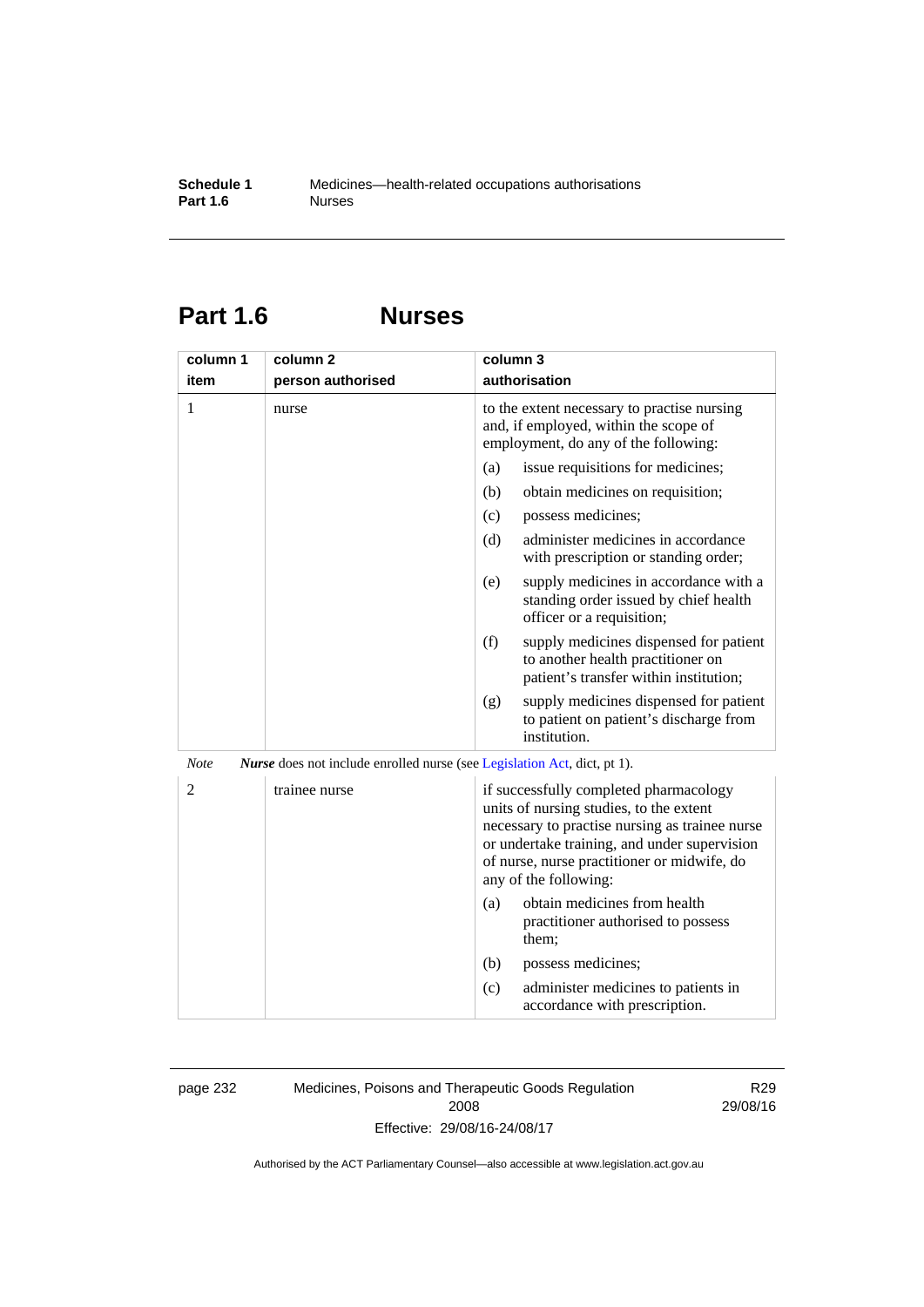| column 1<br>item | column 2<br>person authorised | column 3<br>authorisation                                                                                                                         |
|------------------|-------------------------------|---------------------------------------------------------------------------------------------------------------------------------------------------|
| 3                | enrolled nurse                | to the extent necessary to practise nursing as<br>enrolled nurse and, if employed, within the<br>scope of employment, do any of the<br>following: |
|                  |                               | obtain medicines from health<br>(a)<br>practitioner authorised to possess<br>them;                                                                |
|                  |                               | (b)<br>possess medicines;                                                                                                                         |
|                  |                               | administer medicines in accordance<br>(c)<br>with prescription.                                                                                   |

R29 29/08/16 Medicines, Poisons and Therapeutic Goods Regulation 2008 Effective: 29/08/16-24/08/17

page 233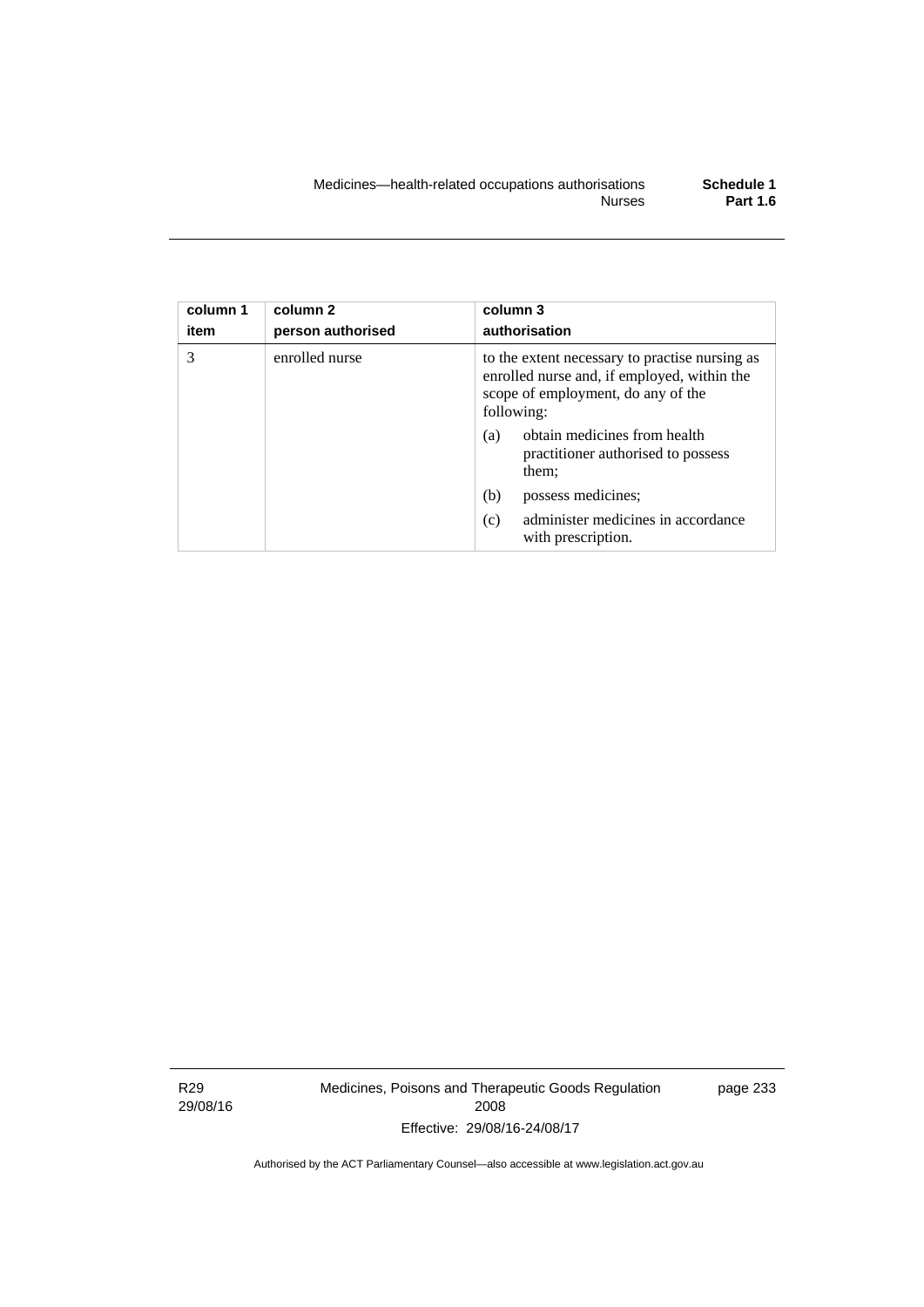#### **Schedule 1** Medicines—health-related occupations authorisations<br>**Part 1.6** Murses **Part 1.6**

| column 1<br>item | column <sub>2</sub><br>person authorised | column 3<br>authorisation                                                                                                                         |
|------------------|------------------------------------------|---------------------------------------------------------------------------------------------------------------------------------------------------|
| $\overline{4}$   | nurse practitioner                       | to the extent necessary to practise nursing<br>and, if employed, within the scope of<br>employment, do any of the following:                      |
|                  |                                          | (a)<br>issue requisitions for medicines;                                                                                                          |
|                  |                                          | (b)<br>obtain medicines;                                                                                                                          |
|                  |                                          | possess medicines;<br>(c)                                                                                                                         |
|                  |                                          | (d)<br>prescribe medicines in accordance<br>with approved scope of practice under<br>the Health Regulation 2004, s 11;                            |
|                  |                                          | supply medicines to which par (d)<br>(e)<br>applies to patients during consultations<br>if labelled in accordance with s 161;                     |
|                  |                                          | administer medicines in accordance<br>(f)<br>with prescription (whether or not<br>issued by themself or another<br>prescriber) or standing order; |
|                  |                                          | supply medicines in accordance with a<br>(g)<br>standing order issued by chief health<br>officer or a requisition;                                |
|                  |                                          | (h)<br>supply medicines dispensed for patient<br>to another health practitioner on<br>patient's transfer within institution;                      |
|                  |                                          | supply medicines dispensed for patient<br>(i)<br>to patient on patient's discharge from<br>institution.                                           |

page 234 Medicines, Poisons and Therapeutic Goods Regulation 2008 Effective: 29/08/16-24/08/17

R29 29/08/16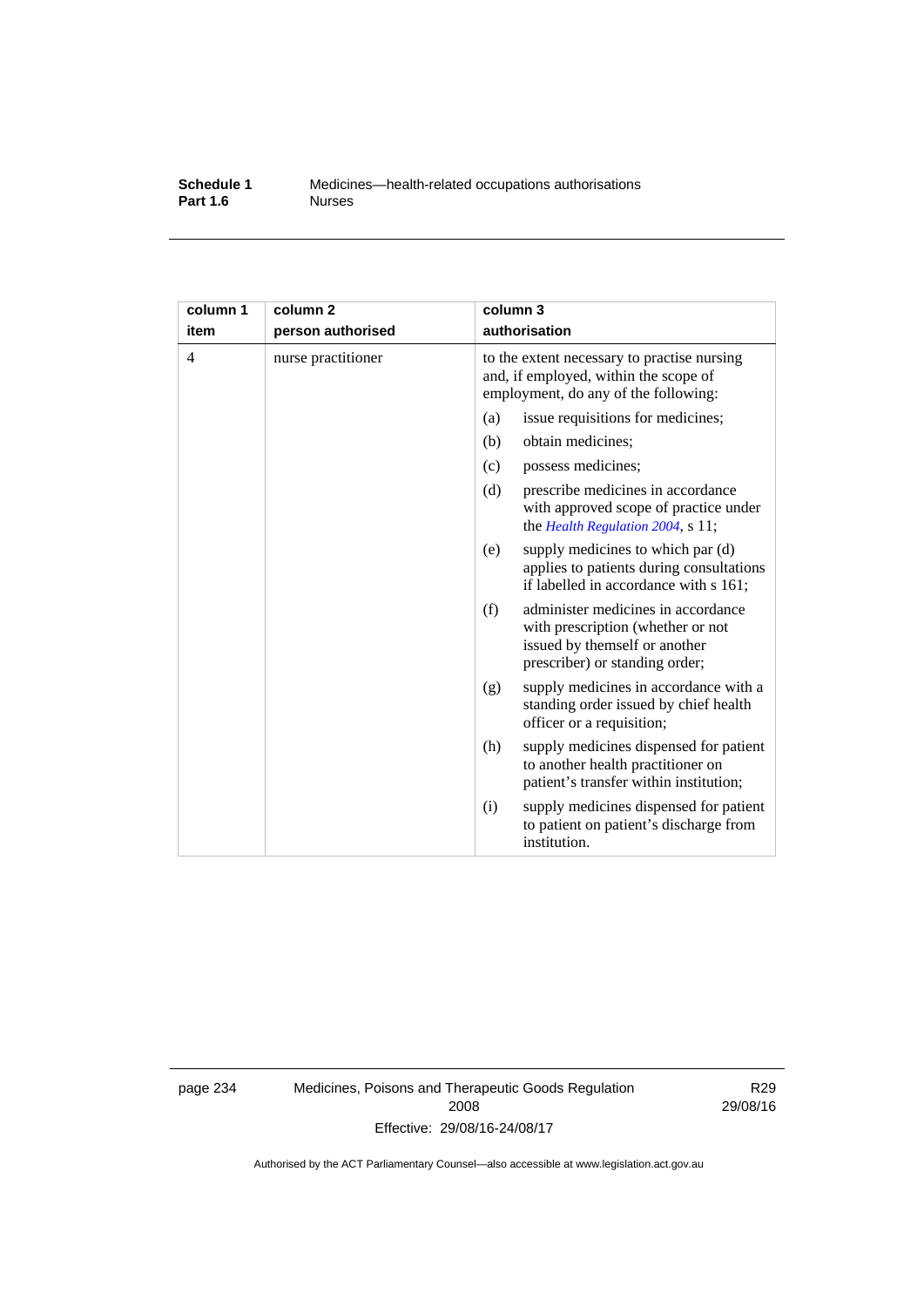### **Part 1.7 Opioid dependency treatment centres operated by Territory**

| column 1       | column <sub>2</sub>                                                                | column 3                                                                                                                                                                                                |
|----------------|------------------------------------------------------------------------------------|---------------------------------------------------------------------------------------------------------------------------------------------------------------------------------------------------------|
| item           | person authorised                                                                  | authorisation                                                                                                                                                                                           |
| 1              | person in charge of opioid<br>dependency treatment centre<br>operated by Territory | to the extent necessary to treat patients of<br>centre and within the scope of employment,<br>do any of the following:                                                                                  |
|                |                                                                                    | issue purchase orders and requisitions<br>(a)<br>for buprenorphine and methadone;                                                                                                                       |
|                |                                                                                    | obtain buprenorphine and methadone<br>(b)<br>on purchase orders and requisitions;                                                                                                                       |
|                |                                                                                    | supply buprenorphine and methadone<br>(c)<br>to health practitioners at centre for<br>patients of centre.                                                                                               |
| $\overline{2}$ | doctor or nurse at opioid<br>dependency treatment centre<br>operated by Territory  | to the extent necessary to treat patients of<br>centre and within the scope of employment,<br>supply buprenorphine and methadone to<br>patients of centre for self-administration<br>outside centre if- |
|                |                                                                                    | supply is in accordance with<br>(a)<br>prescription; and                                                                                                                                                |
|                |                                                                                    | (b)<br>medicine is labelled as if dispensed<br>medicine; and                                                                                                                                            |
|                |                                                                                    | (c)<br>labelled medicine checked by another<br>health practitioner before supply.                                                                                                                       |
|                |                                                                                    | <i>Note 1</i> For authorisation of doctor to issue<br>standing orders for administration of<br>medicines at centre, see s 75.                                                                           |
|                |                                                                                    | Note 2<br>For labelling of dispensed medicines, see<br>s 123.                                                                                                                                           |

R29 29/08/16 Medicines, Poisons and Therapeutic Goods Regulation 2008 Effective: 29/08/16-24/08/17

page 235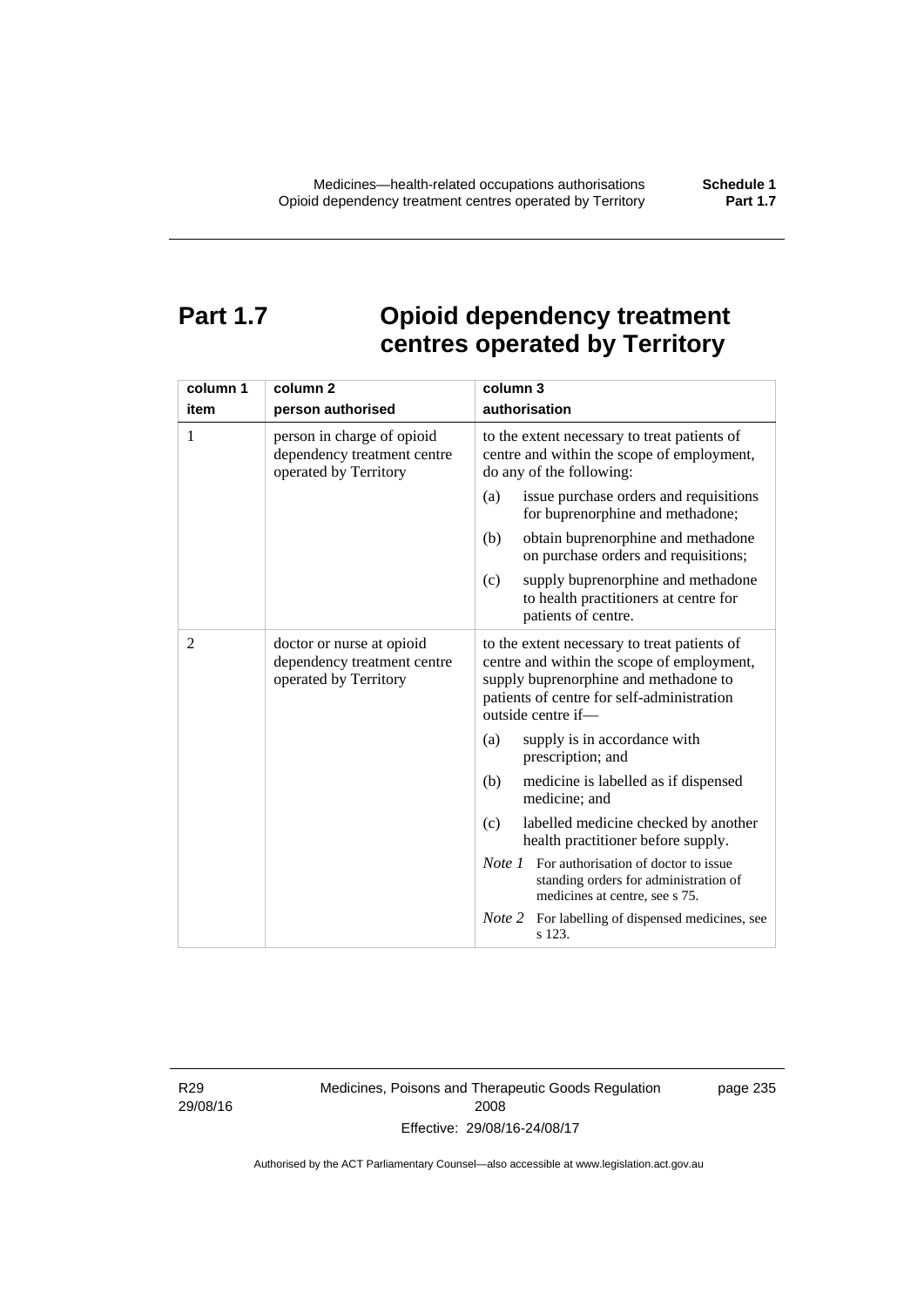#### **Schedule 1** Medicines—health-related occupations authorisations<br>**Part 1.8** Optometrists **Optometrists**

## **Part 1.8 Optometrists**

| column 1<br>item | column 2<br>person authorised | column 3<br>authorisation                                                                                                                                                                                       |
|------------------|-------------------------------|-----------------------------------------------------------------------------------------------------------------------------------------------------------------------------------------------------------------|
|                  | optometrist                   | to the extent necessary to practise optometry<br>and, if employed, within the scope of<br>employment, to deal as follows with<br>medicines mentioned in the medicines and<br>poisons standard, schs 2, 3 and 4: |
|                  |                               | issue purchase orders for the<br>(a)<br>medicines;                                                                                                                                                              |
|                  |                               | issue requisitions for the medicines;<br>(b)                                                                                                                                                                    |
|                  |                               | (c)<br>obtain the medicines;                                                                                                                                                                                    |
|                  |                               | (d)<br>possess the medicines;                                                                                                                                                                                   |
|                  |                               | administer the medicines.<br>(e)                                                                                                                                                                                |

page 236 Medicines, Poisons and Therapeutic Goods Regulation 2008 Effective: 29/08/16-24/08/17

R29 29/08/16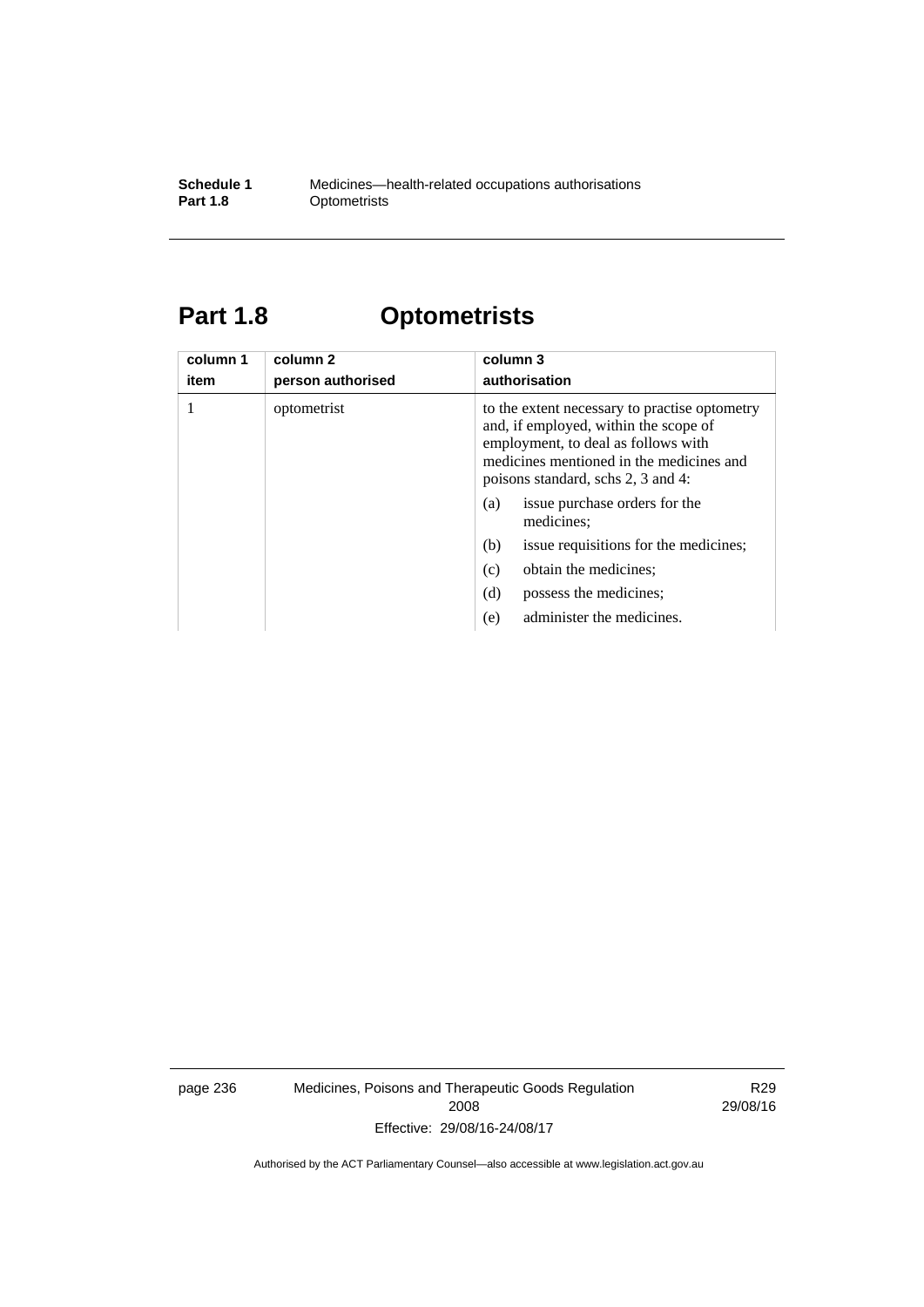# **Part 1.9 Pharmacists and employees**

| column 1 | column <sub>2</sub> | column 3                                                                                                                                       |  |  |
|----------|---------------------|------------------------------------------------------------------------------------------------------------------------------------------------|--|--|
| item     | person authorised   | authorisation                                                                                                                                  |  |  |
| 1        | pharmacist          | to the extent necessary to practise pharmacy<br>and, if employed, within the scope of<br>employment, do any of the following:                  |  |  |
|          |                     | issue purchase orders and requisitions<br>(a)<br>for medicines;                                                                                |  |  |
|          |                     | obtain medicines;<br>(b)                                                                                                                       |  |  |
|          |                     | (c)<br>possess medicines;                                                                                                                      |  |  |
|          |                     | dispense medicines;<br>(d)                                                                                                                     |  |  |
|          |                     | administer medicines;<br>(e)                                                                                                                   |  |  |
|          |                     | (f)<br>manufacture medicines to dispense or<br>supply them on requisition;                                                                     |  |  |
|          |                     | supply pharmacy medicines;<br>(g)                                                                                                              |  |  |
|          |                     | (h)<br>if pharmacist at institution—supply<br>pharmacist only medicines without<br>prescription;                                               |  |  |
|          |                     | if pharmacist at community<br>(i)<br>pharmacy—supply pharmacist only<br>medicines without prescription but in<br>accordance with the Act, s 7; |  |  |
|          |                     | supply medicines on purchase order,<br>(j)<br>requisition or standing order.                                                                   |  |  |

*Note 1 Manufacture*—see the [Act,](http://www.legislation.act.gov.au/a/2008-26/default.asp) dictionary.

*Note 2 Pharmacist* does not include an intern pharmacist (see dict).

R29 29/08/16 Medicines, Poisons and Therapeutic Goods Regulation 2008 Effective: 29/08/16-24/08/17

page 237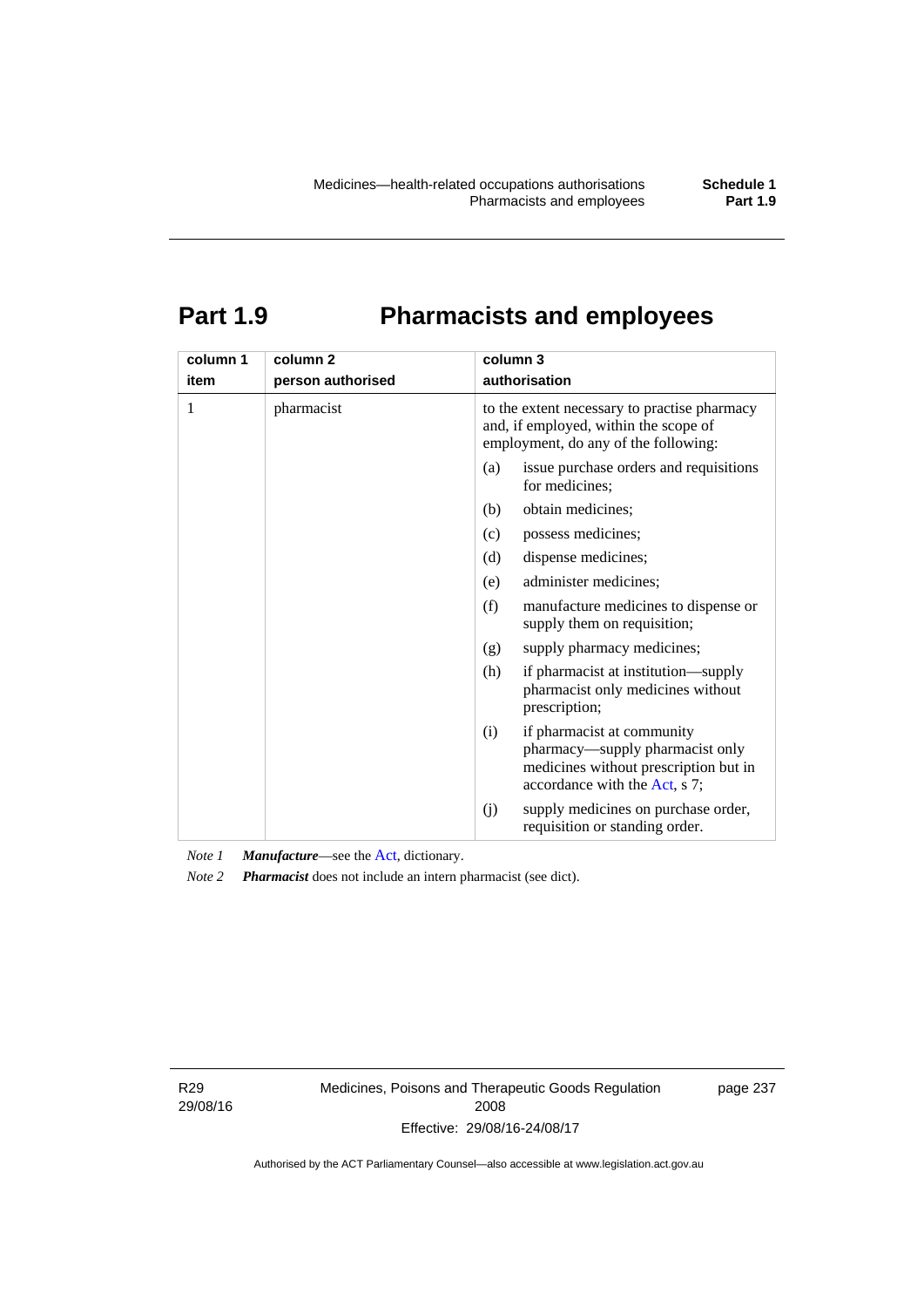#### **Schedule 1** Medicines—health-related occupations authorisations<br>**Part 1.9** Pharmacists and employees Pharmacists and employees

| column 1       | column <sub>2</sub> |     | column 3      |                                                                                                                                                   |
|----------------|---------------------|-----|---------------|---------------------------------------------------------------------------------------------------------------------------------------------------|
| item           | person authorised   |     | authorisation |                                                                                                                                                   |
| $\overline{2}$ | intern pharmacist   |     |               | to the extent necessary to practise pharmacy<br>or undertake training or supervised practice,<br>do any of the following:                         |
|                |                     | (a) |               | under direct supervision of pharmacist<br>do 1 or more of the following:                                                                          |
|                |                     |     | (i)           | administer medicines;                                                                                                                             |
|                |                     |     | (ii)          | if intern pharmacist at<br>institution—supply pharmacist<br>only medicines without<br>prescription;                                               |
|                |                     |     | (iii)         | if intern pharmacist at<br>community pharmacy—supply<br>pharmacist only medicines<br>without prescription but in<br>accordance with the Act, s 7; |
|                |                     |     | (iv)          | to obtain, possess and supply<br>medicines for the purpose of<br>assisting pharmacist to dispense<br>them;                                        |
|                |                     | (b) |               | under supervision of pharmacist, do<br>1 or more of the following:                                                                                |
|                |                     |     | (i)           | obtain medicines;                                                                                                                                 |
|                |                     |     | (ii)          | possess medicines;                                                                                                                                |
|                |                     |     | (iii)         | supply pharmacy medicines;                                                                                                                        |
|                |                     |     | (iv)          | supply medicines on requisition.                                                                                                                  |

page 238 Medicines, Poisons and Therapeutic Goods Regulation 2008 Effective: 29/08/16-24/08/17

R29 29/08/16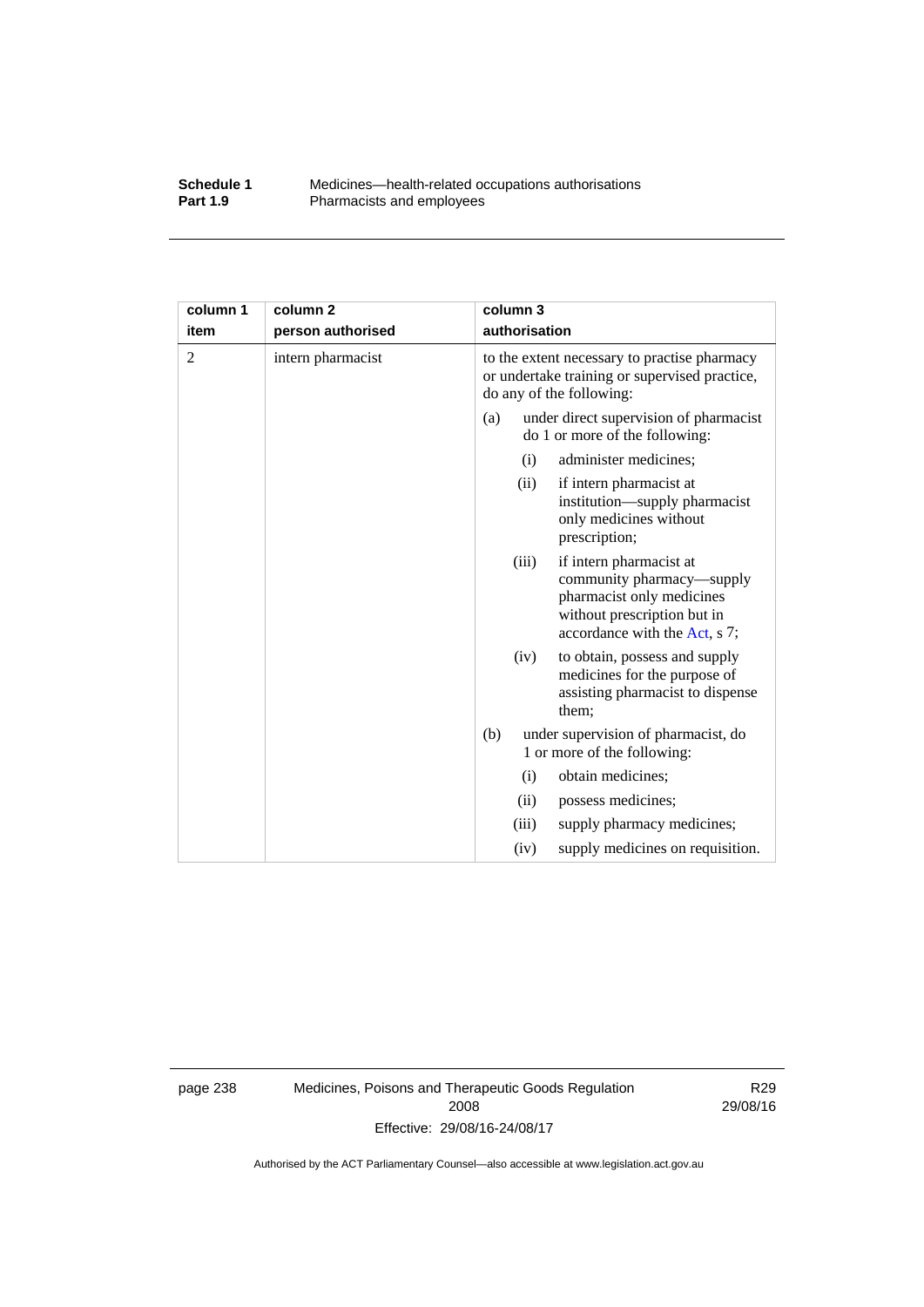| column 1 | column <sub>2</sub>                                   |                                                                                                           | column 3                                   |                                                                                                                                                         |
|----------|-------------------------------------------------------|-----------------------------------------------------------------------------------------------------------|--------------------------------------------|---------------------------------------------------------------------------------------------------------------------------------------------------------|
| item     | person authorised                                     | authorisation                                                                                             |                                            |                                                                                                                                                         |
| 3        | employee assisting pharmacist<br>employed at hospital | within the scope of employment and under<br>direct supervision of pharmacist, do any of<br>the following: |                                            |                                                                                                                                                         |
|          |                                                       | (a)                                                                                                       |                                            | obtain medicines;                                                                                                                                       |
|          |                                                       | (b)                                                                                                       |                                            | possess medicines;                                                                                                                                      |
|          |                                                       | (c)                                                                                                       |                                            | to obtain, possess and supply<br>medicines for the purpose of assisting<br>pharmacist to dispense them;                                                 |
|          |                                                       | (d)                                                                                                       |                                            | supply medicines on requisition.                                                                                                                        |
| 4        | employee at a community<br>pharmacy                   |                                                                                                           |                                            | within the scope of employment and-                                                                                                                     |
|          |                                                       | (a)                                                                                                       | under supervision of pharmacist,<br>supply |                                                                                                                                                         |
|          |                                                       |                                                                                                           | (i)                                        | pharmacy medicines; or                                                                                                                                  |
|          |                                                       |                                                                                                           | (ii)                                       | pharmacist only medicines<br>supplied in person to customer<br>by pharmacist if supply is for<br>purpose of sale of medicine; or                        |
|          |                                                       |                                                                                                           | (iii)                                      | medicines dispensed at the<br>pharmacy if the delivery or sale<br>is to the person for whom the<br>medicine is prescribed or the<br>person's agent; and |
|          |                                                       | (b)                                                                                                       |                                            | under supervision of pharmacist,<br>obtain and possess medicines for<br>purpose of par (a); and                                                         |
|          |                                                       | (c)                                                                                                       |                                            | under direct supervision of pharmacist,<br>do any of the following for purpose of<br>assisting pharmacist to dispense<br>medicines:                     |
|          |                                                       |                                                                                                           | (i)                                        | obtain the medicines;                                                                                                                                   |
|          |                                                       |                                                                                                           | (ii)                                       | possess the medicines.                                                                                                                                  |

R29 29/08/16 Medicines, Poisons and Therapeutic Goods Regulation 2008 Effective: 29/08/16-24/08/17

page 239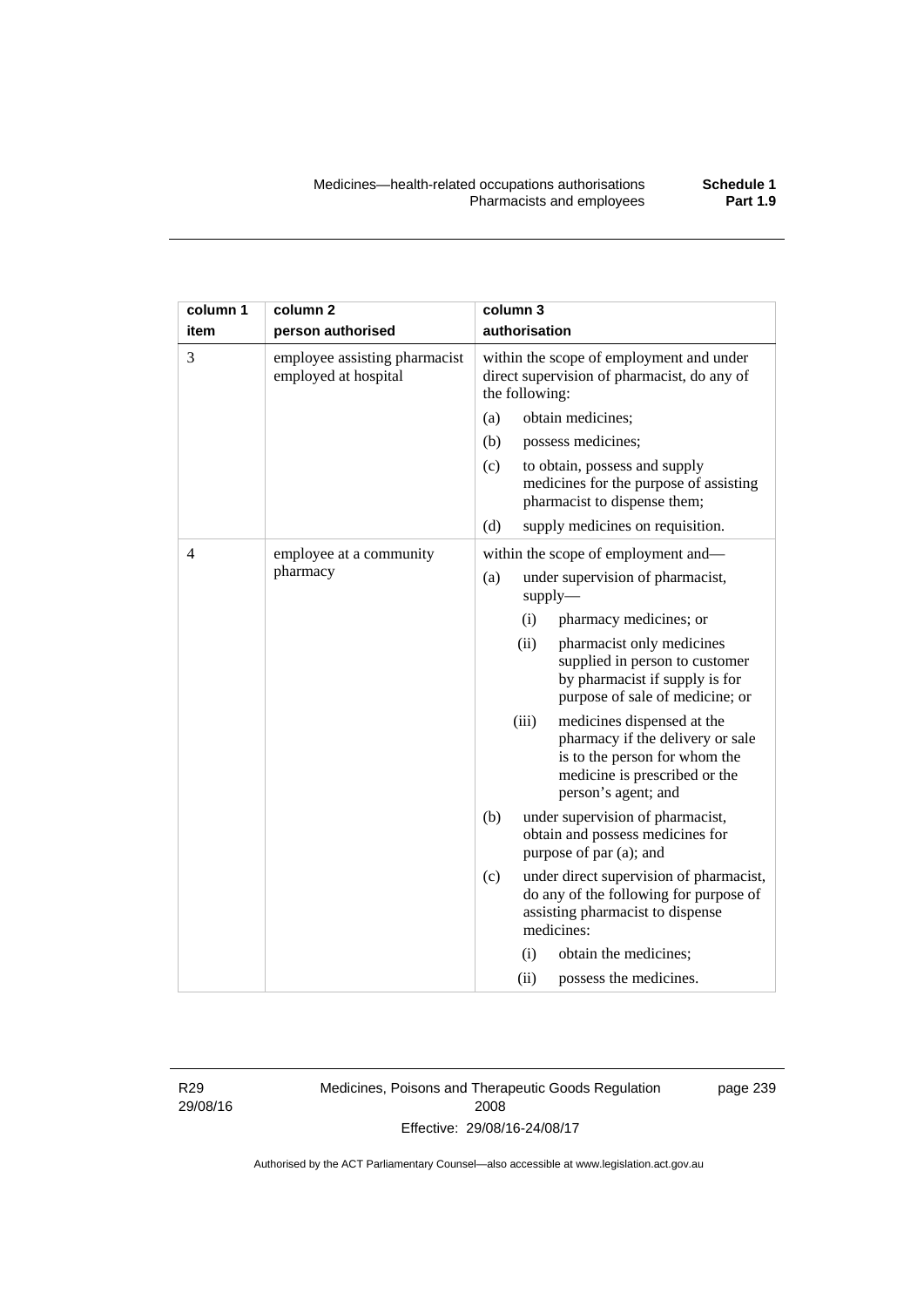### **Part 1.10 Podiatrists**

| column 1<br>item | column 2<br>person authorised | column 3<br>authorisation                                                                                                     |  |
|------------------|-------------------------------|-------------------------------------------------------------------------------------------------------------------------------|--|
|                  | podiatrist                    | to the extent necessary to practise podiatry<br>and, if employed, within the scope of<br>employment, do any of the following: |  |
|                  |                               | issue purchase orders and requisitions<br>(a)<br>for adrenaline and local anaesthetics;                                       |  |
|                  |                               | obtain adrenaline and local<br>(b)<br>anaesthetics:                                                                           |  |
|                  |                               | possess adrenaline and local<br>(c)<br>anaesthetics;                                                                          |  |
|                  |                               | administer adrenaline and local<br>(d)<br>anaesthetics.                                                                       |  |

page 240 Medicines, Poisons and Therapeutic Goods Regulation 2008 Effective: 29/08/16-24/08/17

R29 29/08/16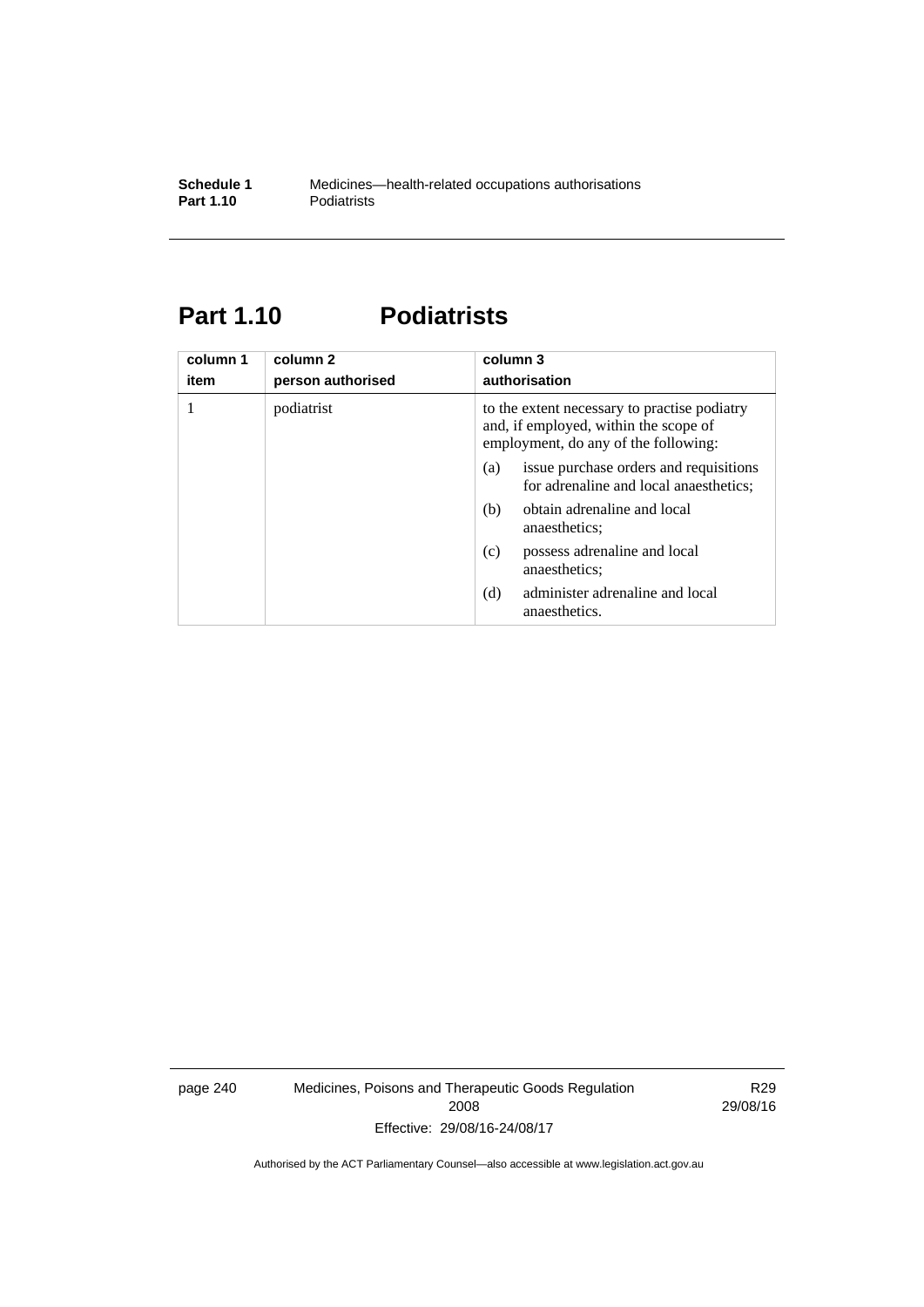## **Part 1.11 Residential care facilities**

| column 1 | column <sub>2</sub>                                                                                                                                               | column 3                                                                                                                                                                                                                                                                                                                                                                                  |
|----------|-------------------------------------------------------------------------------------------------------------------------------------------------------------------|-------------------------------------------------------------------------------------------------------------------------------------------------------------------------------------------------------------------------------------------------------------------------------------------------------------------------------------------------------------------------------------------|
| item     | person authorised                                                                                                                                                 | authorisation                                                                                                                                                                                                                                                                                                                                                                             |
| 1        | director of nursing<br>for residential aged care<br>facility without pharmacy<br>medical superintendent<br>for residential aged care<br>facility without pharmacy | within the scope of employment, do any of<br>the following:<br>issue purchase orders for following<br>(a)<br>medicines for emergency<br>administration to residents at facility<br>under direction of prescriber:<br>pharmacy medicines, pharmacist<br>(i)<br>only medicines and prescription<br>only medicines;<br>(ii)<br>not more than 5 ampoules, each<br>of 1mL or less, of morphine |
|          |                                                                                                                                                                   | sulfate, at a concentration of<br>30mg or less of morphine sulfate<br>per mL;                                                                                                                                                                                                                                                                                                             |
|          |                                                                                                                                                                   | obtain the medicines mentioned in<br>(b)<br>par(a);                                                                                                                                                                                                                                                                                                                                       |
|          |                                                                                                                                                                   | possess the medicines mentioned in<br>(c)<br>par(a);                                                                                                                                                                                                                                                                                                                                      |
|          |                                                                                                                                                                   | (d)<br>supply medicines mentioned in par (a)<br>to health practitioner at facility for<br>administration to residents.                                                                                                                                                                                                                                                                    |
|          |                                                                                                                                                                   | <i>Note 1</i> No authorisation is required for certain<br>dealings with residents' own medicines,<br>see s 371.                                                                                                                                                                                                                                                                           |
|          |                                                                                                                                                                   | <i>Note</i> 2 For the administration of medicines by<br>staff, see s 361.                                                                                                                                                                                                                                                                                                                 |
|          |                                                                                                                                                                   | Note 3<br>For authorisation of doctor to issue<br>standing orders for administration of<br>medicines at facility, see s 75.                                                                                                                                                                                                                                                               |

R29 29/08/16 Medicines, Poisons and Therapeutic Goods Regulation 2008 Effective: 29/08/16-24/08/17

page 241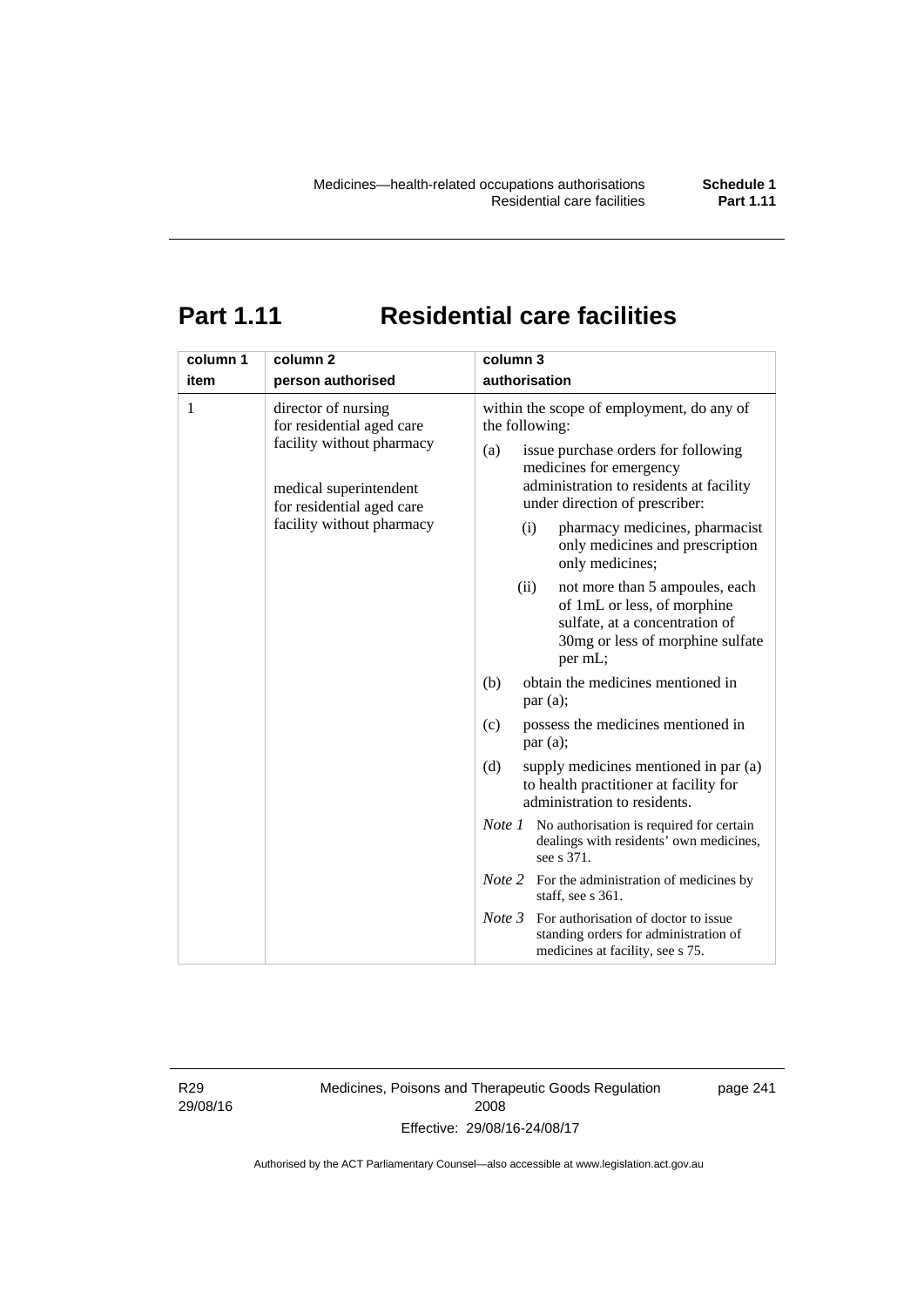| Schedule 1       | Medicines—health-related occupations authorisations |
|------------------|-----------------------------------------------------|
| <b>Part 1.11</b> | Residential care facilities                         |

| column 1       | column <sub>2</sub>                                                                                                                                                           | column 3                                                                                                                                                                                                                                                                                                                                                                                                                                                          |  |
|----------------|-------------------------------------------------------------------------------------------------------------------------------------------------------------------------------|-------------------------------------------------------------------------------------------------------------------------------------------------------------------------------------------------------------------------------------------------------------------------------------------------------------------------------------------------------------------------------------------------------------------------------------------------------------------|--|
| item           | person authorised                                                                                                                                                             | authorisation                                                                                                                                                                                                                                                                                                                                                                                                                                                     |  |
| $\overline{2}$ | director of nursing<br>for residential disability care<br>facility without pharmacy<br>medical superintendent<br>for residential disability care<br>facility without pharmacy | within the scope of employment, do any of<br>the following:<br>issue purchase orders for medicines<br>(a)<br>(other than controlled medicines) for<br>emergency administration to residents<br>at facility under direction of<br>prescriber;<br>(b)<br>obtain the medicines;<br>(c)<br>possess the medicines;<br>(d)<br>supply the medicines to health<br>practitioner at facility for<br>administration to residents.<br><b>Note</b><br>See the notes to item 1. |  |
|                |                                                                                                                                                                               |                                                                                                                                                                                                                                                                                                                                                                                                                                                                   |  |

page 242 Medicines, Poisons and Therapeutic Goods Regulation 2008 Effective: 29/08/16-24/08/17

R29 29/08/16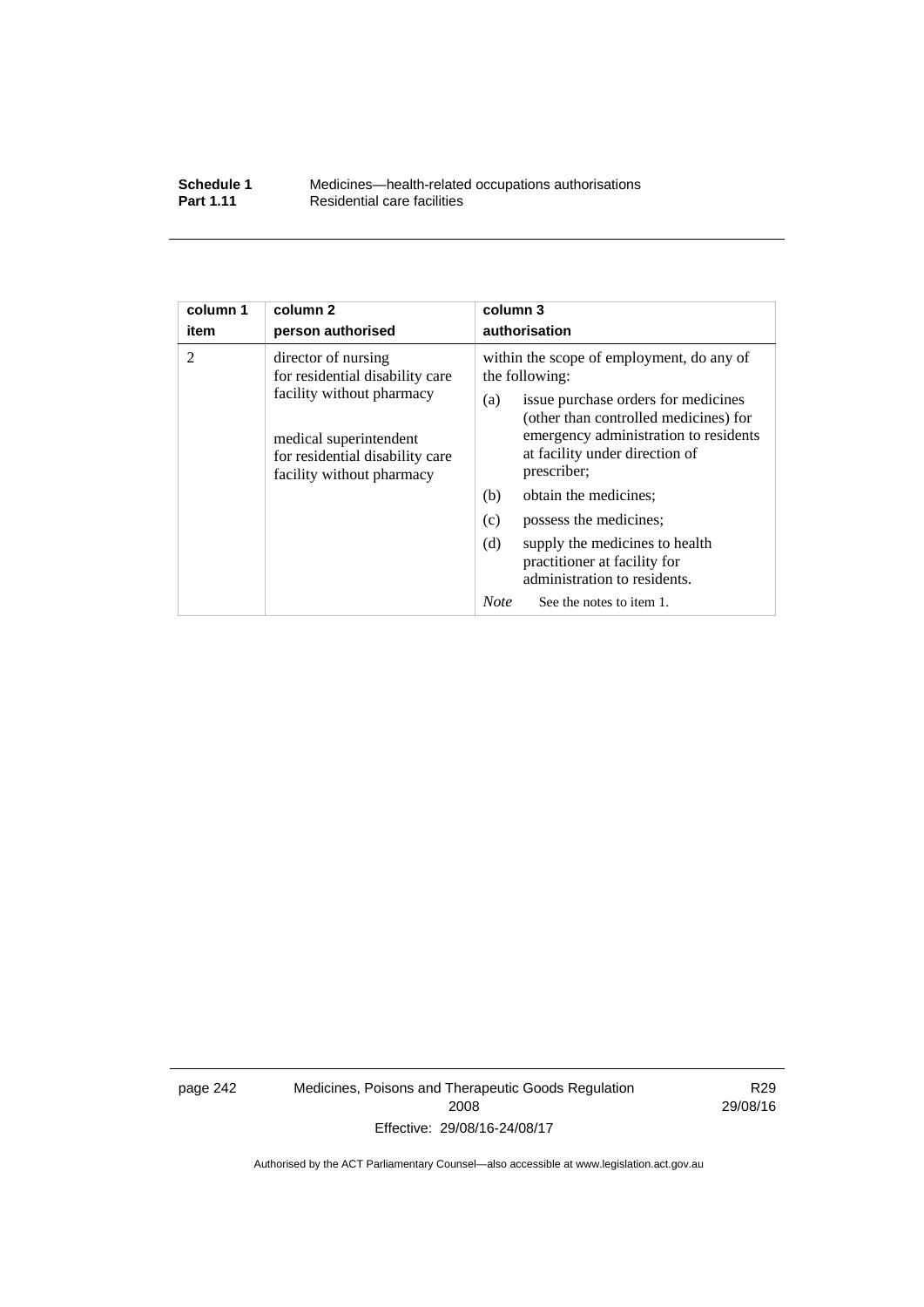### **Part 1.12 Sales representatives for medicines manufacturers and wholesalers**

| column 1 | column 2                                                                                                                                                                                                                                                                                                                                                      | column 3                                                                                                                                                                                                                                                                                                                                                                                                                                                                                          |  |
|----------|---------------------------------------------------------------------------------------------------------------------------------------------------------------------------------------------------------------------------------------------------------------------------------------------------------------------------------------------------------------|---------------------------------------------------------------------------------------------------------------------------------------------------------------------------------------------------------------------------------------------------------------------------------------------------------------------------------------------------------------------------------------------------------------------------------------------------------------------------------------------------|--|
| item     | person authorised                                                                                                                                                                                                                                                                                                                                             | authorisation                                                                                                                                                                                                                                                                                                                                                                                                                                                                                     |  |
| 1        | representative of person<br>authorised (however described)<br>under corresponding law to<br>manufacture medicines<br>representative of medicines<br>wholesalers licence-holder<br>representative of person<br>authorised to supply medicines<br>under the Act, s $20(4)$ (which is<br>about wholesalers who do not<br>have a place of business in the<br>ACT) | for purpose of supplying medicines (other<br>than controlled medicines) under<br>medicines Australia code of conduct, and<br>within the scope of employment, do any of<br>the following:<br>obtain manufacturer's packs of<br>(a)<br>medicines (other than controlled<br>medicines) from manufacturer or<br>wholesaler;<br>(b)<br>possess medicines obtained under<br>par(a);<br>supply manufacturer's packs of<br>(c)<br>medicines in accordance with<br>medicines Australia code of<br>conduct. |  |

R29 29/08/16 Medicines, Poisons and Therapeutic Goods Regulation 2008 Effective: 29/08/16-24/08/17

page 243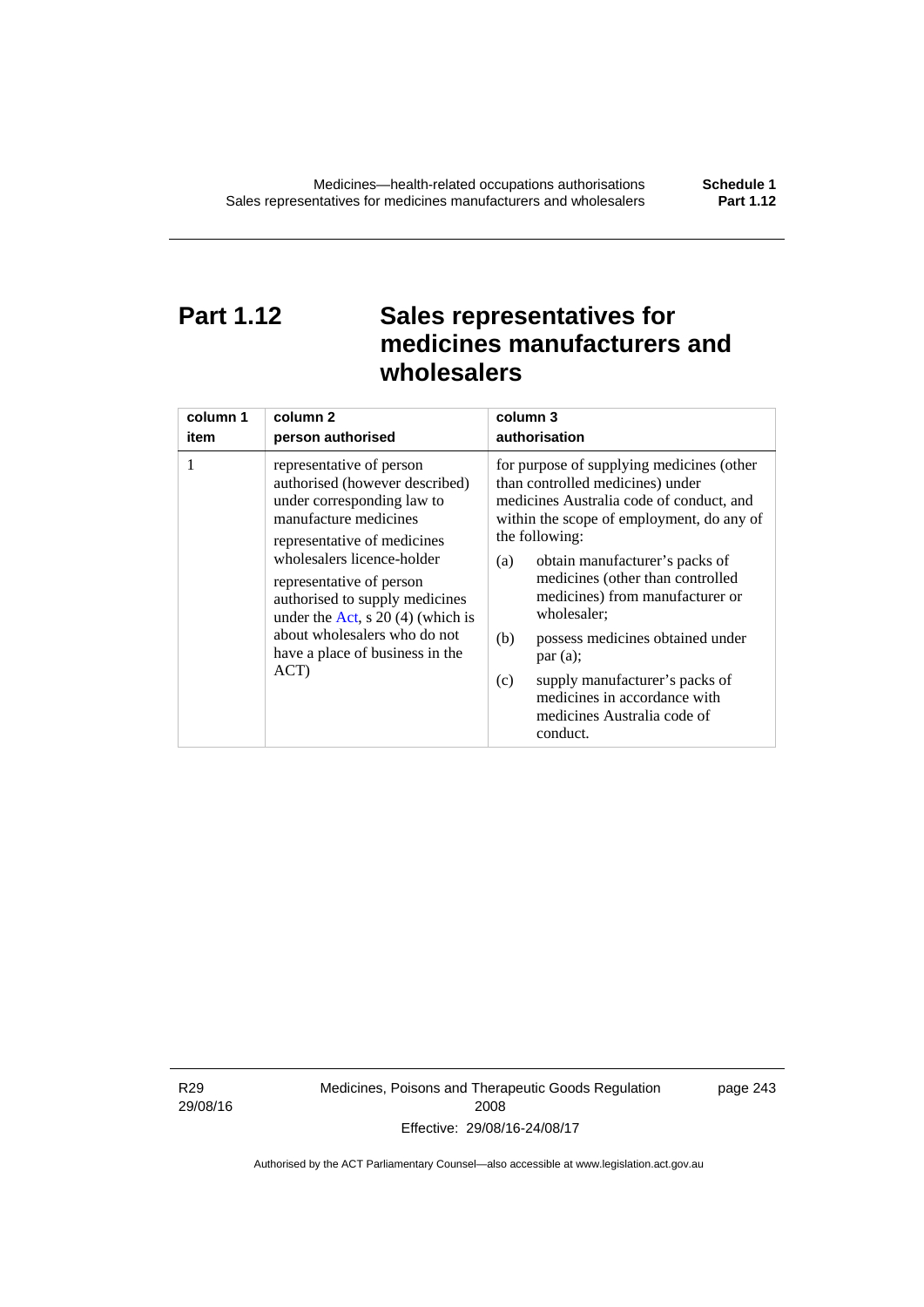### **Part 1.13 Veterinary surgeons and employees**

| column 1 | column <sub>2</sub> | column 3                                                                                                                                                                                          |  |  |
|----------|---------------------|---------------------------------------------------------------------------------------------------------------------------------------------------------------------------------------------------|--|--|
| item     | person authorised   | authorisation                                                                                                                                                                                     |  |  |
| 1        | veterinary surgeon  | to the extent necessary to practise<br>veterinary medicine and, if employed,<br>within the scope of employment, do any of<br>the following:                                                       |  |  |
|          |                     | issue purchase orders for medicines;<br>(a)                                                                                                                                                       |  |  |
|          |                     | (b)<br>obtain medicines;                                                                                                                                                                          |  |  |
|          |                     | possess medicines;<br>(c)                                                                                                                                                                         |  |  |
|          |                     | administer medicines;<br>(d)                                                                                                                                                                      |  |  |
|          |                     | prescribe medicines;<br>(e)                                                                                                                                                                       |  |  |
|          |                     | (f)<br>$supply$ —                                                                                                                                                                                 |  |  |
|          |                     | pharmacy medicines if labelled<br>(i)<br>with words to the effect of 'for<br>animal treatment only'; or                                                                                           |  |  |
|          |                     | pharmacist only medicines<br>(ii)<br>supplied in person by<br>veterinary surgeon, or trainee<br>veterinary surgeon, if labelled<br>with words to the effect of 'for<br>animal treatment only'; or |  |  |
|          |                     | medicines to custodians of<br>(iii)<br>animals during consultations if<br>labelled in accordance with<br>s 161.                                                                                   |  |  |

*Note 1 Veterinary surgeon* does not include a trainee veterinary surgeon (see dict).

*Note 2 Custodian*, of an animal—see the dictionary.

page 244 Medicines, Poisons and Therapeutic Goods Regulation 2008 Effective: 29/08/16-24/08/17

R29 29/08/16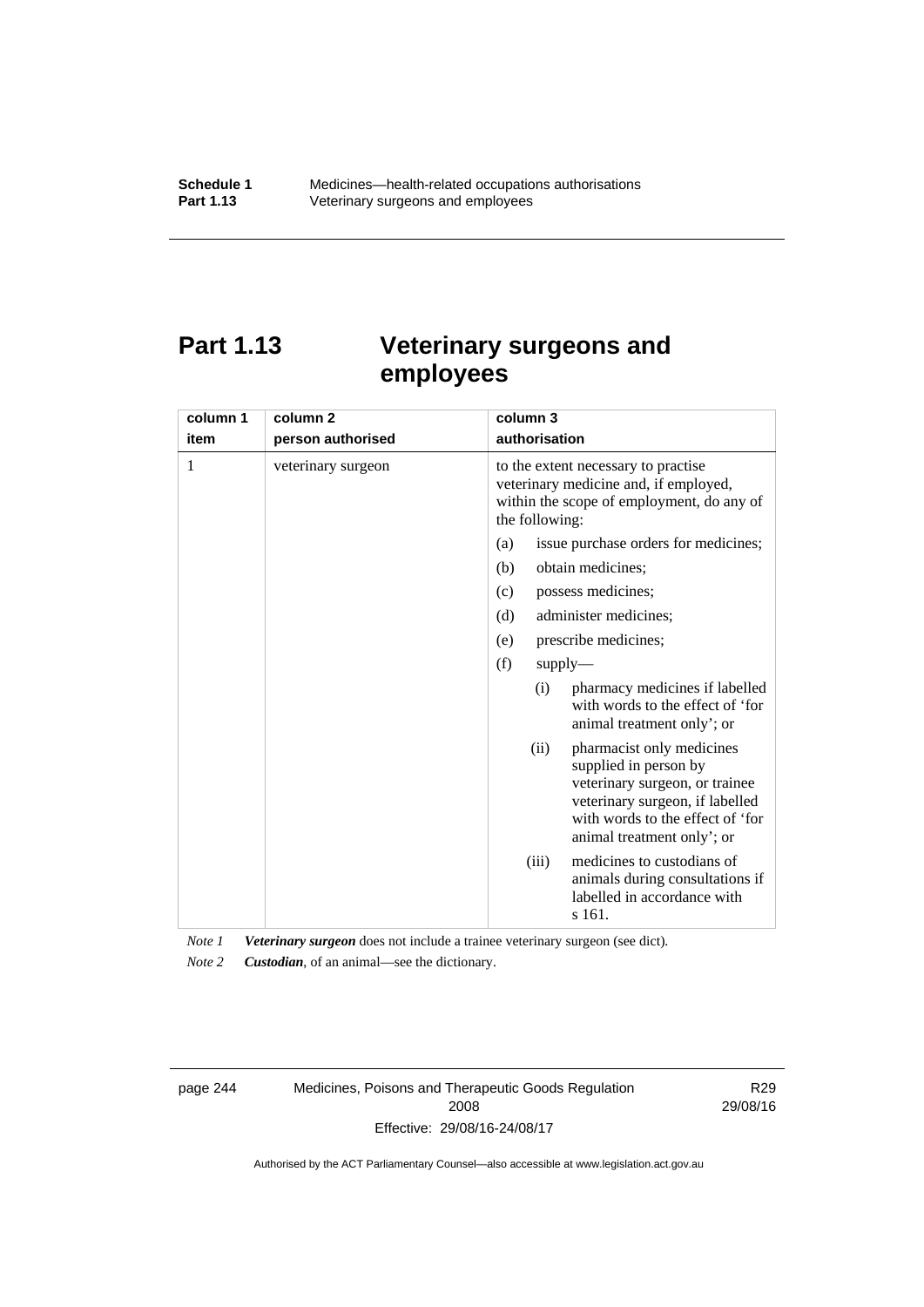| column 1 | column <sub>2</sub>        | column 3                                                                                                                                                                                          |  |  |
|----------|----------------------------|---------------------------------------------------------------------------------------------------------------------------------------------------------------------------------------------------|--|--|
| item     | person authorised          | authorisation                                                                                                                                                                                     |  |  |
| 2        | trainee veterinary surgeon | to the extent necessary to practise<br>veterinary medicine or undertake training,<br>and under supervision of veterinary<br>surgeon, do any of the following:                                     |  |  |
|          |                            | (a)<br>obtain medicines:                                                                                                                                                                          |  |  |
|          |                            | (b)<br>possess medicines;                                                                                                                                                                         |  |  |
|          |                            | administer medicines in accordance<br>(c)<br>with prescription (whether or not<br>issued themself or by veterinary<br>surgeon);                                                                   |  |  |
|          |                            | (d)<br>supply                                                                                                                                                                                     |  |  |
|          |                            | pharmacy medicines if labelled<br>(i)<br>with words to the effect of 'for<br>animal treatment only'; or                                                                                           |  |  |
|          |                            | (ii)<br>pharmacist only medicines<br>supplied in person by<br>veterinary surgeon, or trainee<br>veterinary surgeon, if labelled<br>with words to the effect of 'for<br>animal treatment only'; or |  |  |
|          |                            | (iii)<br>medicines supplied in person<br>by a veterinary surgeon at the<br>surgery if labelled in<br>accordance with s 161;                                                                       |  |  |
|          |                            | prescribe medicines for<br>(e)<br>administration at veterinary surgery.                                                                                                                           |  |  |

R29 29/08/16 Medicines, Poisons and Therapeutic Goods Regulation 2008 Effective: 29/08/16-24/08/17

page 245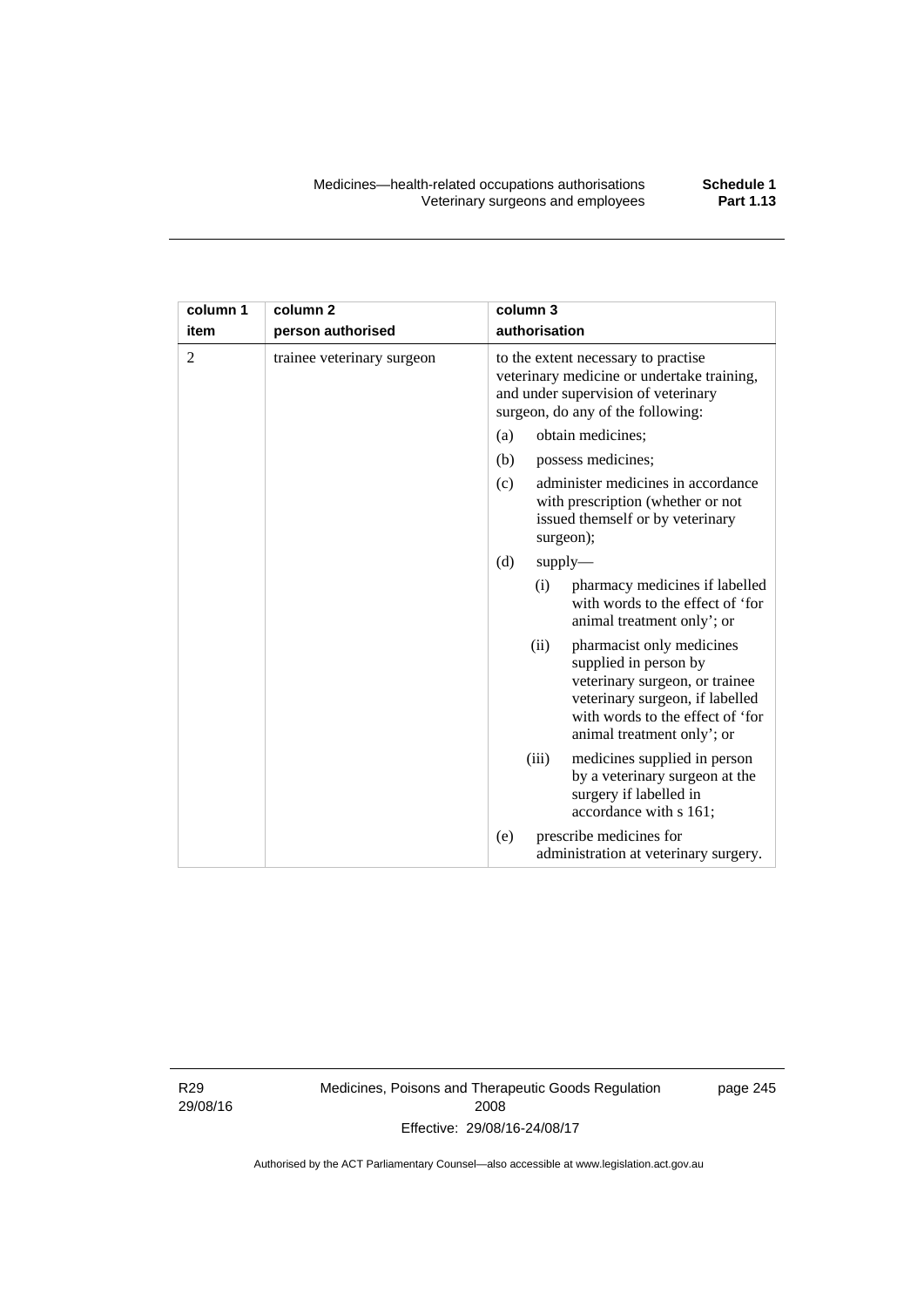#### **Schedule 1** Medicines—health-related occupations authorisations<br>**Part 1.13** Veterinary surgeons and employees Veterinary surgeons and employees

| column 1 | column <sub>2</sub>                                                                            | column 3                                                                                                                                                                               |  |
|----------|------------------------------------------------------------------------------------------------|----------------------------------------------------------------------------------------------------------------------------------------------------------------------------------------|--|
| item     | person authorised                                                                              | authorisation                                                                                                                                                                          |  |
| 3        | veterinary surgeon's employee<br>public employee assisting<br>veterinary surgeon who is public | within the scope of employment and under<br>supervision of veterinary surgeon, do any<br>of the following:                                                                             |  |
|          | employee                                                                                       | obtain medicines from veterinary<br>(a)<br>surgeon authorised to possess them;                                                                                                         |  |
|          |                                                                                                | possess medicines mentioned in<br>(b)<br>par(a);                                                                                                                                       |  |
|          |                                                                                                | administer medicines mentioned in<br>(c)<br>par (a) in accordance with veterinary<br>surgeon's prescription;                                                                           |  |
|          |                                                                                                | (d)<br>supply pharmacy medicines if<br>labelled with words to the effect of<br>'for animal treatment only';                                                                            |  |
|          |                                                                                                | supply pharmacist only medicines<br>(e)<br>supplied in person by veterinary<br>surgeon, or trainee veterinary<br>surgeon, if supply is for purpose of<br>sale or delivery of medicine; |  |
|          |                                                                                                | supply medicines supplied in person<br>(f)<br>by a veterinary surgeon at the place<br>of employment if labelled in<br>accordance with s 161.                                           |  |

page 246 Medicines, Poisons and Therapeutic Goods Regulation 2008 Effective: 29/08/16-24/08/17

R29 29/08/16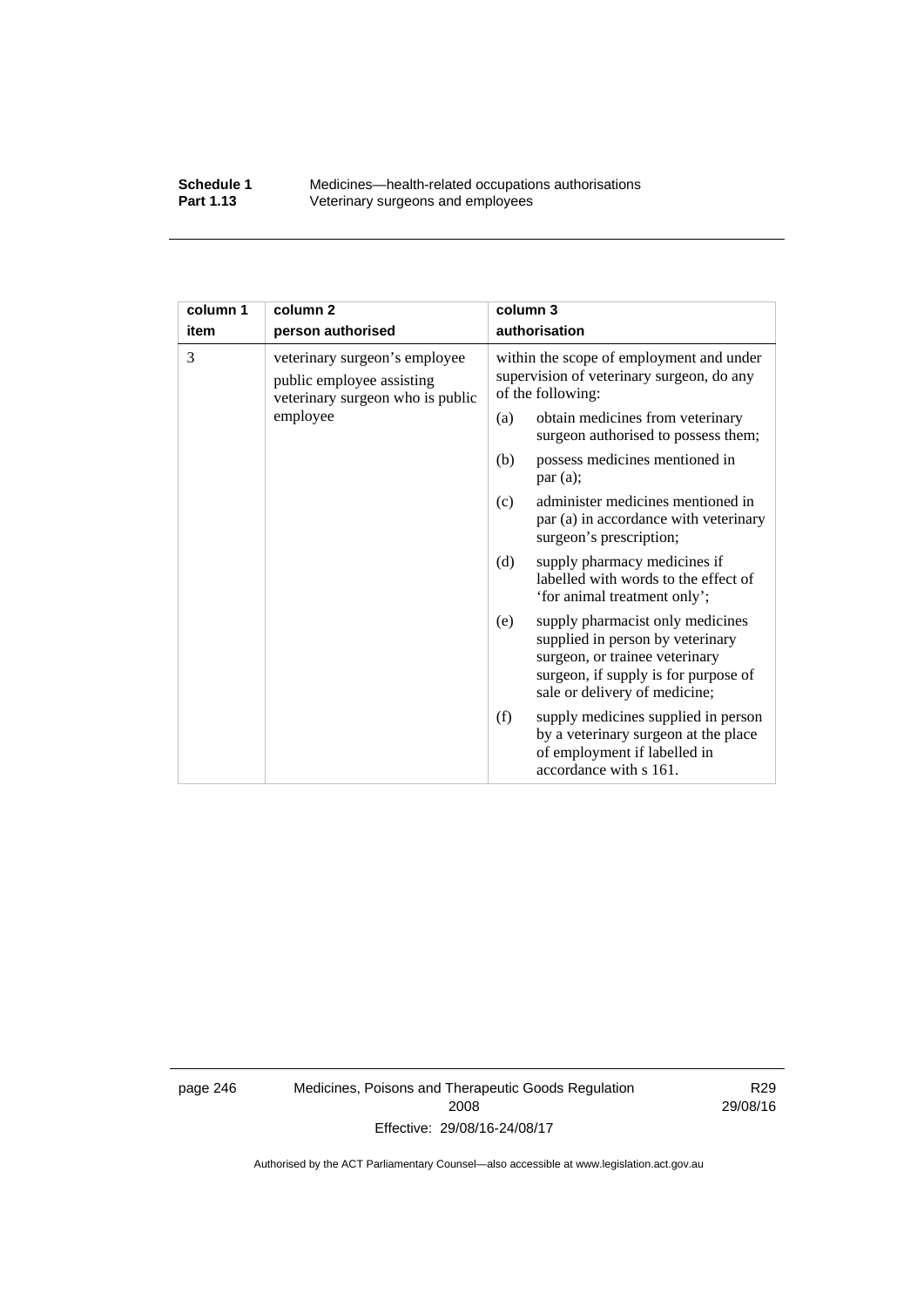## **Schedule 3 Designated appendix D medicines—standing approvals**

(see s 31, s 33, s 41, s 160, s 591, s 592 and s 593)

### **Part 3.1 Approval conditions**

#### **3.1 Definitions—sch 3**

In this schedule:

*condition 1*, for a doctor prescribing or supplying a designated appendix D medicine to a woman of child-bearing age, means the doctor must ensure that the possibility of pregnancy by the woman has been excluded prior to commencement of treatment.

*condition 2*, for a doctor prescribing or supplying a designated appendix D medicine to a woman of child-bearing age, means the doctor must advise the woman to avoid becoming pregnant during, or for a period of 1 month after the completion of, treatment.

*condition 3*, for a doctor prescribing or supplying a designated appendix D medicine to a woman of child-bearing age, means the doctor must advise the woman to avoid becoming pregnant during, or for a period of 3 months after the completion of, treatment.

*condition 4*, for a doctor prescribing or supplying a designated appendix D medicine to a woman of child-bearing age, means the doctor must advise the woman to avoid becoming pregnant during, or for a period of 24 months after the completion of, treatment.

R29 29/08/16 page 247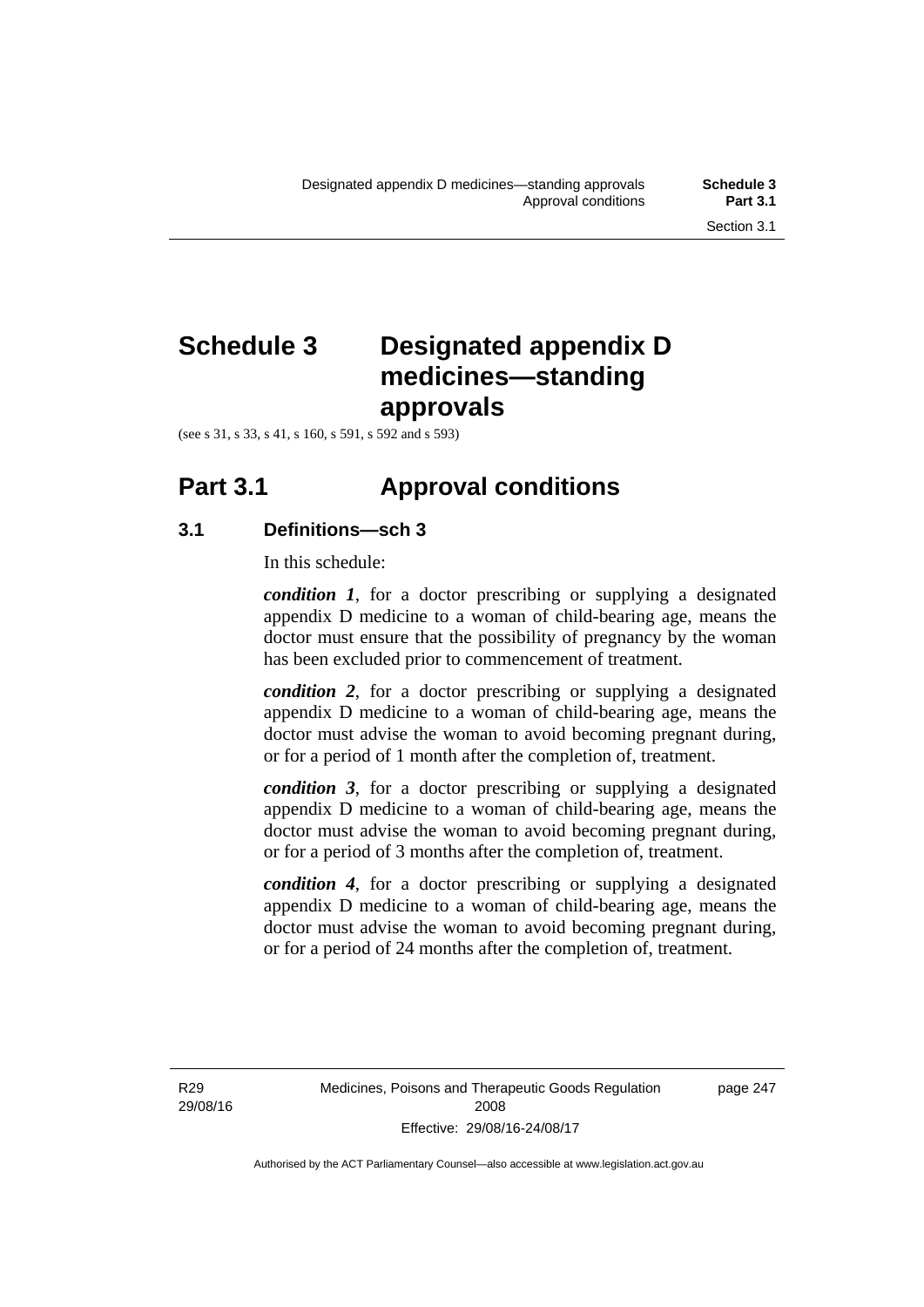### **Part 3.2 Standing approvals for designated appendix D medicines**

| column 1<br>item | column <sub>2</sub><br>doctor                                                                    | column 3<br>medicine                                                                                                                                                                                                                                                                                                                                                                                                                                   | column 4<br>conditions (if any)                                                                            |
|------------------|--------------------------------------------------------------------------------------------------|--------------------------------------------------------------------------------------------------------------------------------------------------------------------------------------------------------------------------------------------------------------------------------------------------------------------------------------------------------------------------------------------------------------------------------------------------------|------------------------------------------------------------------------------------------------------------|
| 1                | specialist practising<br>in specialist area of<br>dermatology                                    | acitretin for human use<br>alefacept for human use<br>bexarotene for human use<br>etretinate for human use<br>isotretinoin for human oral use<br>thalidomide for human use                                                                                                                                                                                                                                                                             | conditions 1 and 4<br>conditions 1 and 2<br>conditions 1 and 4<br>conditions 1 and 2<br>conditions 1 and 2 |
| 2                | specialist practising<br>in specialist area of<br>endocrinology,<br>gynaecology or<br>obstetrics | clomiphene for human use<br>corifollitropin alfa for human use<br>cyclofenil for human use<br>dinoprost for human use<br>dinoprostone for human use<br>follitropin alpha (recombinant human<br>follicle-stimulating hormone) for<br>human use<br>follitropin beta (recombinant human<br>follicle-stimulating hormone) for<br>human use<br>luteinising hormone for human use<br>urofollitropin (human<br>follicle-stimulating hormone) for<br>human use |                                                                                                            |

page 248 Medicines, Poisons and Therapeutic Goods Regulation 2008 Effective: 29/08/16-24/08/17

R29 29/08/16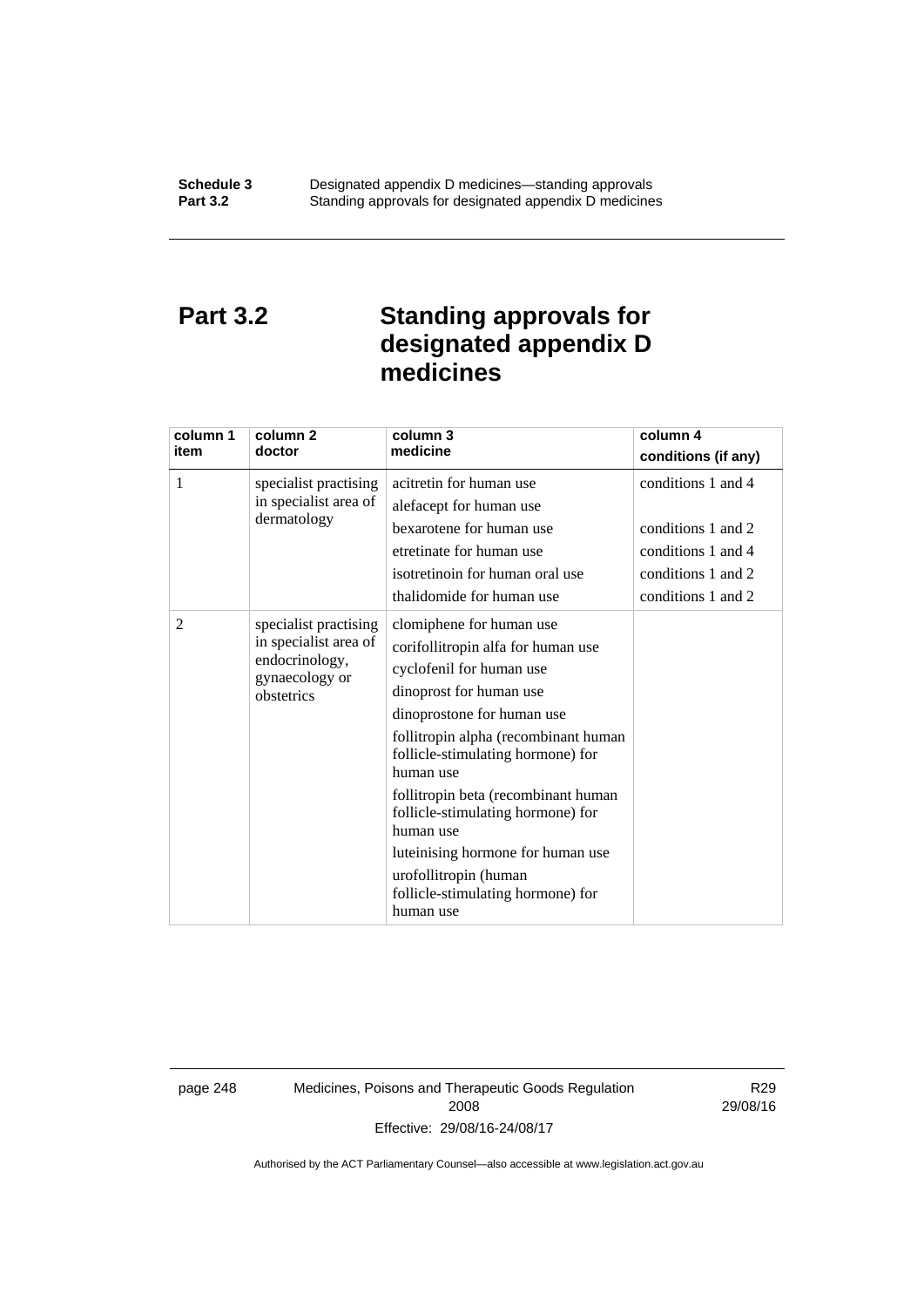| column 1<br>item | column <sub>2</sub><br>doctor                                                                                                                                                                             | column 3<br>medicine                                                                                                                                                                                                                                                                                                           | column 4<br>conditions (if any)                                                                                                                                                                                          |
|------------------|-----------------------------------------------------------------------------------------------------------------------------------------------------------------------------------------------------------|--------------------------------------------------------------------------------------------------------------------------------------------------------------------------------------------------------------------------------------------------------------------------------------------------------------------------------|--------------------------------------------------------------------------------------------------------------------------------------------------------------------------------------------------------------------------|
| 3                | specialist practising<br>in specialist area of<br>mental health<br>doctor employed by<br>Territory and<br>working under<br>supervision of chief<br>psychiatrist under<br><b>Mental Health Act</b><br>2015 | clozapine for human use                                                                                                                                                                                                                                                                                                        |                                                                                                                                                                                                                          |
| $\overline{4}$   | specialist physician                                                                                                                                                                                      | ambrisentan for human use<br>acitretin for human use<br>etretinate for human use<br>bexarotene for human use<br>bosentan for human use<br>isotretinoin for human oral use<br>lenalidomide for human use<br>sitaxentan for human use<br>teriparatide for human use<br>thalidomide for human use<br>tretinoin for human oral use | conditions 1 and 3<br>conditions 1 and 4<br>conditions 1 and 4<br>conditions 1 and 2<br>conditions 1 and 3<br>conditions 1 and 2<br>conditions 1 and 2<br>conditions 1 and 3<br>conditions 1 and 2<br>conditions 1 and 2 |
| 5                | specialist practising<br>in specialist area of<br>neurology or<br>rehabilitation                                                                                                                          | nabiximols for human use                                                                                                                                                                                                                                                                                                       |                                                                                                                                                                                                                          |
| 6                | specialist practising<br>in specialist area of<br>neurology,<br>paediatrics or sleep<br>medicine                                                                                                          | sodium oxybate for human use                                                                                                                                                                                                                                                                                                   |                                                                                                                                                                                                                          |

*Note Specialist* includes a doctor training in a specialist area—see the dictionary.

R29 29/08/16 Medicines, Poisons and Therapeutic Goods Regulation 2008 Effective: 29/08/16-24/08/17

page 249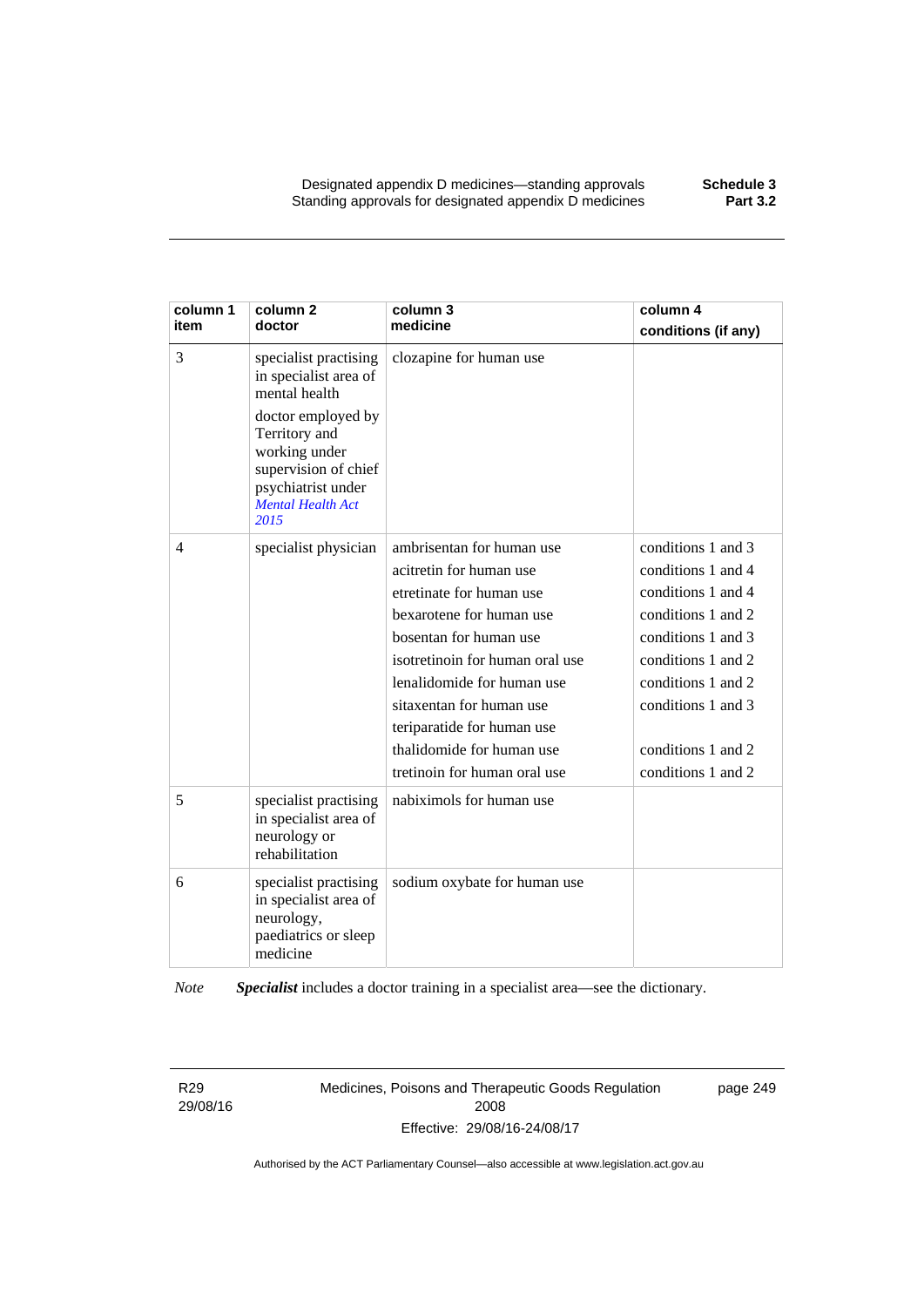### **Schedule 4 Dangerous poisons manufacturing etc authorisations**

(see s 690)

| column 1<br>item | column <sub>2</sub><br>people                                             | column 3<br>dangerous poison | column 4<br>prescribed purpose                                         |
|------------------|---------------------------------------------------------------------------|------------------------------|------------------------------------------------------------------------|
| 1                | manufacturers of glass                                                    | arsenic                      | manufacturing glass                                                    |
|                  | metallurgists                                                             |                              | manufacturing alloys                                                   |
| $\overline{2}$   | manufacturers of dyes or<br>pharmaceuticals                               | benzene                      | manufacturing dyes or<br>pharmaceuticals                               |
|                  | manufacturers of lacquers,<br>linoleum, protective cloths<br>or varnishes |                              | manufacturing lacquers,<br>linoleum, protective<br>cloths or varnishes |
| 3                | manufacturers of<br>chemicals or<br>pharmaceuticals                       | carbon tetrachloride         | manufacturing<br>chemicals or<br>pharmaceuticals                       |
|                  | manufacturers of lacquers,<br>paints or varnishes                         |                              | manufacturing lacquers,<br>paints or varnishes                         |
| $\overline{4}$   | managers of swimming<br>pools, other than domestic<br>swimming pools      | chlorine                     | purifying water in pools                                               |
|                  | manufacturers of<br>chemicals, plastics or<br>synthetic rubber            |                              | manufacturing<br>chemicals, plastics or<br>synthetic rubber            |
|                  | metallurgists                                                             |                              | cleaning metals                                                        |
|                  | people working at sewage<br>treatment centres                             |                              | treating sewage at<br>treatment centres                                |
|                  | people working at water<br>treatment centres                              |                              | purifying water at<br>treatment centres                                |
| 5                | electroplaters                                                            | cyanides                     | electroplating                                                         |

page 250 Medicines, Poisons and Therapeutic Goods Regulation 2008 Effective: 29/08/16-24/08/17

R29 29/08/16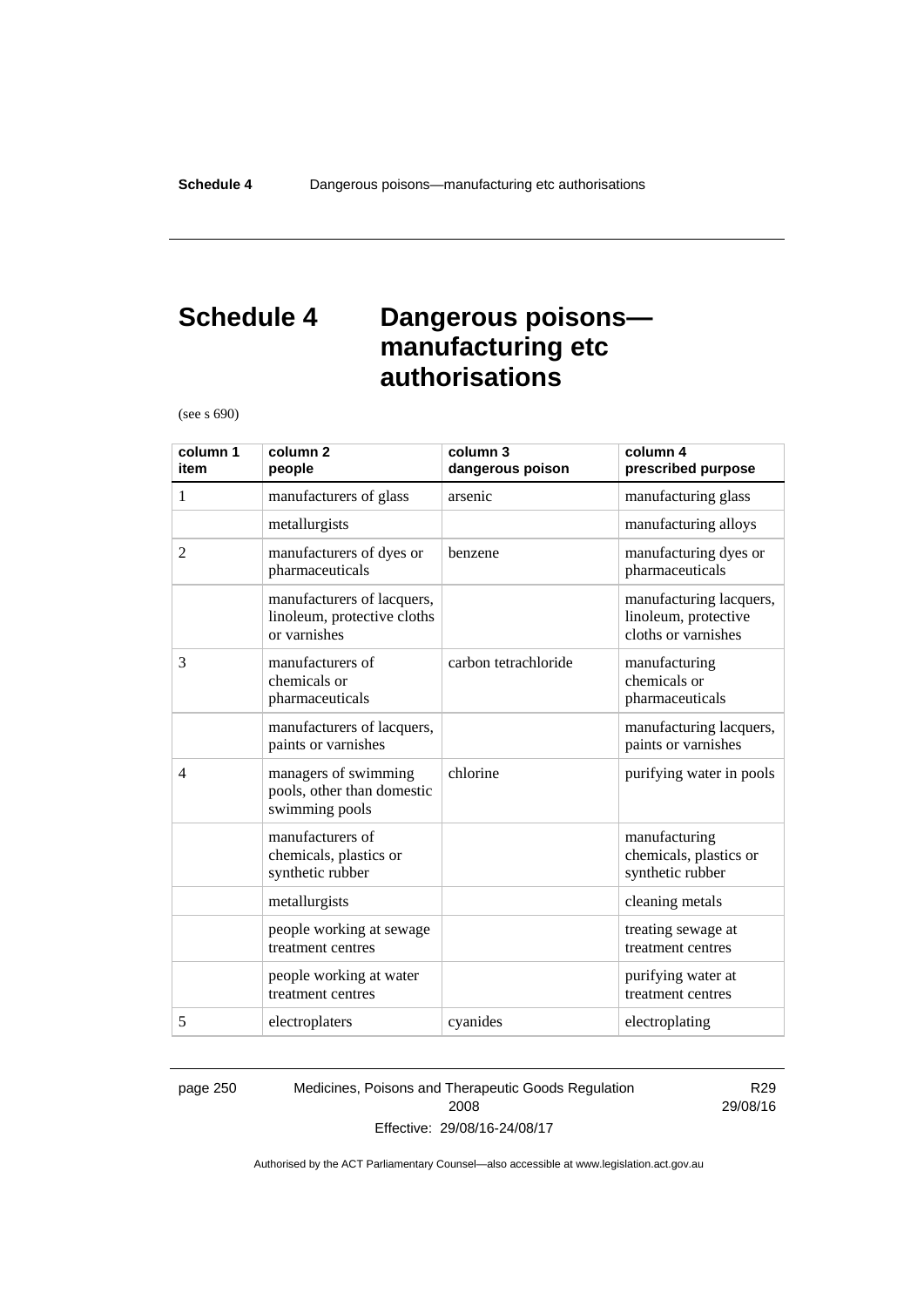| column 1<br>item | column <sub>2</sub><br>people                                   | column 3<br>dangerous poison                      | column 4<br>prescribed purpose                                  |
|------------------|-----------------------------------------------------------------|---------------------------------------------------|-----------------------------------------------------------------|
|                  | jewellers                                                       |                                                   | manufacturing gold<br>jewellery                                 |
|                  | miners                                                          |                                                   | extracting or processing<br>gold                                |
| 6                | manufacturers of lacquers,<br>paints or varnishes               | epichlorohydrin                                   | manufacturing lacquers,<br>paints or varnishes                  |
| 7                | manufacturers of<br>chemicals or detergents                     | ethylene oxide                                    | manufacturing<br>chemicals or detergents                        |
|                  | sterilising technologists                                       |                                                   | sterilising surgical<br>instruments                             |
| 8                | glass workers                                                   | hydrofluoric acid                                 | etching glass                                                   |
|                  | masons                                                          |                                                   | cleaning building<br>materials                                  |
|                  | metal workers                                                   |                                                   | cleaning or etching<br>metals                                   |
|                  | miners                                                          |                                                   | extracting or processing<br>gold                                |
|                  | potters                                                         |                                                   | cleaning ceramics                                               |
| 9                | manufacturers of lamps,<br>mirrors or scientific<br>instruments | mercury                                           | manufacturing of lamps,<br>mirrors or scientific<br>instruments |
|                  | manufacturers of mercury<br>salts or organic<br>compounds       |                                                   | manufacturing mercury<br>salts or organic<br>compounds          |
|                  | miners                                                          |                                                   | extracting metals from<br>ores                                  |
| 10               | manufacturers of plastics                                       | 4, 4'-methylenebis<br>[2-chloroaniline]<br>(MOCA) | manufacturing plastics                                          |

R29 29/08/16 Medicines, Poisons and Therapeutic Goods Regulation 2008 Effective: 29/08/16-24/08/17

page 251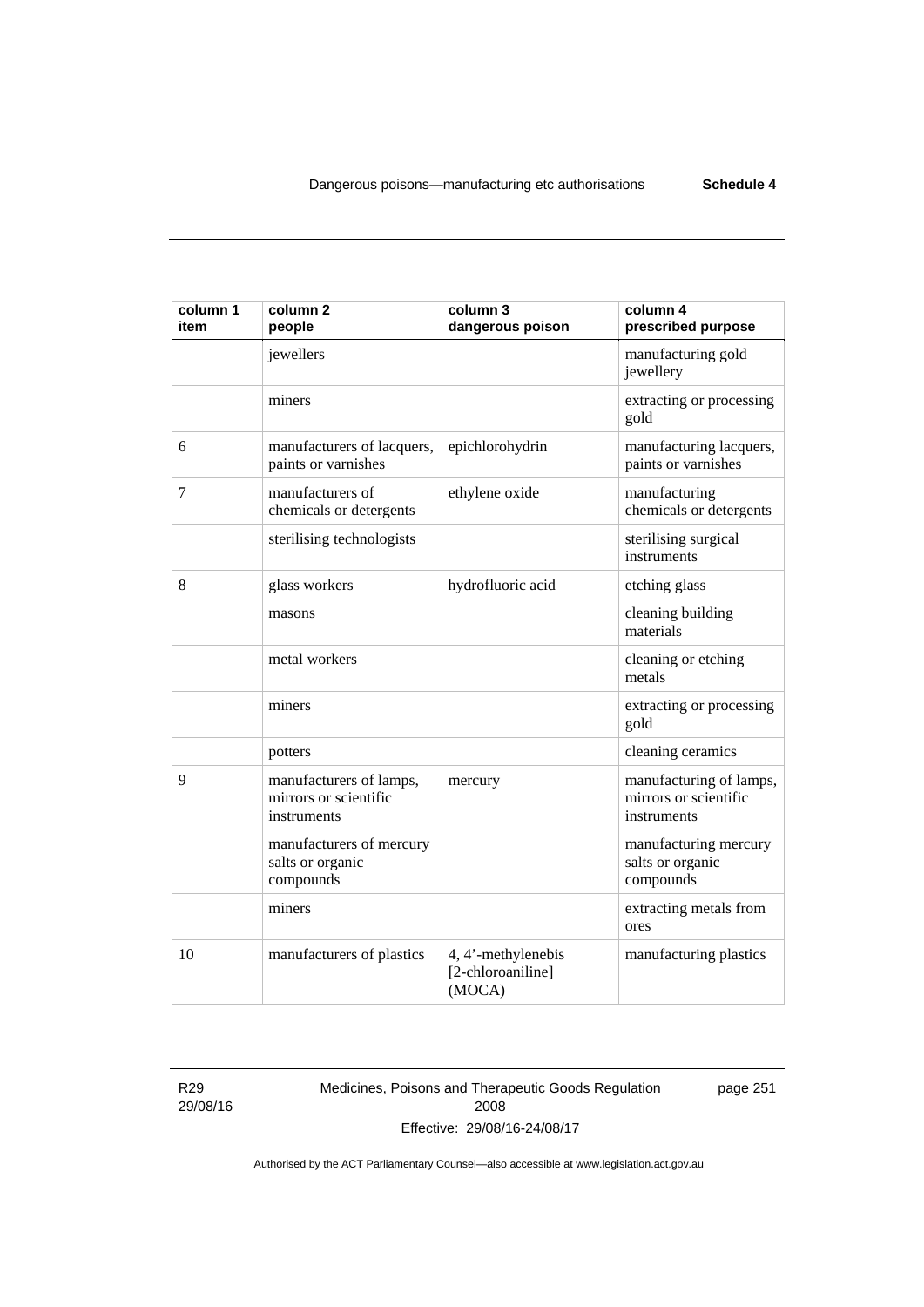#### **Schedule 4** Dangerous poisons—manufacturing etc authorisations

| column 1<br>item | column <sub>2</sub><br>people                                                        | column 3<br>dangerous poison | column 4<br>prescribed purpose                                                    |
|------------------|--------------------------------------------------------------------------------------|------------------------------|-----------------------------------------------------------------------------------|
| 11               | manufacturers of<br>detergents, lubricants or<br>organic compounds                   | propylene oxide              | manufacturing<br>detergents, lubricants or<br>organic compounds                   |
| 12               | manufacturers of organic<br>compounds, paints, rust<br>removers or varnishes         | tetrachloroethane            | manufacturing organic<br>compounds, paints, rust<br>removers or varnishes         |
| 13               | manufacturers of dyes                                                                | ortho-tolidine               | manufacturing dyes                                                                |
| 14               | manufacturers of<br>disinfectants, household<br>cleaners or industrial<br>deodorants | trichloroisocyanuric acid    | manufacturing<br>disinfectants, household<br>cleaners or industrial<br>deodorants |

page 252 Medicines, Poisons and Therapeutic Goods Regulation 2008 Effective: 29/08/16-24/08/17

R29 29/08/16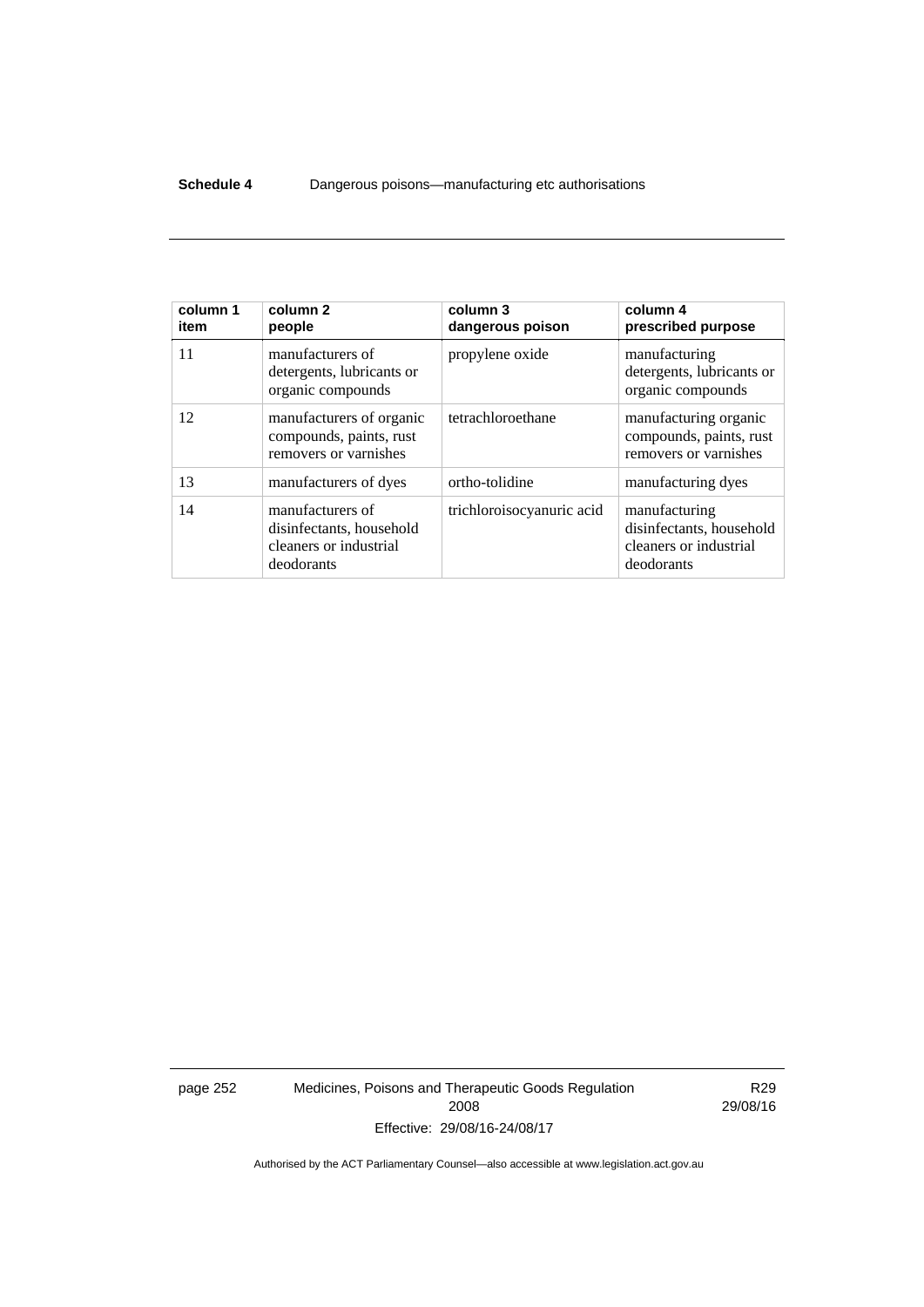### **Schedule 5 Requirements for storage receptacles**

(see s 531 and s 533)

#### **Part 5.1 Medicines cabinets**

#### **5.1 Medicines cabinets—general requirements**

A medicines cabinet must be constructed to prevent ready access to the cabinet's contents by cutting, sawing or unbolting.

#### **5.2 Medicines cabinets—body requirements**

- (1) The body of a medicines cabinet must be constructed of a single layer of black mild steel plate at least 10mm thick and with continuous welding of all joints.
- (2) The body must have, for installation—
	- (a) 4 suitably sized holes in the cabinet's back plate; or
	- (b) 2 suitably sized holes in the back plate and 2 suitably sized holes in the cabinet's base.

page 253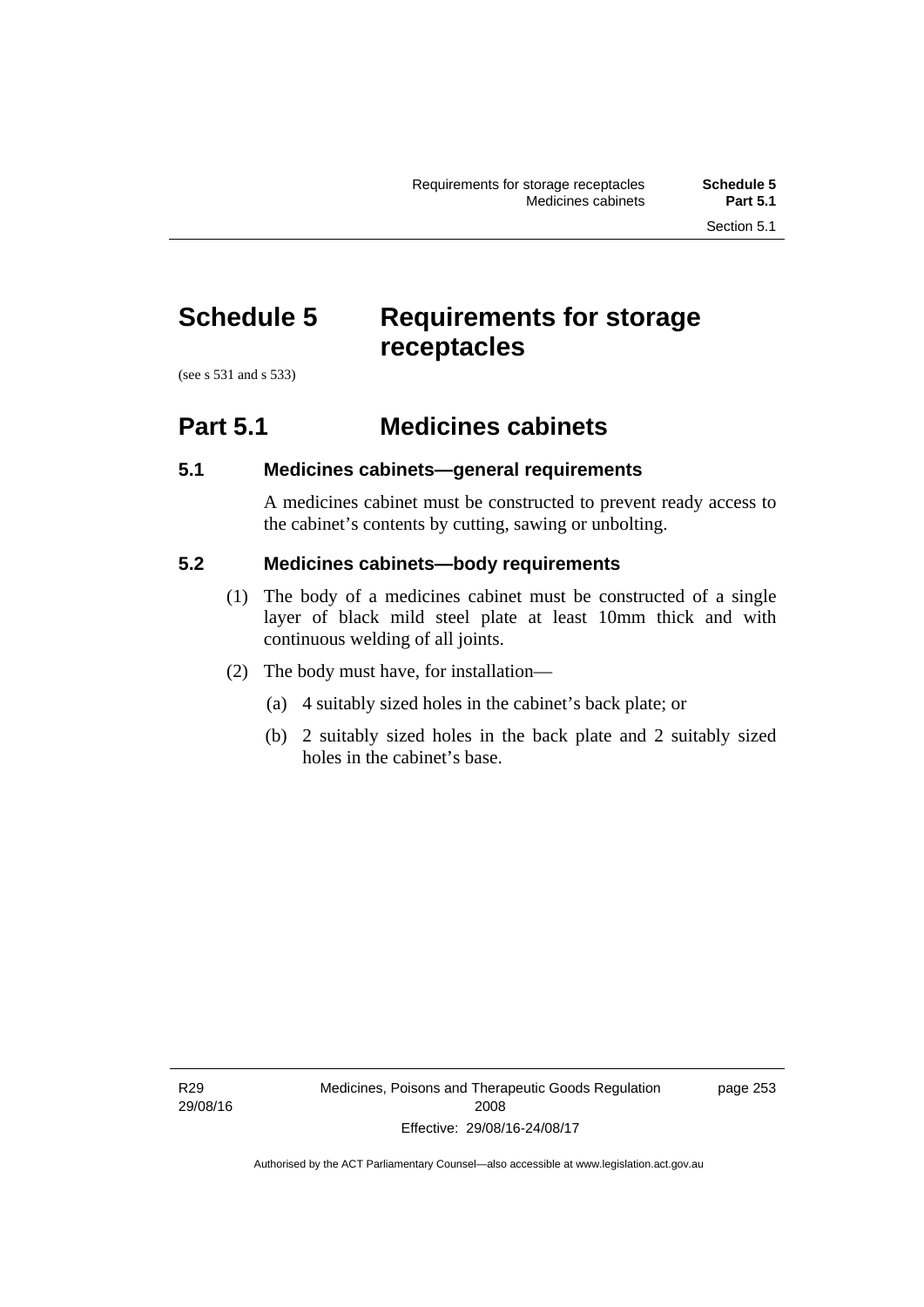#### **5.3 Medicines cabinets—door requirements**

- (1) The door of a medicines cabinet must be constructed of black mild steel plate at least 10mm thick.
- (2) When the medicines cabinet door is closed, the door must—
	- (a) fit flush with the cabinet; and
	- (b) have a clearance around the door of not more than 1.5mm.
- (3) The door must be fitted with a fixed locking bar, welded to the inside face of the door near the hinge edge, that engages in a rebate in the cabinet when closed.
- (4) The hinges on the door must be—
	- (a) constructed of heavy duty steel; and
	- (b) continuous welded to the door and body of the cabinet.

#### **5.4 Medicines cabinets—lock requirements**

- (1) A medicines cabinet lock must be—
	- (a) a 6-lever pick-proof lock; or
	- (b) a lock mechanism of a level of security equal to, or greater than, a 6-lever pick-proof lock.
- (2) The lock must be securely attached to the inside face of the door.

R29 29/08/16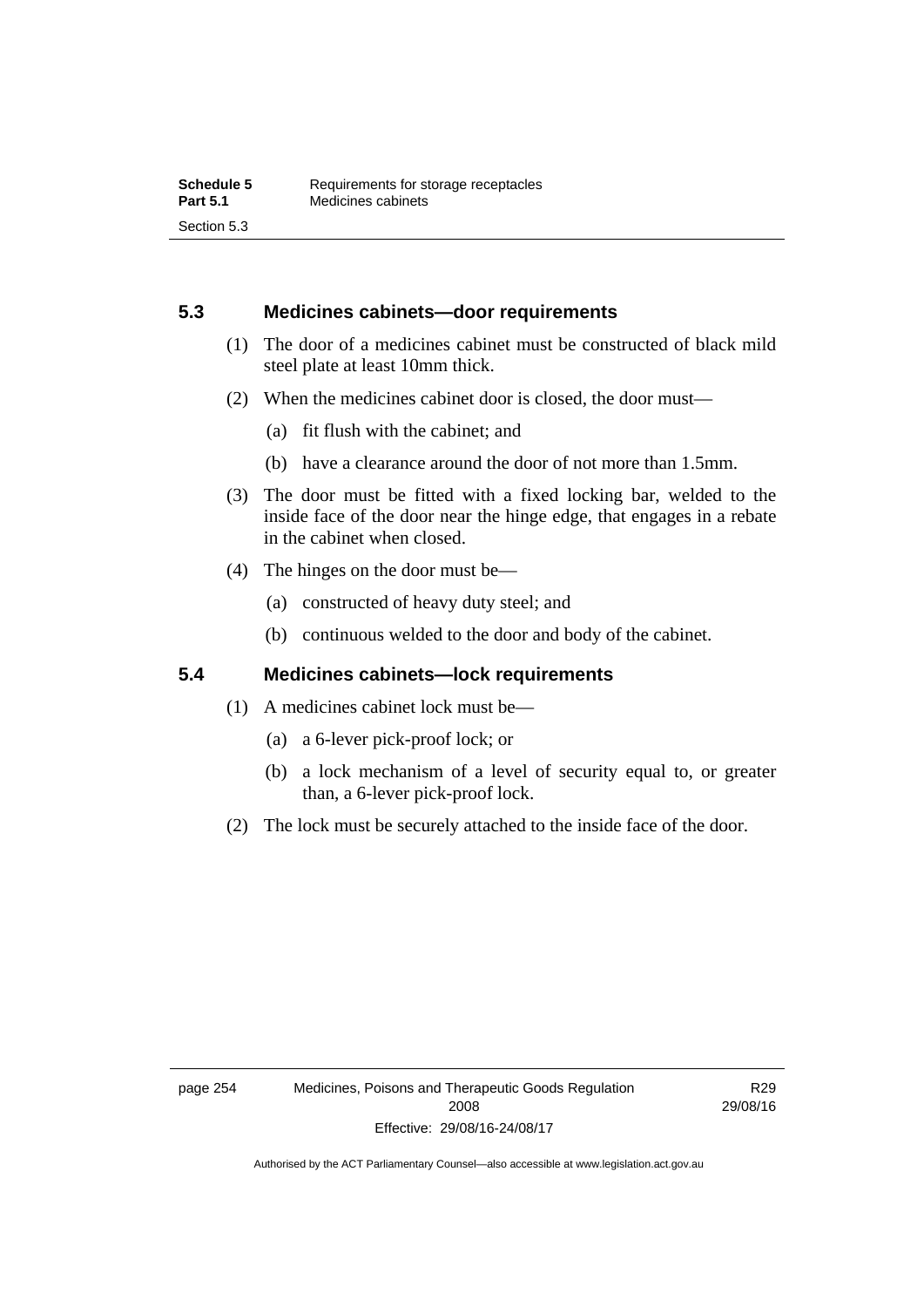#### **5.5 Medicines cabinets—mounting requirements**

- (1) A medicines cabinet must be—
	- (a) embedded in a floor of reinforced concrete of at least 10mpa compressive strength; or
	- (b) securely fixed to a wall or floor (or both) in accordance with this section.
- (2) If the wall and floor are brick or concrete, the medicines cabinet must be fixed to the wall or floor (or both) by at least 4 expanding bolts.
- (3) If the wall is timber, but the floor is brick or concrete, the medicines cabinet must be fixed—
	- (a) to the floor by at least 4 expanding bolts; and
	- (b) to the wall by at least 2 coach screws into the studs as close to the top of the wall face as is possible.
- (4) If the wall and floor are timber, the medicines cabinet must be fixed to the timber frame of the wall or floor in a way that will ensure that the cabinet cannot be removed from the floor or wall within 30 minutes.
- (5) The bolts and coach screws must be at least 10mm in diameter.

page 255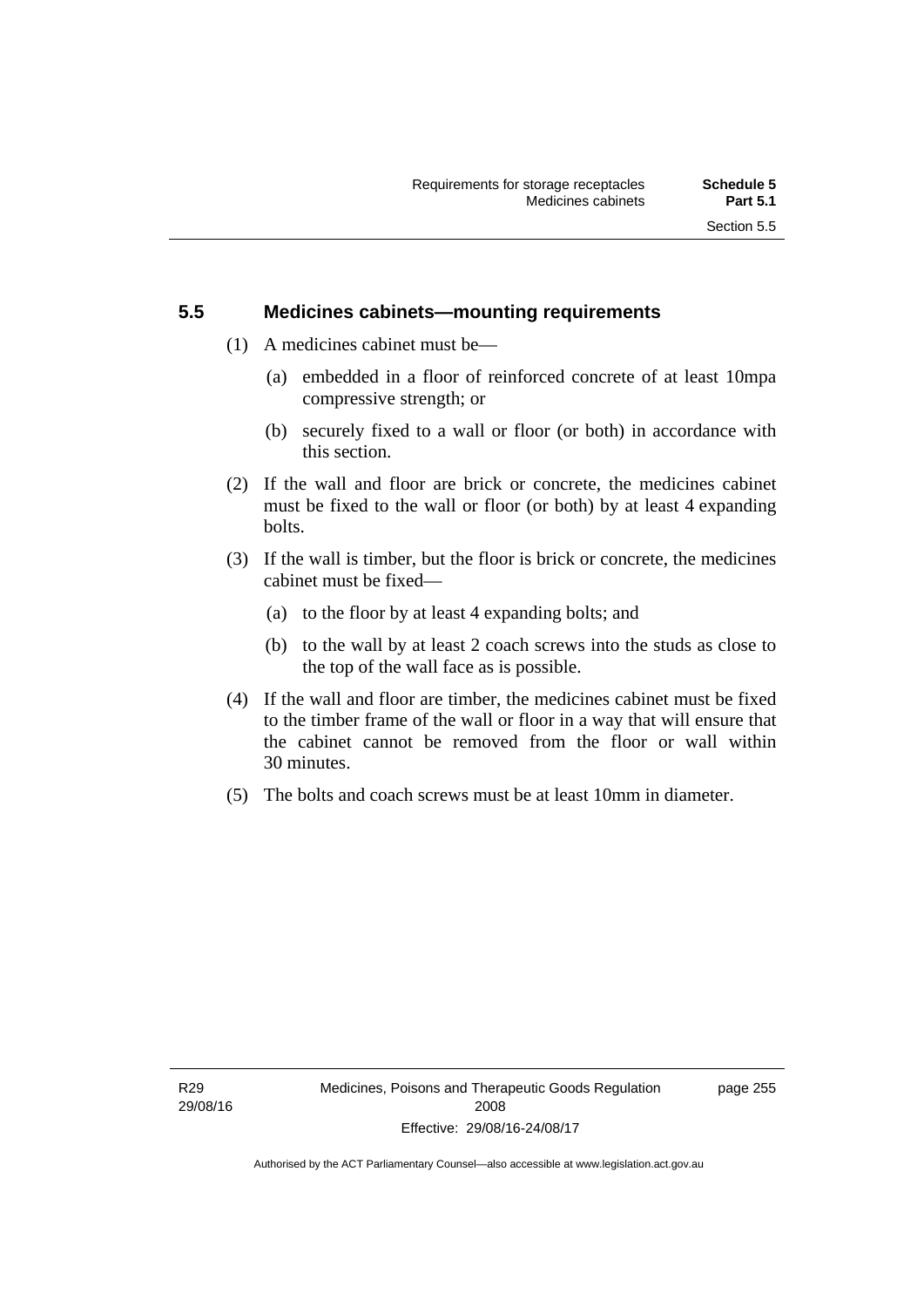### **Part 5.2 Safes, strong rooms and vaults**

#### **5.6 Requirements for safes**

- (1) A safe must be constructed to prevent ready access to the safe's contents by cutting, sawing or unbolting.
- (2) When locked, a safe must reasonably be expected to resist attempts to gain entry by tools, torch or explosives for at least 30 minutes.
- $(3)$  A safe-
	- (a) may be freestanding if it weighs more than 350kg; or
	- (b) must be securely attached to, or embedded in, a concrete floor or a concrete or brick wall in a way that will ensure that the cabinet cannot be removed from the floor or wall within 30 minutes.

#### **5.7 Requirements for strong rooms**

- (1) The walls, floor and ceiling of a strong room must be brick or concrete.
- (2) The strong room must be fitted with a door.
- (3) When locked, the strong room must reasonably be expected to resist attempts to gain entry by tools, torch or explosives for at least 1 hour.

#### **5.8 Requirements for vaults**

- (1) The walls, floor and ceiling of a vault must be reinforced concrete.
- (2) The vault must be fitted with a door.
- (3) When locked, the vault must reasonably be expected to resist attempts to gain entry by tools, torch or explosives for at least 1 hour.

page 256 Medicines, Poisons and Therapeutic Goods Regulation 2008 Effective: 29/08/16-24/08/17

R29 29/08/16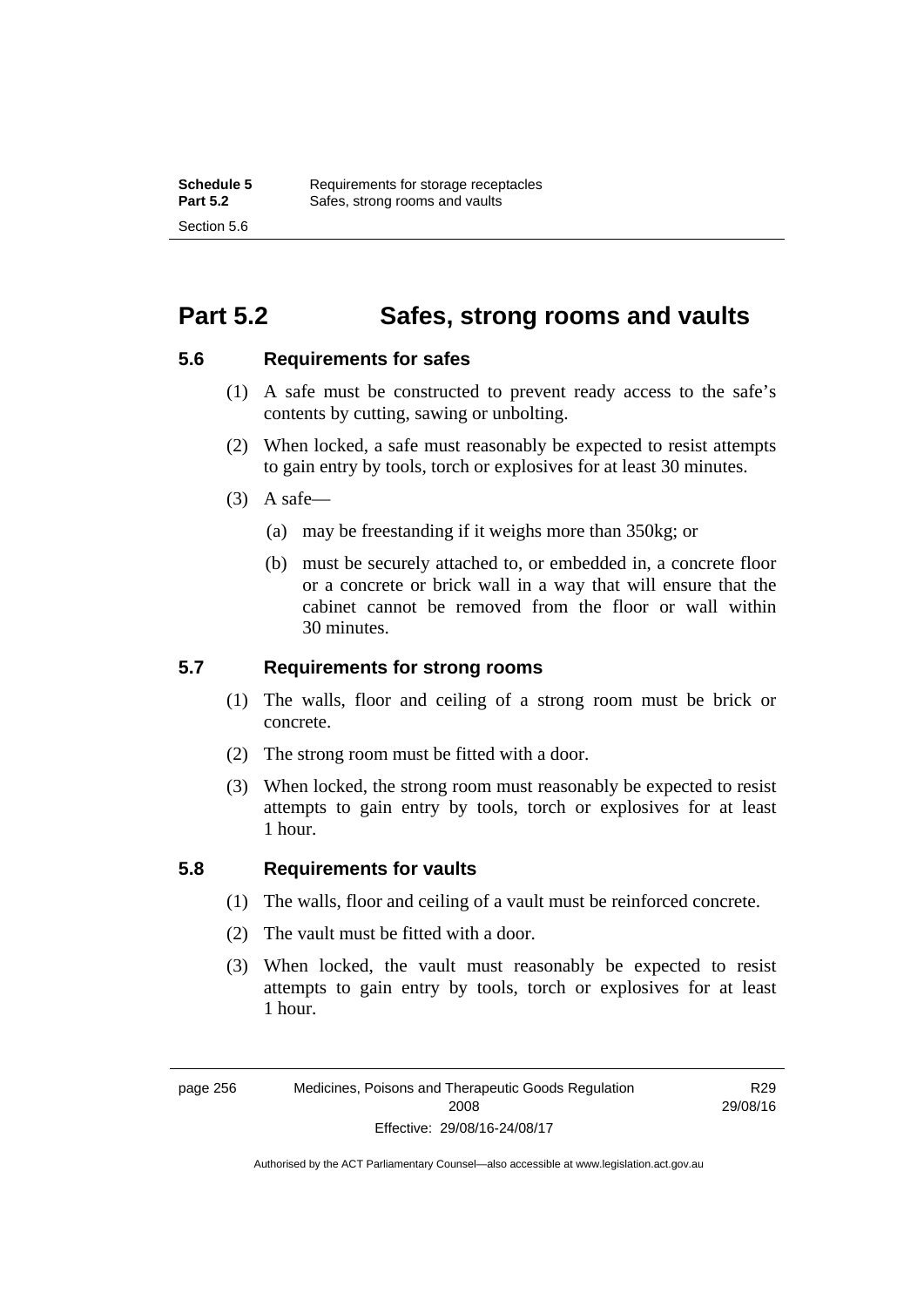### **Dictionary**

(see s 3)

- *Note 1* The [Legislation Act](http://www.legislation.act.gov.au/a/2001-14) contains definitions and other provisions relevant to this regulation.
- *Note 2* For example, the [Legislation Act,](http://www.legislation.act.gov.au/a/2001-14) dict, pt 1, defines the following terms:
	- AS/NZS (see s 164 (2))
	- child
	- correctional centre
	- doctor
	- enrolled nurse
	- home address
	- nurse
	- nurse practitioner
	- optometrist
	- public employee
	- reviewable decision notice.
- *Note 3* Terms used in this regulation have the same meaning that they have in the *[Medicines, Poisons and Therapeutic Goods Act 2008](http://www.legislation.act.gov.au/a/2008-26)* (see [Legislation Act,](http://www.legislation.act.gov.au/a/2001-14) s 148). For example, the following terms are defined in the *[Medicines, Poisons and Therapeutic Goods Act 2008](http://www.legislation.act.gov.au/a/2008-26)*, dictionary:
	- controlled medicine (see s 11)
	- dangerous poison (see s 12)
	- deals, with a regulated substance (see s 19)
	- deals, with a regulated therapeutic good (see s 21)
	- health practitioner
	- hospital
	- institution
	- medicines and poisons standard (see s 15)
	- prescription only medicine (see s 11)
	- prohibited substance (see s 13)
	- purchase order

R29 29/08/16 Medicines, Poisons and Therapeutic Goods Regulation 2008 Effective: 29/08/16-24/08/17

page 257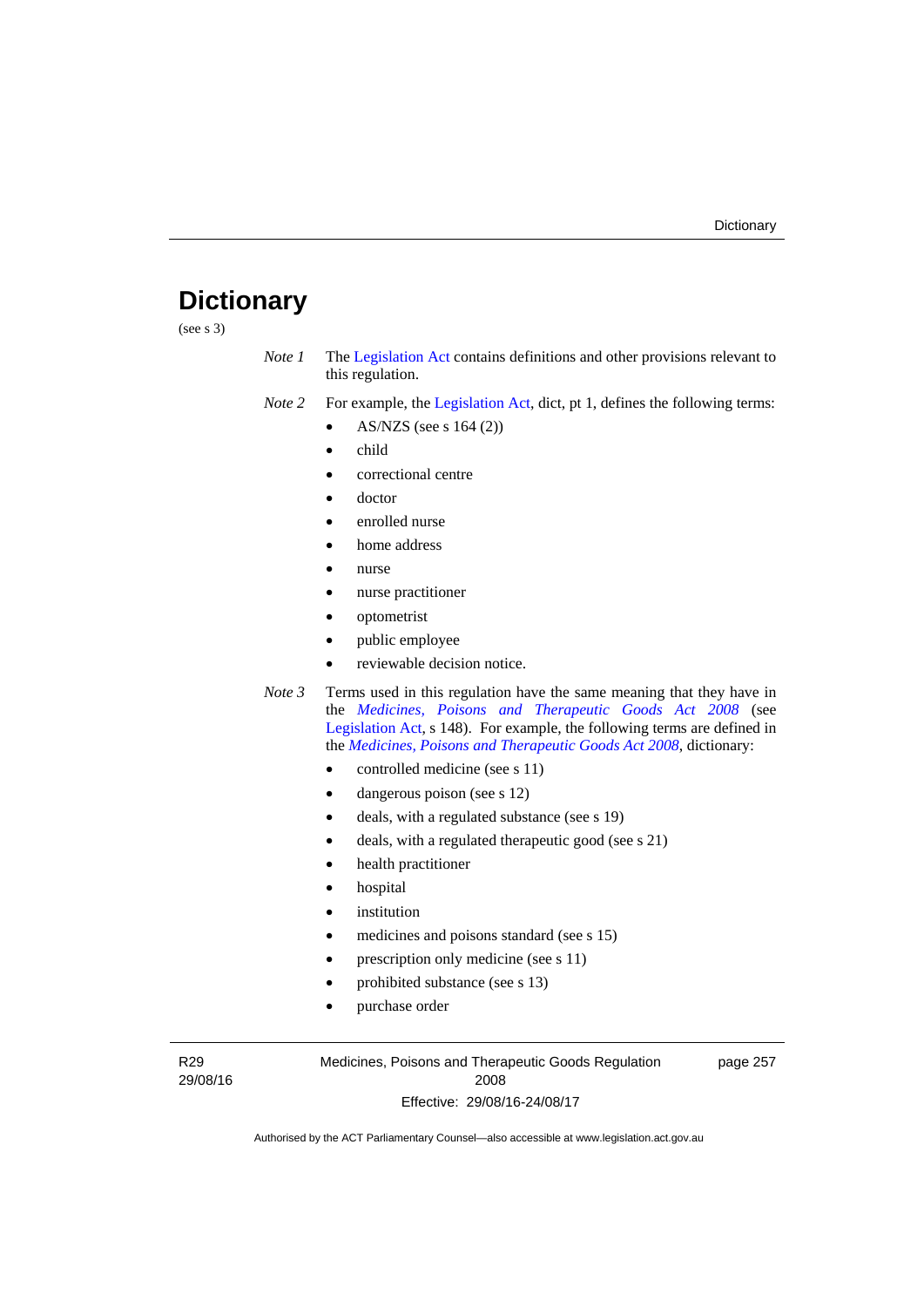- regulated substance (see s 10)
- residential aged care facility
- signs
- supply (see s 24)
- supply authority (see s 23)
- ward
- written.

*appendix D medicines approval*—see section 590.

#### *approved analyst* means—

- (a) an analyst appointed under the *[Public Health Act 1997](http://www.legislation.act.gov.au/a/1997-69)*, section 15 who is authorised under that Act to exercise a function under the Act; or
- (b) an analyst appointed or authorised under another territory law or a law of the Commonwealth, a State or another Territory.

*approved pharmacist*––see the *[National Health Act 1953](http://www.comlaw.gov.au/Series/C1953A00095)* (Cwlth), section 84 (1), as in force from time to time.

*Note* The *[National Health Act 1953](http://www.comlaw.gov.au/Series/C1953A00095)* (Cwlth) does not need to be notified under the [Legislation Act](http://www.legislation.act.gov.au/a/2001-14) because s 47 (6) does not apply (see s 863).

*Australian code of good wholesaling practice for medicines in schedules 2, 3, 4 and 8* means the *Australian Code of Good Wholesaling Practice for Medicines in Schedules 2, 3, 4 and 8* prepared by the National Coordinating Committee on Therapeutic Goods, as in force from time to time.

*Note* The Australian Code of Good Wholesaling Practice for Medicines in Schedules 2, 3, 4 and 8 is accessible at [www.tga.gov.au.](http://www.tga.gov.au/)

*authorised midwife*—see the *[National Health Act 1953](http://www.comlaw.gov.au/Series/C1953A00095)* (Cwlth), section 84 (1), definition of *authorised midwife***.**

*bioequivalent*—a form of a substance is the *bioequivalent* of another form of the substance if the forms are physiologically equivalent in their clinical effect.

page 258 Medicines, Poisons and Therapeutic Goods Regulation 2008 Effective: 29/08/16-24/08/17

R29 29/08/16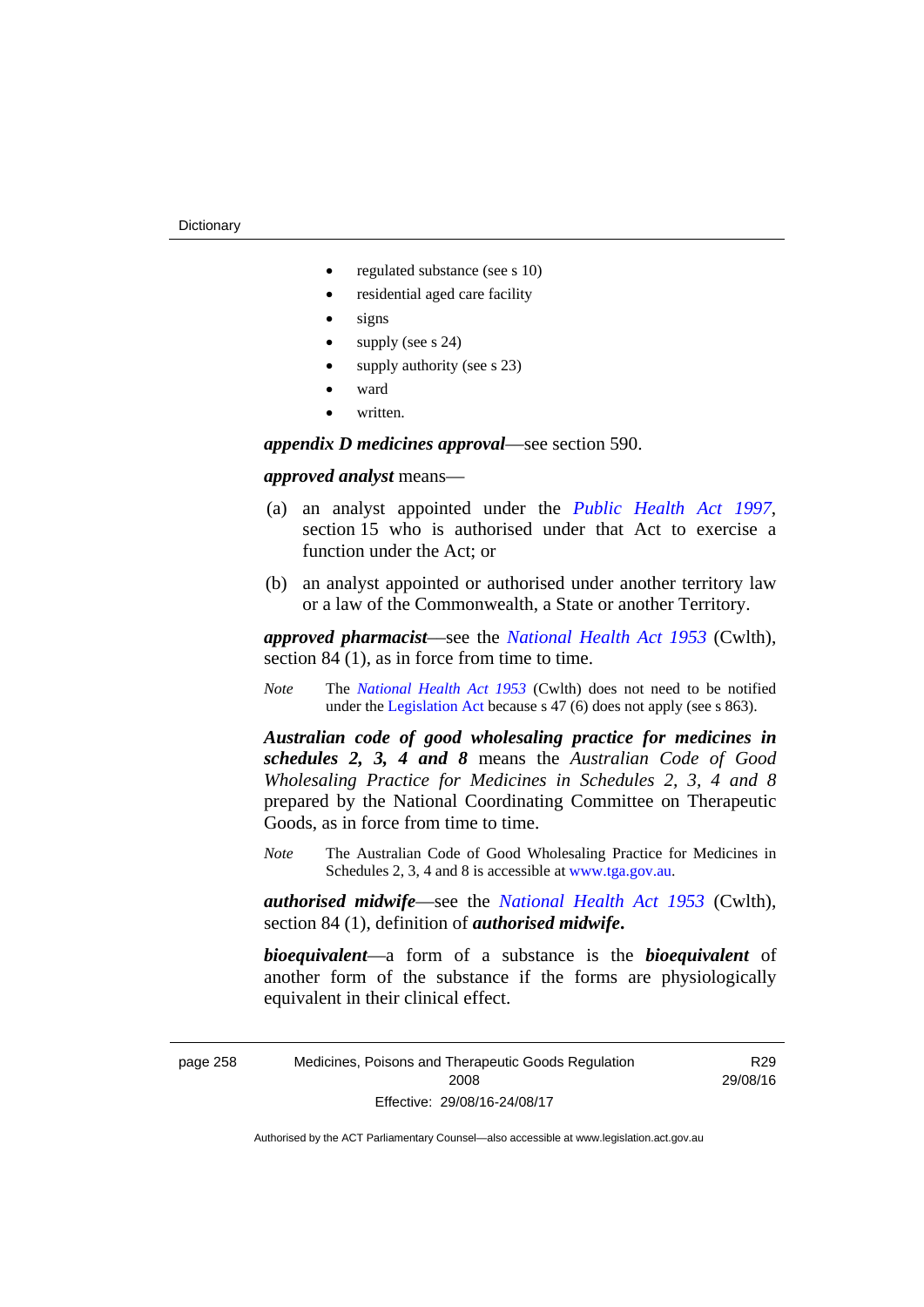*chief pharmacist*, for an institution with a pharmacy, means the pharmacist having the supervision of all other pharmacists employed at the institution.

*CHO* means chief health officer.

*community pharmacy* means a pharmacy at a place other than an institution.

*complying purchase order* means—

- (a) for a medicine—a purchase order that complies with section 62; or
- (b) for a dangerous poison—a purchase order that complies with section 721; or
- (c) for a schedule 10 substance or prohibited substance—see section 772.

*condition 1*, for a doctor prescribing or supplying a designated appendix D medicine to a woman of child-bearing age, for schedule 3 (Designated appendix D medicines—standing approvals)—see schedule 3, section 3.1.

*condition 2*, for a doctor prescribing or supplying a designated appendix D medicine to a woman of child-bearing age, for schedule 3—see schedule 3, section 3.1.

*condition 3*, for a doctor prescribing or supplying a designated appendix D medicine to a woman of child-bearing age, for schedule 3—see schedule 3, section 3.1.

*condition 4*, for a doctor prescribing or supplying a designated appendix D medicine to a woman of child-bearing age, for schedule 3—see schedule 3, section 3.1.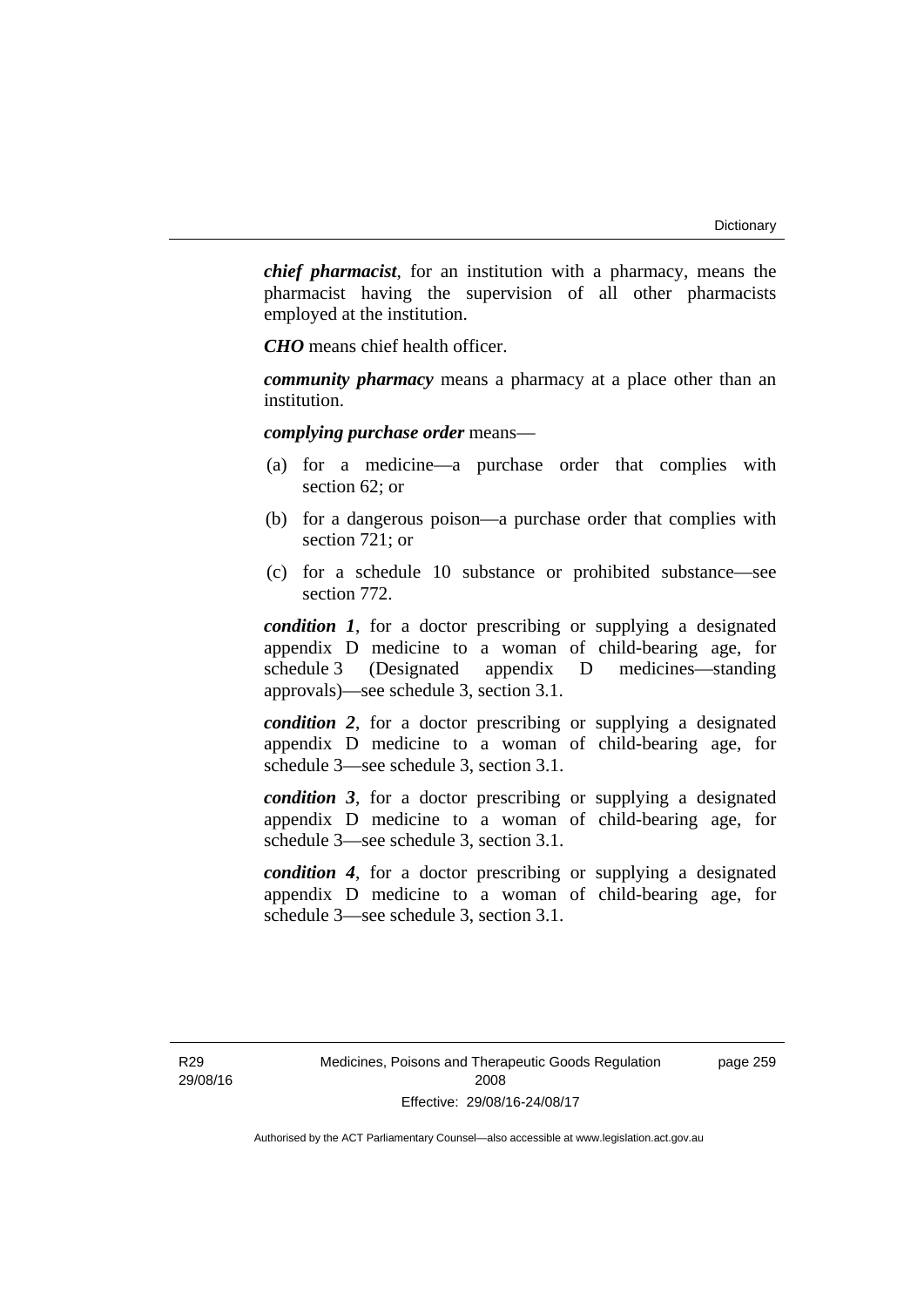*continued dispensing determination* means a determination made by the Minister under the *[National Health Act 1953](http://www.comlaw.gov.au/Series/C1953A00095)* (Cwlth), section 89A (When pharmaceutical benefits may be supplied by approved pharmacists without prescription), as in force from time to time, about the supply of a pharmaceutical benefit to a person by an approved pharmacist without a prescription.

*Note* See the *National Health (Continued Dispensing) Determination 2012* (Cwlth). The determination does not need to be notified under the [Legislation Act](http://www.legislation.act.gov.au/a/2001-14) because s 47 (6) does not apply (see s 863).

*controlled medicines approval*—see section 550.

*controlled medicines register* means a register for controlled medicines.

*controlled medicines research and education program licence* see section 600.

*custodian*, of an animal, means—

- (a) an adult who has lawful custody of the animal; or
- (b) if the animal is owned by a child or a person with a guardian a parent or guardian of the child or person.

*CYP authorised person*—see the *[Children and Young People](http://www.legislation.act.gov.au/a/2008-19)  [Act 2008](http://www.legislation.act.gov.au/a/2008-19)*, dictionary, definition of *authorised person*.

*CYP detention place* means a detention place under the *[Children](http://www.legislation.act.gov.au/a/2008-19)  [and Young People Act 2008](http://www.legislation.act.gov.au/a/2008-19)*.

*dangerous poisons manufacturers licence*—see section 700.

*dangerous poisons register* means a register for dangerous poisons.

*dangerous poisons research and education program licence*—see section 700.

*dangerous poisons suppliers licence*—see section 700.

page 260 Medicines, Poisons and Therapeutic Goods Regulation 2008 Effective: 29/08/16-24/08/17

R29 29/08/16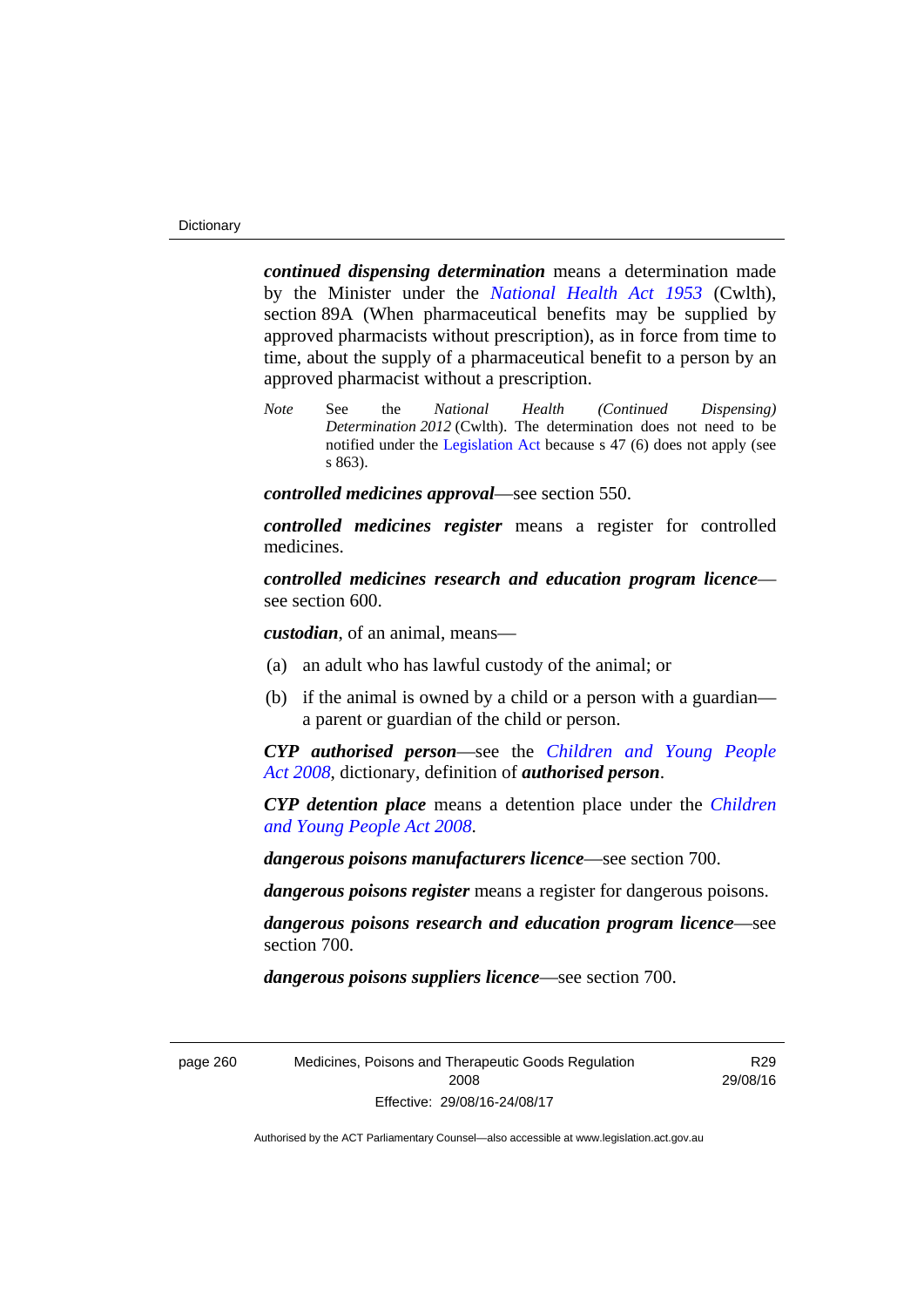*day hospital* means a facility where a person is admitted for surgical or medical treatment and discharged on the same day.

*dentist* does not include a trainee dentist.

*Note* See the definition of *trainee*.

*designated appendix D medicine* means a medicine listed in schedule 3, (Designated appendix D medicines—standing approvals), part 3.2, column 3.

*Note* The medicines are included in the medicines and poisons standard, appendix D.

*designated prescriber*, for part 13.1 (Controlled medicines approvals)—see section 551.

*designated prescription only medicine*, for part 4.3 (Authorisation to supply without prescription in emergencies)—see section 250.

*detainee*—see the *[Corrections Management Act 2007](http://www.legislation.act.gov.au/a/2007-15)*, section 6.

*disability care* means care that is provided to a person with a disability in a residential facility in which the person is also provided with accommodation that includes—

- (a) appropriate staff to meet the nursing and personal care needs of the person; and
- (b) meals and cleaning services; and
- (c) furnishings, furniture and equipment for the provision of the care and accommodation.

*doctor* does not include an intern doctor.

*Note* See the definition of *intern*.

page 261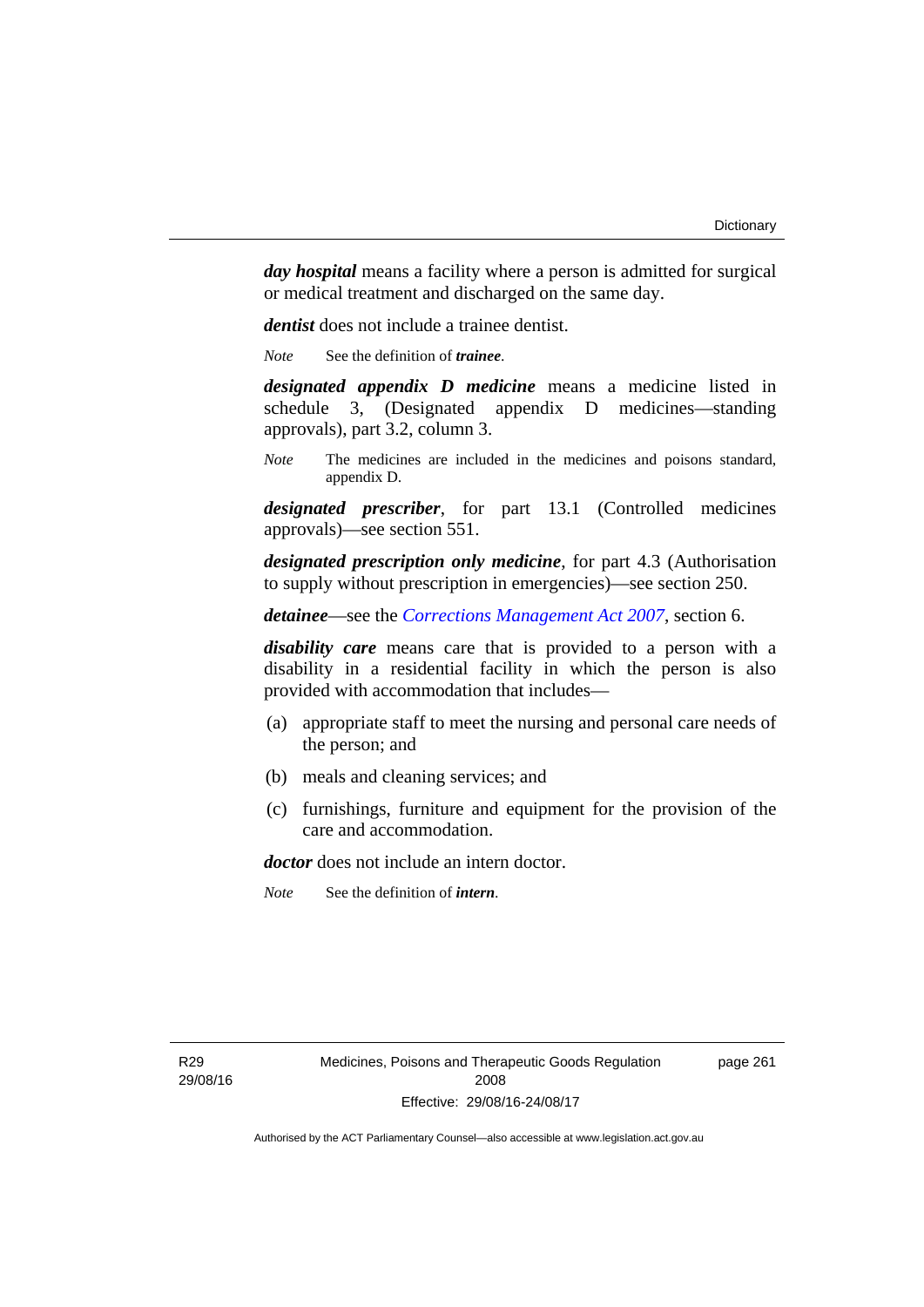*drug-dependent person*, in relation to a controlled medicine or prohibited substance, means a person with a condition—

- (a) who, as a result of the administration of the medicine or substance, demonstrates, in relation to the person's use of the medicine or substance—
	- (i) impaired control; or
	- (ii) drug-seeking behaviour that suggests impaired control; and
- (b) who, as a result of the cessation of the administration of the medicine or substance, is likely to experience symptoms of mental or physical distress or disorder.

*eligible midwife*—see the *[National Health Act 1953](http://www.comlaw.gov.au/Series/C1953A00095)* (Cwlth), section 84AAE**.**

*endorsement*, for division 13.1.4 (Endorsements to treat drug-dependency)—see section 580.

*environmental authorisation* means—

- (a) an environmental authorisation under the *[Environment](http://www.legislation.act.gov.au/a/1997-92)  [Protection Act 1997](http://www.legislation.act.gov.au/a/1997-92)*; or
- (b) an authorisation (however described) under a Commonwealth or State law that corresponds to the environmental authorisation mentioned in paragraph (a).

*first-aid kit* includes a portable bag or container of medicines and other medical supplies kept by a person for health care or emergency treatment.

*first-aid kit licence*—see section 600.

R29 29/08/16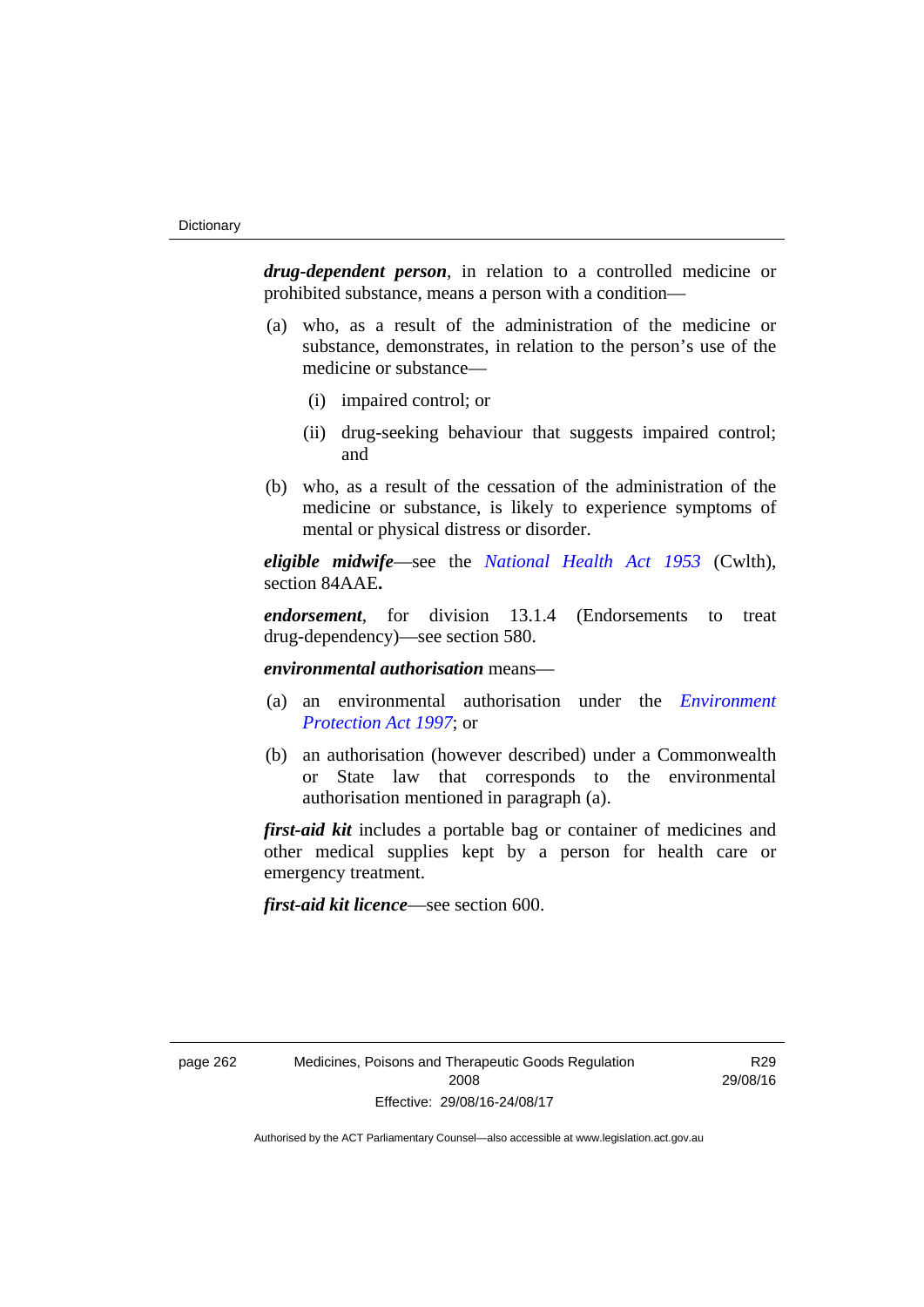*health profession* includes—

- (a) a health profession under the *[Health Practitioner Regulation](http://www.legislation.act.gov.au/a/db_39269/default.asp)  [National Law \(ACT\)](http://www.legislation.act.gov.au/a/db_39269/default.asp)*, section 5; and
- (b) the veterinary surgeons profession under the *[Veterinary](http://www.legislation.act.gov.au/a/2015-29/default.asp)  [Surgeons Act 2015](http://www.legislation.act.gov.au/a/2015-29/default.asp)*.

*in-patient*, at an institution, includes—

- (a) a patient being treated at an emergency department of the institution; and
- (b) for a correctional centre—a detainee; and
- (c) for a CYP detention place—a young detainee.
- *Note* A correctional centre and a CYP detention place is an institution (see s 652).

*intern*, in relation to a doctor or pharmacist, means—

- (a) for a doctor—a person holding limited or provisional registration to practise in the medical profession under the *[Health Practitioner Regulation National Law \(ACT\)](http://www.legislation.act.gov.au/a/db_39269/default.asp)*, for the purpose of undertaking a period of supervised practice that the person has started; and
- (b) for a pharmacist—a person holding limited or provisional registration to practise in the pharmacy profession under the *[Health Practitioner Regulation National Law \(ACT\)](http://www.legislation.act.gov.au/a/db_39269/default.asp)*, for the purpose of undertaking a period of supervised practice or course of training, or both, to allow the person to be registered to practise without supervision.

*key*, for chapter 11 (Storage of medicines)—see section 511.

*manufacturer's pack* means a primary pack for a medicine that is supplied by a manufacturer.

*Note* See the definition of *primary pack*.

R29 29/08/16 Medicines, Poisons and Therapeutic Goods Regulation 2008 Effective: 29/08/16-24/08/17

page 263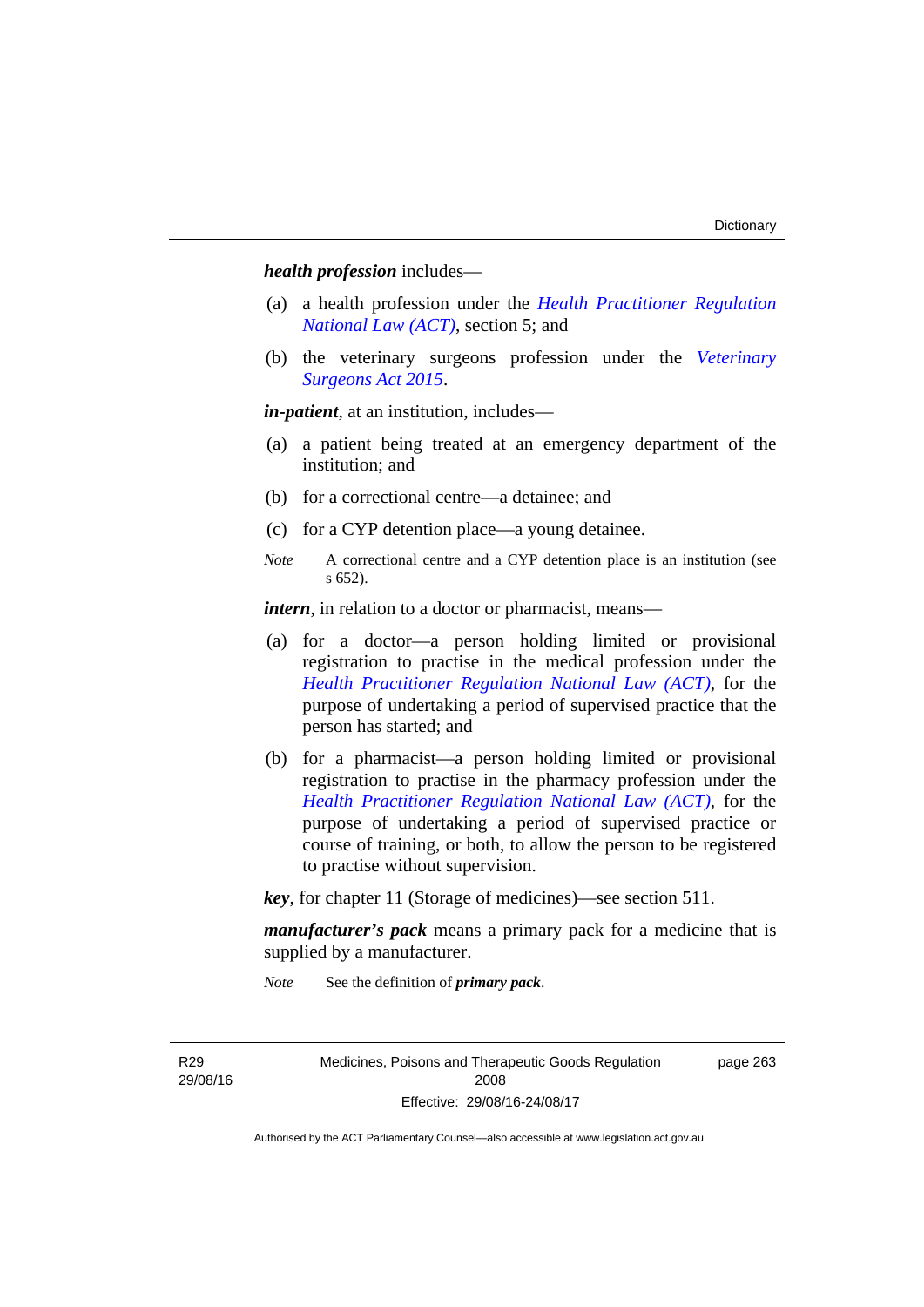*medical records* includes—

- (a) for a person at an institution—the person's clinical records and a medication chart for the person at the institution; and
- (b) for a person who is not at an institution and is being treated by a prescriber—any record the prescriber keeps about the person.

*medicines Australia code of conduct* means the *Medicines Australia Code of Conduct*, authorised by the Australian Competition and Consumer Commission, as in force from time to time.

*Note* The Medicines Australia Code of Conduct is accessible at [www.medicinesaustralia.com.au](http://www.medicinesaustralia.com.au/).

*medicines wholesalers licence*—see section 600.

*national residential medication chart prescription* means a medication chart prescription within the meaning of the *[National](http://www.comlaw.gov.au/Series/F1996B02844)  [Health \(Pharmaceutical Benefits\) Regulations 1960](http://www.comlaw.gov.au/Series/F1996B02844)* (Cwlth), section 19AA (Item in residential medication chart is prescription), as in force from time to time.

*Note* The *[National Health \(Pharmaceutical Benefits\) Regulations 1960](http://www.comlaw.gov.au/Series/F1996B02844)* (Cwlth) does not need to be notified under the [Legislation Act](http://www.legislation.act.gov.au/a/2001-14) because s 47 (6) does not apply (see s 863).

*nurse practitioner*, for chapter 11 and chapter 12, does not include a person holding limited or provisional registration to practise as a nurse practitioner.

*opioid dependency treatment guidelines* means the guidelines approved under section 630 (Guidelines for treatment of opioid dependency).

*opioid dependency treatment licence*—see section 600.

*optical device*, for chapter 22 (Therapeutic goods)—see section 800.

*personal custody*, of a key by a person, for part 11.4 (Additional storage requirements for controlled medicines)—see section 530.

> R29 29/08/16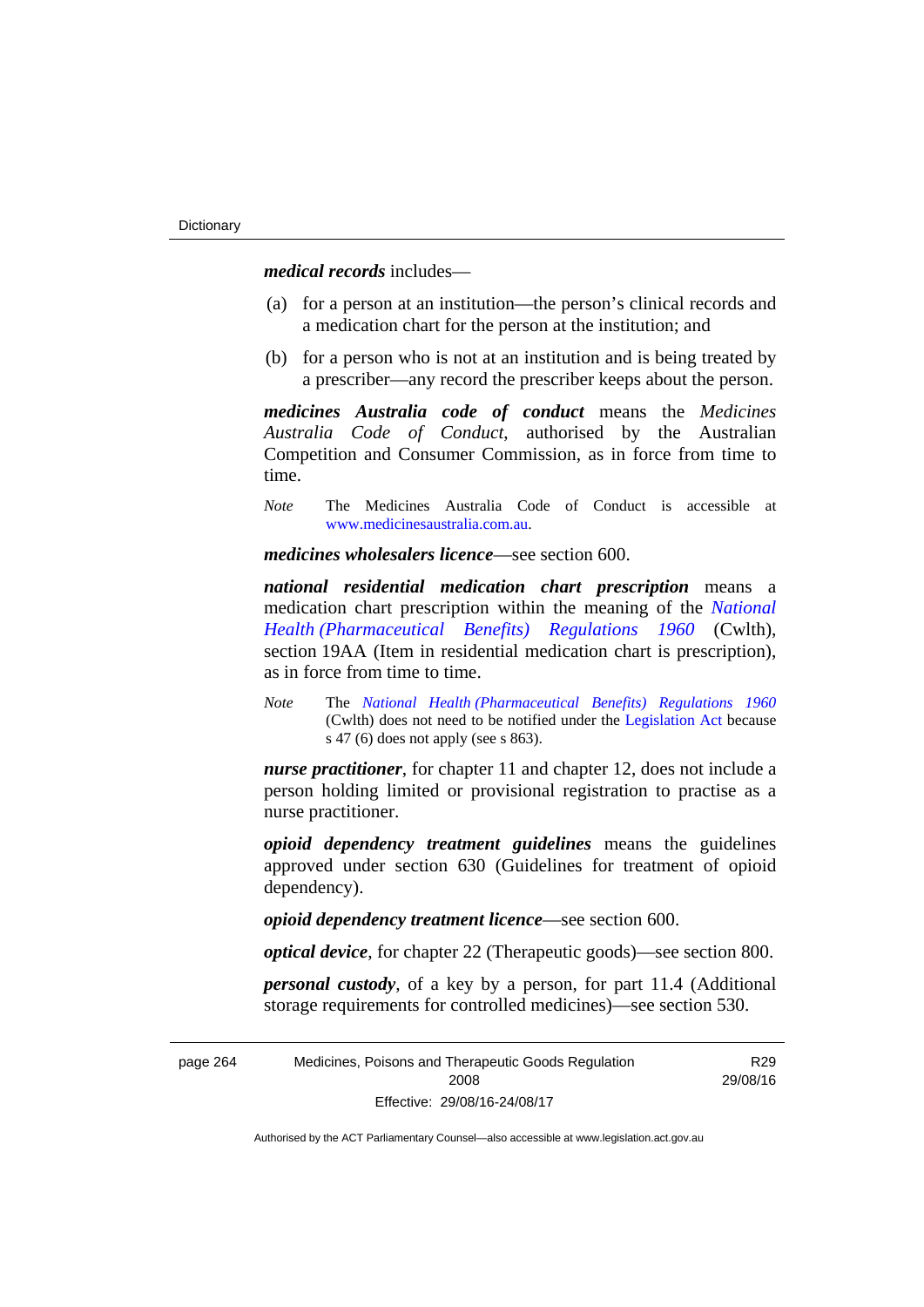*pharmaceutical benefit*—see the *[National Health Act 1953](http://www.comlaw.gov.au/Series/C1953A00095)* (Cwlth), section 84 (1), as in force from time to time.

*Note* The *[National Health Act 1953](http://www.comlaw.gov.au/Series/C1953A00095)* (Cwlth) does not need to be notified under the [Legislation Act](http://www.legislation.act.gov.au/a/2001-14) because s 47 (6) does not apply (see s 863).

*pharmaceutical benefits scheme* means the scheme for the supply of pharmaceutical benefits established under the *[National Health](http://www.comlaw.gov.au/Series/C1953A00095)  [Act 1953](http://www.comlaw.gov.au/Series/C1953A00095)* (Cwlth), part 7.

*pharmacist* does not include an intern pharmacist.

*Note* See the definition of *intern*.

*pharmacy medicines rural communities licence*—see section 600.

*prescribed person*, for chapter 11 (Storage of medicines)—see section 510.

*prescriber*, in relation to a medicine, means a person in relation to whom prescribing the medicine is included in schedule 1, column 3 in relation to the person.

*prescription*, in relation to an optical device, for chapter 22 (Therapeutic Goods)—see section 800.

*Note Prescription*, in relation to a medicine—see the [Act](http://www.legislation.act.gov.au/a/2008-26/default.asp), dictionary.

*primary pack* means the pack in which a regulated substance and its immediate container or immediate wrapper or measure pack are presented for sale or supply.

*Note* This is the same as the definition in the medicines and poisons standard, par 1 (l), and is included because of its relationship to the meaning of *manufacturer's pack*. Other terms defined in the standard have the same meaning in this regulation, see the [Act](http://www.legislation.act.gov.au/a/2008-26/default.asp), s 16 (1).

*prohibited substance*, for chapter 21 (Prohibited and schedule 10 substances)—see section 760.

*prohibited substances register* means a register for prohibited substances.

R29 29/08/16 page 265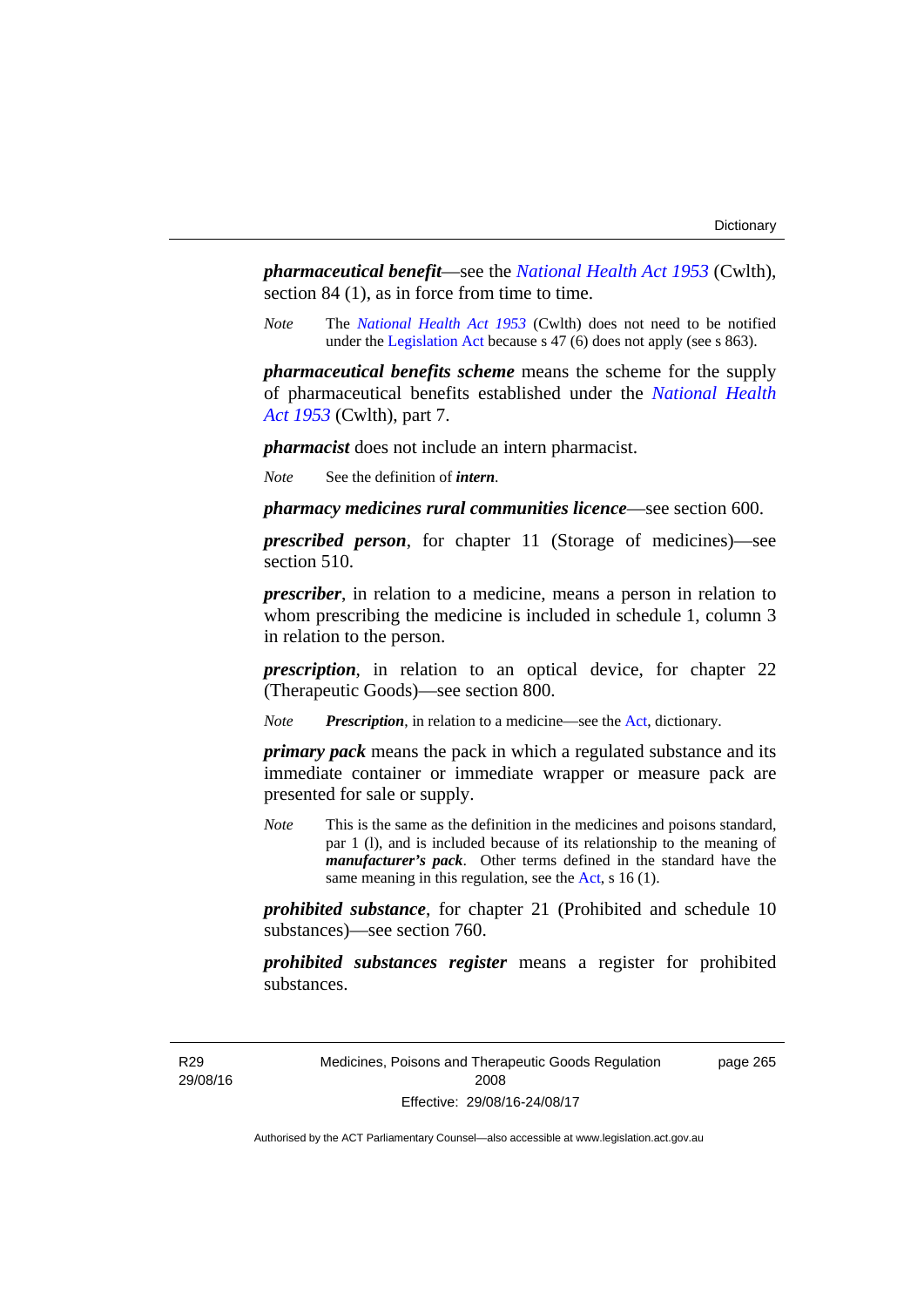*prohibited substances research and education program licence* see section 761.

*pseudoephedrine record*—see section 171 (c).

*recognised research institution*—see the [Act](http://www.legislation.act.gov.au/a/2008-26/default.asp), section 20 (5).

*relevant expiry date*, for a medicine, means—

- (a) if the medicine is from 1 batch—the expiry date for the batch; or
- (b) if the medicine is from more than 1 batch—the expiry date that is closest to the date of dispensing.

## *relevant law*—

- (a) for chapter 16 (Low and moderate harm poisons)—see section 660; and
- (b) for part 19.3 (Packaging and labelling of dangerous poisons) see section 730.

*requisition* includes issue a requisition.

*reviewable decision*, for chapter 23 (Notification and review of decisions)—see section 850.

*retail sale*, for division 4.2.7 (Selling pseudoephedrine by retail) see section 170.

*schedule 1*—a reference to *schedule 1* includes a reference to a provision of the schedule.

# *scientifically qualified person* means—

- (a) a dentist, doctor, pharmacist, or veterinary surgeon; or
- (b) a person who has been awarded a doctorate for scientific studies by the person.
- *Note Dentist*, *doctor*, *pharmacist* and *veterinary surgeon* does not include an intern or trainee (see defs of these terms).

R29 29/08/16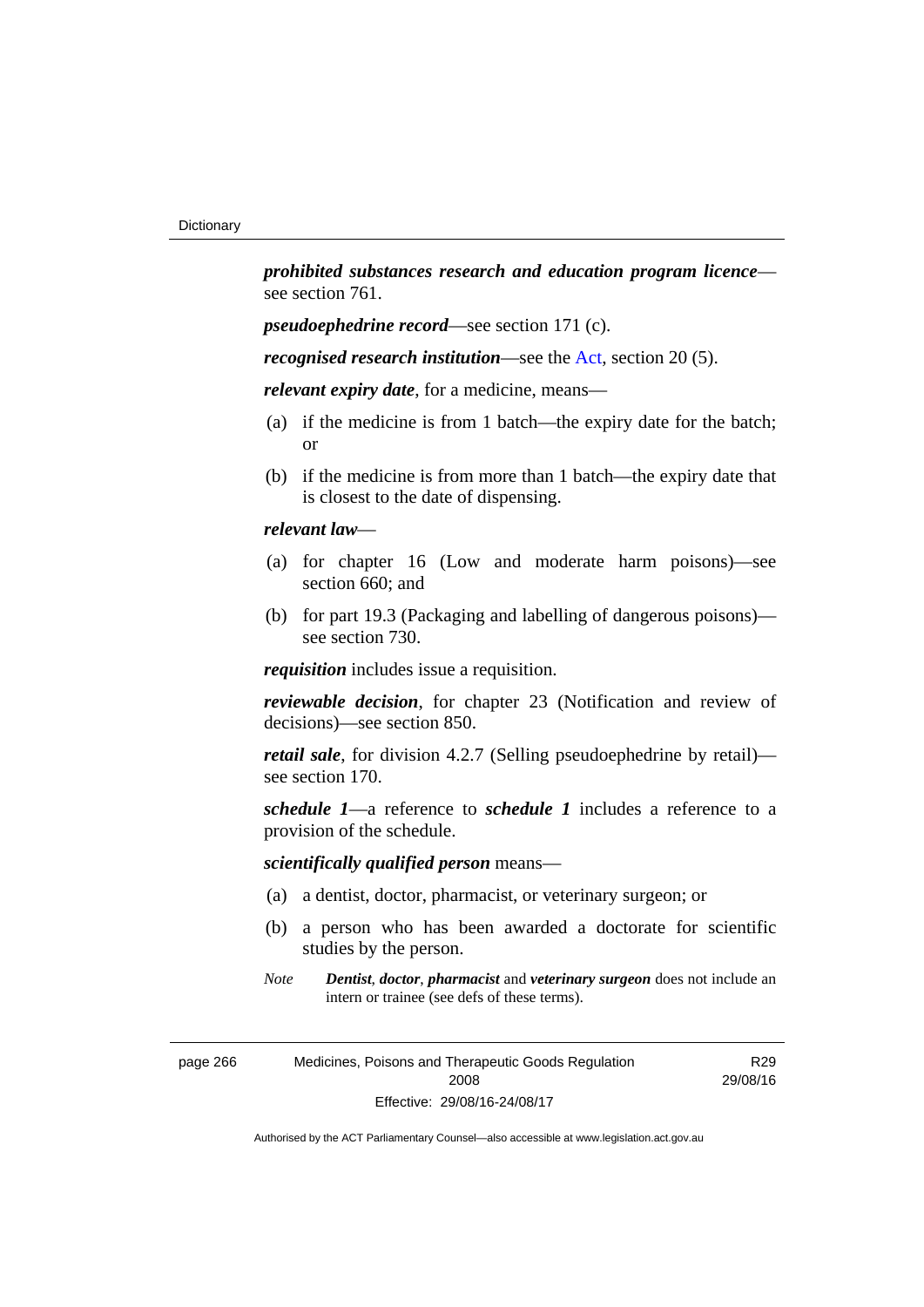*scope of employment* includes scope of engagement as a contractor. *specialist* means—

- (a) a person holding specialist registration to practise in the medical profession under the *[Health Practitioner Regulation](http://www.legislation.act.gov.au/a/db_39269/default.asp)  [National Law \(ACT\)](http://www.legislation.act.gov.au/a/db_39269/default.asp)*; or
- (b) a person holding limited or provisional registration to practise in the medical profession under the *[Health Practitioner](http://www.legislation.act.gov.au/a/db_39269/default.asp)  [Regulation National Law \(ACT\)](http://www.legislation.act.gov.au/a/db_39269/default.asp)*, for the purpose of undertaking a period of supervised practice under the supervision of a person mentioned in paragraph (a), the successful completion of which means that the person is eligible for specialist registration under that Law.

*specialist area*, for a health profession, means a recognised speciality under the *[Health Practitioner Regulation National Law](http://www.legislation.act.gov.au/a/db_39269/default.asp)  [\(ACT\)](http://www.legislation.act.gov.au/a/db_39269/default.asp)*.

*terminal illness*—a person has a *terminal illness* if a specialist diagnoses the person as having a terminal illness and estimates the person's life expectancy to be less than 1 year.

*Note Specialist* includes a doctor training in a specialist area (see def *specialist*).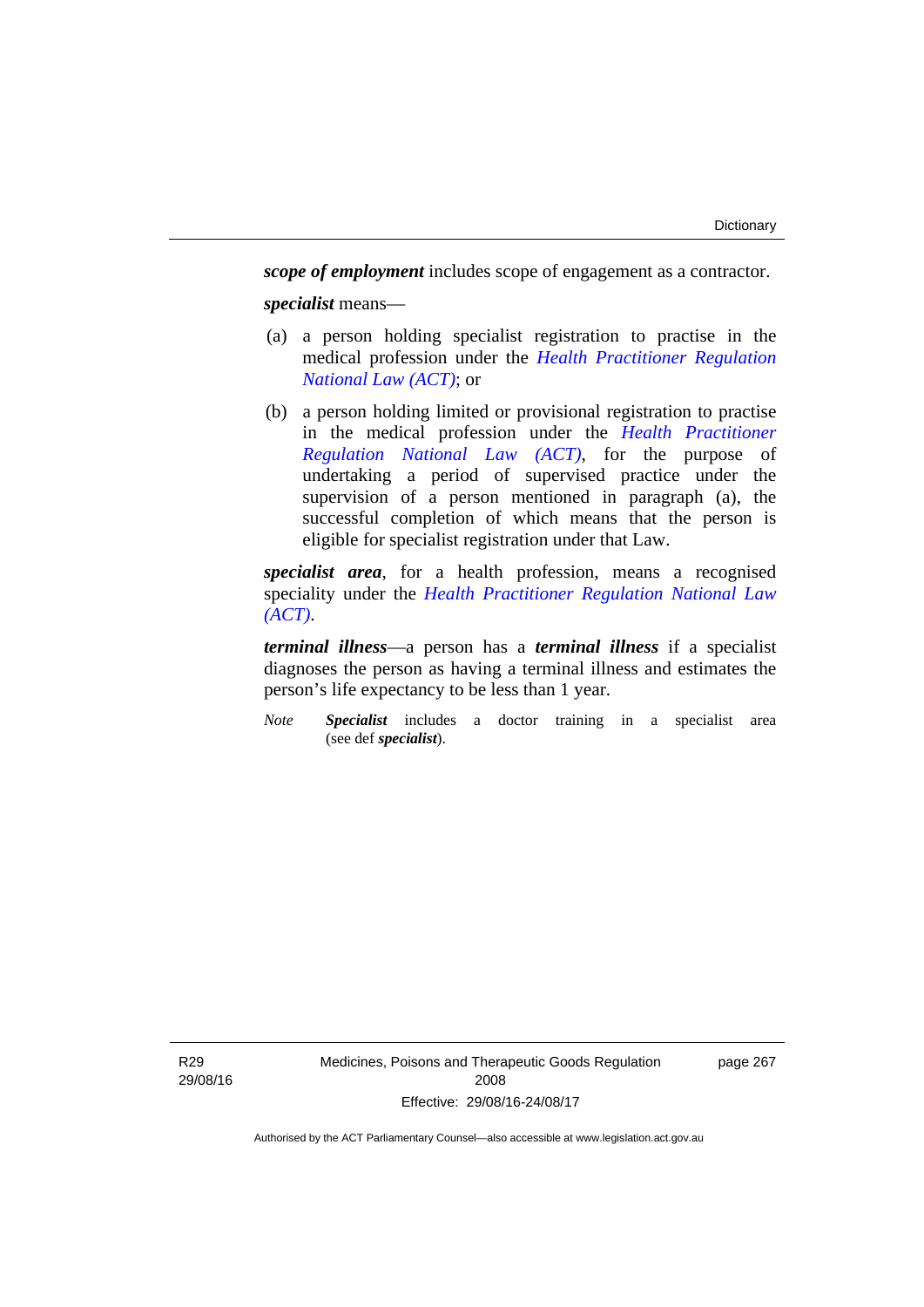#### **Dictionary**

*trainee*, in relation to a health practitioner (other than a doctor or pharmacist), means a person holding limited or provisional registration to practise in a health profession under the *[Health](http://www.legislation.act.gov.au/a/db_39269/default.asp)  [Practitioner Regulation National Law \(ACT\)](http://www.legislation.act.gov.au/a/db_39269/default.asp)* for the purpose of undertaking a period of supervised practice or course of training, or both, to allow the person to be registered to practise without supervision.

#### **Examples—references to trainee**

- trainee dentist
- trainee nurse
- *Note 1* For doctors and pharmacists, see the definition of *intern*.
- *Note 2* An example is part of the regulation, is not exhaustive and may extend, but does not limit, the meaning of the provision in which it appears (see [Legislation Act,](http://www.legislation.act.gov.au/a/2001-14) s 126 and s 132).

*veterinary surgeon* does not include a trainee veterinary surgeon.

*Note* See the definition of *trainee*.

*walk-in centre* means a non-residential facility operated by the Territory for the treatment and care for people with minor illness or injury.

*young detainee*—see the *[Children and Young People Act 2008](http://www.legislation.act.gov.au/a/2008-19)*, section 95.

R29 29/08/16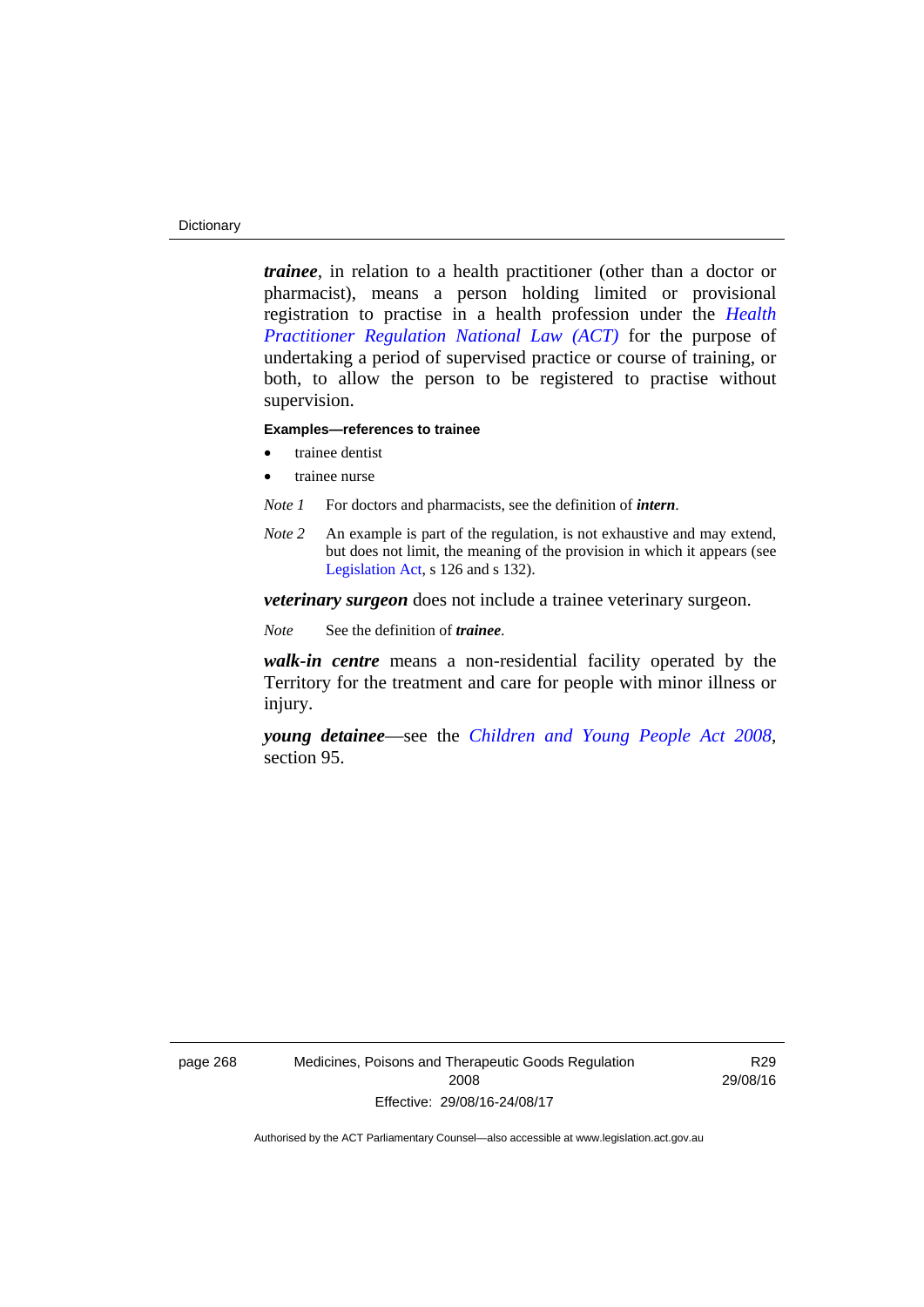# **Endnotes**

# **1 About the endnotes**

Amending and modifying laws are annotated in the legislation history and the amendment history. Current modifications are not included in the republished law but are set out in the endnotes.

Not all editorial amendments made under the *[Legislation Act 2001](http://www.legislation.act.gov.au/a/2001-14)*, part 11.3 are annotated in the amendment history. Full details of any amendments can be obtained from the Parliamentary Counsel's Office.

Uncommenced amending laws are not included in the republished law. The details of these laws are underlined in the legislation history. Uncommenced expiries are underlined in the legislation history and amendment history.

If all the provisions of the law have been renumbered, a table of renumbered provisions gives details of previous and current numbering.

The endnotes also include a table of earlier republications.

| $A = Act$<br>$ch = chapter$<br>$def = definition$<br>$div = division$<br>$Gaz = gazette$<br>$hdg = heading$ | $AF =$ Approved form<br>$am = amended$<br>$amdt = amendment$<br>$AR = Assembly resolution$<br>$CN =$ Commencement notice<br>$DI = Disallowable instrument$<br>$dict = dictionary$<br>disallowed = disallowed by the Legislative<br>Assembly<br>$exp = expires/expired$<br>$IA = Interpretation Act 1967$<br>$ins = inserted/added$<br>$LA =$ Legislation Act 2001<br>$LR =$ legislation register | NI = Notifiable instrument<br>$o = order$<br>$om = omitted/repealed$<br>$ord = ordinance$<br>$orig = original$<br>par = paragraph/subparagraph<br>$pres = present$<br>$prev = previous$<br>$(\text{prev}) = \text{previously}$<br>$pt = part$<br>$r = rule/subrule$<br>$reloc = relocated$<br>$remum = renumbered$<br>$R[X]$ = Republication No<br>$RI = reissue$<br>$s = section/subsection$<br>$sch = schedule$<br>$sdiv = subdivision$<br>$SL = Subordinate$ law<br>$sub =$ substituted |
|-------------------------------------------------------------------------------------------------------------|--------------------------------------------------------------------------------------------------------------------------------------------------------------------------------------------------------------------------------------------------------------------------------------------------------------------------------------------------------------------------------------------------|--------------------------------------------------------------------------------------------------------------------------------------------------------------------------------------------------------------------------------------------------------------------------------------------------------------------------------------------------------------------------------------------------------------------------------------------------------------------------------------------|
|                                                                                                             | $LRA =$ Legislation (Republication) Act 1996                                                                                                                                                                                                                                                                                                                                                     |                                                                                                                                                                                                                                                                                                                                                                                                                                                                                            |
|                                                                                                             | $mod = modified/modification$                                                                                                                                                                                                                                                                                                                                                                    | $underlining = whole or part not commenced$<br>or to be expired                                                                                                                                                                                                                                                                                                                                                                                                                            |
|                                                                                                             |                                                                                                                                                                                                                                                                                                                                                                                                  |                                                                                                                                                                                                                                                                                                                                                                                                                                                                                            |

## **2 Abbreviation key**

R29 29/08/16 Medicines, Poisons and Therapeutic Goods Regulation 2008 Effective: 29/08/16-24/08/17

page 269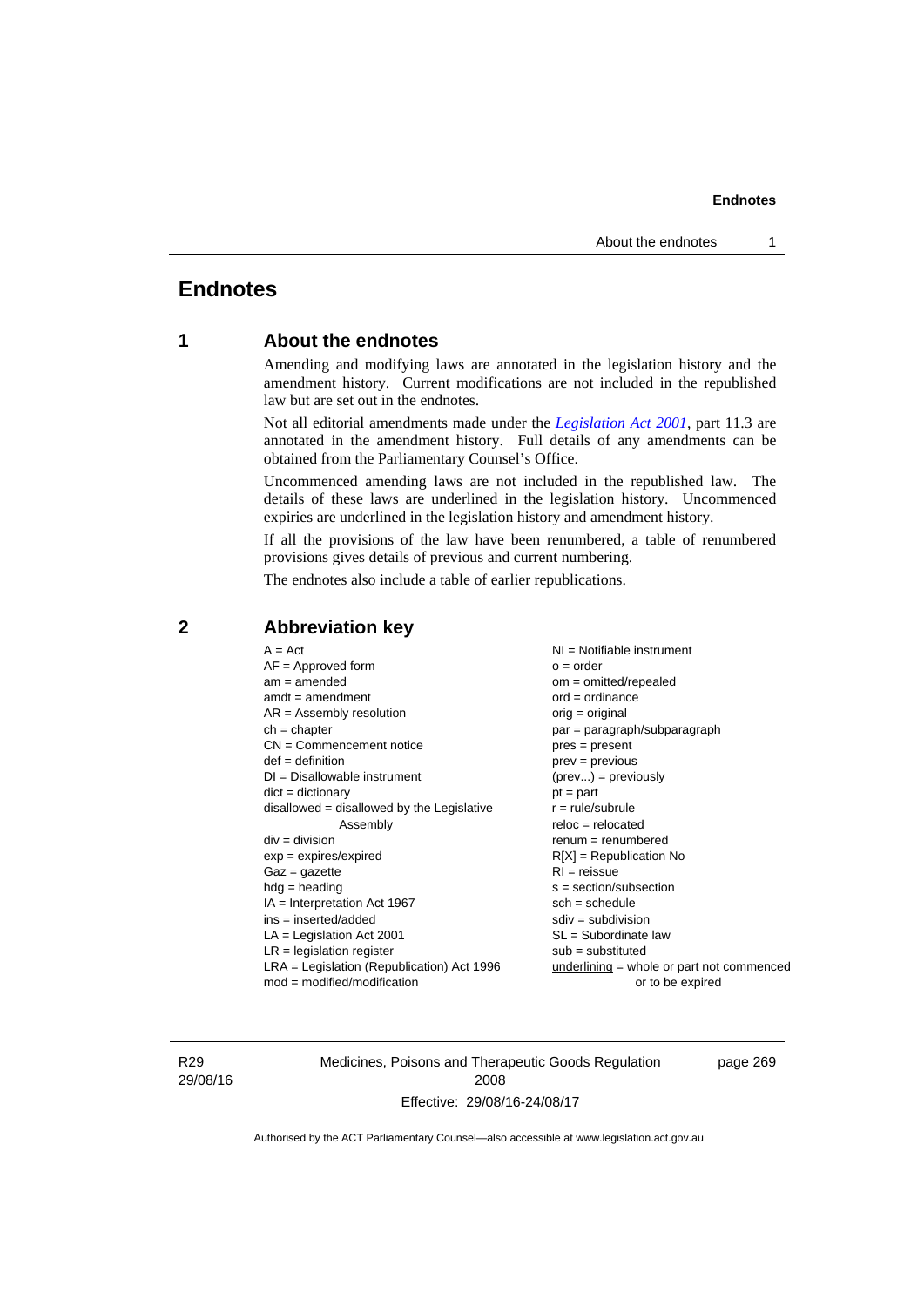| Legislation history<br>-3 |
|---------------------------|
|---------------------------|

## **3 Legislation history**

## **[Medicines, Poisons and Therapeutic Goods Regulation 2008](http://www.legislation.act.gov.au/sl/2008-42) SL2008-42**

notified LR 15 September 2008

s 1, s 2 commenced 15 September 2008 (LA s 75 (1)) remainder commenced 14 February 2009 (s 2 and see [Medicines,](http://www.legislation.act.gov.au/a/2008-26)  [Poisons and Therapeutic Goods Act 2008](http://www.legislation.act.gov.au/a/2008-26) A2008-26, s 2 and LA s 79)

as amended by

## **[Medicines, Poisons and Therapeutic Goods Amendment](http://www.legislation.act.gov.au/sl/2009-27)  [Regulation 2009 \(No 1\)](http://www.legislation.act.gov.au/sl/2009-27) SL2009-27**

notified LR 5 June 2009 s 1, s 2 commenced 5 June 2009 (LA s 75 (1)) remainder commenced 6 June 2009 (s 2)

#### **[Statute Law Amendment Act 2009 \(No 2\)](http://www.legislation.act.gov.au/a/2009-49) A2009-49 sch 3 pt 3.51**

notified LR 26 November 2009 s 1, s 2 commenced 26 November 2009 (LA s 75 (1)) sch 3 pt 3.51 commenced 17 December 2009 (s 2)

#### **[Medicines, Poisons and Therapeutic Goods Amendment](http://www.legislation.act.gov.au/sl/2010-1)  [Regulation 2010 \(No 1\)](http://www.legislation.act.gov.au/sl/2010-1) SL2010-1**

notified LR 21 January 2010 s 1, s 2 commenced 21 January 2010 (LA s 75 (1)) remainder commenced 22 January 2010 (s 2)

#### **[Medicines, Poisons and Therapeutic Goods Amendment](http://www.legislation.act.gov.au/sl/2010-2)  [Regulation 2010 \(No 2\)](http://www.legislation.act.gov.au/sl/2010-2) SL2010-2**

notified LR 21 January 2010 s 1, s 2 commenced 21 January 2010 (LA s 75 (1)) remainder commenced 22 January 2010 (s 2)

## **[Health Practitioner Regulation National Law \(ACT\) Act 2010](http://www.legislation.act.gov.au/a/2010-10) A2010-10 sch 2 pt 2.15**

notified LR 31 March 2010 s 1, s 2 commenced 31 March 2010 (LA s 75 (1)) sch 2 pt 2.15 commenced 1 July 2010 (s 2 (1) (a))

page 270 Medicines, Poisons and Therapeutic Goods Regulation 2008 Effective: 29/08/16-24/08/17

R29 29/08/16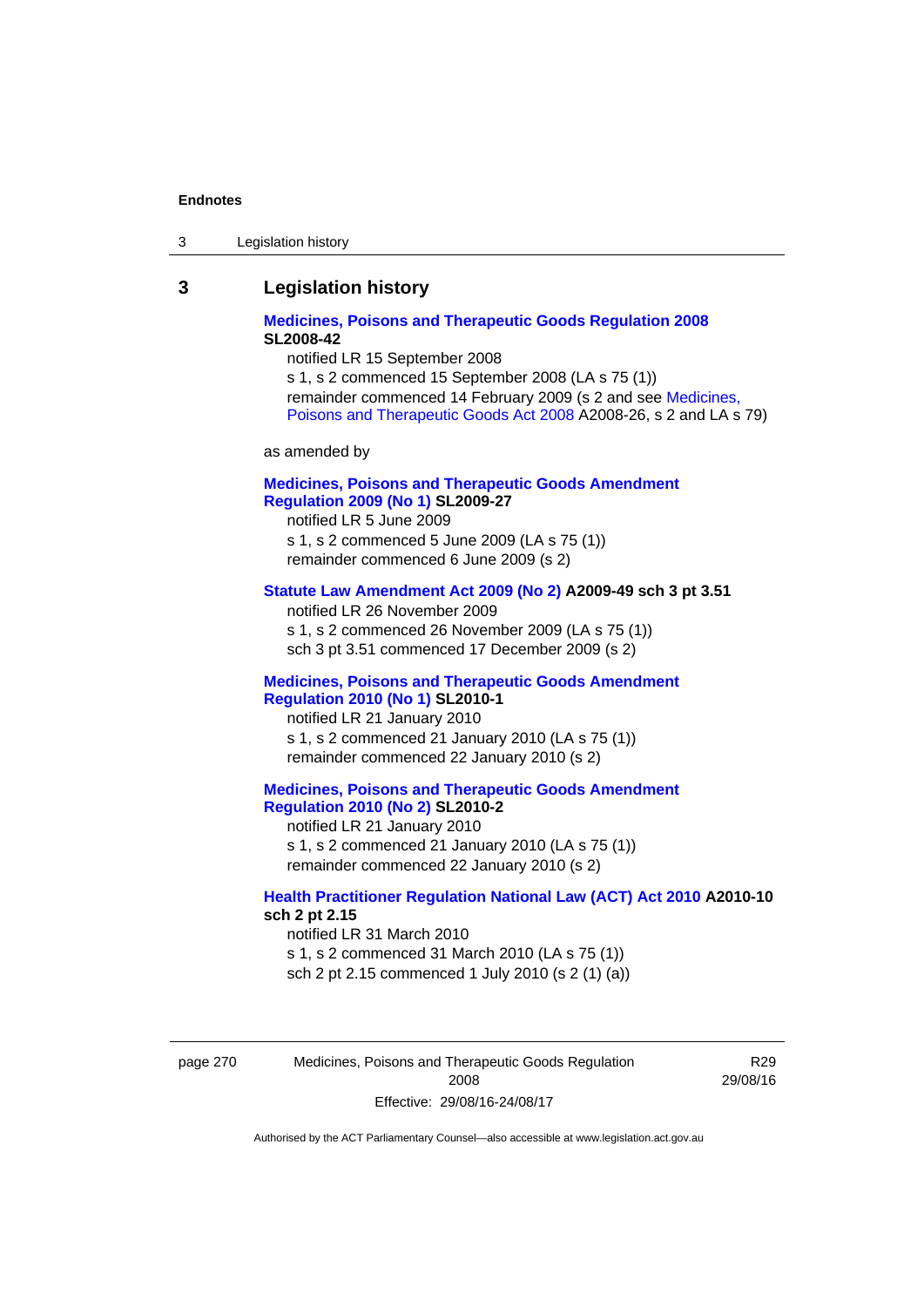| Legislation history |  |
|---------------------|--|
|---------------------|--|

## **[Medicines, Poisons and Therapeutic Goods Amendment](http://www.legislation.act.gov.au/sl/2010-16)  [Regulation 2010 \(No 3\)](http://www.legislation.act.gov.au/sl/2010-16) SL2010-16**

notified LR 10 May 2010

s 1, s 2 commenced 10 May 2010 (LA s 75 (1)) sch 1 commenced 1 July 2010 (s 2 (2) and see [Health Practitioner](http://www.legislation.act.gov.au/a/2010-10)  [Regulation National Law \(ACT\) Act 2010](http://www.legislation.act.gov.au/a/2010-10) A2010-10 s 2 (1) (a)) remainder commenced 11 May 2010 (s 2 (1))

#### **[Medicines, Poisons and Therapeutic Goods Amendment](http://www.legislation.act.gov.au/sl/2010-20)  [Regulation 2010 \(No 4\)](http://www.legislation.act.gov.au/sl/2010-20) SL2010-20**

notified LR 3 June 2010 s 1, s 2 commenced 3 June 2010 (LA s 75 (1)) remainder commenced 1 July 2010 (s 2 and see [Health Practitioner](http://www.legislation.act.gov.au/a/2010-10)  [Regulation National Law \(ACT\) Act 2010](http://www.legislation.act.gov.au/a/2010-10) A2010-10 s 2 (1) (a))

#### **[Liquor \(Consequential Amendments\) Act 2010](http://www.legislation.act.gov.au/a/2010-43) A2010-43 sch 1 pt 1.14**

notified LR 8 November 2010 s 1, s 2 commenced 8 November 2010 (LA s 75 (1)) sch 1 pt 1.14 commenced 1 December 2010 (s 2 (4) and see [Liquor Act 2010](http://www.legislation.act.gov.au/a/2010-35) A2010-35, s 2 (3) (as am by [A2010-43](http://www.legislation.act.gov.au/a/2010-43) amdt 1.19) and [CN2010-14](http://www.legislation.act.gov.au/cn/2010-14/default.asp))

#### **[Medicines, Poisons and Therapeutic Goods Amendment](http://www.legislation.act.gov.au/sl/2010-45)  [Regulation 2010 \(No 5\)](http://www.legislation.act.gov.au/sl/2010-45) SL2010-45**

notified LR 22 November 2010 s 1, s 2 commenced 22 November 2010 (LA s 75 (1)) remainder commenced 23 November 2010 (s 2)

#### **[Justice and Community Safety Legislation Amendment Act 2010](http://www.legislation.act.gov.au/a/2010-50)  [\(No 4\)](http://www.legislation.act.gov.au/a/2010-50) A2010-50 sch 1 pt 1.6**

notified LR 14 December 2010 s 1, s 2 commenced 14 December 2010 (LA s 75 (1)) sch 1 pt 1.6 commenced 21 December 2010 (s 2 (1))

#### **[Statute Law Amendment Act 2011 \(No 3\)](http://www.legislation.act.gov.au/a/2011-52) A2011-52 sch 1 pt 1.5**  notified LR 28 November 2011

s 1, s 2 commenced 28 November 2011 (LA s 75 (1))

sch 1 pt 1.5 commenced 12 December 2011 (s 2)

R29 29/08/16 Medicines, Poisons and Therapeutic Goods Regulation 2008 Effective: 29/08/16-24/08/17

page 271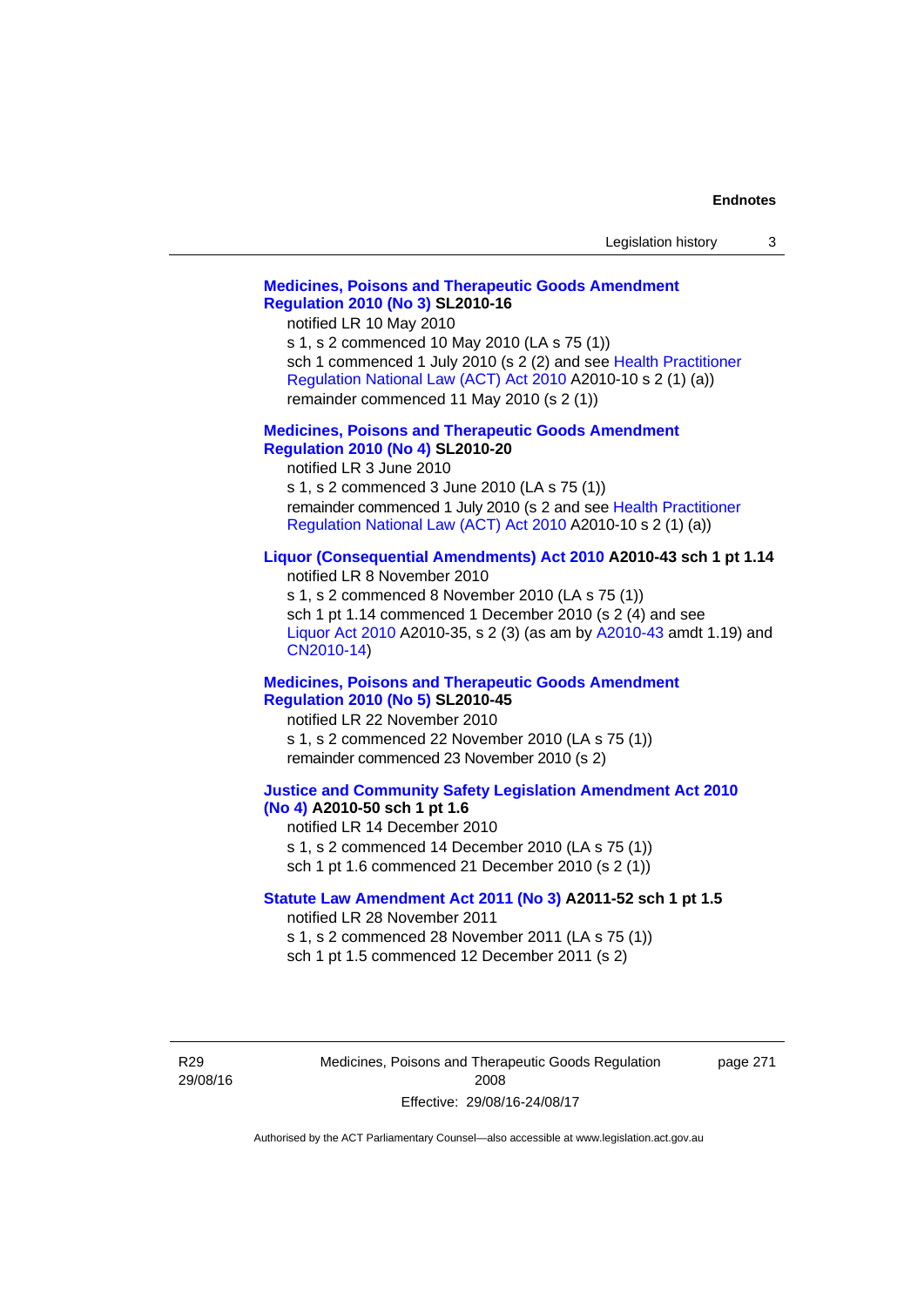| -3 | Legislation history |  |
|----|---------------------|--|
|----|---------------------|--|

**[Medicines, Poisons and Therapeutic Goods Amendment](http://www.legislation.act.gov.au/sl/2012-5)  [Regulation 2012 \(No 1\)](http://www.legislation.act.gov.au/sl/2012-5) SL2012-5**  notified LR 9 February 2012 s 1, s 2 commenced 9 February 2012 (LA s 75 (1)) remainder commenced 10 February 2012 (s 2) **[Medicines, Poisons and Therapeutic Goods \(Prescribing](http://www.legislation.act.gov.au/sl/2012-34)  [Authorisation—Optometrists\) Amendment Regulation 2012 \(No 1\)](http://www.legislation.act.gov.au/sl/2012-34) SL2012-34**  notified LR 2 August 2012 s 1, s 2 commenced 2 August 2012 (LA s 75 (1)) remainder commenced 3 August 2012 (s 2) **[Medicines, Poisons and Therapeutic Goods \(Kava Exemption\)](http://www.legislation.act.gov.au/sl/2013-1/default.asp)  [Amendment Regulation 2013 \(No 1\)](http://www.legislation.act.gov.au/sl/2013-1/default.asp) SL2013-1**  notified LR 25 January 2013 s 1, s 2 commenced 25 January 2013 (LA s 75 (1)) remainder commenced 26 January 2013 (s 2) **[Medicines, Poisons and Therapeutic Goods Amendment](http://www.legislation.act.gov.au/sl/2013-24/default.asp)  [Regulation 2013 \(No 1\)](http://www.legislation.act.gov.au/sl/2013-24/default.asp) SL2013-24**  notified LR 29 August 2013 s 1, s 2 commenced 29 August 2013 (LA s 75 (1)) remainder commenced 1 September 2013 (s 2) **[Medicines, Poisons and Therapeutic Goods Amendment](http://www.legislation.act.gov.au/sl/2013-28)  [Regulation 2013 \(No 2\)](http://www.legislation.act.gov.au/sl/2013-28) SL2013-28**  notified LR 4 November 2013 s 1, s 2 commenced 4 November 2013 (LA s 75 (1)) remainder commenced 5 November 2013 (s 2) **[Statute Law Amendment Act 2013 \(No 2\)](http://www.legislation.act.gov.au/a/2013-44) A2013-44 sch 1 pt 1.3**  notified LR 11 November 2013 s 1, s 2 commenced 11 November 2013 (LA s 75 (1)) sch 1 pt 1.3 commenced 25 November 2013 (s 2)

page 272 Medicines, Poisons and Therapeutic Goods Regulation 2008 Effective: 29/08/16-24/08/17

R29 29/08/16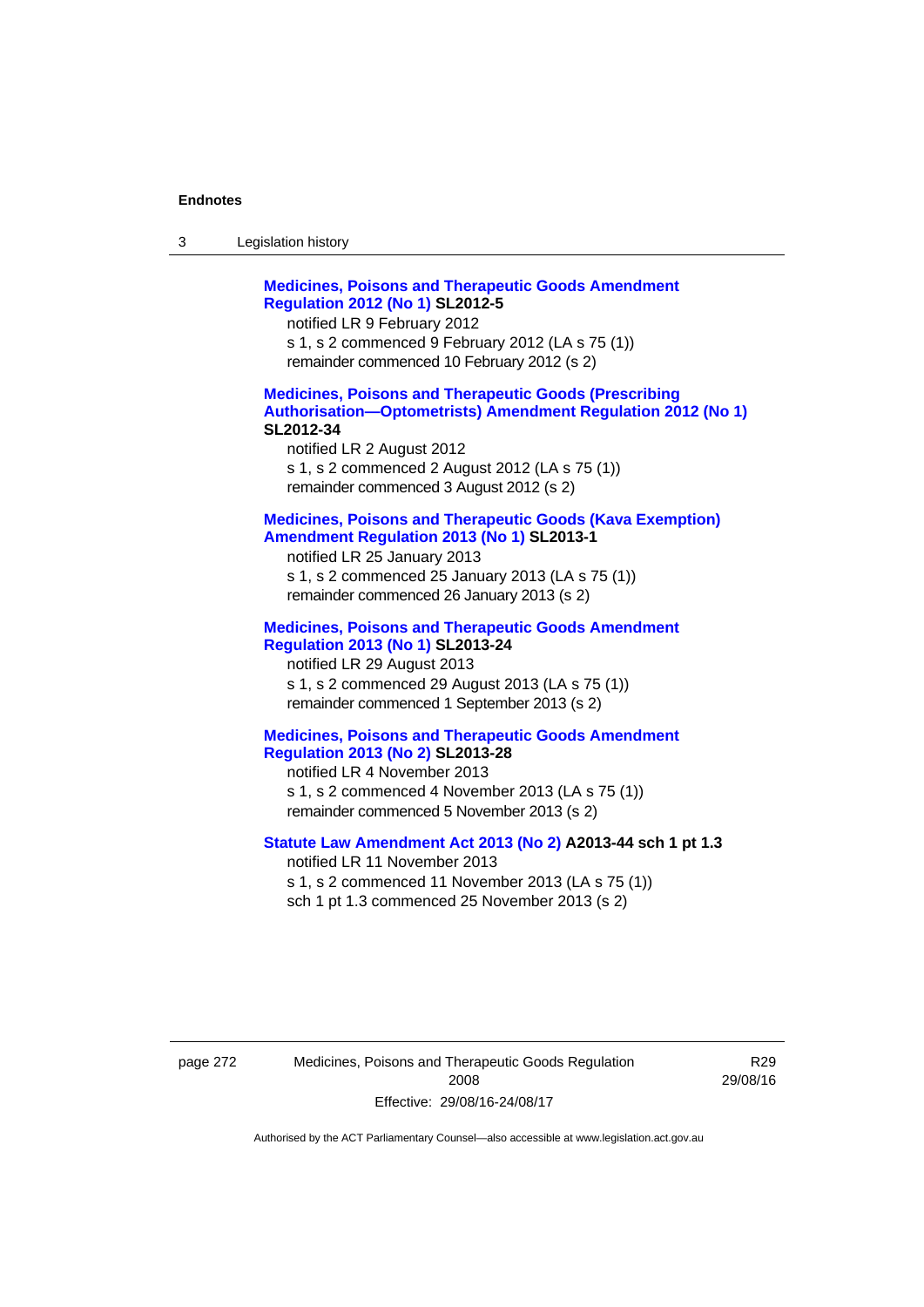| Legislation history                                                                                                                                                                                                                                                                                                  | 3 |
|----------------------------------------------------------------------------------------------------------------------------------------------------------------------------------------------------------------------------------------------------------------------------------------------------------------------|---|
| <b>Medicines, Poisons and Therapeutic Goods Amendment</b><br><b>Regulation 2014 (No 1) SL2014-23</b><br>notified LR 25 September 2014<br>s 1, s 2 commenced 25 September 2014 (LA s 75 (1))<br>s 11 commenced 1 October 2014 (s 2 (2))<br>remainder commenced 26 September 2014 (s 2 (1))                            |   |
| <b>Medicines, Poisons and Therapeutic Goods Amendment</b><br><b>Regulation 2014 (No 2) SL2014-26</b><br>notified LR 22 October 2014<br>s 1, s 2 commenced 22 October 2014 (LA s 75 (1))<br>remainder commenced 23 October 2014 (s 2)                                                                                 |   |
| <b>Medicines, Poisons and Therapeutic Goods Amendment</b><br><b>Regulation 2015 (No 1) SL2015-19</b><br>notified LR 21 May 2015<br>s 1, s 2 commenced 21 May 2015 (LA s 75 (1))<br>s 5 commenced 21 July 2015 (s 2 (2))<br>remainder commenced 22 May 2015 (s 2 (1))                                                 |   |
| Veterinary Surgeons Act 2015 A2015-29 sch 2 pt 2.10<br>notified LR 20 August 2015<br>s 1, s 2 commenced 20 August 2015 (LA s 75 (1))<br>sch 2 pt 2.10 commenced 1 December 2015 (s 2 (1) and CN2015-22)                                                                                                              |   |
| Mental Health Act 2015 A2015-38 sch 2 pt 2.4 div 2.4.11<br>notified LR 7 October 2015<br>s 1, s 2 commenced 7 October 2015 (LA s 75 (1))<br>sch 2 pt 2.4 div 2.4.11 commenced 1 March 2016 (s 2 (1) and see<br>Mental Health (Treatment and Care) Amendment Act 2014 A2014-51,<br>s 2 (as am by A2015-38 amdt 2.54)) |   |
| <b>Medicines, Poisons and Therapeutic Goods Amendment</b><br><b>Regulation 2015 (No 2) SL2015-36</b><br>notified LR 23 November 2015<br>s 1, s 2 commenced 23 November 2015 (LA s 75 (1))<br>remainder commenced 24 November 2015 (s 2)                                                                              |   |
| Medicines, Poisons and Therapeutic Goods Regulation<br>page 273<br>2008<br>Effective: 29/08/16-24/08/17                                                                                                                                                                                                              |   |

Authorised by the ACT Parliamentary Counsel—also accessible at www.legislation.act.gov.au

R29 29/08/16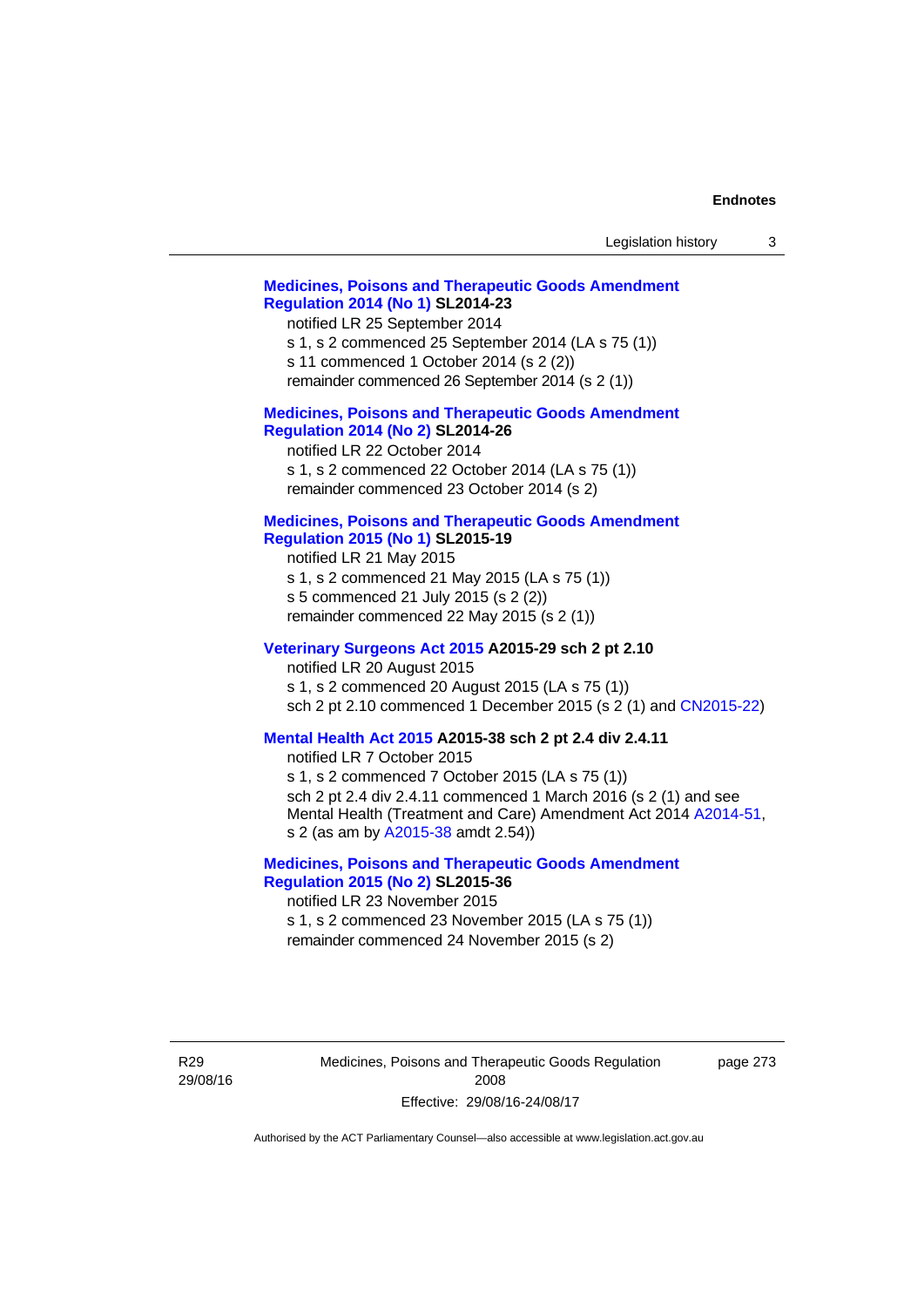3 Legislation history

**[Statute Law Amendment Act 2015 \(No 2\)](http://www.legislation.act.gov.au/a/2015-50) A2015-50 sch 1 pt 1.3, sch 3 pt 3.24** 

notified LR 25 November 2015 s 1, s 2 commenced 25 November 2015 (LA s 75 (1)) sch 1 pt 1.3, sch 3 pt 3.24 commenced 9 December 2015 (s 2)

## **[Medicines, Poisons and Therapeutic Goods Amendment](http://www.legislation.act.gov.au/sl/2016-5)  [Regulation 2016 \(No 1\)](http://www.legislation.act.gov.au/sl/2016-5) SL2016-5**

notified LR 29 February 2016 s 1, s 2 commenced 29 February 2016 (LA s 75 (1)) remainder commenced 1 March 2016 (s 2)

## **[Justice Legislation Amendment Act 2016](http://www.legislation.act.gov.au/a/2016-7/default.asp) A2016-7 sch 1 pt 1.5**

notified LR 29 February 2016 s 1, s 2 commenced 29 February 2016 (LA s 75 (1)) sch 1 pt 1.5 commenced 29 August 2016 (s 2 and LA s 79)

## **[Medicines, Poisons and Therapeutic](http://www.legislation.act.gov.au/sl/2016-16) Goods (Controlled Medicines) [Amendment Regulation 2016 \(No 1\)](http://www.legislation.act.gov.au/sl/2016-16) SL2016-16**

notified LR 30 June 2016 s 1, s 2 commenced 30 June 2016 (LA s 75 (1)) remainder commenced 31 July 2016 (s 2)

page 274 Medicines, Poisons and Therapeutic Goods Regulation 2008 Effective: 29/08/16-24/08/17

R29 29/08/16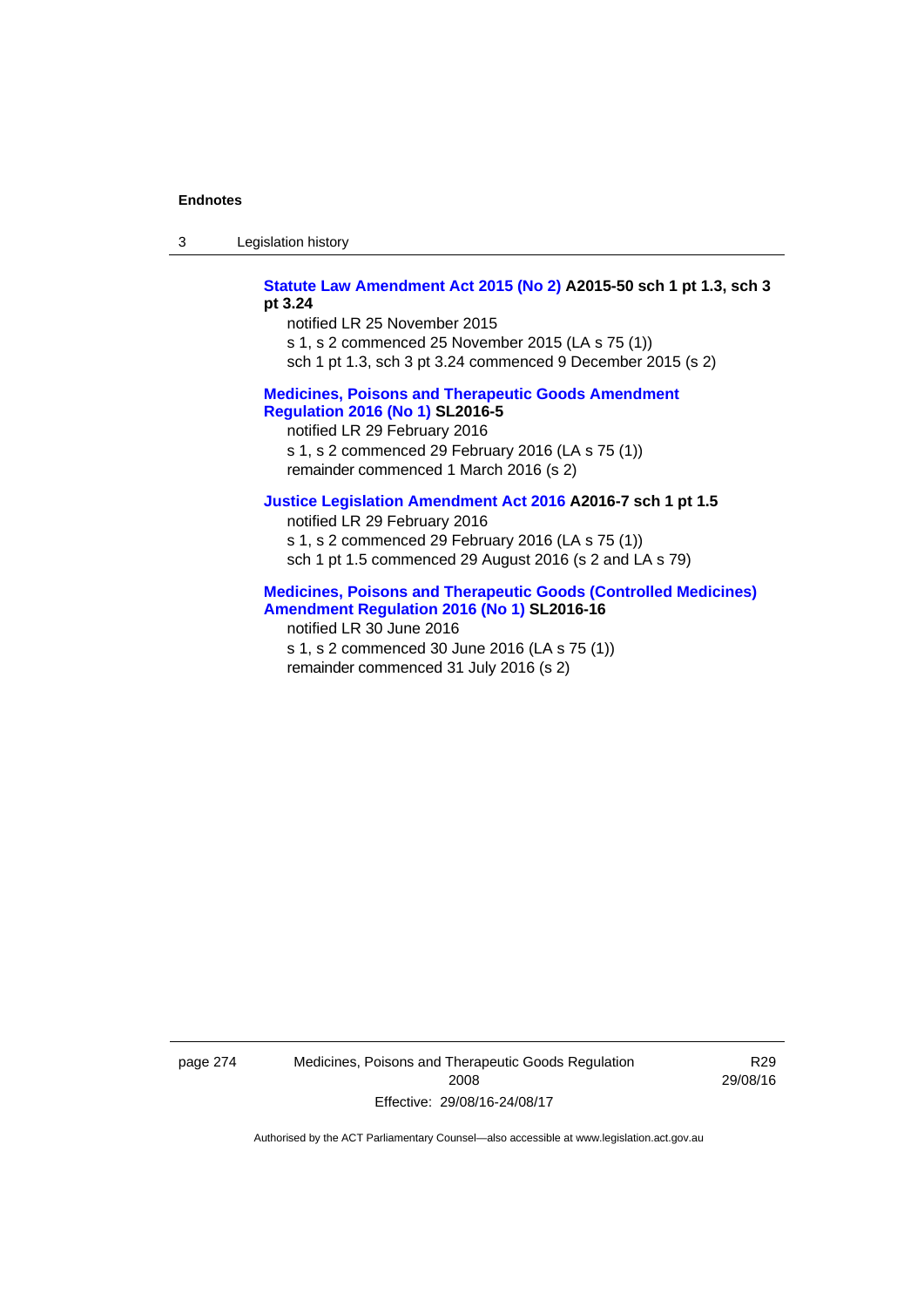# **4 Amendment history Commencement**  s 2 om LA s 89 (4) **Dictionary**  s 3 am [A2015-29](http://www.legislation.act.gov.au/a/2015-29) amdt 2.73 **General overview of authorisations for medicines**  s 10 am [A2010-10](http://www.legislation.act.gov.au/a/2010-10) amdt 2.85 **Overview of medicines authorisations under this regulation**  s 11 am [SL2010-2](http://www.legislation.act.gov.au/sl/2010-2) s 4; pars renum R4 LA; [SL2013-28](http://www.legislation.act.gov.au/sl/2013-28) s 4; pars renum R17 LA; [SL2014-23](http://www.legislation.act.gov.au/sl/2014-23) s 11; [SL2015-19](http://www.legislation.act.gov.au/sl/2015-19) s 4; [SL2016-5](http://www.legislation.act.gov.au/sl/2016-5) s 4; pars renum R27 LA **General overview of authorisation conditions for medicines**  s 12  $\frac{12}{12}$  am SI  $\frac{2012-34}{54}$  s 4 **Relationship with registration laws**  pt 2.2 hdg sub  $A2010-10$  amdt 2.86 **Medicines authorisations subject to Health Practitioner Regulation National Law (ACT) restrictions**  s 20 sub [A2010-10](http://www.legislation.act.gov.au/a/2010-10) amdt 2.86 am [A2015-29](http://www.legislation.act.gov.au/a/2015-29) amdt 2.74 **Medicines authorisations subject to Veterinary Surgeons Act 2015 restrictions**  s 21 ins [A2010-10](http://www.legislation.act.gov.au/a/2010-10) amdt 2.86 sub [A2015-29](http://www.legislation.act.gov.au/a/2015-29) amdt 2.75 **Authorisation under sch 1 to prescribe medicines—Act, s 40 (1) (b), (2) (b) and (3) (b)**  am [SL2010-45](http://www.legislation.act.gov.au/sl/2010-45) s 4 **Authorisation conditions for prescribing medicines—Act, s 44 (1) (b) and (2) (b)**  s 31 **am [SL2013-28](http://www.legislation.act.gov.au/sl/2013-28) ss 5-7; pars renum R17 LA Particulars for prescriptions**  s 41 **am [SL2010-1](http://www.legislation.act.gov.au/sl/2010-1) s 4; [SL2010-45](http://www.legislation.act.gov.au/sl/2010-45) s 5; pars renum R8 LA;** [SL2013–28](http://www.legislation.act.gov.au/sl/2013-28) s 8; ss renum R17 LA; [SL2016-16](http://www.legislation.act.gov.au/sl/2016-16) ss 4-6; pars renum R28 LA **Standing orders for walk-in centre div 3.4.3 hdg ins SL2010-2 s 5** ins [SL2010-2](http://www.legislation.act.gov.au/sl/2010-2) s 5 **Authorisation of CHO to issue standing orders for supply and administration of medicines at walk-in centre—Act, s 42 (b)**  s 77 ins [SL2010-2](http://www.legislation.act.gov.au/sl/2010-2) s 5

R29 29/08/16 Medicines, Poisons and Therapeutic Goods Regulation 2008 Effective: 29/08/16-24/08/17

page 275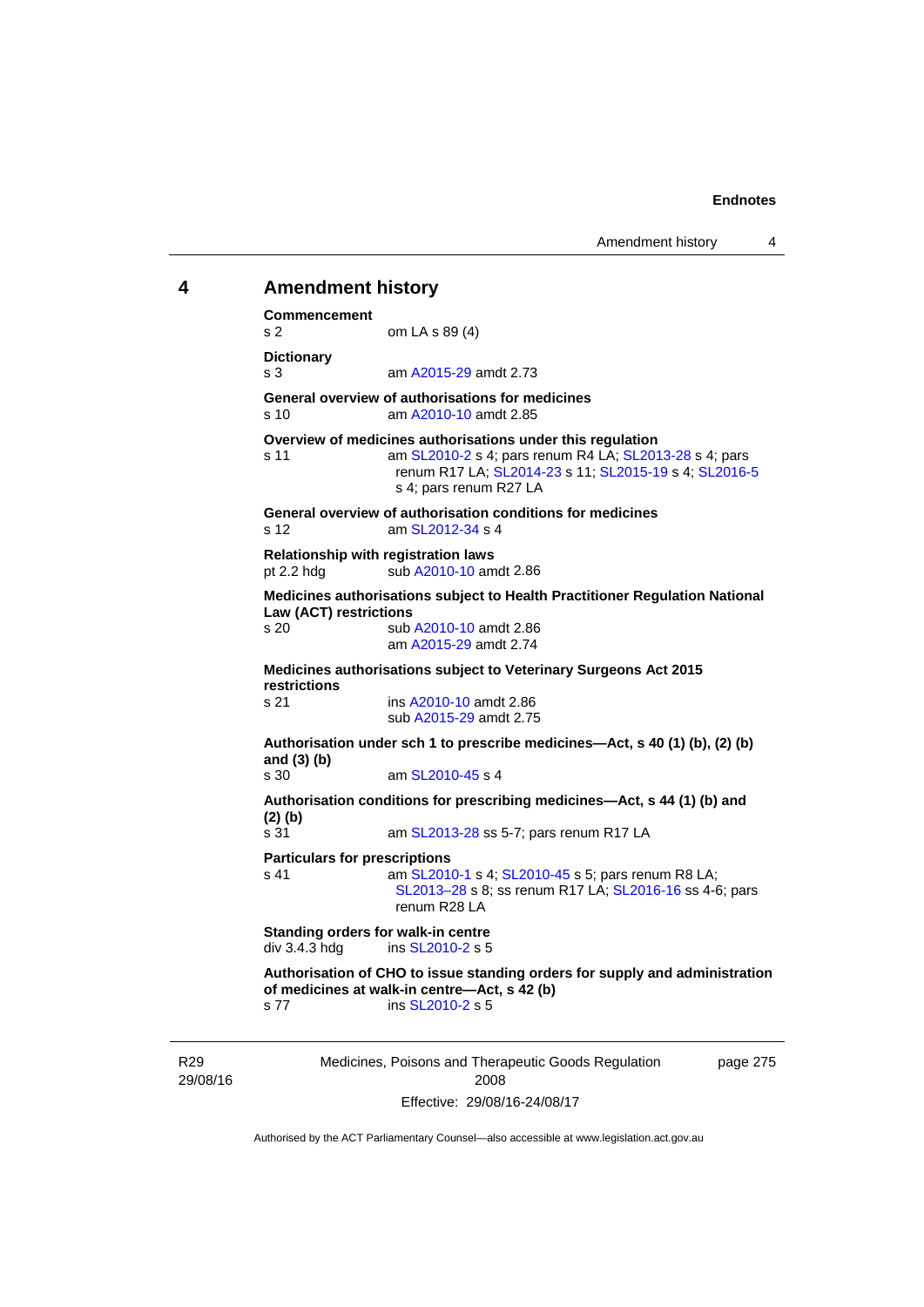| $\boldsymbol{\Lambda}$ | Amendment history |
|------------------------|-------------------|
|------------------------|-------------------|

**Particulars for CHO standing orders for supply and administration of medicines at walk-in centre**  s 78 ins [SL2010-2](http://www.legislation.act.gov.au/sl/2010-2) s 5 **Information for CHO about controlled medicines supplied on supply authorities—Act, s 31 (1) (b) and (4), def** *required information*  s 81 am [SL2015-19](http://www.legislation.act.gov.au/sl/2015-19) s 5 **Overview of supply authorisations for medicines**  s 100 am SL2013-28 s 9; pars renum R17 LA **Authorisation under sch 1 to supply medicines—Act, s 26 (1) (b) and (2) (b)**  s 110 am [A2010-10](http://www.legislation.act.gov.au/a/2010-10) amdt 2.87; [A2013-44](http://www.legislation.act.gov.au/a/2013-44) amdt 1.31 **Authorisation conditions for dispensing medicines—Act, s 44 (1) (b) and (2) (b)**  s 120 am [SL2013–28](http://www.legislation.act.gov.au/sl/2013-28) s 10 **How medicines are dispensed**  s 121 am [A2010-10](http://www.legislation.act.gov.au/a/2010-10) amdt 2.88, amdt 2.89; [A2015-50](http://www.legislation.act.gov.au/a/2015-50) amdt 3.126 **Labelling dispensed medicines—Act, s 60 (1) (c) (i) and (2) (c) (i)**  s 123 am [SL2010-45](http://www.legislation.act.gov.au/sl/2010-45) s 6; pars renum R8 LA **Marking dispensed prescriptions**  s 124 am [SL2013–28](http://www.legislation.act.gov.au/sl/2013-28) s 11, s 12 **Labelling medicines supplied during consultations**  s 161 **am [SL2010-45](http://www.legislation.act.gov.au/sl/2010-45) s 7; pars renum R8 LA Required information for pseudoephedrine sales records**  s 173 am [A2010-43](http://www.legislation.act.gov.au/a/2010-43) amdt 1.57; [A2016-7](http://www.legislation.act.gov.au/a/2016-7/default.asp) amdts 1.9-1.11 **Authorisation to supply certain medicines without prescription—continued dispensing**  pt 4.3A ins [SL2013–28](http://www.legislation.act.gov.au/sl/2013-28) s 13 **Authorisation to supply certain medicines without prescription by approved pharmacist––Act, s 185 (1) (g)**  s 255 ins [SL2013–28](http://www.legislation.act.gov.au/sl/2013-28) s 13 **Labelling certain medicines supplied without prescription by approved pharmacist—Act, s 185 (1) (j)**<br>s 256 **ins SL2013** ins [SL2013–28](http://www.legislation.act.gov.au/sl/2013-28) s 13 **Conditions for wholesalers supplying medicines under corresponding laws—Act, s 20 (4) (c)**  s 270 am [SL2014-23](http://www.legislation.act.gov.au/sl/2014-23) s 4, s 5 **Authorisation for pharmacist and intern pharmacist to administer vaccine without prescription—Act, s 37 (1) (b)**  s 352 ins [SL2016-5](http://www.legislation.act.gov.au/sl/2016-5) s 5

page 276 Medicines, Poisons and Therapeutic Goods Regulation 2008 Effective: 29/08/16-24/08/17

R29 29/08/16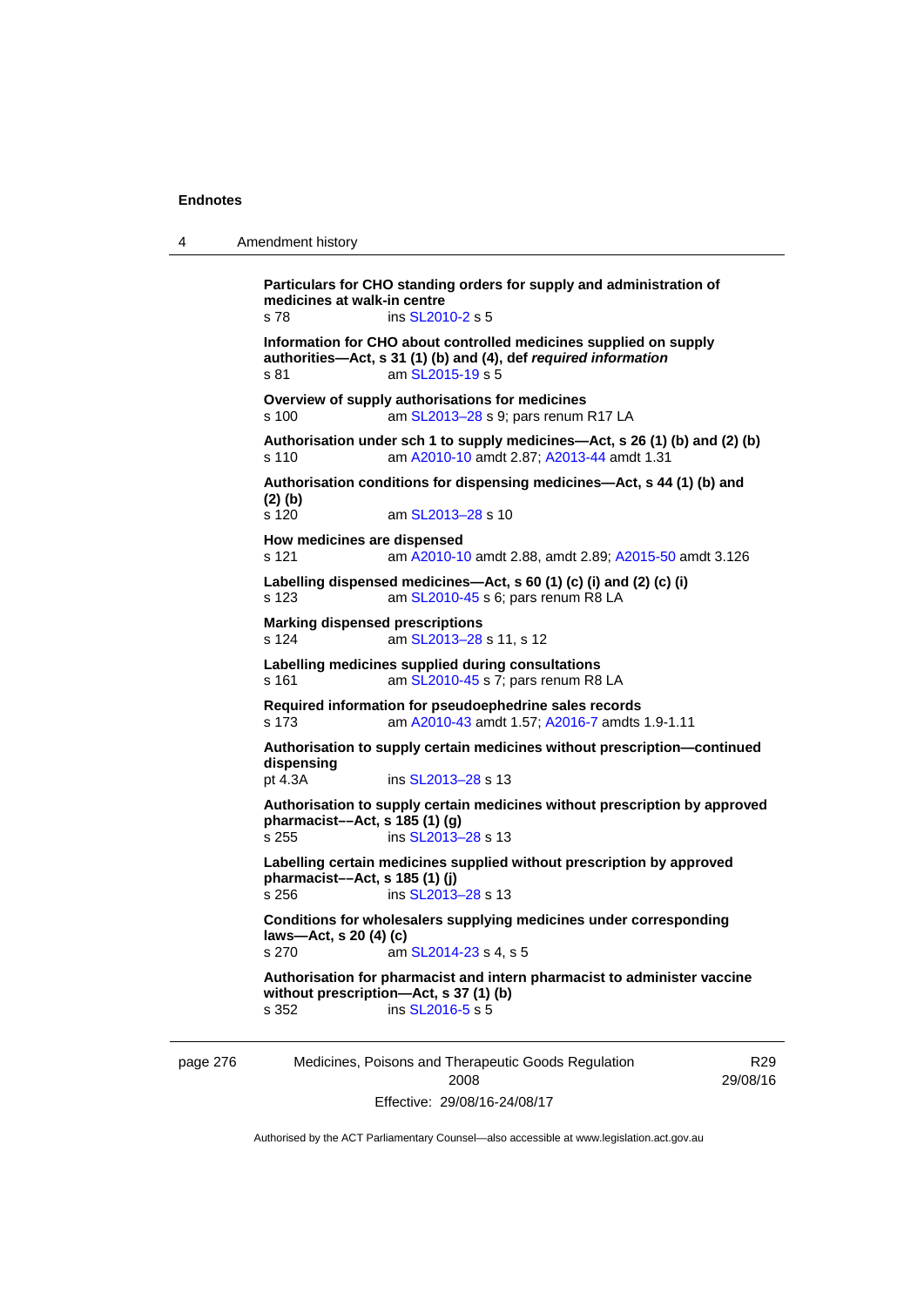```
Medicines, Poisons and Therapeutic Goods Regulation 
                                                                 page 277 
Authorisation for self-administration etc of medicines—Act, s 37 (2) (b) 
and (3) (b) 
s 360 am SL2010-45 s 8 
Authorisations to deliver medicines under supply authorities—Act, 
s 26 (1) (b), (2) (b), s 35 (1) (b), (2) (b) and s 36 (b) 
s 400 am A2010-10 amdts 2.90-2.92; A2015-29 amdts 2.76-2.78 
Authorisation conditions for medicines wholesalers licences—Act, 
s 44 (1) (b) and (2) (b)<br>s 461 am
                  SL2014-23 s 6, s 7
Authorisations for endorsed health practitioners 
pt 9.6 hdg ins SL2015-19 s 6 
Authorisations for endorsed health practitioners—Act, s 20 (1) (d) 
s 490 ins SL2015-19 s 6 
When pharmacy medicines and pharmacist only medicines to be supplied in 
manufacturer's packs—Act, s 59 (1) (c) (i) and (2) (c) (i) 
s 500 am A2010-10 amdt 2.93; A2015-29 amdts 2.79-2.81 
Packaging of supplied manufacturer's packs of medicines—Act, s 59 (1) (c) 
(i) and (2) (c) (i) 
s 501 am A2015-50 amdt 1.10
Labelling of supplied manufacturer's packs of medicines—Act, s 60 (1) (c) (i) 
and (2) (c) (i) 
s 502 am A2015-50 amdt 1.11
Meaning of prescribed person—ch 11 
s 510 am SL2010-16 s 4, s 5, amdt 1.1; SL2010-45 s 9 
Storage of controlled medicines for certain health-related occupations—Act, 
s 61 (b) and (c) 
s 532 am SL2010-16 s 6, s 7, amdt 1.1 
Storage of controlled medicines by certain other prescribed people—
Act, s 61 (b) and (c) 
s 533 am SL2010-16 s 8 
Keeping of controlled medicines registers by certain people—Act, s 48 (a) 
and s 50 (1) (b) and (2) (b) 
s 540 table 540 am SL2010-16 s 9 
Keeping of controlled medicines registers by first-aid kit holders—Act, 
s 48 (a) and s 50 (1) (b) and (2) (b) 
s 541 SL2010-16 s 10, s 11, amdt 1.1
Prescribed witnesses for administration of controlled medicines—Act, 
s 53 (a) and (b) 
s 544 am SL2010-20 s 4
```
R29 29/08/16

2008 Effective: 29/08/16-24/08/17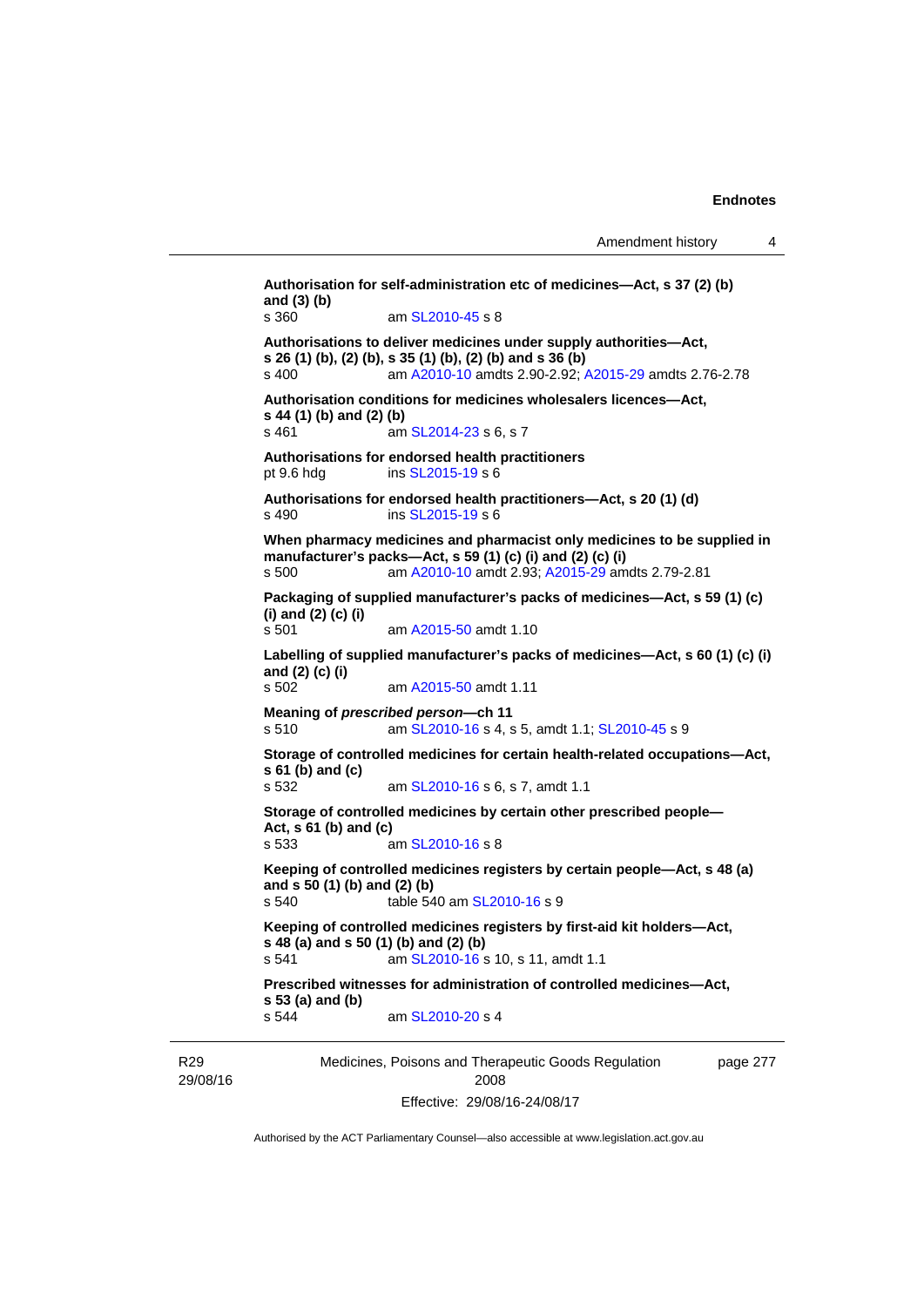| 4        | Amendment history                                                                                                                                                                                        |
|----------|----------------------------------------------------------------------------------------------------------------------------------------------------------------------------------------------------------|
|          | Standing interim approval to prescribe buprenorphine and methadone for<br>patients of certain institutions<br>s 557 hdg<br>sub SL2010-1 s 5<br>s 557<br>am SL2010-1 s 6; pars renum R4 LA; SL2014-26 s 4 |
|          | Requirements for CHO controlled medicines approval applications<br>s 561<br>am SL2016-16 s 7, s 8; ss and pars renum R28 LA                                                                              |
|          | Restrictions on CHO power to approve applications for approvals<br>am SL2010-1 s 7; SL2014-26 s 5; SL2016-16 s 9; pars renum<br>s 563<br><b>R28 LA</b>                                                   |
|          | Term of CHO controlled medicines approvals<br>am SL2016-16 s 10<br>s 564                                                                                                                                 |
|          | Medicines advisory committee—referred applications and review of<br>unfavourable CHO decisions<br>am SL2014-26 s 6<br>s 566                                                                              |
|          | Amendment and revocation of controlled medicines approvals<br>am SL2014-26 s 7<br>s 567                                                                                                                  |
|          | Application for review of amendment and revocation on CHO initiative<br>s 568<br>am SL2014-26 s 8                                                                                                        |
|          | Medicines advisory committee-review of amendment or revocation on CHO<br>initiative<br>s 569<br>am SL2014-26 s 9                                                                                         |
|          | <b>Conditional controlled medicines approvals</b><br>am SL2014-26 s 10<br>s 570                                                                                                                          |
|          | Form of CHO controlled medicines approvals<br>s 571<br>am SL2016-16 ss 11-13; ss and pars renum R28 LA                                                                                                   |
|          | Medicines advisory committee-recommendations to CHO<br>s 573 hdg<br>sub SL2014-26 s 11<br>s 573<br>am SL2014-26 s 12, s 13                                                                               |
|          | Guidelines for CHO decisions on applications<br>sub SL2014-26 s 14<br>s 574                                                                                                                              |
|          | <b>Category approval determination</b><br>s 575<br>ins SL2016-16 s 14                                                                                                                                    |
|          | Medicines advisory committee-review of CHO decisions to refuse<br>endorsements to treat drug-dependency<br>s 584<br>am SL2014-26 s 15                                                                    |
|          | <b>First-aid kit licences</b><br>pt 14.3 hdg<br>note am A2010-10 amdt 2.104; A2015-29 amdt 2.82                                                                                                          |
| page 278 | Medicines, Poisons and Therapeutic Goods Regulation<br>R <sub>29</sub>                                                                                                                                   |

Authorised by the ACT Parliamentary Counsel—also accessible at www.legislation.act.gov.au

2008 Effective: 29/08/16-24/08/17 29/08/16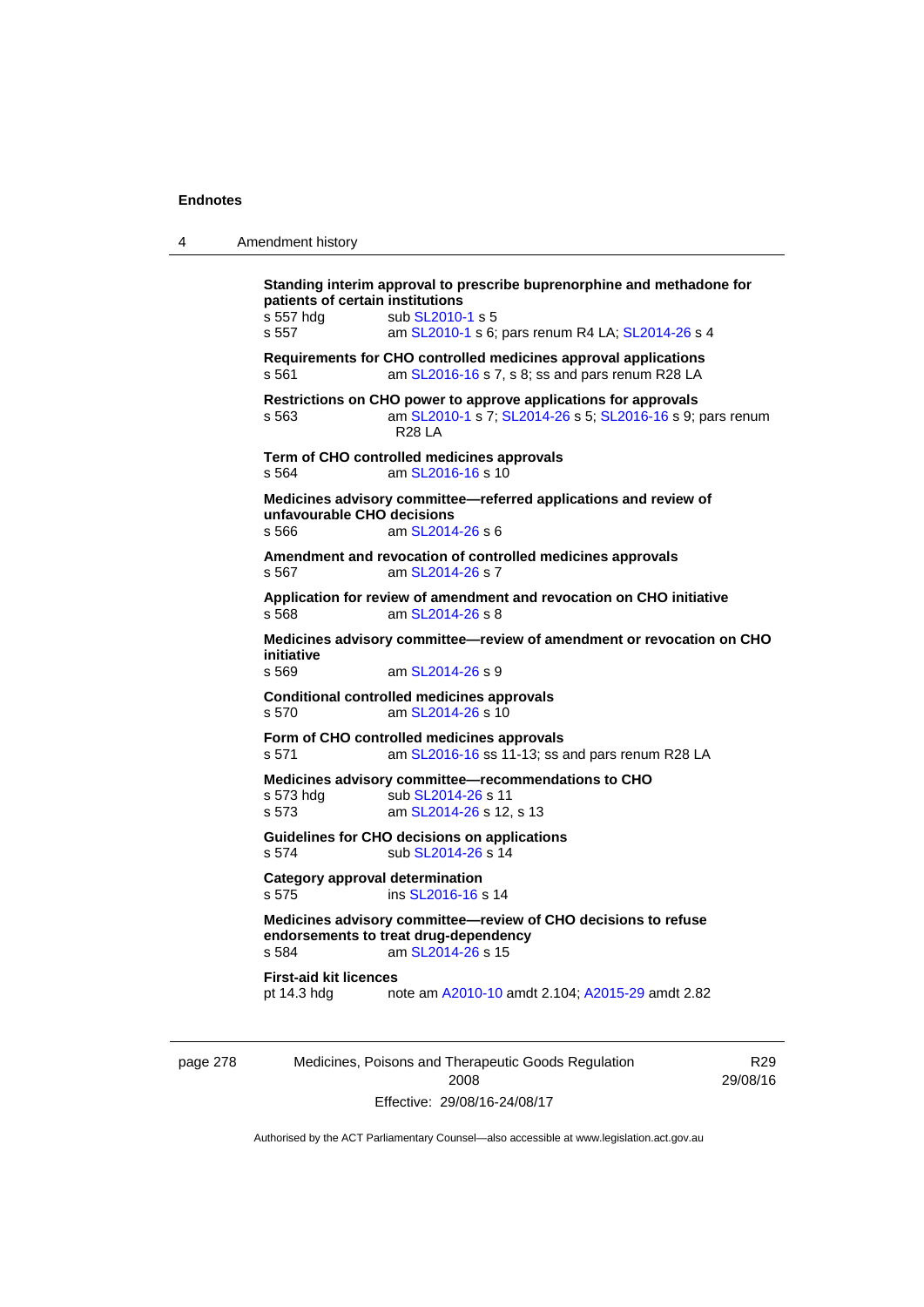|                                           |                                                                                                                                               | Amendment history | 4 |
|-------------------------------------------|-----------------------------------------------------------------------------------------------------------------------------------------------|-------------------|---|
| s 612                                     | Additional information for first-aid kit licences-Act, s 88 (1) (k)<br>am A2009-49 amdt 3.121                                                 |                   |   |
| s 635                                     | Medicines advisory committee-membership<br>am SL2014-26 ss 16-19; ss and pars renum R21 LA                                                    |                   |   |
| s 640                                     | Medicines advisory committee-quorum<br>am SL2014-26 s 20                                                                                      |                   |   |
| s 643                                     | Medicines advisory committee-disclosure of interests by members<br>am SL2014-26 s 21, s 22                                                    |                   |   |
| s 644                                     | Medicines advisory committee-ending appointments<br>am A2011-52 amdt 1.8; SL2014-26 s 23; pars renum R21 LA                                   |                   |   |
| s 650                                     | Advertising controlled medicines-Act, s 66 (3) (b)<br>am SL2014-23 s 8                                                                        |                   |   |
| s 665                                     | Packaging of supplied manufacturer's packs of low and moderate harm<br>poisons-Act, s 59 (1) (c) (i) and (2) (c) (i)<br>am A2015-50 amdt 1.12 |                   |   |
| s 666                                     | Labelling of supplied manufacturer's packs of low and moderate harm<br>poisons-Act, s 60 (1) (c) (i) and (2) (c) (i)<br>am A2015-50 amdt 1.13 |                   |   |
| Act, s 44 (1) (b) and (2) (b)<br>s 676    | Authorisation conditions for dangerous poisons manufacturers licences—<br>am A2015-50 amdt 1.14; pars renum R26 LA                            |                   |   |
| s 44 (1) (b) and (2) (b)<br>s 686         | Authorisation conditions for dangerous poisons suppliers licences—Act,<br>am A2015-50 amdt 1.14; pars renum R26 LA                            |                   |   |
| s 722                                     | Recording supply of dangerous poisons<br>sub A2015-50 amdt 1.15                                                                               |                   |   |
| s 59 (1) (c) (i) and (2) (c) (i)<br>s 731 | Packaging of supplied manufacturer's packs of dangerous poisons-Act,<br>am A2015-50 amdt 1.16                                                 |                   |   |
| s 60 (1) (c) (i) and (2) (c) (i)<br>s 732 | Labelling of supplied manufacturer's packs of dangerous poisons-Act,<br>am A2015-50 amdt 1.17                                                 |                   |   |
| s 735                                     | Storage of dangerous poisons-Act, s 61 (b) and (c)<br>am A2015-50 amdt 1.18                                                                   |                   |   |
| and $(3)$<br>s 751                        | Manufacture, supply and use of paints for certain purposes-Act, s 71 (1)<br>am A2015-50 amdt 1.19, amdt 1.20                                  |                   |   |

R29 29/08/16 Medicines, Poisons and Therapeutic Goods Regulation 2008 Effective: 29/08/16-24/08/17

page 279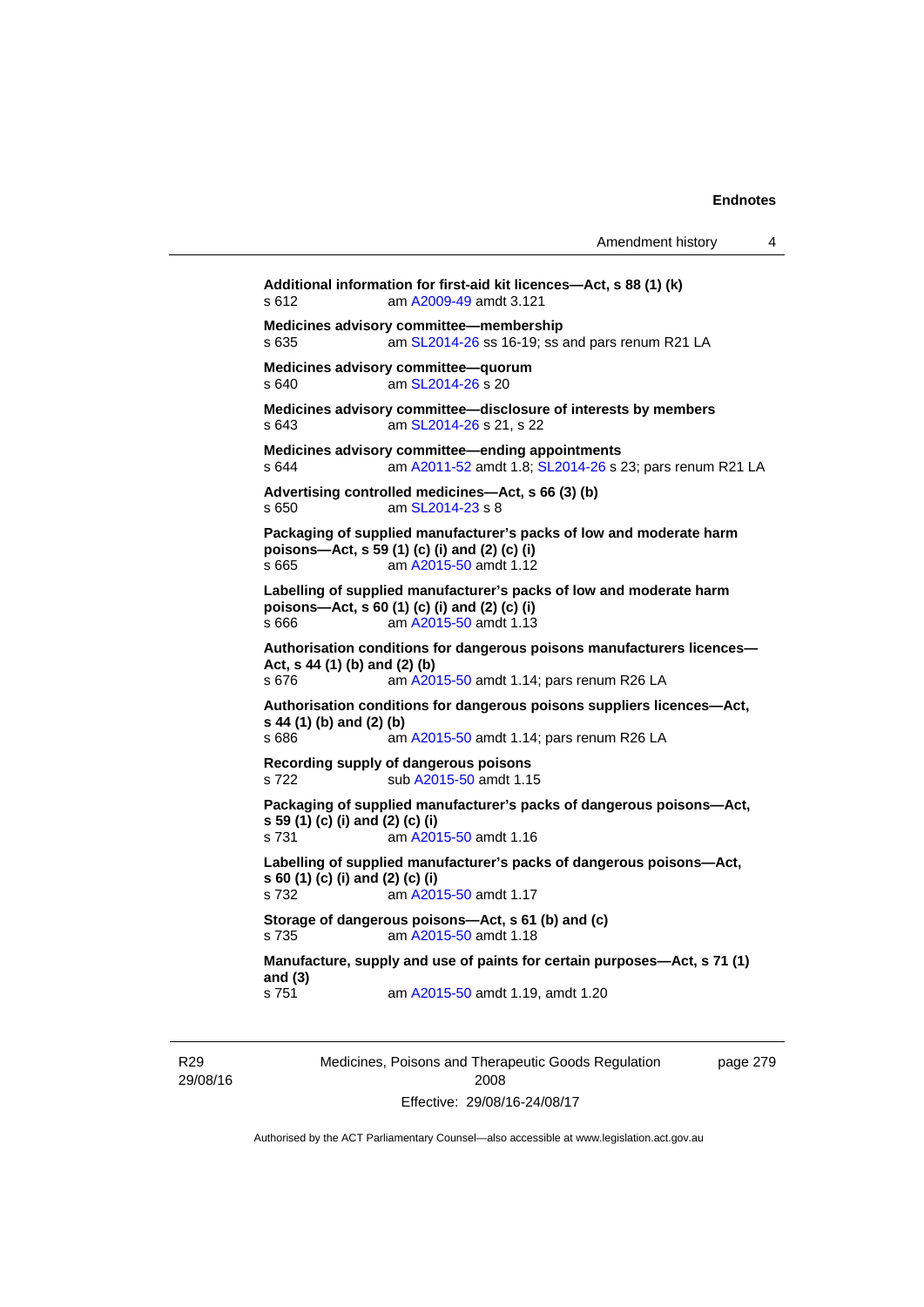| 4                                                                                                                                        | Amendment history                                                                  |                                                                                                                                                                                                                                 |                             |  |  |
|------------------------------------------------------------------------------------------------------------------------------------------|------------------------------------------------------------------------------------|---------------------------------------------------------------------------------------------------------------------------------------------------------------------------------------------------------------------------------|-----------------------------|--|--|
|                                                                                                                                          | s 752                                                                              | Manufacture, supply and use of paints for toys-Act, s 72 (b)<br>am SL2013-28 s 14, s 15<br>sub A2015-50 amdt 1.21                                                                                                               |                             |  |  |
|                                                                                                                                          | s 753                                                                              | Manufacture, supply and use of paints containing pesticides-Act, s 73 (b)<br>sub A2015-50 amdt 1.22                                                                                                                             |                             |  |  |
|                                                                                                                                          | <b>Prohibited and schedule 10 substances</b><br>ch 21 hdg<br>am A2015-50 amdt 1.23 |                                                                                                                                                                                                                                 |                             |  |  |
|                                                                                                                                          | s 760                                                                              | Meaning of <i>prohibited substance</i> -ch 21<br>am A2015-50 amdt 1.24, amdt 1.25                                                                                                                                               |                             |  |  |
| Meaning of reviewable decision--- ch 23<br>s 850<br>am SL2009-27 s 4<br><b>Reviewable decision notices</b><br>sub SL2009-27 s 5<br>s 851 |                                                                                    |                                                                                                                                                                                                                                 |                             |  |  |
|                                                                                                                                          |                                                                                    |                                                                                                                                                                                                                                 |                             |  |  |
|                                                                                                                                          | <b>Applications for review</b><br>s 852                                            | sub SL2009-27 s 5                                                                                                                                                                                                               |                             |  |  |
| Other authorisations for public employees—Act, s 20 (1) (a), (2) (a)<br>and s 74 (1) (b)<br>s 861<br>am SL2010-45 s 10                   |                                                                                    |                                                                                                                                                                                                                                 |                             |  |  |
|                                                                                                                                          | s 863                                                                              | Displacement of Legislation Act, s 47 (6)<br>am SL2012-34 s 5, s 6<br>sub SL2013-28 s 16<br>am SL2014-23 s 9, s 10; pars renum R19 LA; SL2015-19 s 7;<br>pars renum R22 LA; A2015-50 amdt 1.26, amdt 1.27; pars<br>renum R26 LA |                             |  |  |
|                                                                                                                                          | s 864                                                                              | Exemption of piper methysticum (kava)-Act, s 190 (1) (a)<br>om LA s 89 (3)<br>ins SL2012-5 s 4<br>exp 12 February 2012 (s 864 (3))<br>ins SL2013-1 s 4                                                                          |                             |  |  |
|                                                                                                                                          | <b>Transitional</b><br>ch 30 hdg                                                   | exp 31 March 2010 (s 1008)                                                                                                                                                                                                      |                             |  |  |
|                                                                                                                                          | Definitions—ch 30<br>s 1000                                                        | exp 31 March 2010 (s 1008)<br>def DODA exp 31 March 2010 (s 1008)<br>def <b>PADA</b> exp 31 March 2010 (s 1008)                                                                                                                 |                             |  |  |
|                                                                                                                                          | s 1001                                                                             | DODA wholesaler's licences-Act, s 520 (2)<br>exp 31 March 2010 (s 1008)                                                                                                                                                         |                             |  |  |
|                                                                                                                                          | s 1002                                                                             | Poisons Act licences-Act, s 520 (2)<br>exp 31 March 2010 (s 1008)                                                                                                                                                               |                             |  |  |
| page 280                                                                                                                                 |                                                                                    | Medicines, Poisons and Therapeutic Goods Regulation<br>2008                                                                                                                                                                     | R <sub>29</sub><br>29/08/16 |  |  |

Effective: 29/08/16-24/08/17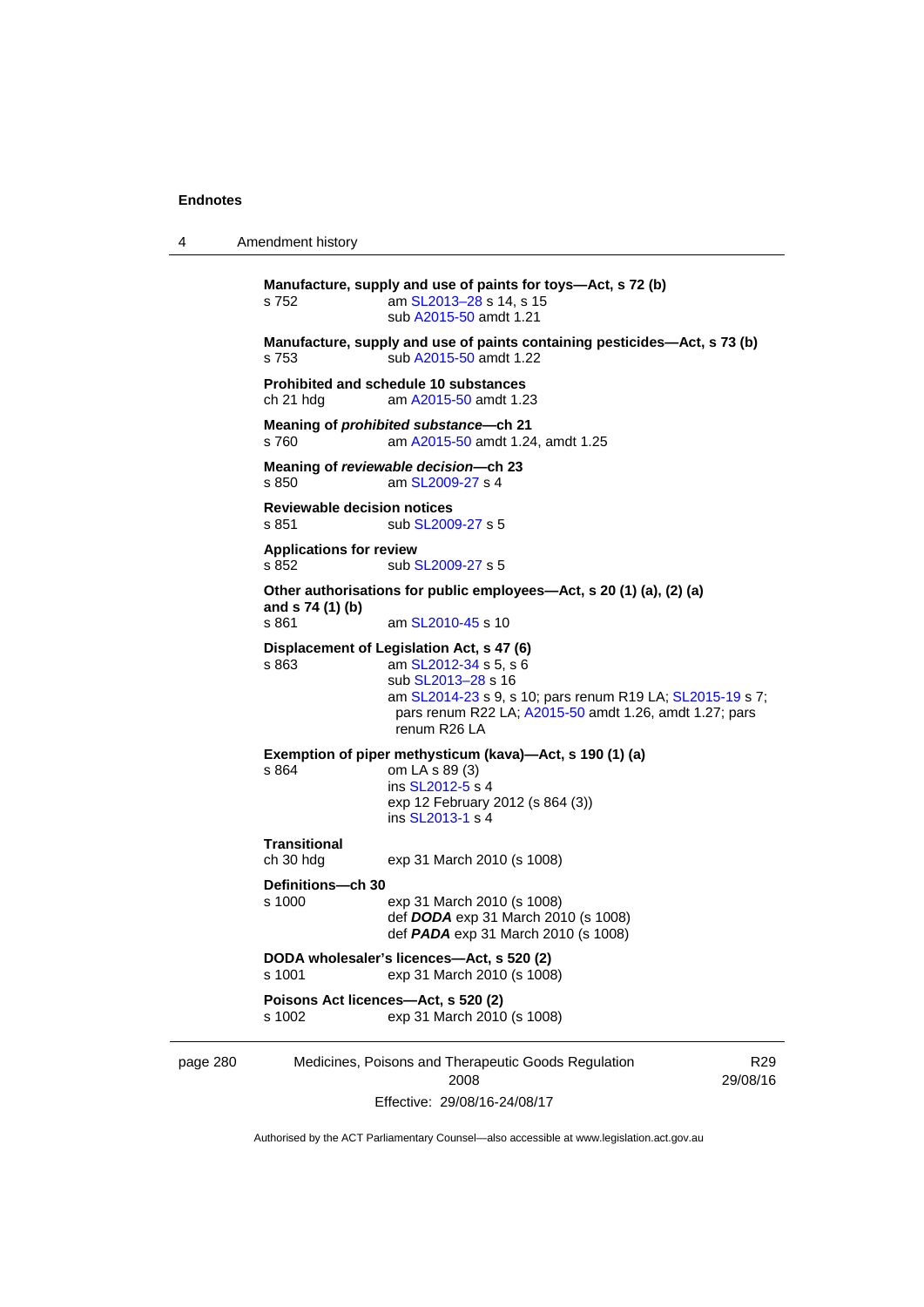| PADA licences-Act, s 520 (2)            |                                                                                                                                                               |
|-----------------------------------------|---------------------------------------------------------------------------------------------------------------------------------------------------------------|
| s 1003                                  | exp 31 March 2010 (s 1008)                                                                                                                                    |
| s 1004                                  | DODA authorisations-Act, s 522 (2)<br>exp 31 March 2010 (s 1008)                                                                                              |
| s 1005                                  | PADA authorisations-Act, s 522 (2)<br>exp 31 March 2010 (s 1008)                                                                                              |
| s 1006                                  | Public Health (Prohibited Drugs) Act authorisations-Act, s 522 (2)<br>exp 31 March 2010 (s 1008)                                                              |
| s 1007                                  | DODA approvals to prescribe drugs of dependence-Act, s 531 (2)<br>exp 31 March 2010 (s 1008)                                                                  |
| Expiry-ch 30<br>s 1008                  | exp 31 March 2010 (s 1008)                                                                                                                                    |
| <b>Modification of Act</b><br>ch 31 hdg | ins SL2009-27 s 6<br>om A2010-50 amdt 1.13                                                                                                                    |
| s 1100                                  | Modification of Act, ch 14-Act, s 501 (2)<br>ins SL2009-27 s 6<br>om A2010-50 amdt 1.13                                                                       |
| Expiry-ch 31<br>s 1110                  | ins SL2009-27 s 6<br>om A2010-50 amdt 1.13                                                                                                                    |
| sch 1 pt 1.2                            | Dentists, dental hygienists, dental therapists and oral health therapists<br>sch 1 pt 1.2 hdg sub SL2015-36 s 4<br>am A2010-10 amdt 2.104; SL2015-36 s 5, s 6 |
| <b>Doctors</b><br>sch 1 pt 1.3          | am A2010-10 amdt 2.104                                                                                                                                        |
|                                         | <b>Health practitioners at institutions</b><br>sch 1 pt 1.4 hdg sub A2015-29 amdt 2.83                                                                        |
| sch 1 pt 1.4                            | sub A2010-10 amdt 2.94<br>am A2015-29 amdt 2.84                                                                                                               |
| <b>Midwives</b><br>sch 1 pt 1.5         | am A2010-10 amdt 2.104; SL2010-45 s 11; A2015-29 amdt<br>2.85                                                                                                 |
| <b>Nurses</b>                           |                                                                                                                                                               |
| sch 1 pt 1.6                            | am SL2010-16 s 12; A2010-10 amdt 2.104; SL2010-20 s 5;<br>items renum R7 LA                                                                                   |
|                                         | Opioid dependency treatment centres operated by Territory                                                                                                     |

R29 29/08/16

2008 Effective: 29/08/16-24/08/17 page 281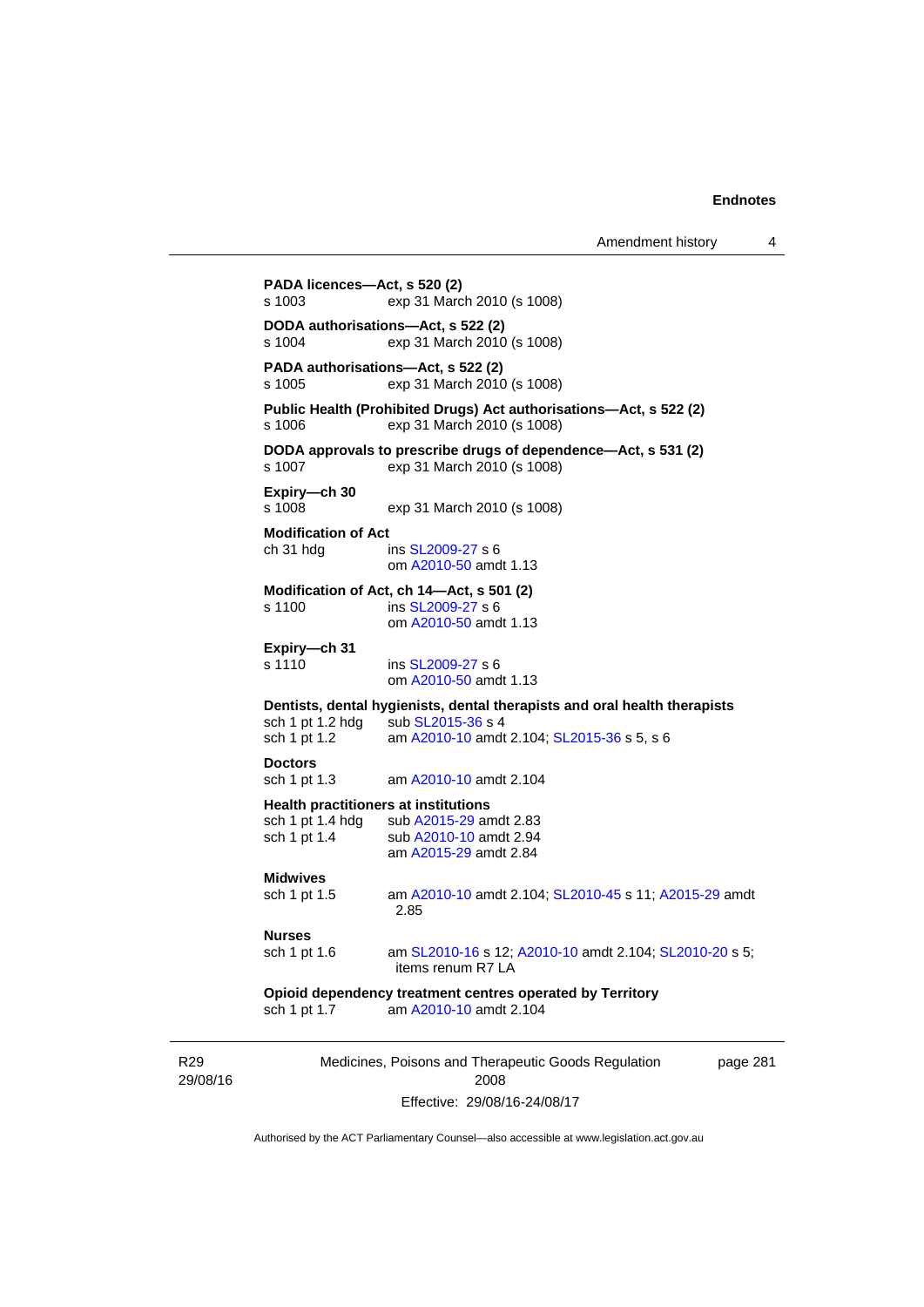| 4 | Amendment history                                   |                                                                                                                                                                                                                                                                                                                                                                                                                                                                                                                                                                                                                                                                                                                                                                                                                                                                                                                                                                                                                                                                                                                                                                                                                         |
|---|-----------------------------------------------------|-------------------------------------------------------------------------------------------------------------------------------------------------------------------------------------------------------------------------------------------------------------------------------------------------------------------------------------------------------------------------------------------------------------------------------------------------------------------------------------------------------------------------------------------------------------------------------------------------------------------------------------------------------------------------------------------------------------------------------------------------------------------------------------------------------------------------------------------------------------------------------------------------------------------------------------------------------------------------------------------------------------------------------------------------------------------------------------------------------------------------------------------------------------------------------------------------------------------------|
|   | <b>Optometrists</b><br>sch 1 pt 1.8                 | am A2010-10 amdt 2.95; SL2012-34 s 7; SL2015-19 s 8                                                                                                                                                                                                                                                                                                                                                                                                                                                                                                                                                                                                                                                                                                                                                                                                                                                                                                                                                                                                                                                                                                                                                                     |
|   | <b>Residential care facilities</b><br>sch 1 pt 1.11 | am A2010-10 amdt 2.104                                                                                                                                                                                                                                                                                                                                                                                                                                                                                                                                                                                                                                                                                                                                                                                                                                                                                                                                                                                                                                                                                                                                                                                                  |
|   | <b>Optometry medicines</b><br>sch <sub>2</sub>      | am A2010-10 amdt 2.96<br>om SL2012-34 s 8                                                                                                                                                                                                                                                                                                                                                                                                                                                                                                                                                                                                                                                                                                                                                                                                                                                                                                                                                                                                                                                                                                                                                                               |
|   | sch 3                                               | Designated appendix D medicines-standing approvals<br>am SL2010-45 s 12; SL2013-24 s 4, s 5; SL2014-23 s 11;<br>A2015-38 amdt 2.80                                                                                                                                                                                                                                                                                                                                                                                                                                                                                                                                                                                                                                                                                                                                                                                                                                                                                                                                                                                                                                                                                      |
|   | sch 6                                               | <b>Health Professionals Regulation 2004</b><br>om LA s 89 (3)                                                                                                                                                                                                                                                                                                                                                                                                                                                                                                                                                                                                                                                                                                                                                                                                                                                                                                                                                                                                                                                                                                                                                           |
|   | <b>Modification-Crimes Act 1900</b><br>sch 10       | ins SL2009-27 s 7<br>om A2010-50 amdt 1.14                                                                                                                                                                                                                                                                                                                                                                                                                                                                                                                                                                                                                                                                                                                                                                                                                                                                                                                                                                                                                                                                                                                                                                              |
|   | <b>Dictionary</b><br>dict                           | am SL2009-27 s 8; A2009-49 amdt 3.122; A2010-10<br>amdt 2.97, amdt 2.98; SL2013-28 s 17<br>def approved pharmacist ins SL2013-28 s 18<br>def Australian code of good wholesaling practice for<br>medicines in schedules 2, 3, 4 and 8 ins SL2014-23 s 12<br>def Australian code of good wholesaling practice for<br>therapeutic goods for human use om SL2014-23 s 13<br>def <i>authorised midwife</i> ins SL2010-45 s 13<br>def <i>chief pharmacist</i> reloc from Medicines, Poisons and<br>Therapeutic Goods Act 2008 dict by A2013-44 amdt 3.110<br>def complying purchase order am A2015-50 amdt 1.28<br>def continued dispensing determination ins SL2013-28<br>s 18<br>def drug-dependent person reloc from Medicines, Poisons<br>and Therapeutic Goods Act 2008 dict by A2013-44<br>amdt 3.112<br>def <i>eligible midwife</i> ins SL2010-45 s 13<br>def enrolled nurse om SL2010-20 s 6<br>def enrolled nurse (medications) sub A2010-10 amdt 2.99<br>om SL2010-20 s 7<br>def health profession sub A2010-10 amdt 2.100<br>sub A2015-29 amdt 2.86<br>def health professional om A2015-29 amdt 2.87<br>def <i>intern</i> sub A2010-10 amdt 2.101<br>def medicines Australia code of conduct am SL2014-23<br>s 14 |

page 282 Medicines, Poisons and Therapeutic Goods Regulation 2008 Effective: 29/08/16-24/08/17

R29 29/08/16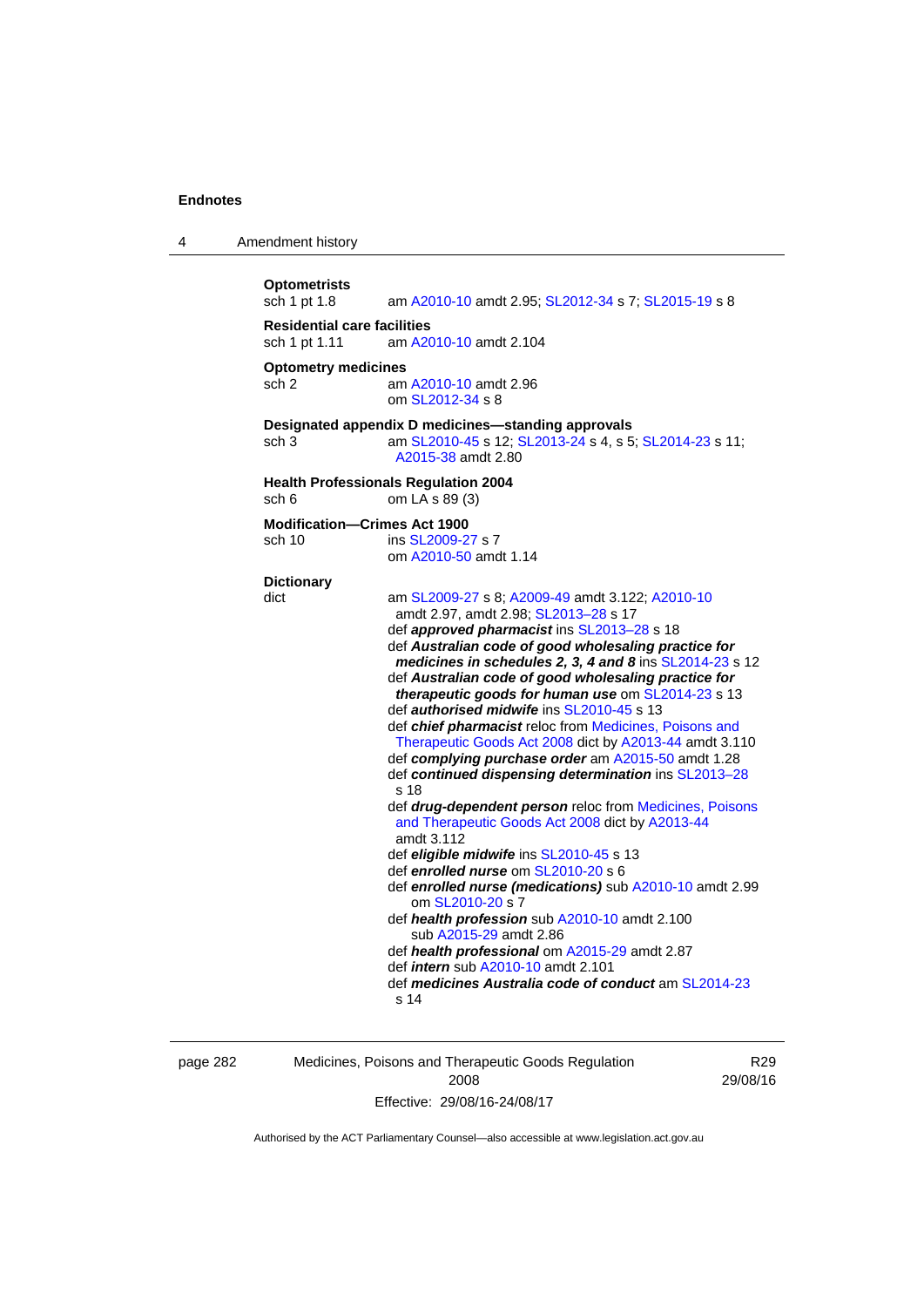def *national list* ins [SL2012-34](http://www.legislation.act.gov.au/sl/2012-34) s 9 om [SL2015-19](http://www.legislation.act.gov.au/sl/2015-19) s 9 def *national residential medication chart prescription* ins [SL2013–28](http://www.legislation.act.gov.au/sl/2013-28) s 18 def *nurse practitioner* ins [SL2010-16](http://www.legislation.act.gov.au/sl/2010-16) s 13 am [SL2010-16](http://www.legislation.act.gov.au/sl/2010-16) amdt 1.1 def *Optometry endorsement scheduled medicines registration standard* ins [SL2012-34](http://www.legislation.act.gov.au/sl/2012-34) s 9; [SL2014-23](http://www.legislation.act.gov.au/sl/2014-23) s 15 om [SL2015-19](http://www.legislation.act.gov.au/sl/2015-19) s 9 def *pharmaceutical benefit* ins [SL2013–28](http://www.legislation.act.gov.au/sl/2013-28) s 18 def *pharmaceutical benefits scheme* ins [SL2010-45](http://www.legislation.act.gov.au/sl/2010-45) s 13 def *prohibited substance* am [A2015-50](http://www.legislation.act.gov.au/a/2015-50) amdt 1.29 def *specialist* sub [A2010-10](http://www.legislation.act.gov.au/a/2010-10) amdt 2.102 def *specialist area* sub [A2010-10](http://www.legislation.act.gov.au/a/2010-10) amdt 2.102 sub [A2015-29](http://www.legislation.act.gov.au/a/2015-29) amdt 2.88 def *trainee* am [A2010-10](http://www.legislation.act.gov.au/a/2010-10) amdt 2.103 sub [A2015-29](http://www.legislation.act.gov.au/a/2015-29) amdt 2.89 def *walk-in centre* ins [SL2010-2](http://www.legislation.act.gov.au/sl/2010-2) s 6

R29 29/08/16 Medicines, Poisons and Therapeutic Goods Regulation 2008 Effective: 29/08/16-24/08/17

page 283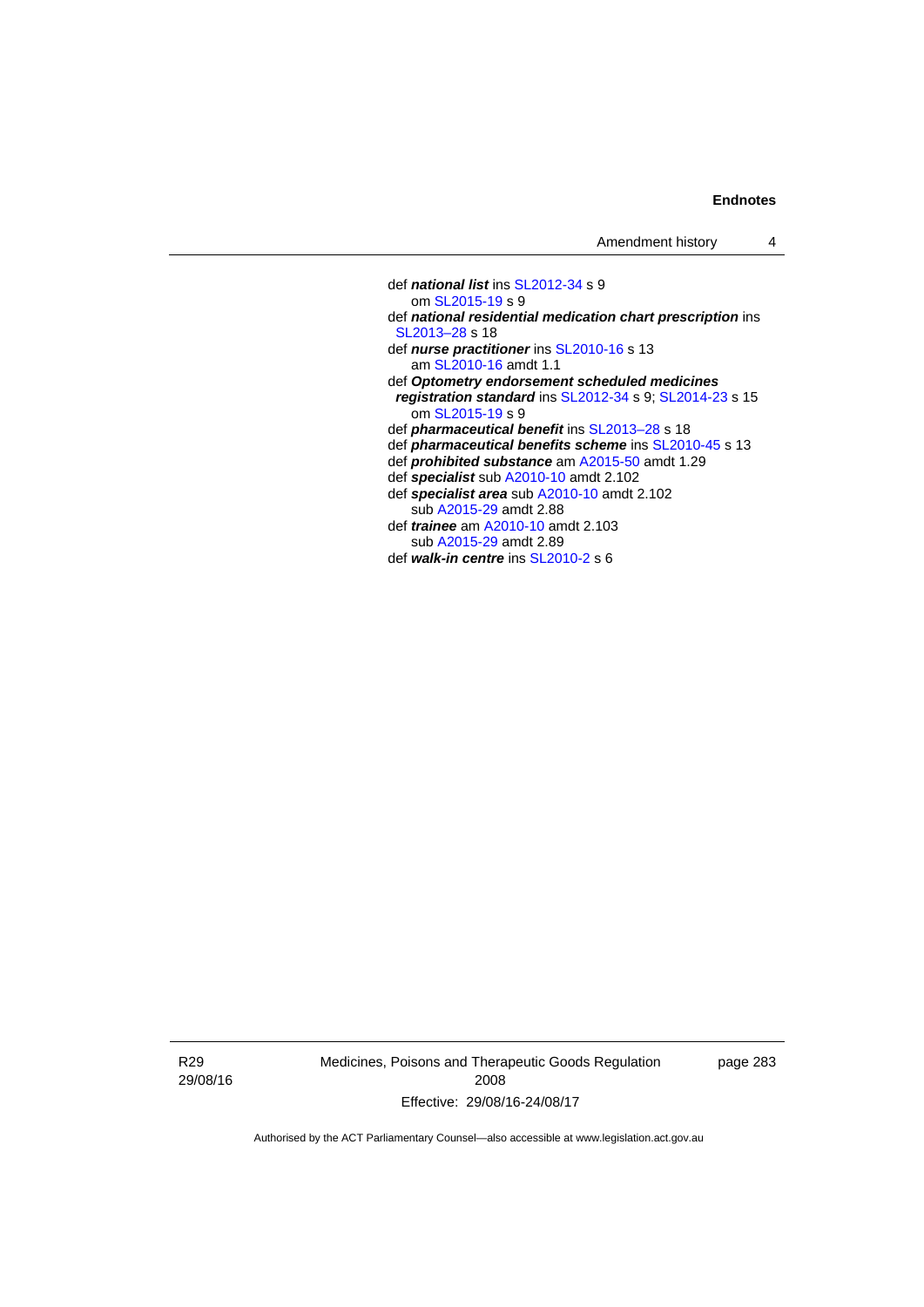5 Earlier republications

# **5 Earlier republications**

Some earlier republications were not numbered. The number in column 1 refers to the publication order.

Since 12 September 2001 every authorised republication has been published in electronic pdf format on the ACT legislation register. A selection of authorised republications have also been published in printed format. These republications are marked with an asterisk (\*) in column 1. Electronic and printed versions of an authorised republication are identical.

| <b>Republication</b><br>No and date | <b>Effective</b>            | Last<br>amendment<br>made by | <b>Republication</b><br>for                              |
|-------------------------------------|-----------------------------|------------------------------|----------------------------------------------------------|
| R <sub>1</sub><br>14 Feb 2009       | 14 Feb 2009-<br>5 June 2009 | not amended                  | new regulation                                           |
| R <sub>2</sub>                      | 6 June 2009-                | SL2009-27                    | amendments by                                            |
| 6 June 2009                         | 16 Dec 2009                 |                              | SL2009-27                                                |
| R <sub>3</sub>                      | 17 Dec 2009-                | A2009-49                     | amendments by                                            |
| 17 Dec 2009                         | 21 Jan 2010                 |                              | A2009-49                                                 |
| R <sub>4</sub><br>22 Jan 2010       | 22 Jan 2010-<br>31 Mar 2010 | SL2010-2                     | amendments by<br><b>SL2010-1 and</b><br>SL2010-2         |
| R <sub>5</sub><br>1 Apr 2010        | 1 Apr 2010-<br>10 May 2010  | A2010-10                     | commenced expiry                                         |
| R6                                  | 11 May 2010-                | SL2010-16                    | amendments by                                            |
| 11 May 2010                         | 30 June 2010                |                              | SL2010-16                                                |
| R7<br>1 July 2010                   | 1 July 2010-<br>22 Nov 2010 | SL2010-20                    | amendments by<br>A2010-10,<br>SL2010-16 and<br>SL2010-20 |
| R <sub>8</sub>                      | 23 Nov 2010-                | SL2010-45                    | amendments by                                            |
| 23 Nov 2010                         | 30 Nov 2010                 |                              | SL2010-45                                                |
| R <sub>9</sub>                      | 1 Dec 2010-                 | SL2010-45                    | amendments by                                            |
| 1 Dec 2010                          | 20 Dec 2010                 |                              | A2010-43                                                 |
| R <sub>10</sub>                     | 21 Dec 2010-                | A2010-50                     | amendments by                                            |
| 21 Dec 2010                         | 11 Dec 2011                 |                              | A2010-50                                                 |
| R <sub>11</sub>                     | 12 Dec 2011-                | A2011-52                     | amendments by                                            |
| 12 Dec 2011                         | 9 Feb 2012                  |                              | A2011-52                                                 |
|                                     |                             |                              |                                                          |

page 284 Medicines, Poisons and Therapeutic Goods Regulation 2008 Effective: 29/08/16-24/08/17

R29 29/08/16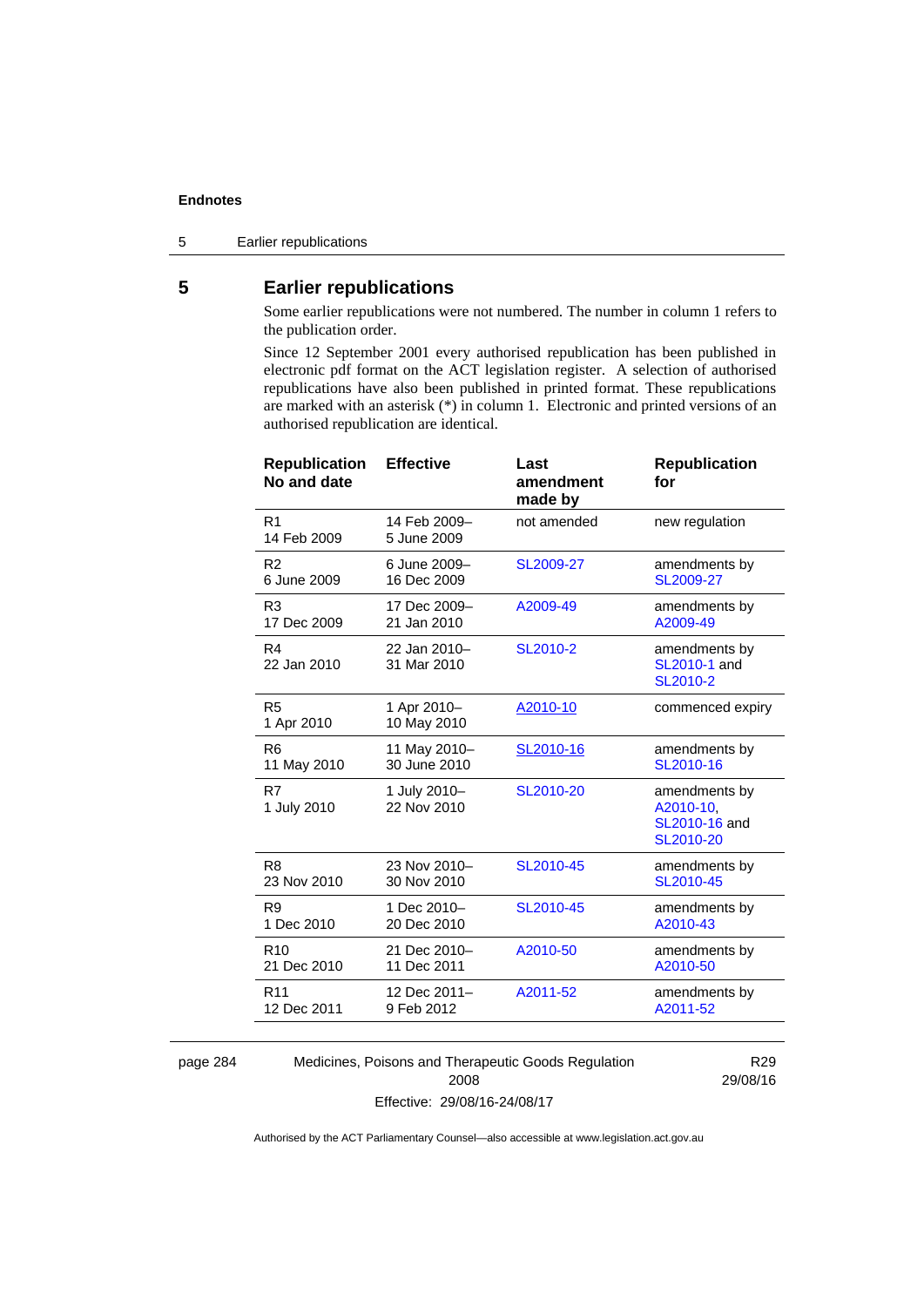| <b>Republication</b><br>No and date | <b>Effective</b>             | Last<br>amendment<br>made by | <b>Republication</b><br>for                                                         |
|-------------------------------------|------------------------------|------------------------------|-------------------------------------------------------------------------------------|
| R <sub>12</sub>                     | 10 Feb 2012-                 | SL2012-5                     | amendments by                                                                       |
| 10 Feb 2012                         | 12 Feb 2012                  |                              | SL2012-5                                                                            |
| R <sub>13</sub>                     | 13 Feb 2012-                 | SL2012-5                     | expiry of provision                                                                 |
| 13 Feb 2012                         | 2 Aug 2012                   |                              | (s 864)                                                                             |
| R <sub>14</sub>                     | 3 Aug 2013-                  | SL2012-34                    | amendments by                                                                       |
| 3 Aug 2013                          | 25 Jan 2013                  |                              | SL2012-34                                                                           |
| R <sub>15</sub>                     | 26 Jan 2013-                 | SL2013-1                     | amendments by                                                                       |
| 26 Jan 2013                         | 31 Aug 2013                  |                              | SL2013-1                                                                            |
| R <sub>16</sub>                     | 1 Sept 2013-                 | SL2013-24                    | amendments by                                                                       |
| 1 Sept 2013                         | 4 Nov 2013                   |                              | SL2013-24                                                                           |
| R17                                 | 5 Nov 2013-                  | SL2013-28                    | amendments by                                                                       |
| 5 Nov 2013                          | 24 Nov 2013                  |                              | SL2013-28                                                                           |
| R <sub>18</sub><br>25 Nov 2013      | 25 Nov 2013-<br>25 Sept 2013 | A2013-44                     | relocation of<br>provisions from<br>A2008-26 and<br>other amendments<br>by A2013-44 |
| R <sub>19</sub>                     | 26 Sept 2014-                | SL2014-23                    | amendments by                                                                       |
| 26 Sept 2014                        | 30 Sept 2014                 |                              | SL2014-23                                                                           |
| R <sub>20</sub>                     | 1 Oct 2014-                  | SL2014-23                    | amendments by                                                                       |
| 1 Oct 2014                          | 22 Oct 2014                  |                              | SL2014-23                                                                           |
| R <sub>21</sub>                     | 23 Oct 2014-                 | SL2014-26                    | amendments by                                                                       |
| 23 Oct 2014                         | 21 May 2015                  |                              | SL2014-26                                                                           |
| R22                                 | 22 May 2015-                 | SL2015-19                    | amendments by                                                                       |
| 22 May 2015                         | 20 July 2015                 |                              | SL2015-19                                                                           |
| R23                                 | 21 July 2015-                | SL2015-19                    | amendments by                                                                       |
| 21 July 2015                        | 23 Nov 2015                  |                              | SL2015-19                                                                           |
| R <sub>24</sub>                     | 24 Nov 2015-                 | SL2015-36                    | amendments by                                                                       |
| 24 Nov 2015                         | 30 Nov 2015                  |                              | SL2015-36                                                                           |
| R <sub>25</sub>                     | 1 Dec 2015-                  | SL2015-36                    | amendments by                                                                       |
| 1 Dec 2015                          | 8 Dec 2015                   |                              | A2015-29                                                                            |
| R <sub>26</sub>                     | 9 Dec 2015-                  | A2015-50                     | amendments by                                                                       |
| 9 Dec 2015                          | 29 Feb 2016                  |                              | A2015-50                                                                            |

R29 29/08/16 Medicines, Poisons and Therapeutic Goods Regulation 2008 Effective: 29/08/16-24/08/17

page 285